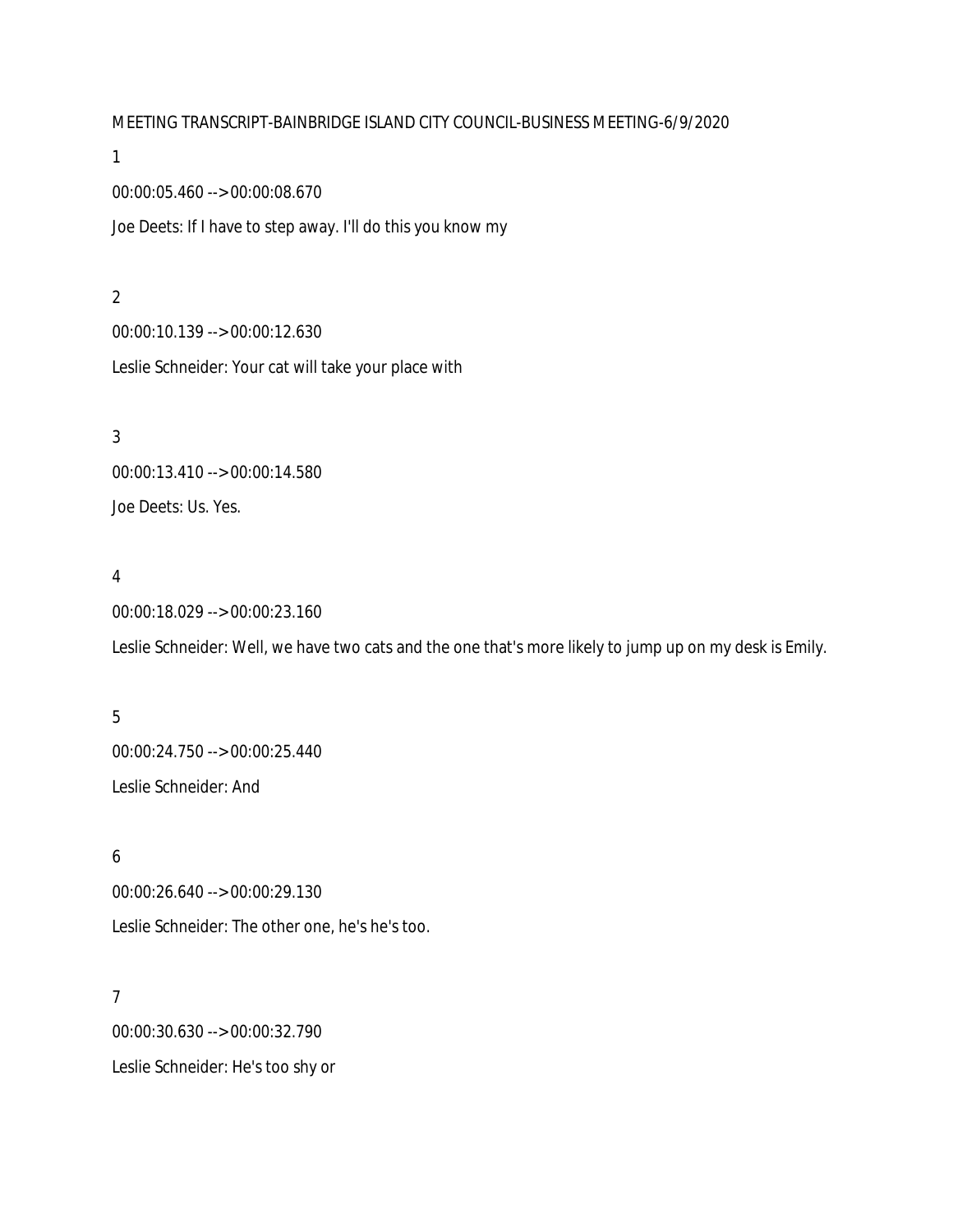00:00:34.140 --> 00:00:34.710 Leslie Schneider: He won't good

9

00:00:42.000 --> 00:00:43.710

Leslie Schneider: Joe Deputy Attorney, welcome.

#### 10

00:00:46.350 --> 00:00:49.590 Leslie Schneider: Deputy, what am I saying city attorney well

#### 11

00:00:51.330 --> 00:00:55.380 Joe Deets: Thank you. Looks like you got your phase two haircut, Joe.

#### 12

00:00:58.200 --> 00:00:58.530 Leslie Schneider: Joe

#### 13

00:01:00.660 --> 00:01:04.350 Joe Deets: I gotta cut short because I don't know, Casey.

### 14

00:01:07.470 --> 00:01:08.520 Leslie Schneider: It's gonna have to last.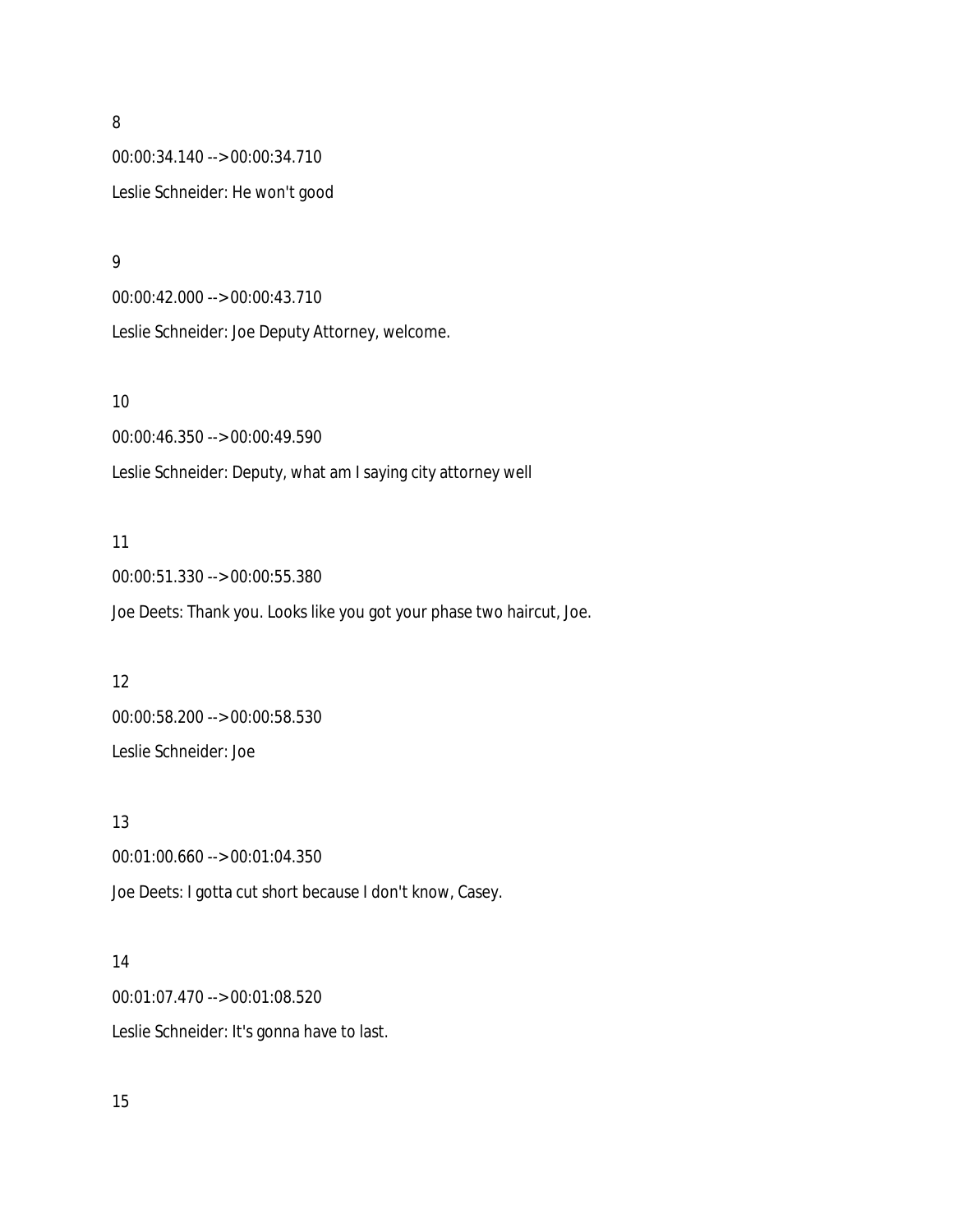00:01:20.340 --> 00:01:20.970

One more minute.

17

16 00:01:23.370 --> 00:01:24.570 Joe Deets: See, we need Michael

00:01:27.000 --> 00:01:27.450 Cole.

18 00:01:31.980 --> 00:01:33.000 Leslie Schneider: Just in Time last time.

19 00:02:25.980 --> 00:02:26.760 Joe Deets: A clock watcher

20 00:02:30.900 --> 00:02:33.180 Leslie Schneider: Sorry, I'm just getting rid of some windows here.

21 00:02:37.770 --> 00:02:38.370 Leslie Schneider: Michael

22 00:02:39.450 --> 00:02:42.120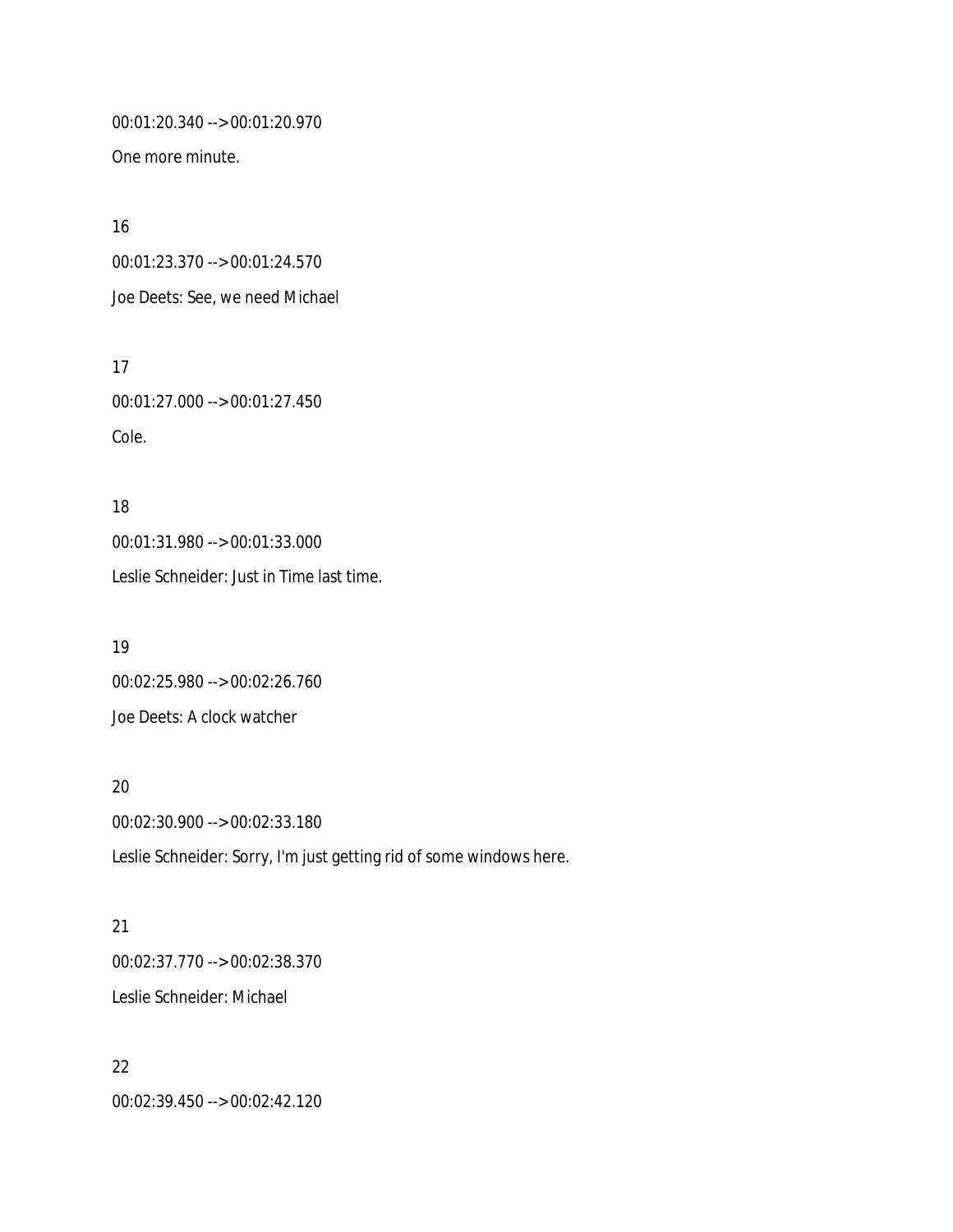Leslie Schneider: Alright, so we still don't see

23

00:02:54.000 --> 00:02:56.490

Leslie Schneider: But it's not 601 yet so he still has some time.

24

00:02:58.980 --> 00:02:59.310

Joe Deets: Now,

25

00:03:01.980 --> 00:03:02.550

Leslie Schneider: Oh, you're right.

26

00:03:08.070 --> 00:03:27.330

Leslie Schneider: I guess we should just go ahead right well. He'll. He'll jump in. Okay, so I hereby BRING TO ORDER THE CITY COUNCIL regular business meeting Tuesday, June 9 2020 and we have all of our council members presidents.

### 27

00:03:30.300 --> 00:03:37.500

Leslie Schneider: And we have our city attorney and our deputy city manager OUR CITY CLERK

### 28

00:03:39.840 --> 00:03:44.760

Leslie Schneider: And some good folks in the background, making sure the meetings are all going to run. Well, we have our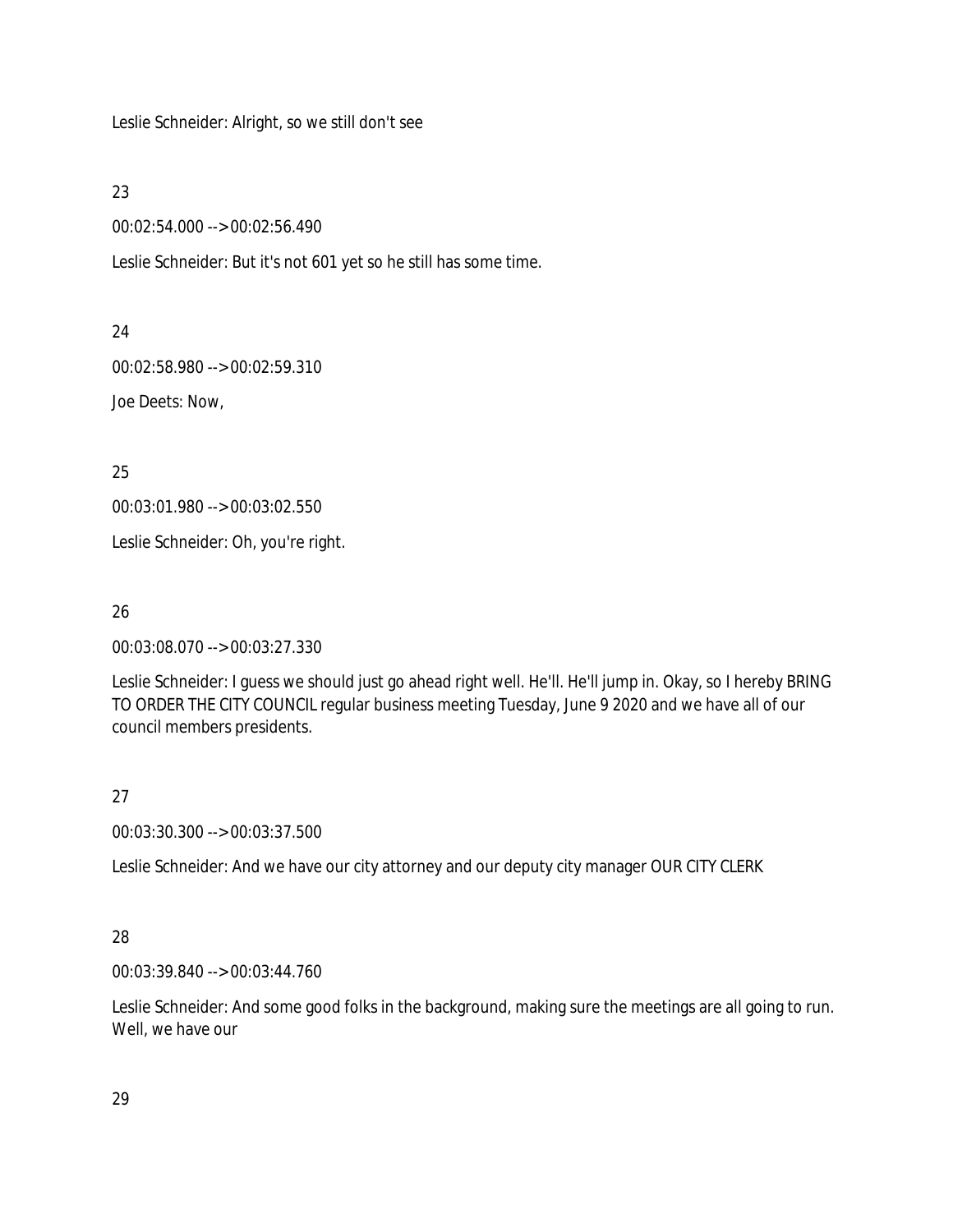00:03:46.410 --> 00:03:50.910

Leslie Schneider: emergency manager and let's age and

30

00:03:52.200 --> 00:03:58.200

Leslie Schneider: All right, council members. Would anybody like to do a quick check in. Before we move on.

31

00:04:02.970 --> 00:04:04.530 Leslie Schneider: All right, looks like we can

32

00:04:06.900 --> 00:04:07.950 Leslie Schneider: COUNCILMEMBER deeds.

33

00:04:08.280 --> 00:04:09.450

Joe Deets: Yeah, thank you.

34

00:04:11.820 --> 00:04:19.770

Joe Deets: Thank you, mayor. I appreciate the opportunity to check in, just want to say it's been quite a week since we last met

35

00:04:21.750 --> 00:04:30.420

Joe Deets: What I've been in three protests here on the island and very moving and all of them have been peaceful and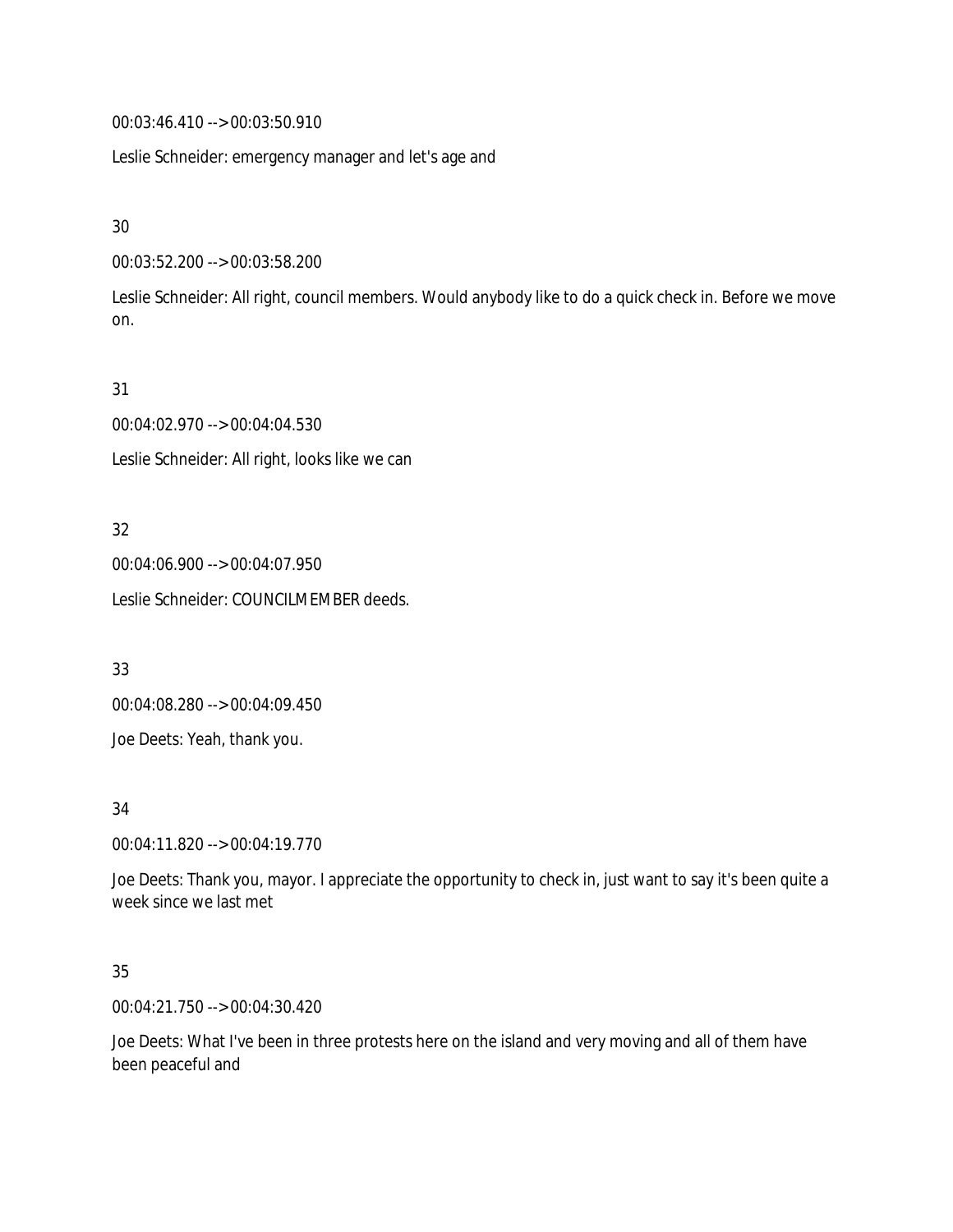00:04:32.130 --> 00:04:43.470

Joe Deets: So I just wanted to let and I know I'm not alone in this group. So I don't think there's going to be the last of the other protests, but a lot happening here in our community and elsewhere.

37

00:04:45.090 --> 00:04:45.840

Thank you.

38

00:04:47.670 --> 00:04:49.200

Leslie Schneider: All right, looks like we can

### 39

00:04:49.860 --> 00:04:52.380

Leslie Schneider: Move on to approval of the agenda.

### 40

00:04:55.200 --> 00:05:01.920

Leslie Schneider: Are there any modifications or can we approve it as a cast member needs.

### 41

00:05:02.010 --> 00:05:11.550

Joe Deets: Yeah, thank you. Yes, I'd like to make a motion to have a discussion relating to something I've been talking about probably privately with some of you.

### 42

00:05:12.420 --> 00:05:27.240

Joe Deets: That the city obtain have a discussion whether to have a discussion on a later time whether the city should obtain a supply of mass for mass distribution on the island businesses.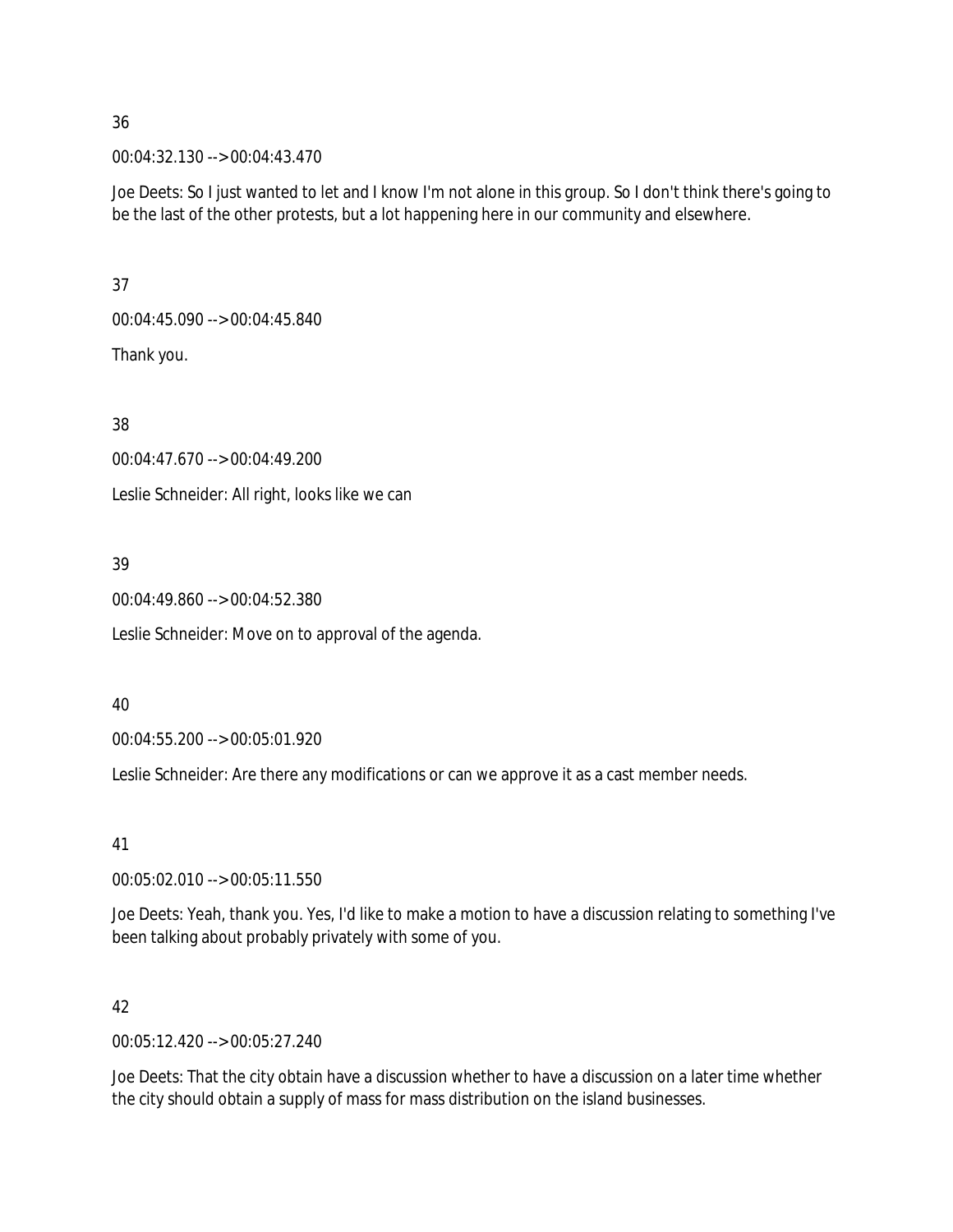00:05:27.780 --> 00:05:36.150

Joe Deets: Visitors and people who live here as well as a program of employing youth to be island ambassadors for the wearing of mass

44

00:05:38.280 --> 00:05:39.120

Leslie Schneider: So this would be like

### 45

00:05:40.920 --> 00:05:52.380

Leslie Schneider: This would be for tonight's agenda, we would take no more than 10 minutes to just discuss whether we want to consider this for a future supported agenda items that right

46

00:05:53.100 --> 00:05:53.580 Joe Deets: That's correct.

### 47

00:05:53.910 --> 00:05:56.100

Leslie Schneider: Okay, so we just need it a second for that.

48

00:05:57.720 --> 00:05:58.050 Michael Pollock: Well,

#### 49

00:06:00.060 --> 00:06:08.010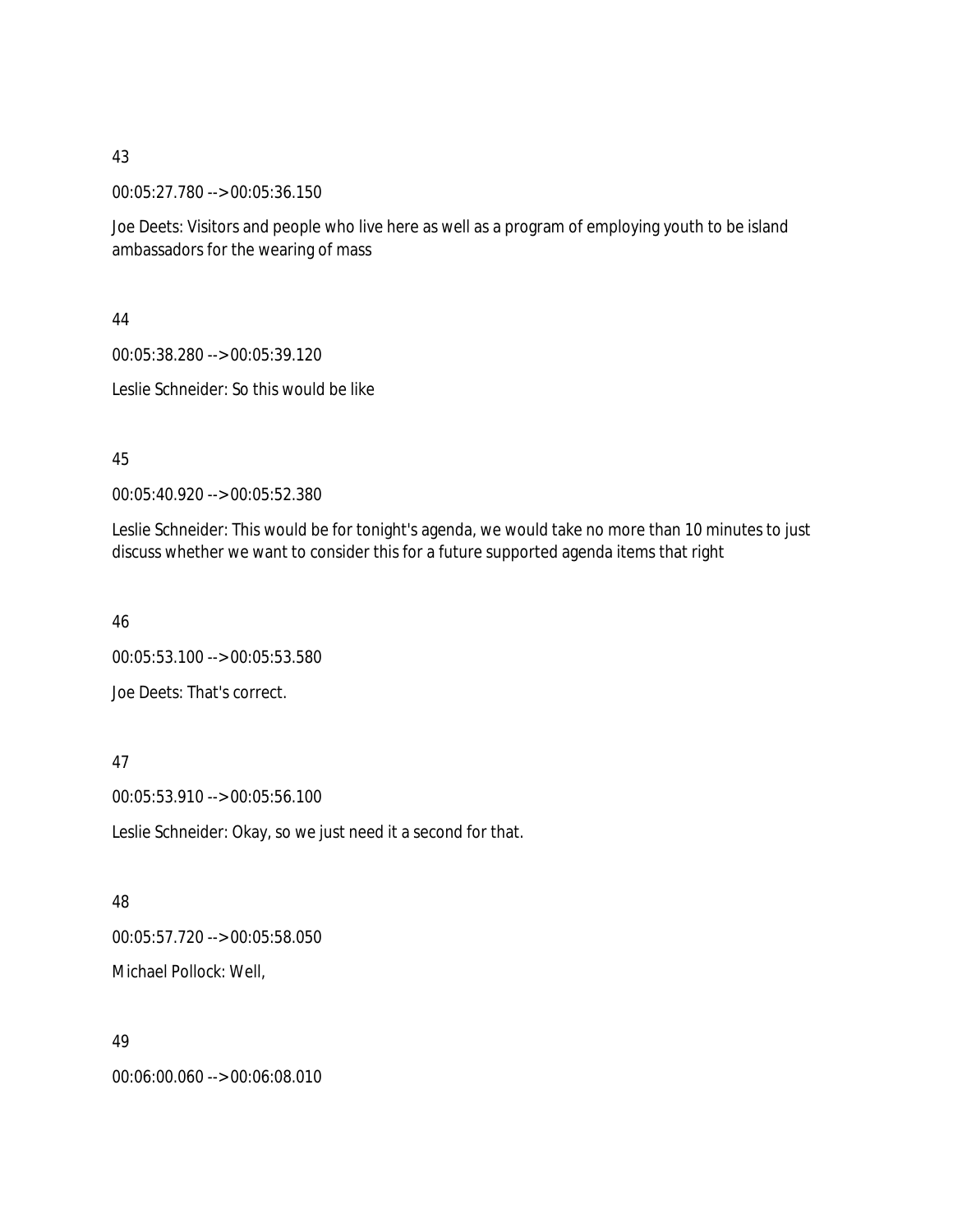Michael Pollock: Come on, I don't want to second that because I, I feel like this is going to come up in the conversation that's already on the agenda so

### 50

00:06:10.170 --> 00:06:15.690

Leslie Schneider: So that you know what that would be fine if we agreed that it was okay to come up in that agenda. I just

### 51

00:06:16.920 --> 00:06:21.360

Leslie Schneider: What I what I would like is to make sure that we don't discuss the

### 52

00:06:22.740 --> 00:06:34.920

Leslie Schneider: The details of council member deeds, this proposal, because that would be diving into something. And so if we want to just have you know a few minutes to say yes, we would like to talk about it or not. So my

### 53

00:06:35.790 --> 00:06:48.270

Leslie Schneider: My thought was from a process point of view, it just be clear to have it you know maybe follow that other agenda item very, very briefly, and deputy. Nope, can't remember I topless.

## 54

00:06:49.710 --> 00:06:57.450

Kirsten Hytopoulos: Yeah, I would like to second. If we can restrain ourselves from talking about it. I think it'd be great to talk about putting it on the agenda.

55

00:06:58.260 --> 00:06:59.910

Leslie Schneider: Okay, so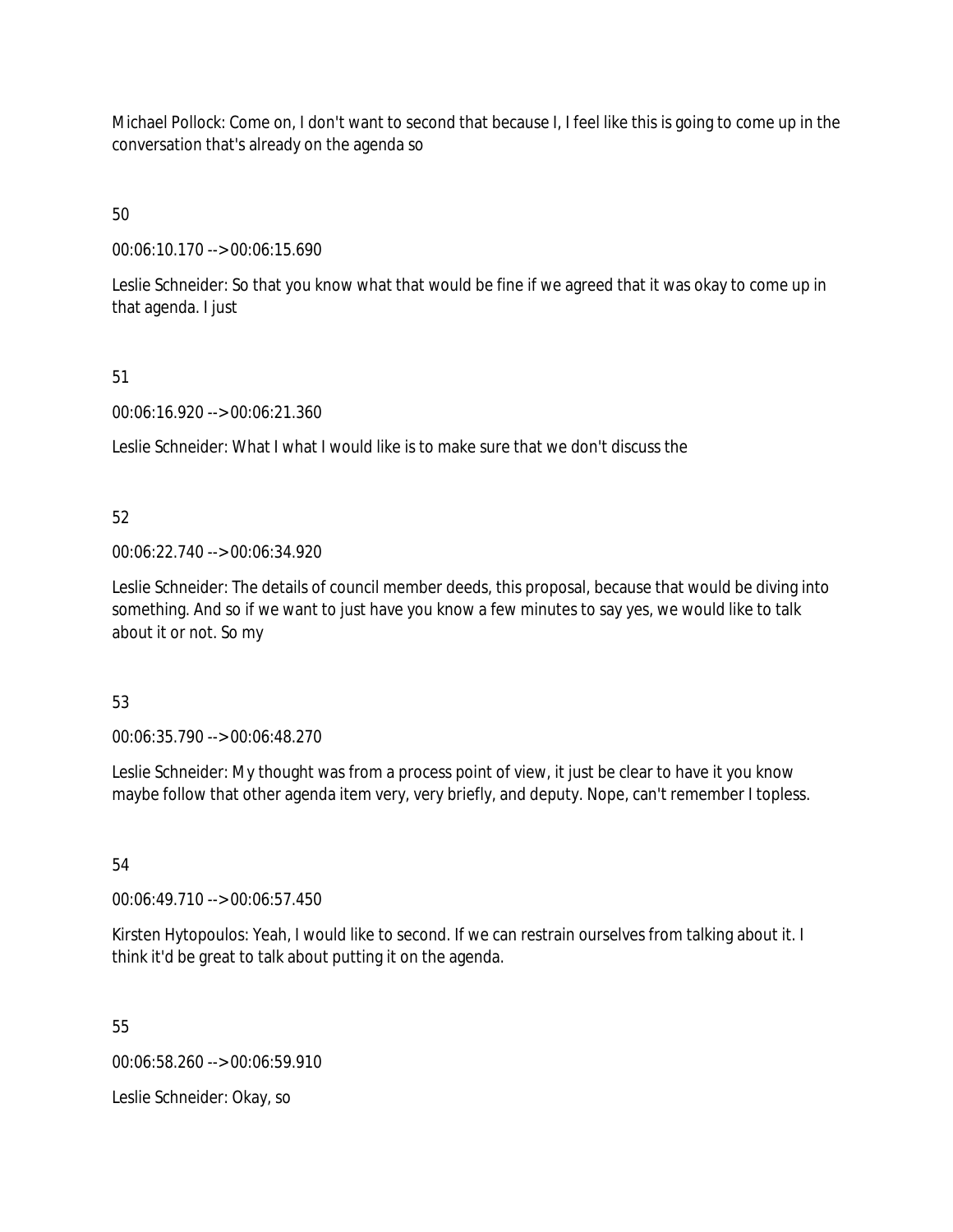00:07:02.160 --> 00:07:04.500

Leslie Schneider: And getting in here.

57

00:07:05.160 --> 00:07:10.410

Rasham Nassar: Well, I was just going to second and being part of the mask discussion.

58

00:07:11.700 --> 00:07:21.660

Rasham Nassar: If there's enough Council interest at that time, we can look for its own discussion at a future city council meeting, but my

#### 59

00:07:24.180 --> 00:07:34.470

Rasham Nassar: My understanding of the proposal is that it fits in as part of a overall plan for the city for the city's approach or the Council's approaching consideration of

#### 60

00:07:34.860 --> 00:07:46.920

Rasham Nassar: Either a directive or a mandate on masks in Winslow, so I see it is very fitting within the context of that discussion. And if more discussion is warranted or needed after the discussion, under what is it eight a tonight.

#### 61

00:07:47.670 --> 00:07:53.310

Rasham Nassar: Then we can certainly schedule that at a future date, but I'm very supportive of it of touching in on it at least tonight.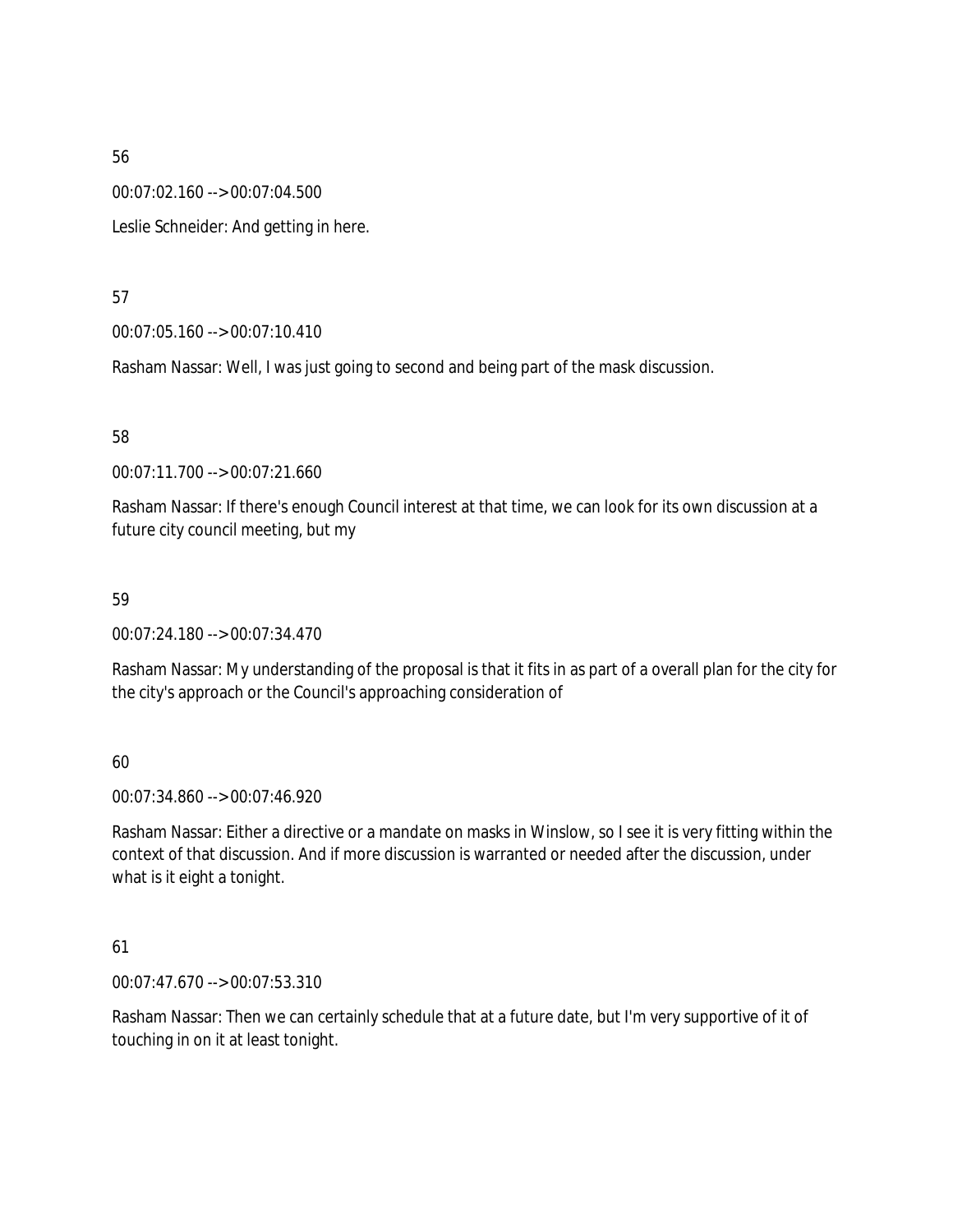00:07:55.620 --> 00:08:05.400

Leslie Schneider: Okay, so we're gonna have to navigate that a little bit. You know if everybody is okay with us, discussing it during the other topic. That's fine. We can just kind of blur the two

63

00:08:06.570 --> 00:08:11.820

Leslie Schneider: I just would like all of your help in let's just focus in on

64

00:08:13.500 --> 00:08:22.830

Leslie Schneider: Not having a policy conversation on it. It deserves a policy conversation. I just don't want it to be sort of blowing up our agenda tonight is that does that work for everyone.

### 65

00:08:23.520 --> 00:08:35.220

Leslie Schneider: So light touch. And we will be a little flexible on how it how it shows up. Okay, great. Um, are there any other additions or changes or with someone like to make a motion.

#### 66

00:08:41.790 --> 00:08:46.260

Rasham Nassar: I moved through the agenda, as presented

67

00:08:48.000 --> 00:08:53.040

Leslie Schneider: Okay. All those. We have a second. And all those in favor please say aye.

68

00:08:54.030 --> 00:08:56.460

Leslie Schneider: Aye. Any, any opposed.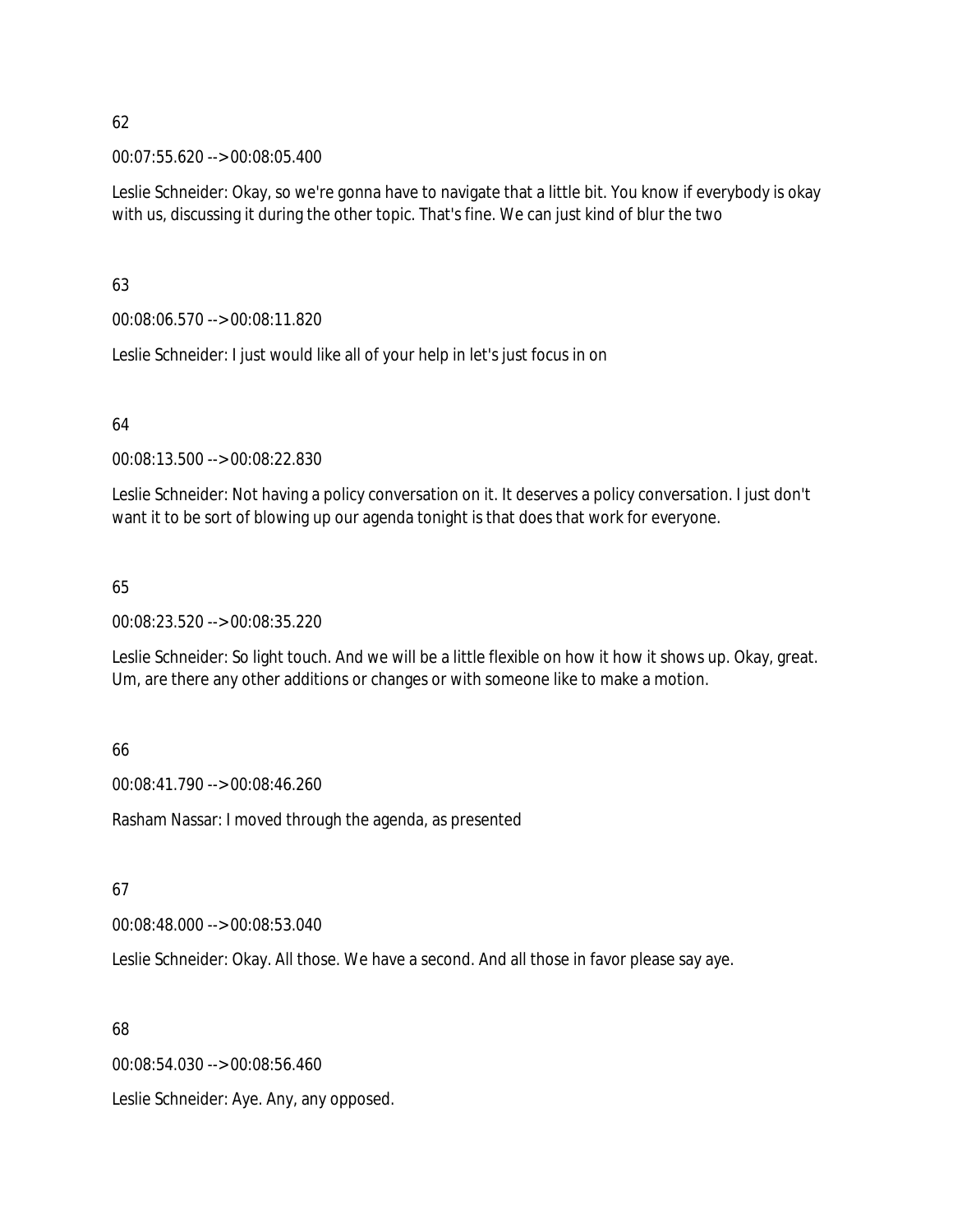00:08:57.270 --> 00:08:58.800

Leslie Schneider: That passes unanimously. Thank you.

### 70

00:09:00.120 --> 00:09:07.080

Leslie Schneider: Alright, so we are now on to the conflict of interest disclosure. Does anyone have a conflict of interest, they would like to

71

00:09:08.400 --> 00:09:09.120

Leslie Schneider: Bring up tonight.

#### 72

00:09:11.670 --> 00:09:24.540

Leslie Schneider: Okay, seeing none, we will move on to public comment and let me just switch over to our attendees. I'm not watching panelists right now. So you guys will have to send some signals.

### 73

00:09:25.890 --> 00:09:35.790

Leslie Schneider: And I see sell throws Leah and after sell Bob skills so sell whenever you get the

#### 74

00:09:37.140 --> 00:09:40.410

Leslie Schneider: Invitation please feel free to go ahead

75

00:09:42.060 --> 00:09:43.320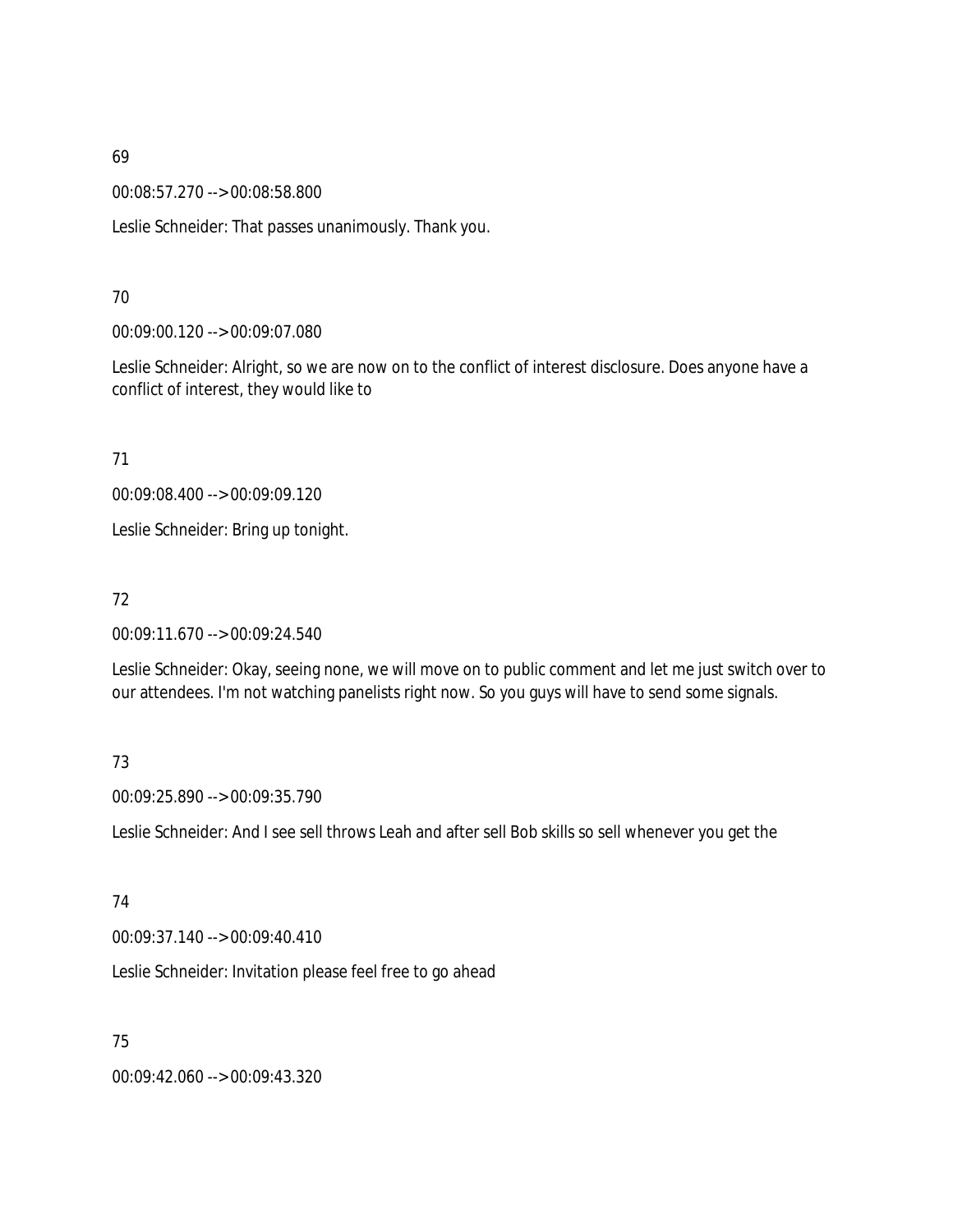Sal DeRosalia: Got it. Can you guys hear me.

76

00:09:43.920 --> 00:09:45.150

Leslie Schneider: Yes, I can. Thank you.

### 77

00:09:45.210 --> 00:09:51.630

Sal DeRosalia: Alright, perfect. Well, thank you very much for having a city council meeting tonight and thanks for letting me speak.

### 78

00:09:52.320 --> 00:09:56.160

Sal DeRosalia: I'd like to speak tonight on the topic of race equity in the city of Bainbridge Island.

### 79

00:09:56.610 --> 00:10:07.200

Sal DeRosalia: And so basically my answer. Simple tonight. I would my ass or that you reactivate and empower the race equity task force, so they can do work on behalf of people of color on this island.

# 80

00:10:07.980 --> 00:10:18.600

Sal DeRosalia: I think, as Joe mentioned there's clearly a strong sentiment, there's a strong emphasis and there's a lot of energy behind empowering people of color.

### 81

00:10:19.380 --> 00:10:30.090

Sal DeRosalia: Getting getting them possibly the rights or the equity that they need so that they can have a normal existence. And so if you guys reactivated and re empowered.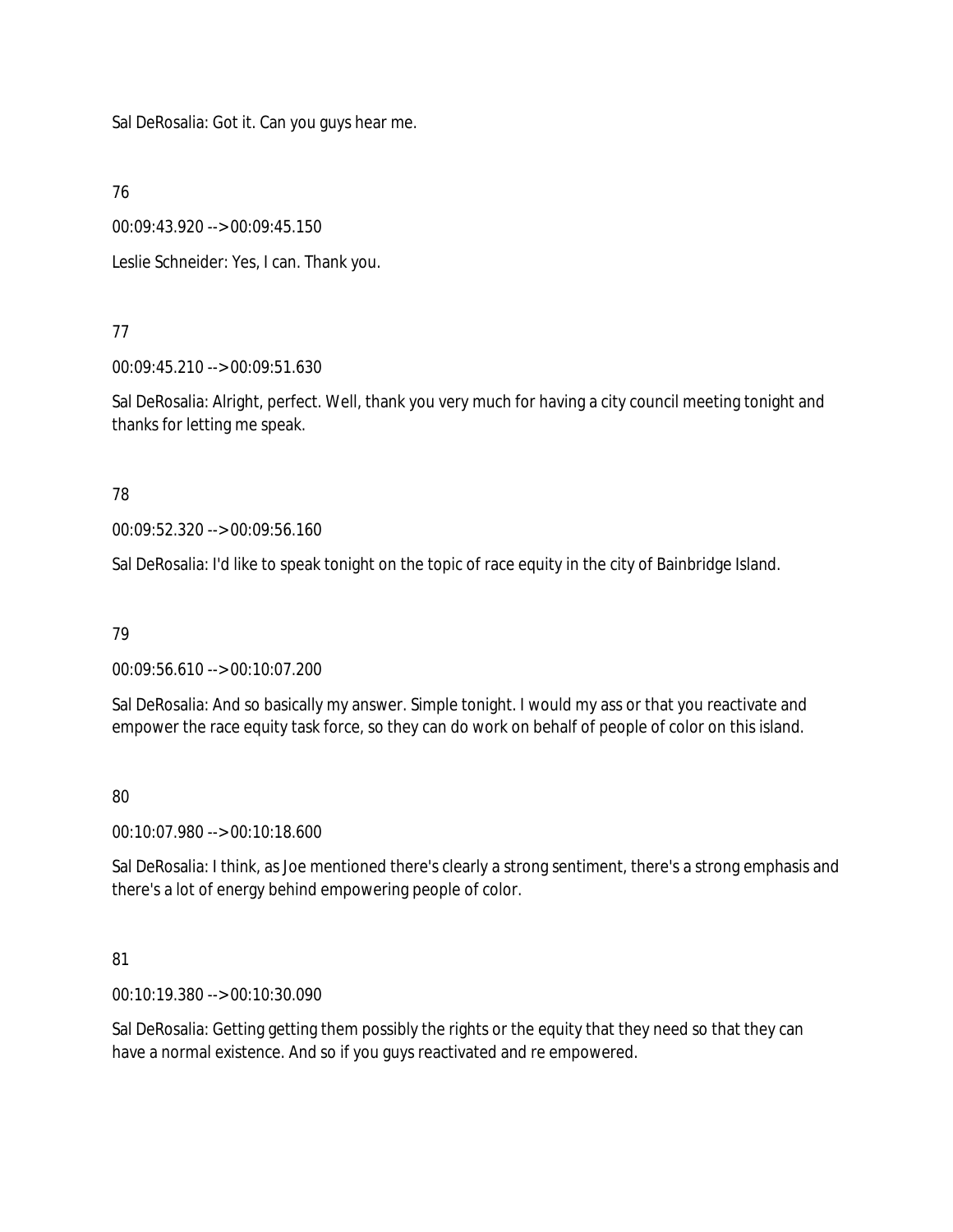00:10:30.510 --> 00:10:37.020

Sal DeRosalia: Which to me means you let them carry out their work plan that they had. But you also allow them to from this moment forward.

83

00:10:37.380 --> 00:10:44.430

Sal DeRosalia: sit in on and be a part of the decision making, so that they can put and I'm using air quotes equity lens.

84

00:10:45.060 --> 00:10:53.850

Sal DeRosalia: On anything we do legislatively with inside the city of Bainbridge Island from here on out until we at least get a better organization or system.

85

00:10:54.240 --> 00:10:57.540

Sal DeRosalia: Or the people with inside Bainbridge Island. The city of Cambridge island.

86

00:10:57.960 --> 00:11:06.960

Sal DeRosalia: So staff and hopefully the Council people have training in regards to race equity, so that when they take on these topics they have training to have that lens.

### 87

00:11:07.320 --> 00:11:17.100

Sal DeRosalia: So, so, since we don't have a staff, full of people who are totally trained up on that stuff yet I would hope that we could empower the current task force that we have to be that for us.

88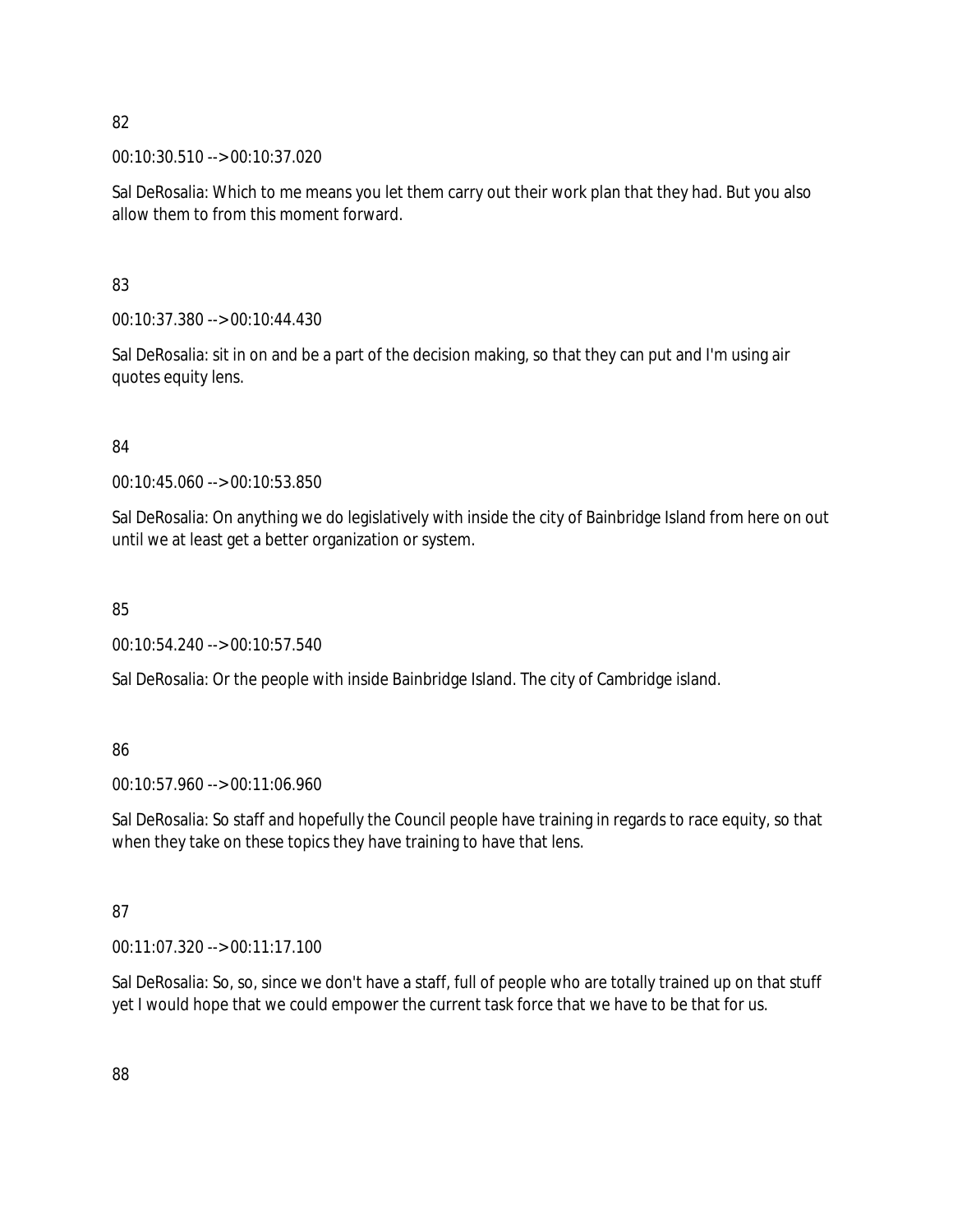00:11:17.730 --> 00:11:32.340

Sal DeRosalia: Until we have that in place within the city. So those are those are really the two things, one that just kind of reactivate but once you allow them back in and you allow them to start doing the work for them to actually get some work that's meaningful to the people behind it so me

89

00:11:33.600 --> 00:11:35.700

Sal DeRosalia: That's what I would really love to see. So thank you.

90

00:11:36.990 --> 00:11:40.740

Leslie Schneider: Great, thank you. So, okay. Bob whenever you're ready.

### 91

00:11:45.840 --> 00:11:55.170

Bob Scales: Hi, my name is Bob scales and I live on North Madison Avenue and I want to thank the Council very much for considering this ordinance tonight on requiring mass

### 92

00:11:56.070 --> 00:12:01.170

Bob Scales: And I'm sorry I can empathize with all of you. I'm sorry that you're sort of put in this position.

### 93

00:12:01.560 --> 00:12:12.360

Bob Scales: Where you're having to consider such an ordinance because this should have been done at the state level or the county level and it really shouldn't be up to municipalities to make sure that our citizens are safe, but we are where we are.

94

00:12:13.230 --> 00:12:21.840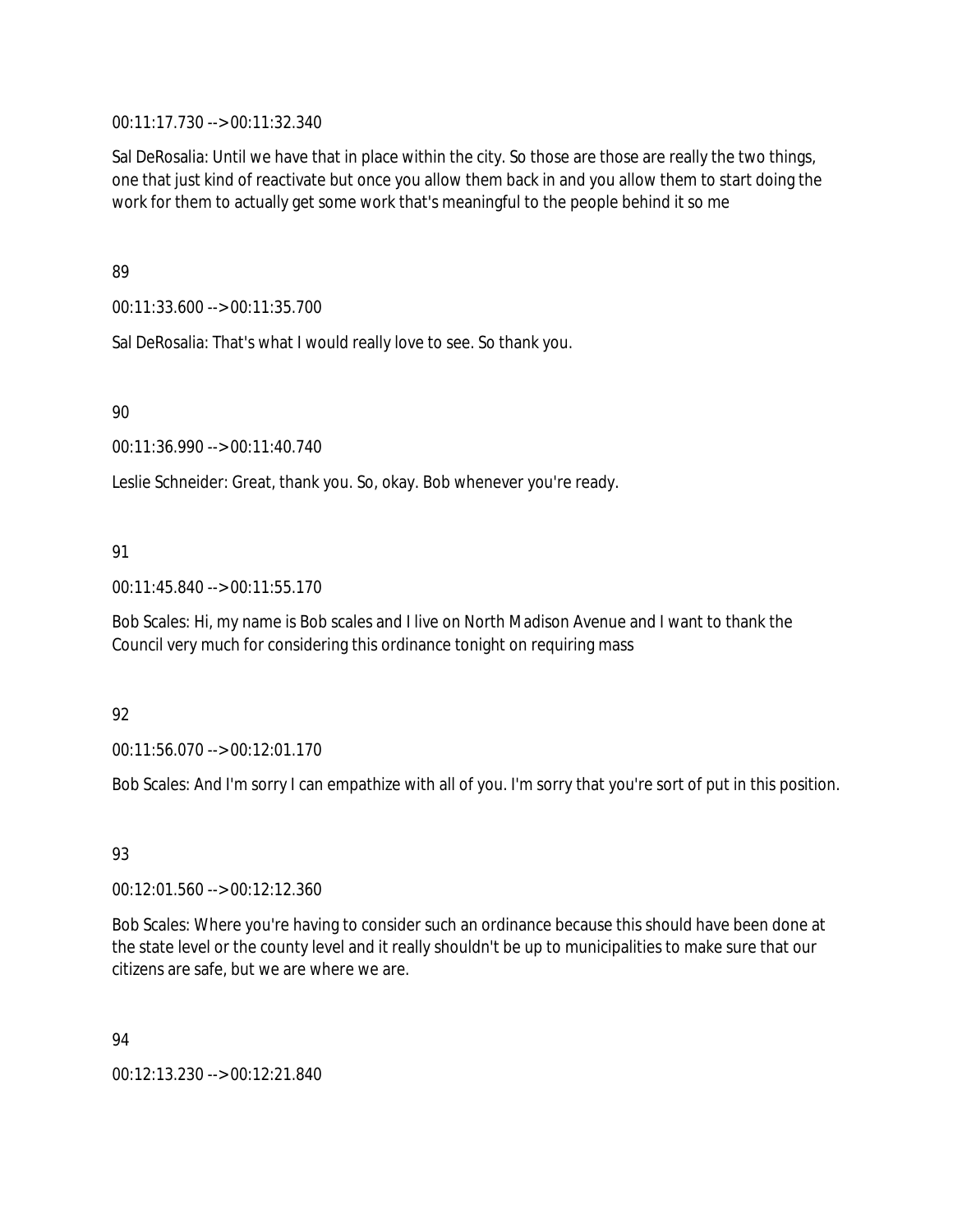Bob Scales: And I, I've already sent a letter to the Council and I know you're all familiar with my position that I really strongly support a required mask.

95

00:12:22.140 --> 00:12:30.090

Bob Scales: Ordinance. But I want to just tell you my personal story so you know where I'm coming from. And I think my experience will mirror. Many people on Bainbridge Island.

### 96

00:12:30.570 --> 00:12:38.700

Bob Scales: So like everyone else I've been sitting at home for the last couple of months rarely go outside, except to exercise and I haven't been into Winslow at all.

### 97

00:12:39.330 --> 00:12:52.320

Bob Scales: But last week I needed to mail a package to my son who lives in Los Angeles. And so I got ready and got my mask with me and I went down to the UPS store and I had no idea what to expect.

### 98

00:12:53.220 --> 00:13:03.630

Bob Scales: And when I got to the store. I was so relieved to see a sign in the window. That said, we require mass for all staff and all customers they limited

### 99

00:13:04.020 --> 00:13:14.370

Bob Scales: The people in the store, and they also required social distancing in the store. And that was all in the mask. So I went in, I did my transaction and I felt really great. I went next door.

100

00:13:14.970 --> 00:13:23.280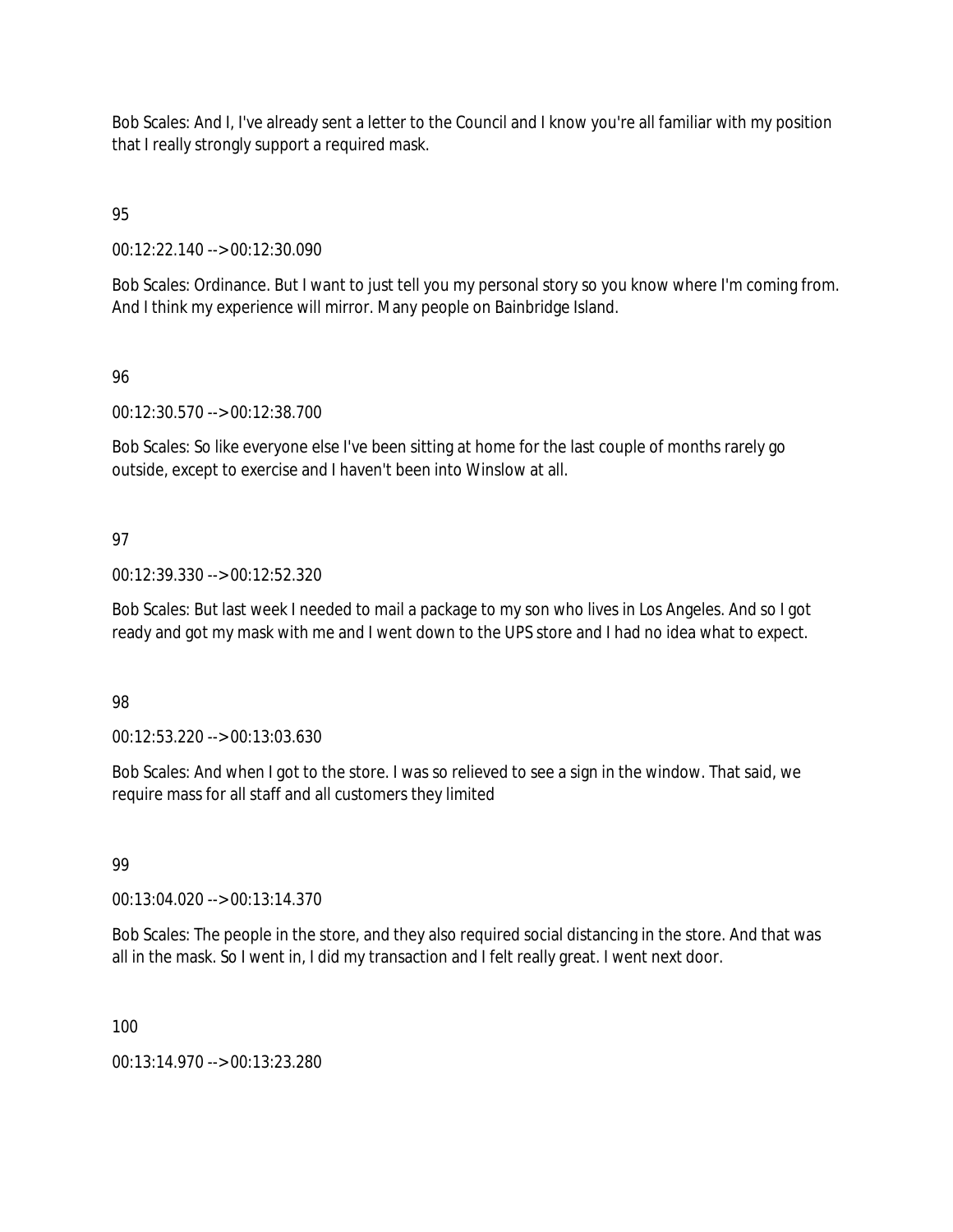Bob Scales: To Casa Rojas, they also had a sign requiring massive customers and staff social distancing limiting occupancy. I felt

101

00:13:23.640 --> 00:13:30.480

Bob Scales: Safe to go into there and I went in and got myself a burrito. And then I thought, well, I'll get some fresh vegetables, while I'm here and I went to Safeway.

102

00:13:30.870 --> 00:13:42.300

Bob Scales: And safe way does not require masks and there were many people in the store that did not have mass and I did not feel safe going in. I can get groceries delivered. That's what I'm going to do until a store requires mass

103

00:13:42.990 --> 00:13:47.130

Bob Scales: The next day, I thought, Well, I want to see what it's like on Winslow way.

104

00:13:47.880 --> 00:13:56.850

Bob Scales: And so I went down to Winslow way and and I wanted to see what businesses were doing. I found that most businesses have signs requiring mass, but not all businesses do

105

00:13:57.300 --> 00:14:06.030

Bob Scales: But one of the things I found when I was walking on Winslow way it was seven o'clock at night. Not many people on the street, but most of the people on the street didn't have mass and so

106

00:14:06.480 --> 00:14:15.900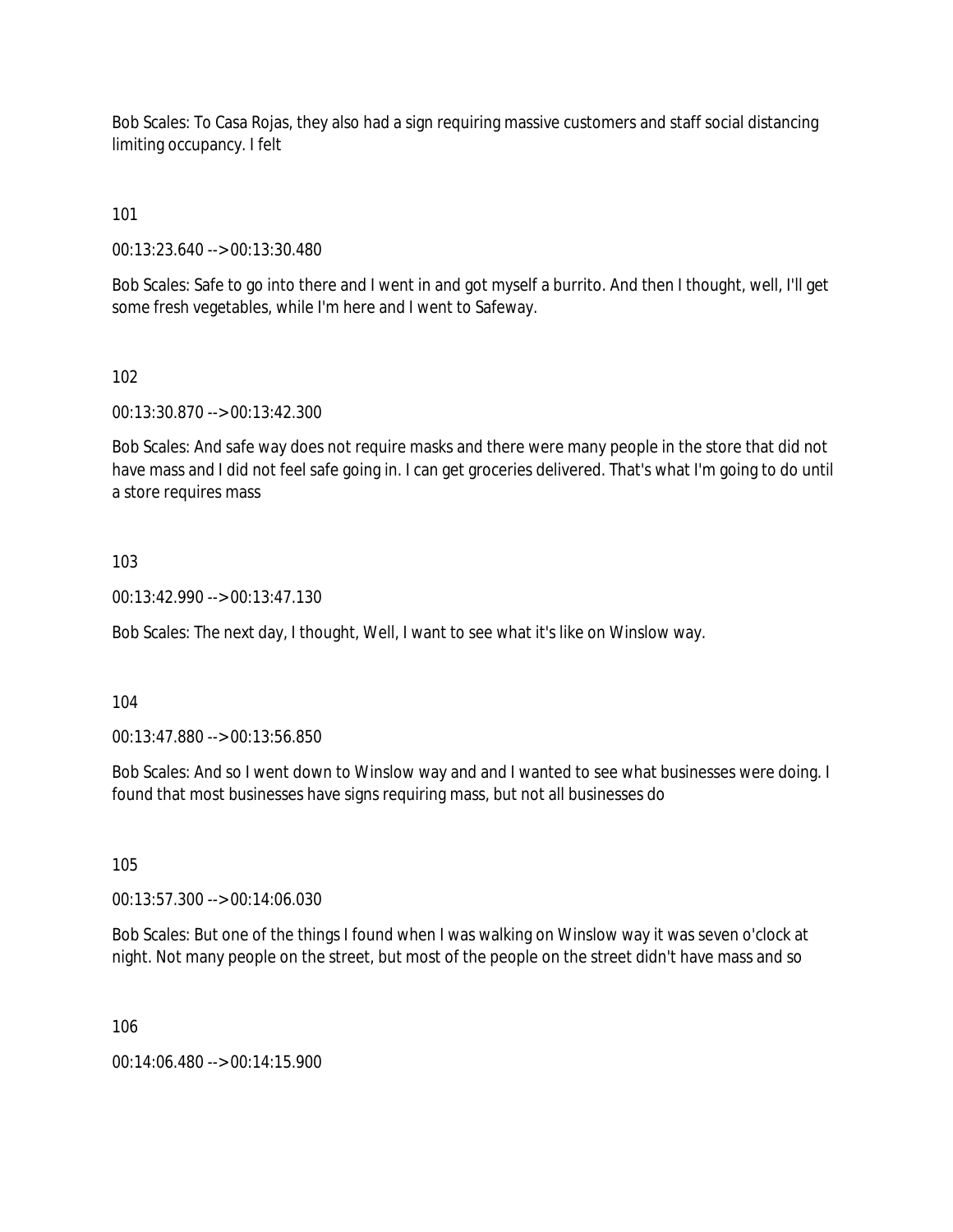Bob Scales: I've never felt unsafe walking down Winslow way but I was having to look over my shoulder, look around the corner, because I never knew if I was going to run into somebody who didn't have a mask on.

107

00:14:16.170 --> 00:14:27.630

Bob Scales: And it's not possible to socially distance six feet and cross somebody on the sidewalk in Winslow way, which means that I was having to dodge, you know, all these unmask people just trying to keep myself safe.

108

00:14:28.020 --> 00:14:38.070

Bob Scales: So I, I certainly don't represent everyone on Bainbridge Island, but I do believe that the vast majority of people feel the same way that I do and I really hope that the Council.

109

00:14:39.090 --> 00:14:43.620

Bob Scales: Will will pass this very important an ordinance and keep our community safe. Thank you very much.

110

00:14:44.940 --> 00:14:45.690

Leslie Schneider: Thank you very much.

111

00:14:47.730 --> 00:14:48.240

Leslie Schneider: Okay.

112

00:14:49.590 --> 00:15:07.410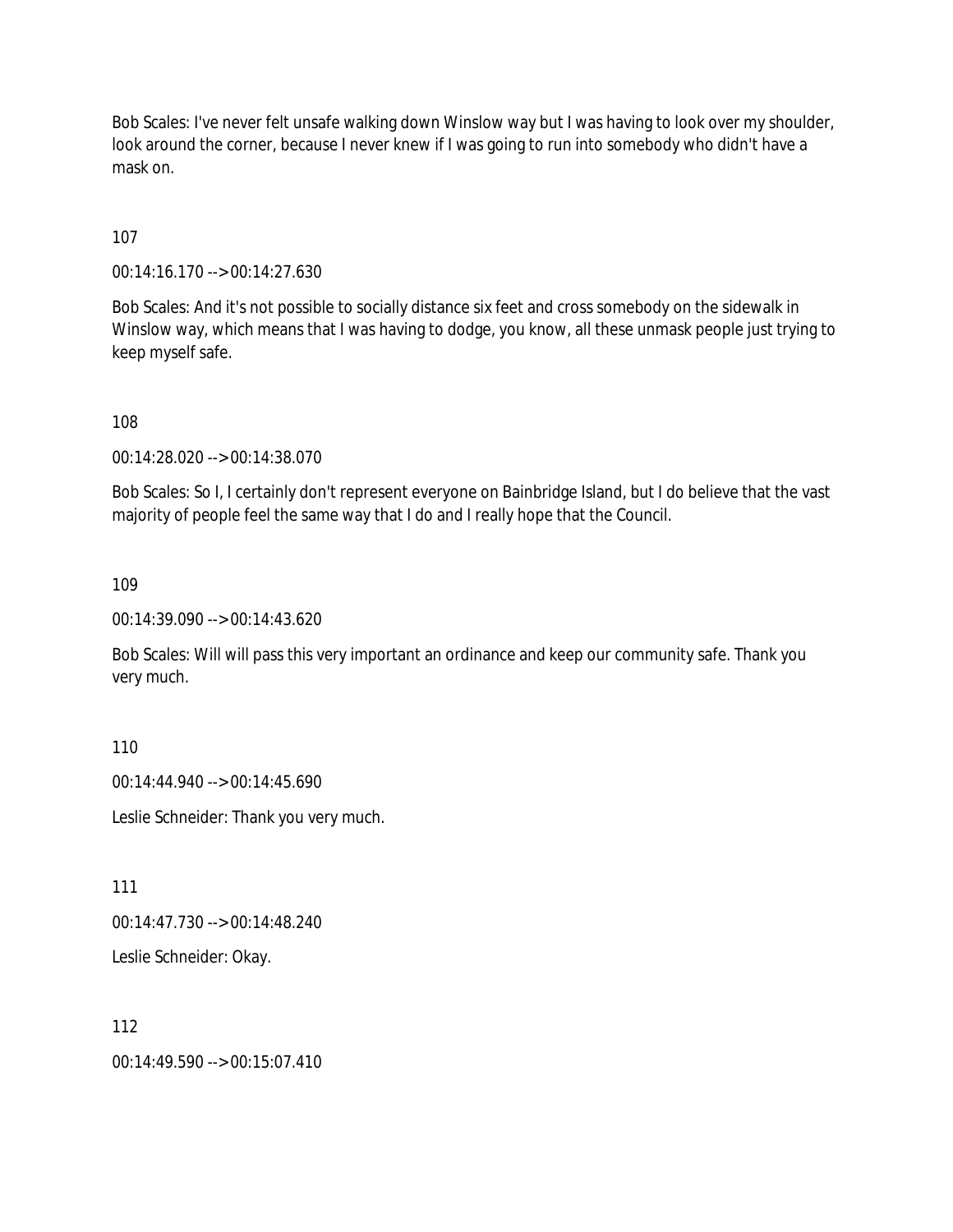Leslie Schneider: I'll give just a couple more seconds to see if anyone else is going to raise their hand, I think not. So I'm switching back to the palace mode now to the palace side and we can move on to item four which is the mayor's report.

113

00:15:10.140 --> 00:15:12.000

Leslie Schneider: And this is

114

00:15:13.500 --> 00:15:25.110

Leslie Schneider: Going to be a little bit long. But I think it's important. So it's now been over two weeks since we all witnessed the excruciating slow police murder of an unarmed black man named George Floyd

#### 115

00:15:26.220 --> 00:15:38.070

Leslie Schneider: Besides being sick and every time that video runs through my head and angry at seeing even more police violence as the protest mount when I'm left with is a constant state of dis ease

116

00:15:38.940 --> 00:15:55.560

Leslie Schneider: What am I, personally, is supposed to be doing to transform this reality that I've had as a white privilege to be shielded from and quite frankly, a lot of you are point blank asking me that as mayor as well. It helps to attend the protest last Thursday, as did COUNCILMEMBER deets.

117

00:15:57.090 --> 00:16:06.330

Leslie Schneider: Just to see the raw emotion and outpouring of outrage from all walks of life, especially on an island with very little racial diversity and I was proud of us.

118

00:16:08.220 --> 00:16:17.790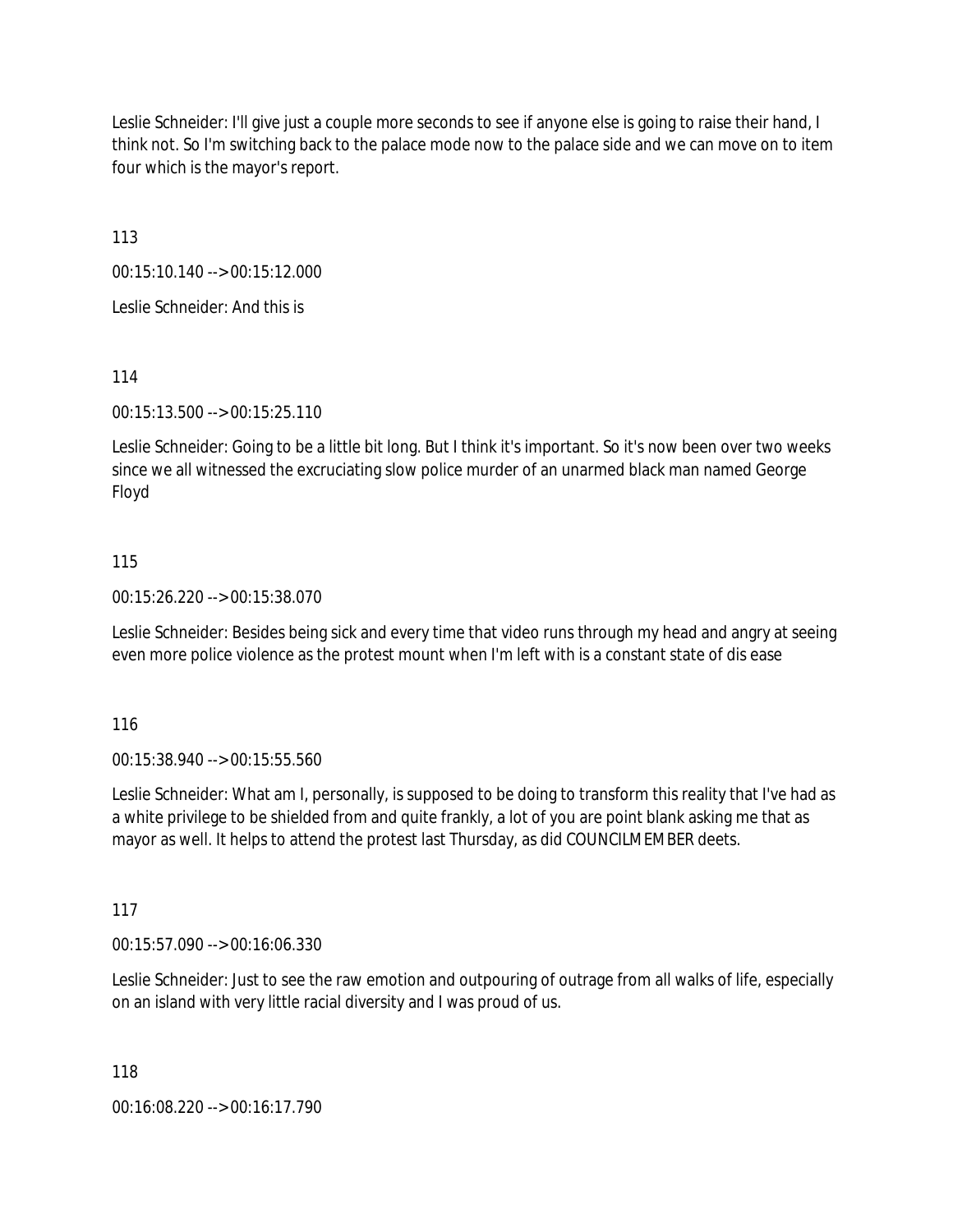Leslie Schneider: Last week I watched the Obama town hall called anguish and action and with the subtitle of reimagining policing in the wake of continued police violence.

119

00:16:18.510 --> 00:16:23.100

Leslie Schneider: And I took the mayor's pledge on that site. So that's what I'm here to report to you and what that means.

### 120

00:16:23.550 --> 00:16:31.350

Leslie Schneider: And it commits me to reviewing the Bainbridge Island police policy on use of force and then following up

### 121

00:16:31.860 --> 00:16:37.890

Leslie Schneider: So I've communicated that commitment to the city manager and she's communicated it to our police chief

### 122

00:16:38.370 --> 00:16:50.970

Leslie Schneider: They have helped me with the background notes that I'm going to share with you now. They will also be working with me and the rest of Council on a comprehensive review of use of force, including potential updates to that policy.

### 123

00:16:52.050 --> 00:17:04.350

Leslie Schneider: So as background, the use of force policies are developed to establish procedures that comply with state and federal laws meet accepted best practices. In other words, accreditation.

124

00:17:04.980 --> 00:17:09.750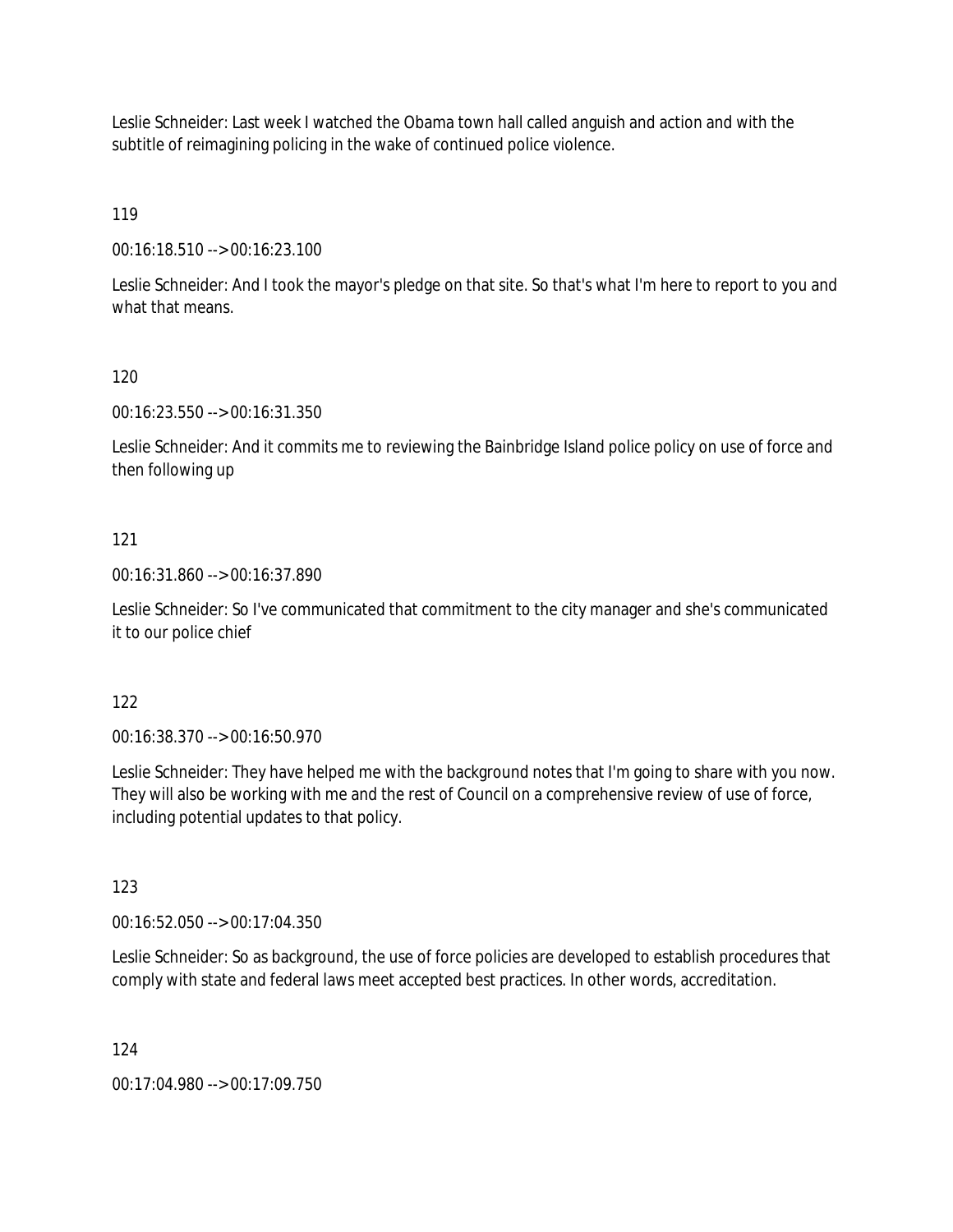Leslie Schneider: are consistent with court rulings are consistent with Community expectations.

### 125

00:17:10.620 --> 00:17:26.280

Leslie Schneider: The current policy manual used by the Bainbridge Island police department is developed for police agencies by Lexi Paul that policy manual is utilized by all kits at county agencies. Let's see, Paul provides periodic updates and training bulletins regarding

### 126

00:17:27.300 --> 00:17:33.390

Leslie Schneider: Policies training mandates court decisions legislative changes that are specific to Washington agencies.

### 127

00:17:34.080 --> 00:17:46.200

Leslie Schneider: And the model policies provide a foundation for best practices and can be modified to fit the community. So I not seeing this in my notes right here, but I believe we switched over to Lexi Paul in

128

00:17:48.030 --> 00:17:48.630

Leslie Schneider: And

129

00:17:49.740 --> 00:17:53.970

Leslie Schneider: We were accredited in 2017

130

00:17:56.670 --> 00:18:07.230

Leslie Schneider: So the these these policies require a periodic review at a minimum annually and practices related to those policies require inspection to confirm compliance.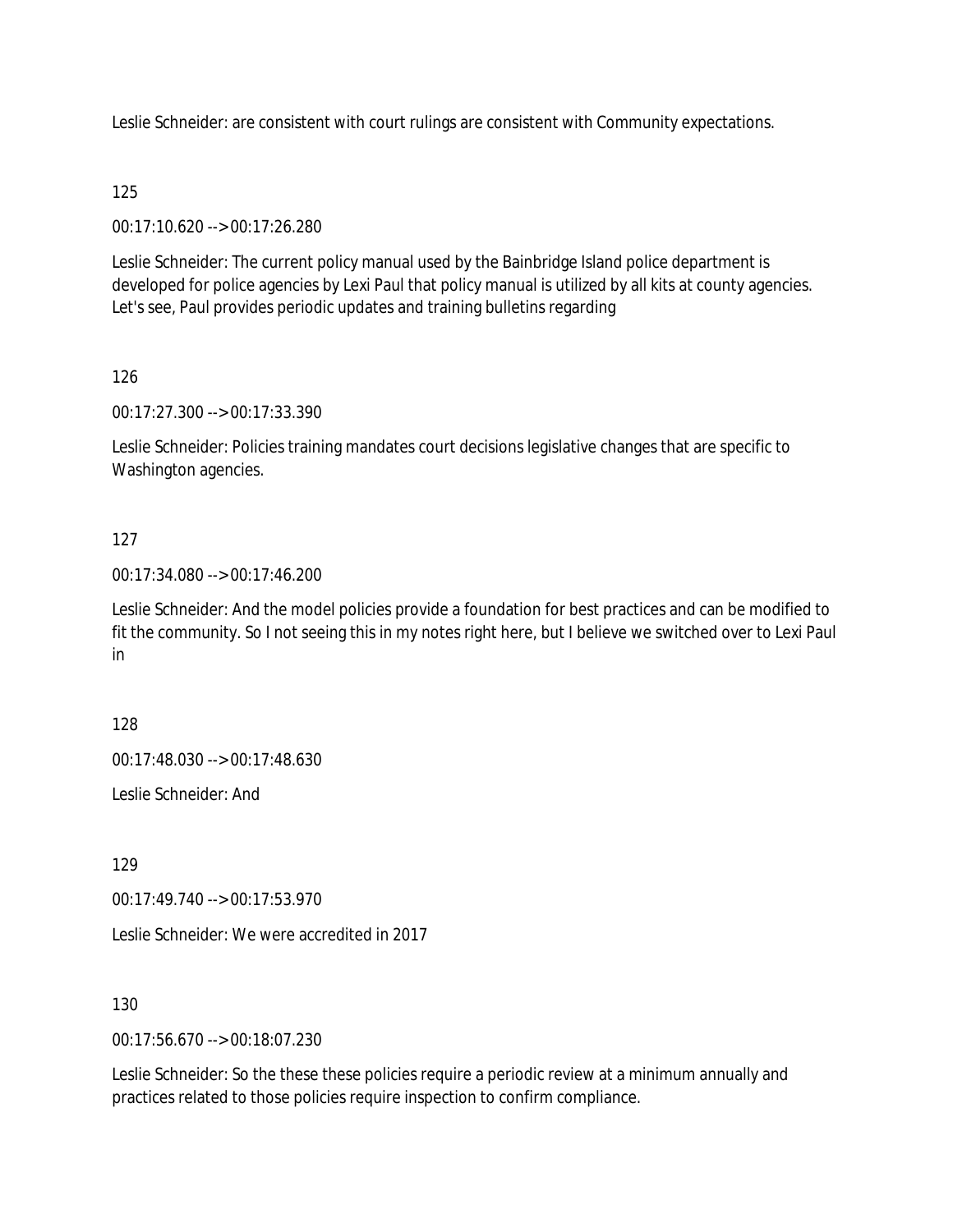00:18:08.160 --> 00:18:21.270

Leslie Schneider: So as I mentioned, the Bainbridge Island police department is a Washington State accredited agency, here's something to note only 25% of police departments in the state achieve this distinction

### 132

00:18:23.340 --> 00:18:33.480

Leslie Schneider: In 19 what is accreditation in 1976 Washington association of sheriffs and police chiefs was directed by the state legislature, the Washington State legislature.

### 133

00:18:34.170 --> 00:18:42.510

Leslie Schneider: To develop standards and goals for law enforcement and they have since maintained operational Accreditation Program. Since that time,

#### 134

00:18:43.050 --> 00:18:53.880

Leslie Schneider: And so this is to create to professionalize the law enforcement industry provide a review process to ensure that agencies are operating under industry best practices and standards.

135

00:18:55.020 --> 00:19:05.670

Leslie Schneider: And then I just pulled this from the Bainbridge Island police department annual report from about three years ago that said we all worked very hard in 2016 towards becoming a state accredited agency.

136

00:19:06.120 --> 00:19:14.070

Leslie Schneider: And I'm proud to say that we met over 132 standards set by the state to achieve that goal in early 2017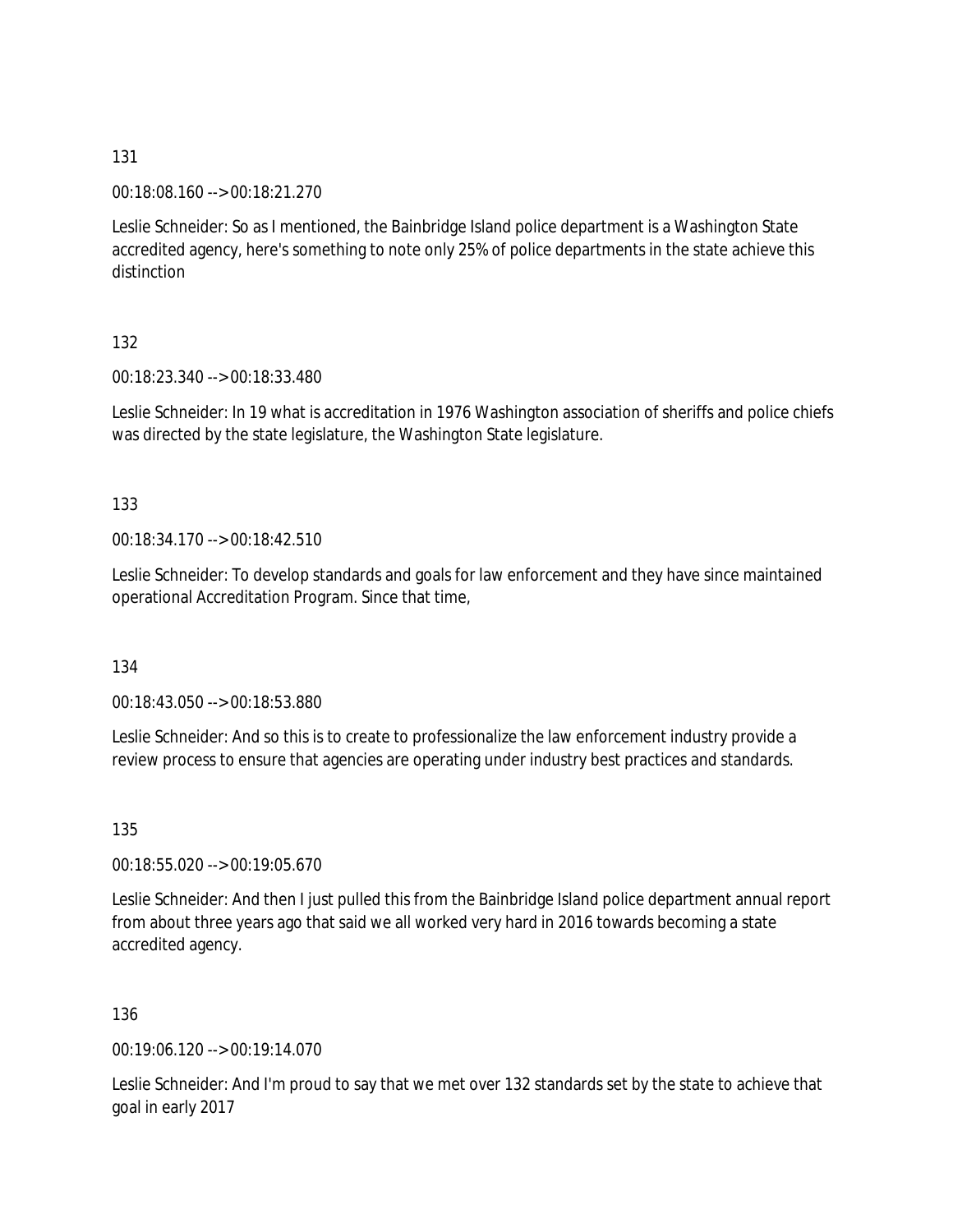00:19:18.720 --> 00:19:26.820

Leslie Schneider: So compliance with these standards is verified through independent assessors who review agency policies examine agency records and conduct interviews.

138

00:19:28.500 --> 00:19:41.730

Leslie Schneider: Our new Chief of Police Joe Clark is conducting a review of all agency policies and practices and considering current events, he's making his review of policies related to use of force a priority.

139

00:19:42.510 --> 00:19:54.330

Leslie Schneider: The result of that review will help to ensure that our police department is in compliance with best practices and that our department has adopted policies that meet our community's expectations.

140

00:19:55.440 --> 00:20:03.990

Leslie Schneider: The city manager and police chief Clark have suggested that they prepare a briefing for City Council in July that will focus on our use of force policies.

141

00:20:04.410 --> 00:20:12.270

Leslie Schneider: And any recommendations for changes that will allow Council and the community to understand what practices and training are in place.

142

00:20:12.600 --> 00:20:23.640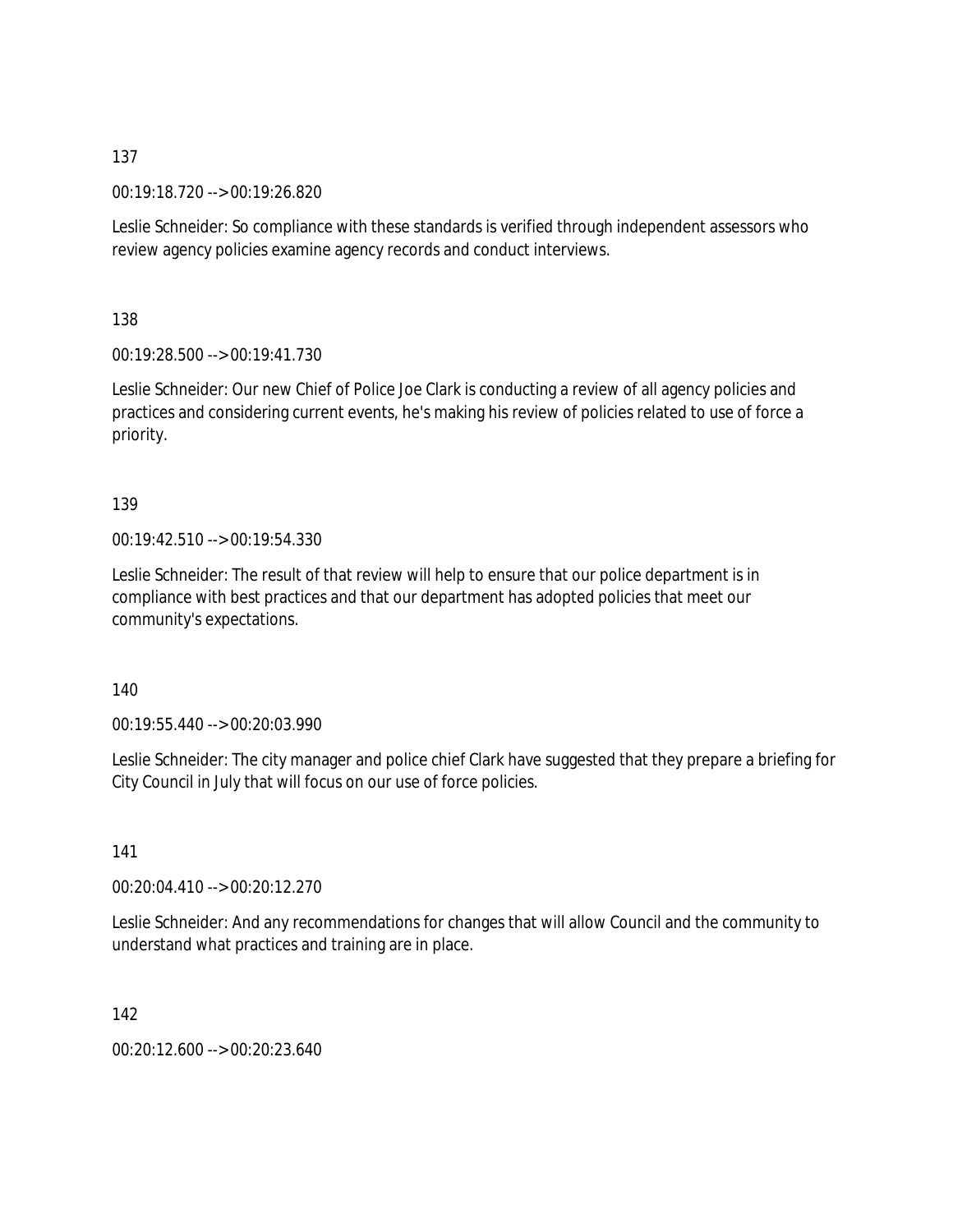Leslie Schneider: Here from the chief what changes are recommended and create a process by which the Council in the community can participate in the conversation about how else our policies might be improved.

143

00:20:24.600 --> 00:20:37.170

Leslie Schneider: So I apologize for just sort of reading along document, but I have been asked so many times by specific emails from the community that I felt it was important to just lay out what what we have

144

00:20:38.640 --> 00:20:49.140

Leslie Schneider: In process right now to come back to the community with these use of force policies and with that I would like to turn it over to the deputy city manager.

145

00:20:51.090 --> 00:20:55.260

Ellen Schroer: Thank you. I just have a couple of things to share from the staff side.

146

00:20:56.100 --> 00:21:04.740

Ellen Schroer: I'm pleased to announce that we will be having a meeting of the race equity Task Force last next week you all asked us for that last week and we

147

00:21:05.220 --> 00:21:14.340

Ellen Schroer: Have scheduled that for Thursday of next week from five to 7pm like all our other meetings, it will be virtual so there will be zoom instructions on the website.

148

00:21:14.760 --> 00:21:20.820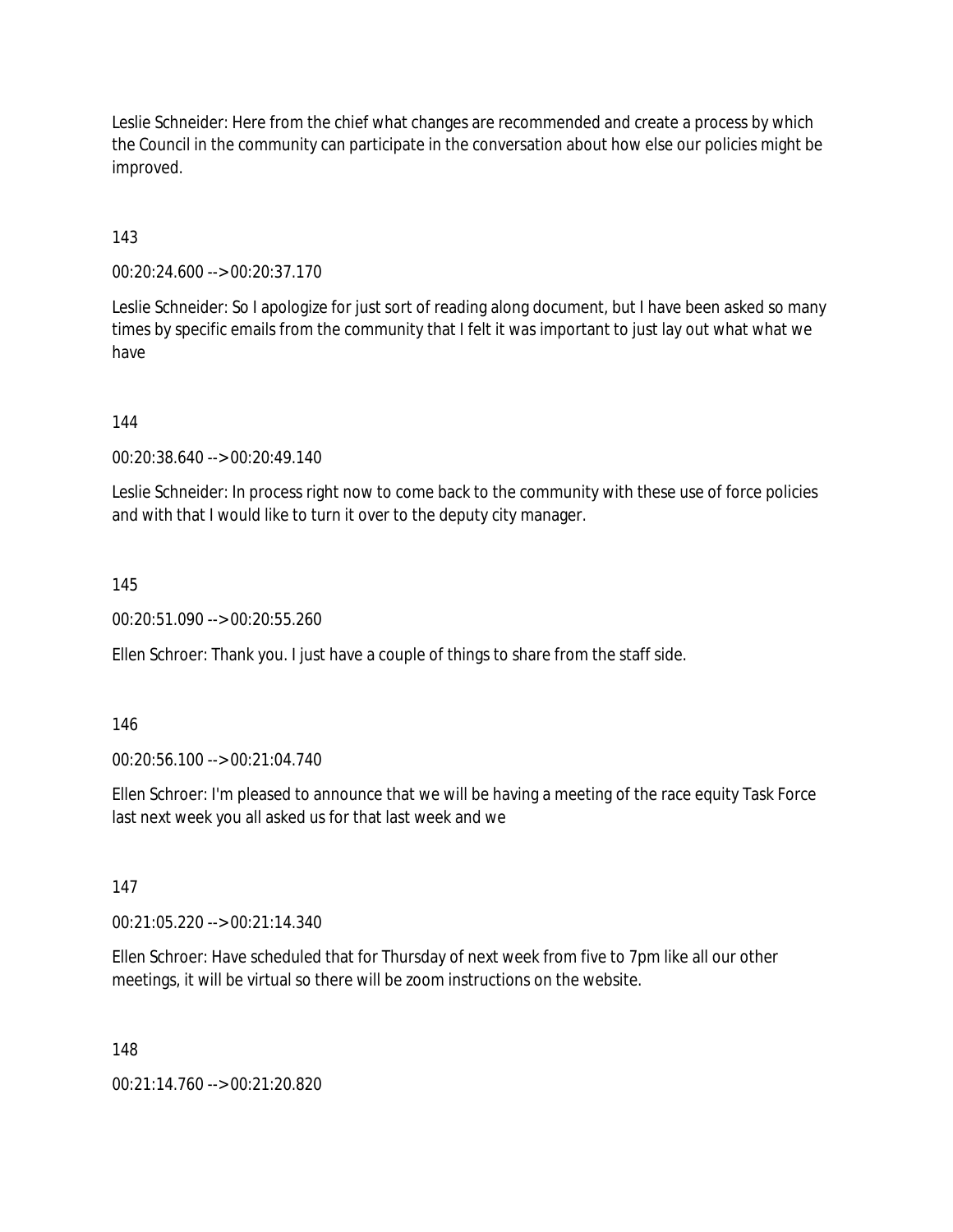Ellen Schroer: And we are hoping that as many of you and the folks who are listening to this meeting can attend

149

00:21:21.690 --> 00:21:25.860

Ellen Schroer: And would welcome your help and sharing the word on that the fact that that meeting has been scheduled

150

00:21:26.850 --> 00:21:40.080

Ellen Schroer: We also talked last week about extending the deadlines for some of our city advisory groups and those deadlines have been extended until the end of July. So if folks who are listening and interested in participating in one of those groups, please go to the website.

151

00:21:40.410 --> 00:21:45.390

Ellen Schroer: Or send us an email and we'll send you an application. We'd love to have you participate

152

00:21:46.650 --> 00:21:53.850

Ellen Schroer: And then finally tomorrow. There are a couple of parents who have organized a car parade to celebrate our high school graduates.

153

00:21:54.210 --> 00:22:06.360

Ellen Schroer: And so if you are in and around Winslow in the late afternoon, you may see some folks celebrating the fact that they graduated from high school not maybe in the traditional way on the field, but by driving together and

154

00:22:07.140 --> 00:22:11.790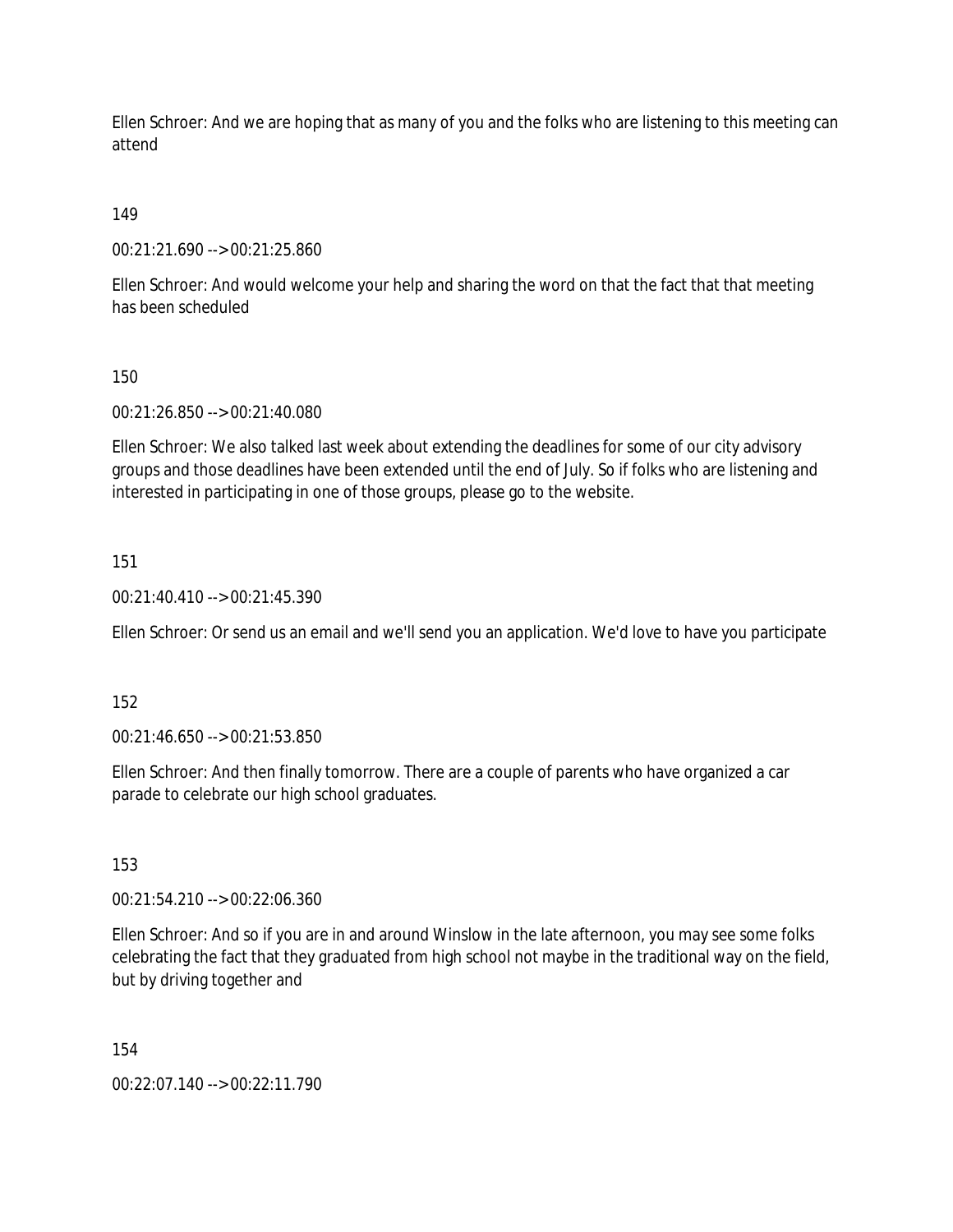Ellen Schroer: Perhaps providing some celebratory kinds of thoughts and noise. It's with their car horns.

155

00:22:12.750 --> 00:22:15.960

Ellen Schroer: So that's it from our side and looking forward to the meeting.

156

00:22:17.760 --> 00:22:26.370

Leslie Schneider: Right. Thank you very much. Okay. Colleagues, we are on to item six future Council agendas and actually

157

00:22:28.140 --> 00:22:31.440

Leslie Schneider: Me against any manager. Yeah, if you want to frame that up.

158

00:22:31.530 --> 00:22:41.250

Ellen Schroer: I'll just go ahead and step through the next three meetings in June. And if you have anything you wanted to add or draw my attention to please do so.

159

00:22:42.240 --> 00:22:46.800

Ellen Schroer: I'm looking at June 16 which is next Tuesday.

160

00:22:47.370 --> 00:22:57.750

Ellen Schroer: This is a study session and then meeting is currently calendar at three hours. So it's possible that if you add things were referred things to this meeting.

161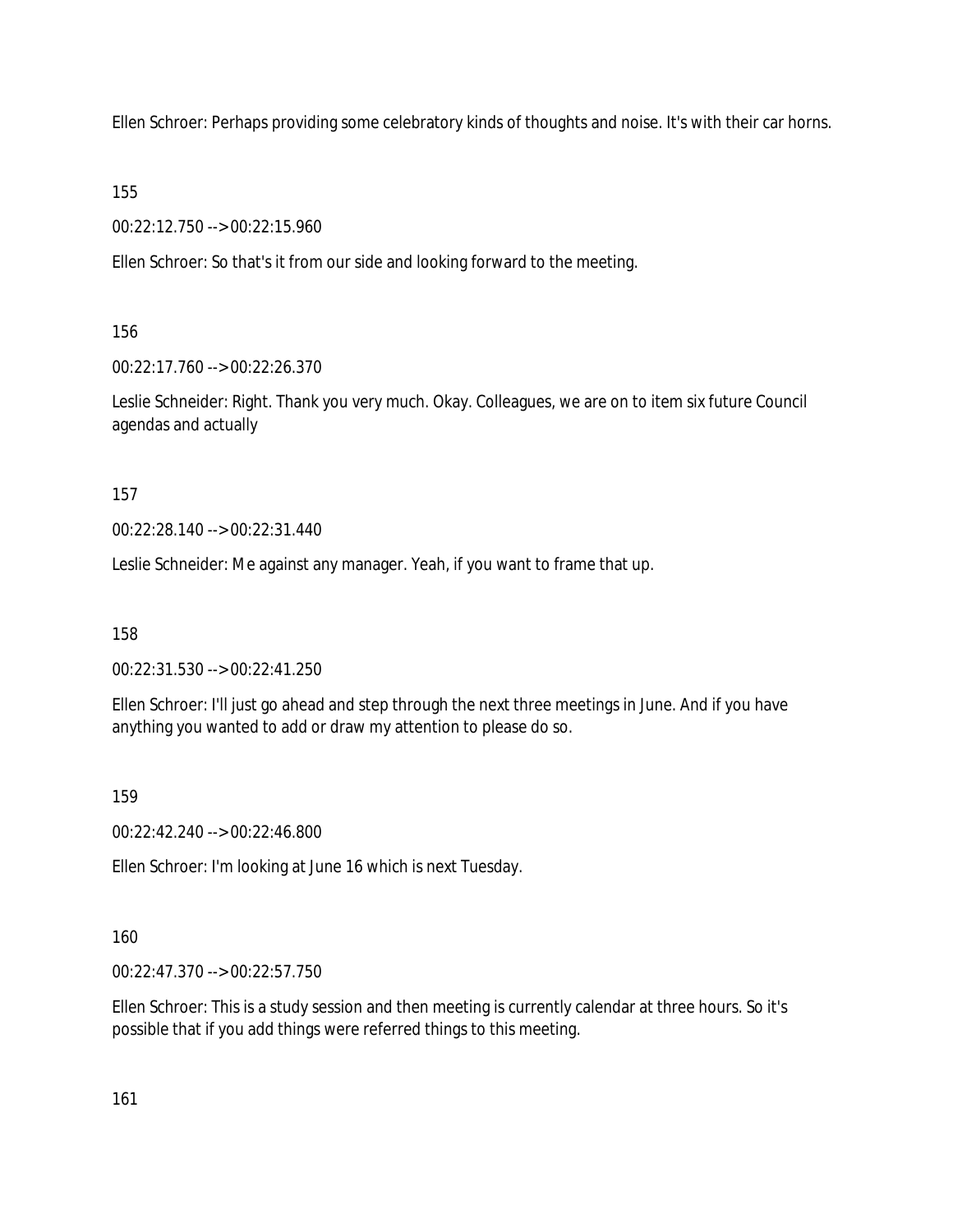00:22:57.990 --> 00:23:07.950

Ellen Schroer: That on Thursday will discuss perhaps delaying the communications item so that that item has time and an agenda where you're not busy doing other things.

#### 162

00:23:08.520 --> 00:23:14.970

Ellen Schroer: So that's something that will come back to you with and maybe discuss further with the deputy mayor and the mayor on Thursday.

163

00:23:15.720 --> 00:23:25.110

Ellen Schroer: And otherwise, there's a number of items that you have referred to this meeting, including finishing up the discussion on the capital improvement plan.

164

00:23:25.500 --> 00:23:34.620

Ellen Schroer: The green building Task Force update and next steps and picking up a couple of city council discussion items which were delayed from a previous meeting.

165

00:23:37.770 --> 00:23:37.980

Leslie Schneider: I had

166

00:23:38.070 --> 00:23:40.020

Leslie Schneider: A couple of questions. A couple of hands up.

167

00:23:40.290 --> 00:23:40.560

Oh,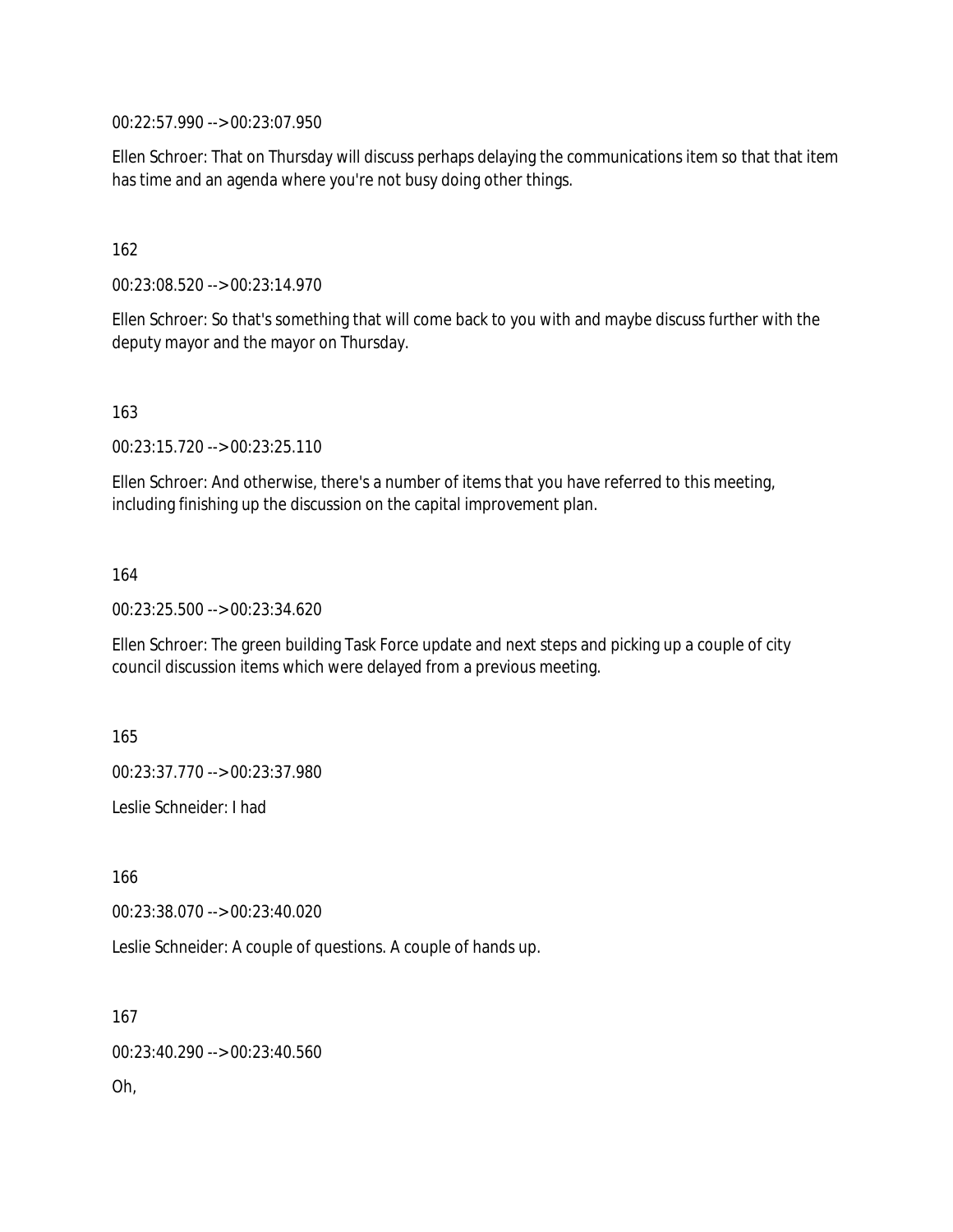00:23:41.580 --> 00:23:45.990

Leslie Schneider: I'm so Deputy Mayor, would you like to jump in.

#### 169

00:23:47.130 --> 00:23:51.510

Rasham Nassar: I'm happy to wait for deputy city manager to run through the agendas.

170 00:23:51.540 --> 00:23:51.930 Okay.

171 00:23:53.520 --> 00:23:54.510 Leslie Schneider: Mike, a great thing.

172

00:23:55.320 --> 00:24:00.450

Rasham Nassar: He says his hand up. I don't know if it relates to the next week's meeting, but I'll wait.

173 00:24:01.050 --> 00:24:02.490 Leslie Schneider: COUNCILMEMBER DC okay waiting

174 00:24:03.180 --> 00:24:19.200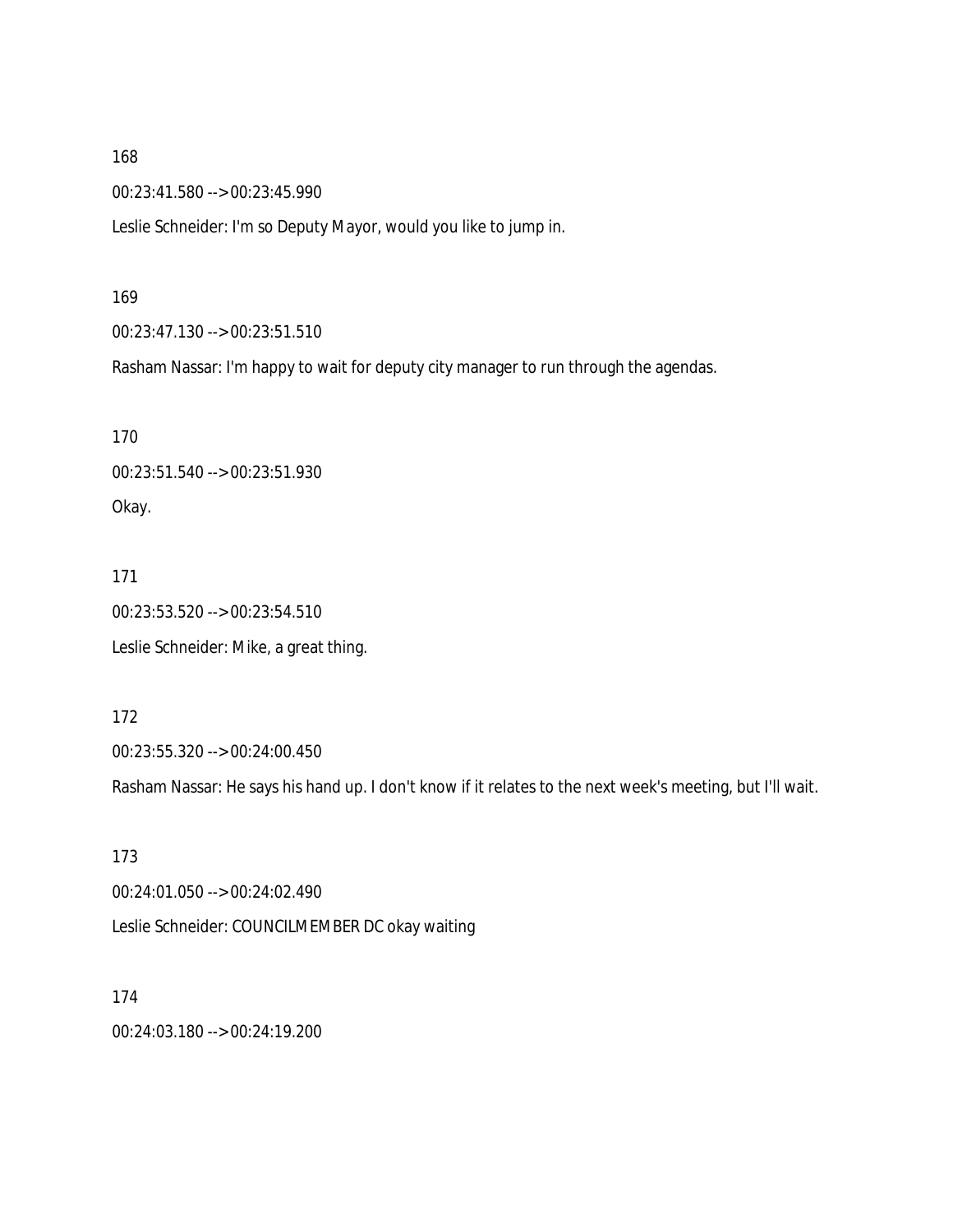Joe Deets: Well, actually, my comments relating to this particular next week's agenda. I see there's a discussion on the self service storage moratorium and I just wanted to confirm Ellen is staff to bring back with this and analysis on

175

00:24:20.640 --> 00:24:28.440

Joe Deets: The merits of such a you know a band or or that was my understanding the Zoo was gonna be some analysis brought back. Would that be happening next week.

176

00:24:28.920 --> 00:24:36.660

Ellen Schroer: That's also my understanding that there would be information in the packet. It's not listed yet, but it will be there when when it's published

177

00:24:37.110 --> 00:24:37.890

Joe Deets: Okay, thank you.

178

00:24:40.200 --> 00:24:48.210

Ellen Schroer: Um, the next meeting is June 22 which is a Monday. This is your Joint Special Meeting with the planning commission

179

00:24:49.500 --> 00:25:01.380

Ellen Schroer: And I do want to just draw your attention to the way the agenda looks right now there are two items on that agenda one clarifying the approach for affordable housing initiatives.

180

00:25:01.740 --> 00:25:17.850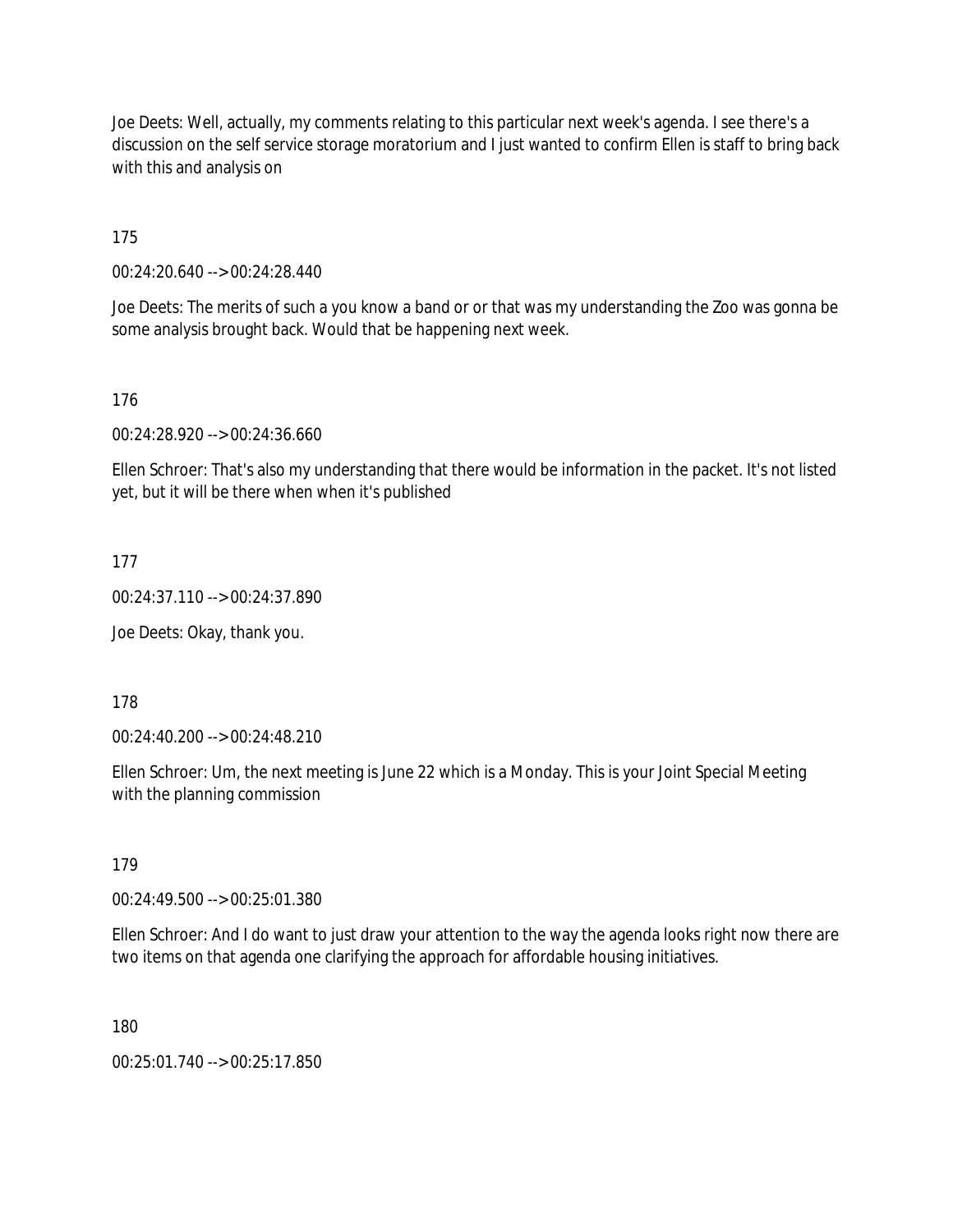Ellen Schroer: Far revisions and related landis' policy initiatives. So that's one discussion topic and the second discovery discussion topic is clarifying priorities for land use code review this meeting is calendar for three hours, starting at five o'clock on Monday, the 22nd.

181

00:25:19.920 --> 00:25:23.400

Leslie Schneider: And just to jump in, I am happy to

182

00:25:24.870 --> 00:25:31.440

Leslie Schneider: To facilitate that meeting, but just would like to have clarification from you all, if you would prefer to

#### 183

00:25:32.790 --> 00:25:36.090

Leslie Schneider: Have someone else chairing the meeting that would be fine.

184

00:25:37.710 --> 00:25:40.080

Leslie Schneider: I'm okay so

185

00:25:41.760 --> 00:25:47.040

Leslie Schneider: Yeah. Are there are you so um Elena you pretty much done on that one or

#### 186

00:25:47.580 --> 00:25:53.460

Ellen Schroer: Yeah, I just wanted to draw, draw folks attention to how it was characterized and let people know to plan for a three hour meeting.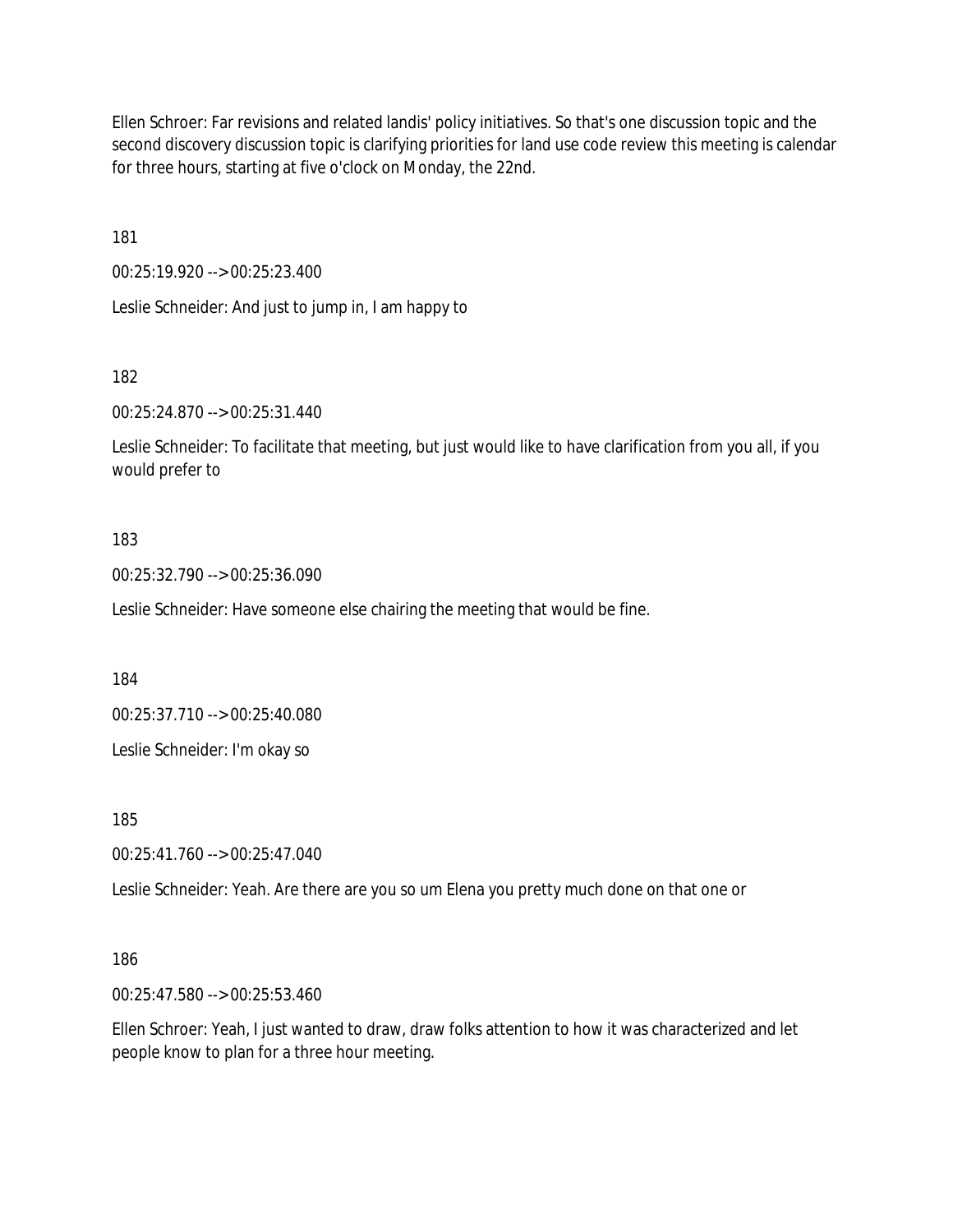187 00:25:53.910 --> 00:25:54.300 Leslie Schneider: Got it.

188

00:25:54.390 --> 00:25:57.180

Ellen Schroer: Last week we had. Oh, and comes from overhead topless.

189

00:25:58.920 --> 00:26:00.960

Kirsten Hytopoulos: Sorry, I've lost my hand thing for some

#### 190

00:26:01.740 --> 00:26:05.850

Kirsten Hytopoulos: Of the open chat or so I'm just going back for a second to the way that's written

#### 191

00:26:07.500 --> 00:26:24.300

Kirsten Hytopoulos: Is it I mean I guess I just want to check in with everybody that we're comfortable that let that item three for the 22nd is not that it's expansive enough. And I guess I just assume that because it says related land is policy initiatives that that's okay.

192

00:26:26.070 --> 00:26:26.610

Kirsten Hytopoulos: Um,

193

00:26:27.750 --> 00:26:33.840

Kirsten Hytopoulos: I mean, I guess, I guess what I wanted to say was that my understand actually just talked to Christi last night about this. I think it was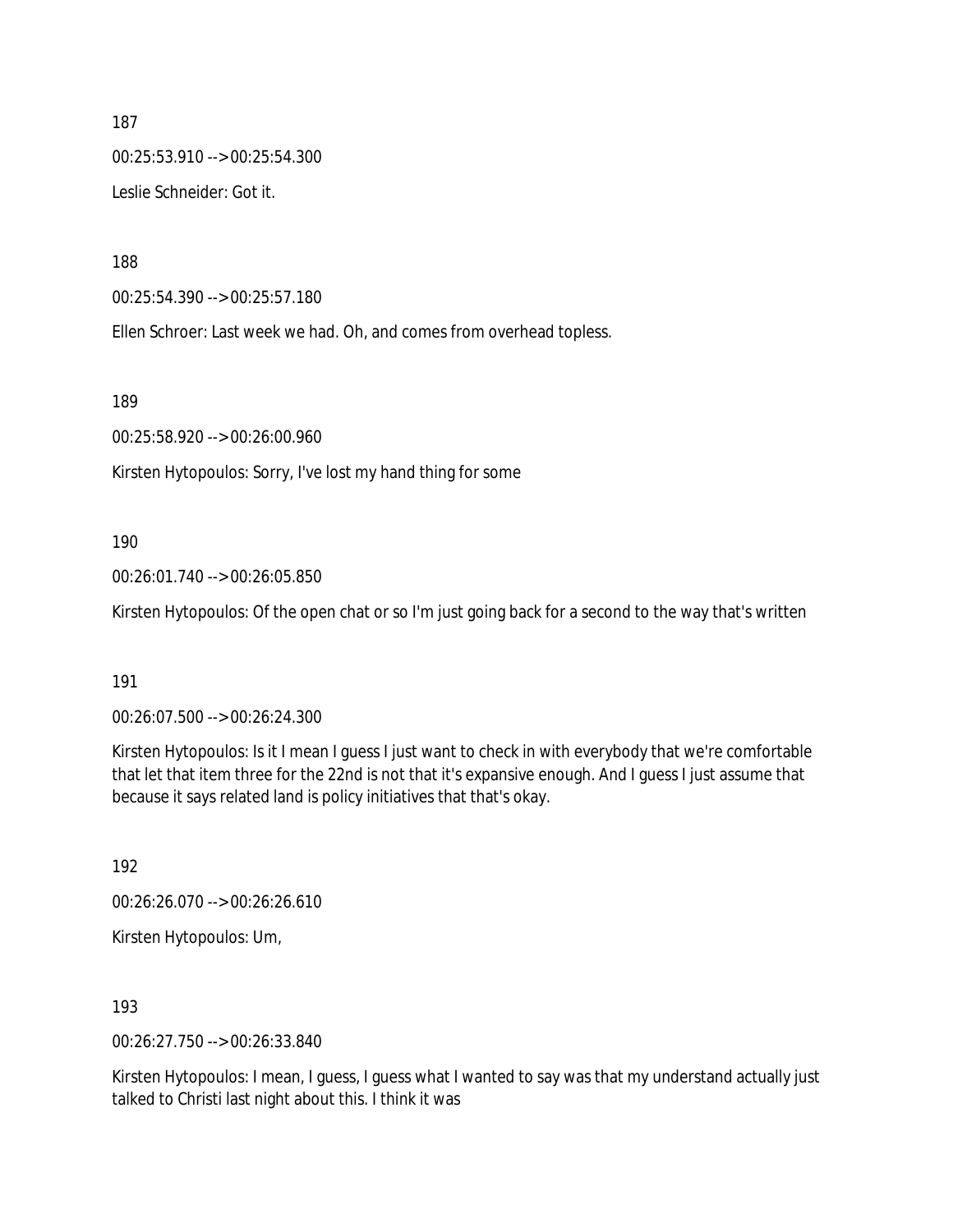00:26:34.620 --> 00:26:41.100

Kirsten Hytopoulos: About the potential agenda for this meeting that I imagined that we were going to be focusing on our urgent.

195

00:26:41.490 --> 00:26:55.920

Kirsten Hytopoulos: Were to identify and determine what's urgent and then we're going to talk about prioritizing the larger all the other larger land use decisions and plans, we have to work on and I'm just, I'm just kind of surprised that it it's, it looks like it's already been somewhat

196

00:26:57.420 --> 00:26:59.790

Kirsten Hytopoulos: Limited. But if I'm the only person that feels that way. That's okay.

197

00:27:00.360 --> 00:27:16.050

Leslie Schneider: Well, the, the second agenda item on that one is expecting each of us to send in our priority land use questions right so that the second item is going to be determined by what we send in

198

00:27:16.440 --> 00:27:16.740

Okay.

199

00:27:17.880 --> 00:27:20.640

Kirsten Hytopoulos: Okay, it's probably it's probably bright enough it, it's fine.

200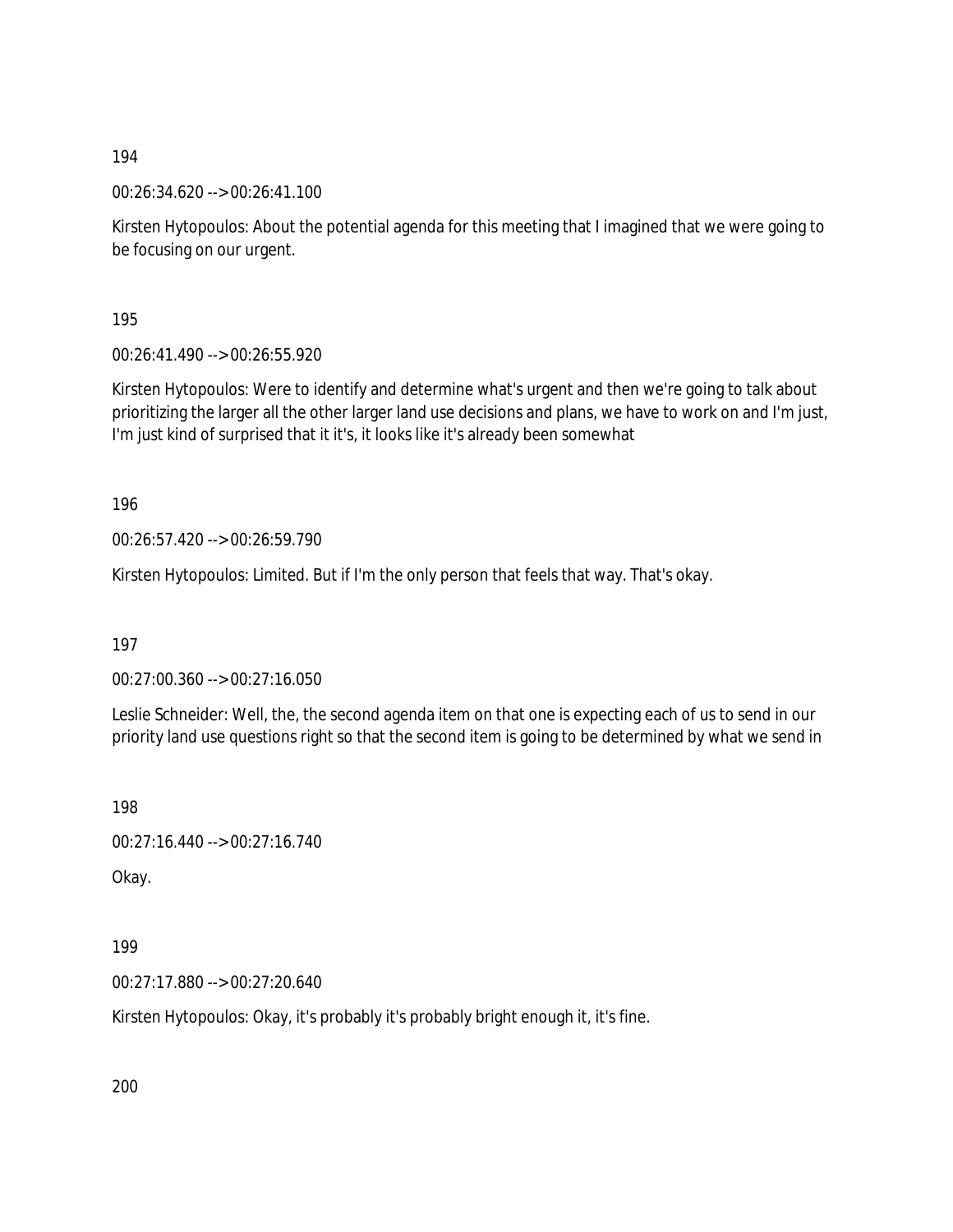00:27:23.040 --> 00:27:23.610

Leslie Schneider: Um,

201

00:27:24.810 --> 00:27:29.160

Leslie Schneider: So Heather, I see that you're on here. Do you have

202

00:27:32.100 --> 00:27:36.060

Leslie Schneider: I don't have to put you on the spot. So you don't have to respond if you don't want to, but um

#### 203

00:27:37.080 --> 00:27:44.040

Leslie Schneider: I think that there was some discussion about maybe you sort of queuing up some of those issues with us. And maybe we could just decide

204

00:27:46.290 --> 00:27:48.210

Leslie Schneider: If we could hear from you what that looks like.

205

00:27:50.400 --> 00:27:51.630

Leslie Schneider: Do you have any thoughts.

206

00:27:52.980 --> 00:27:58.680

Leslie Schneider: About what your proposed support would be for that meeting, and for that first agenda item.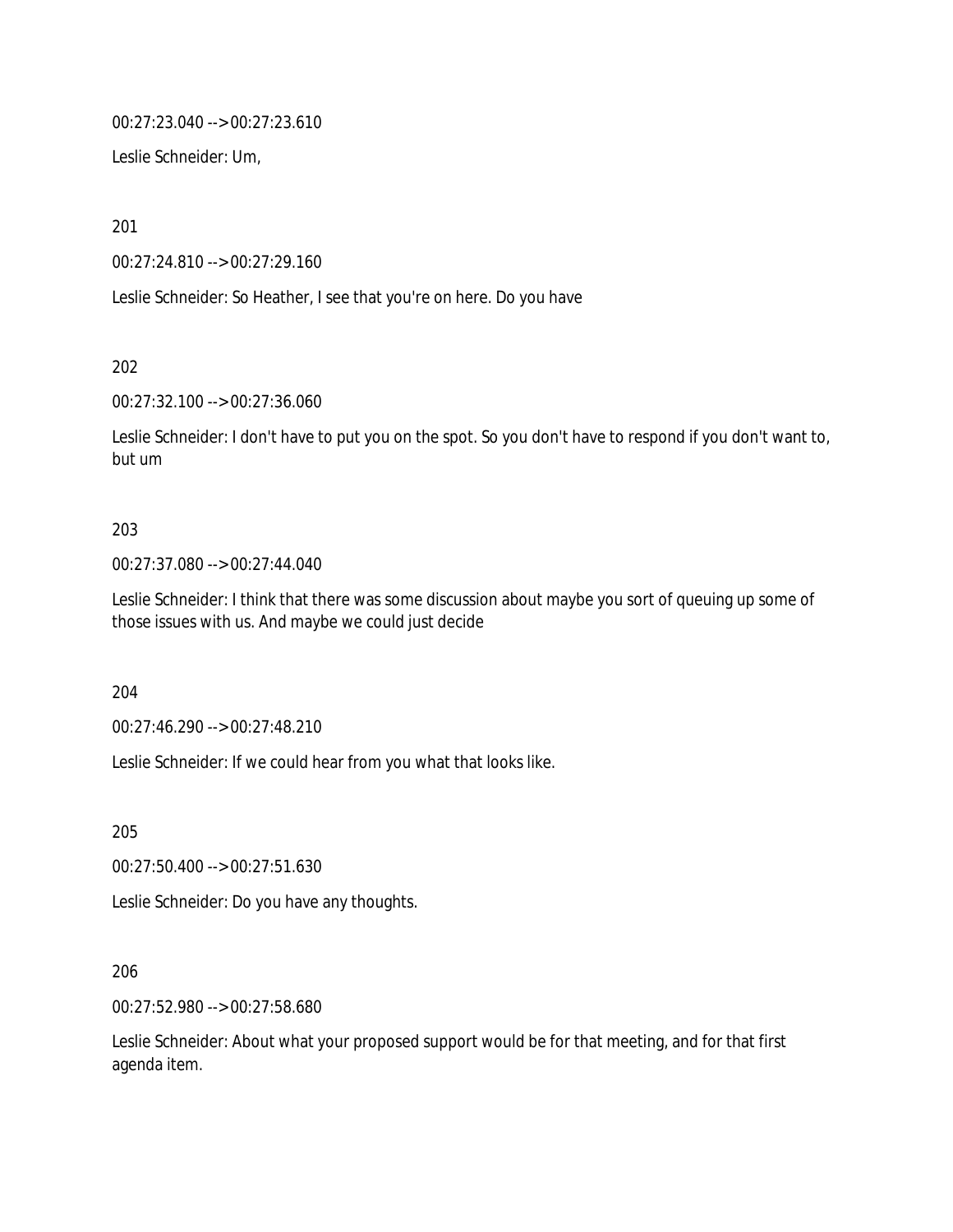00:27:59.760 --> 00:28:01.260

Leslie Schneider: Are asking me or Snyder.

208

00:28:01.290 --> 00:28:05.220

Heather Wright: I have been speaking with the planning commission and also with Morgan.

209

00:28:05.760 --> 00:28:11.640

Heather Wright: About some of the topics that can be covered during that meeting, especially the first part of the meeting, which I understand.

### 210

00:28:12.030 --> 00:28:20.100

Heather Wright: Is going to be focused on some of the issues that have been raised by both the Planning Commission and the Council, in regards to our affordable housing initiatives.

#### 211

00:28:20.640 --> 00:28:26.340

Heather Wright: Whereas the second part of the meeting, as Commissioner topless was suggesting it's a little bit more broad

### 212

00:28:26.760 --> 00:28:37.170

Heather Wright: And those were waiting to get the responses from council to find out which items you would like to add, but as far as the first items we were looking at discussing was a transfer of development right

213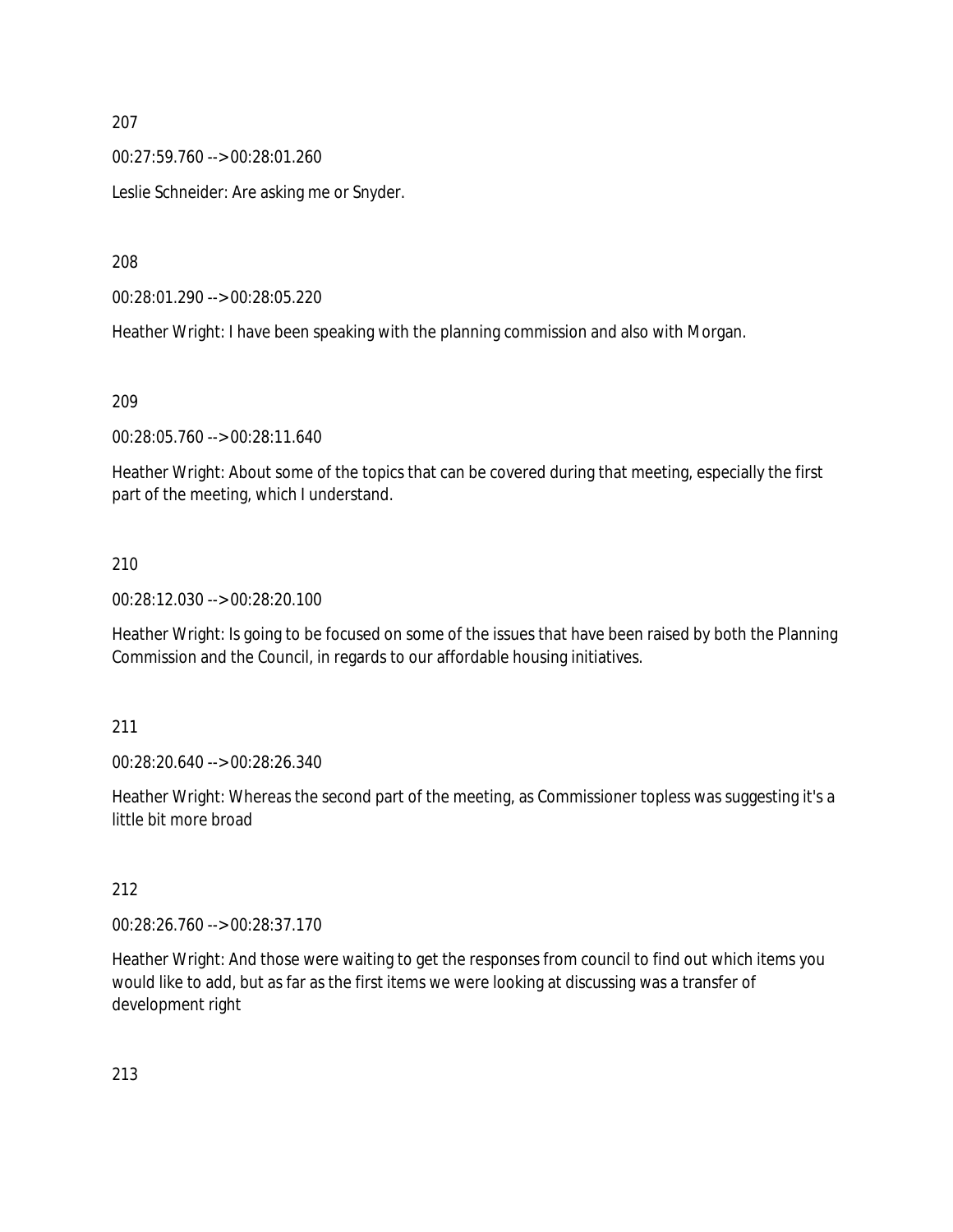00:28:38.040 --> 00:28:55.830

Heather Wright: Inclusion area zoning if they are looking at both they if they are, and bonus if they are in the options to achieve it, as well as visiting multifamily tax exemption and agricultural resource land designation. And lastly, look at the ones with master plan.

214

00:28:58.500 --> 00:28:59.970

Leslie Schneider: And so you would just be

215

00:29:01.020 --> 00:29:07.860

Leslie Schneider: How do you see your role in that just sort of giving a little background information or just listing them with letting us run with them.

#### 216

00:29:08.970 --> 00:29:19.560

Heather Wright: So what I would like to do is give some background information. I don't want to wait the conversation too heavily on background, but I want to make sure that everyone has a good base understanding of the topics.

### 217

00:29:20.010 --> 00:29:27.480

Heather Wright: And then I want to make sure everyone understands what our regulations currently say about those on those topics and and how they relate to each other.

#### 218

00:29:28.050 --> 00:29:38.820

Heather Wright: And I also want to present Tippett that sound good to the Council what we've heard from the affordable housing Task Force as far as their recommendations, including just a refresher for those

219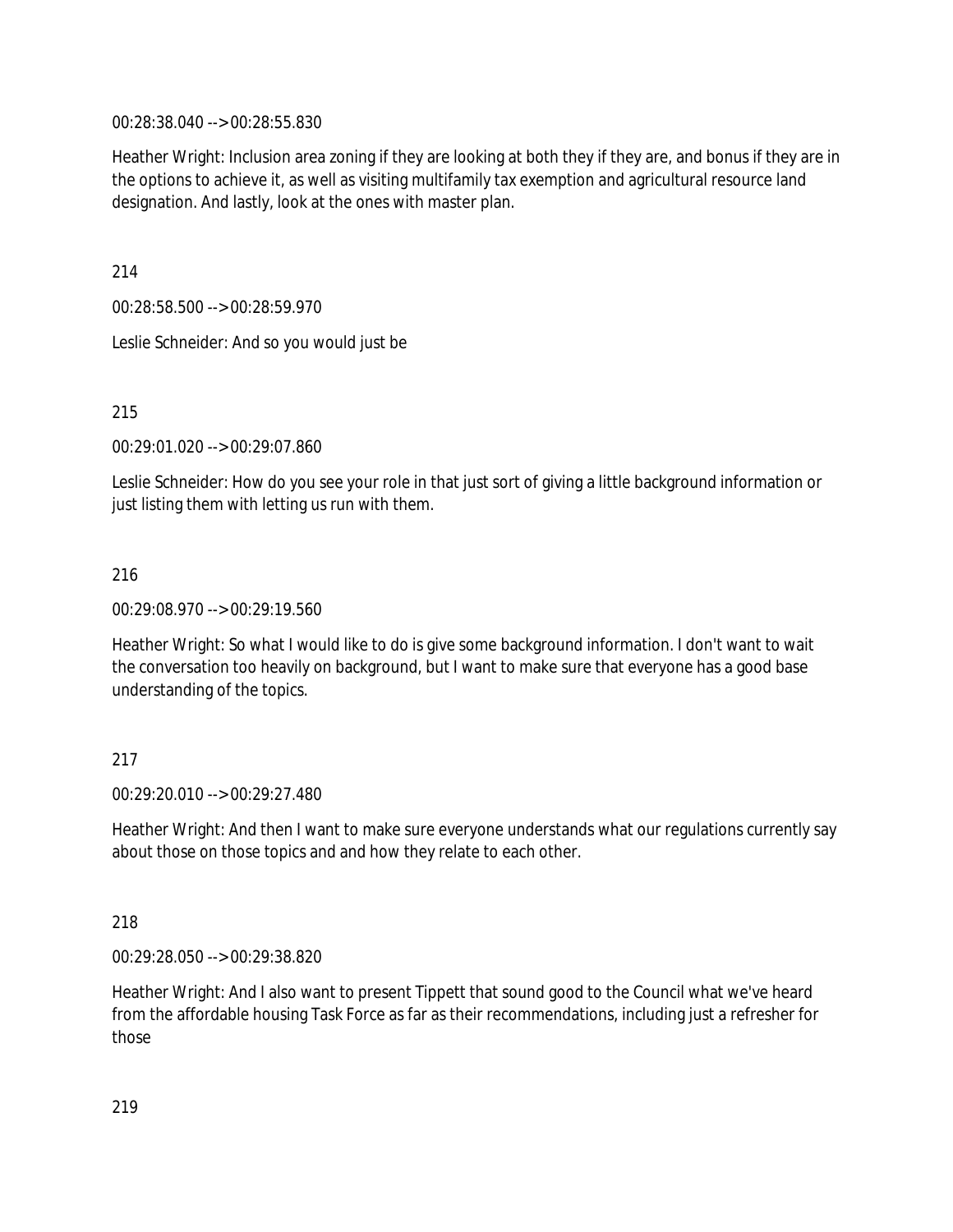00:29:39.210 --> 00:29:51.600

Heather Wright: In our new council member what we've heard from eco northwest. So I'd like to bring those in as we discuss those topics so that we're all kind of on the same page, and then provide opportunities for you all to explore and prioritize

220

00:29:53.730 --> 00:29:57.390

Leslie Schneider: Okay. Um, I see a couple hands. Councilmember high topless.

221

00:29:59.310 --> 00:30:09.300

Kirsten Hytopoulos: So if I'm understanding correctly that that's that item three would be listing what what we've all what's been coming bubbling up from Council and Commission if that's accurate.

222

00:30:10.050 --> 00:30:23.760

Kirsten Hytopoulos: Than what's missing is conditional use permits and i and i hope it got traction here on the Council that I know we doing in a on a mission to so that's huge. Um, is it possible to add Commission major conditional use permits to that.

#### 223

00:30:24.840 --> 00:30:30.510

Kirsten Hytopoulos: And I want to see if we have if there's support and counsel for that. But I heard that is one of the top two issues.

224

00:30:31.500 --> 00:30:34.140

Leslie Schneider: I think there might be some confusion here um

225

00:30:37.020 --> 00:30:51.750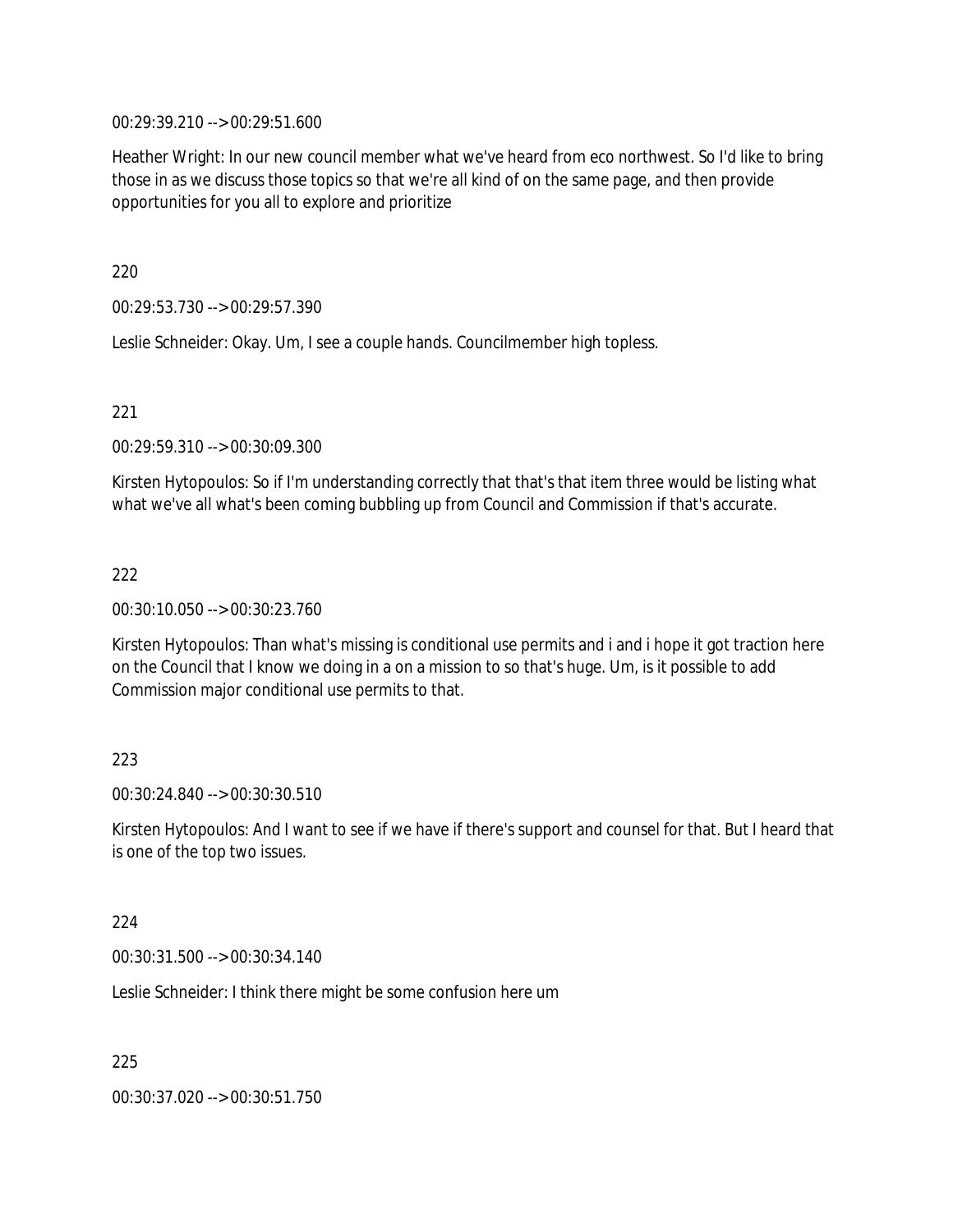Leslie Schneider: So I'm just looking at the you know the item numbers item three is clarify approach for and then it lists all these different things and then item for is clarify priorities for land use code review. So my assumption is, is that

### 226

00:30:52.830 --> 00:31:03.390

Leslie Schneider: You could potentially send in your priority for looking at the conditional use permit table as an item to be discussed under number four, it would not be

### 227

00:31:05.910 --> 00:31:17.730

Leslie Schneider: So I guess what you're pointing out is that there's some confusion over. What does it mean to have related land use policy initiatives on number three verses clarifying priorities under number four is that right

### 228

00:31:18.060 --> 00:31:35.880

Kirsten Hytopoulos: I think I thought I heard her say that. So this item three was the issues that we've been articulating. And if that's true, and I guess somewhere. I'd like to see conditional use. I just don't think it's an oddball one. I think it's kind of like a big one for the community and nice.

#### 229

00:31:35.970 --> 00:31:42.480

Leslie Schneider: The city manager just joined us and has her hand up. Are we okay getting some feedback from her.

#### 230

00:31:43.710 --> 00:31:45.180

Leslie Schneider: Great. Go ahead, please.

#### 231

00:31:45.360 --> 00:31:46.380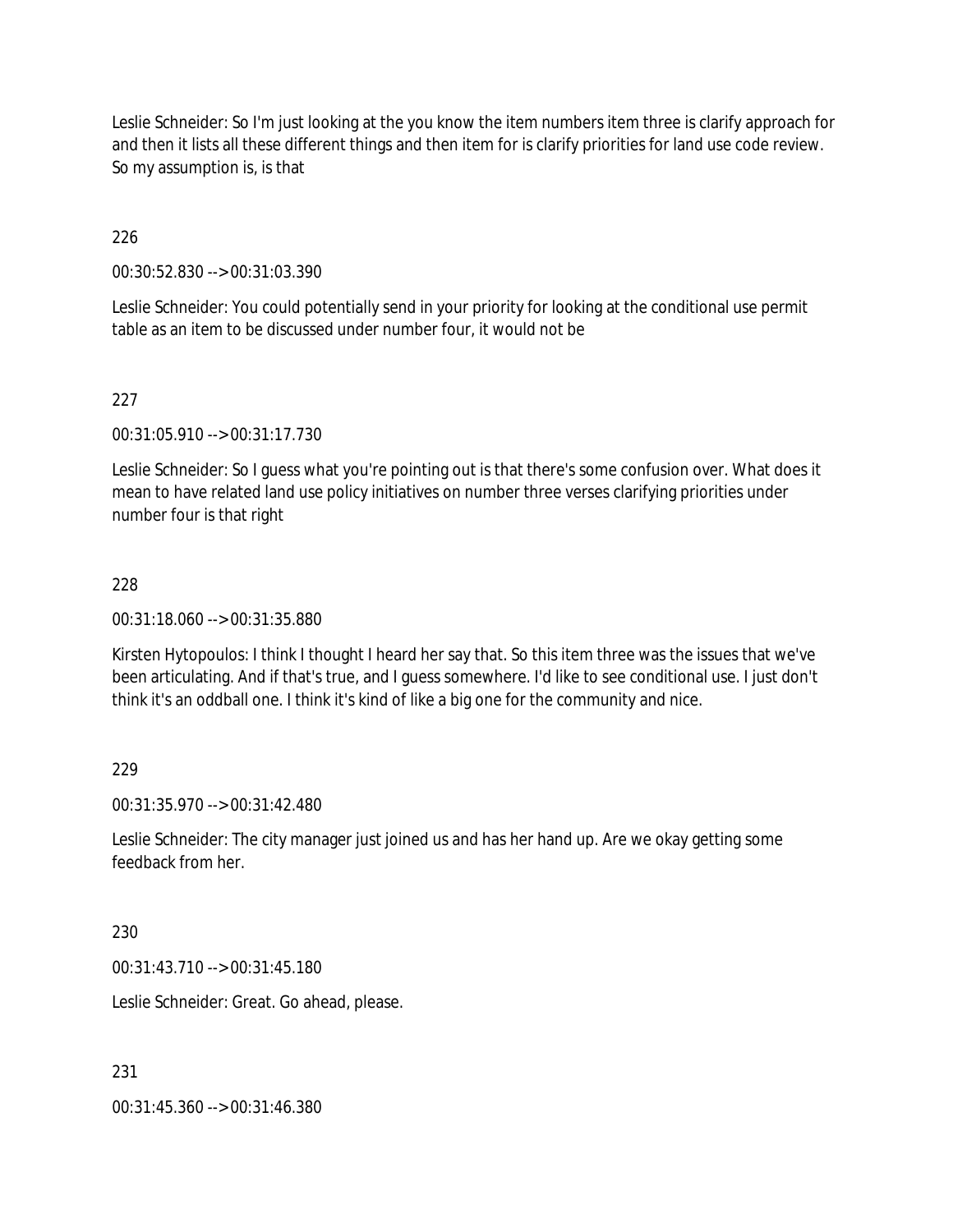Morgan Smith: I can you hear me.

232

00:31:46.620 --> 00:31:52.920

Morgan Smith: Yes. Okay. I'm sorry to jump in, get my volume. How's that good.

# 233

00:31:52.950 --> 00:32:01.170

Morgan Smith: You're good. So I think there was a little bit of a crossed wires there at the beginning. Heather part of Heather's answer referred to the first topic.

234

00:32:01.470 --> 00:32:08.610

Morgan Smith: Which had to do with affordable housing and related land use projects and COUNCILMEMBER topless. Just to kind of clarify.

235

00:32:08.970 --> 00:32:15.000

Morgan Smith: The reason we've through that catch all into the topic was to scoop in things like the NRL designation.

# 236

00:32:15.750 --> 00:32:28.650

Morgan Smith: Td ours and things like that, that all have kind of an intersection point in some ways that's that's a separate discussion, the other item that Council wanted to place in this time and have the benefit of the

237

00:32:29.850 --> 00:32:40.050

Morgan Smith: The coordination between planning Commissioners and council members was to continue the discussion you have had about what how to better define and clarify what land use review.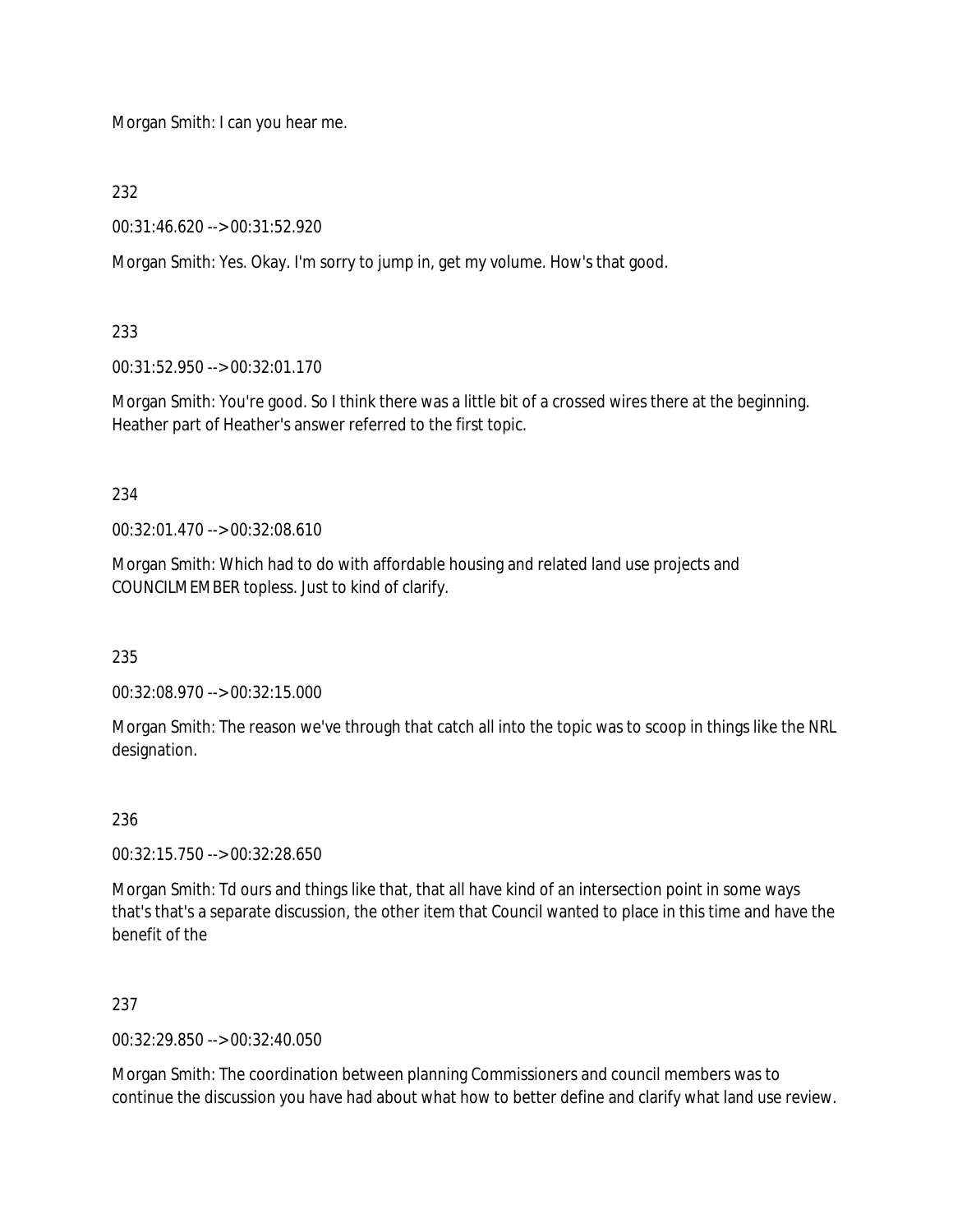00:32:40.470 --> 00:32:48.060

Morgan Smith: Process means to you. And I think the mayor was doing a good job of untangling, as I said, what was a little bit of cross wires there.

239

00:32:48.390 --> 00:32:54.450

Morgan Smith: Which is that staff is not going to provide a presentation on that because I really think we learned the last time we

240

00:32:54.630 --> 00:33:05.700

Morgan Smith: Shoot on us a bit together that there's a diversity of opinion about and understanding about who would put what on their list. So we will send a reminder for the Council members to submit their

241

00:33:06.420 --> 00:33:14.550

Morgan Smith: Suggestions for what that concept would entail and it with what priorities. And so looking at the conditional use table is a high priority for

242

00:33:14.850 --> 00:33:19.260

Morgan Smith: One or more council members will see that emerge and that will be the discussion that we pick up

243

00:33:19.530 --> 00:33:28.860

Morgan Smith: So staff is not going to try and leapfrog over and anticipate what you guys want to identify because I think we've we would find that challenging and we would probably guess wrong.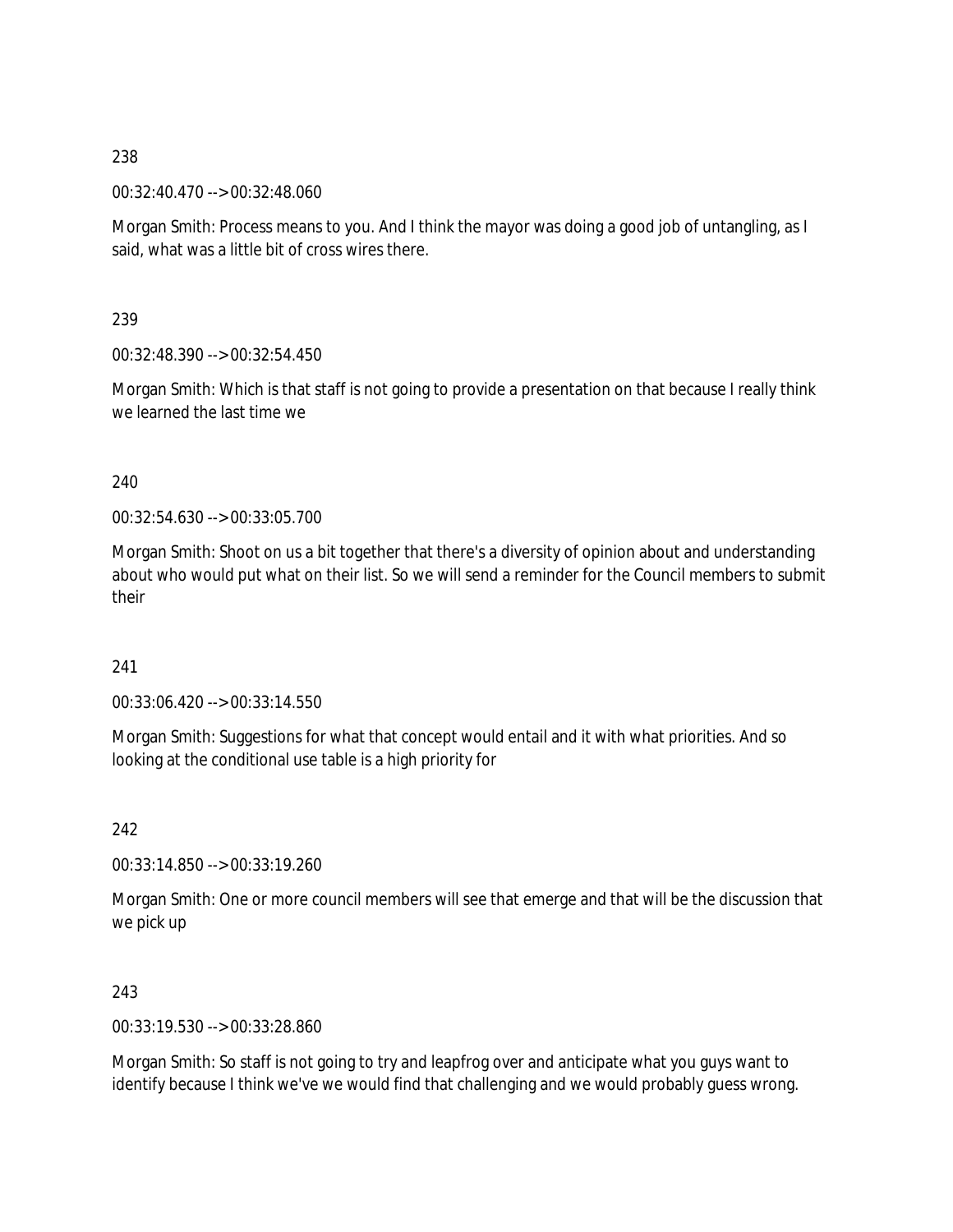00:33:29.190 --> 00:33:35.130

Morgan Smith: So I think we need to have this clarifying discussion, I hope that helped. I don't, I don't know if that was clarifying

245

00:33:36.000 --> 00:33:36.780

Thank you. Thank you.

246

00:33:37.830 --> 00:33:40.530

Leslie Schneider: Okay, a deputy mayor, would you like to

247

00:33:43.050 --> 00:33:44.190

Leslie Schneider: To have some comment right you

248

00:33:45.960 --> 00:33:48.930

Rasham Nassar: Know, I think, a city manager clarified that

249

00:33:49.980 --> 00:34:03.150

Rasham Nassar: Very well. As a reminder to council members as to the deadline of when to submit those proposed discussion topics would would be great. And then also, um, I

250

00:34:04.110 --> 00:34:06.360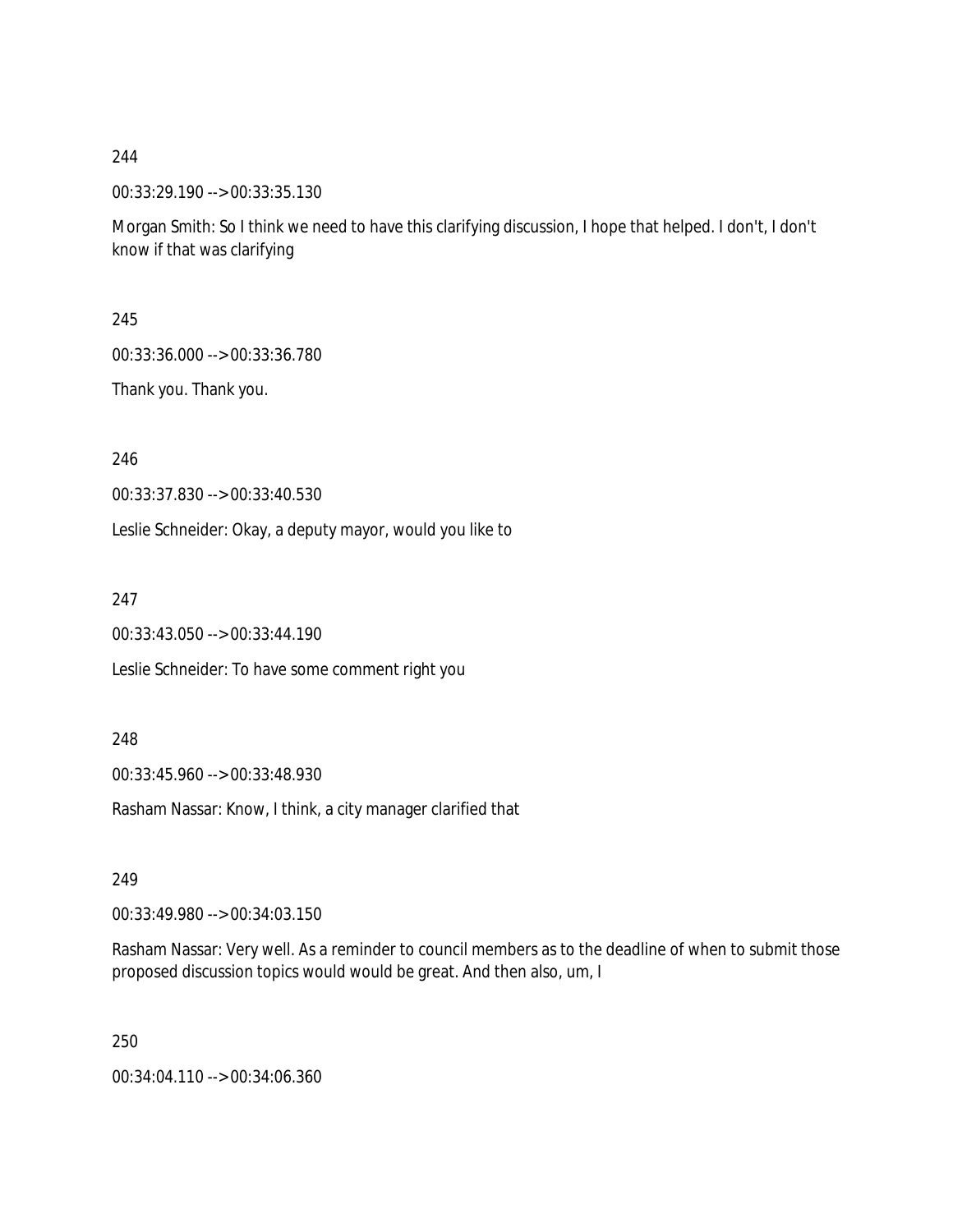Rasham Nassar: I'm not sure if the planning commission

# 251

00:34:06.690 --> 00:34:15.420

Rasham Nassar: Work Plan has been approved by the planning director and but I imagine that there. I know that the conditional use permit is on the planning commission work plan.

# 252

00:34:16.350 --> 00:34:30.780

Rasham Nassar: That was out of there. Was it a February retreat. So they've they've already identified some items that are going to be supplemental to the Council's suggested items that might be helpful to include in the materials. I'm sure you already planning on that as

# 253

00:34:31.440 --> 00:34:39.180

Morgan Smith: Well, and if you don't mind me jumping in, in a way, this is the circle that we've gotten in is that it's Council that would approve the planning commission's work plan.

254

00:34:39.630 --> 00:34:49.650

Morgan Smith: And it should be led by the Council's priorities and where you want to emphasize, so this clarifying discussion that we keep kind of bumping our heads into

255

00:34:49.860 --> 00:35:00.600

Morgan Smith: will really be a breakthrough. I think to understand, then what the Council wants the planning commission to focus their work on. Does that make sense to to the rest of you, okay.

256

00:35:02.340 --> 00:35:03.060

Morgan Smith: I'll be quiet now.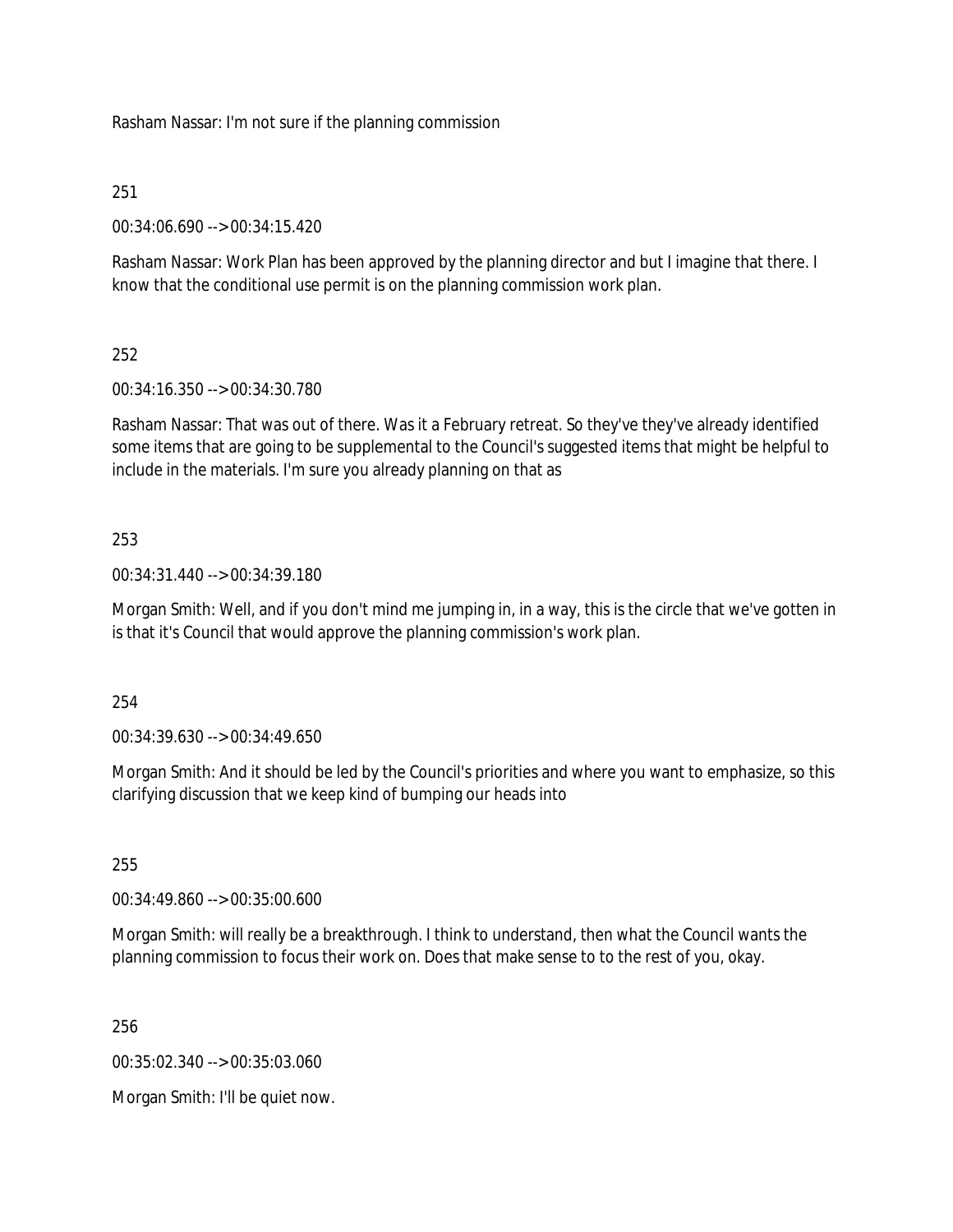#### 00:35:04.290 --> 00:35:08.820

Leslie Schneider: Okay, so I think that the two hands that are up are going to go down soon. Is that right,

#### 258

00:35:12.540 --> 00:35:20.670

Leslie Schneider: Alright, so I think that gets us past June 22 and if you wanted to touch on June 23

#### 259

00:35:21.210 --> 00:35:32.070

Ellen Schroer: Here on June 23 it is again a business meeting, we have the first item is the shoreline master program amendment with CEO integration.

#### 260

00:35:33.180 --> 00:35:43.020

Ellen Schroer: And some items that were picking up from earlier in terms of City Hall and other sort of public works contracts and then

### 261

00:35:43.950 --> 00:35:56.700

Ellen Schroer: A number of finance steps related to the budget development process and our next finance update and also a briefing on the cares funding and a proposal for how that money.

#### 262

00:35:57.780 --> 00:36:02.010

Ellen Schroer: Can be used on the on Bainbridge Island. So we'll be bringing that on the 23rd.

263

00:36:02.580 --> 00:36:03.960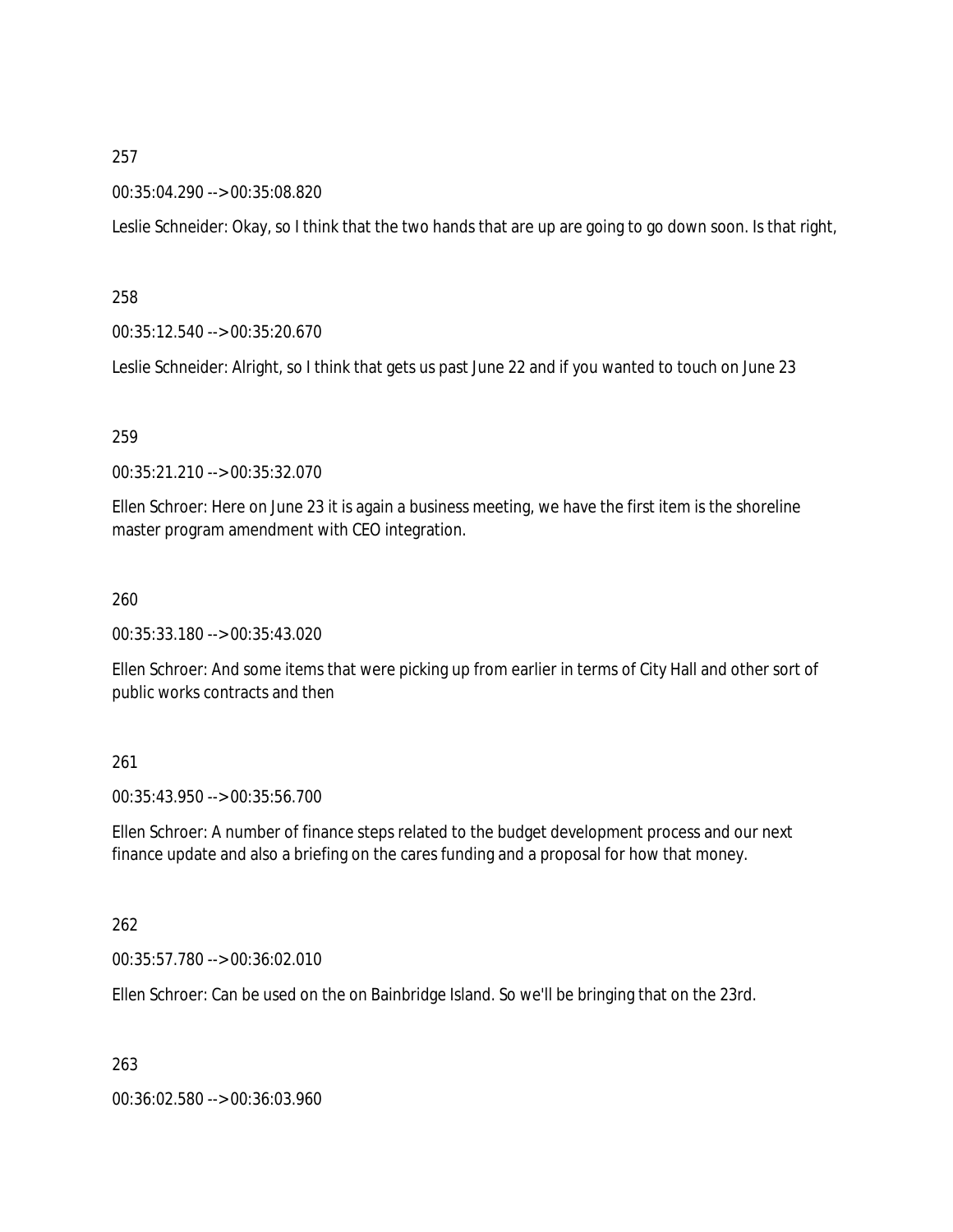Leslie Schneider: Is that a pretty full meeting.

264

00:36:04.440 --> 00:36:16.320

Ellen Schroer: It is a pretty full meeting both the both the 16th and the 23rd right now pencil out at about three hours. So, um, there's guys have what's things on your list. Okay.

265

00:36:17.610 --> 00:36:17.880

Leslie Schneider: If you

266

00:36:20.100 --> 00:36:29.100

Rasham Nassar: Yes, thank you. And I want, I just want to circle back to your mayor's report mayor Snyder and I'm really grateful that you included a touch in

267

00:36:29.880 --> 00:36:36.900

Rasham Nassar: The topic of the police to the public. I know that there are several members of the public that are attending this meeting tonight to gain some

268

00:36:37.770 --> 00:36:48.960

Rasham Nassar: Clarification and information as to how Council is approaching those discussions. I appreciate the city managers and the chief of polices proactive Ness and attention to that discussion that demonstrates

269

00:36:50.040 --> 00:36:56.580

Rasham Nassar: significant level of awareness as to, you know, the movement and the discussions that are happening at the Community level.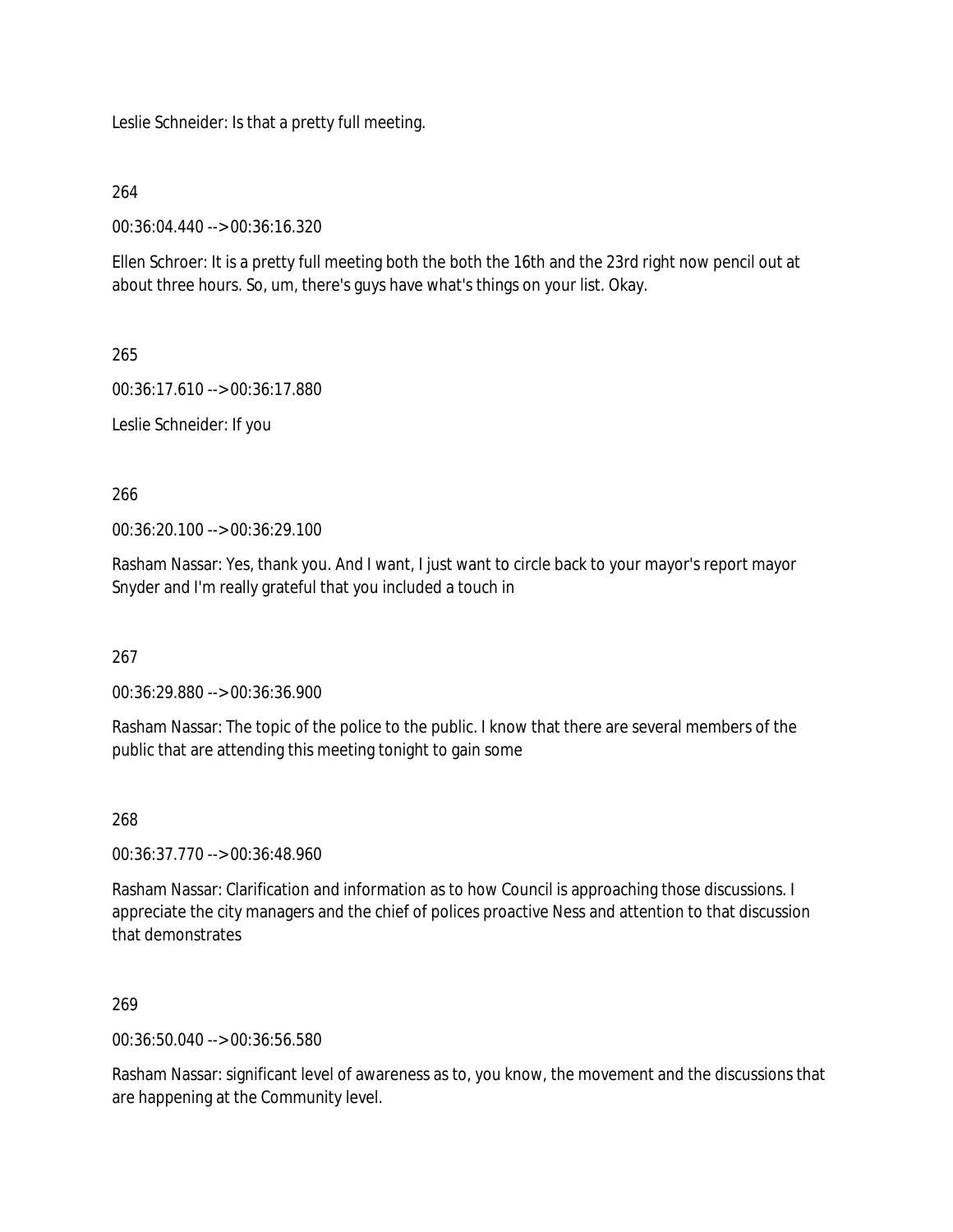00:36:57.000 --> 00:37:05.070

Rasham Nassar: And. And just to follow up on that. I know that we've talked about having that joint city council and police chief discussion sometime in July.

271

00:37:05.730 --> 00:37:16.410

Rasham Nassar: But I do hope that we can get that on a piece plugged in on a future Council agenda so that we give the community ample time and morning to schedule that and to join in our participate and watching

# 272

00:37:17.520 --> 00:37:24.300

Rasham Nassar: Writing a comment over email as well for that discussion, and I did have a question. I wasn't able to get a hold of the city manager.

### 273

00:37:24.930 --> 00:37:34.620

Rasham Nassar: Before this meeting, we played phone tag. But my question related to whether or not there were, there is information somewhere at the city that pertain to

274

00:37:35.100 --> 00:37:47.580

Rasham Nassar: Some queries, we're receiving around what our policing practices currently are and know that we have on the city of Bainbridge Island website. We have a squeeze page. I'm just wondering if that's something that deputy city manager.

275

00:37:48.630 --> 00:38:02.640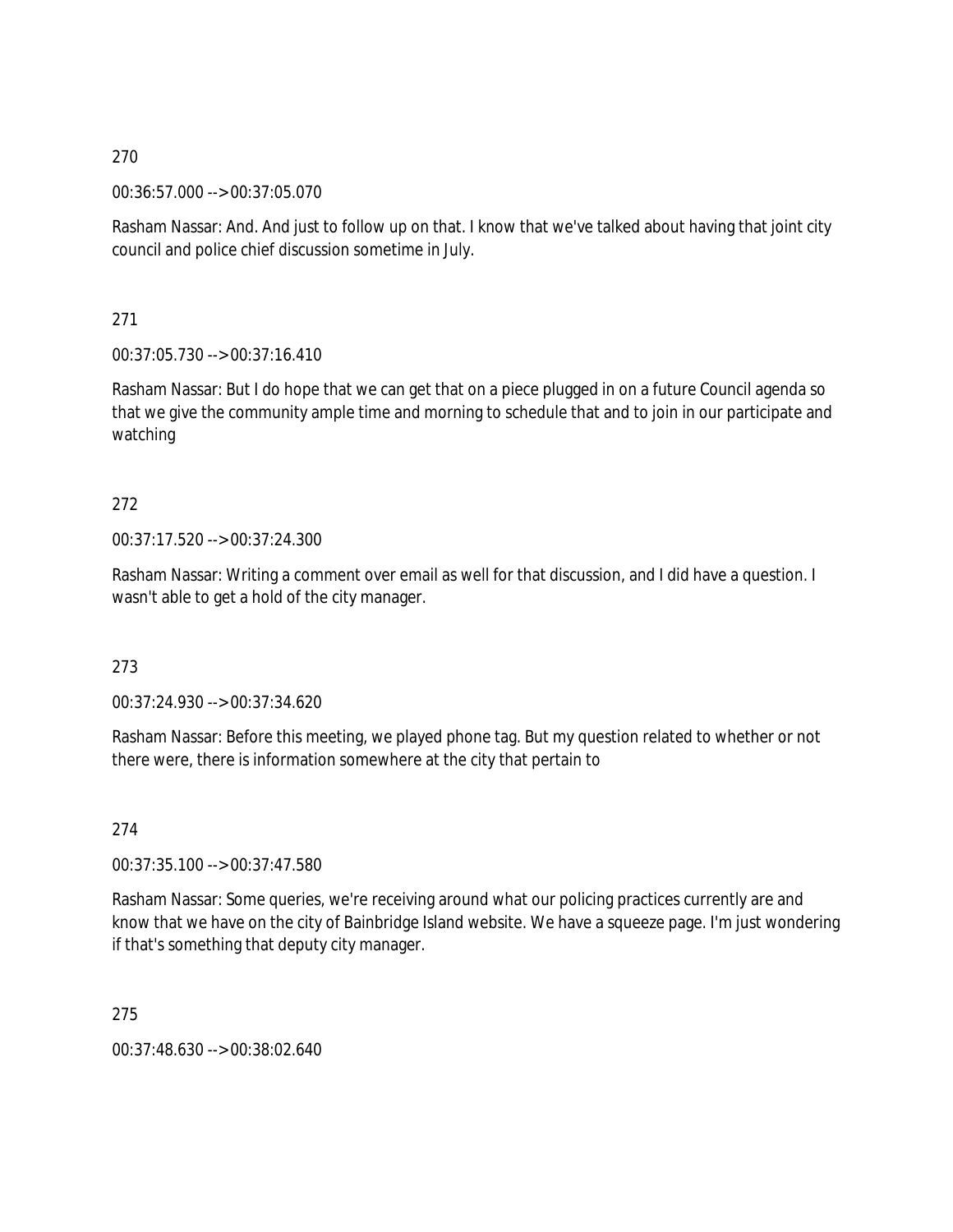Rasham Nassar: We could follow up offline, just in terms of making that information as public as possible so that we can you know generate the most kind of transparency and public involvement and it's really important and relevant discussion as early as as as soon as we can.

276

00:38:03.420 --> 00:38:17.190

Leslie Schneider: If I can respond to that just super quickly. So in my bit of research I did find to annual reports that had a fair amount of good information in it with regards to, you know, breaking down the number of

277

00:38:18.240 --> 00:38:18.810

Leslie Schneider: Sort of

278

00:38:19.980 --> 00:38:29.550

Leslie Schneider: Like traffic stops and whatnot. And they were broken down by race, and so there's quite a bit of good information in those. I don't think we have one since the

279

00:38:31.200 --> 00:38:37.860

Leslie Schneider: Since police chief Hamner left, but we do have two that are still, you know, pretty recent.

280

00:38:41.490 --> 00:38:42.660

Leslie Schneider: Okay councilman

281

00:38:43.260 --> 00:38:43.710

Leslie Schneider: I'm sorry.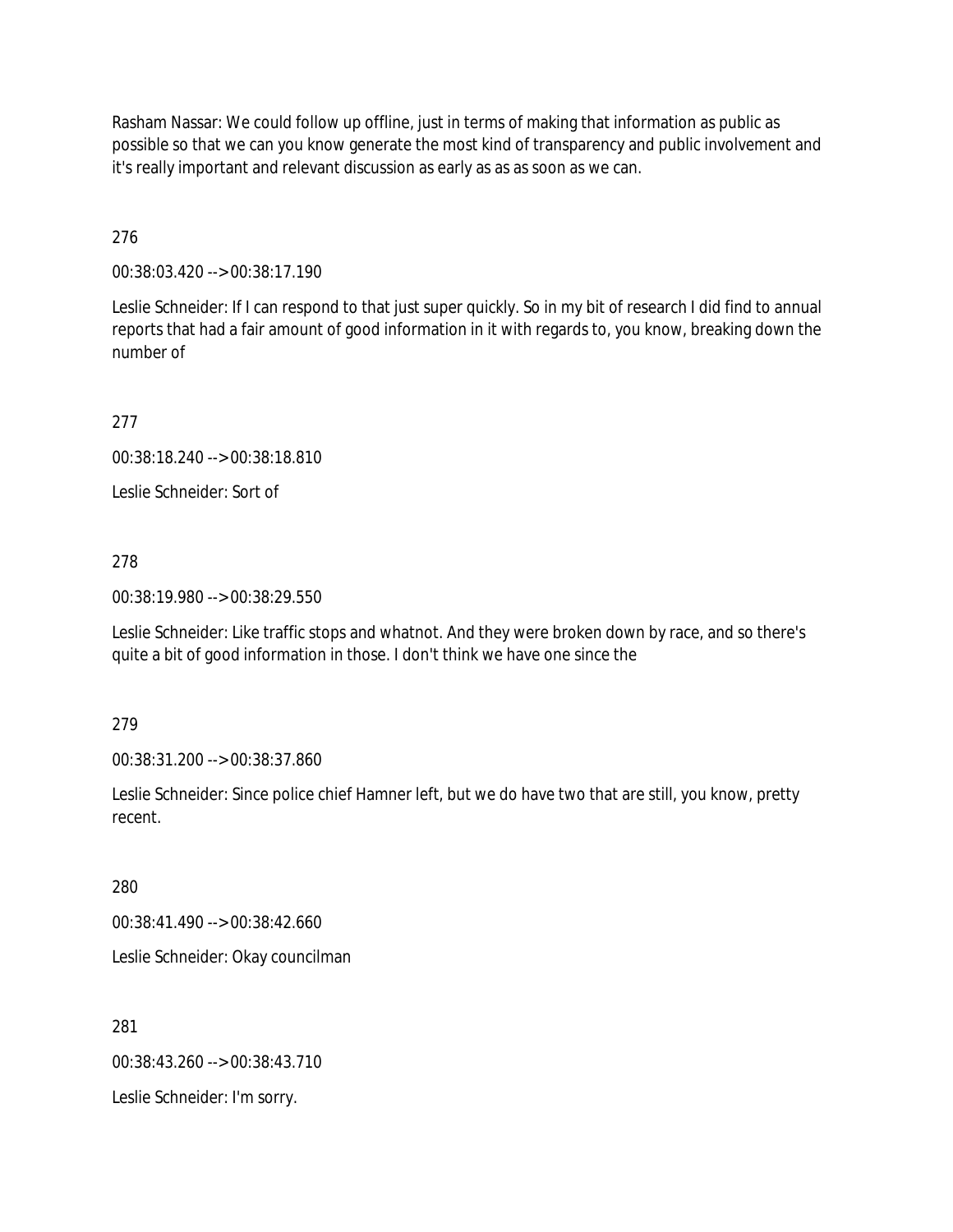00:38:44.490 --> 00:38:45.990

Ellen Schroer: Oh, I just said, I'd be happy to follow up.

#### 283

00:38:46.260 --> 00:38:47.250

Leslie Schneider: Okay, thank you.

284

00:38:48.420 --> 00:38:50.220

Leslie Schneider: COUNCILMEMBER deeds. Oh.

#### 285

00:38:50.310 --> 00:39:00.690

Joe Deets: I'm sure something I I've been meaning to ask. And I keep forgetting. So I'm glad I'm doing it now. The grow Avenue Safe Streets pilot ended.

### 286

00:39:01.200 --> 00:39:12.330

Joe Deets: June 1 last week. And it seems like we should schedule at some point, a discussion of the results of that pilot and maybe next steps for the Safe Streets program.

### 287

00:39:15.870 --> 00:39:37.980

Leslie Schneider: Okay, that sounds good. Um, what's going through my head right now is just that we also are going to be starting up on sustainable transportation. And so, but it would it work to include your topic in a sustainable transportation overview or you would like to have a separate

288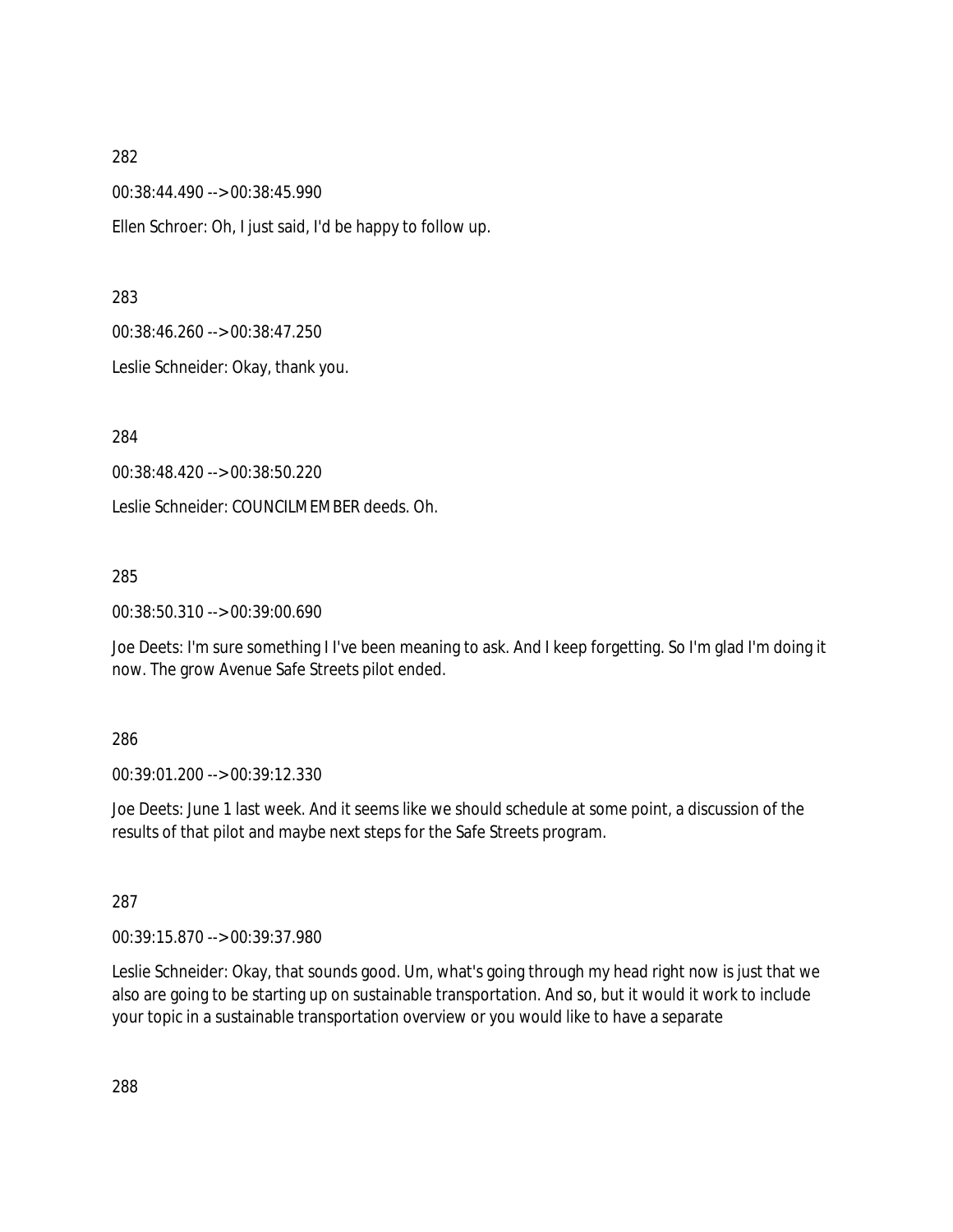00:39:39.450 --> 00:39:41.400

Leslie Schneider: Dedicated agenda item.

289

00:39:42.750 --> 00:39:52.350

Joe Deets: I, I appreciate being asked. I, I don't have a hard view of this, just as long as we do have a discussion of the pilot and and you know we

290

00:39:52.920 --> 00:39:55.020

Joe Deets: Had a couple votes on that it extended and

291

00:39:55.230 --> 00:39:56.040

Joe Deets: So what we did.

292

00:39:56.460 --> 00:39:56.850 Right.

293

00:39:58.440 --> 00:40:01.080

Joe Deets: So I think we all share that so

#### 294

00:40:02.310 --> 00:40:10.290

Joe Deets: I just didn't want it to get lost in the weeds with everything else that's going on. So whether it's on Amazon or including sustainable transportation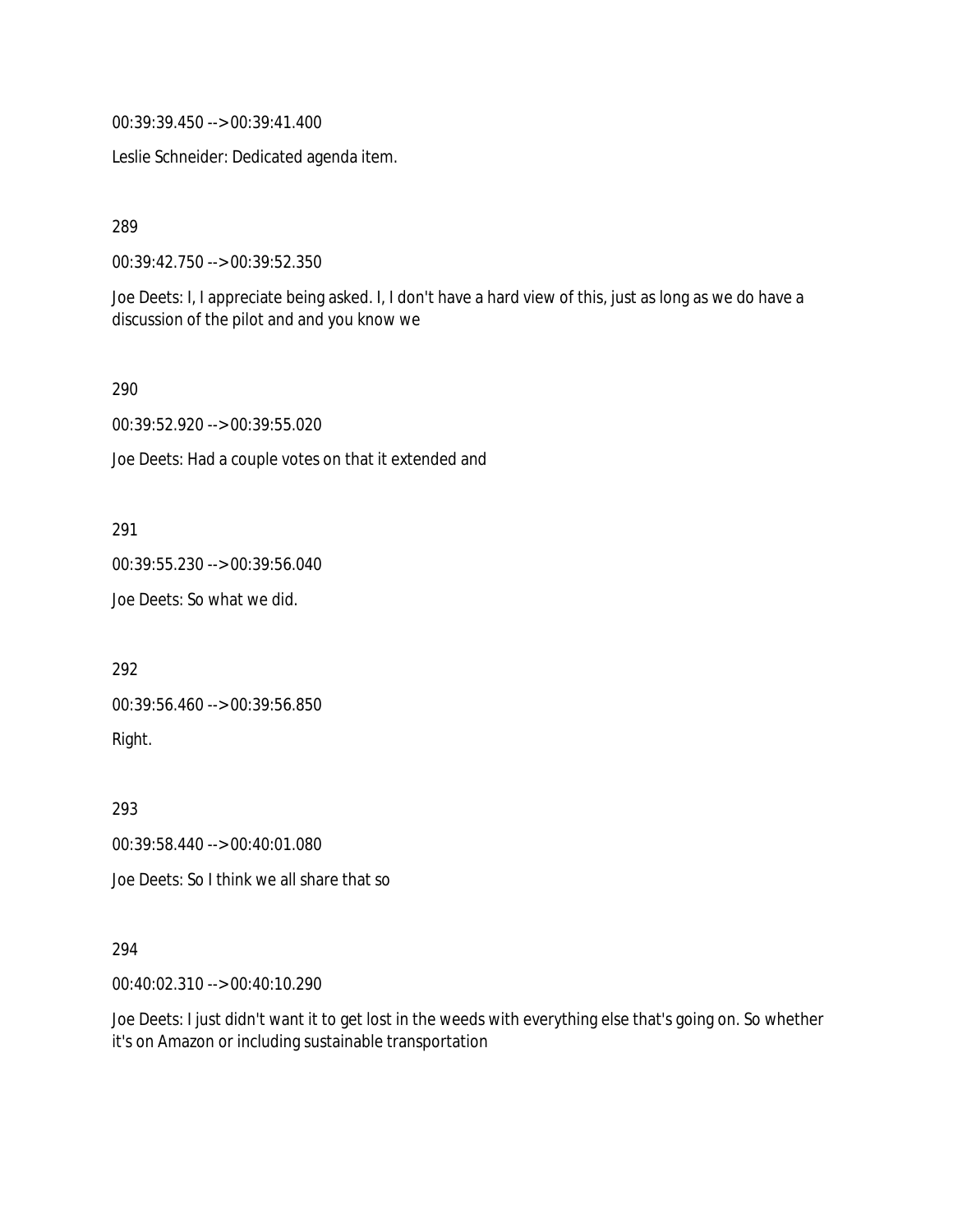00:40:12.390 --> 00:40:18.180

Leslie Schneider: So Ellen. If you could maybe that could be something we could discuss on Thursday and just figure out where

296

00:40:18.570 --> 00:40:22.020

Ellen Schroer: Look for a good place to put it. Either combined. Yeah, sounds good.

297

00:40:22.590 --> 00:40:22.890

Joe Deets: I think

298

00:40:23.460 --> 00:40:26.100

Leslie Schneider: Uh huh. Okay. Councilmember car.

#### 299

00:40:27.540 --> 00:40:40.920

Christy Carr: I thinks I had a question about the trolling master program, agenda item is that the CEO integration as well as the nonconforming chapter changes.

300

00:40:43.620 --> 00:40:44.880

Ellen Schroer: I will have to get back to you on that.

301

00:40:45.690 --> 00:40:46.530

Joe Levan: The answer is yes.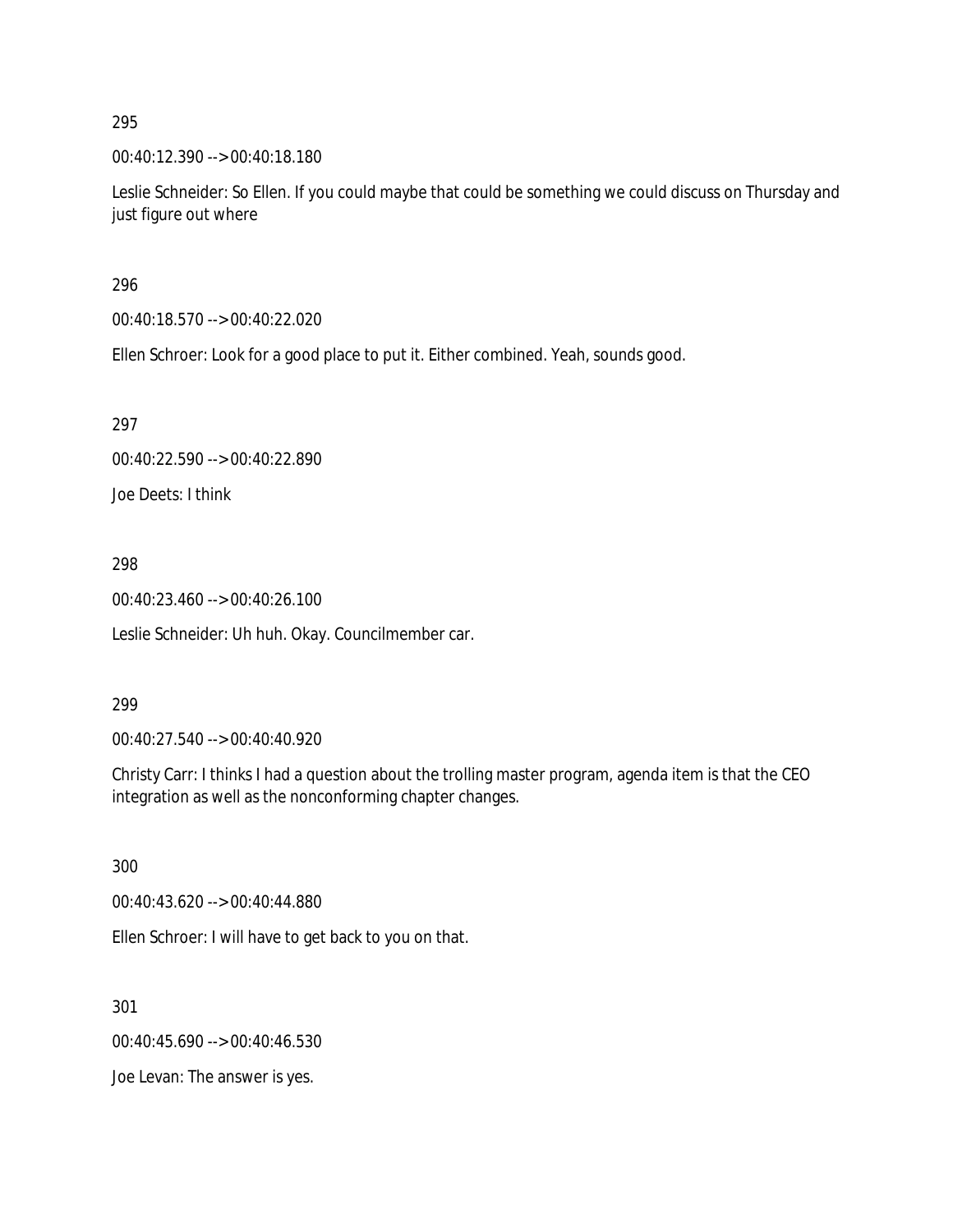00:40:46.950 --> 00:40:47.940 Ellen Schroer: Or the answer is yes.

303

00:40:49.350 --> 00:40:50.550

Christy Carr: If the answer is yes.

304

00:40:51.630 --> 00:40:56.580

Christy Carr: Then I, I would like to suggest that it be so stated in the agenda.

305

00:40:57.270 --> 00:40:59.850

Christy Carr: So that it's clear what the agenda item is

306

00:41:06.180 --> 00:41:09.810

Christy Carr: And then I had a couple of other things on that same agenda.

307

00:41:10.920 --> 00:41:17.130

Christy Carr: My understanding from some council members about what we might talk about on the 22nd is related to

308

00:41:18.420 --> 00:41:29.730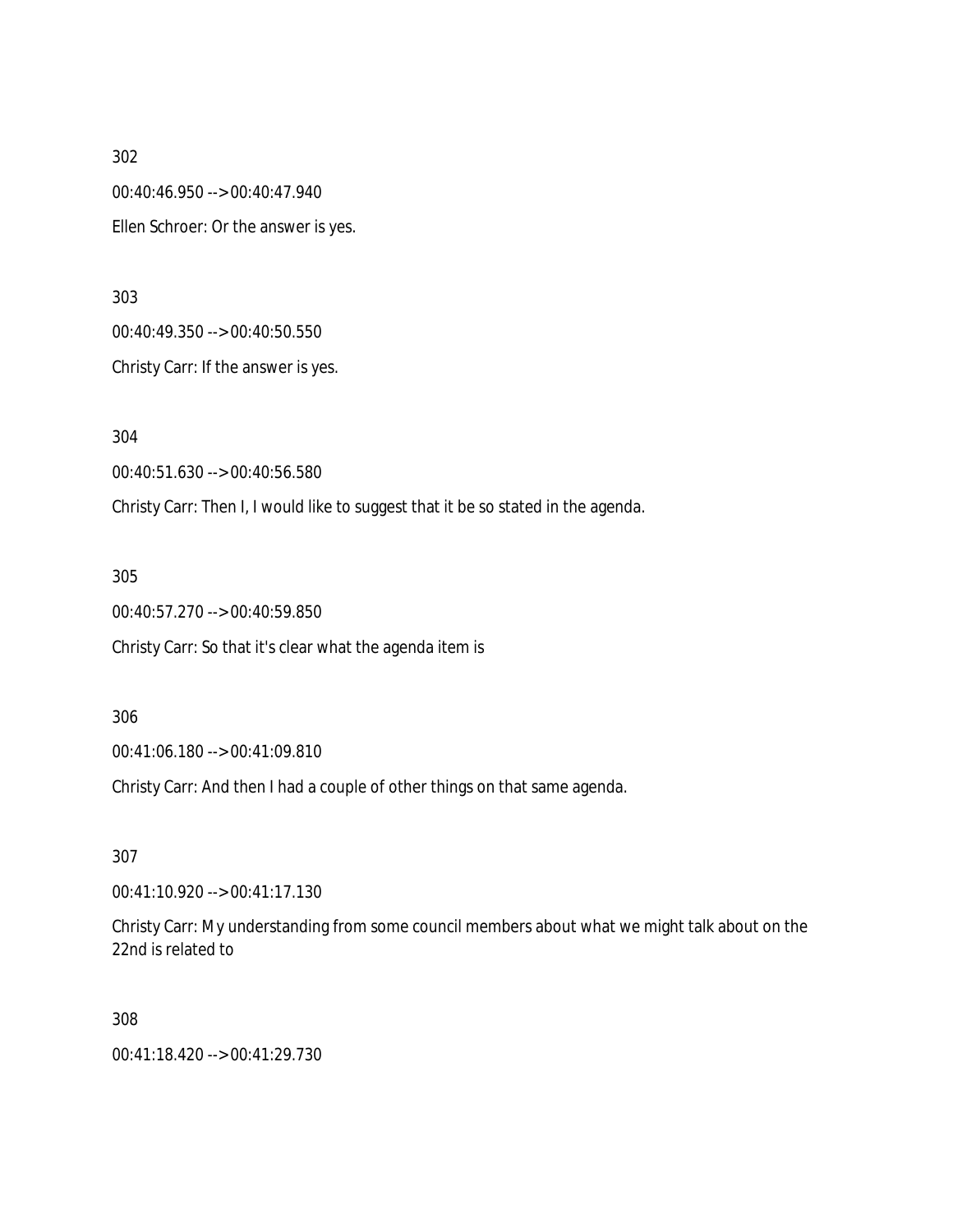Christy Carr: When use review procedures and decision criteria and on the 23rd, we have an item related to housekeeping changes. And I'm wondering if

309

00:41:31.440 --> 00:41:42.240

Christy Carr: It makes sense to defer that discussion or conversation until after we've had a chance to digest our conversation on the 22nd.

310

00:41:43.530 --> 00:41:57.540

Christy Carr: And I would just throw at us out there as well in terms of whether or not at us are part of the broad policy initiatives that will be discussing on the 22nd if it makes sense to defer that discussion as well.

# 311

00:42:00.360 --> 00:42:06.600

Leslie Schneider: So the ad you discussion, you're proposing to defer it from when to when

312

00:42:08.280 --> 00:42:18.810

Christy Carr: I'm just suggesting that it might be related to the conversation that we're having on the 22nd and so that we might not be ready to talk about it. We may learn something on the 22nd.

313

00:42:19.620 --> 00:42:28.950

Christy Carr: That would influence our discussion on the 23rd related to both the at us and housekeeping changes. So I'm just, I'm

314

00:42:29.490 --> 00:42:41.880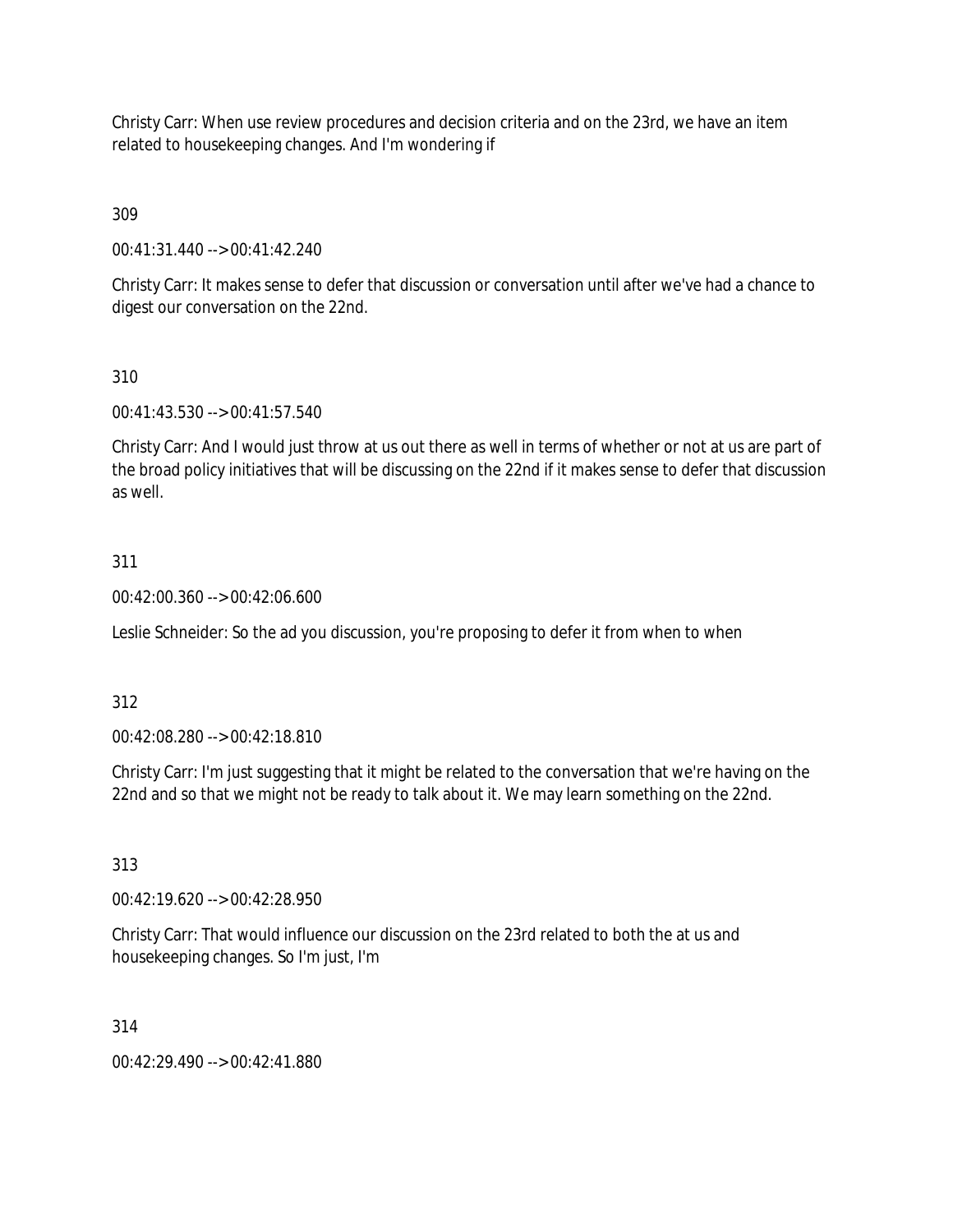Christy Carr: Just putting it out there to say, I don't know that they're urgent. At this point, I know they've been on the planning Commission's agenda, a number of times and the Council's discuss them as well. But if they're not urgent and they could

315

00:42:42.600 --> 00:42:56.520

Christy Carr: Benefit from from kind of lessons learned from the discussion on the 22nd. I'm just suggesting that we might want to consider deferring those items to a later time. I don't know when.

316

00:42:57.570 --> 00:43:00.840

Leslie Schneider: Okay. That sounds, that sounds good. We will

### 317

00:43:02.670 --> 00:43:08.430

Leslie Schneider: We will discuss that. Thanks. Alright and COUNCILMEMBER medieval

318

00:43:10.200 --> 00:43:11.070

Leslie Schneider: I wasn't fast enough.

319

00:43:12.570 --> 00:43:17.340

Leslie Schneider: Alright, so I don't see any more hands up. And I think we are now finished with

## 320

00:43:18.600 --> 00:43:22.860

Leslie Schneider: The future Council agenda. So let's move on.

321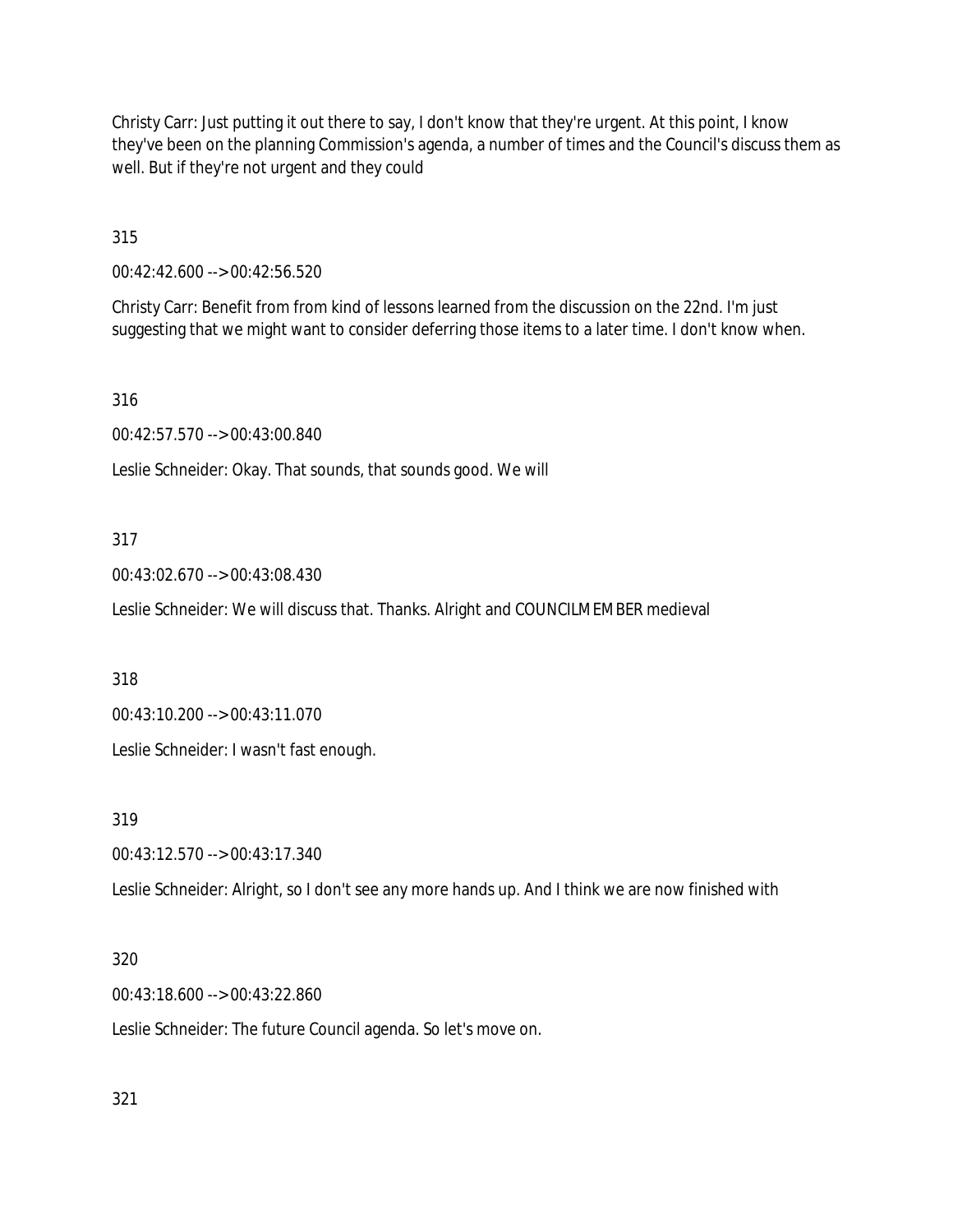00:43:26.760 --> 00:43:29.310

Leslie Schneider: So we are now on seven, eight or

322

00:43:31.050 --> 00:43:43.500

Leslie Schneider: Ordinance number 2020 dash 13 relating to the six month extension of landmark tree ordinance and let's see for planning, Heather. Are you

323

00:43:45.900 --> 00:43:50.490

Leslie Schneider: leading us off on this one before we have the before we do the

324

00:43:54.480 --> 00:43:55.230

Leslie Schneider: The public hearing

325

00:43:56.010 --> 00:44:01.410

Heather Wright: That evening council. I don't have much to add, we just set the hearing for this. A few weeks back.

326

00:44:01.920 --> 00:44:15.210

Heather Wright: And just as a reminder that this ordinance is set to expire on jun 26 who are asking for a six month extension to complete our work plan which we've provided as an exhibit attached to the ordinance this evening.

327

00:44:18.000 --> 00:44:24.570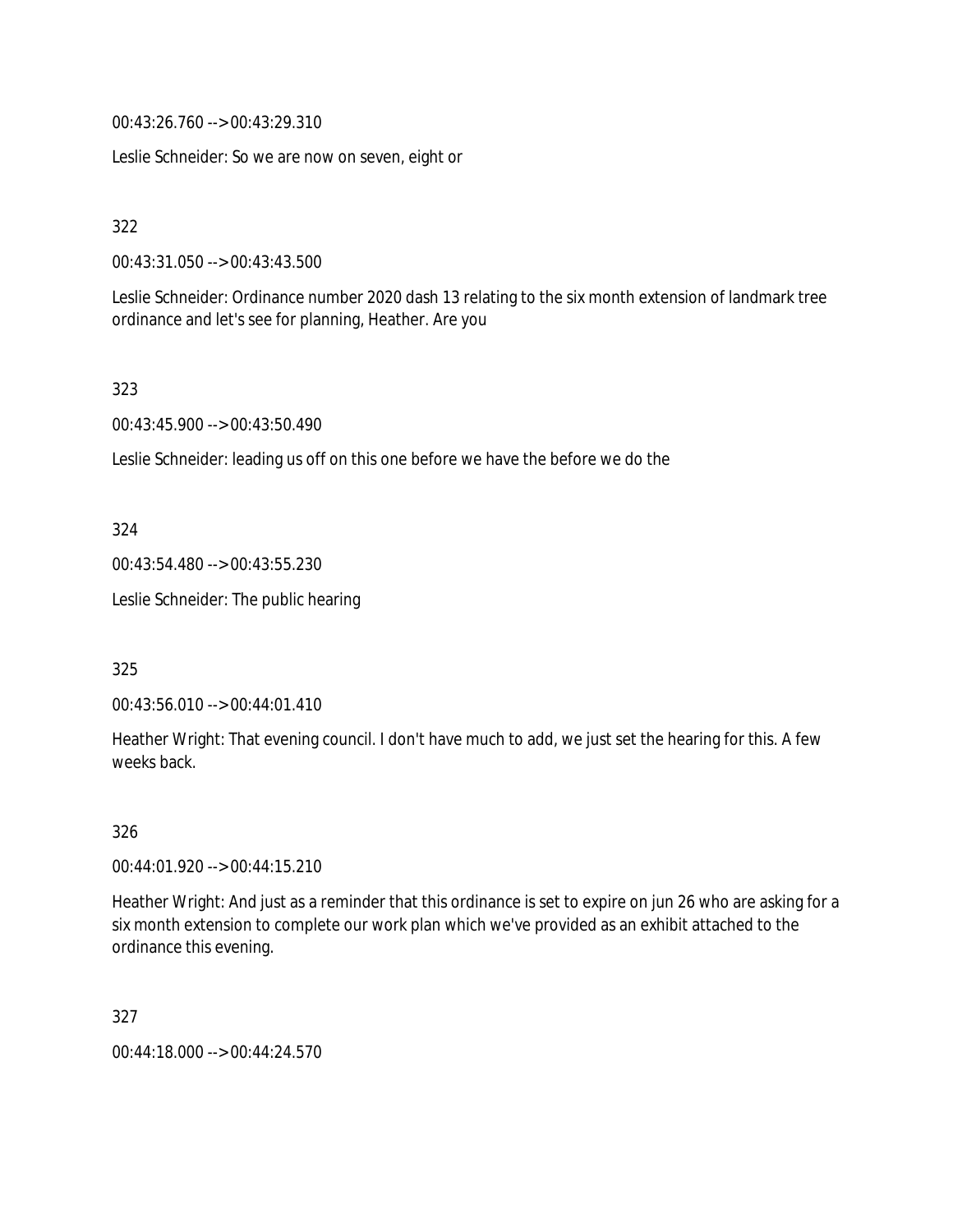Leslie Schneider: Okay, I'm colleagues, are we ready to take over for me open up that hearing is there any

328

00:44:26.970 --> 00:44:29.970

Leslie Schneider: Any discussion that we want to have prior to that.

329

00:44:32.130 --> 00:44:45.960

Leslie Schneider: Okay. Then I now open up the the hearing for ordinance number 2020 dash 13 related to the six month extension of landmark tree ordinance and

330

00:44:47.340 --> 00:44:56.340

Leslie Schneider: We're now in the public hearing. I am looking under attendees and I do not see any hands up. Now I'll give it a few more seconds.

331

00:45:00.600 --> 00:45:04.710

Leslie Schneider: Okay, I'm going to close the public hearing

332

00:45:06.270 --> 00:45:07.320

Leslie Schneider: And

333

00:45:08.550 --> 00:45:16.950

Leslie Schneider: Is there anything else that Council would like to discuss before we move on to item on to section eight of unfinished business.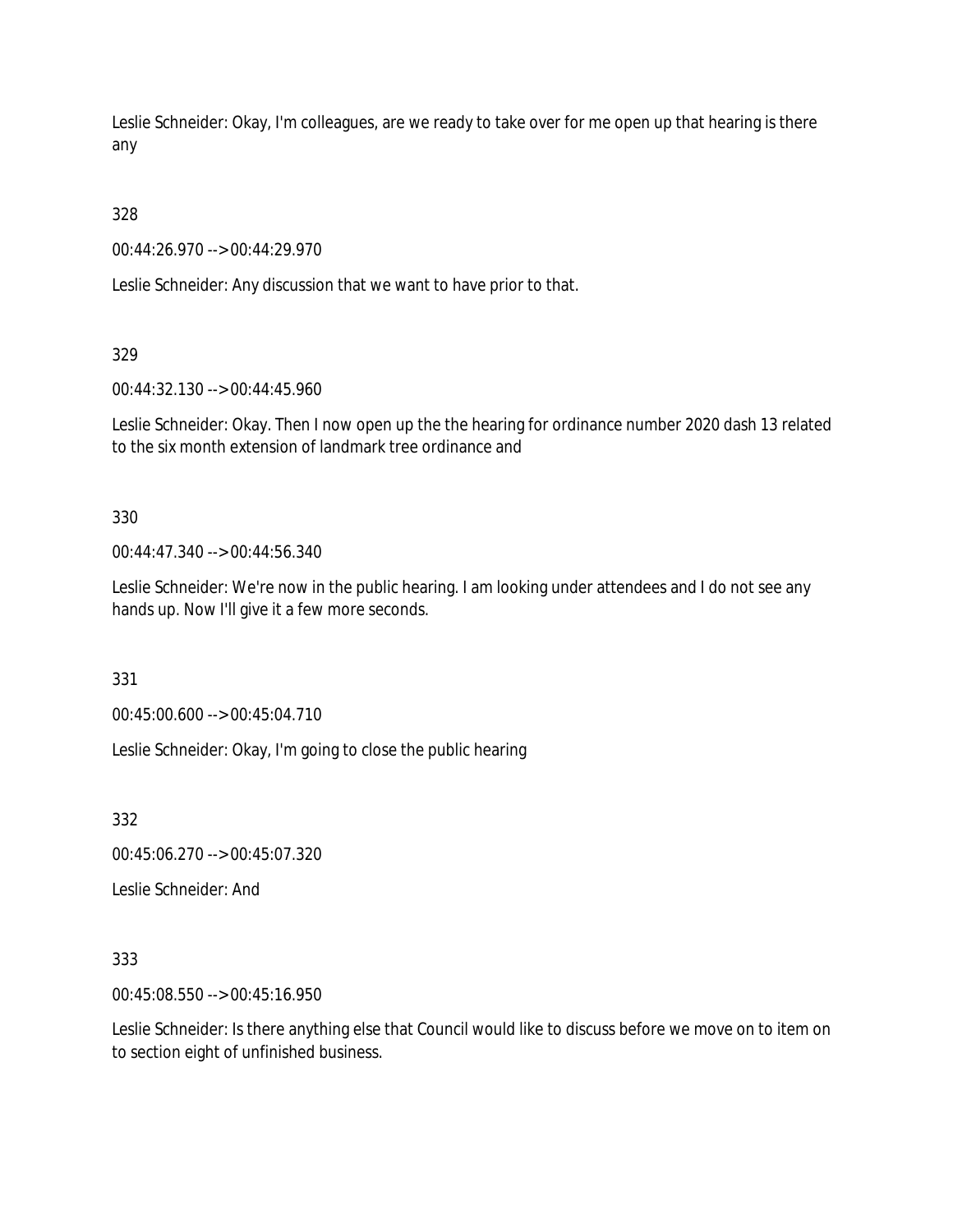00:45:20.610 --> 00:45:23.010 Leslie Schneider: Oh, right. Item eight, a

335 00:45:23.520 --> 00:45:24.150 Nightmare.

336 00:45:25.410 --> 00:45:25.860 Joe Levan: So the

337 00:45:25.920 --> 00:45:28.170 Joe Levan: The notion in the packet is to

338

00:45:30.060 --> 00:45:31.950 Joe Levan: Is to approve the ordinance if there's

339

00:45:31.980 --> 00:45:33.570 Joe Levan: If the Council so desires.

340

00:45:36.990 --> 00:45:40.050 Leslie Schneider: Okay, I see. Councilmember dates. Yeah.

341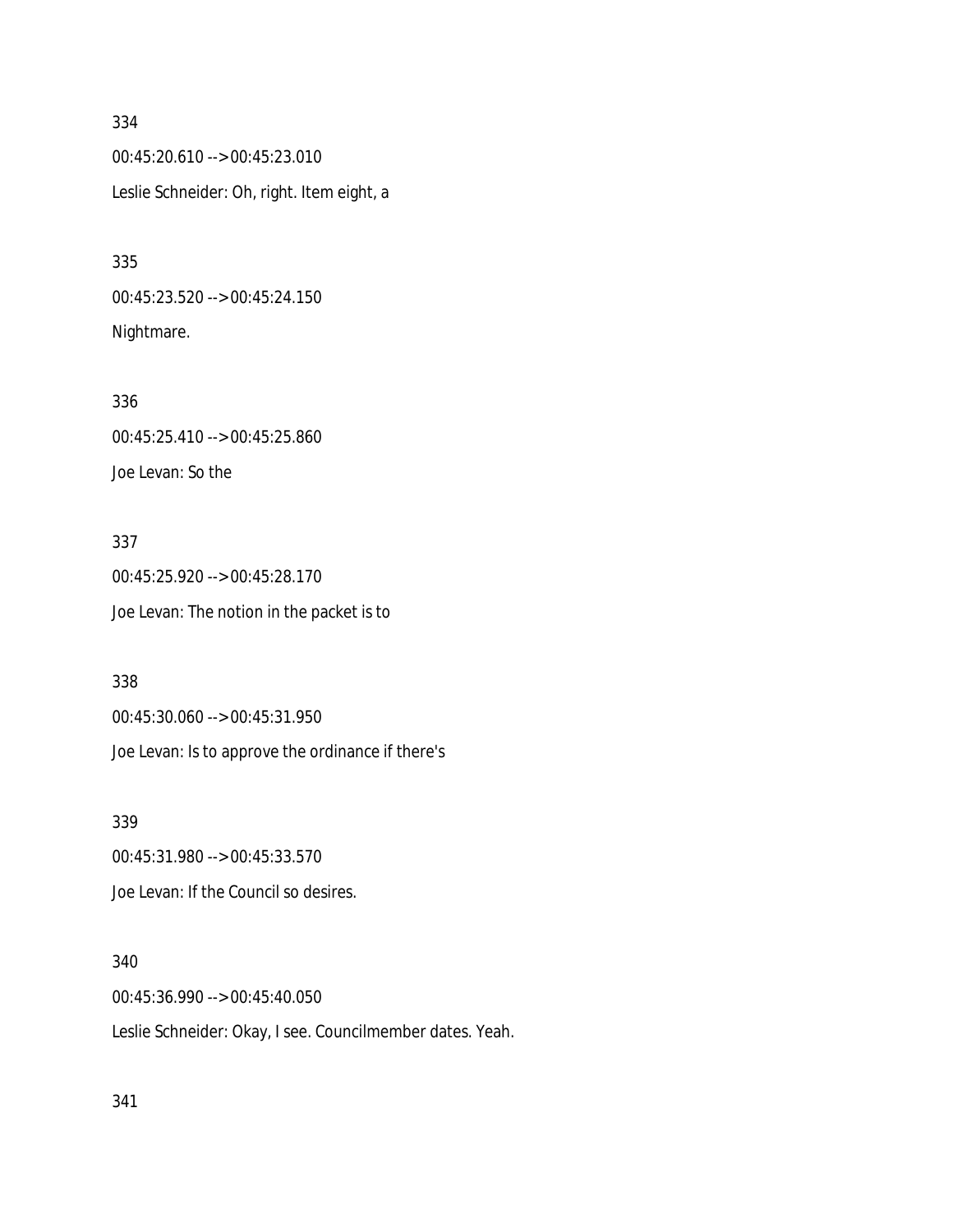00:45:40.080 --> 00:45:40.800

Joe Deets: Thank you.

342

00:45:42.000 --> 00:45:51.720

Joe Deets: I moved to approve ordinance number 2020 dash 13 to extend for six months, the intern control related to the protection of landmark trees.

343

00:45:52.530 --> 00:45:53.040

Second,

344

00:45:54.390 --> 00:45:57.630

Leslie Schneider: COUNCILMEMBER Medina seconded. Any further discussion.

345

00:45:59.670 --> 00:46:01.740

Leslie Schneider: Okay, all those in favor please say aye.

346

00:46:03.300 --> 00:46:06.210 Leslie Schneider: Any. Are there any post

# 347

00:46:07.740 --> 00:46:09.750

Leslie Schneider: That passes unanimously. Thank you all.

348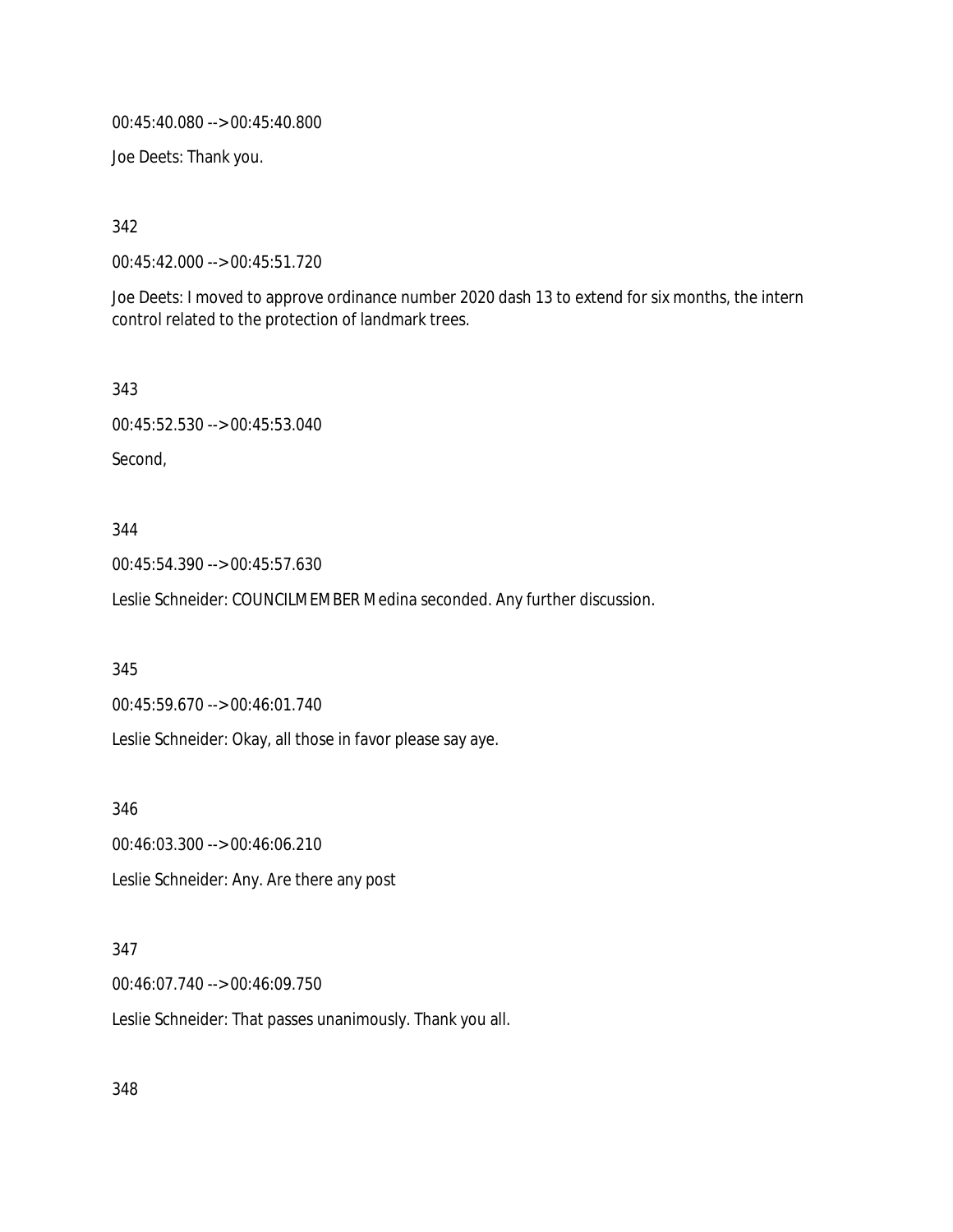00:46:12.480 --> 00:46:22.260

Leslie Schneider: Alright, we are now moving on to item eight, a next steps for the city manager transition. And let me get my notes that care.

349

00:46:27.870 --> 00:46:29.250

Leslie Schneider: Okay, so

350

00:46:30.900 --> 00:46:38.910

Leslie Schneider: OUR CITY MANAGER Morgan Smith her contract is up at the end of the year. And so we have some items that we can

### 351

00:46:40.290 --> 00:46:43.620

Leslie Schneider: We need to discuss and make some decisions on so

### 352

00:46:45.120 --> 00:46:54.630

Leslie Schneider: We have an option about when we want to start a search, we could start it immediately. Or we could start it.

353

00:46:56.310 --> 00:47:05.400

Leslie Schneider: Assuming that we get an interim city manager, we could start it, for instance, at the beginning of January and so that would be sort of

354

00:47:06.720 --> 00:47:17.940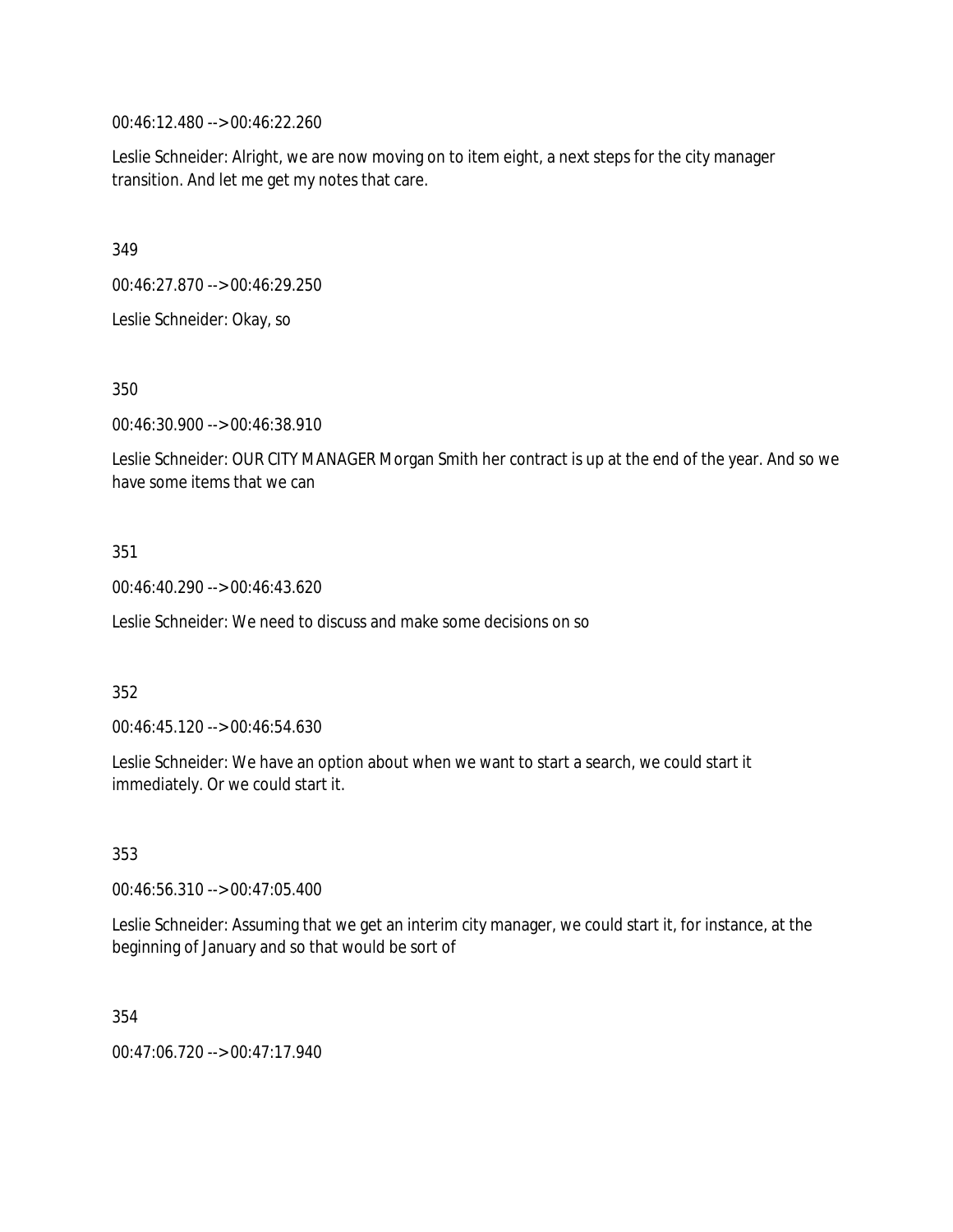Leslie Schneider: One point that we could use and then another point that we can discuss is do we want to search term. Do we want to create an RFP for that search firm or do we want to just select the one that

355

00:47:19.500 --> 00:47:29.910

Leslie Schneider: Do we want to select Sgr the strategic govern government resources, which is where Ron hollifield comes from. And then the third item that it would be great to

356

00:47:31.110 --> 00:47:43.530

Leslie Schneider: Get covered in this item is who will work with city manager Smith on logistics. So typically, it's the mayor and the deputy, and we could decide to add another council member

357

00:47:43.920 --> 00:47:53.520

Leslie Schneider: So let's open up the discussion, maybe starting first with how soon and COUNCILMEMBER Pollock. I see your hand up.

358

00:47:57.030 --> 00:47:57.870

Michael Pollock: Right. Thank you.

359

00:47:59.340 --> 00:48:19.620

Michael Pollock: Know I i would be a real advocate for moving on this as quickly as possible and starting it up, essentially. Now, I don't see any wisdom and waiting six months. I mean, essentially our current city manager was an interim city manager. So I just don't see

360

00:48:19.830 --> 00:48:22.680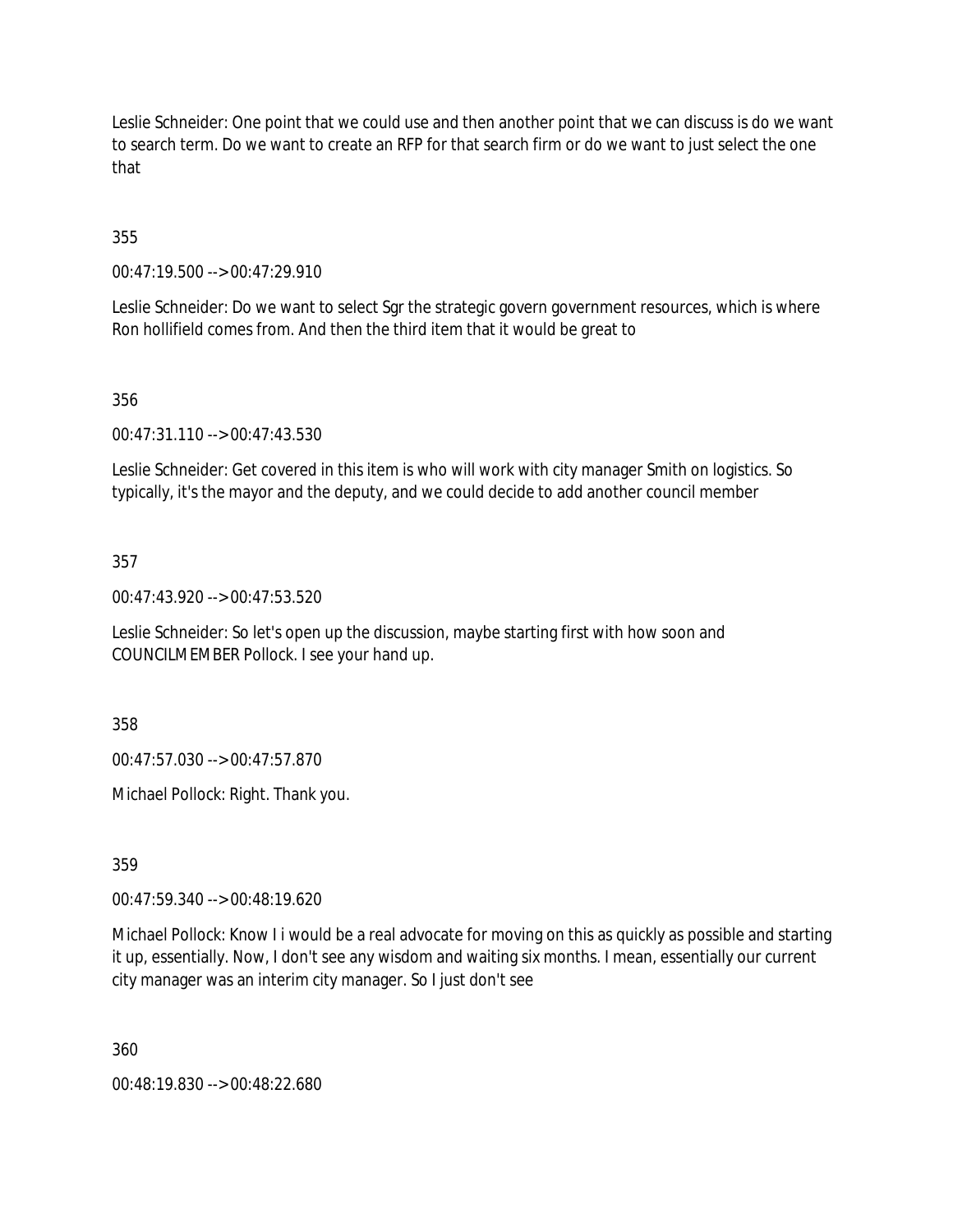Michael Pollock: The wisdom and having a sit an interim to the interim

361

00:48:24.330 --> 00:48:28.440

Michael Pollock: And as far as timing of it goes

# 362

00:48:29.550 --> 00:48:37.710

Michael Pollock: We have a might be plenty of time to get somebody on board given, given that we've got six months so

# 363

00:48:38.610 --> 00:48:50.100

Michael Pollock: That's kind of my, my initial thoughts. I spent actually have fairly good connections with some of the people in administration that teach

364

00:48:50.550 --> 00:49:02.640

Michael Pollock: Public Administration down at Portland State University. And there you know I talked to them about this position, and there they feel pretty confident that they can find

365

00:49:03.150 --> 00:49:13.230

Michael Pollock: People well suited for our OUR JOB FOR OUR CITY MANAGER POSITION, that there would be a lot of interest that it would be a considered a fairly

366

00:49:13.890 --> 00:49:30.540

Michael Pollock: Plum position. So I feel confident that we should move on right now and that we could have somebody on board and we're going to have a good selection of candidates. If we move on it. But I do think we need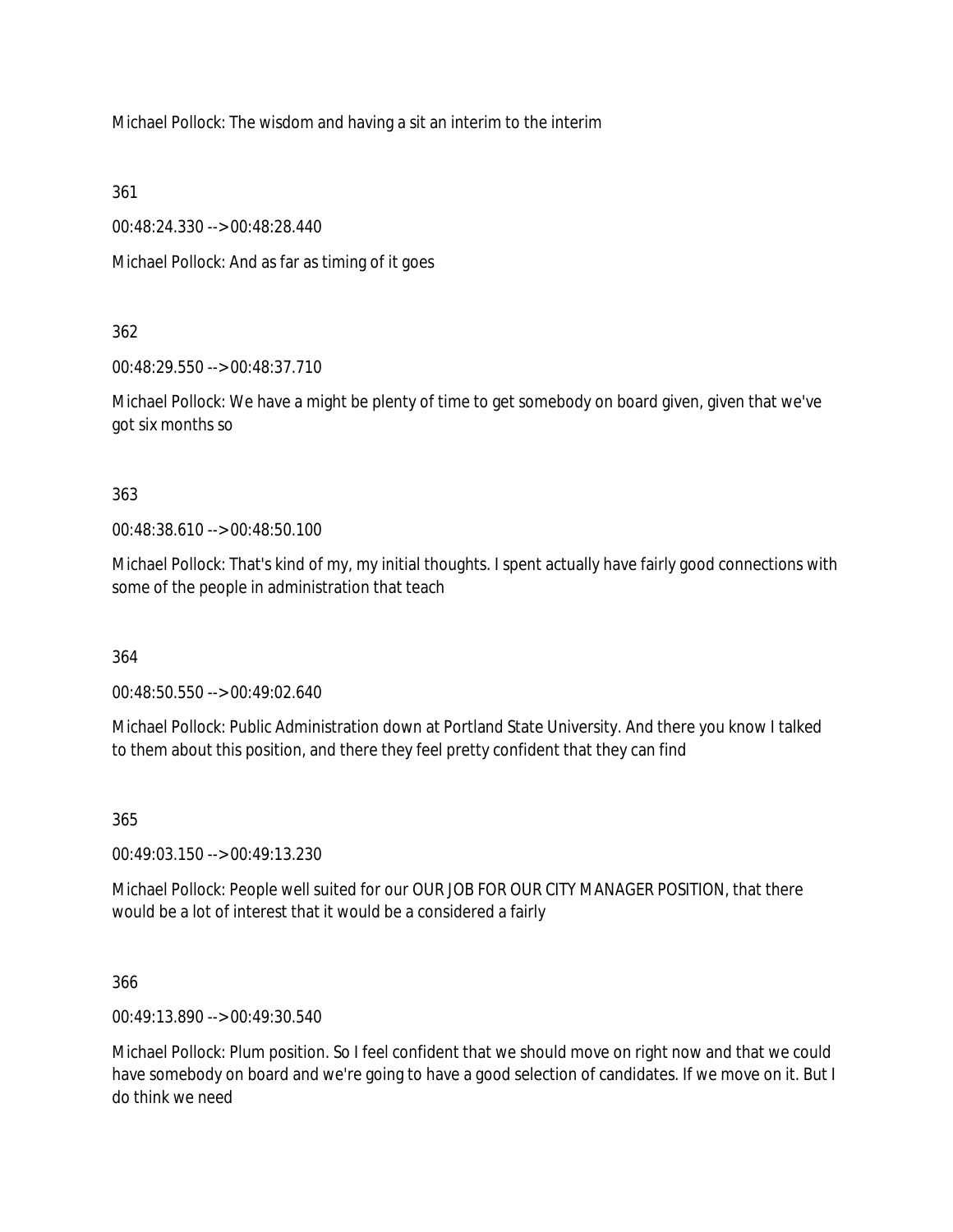00:49:31.830 --> 00:49:47.670

Michael Pollock: To move forward is a job description and and that's something that I think that the Council can move on and discuss and talk about and and really begin the process of saying, what kind of city manager. Do we want. How do we want to describe this job.

368

00:49:49.050 --> 00:49:58.560

Michael Pollock: To to prospective clients or people that would take the job turn to that and I've actually put together a

369

00:49:58.980 --> 00:50:10.980

Michael Pollock: A job description, similar to what's on the ICM a website, you can go to the ICM a website and you can look at, at various descriptions of city managers and there's a few that are out there. So kind of

370

00:50:11.730 --> 00:50:16.110

Michael Pollock: taking that approach put together something that I think captures the

371

00:50:16.740 --> 00:50:33.630

Michael Pollock: The vision and stuff so I can. I was just working on that. This afternoon I can, I can go ahead and forward it to everybody for consideration, but I do, I do think that that's the paramount task. Right now it says for us as a Council decide what we want in a city manager.

372

00:50:35.730 --> 00:50:40.800

Leslie Schneider: Could I maybe do a quick process break here so I'm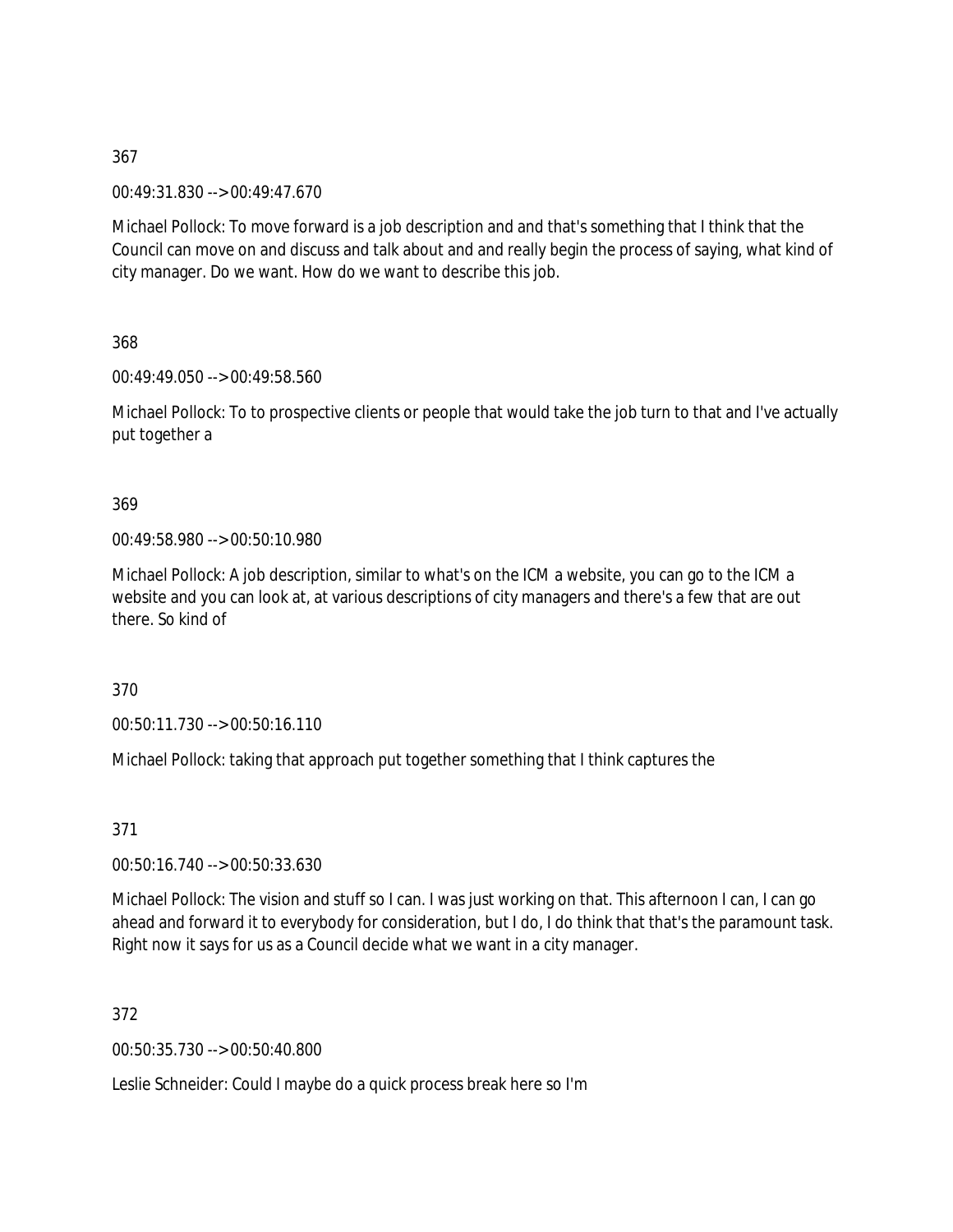00:50:43.470 --> 00:50:55.530

Leslie Schneider: Colleagues, how do you want to go about this. I, I was sort of suggesting that we take sort of one topic at a time like how soon and then do we want to search firm and then who would work with the city manager on logistics.

374

00:50:56.280 --> 00:51:09.150

Leslie Schneider: Do we want to just sort of go at it, everybody gets a chance to go at it all the way through. Where do we want to kind of take it step by step. I'm open to suggestions I see council member Hi topless his hand up.

### 375

### 00:51:11.310 --> 00:51:20.010

Kirsten Hytopoulos: I think it's gonna be more efficient for us to just kind of go through your points that rather than to do seven times seven people, three times around or whatever. That's what I think.

376

00:51:20.370 --> 00:51:29.820

Kirsten Hytopoulos: So to follow. Michael, if that's all right with you, Mayor, I would say I mixed on timing. I certainly don't want to run out and go looking for

377

00:51:30.270 --> 00:51:39.090

Kirsten Hytopoulos: A manager without doing the without doing the homework that I like. We need to do not just as a council, but as a community. I think the community is gonna want to be engaged with what we're looking for.

378

00:51:39.360 --> 00:51:47.850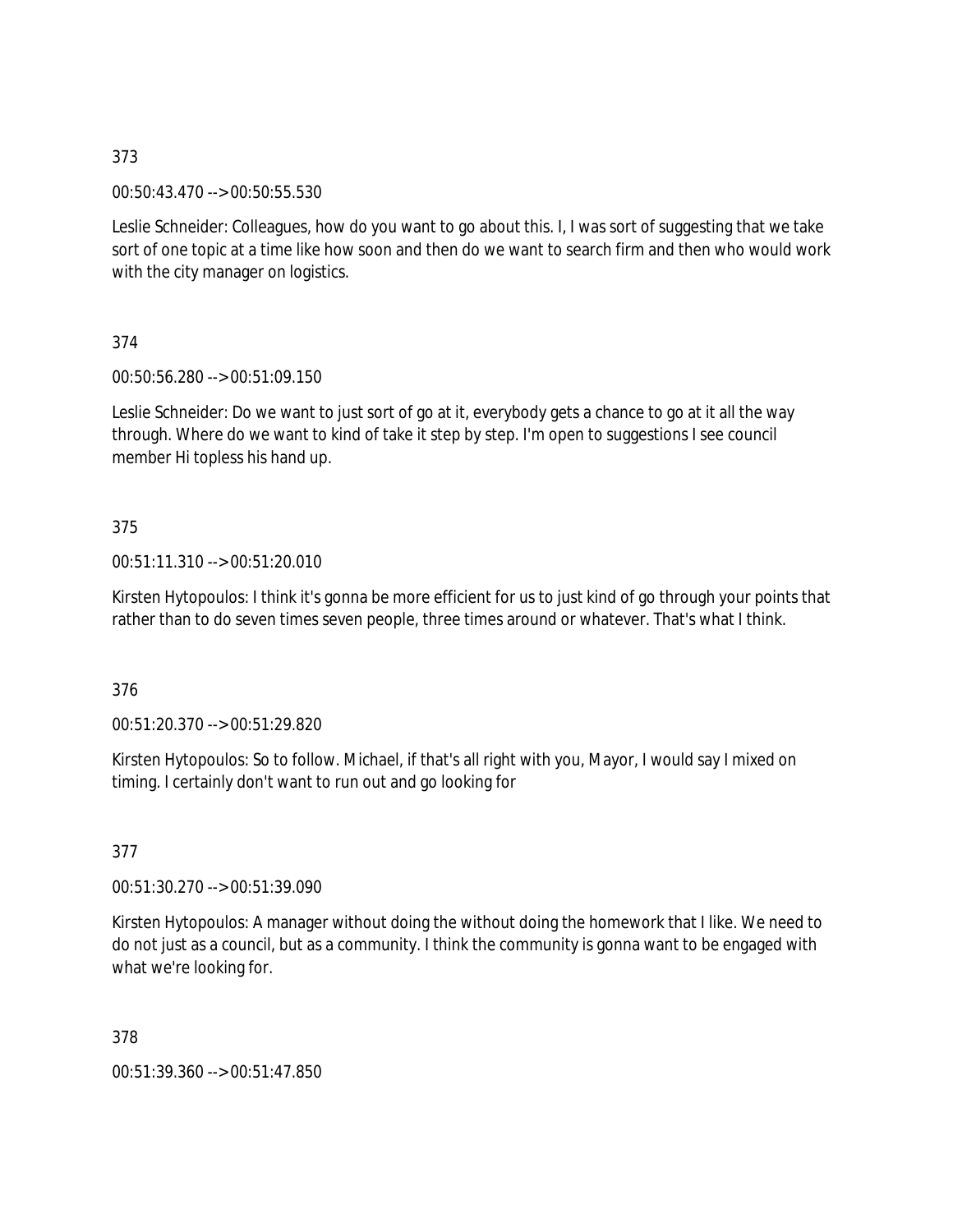Kirsten Hytopoulos: So I think we want to spend a good amount of time on that. Whether you call it the job description, but the job description and the process itself so

379

00:51:48.300 --> 00:51:55.980

Kirsten Hytopoulos: I would think it's fine to start the process of creating the process, but I don't. I am not anxious about whether if we get to January and

# 380

00:51:56.340 --> 00:52:05.970

Kirsten Hytopoulos: Whether because we haven't found someone when we started, or we're not quite, we're just getting started, or covert is in the way in a big way. I'm not anxious about us working with an interim cup that

# 381

00:52:06.780 --> 00:52:13.830

Kirsten Hytopoulos: We can get out of the ICM and I'm sure we'll be okay. And we shouldn't we shouldn't make quick decisions based on that urgency.

382

00:52:14.880 --> 00:52:19.050

Kirsten Hytopoulos: I think that we going to what Michael said about I love to work with Sgr

383

00:52:19.620 --> 00:52:26.280

Kirsten Hytopoulos: I'd be open to doing something else. But I think Sgr knows us really well. I worked with them in the search the last national search

384

00:52:26.790 --> 00:52:30.930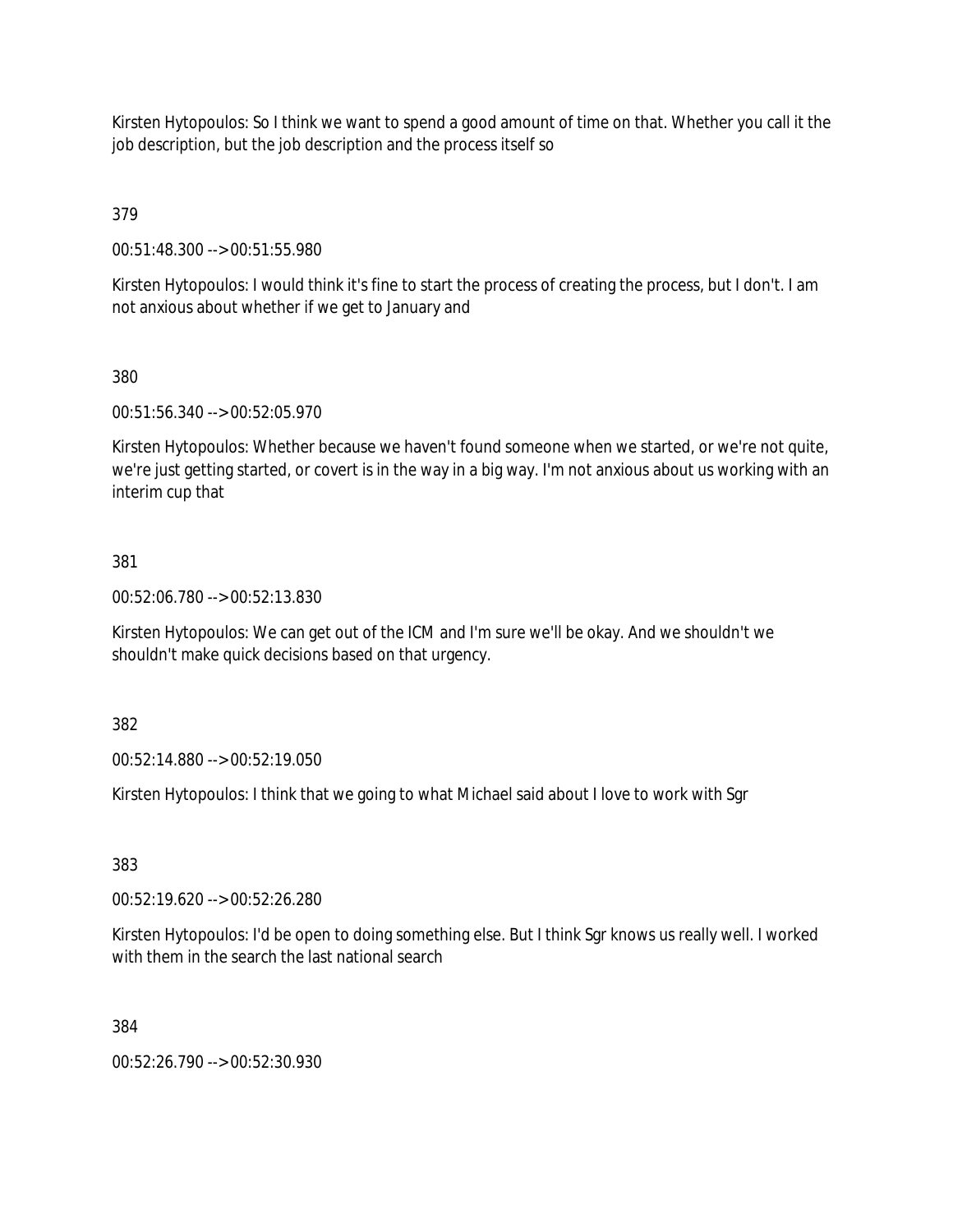Kirsten Hytopoulos: I think it's important that they know us. They know our idiosyncrasies, they know our flaws.

385

00:52:31.560 --> 00:52:41.790

Kirsten Hytopoulos: That said, I think I'd like to talk to them about doing something potentially a little bit different. And we'll get to details now, but it could be something a little more hybrid along the lines with Michaels talking about looking in places that aren't obvious.

386

00:52:42.030 --> 00:52:46.560

Kirsten Hytopoulos: So that's again why I'm hoping will spend time on a process to create the process.

### 387

00:52:47.580 --> 00:52:55.740

Kirsten Hytopoulos: If you add another council member to that team, I'd be happy to be on that that team. I've done this before. I have opinions about it about the process.

388

00:52:57.540 --> 00:52:59.580

Leslie Schneider: Right, thank you. Councilmember Medina.

389

00:53:04.530 --> 00:53:09.570

Kol Medina: I think I'll start by saying that I'm just kind of sad to have this conversation at all.

390

00:53:10.920 --> 00:53:15.810

Kol Medina: And we have to have it and we're going to have it and we'll do a great job of finding a replacement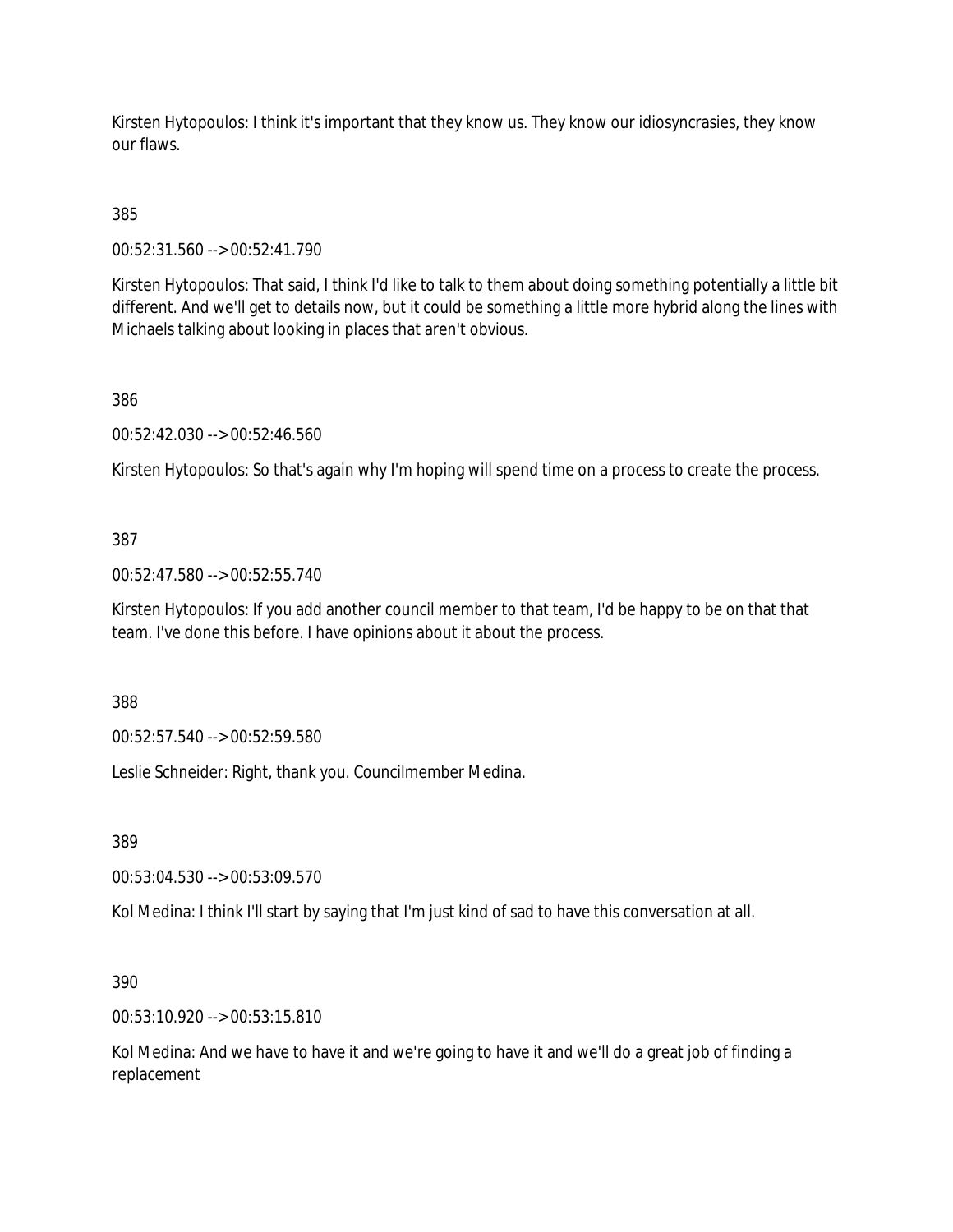00:53:16.740 --> 00:53:24.630

Kol Medina: But I'm really going to miss you. Morgan. You've done a great job for the city for what is it 10 years now, you've been on staff. Yeah.

392

00:53:25.380 --> 00:53:30.690

Kol Medina: Obviously not all those years. In this role, but all those years, and really important roles for the city.

393

00:53:31.350 --> 00:53:41.580

Kol Medina: And I think you've done a fantastic job. You really help the city come a long way. It's run so professionally now and so well and I'm really going to miss you and I'm sorry that you're leaving us

394

00:53:42.600 --> 00:53:45.870

Kol Medina: So I want to start with that to your questions.

395

00:53:46.620 --> 00:53:57.180

Kol Medina: Man with timing my gut feeling is or pull is still the same as counselor politics that we should we should get on this and get it done.

396

00:53:58.890 --> 00:54:05.370

Kol Medina: Why go through to transition the transition to an interim and then transition to a new person and but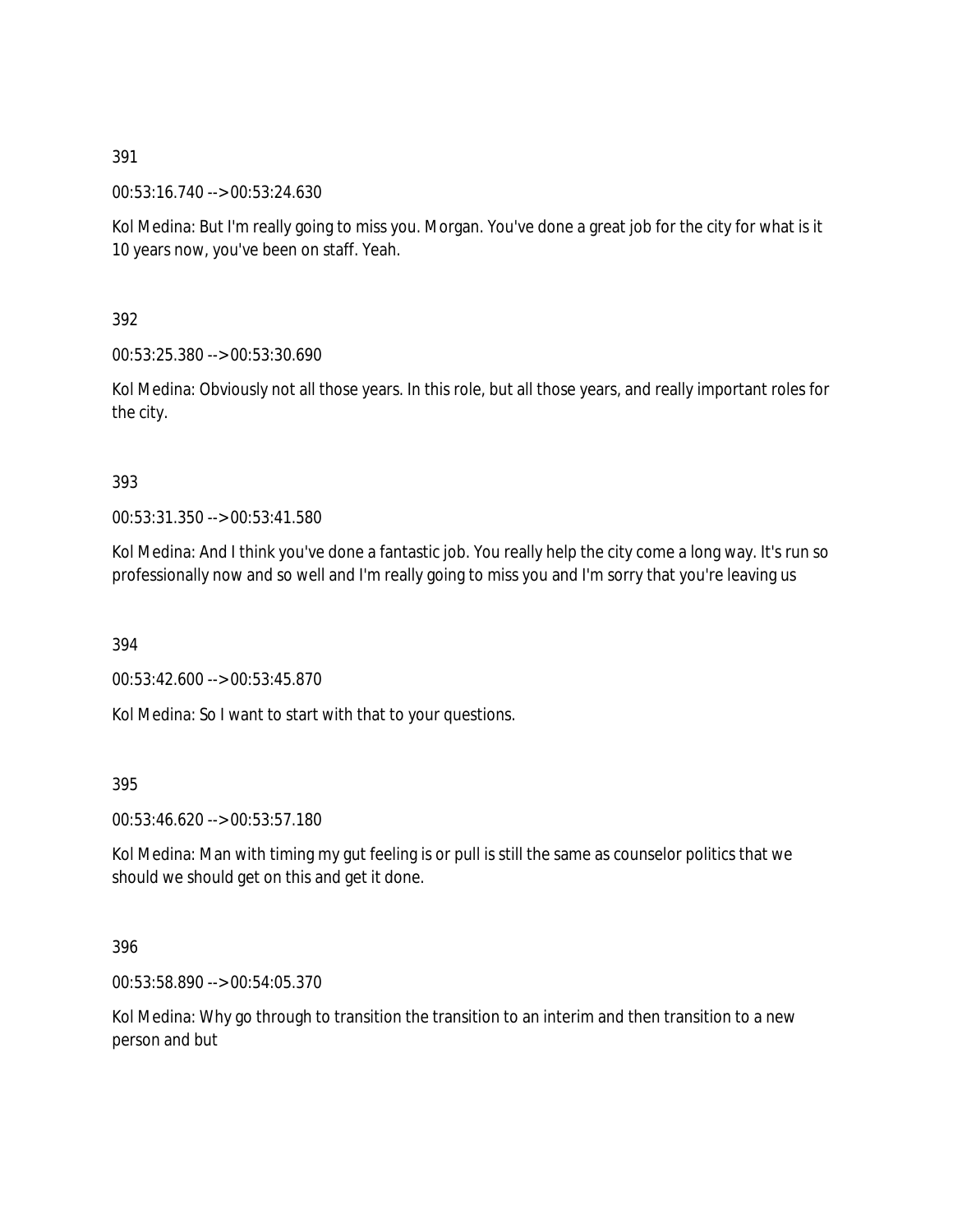00:54:06.090 --> 00:54:13.200

Kol Medina: There are other lots of other factors at play here. We do have a lot on the agenda over the next six months, can we really

398

00:54:13.650 --> 00:54:24.780

Kol Medina: Do a good job of running a search over the next six months without making it feel rushed in the middle of the crises, we're dealing with right now. Kind of seems online.

399

00:54:26.460 --> 00:54:31.590

Kol Medina: And I was talking with you about this at some point there and you express some reasons why you thought

400

00:54:32.040 --> 00:54:40.230

Kol Medina: An interim might be a good idea. Some things I hadn't thought about and I think there's some merit to those ideas. So I hope you'll share that thinking tonight.

401

00:54:40.860 --> 00:54:47.220

Kol Medina: So I guess I'm a mixed bag on whether we get right on it or plan on having an interim and give ourselves more time.

402

00:54:48.180 --> 00:54:58.740

Kol Medina: As for process, I'd be very comfortable hiring Sgr and going with that firm again just second everything council member I talked with said about the benefits of using them.

403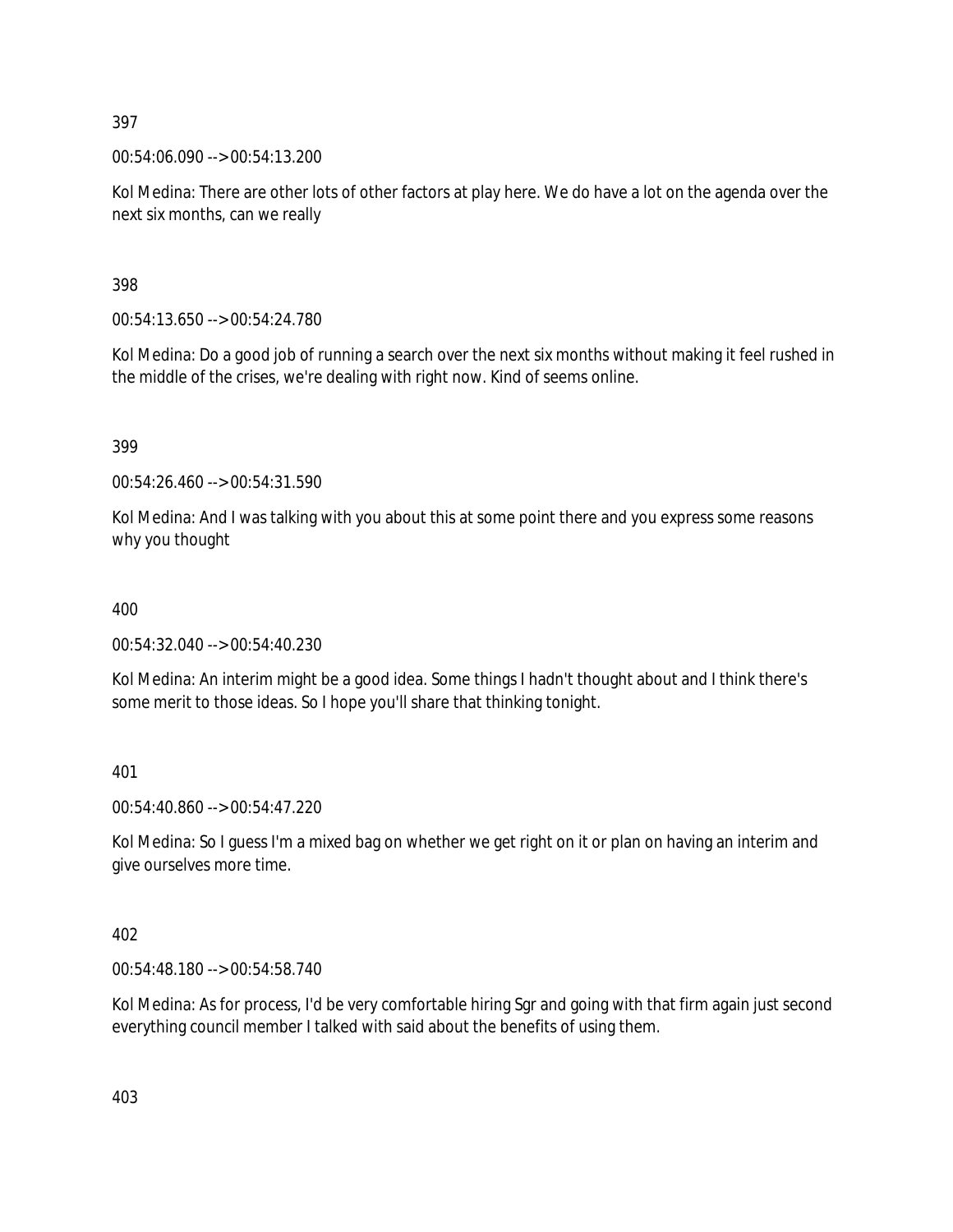00:55:00.750 --> 00:55:14.070

Kol Medina: A better job description. I just asked procedure you are working on something counselor Pollock, but we must already have something within the city and maybe we should start there before just making something from whole cloth. So I would ask that question.

404

00:55:15.120 --> 00:55:32.970

Kol Medina: And ask for kind of managing this. I think the whole council obviously has to be involved a lot, but if a team of three council members and wanted to do some of the kind of heavy lifting between whole Council discussions. I think that makes a lot of sense. So those are my answers.

405

00:55:35.520 --> 00:55:37.110

Leslie Schneider: Okay, thank you very much.

406

00:55:38.160 --> 00:55:39.540

Leslie Schneider: COUNCILMEMBER deets.

407

00:55:39.630 --> 00:55:40.380

Joe Deets: Yeah, thank you.

408

00:55:41.610 --> 00:55:45.630

Joe Deets: Yeah, thank you everybody for the conversation. Yeah, this is

409

00:55:46.740 --> 00:55:49.620

Joe Deets: This is tough to have this conversation.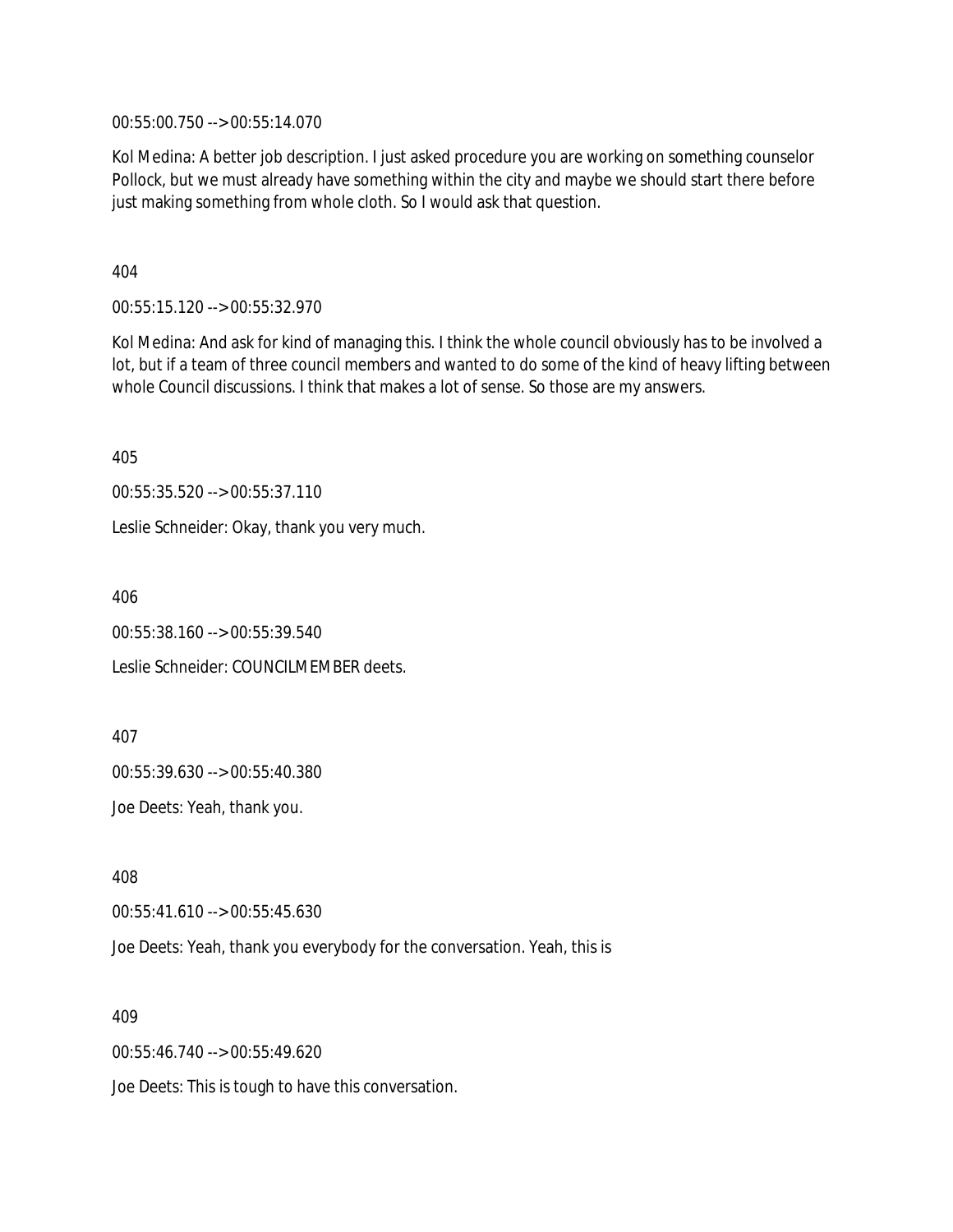00:55:51.030 --> 00:56:00.510

Joe Deets: Morgan. I'm not sure what we would have done without you. During the certainly the time I've been on council and particularly the last few months, so

411

00:56:01.710 --> 00:56:06.630

Joe Deets: It's, it's, this is tough, but you know we respect your wishes.

412

00:56:08.220 --> 00:56:22.800

Joe Deets: I pay. So I guess my thought is as far as process. I'm more focused on doing it right, then a deadline. So if it's possible to get this done this year, so much the better. But I don't want to be

413

00:56:23.700 --> 00:56:31.740

Joe Deets: You know, tied to that if for some reason we find ourselves, you know, God forbid something more happens that's already happened this year.

414

00:56:33.360 --> 00:56:45.120

Joe Deets: But so, I mean, I think we need to be cognizant of what this year's been like, and chances are it's going to continue this way. Having said that, I would like to move forward on this.

415

00:56:46.290 --> 00:56:52.860

Joe Deets: For the very reason that I don't see anything changing, we might as well just plow ahead and start looking and hopefully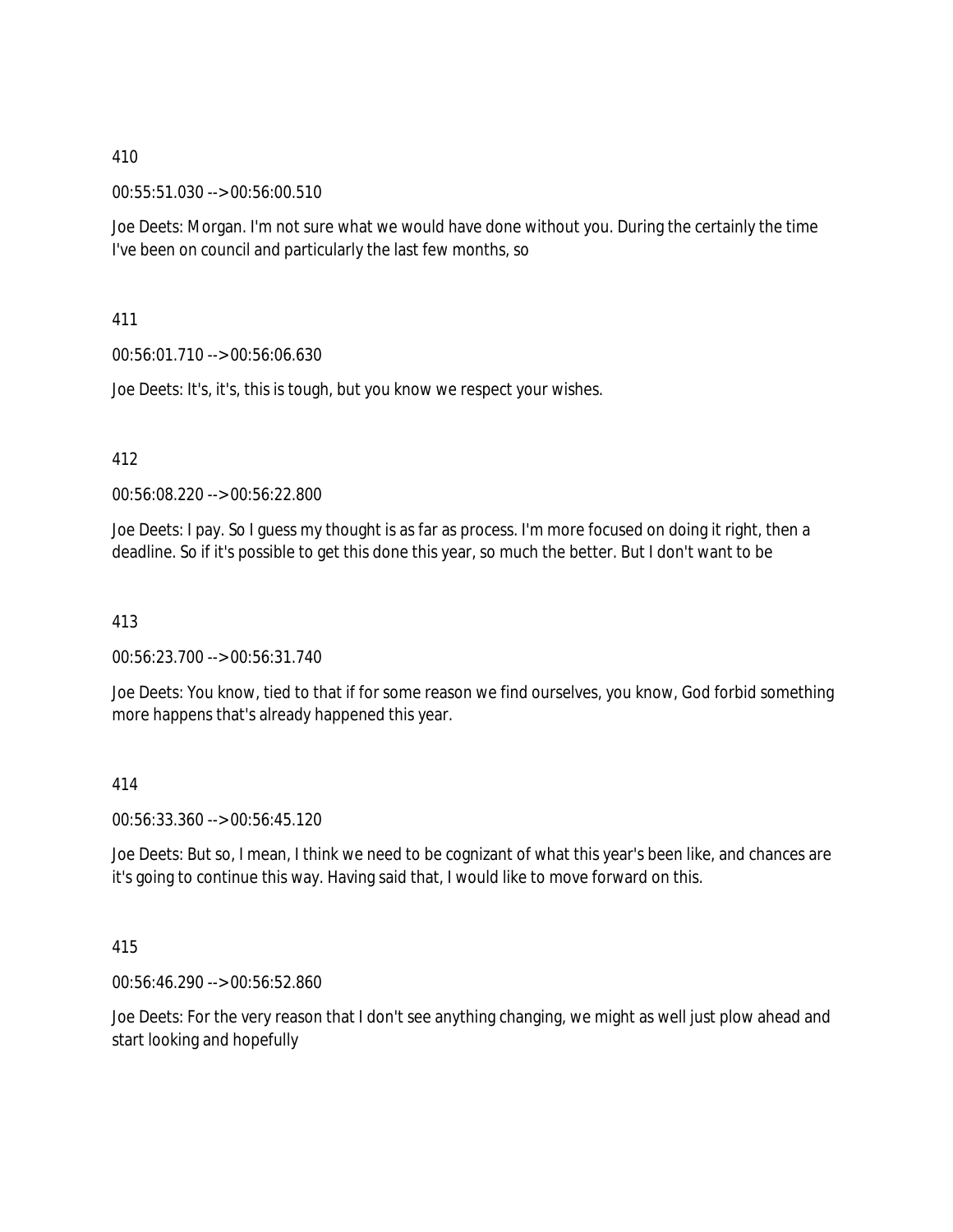00:56:54.360 --> 00:56:58.170

Joe Deets: We can make it within the end of the year, but mostly to get it done right.

#### 417

00:57:02.730 --> 00:57:07.530

Leslie Schneider: So I'm I love to jump in. I don't see any other hands up at the moment.

418

00:57:08.970 --> 00:57:10.020 Leslie Schneider: I

#### 419

00:57:11.100 --> 00:57:17.100 Leslie Schneider: I just want to say that I'm very sad that we've reached this moment where we are.

420

00:57:18.570 --> 00:57:19.590

Leslie Schneider: In the process of

421

00:57:20.730 --> 00:57:22.590

Leslie Schneider: Finding a new city manager, because

## 422

00:57:23.610 --> 00:57:26.190

Leslie Schneider: Our city manager has done a great job for us.

423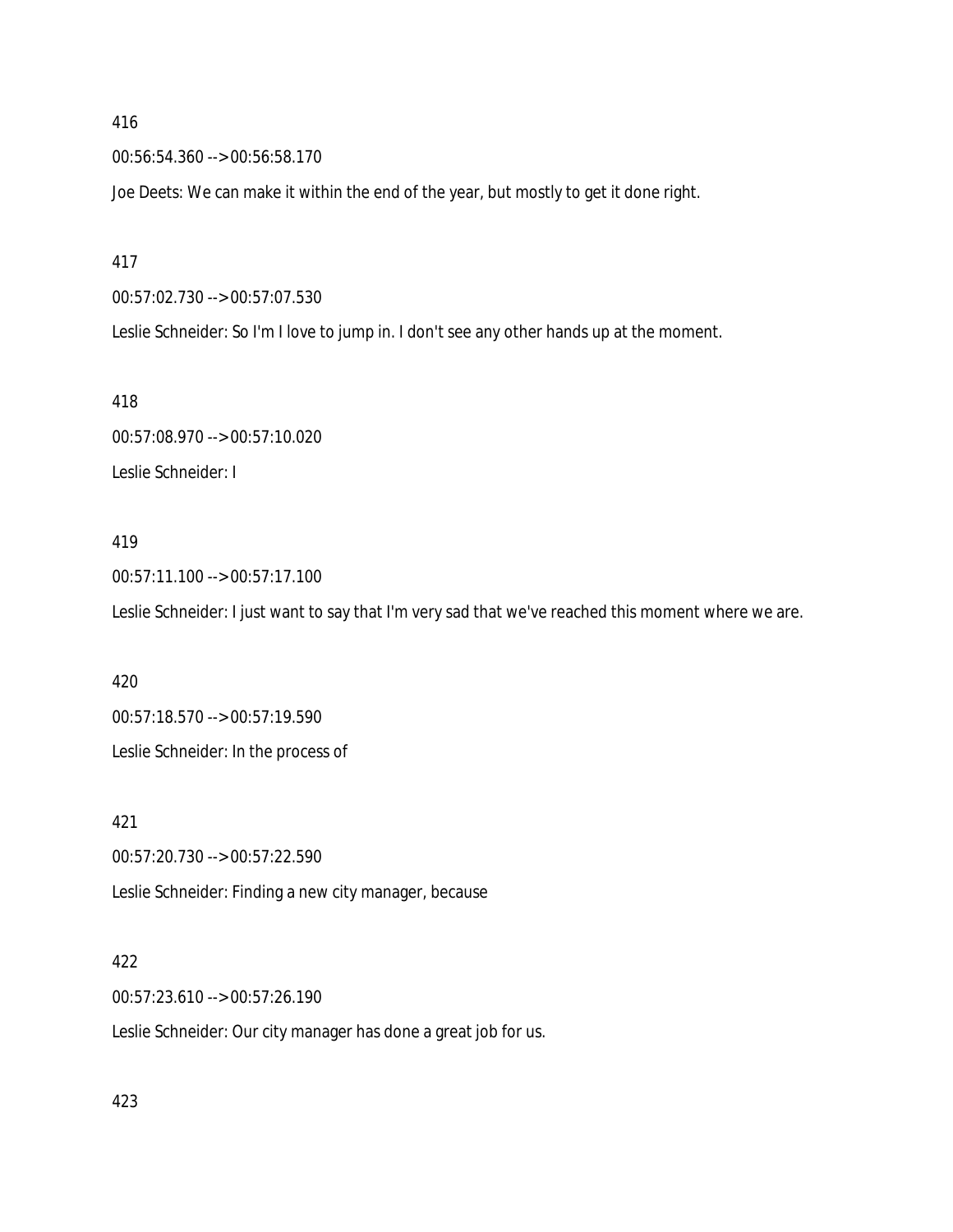00:57:28.530 --> 00:57:33.270

Leslie Schneider: She has also put us in a position where I think that we will have

424

00:57:35.340 --> 00:57:44.850

Leslie Schneider: We will have an opportunity to attract good candidates, because the city is in financial good shape even given the the the chaos of the of the coven crisis.

#### 425

00:57:45.300 --> 00:57:56.430

Leslie Schneider: I mean, we're going to have our challenges but you know all things being equal, we're in really good shape financially and it's because of the management that we've had over these

#### 426

00:57:57.480 --> 00:58:01.740

Leslie Schneider: Many past years. So I really appreciate that a lot and

427

00:58:02.940 --> 00:58:06.510

Leslie Schneider: You know, in the time that I've been on Council, I certainly have.

428

00:58:08.580 --> 00:58:21.420

Leslie Schneider: You know, I've always had a pretty solid respect for process coming through cohousing and so forth. But you know, it's really been a benefit to me to learn what that looks like from the city perspective so

#### 429

00:58:24.510 --> 00:58:29.610

Leslie Schneider: Anyway, I just, I want to say that I'm I'm sad and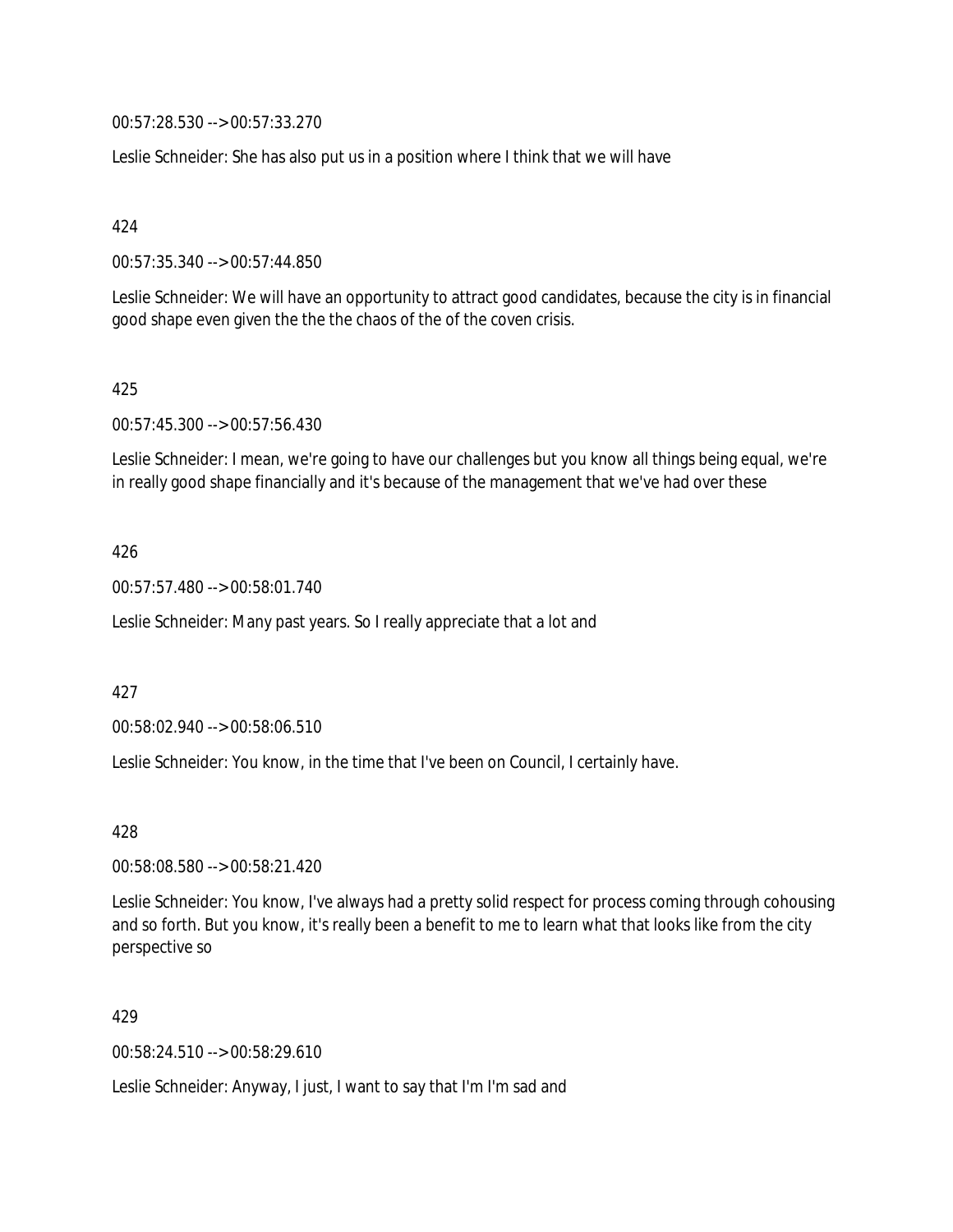00:58:32.220 --> 00:58:35.220

Leslie Schneider: To speak to COUNCILMEMBER Medina's point

431

00:58:38.610 --> 00:58:51.000

Leslie Schneider: I think that it could be helpful to have an interim city manager to give us kind of some breathing room, but maybe my my bigger reason for maybe waiting until

432

00:58:52.080 --> 00:58:59.910

Leslie Schneider: The beginning of 2021 is that because we're in the middle of a coded crisis, you know, things are just changing and shifting the

433

00:59:02.010 --> 00:59:12.960

Leslie Schneider: Every week every day of service every hour, and we are not going to be through this crisis by January, but I think we will feel more

434

00:59:14.670 --> 00:59:29.940

Leslie Schneider: Settled about what it is we have to do to get through however much time it is until you know we're all vaccinated against this thing and it just so this is just a thought process of a thought experiment I had is in terms of attracting good candidates.

435

00:59:31.110 --> 00:59:41.430

Leslie Schneider: If somebody is in a CURRENT CITY MANAGER job or maybe a current deputy city manager job and they're considering applying for this Bainbridge Island position.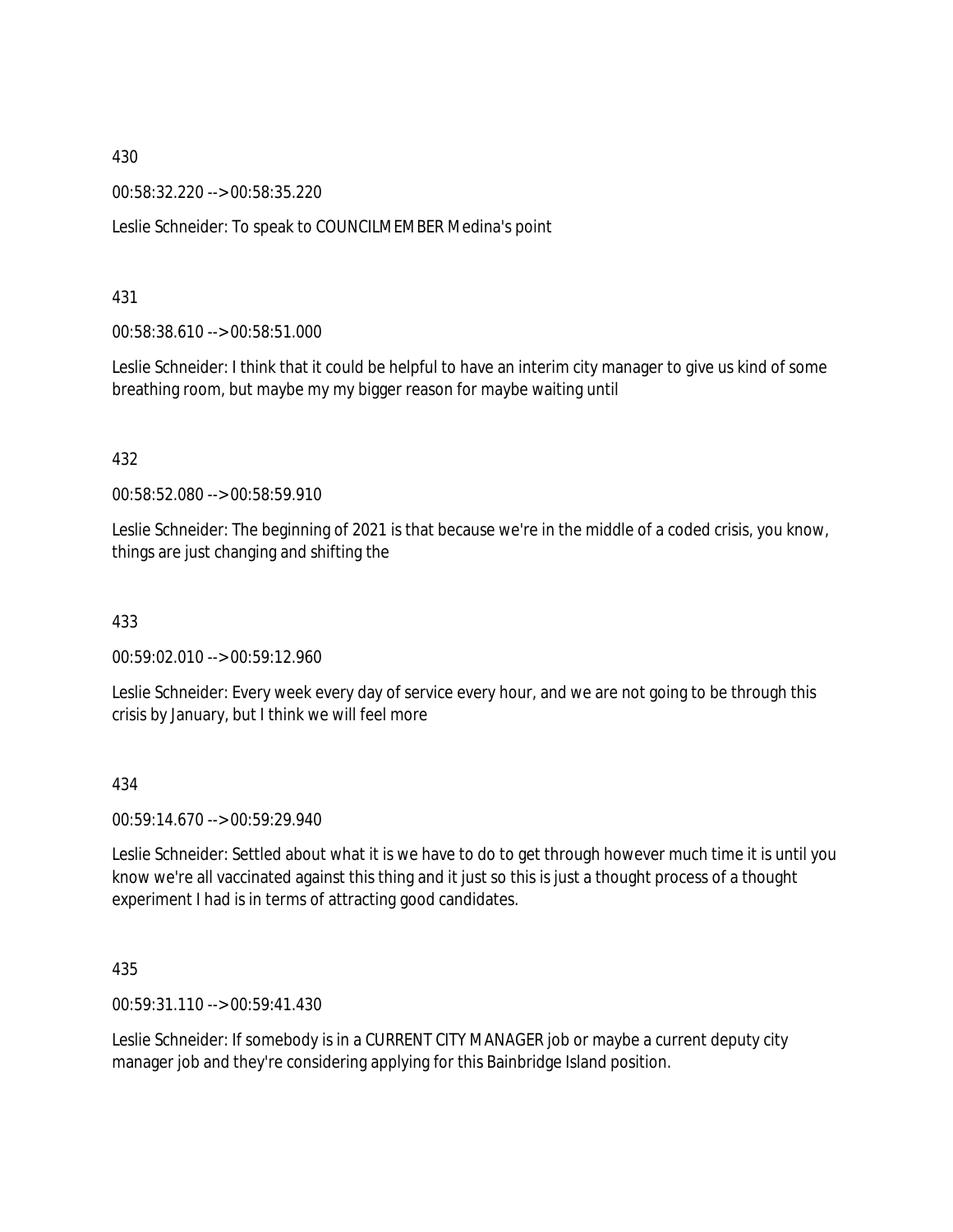00:59:42.840 --> 00:59:44.100

Leslie Schneider: Is it going to be

437

00:59:47.370 --> 00:59:52.530

Leslie Schneider: Is it going to feel just really wrong to them to sort of bail on their current Community.

438

00:59:53.430 --> 01:00:10.230

Leslie Schneider: In the midst of a crisis, you know, we, we've had we've had this sort of on the horizon for a while now and it's it's it's no surprise, but there it would definitely potentially be a big surprise to you know any of our potential candidates. And so for me.

439

01:00:11.340 --> 01:00:12.000 Leslie Schneider: I would like

440

01:00:13.020 --> 01:00:14.460

Leslie Schneider: To give that some thought.

441

01:00:15.720 --> 01:00:25.980

Leslie Schneider: And then the other piece of it is, is that we are going to be very busy in the next six weeks, we do have a budget to budget process to get through. So those are the reasons why.

442

01:00:27.210 --> 01:00:33.000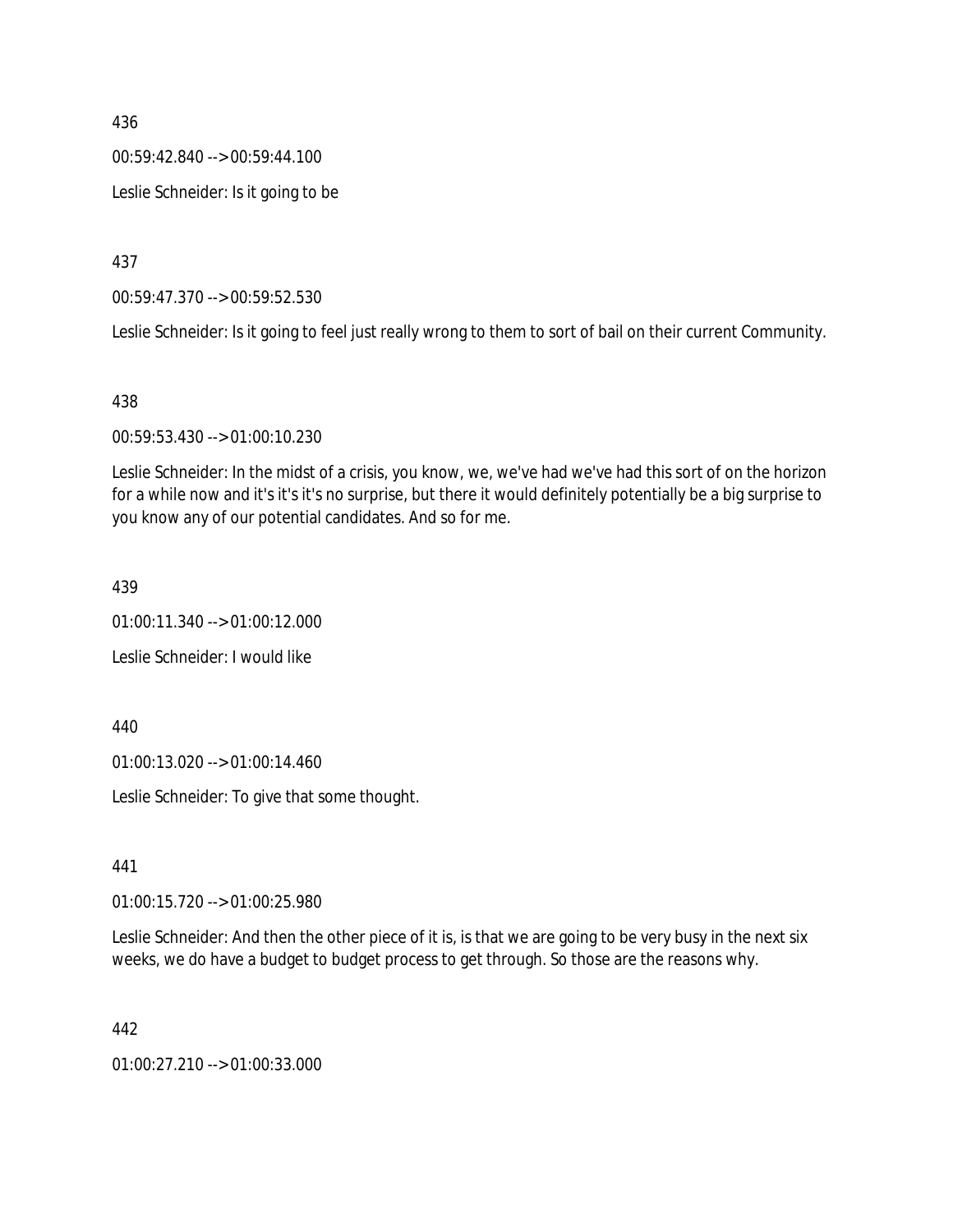Leslie Schneider: I would say take a steady approach and certainly we can go ahead and open up the process.

443

01:00:34.170 --> 01:00:42.450

Leslie Schneider: And create a process for the process. I'm all for that. I definitely would support using Sgr I just am

# 444

01:00:44.700 --> 01:00:53.550

Leslie Schneider: I think Ron hollifield has served as well and as COUNCILMEMBER I topless pointed out, he knows as well. And he knows you know

# 445

01:00:56.550 --> 01:00:59.550

Leslie Schneider: Yeah, he just knows as well. So I'm going to stop.

### 446

01:01:02.160 --> 01:01:09.570

Leslie Schneider: Did I get all my points. It doesn't matter. I see deputy mayor has her hand up. Yeah.

### 447

01:01:09.600 --> 01:01:21.810

Rasham Nassar: Thank you, Mayor and i i agree with much of what I think I've heard council members say I actually hear maybe some consensus in the group around moving forward.

### 448

01:01:22.740 --> 01:01:29.010

Rasham Nassar: As as much as it makes sense to with the goal of at least shooting for hiring.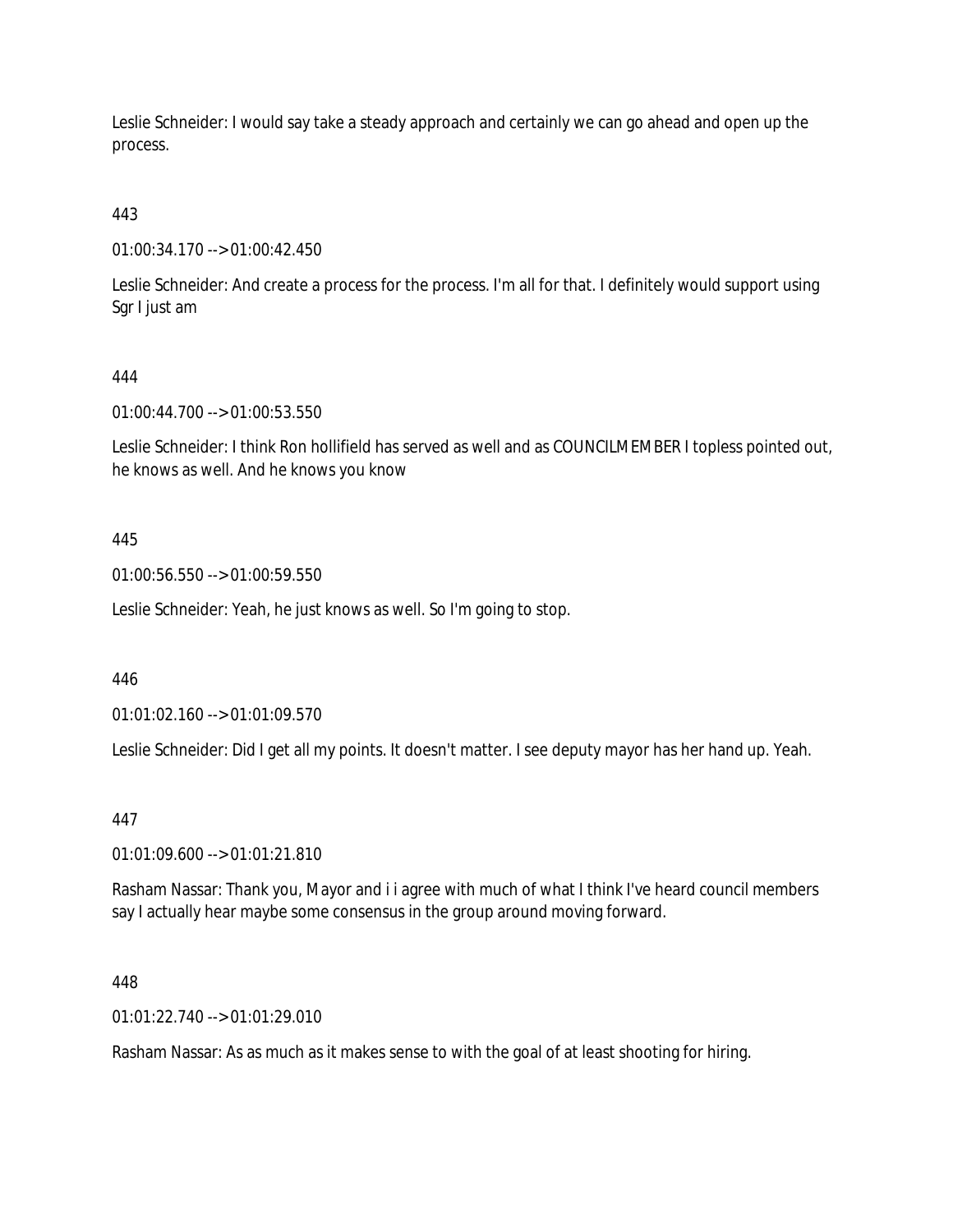01:01:29.370 --> 01:01:41.670

Rasham Nassar: A city manager. By the end of the year, but also understanding and acknowledging that there's so much uncertainty in the world right now that we may not actually get there by January, in which case, an interim would be appropriate.

450

01:01:42.360 --> 01:01:54.060

Rasham Nassar: At that time, and I could be wrong in and understanding that there may be consensus around that but I'm just trying to move us along to the checkpoints, in terms of where we need to what what would come next. If that were

451

01:01:54.870 --> 01:02:00.210

Rasham Nassar: Were Council landed in agreement on it. So the next step. It sounds to me would be where

452

01:02:01.380 --> 01:02:12.750

Rasham Nassar: whether we'd hire Sgr to help facilitate that hiring process kind of get us up and an out of the gate in terms of starting a city manager search or the alternative would be to what

453

01:02:13.800 --> 01:02:16.620

Rasham Nassar: Prepare and RF Q and just

454

01:02:17.970 --> 01:02:29.580

Rasham Nassar: Market that as a city on our kind of on our own, without the benefit of having a firm. Can we maybe someone can clarify the distinction there and what the choices for the Council, in terms of the next step.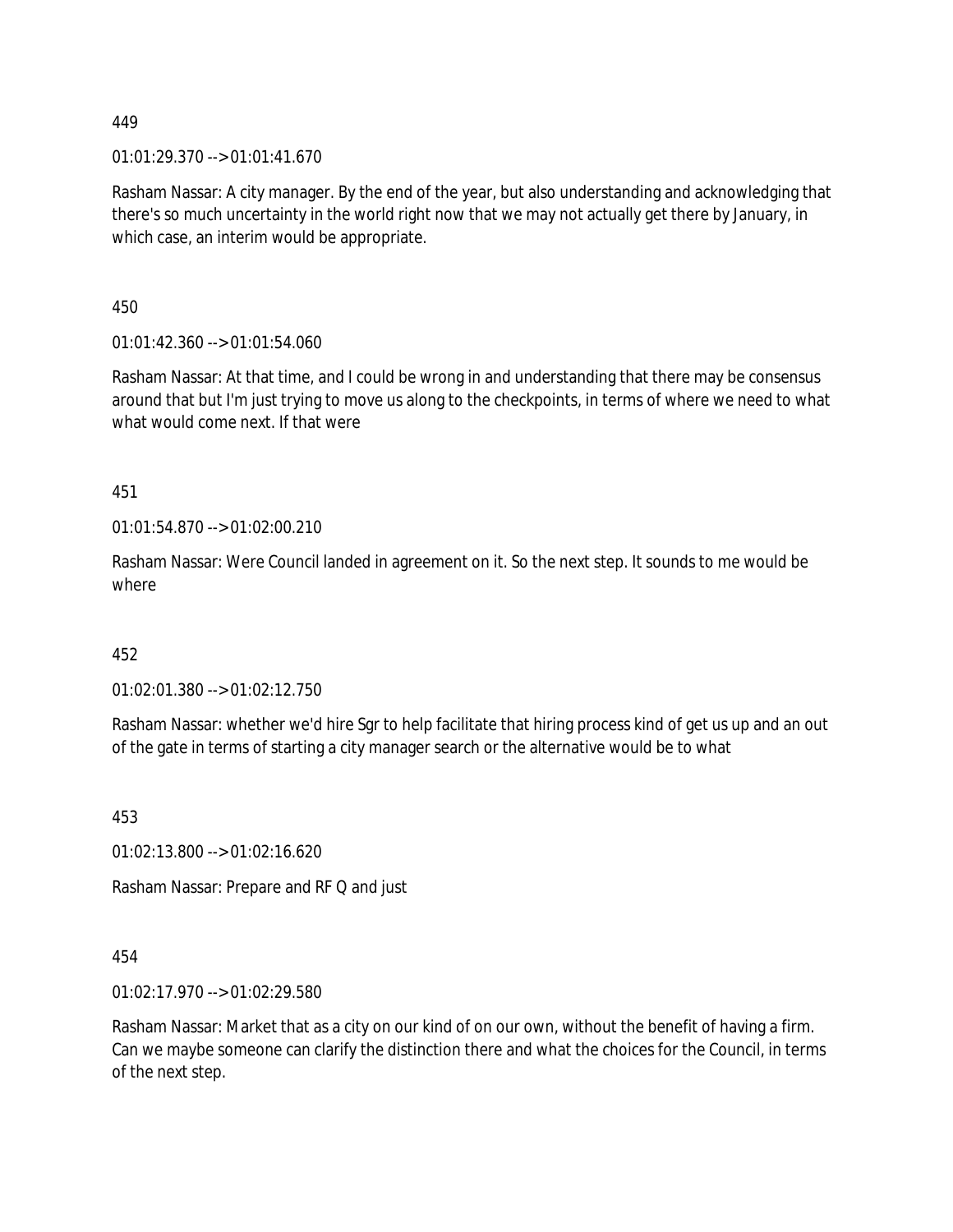01:02:30.570 --> 01:02:31.710

Leslie Schneider: So if this was a

456

01:02:34.140 --> 01:02:43.740

Leslie Schneider: I want to be able to bring in a city manager Smith, at some point, if she's interested. Is this a good time. And there's so we have not heard from COUNCILMEMBER car yet.

457

01:02:44.100 --> 01:02:45.660

Leslie Schneider: So maybe could

#### 458

01:02:46.260 --> 01:02:57.060

Leslie Schneider: COUNCILMEMBER card, you want to jump in and and then we can let the city manager give their response to the questions that have just been brought up.

459

01:02:58.200 --> 01:02:59.460

Christy Carr: Or. Thank you. I

460

01:03:00.750 --> 01:03:01.590

Christy Carr: Actually just

461

01:03:02.670 --> 01:03:11.520

Christy Carr: Real briefly just to tell you where my thinking is, I think we should start now. And as COUNCILMEMBER nisar said just recognize that we may not get it done.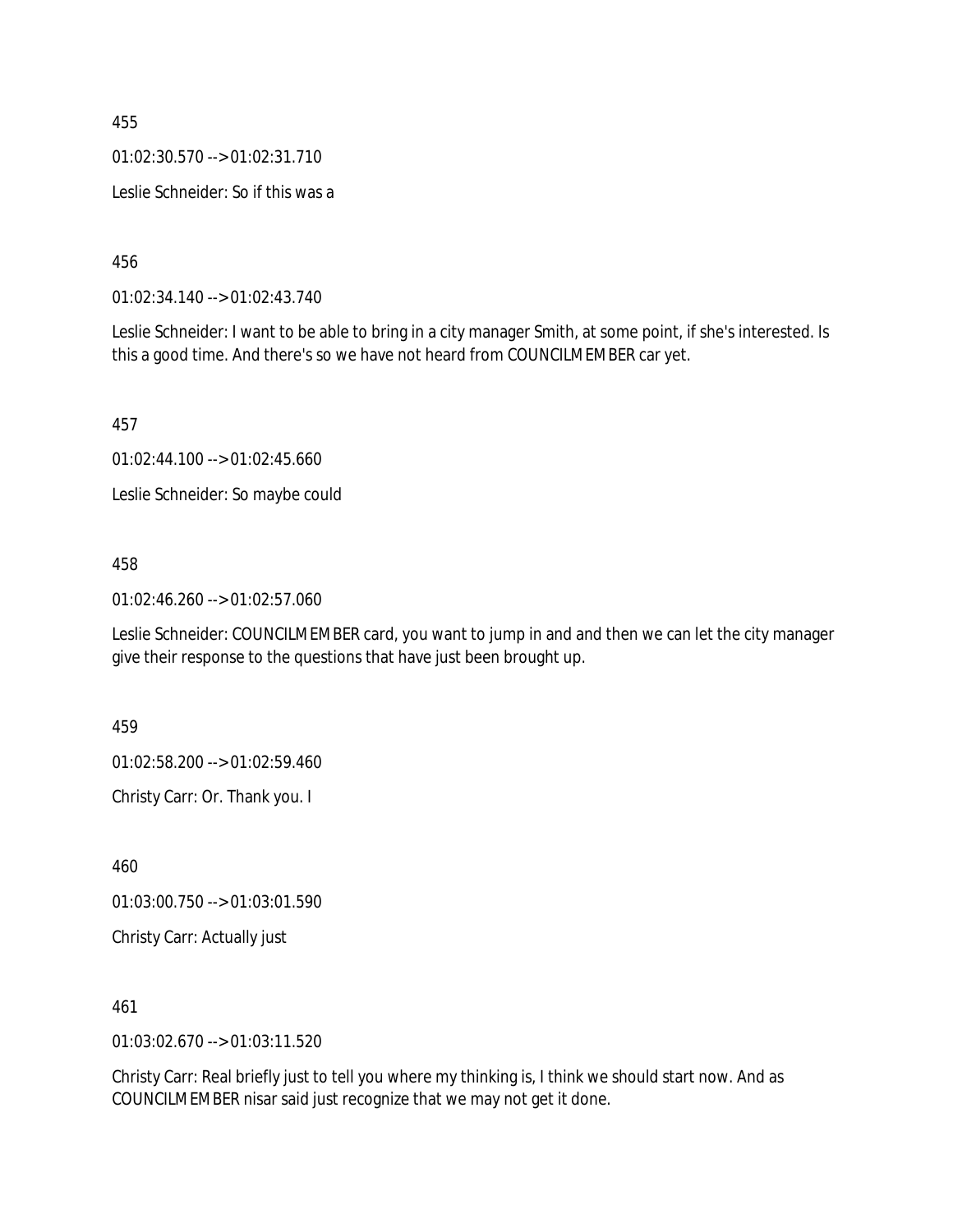01:03:12.120 --> 01:03:15.930

Christy Carr: But to shoot for the January 1 deadline and

463

01:03:16.920 --> 01:03:26.880

Christy Carr: I think that if we're I guess we'll hear more about this in a minute. But if we're going to use a firm, if that's the discussion. I don't think that our FAQ is really in our best interest in terms of time and

464

01:03:27.210 --> 01:03:44.760

Christy Carr: To the point that the one that we've used in the past. They know us. I think that's really important, but I do like the idea of some sort of hybrid approach to that search firm approach, not knowing exactly what that means, but just not going with the standard approach that was it.

465

01:03:46.350 --> 01:03:47.070

Leslie Schneider: Alright.

466

01:03:48.690 --> 01:03:49.680

Leslie Schneider: City Manager.

467

01:03:51.390 --> 01:04:02.760

Morgan Smith: Thank you. Um, so here we go I and I agree, it does sound like there's some momentum around just moving forward with an acknowledgement that the pace and the

468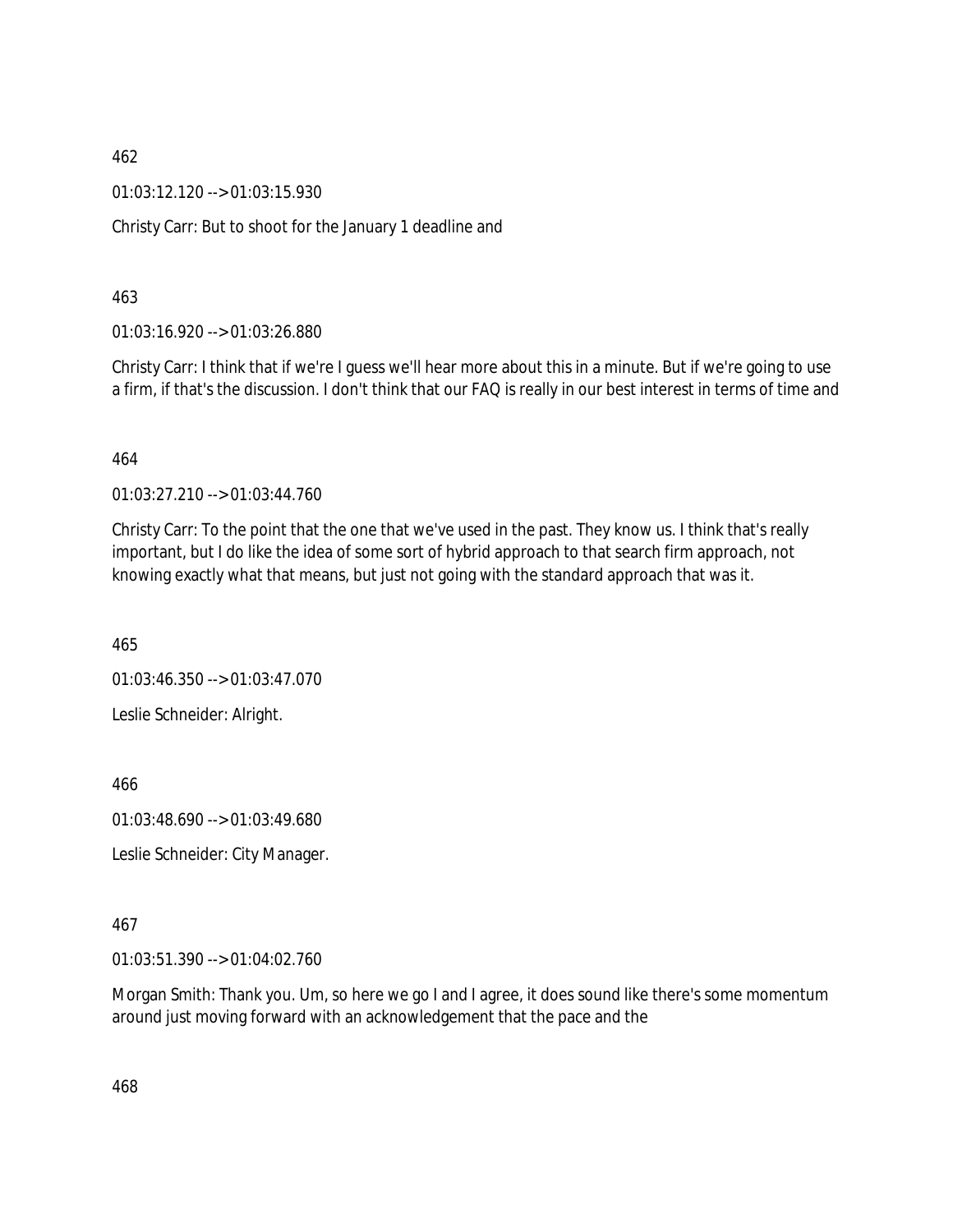01:04:03.930 --> 01:04:07.200

Morgan Smith: The timeline, maybe, maybe fluid.

469

01:04:08.220 --> 01:04:19.470

Morgan Smith: Typically you would be looking at a six to eight month process. If you didn't include selecting your search firm. So once once you knew that you were going to use a search firm. It had that identified

470

01:04:20.160 --> 01:04:32.430

Morgan Smith: So I'll just take a leap, it sounds as if Council is fairly comfortable using a search firm and using Sgr and skipping the time that it would take, but I'm not trying to

471

01:04:33.300 --> 01:04:37.140

Morgan Smith: shortchange that discussion if that's if that's still more to be decided there.

472

01:04:38.040 --> 01:04:44.340

Morgan Smith: But. So a typical process would be that it takes a little time because it's worth the full council to draft the job posting

473

01:04:45.000 --> 01:04:51.810

Morgan Smith: But it can move fairly quickly, because we do have our previous descriptions and when we do significant searches, like the police chief

474

01:04:52.800 --> 01:05:00.720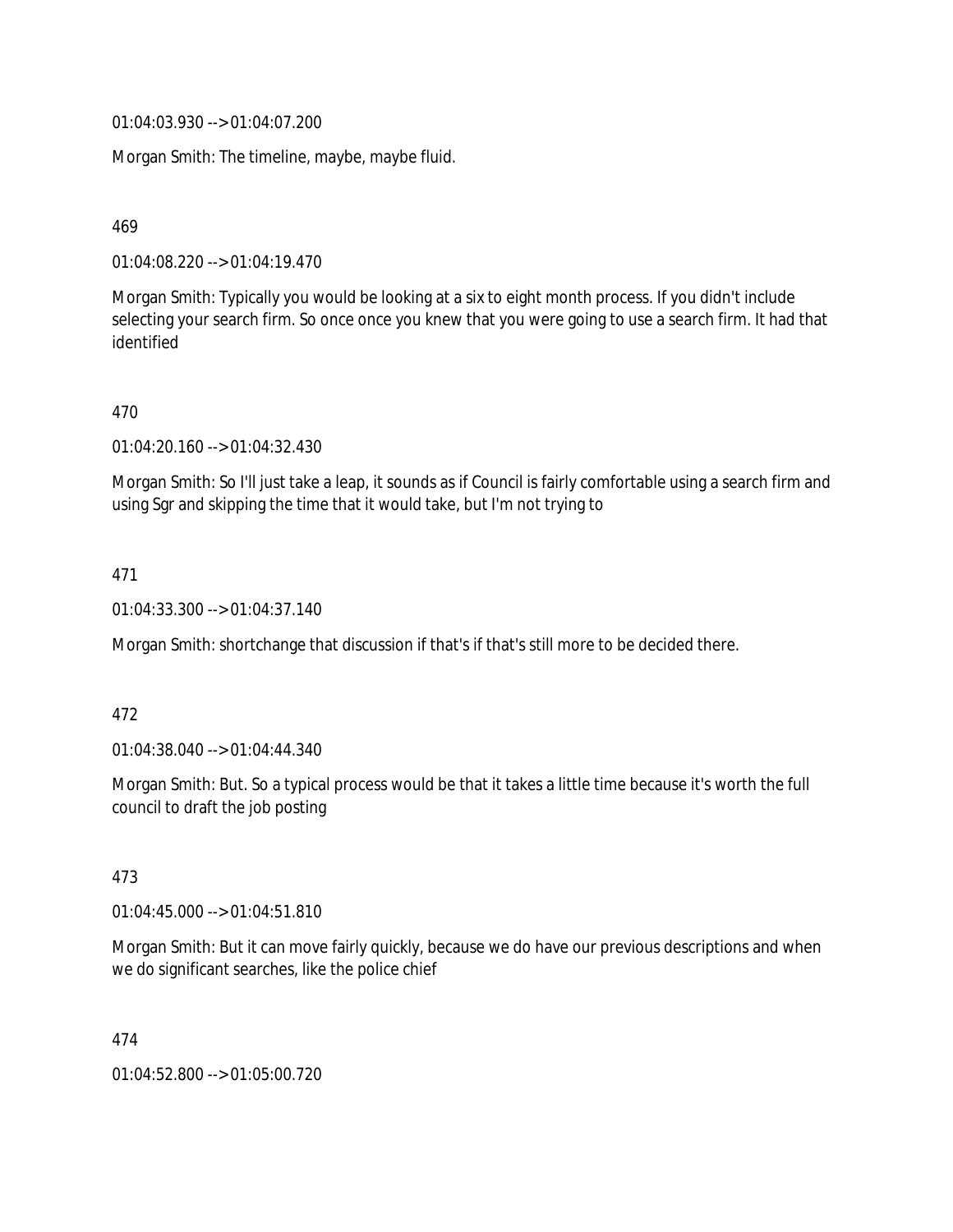Morgan Smith: Probably two thirds of what's in there is a description of the city and not so much the position so Council can work on finalizing

475

01:05:01.290 --> 01:05:05.010

Morgan Smith: What you want to say about the person that you're looking for the candidates, you're most interested in.

## 476

01:05:05.280 --> 01:05:13.200

Morgan Smith: But the description of who we are and what kind of organization, we are and the shape of our city is is really up to date and current. So we don't need to spend a lot of time on that.

## 477

01:05:13.500 --> 01:05:25.260

Morgan Smith: So sort of plan for a month to get the position description finalized and ready. Get your search firm organized so then a month, typically 30 days is a minimum to post the position. If you want to make sure that

## 478

01:05:26.400 --> 01:05:30.810

Morgan Smith: You're doing a nationwide search and that qualified applicants have a chance to see the position to respond to it.

# 479

01:05:31.560 --> 01:05:44.220

Morgan Smith: Another month to review and vet your selection of semi finalists then narrowing that down and doing thorough background and online searches to identify finalists is an additional month

480

01:05:44.760 --> 01:05:51.450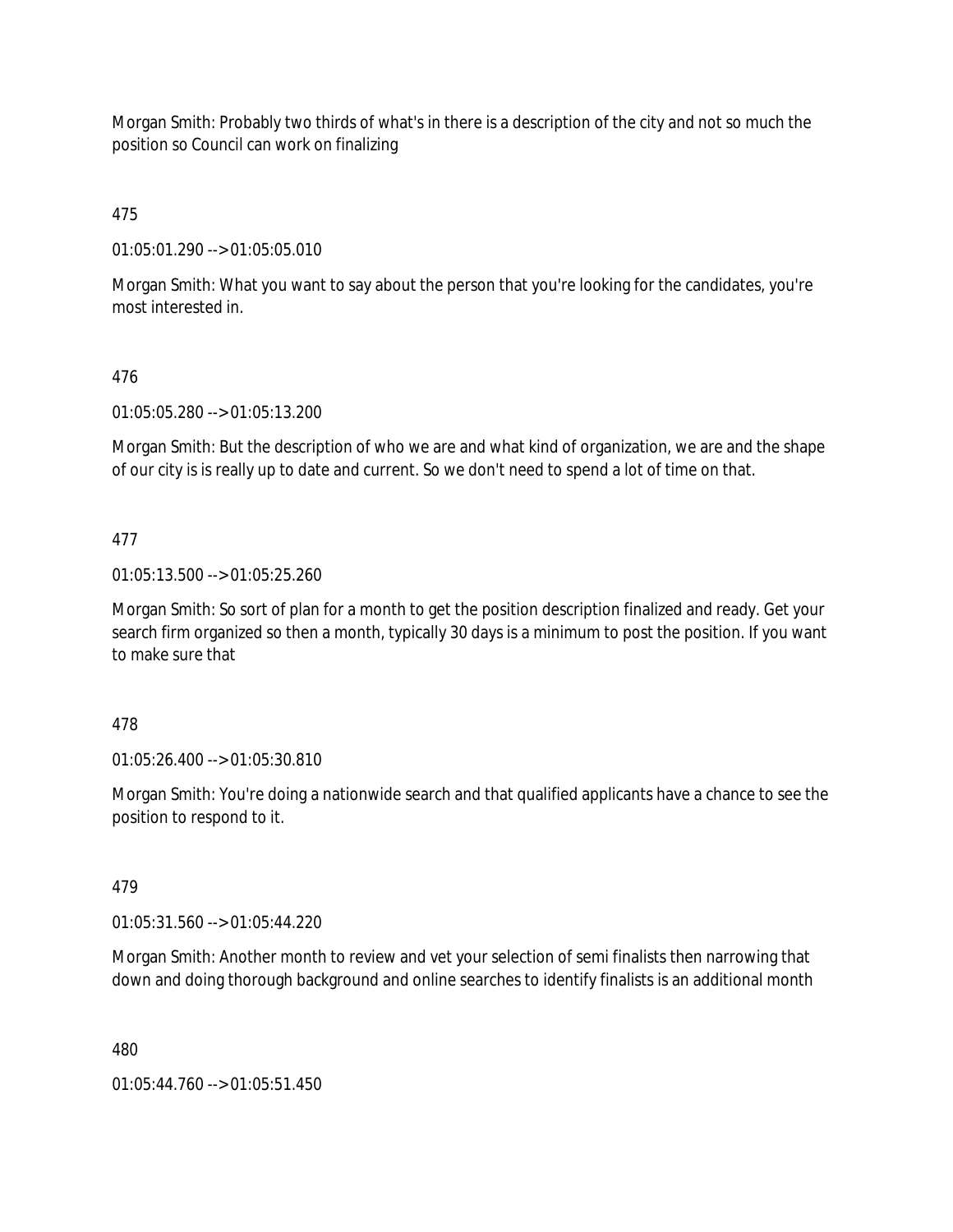Morgan Smith: That it takes about a month to interview your finalists and make a selection and proceed with the hiring choice and then

481

01:05:52.680 --> 01:06:04.260

Morgan Smith: Just as a benchmark for ICM a candidates. It's a minimum requirement to give your current employer 60 days notice so you add 60 days at the end of that. So that's how you get to sort of a seven to eight month

## 482

01:06:05.430 --> 01:06:14.850

Morgan Smith: Rapid plan, it can be a little shorter. It could be longer, certainly. So it sounds like if that's something you're ready to move forward with we could

#### 483

01:06:15.660 --> 01:06:25.140

Morgan Smith: Reach that decision tonight. And then my suggestion is that I would work as a sort of the administrative facilitator with whatever component of Council.

#### 484

01:06:25.740 --> 01:06:36.270

Morgan Smith: Made sense to get the balls in motion, but the significant exercise for example finalizing the position description, those sorts of decisions. We work that we'd bring to the full Council.

485

01:06:36.780 --> 01:06:52.050

Morgan Smith: But engaging Sgr moving forward with that developing a more specific timeline. If you wanted to hear from your Sgr representative, which I assume would be Ron Holyfield we could arrange for that as well. So that's, that's kind of the shape of the projects.

486

01:06:53.640 --> 01:07:03.840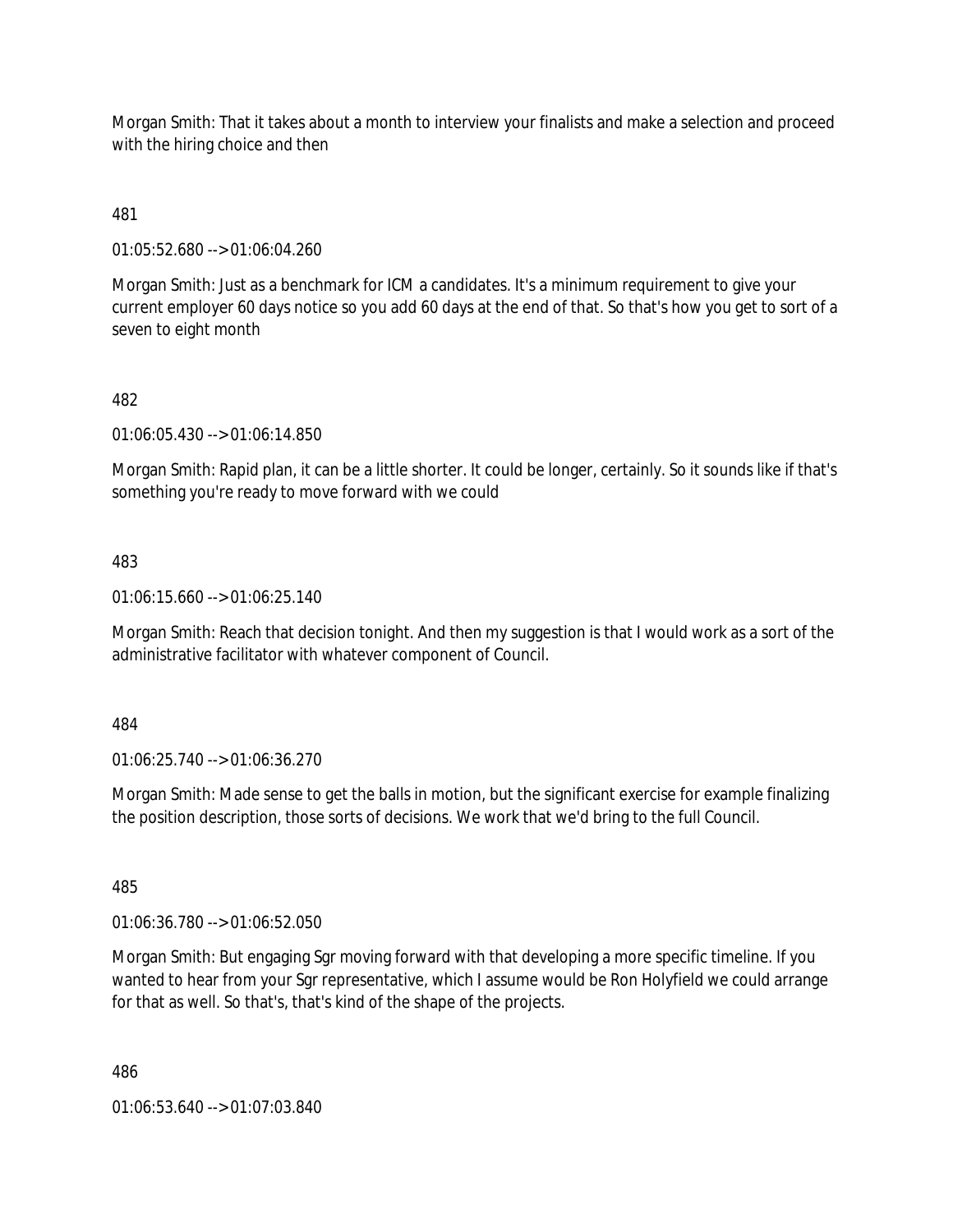Morgan Smith: I will take it, just a minute to say that it's been great working with all of you and I have really enjoyed my time at the city, more than any other job I've had, and

487

01:07:04.650 --> 01:07:11.130

Morgan Smith: Not, not to poke a little bit, but I did not ever think of myself as an interim and I really enjoyed the chance to

## 488

01:07:11.700 --> 01:07:18.750

Morgan Smith: See what was different about my eight years as the Deputy city manager versus my time as the city manager and it was surprising to me how different they were

## 489

01:07:19.740 --> 01:07:29.370

Morgan Smith: And both brought me a lot of joy, and particularly the team. I worked with on the staff side. So it's been a wonderful run and I thank you very much for that opportunity.

490

01:07:32.220 --> 01:07:33.270

Leslie Schneider: Thank you very much.

491

01:07:35.220 --> 01:07:37.020

Leslie Schneider: City Manager and

## 492

01:07:38.340 --> 01:07:46.230

Leslie Schneider: I was going to point out as well that I did not remember this being an intern position, it was worth it time limited but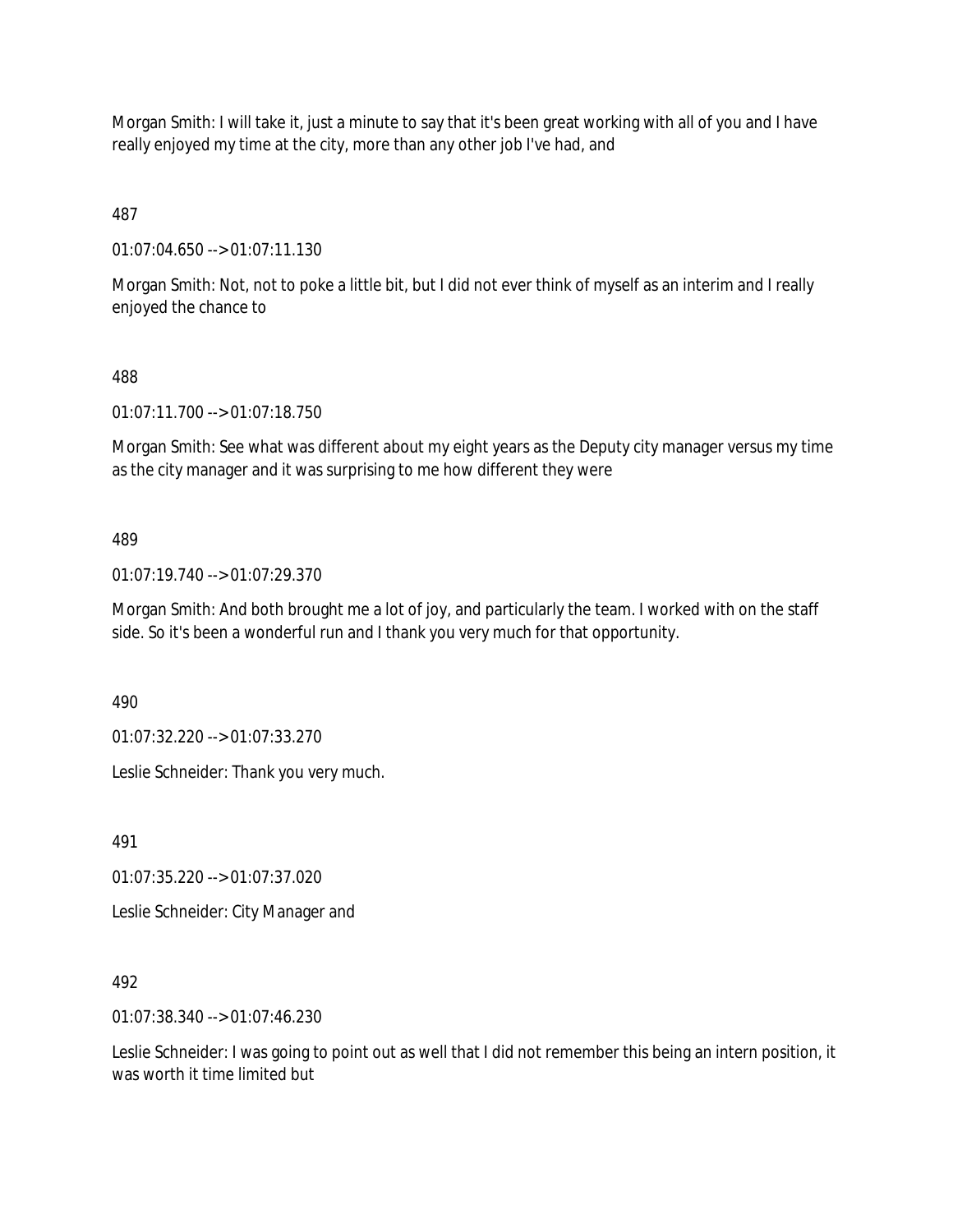01:07:47.520 --> 01:07:49.440

Leslie Schneider: It was not a placeholder by any means.

#### 494

01:07:50.490 --> 01:07:51.510 Leslie Schneider: COUNCILMEMBER Medina.

495

01:07:55.650 --> 01:07:56.790 Kol Medina: A couple things I'm

496

01:07:58.500 --> 01:07:59.670 Kol Medina: Not now that we've heard

497

01:08:00.750 --> 01:08:03.870

Kol Medina: See manager lay out the timeline. I hope that

498

01:08:06.420 --> 01:08:14.700

Kol Medina: Maybe helps everyone feel the same way I feel that it's really not realistic to think we're going to have a new city manager in the place by December 31

499

01:08:16.110 --> 01:08:19.800

Kol Medina: I just, I just don't think it's realistic, especially in the climate that we're in right now.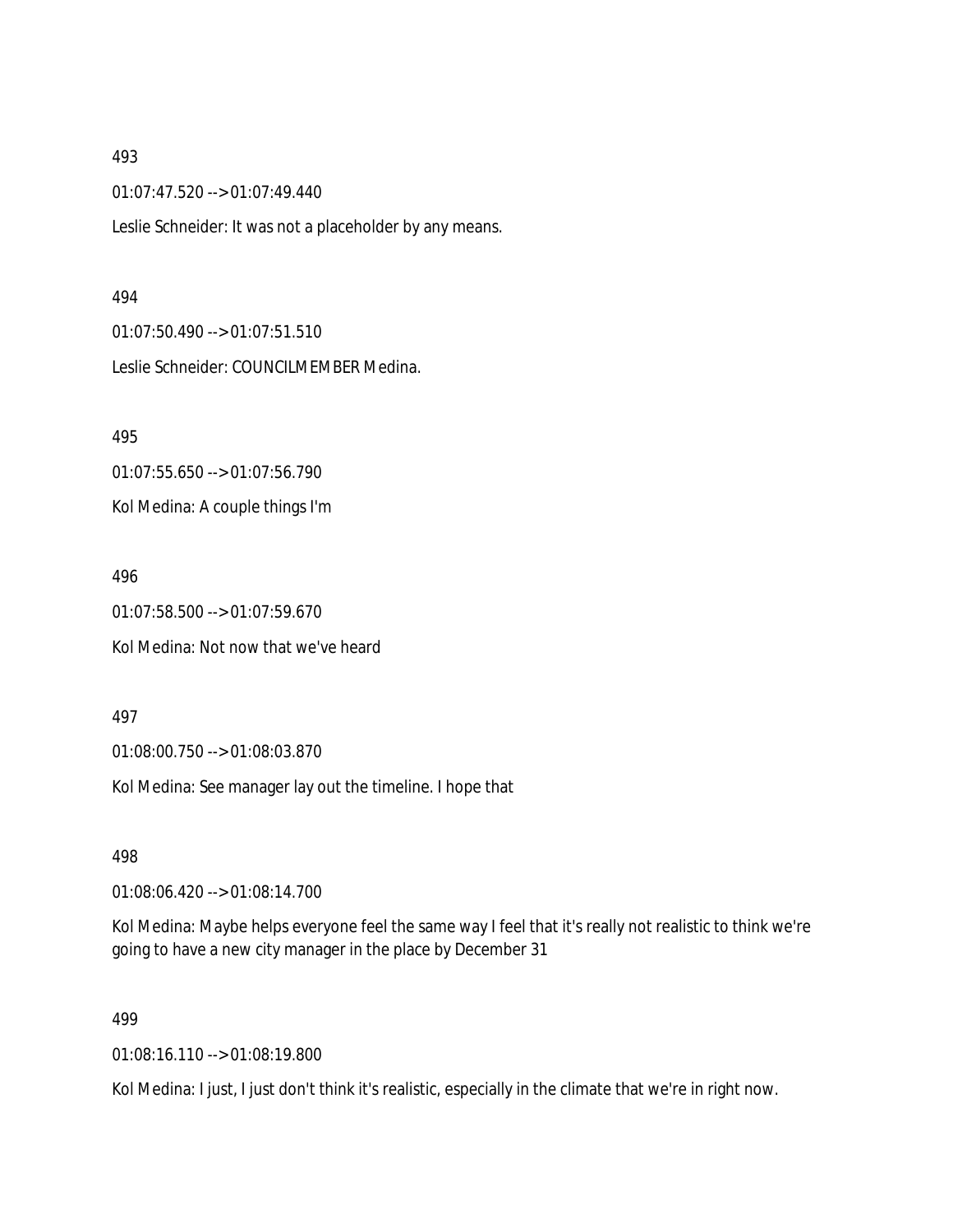01:08:21.120 --> 01:08:26.940

Kol Medina: And so, you know, maybe if we pushed real hard. We could have someone in there by January 31 or February.

501

01:08:28.350 --> 01:08:41.100

Kol Medina: But at that point we're having to bring in someone interim anyway. So maybe it's just a more rational to say, you know what, let's just make this a year long process. We're going to start it right now. We'll make a decision tonight.

502

01:08:41.910 --> 01:08:49.740

Kol Medina: And we know we're going to hire an interim for six months. And so we have plenty of time for this and it doesn't feel like some rushed exercise and we don't find ourselves.

503

01:08:50.310 --> 01:08:57.630

Kol Medina: It at the end of November, deciding, oh boy. We didn't make it. Now we have to rush and hire an interim for just two months.

504

01:08:58.080 --> 01:09:11.910

Kol Medina: And be rushed to that process as well. So I just put that out there. And we don't have to make that decision tonight. Obviously, I might be happy to make emotion tonight to authorize a city manager to engage Sgr

505

01:09:13.170 --> 01:09:22.800

Kol Medina: If for nothing else than to just come and speak with us at a our next meeting or a meeting, very soon about Sgr is recommendations on what the process should look like.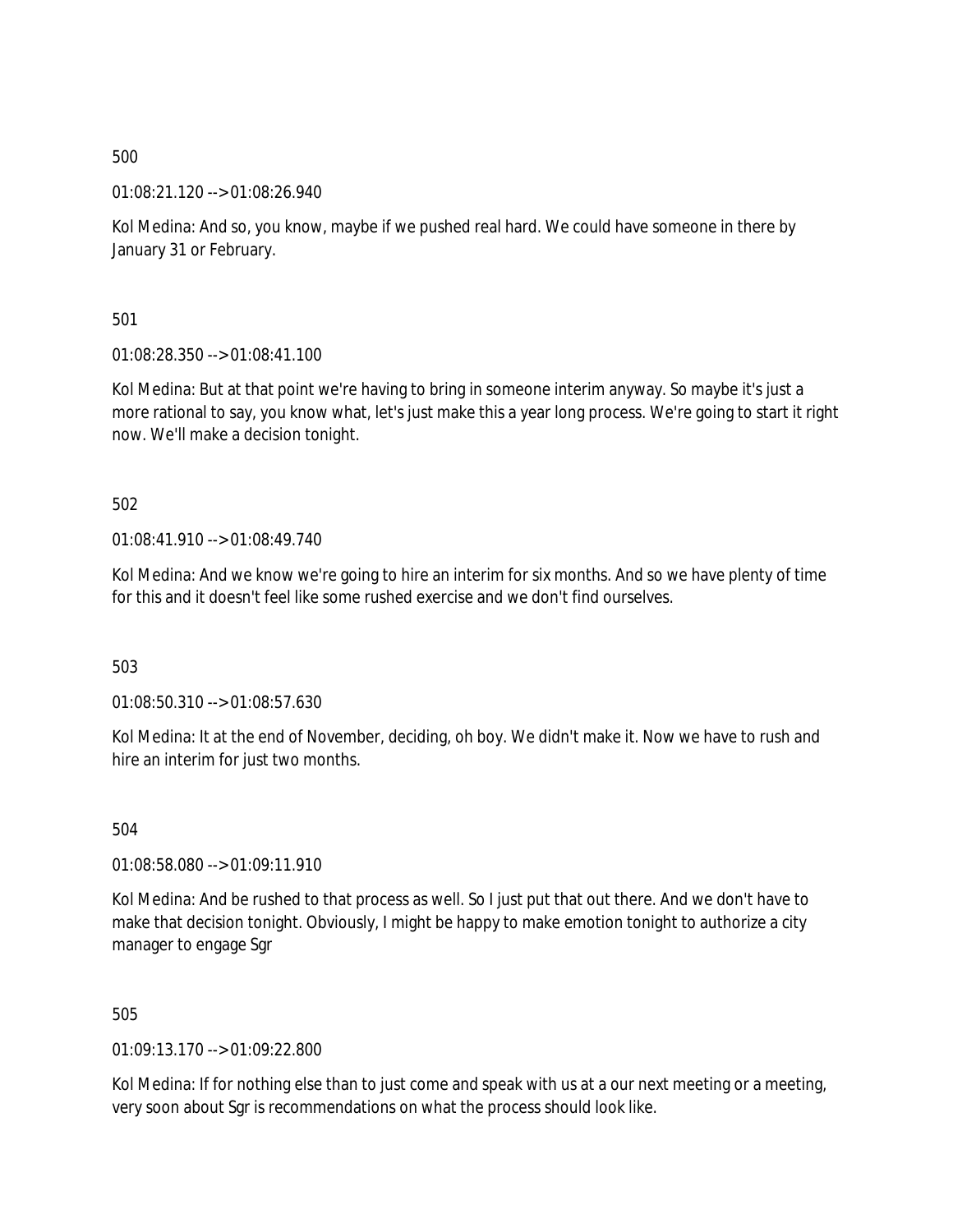01:09:23.160 --> 01:09:31.020

Kol Medina: I really like to hear from them before we sit here and make a decision on what we think the best processes and guess part of what we'd be hiring them to tell us

507

01:09:32.700 --> 01:09:42.270

Leslie Schneider: When we did we did discuss that as a possibility we we would obviously have to ask, but the chances are good that Ron hollifield would be happy to, you know,

508

01:09:43.500 --> 01:09:46.290

Leslie Schneider: Have a leader, a short discussion on that.

509

01:09:47.460 --> 01:09:49.620

Leslie Schneider: So you put emotion on the floor.

## 510

01:09:52.230 --> 01:09:56.430

Leslie Schneider: We still have some discussion, hands up. Is there anyone who wants to second that

511

01:09:57.780 --> 01:10:05.130

Leslie Schneider: Okay. We have a second. Should we continue our discussion then so the motion on the floor is to

512

01:10:06.180 --> 01:10:07.590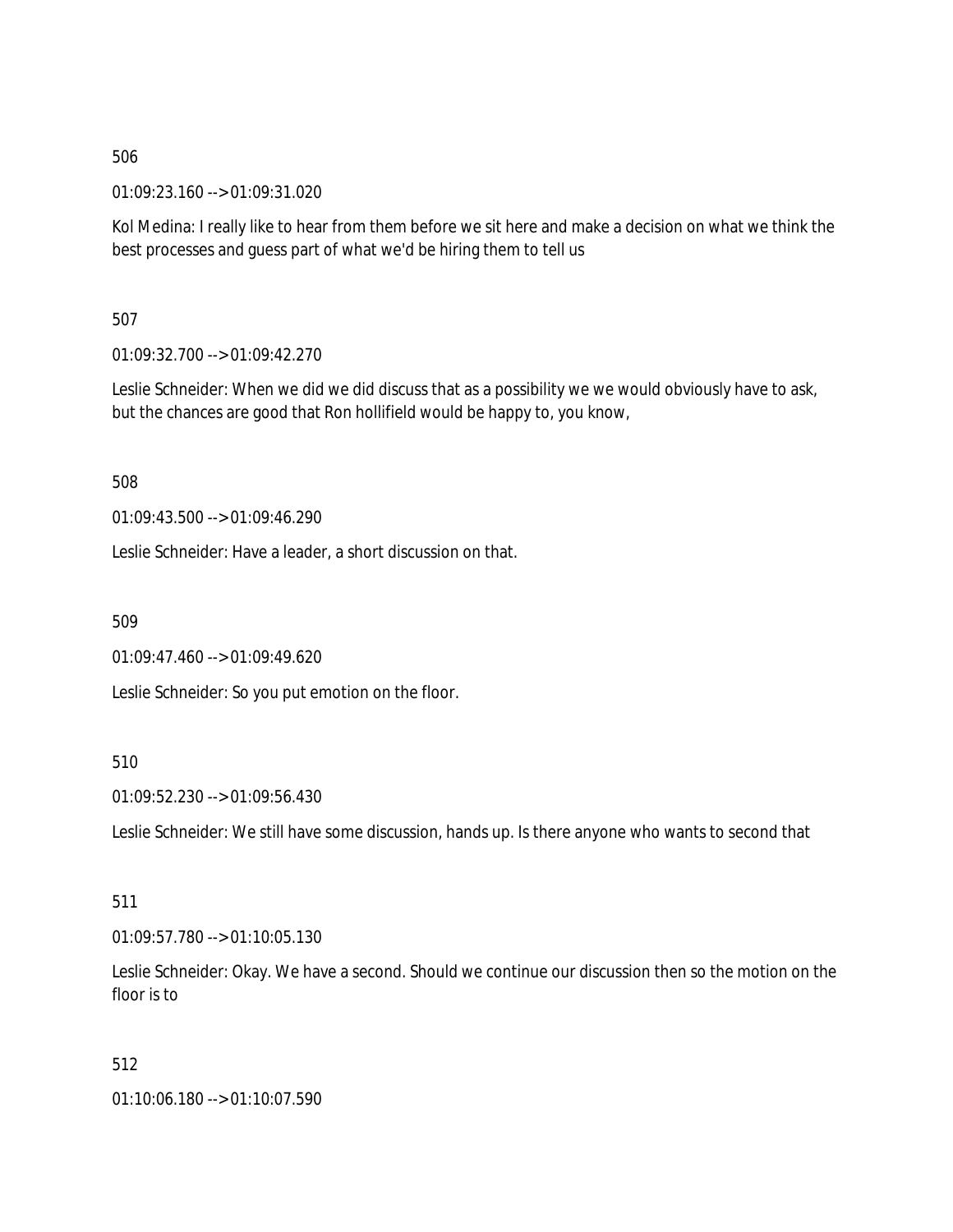Leslie Schneider: Hire Sgr

513

01:10:10.830 --> 01:10:14.820

Kol Medina: Well, I didn't, I didn't quite mean it is emotion. I said, I'd be happy to make emotion.

514

01:10:14.850 --> 01:10:18.090

Leslie Schneider: Happy to make emotion. Okay, so we didn't get emotion. Exactly.

515

01:10:18.660 --> 01:10:24.690

Kol Medina: I think if I were to make a motion to I want a little more discussion about what exactly it is. I'm not sure if I want to motion to

516

01:10:25.800 --> 01:10:40.560

Kol Medina: authorize the city manager to invite Sgr to come and consult with us on this process and help us design it maybe give us a proposal for what they think it would look like, or emotion to just go out and engage them to run the process. I don't know what's the best first step.

517

01:10:41.790 --> 01:10:44.010

Leslie Schneider: City Manager. Maybe you could respond to that.

518

01:10:45.000 --> 01:10:55.770

Morgan Smith: I think there is still an interest in hearing a little bit more from a farm that I can speak very highly of. I know that they're as you know their practice focus is in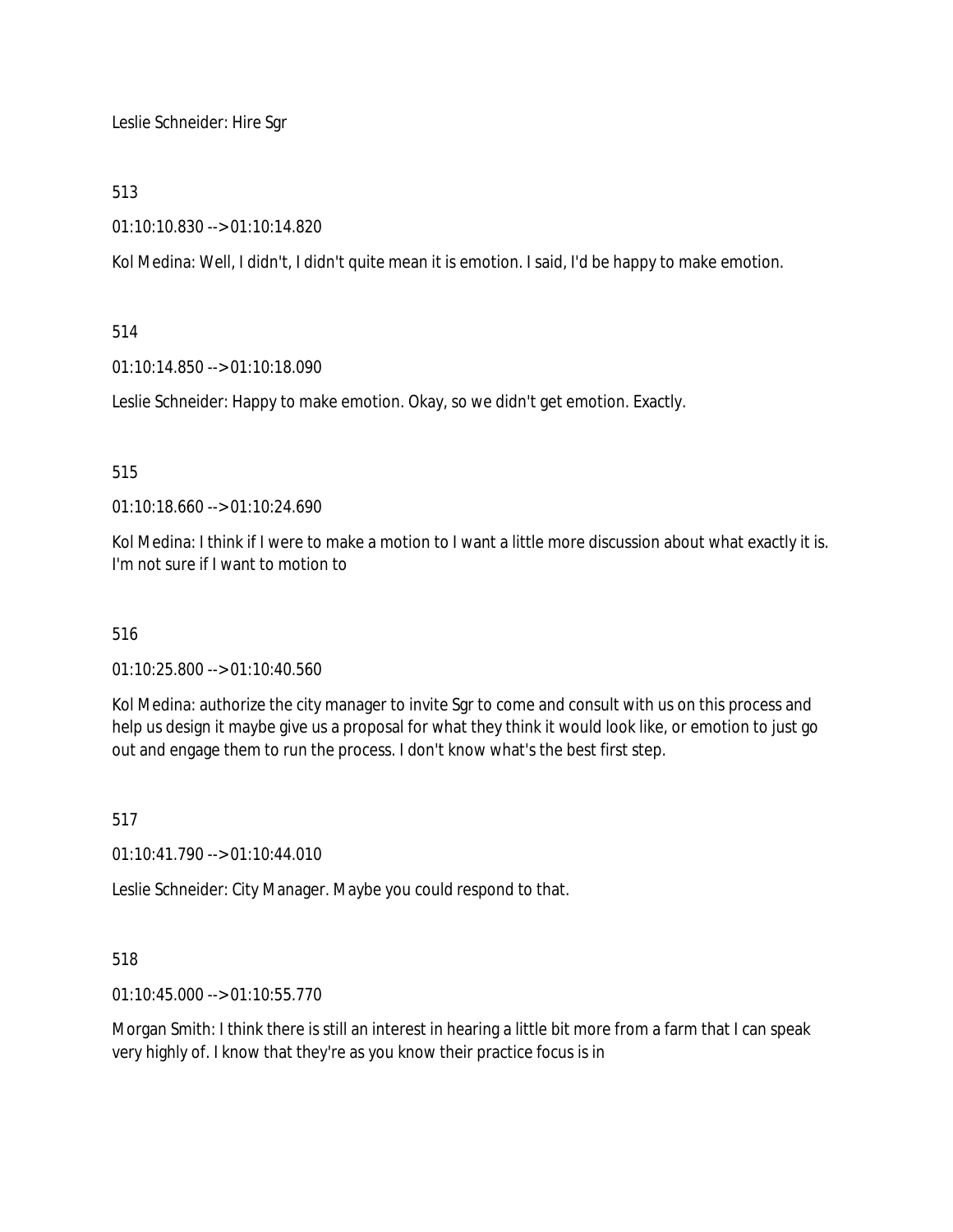01:10:56.100 --> 01:11:05.970

Morgan Smith: city administration, so I am sure they would be willing to come and speak with you and tell you a little bit more about what they think is realistic, given that we have a little bit unusual circumstances.

520

01:11:06.390 --> 01:11:17.760

Morgan Smith: And their awareness of what our city organization is like, and what kind of candidates are successful here. So if you'd like to do that next. I don't think that would necessarily require engaging them to do that.

521

01:11:20.760 --> 01:11:21.240

Leslie Schneider: Okay.

522

01:11:22.950 --> 01:11:24.480

Leslie Schneider: COUNCILMEMBER hi topless.

523

01:11:25.710 --> 01:11:32.160

Kirsten Hytopoulos: Yeah, that's what I would like to do, because again, getting back to, and I don't have Christie said she was interested in doing a kind of a, of a

# 524

01:11:32.550 --> 01:11:38.850

Kirsten Hytopoulos: Different process or something. I may have caught that wrong and Michael, you were talking about, you know, looking at academia. Maybe, maybe.

525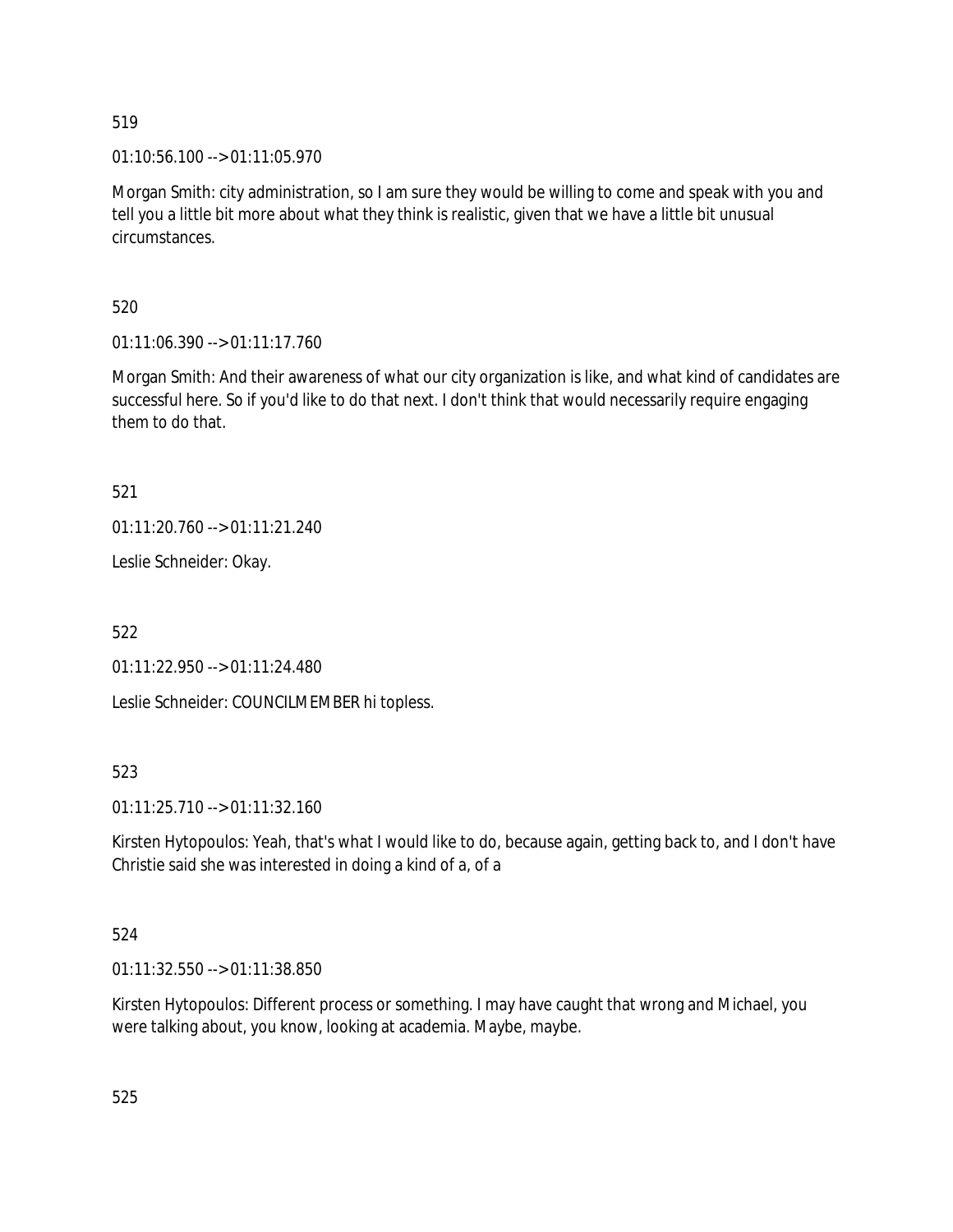01:11:39.330 --> 01:11:45.810

Kirsten Hytopoulos: Which I don't know the SGR normally does, I would like to have an open conversation with Sgr about, you know,

## 526

01:11:46.320 --> 01:11:54.390

Kirsten Hytopoulos: How much of a how broadly, they'll look how creative, we can be. I don't what I don't want is just some standard out of the box search because

## 527

01:11:55.380 --> 01:12:05.190

Kirsten Hytopoulos: For better or worse, our community is pretty unique and our goals are pretty unique and we have some pretty specific expectations so I don't want to move forward. Unless we feel comfortable with.

### 528

01:12:06.660 --> 01:12:16.110

Kirsten Hytopoulos: The fact that that firm can do something unique and creative. I think it's fabulous that we have the base with them that we have in the relationship. I think it'd be very important to me that we did work with Ron

## 529

01:12:16.830 --> 01:12:25.020

Kirsten Hytopoulos: Because he's worked with us for so long, it might feel different to work with a different representative, I would put it out there, but I would support having a preliminary conversation to

## 530

01:12:25.650 --> 01:12:34.320

Kirsten Hytopoulos: Hear what his ideas are and throw around ideas with him and I just have one question and I don't know if you can answer it. Morgan, but on this concern about the timing of interim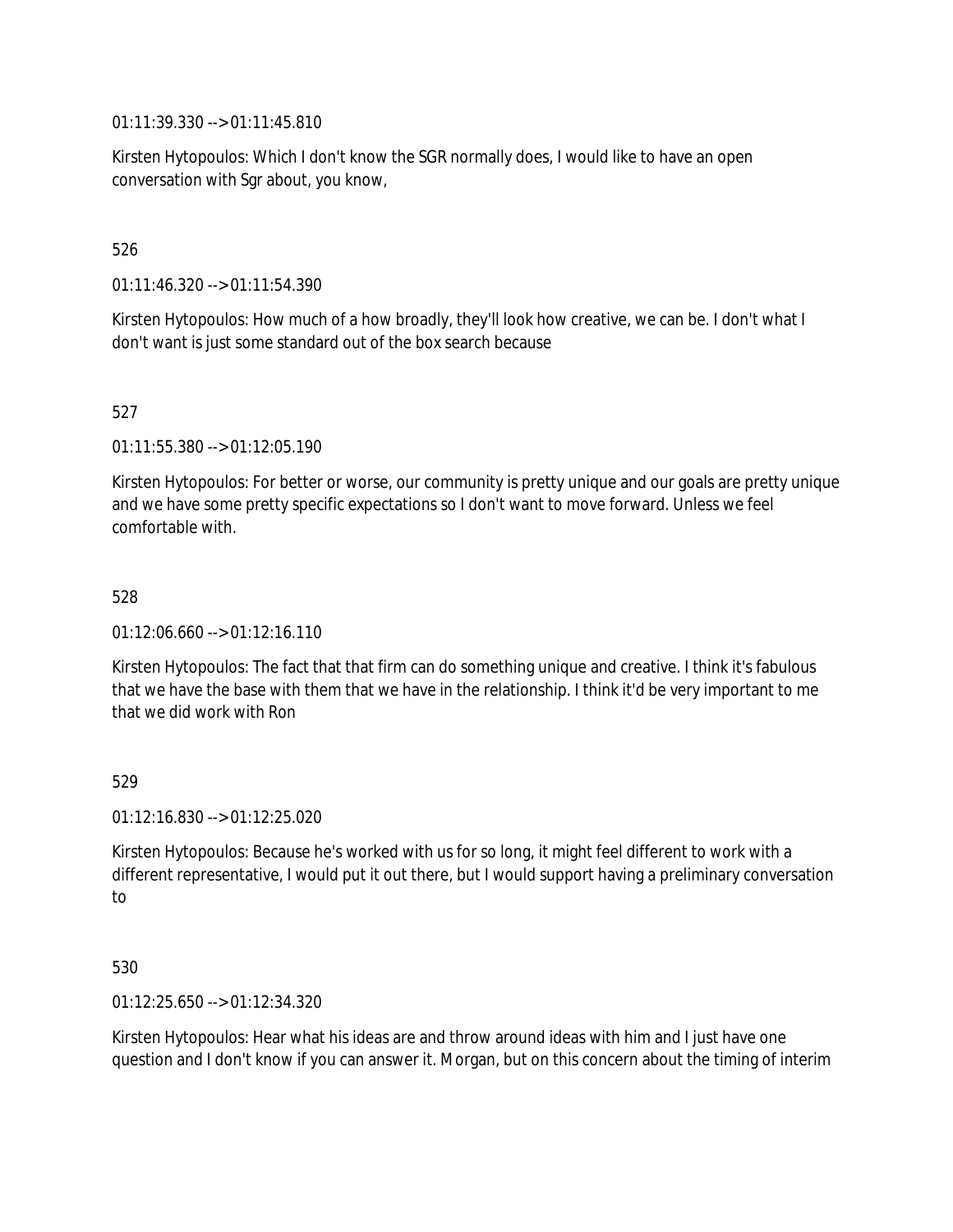01:12:34.740 --> 01:12:38.130

Kirsten Hytopoulos: Don't, don't they have range writers that could come out for like

532

01:12:38.400 --> 01:12:51.930

Kirsten Hytopoulos: On a spur of a moment slide right in you here for a few months, if they if we need. We don't have to like worry about, oh my god, now we have to hire like a six month interim. Am I right about that so that we hopefully I'll get in that situation.

533

01:12:52.320 --> 01:13:10.560

Morgan Smith: You're nearly 100% right. I'm just going to correct you on some language any search firm Sgr included typically also has access to. I'll just say a stable of experienced often retired practitioners in the field who are interested in interim work. It's usually very

534

01:13:11.790 --> 01:13:25.530

Morgan Smith: Very low complexity to obtain an interim city manager for anything, ranging from two to 12 months. So that's part of their service portfolio. The phrase, you're using range writers is probably

535

01:13:26.580 --> 01:13:35.250

Morgan Smith: Comes out of Leigh Walton, which is a different group of folks who come at it through a different mechanism through

536

01:13:35.700 --> 01:13:48.690

Morgan Smith: Which I won't get into, I think you'd be better served by a professional interim through a search firm but your basic point, which is that that's something that doesn't require a lot of complexity or a lot of lead time typically is spot on.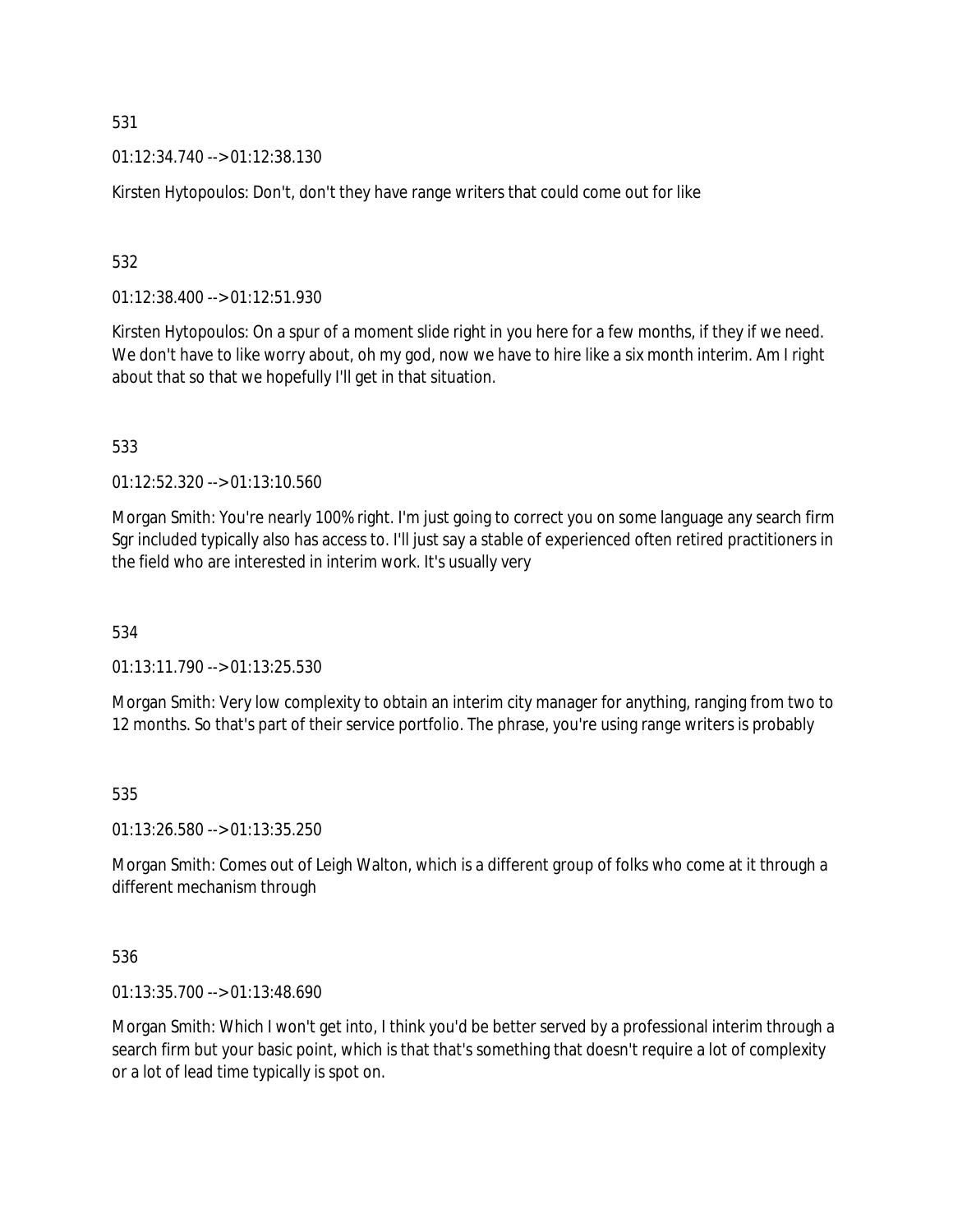01:13:52.530 --> 01:13:55.020

Leslie Schneider: Okay, so what I'm hearing folks say

538

01:13:56.040 --> 01:13:59.160

Leslie Schneider: All right. Councilmember Pollock want to jump in.

### 539

01:14:01.020 --> 01:14:05.460

Leslie Schneider: I'm I'm I'm hearing a lot of agreement to get Ron to come talk to us.

### 540

01:14:07.320 --> 01:14:18.540

Leslie Schneider: So do we need a motion to make that happen, or should we just make it happen. I mean, that seems to be a fairly easy thing that we could set up.

## 541

 $01:14:19.140 \rightarrow 01:14:27.300$ 

Morgan Smith: Sure, if you can, if you can leave it in my hands. I'm sure we can make an arrangement. If he can't be here for next Tuesday. We'll make it for the first meeting in July.

## 542

01:14:27.840 --> 01:14:36.060

Morgan Smith: And we'll just plan to have some time. Sorry. We have two meetings in June. Still, so one of those two meetings. I'm sure he'll be available for and

## 543

01:14:37.140 --> 01:14:46.170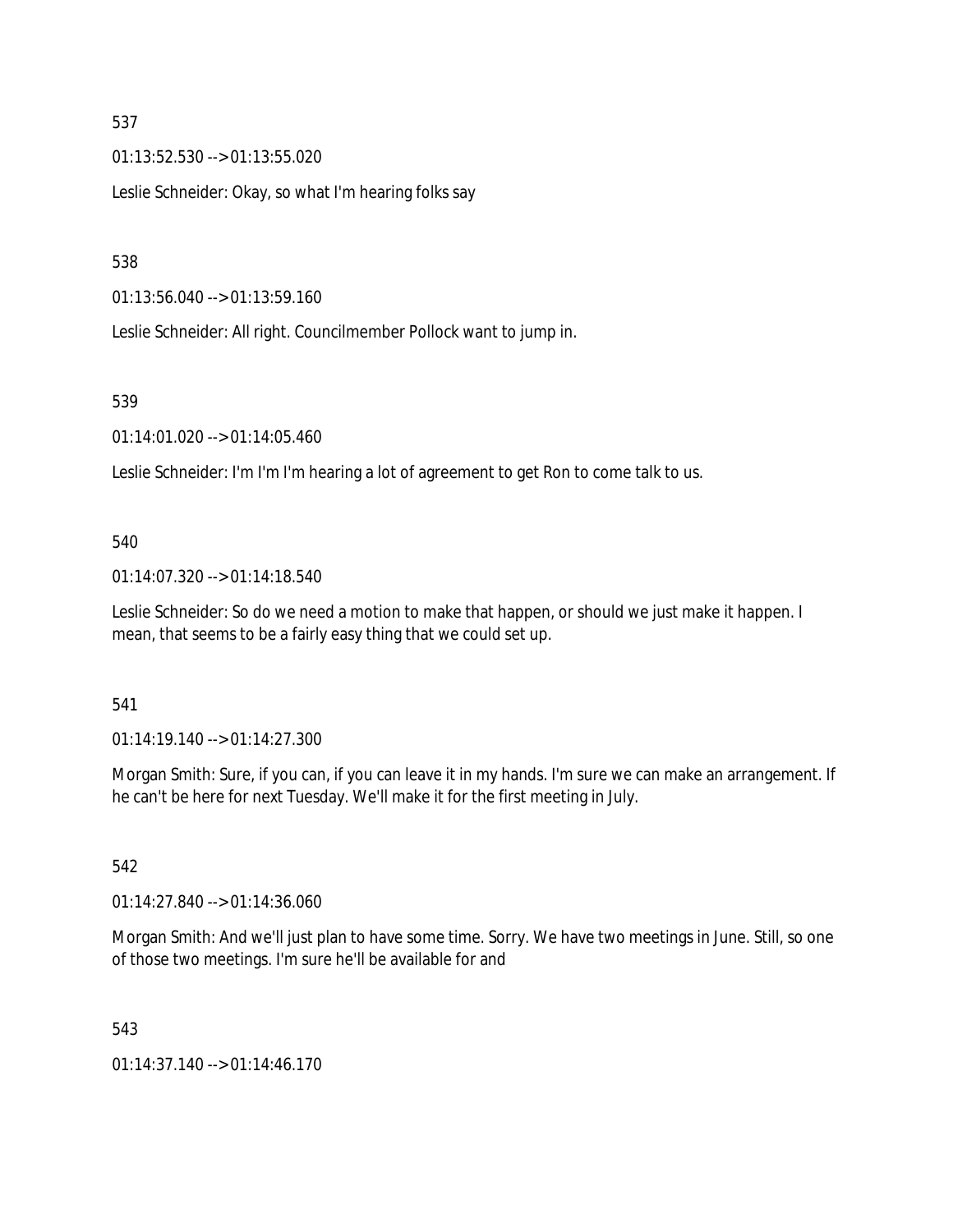Morgan Smith: He will no doubt be able to answer all of your questions about process and also just feasibility of what's different this year versus other years and what you should expect and then to hear from you. Also,

544

01:14:46.470 --> 01:14:54.120

Morgan Smith: On what you'd like that might be different or less typical than searches and other communities. So I'll work on that. If you're comfortable leaving that with me.

545

01:14:55.770 --> 01:14:58.800

Leslie Schneider: Thank you very much. CITY MANAGER. Councilmember Pollock.

546

01:14:59.460 --> 01:15:02.280

Michael Pollock: Now, that's, that's great. I think that leaves it in a good place.

547

01:15:02.460 --> 01:15:15.090

Michael Pollock: I would just add, I did send out that sort of my take at a job description and I agree with COUNCILMEMBER high topless. We do want to engage the community and really get a sense of what of what we want.

548

01:15:16.170 --> 01:15:18.240

Michael Pollock: And the second is that

549

01:15:19.530 --> 01:15:33.000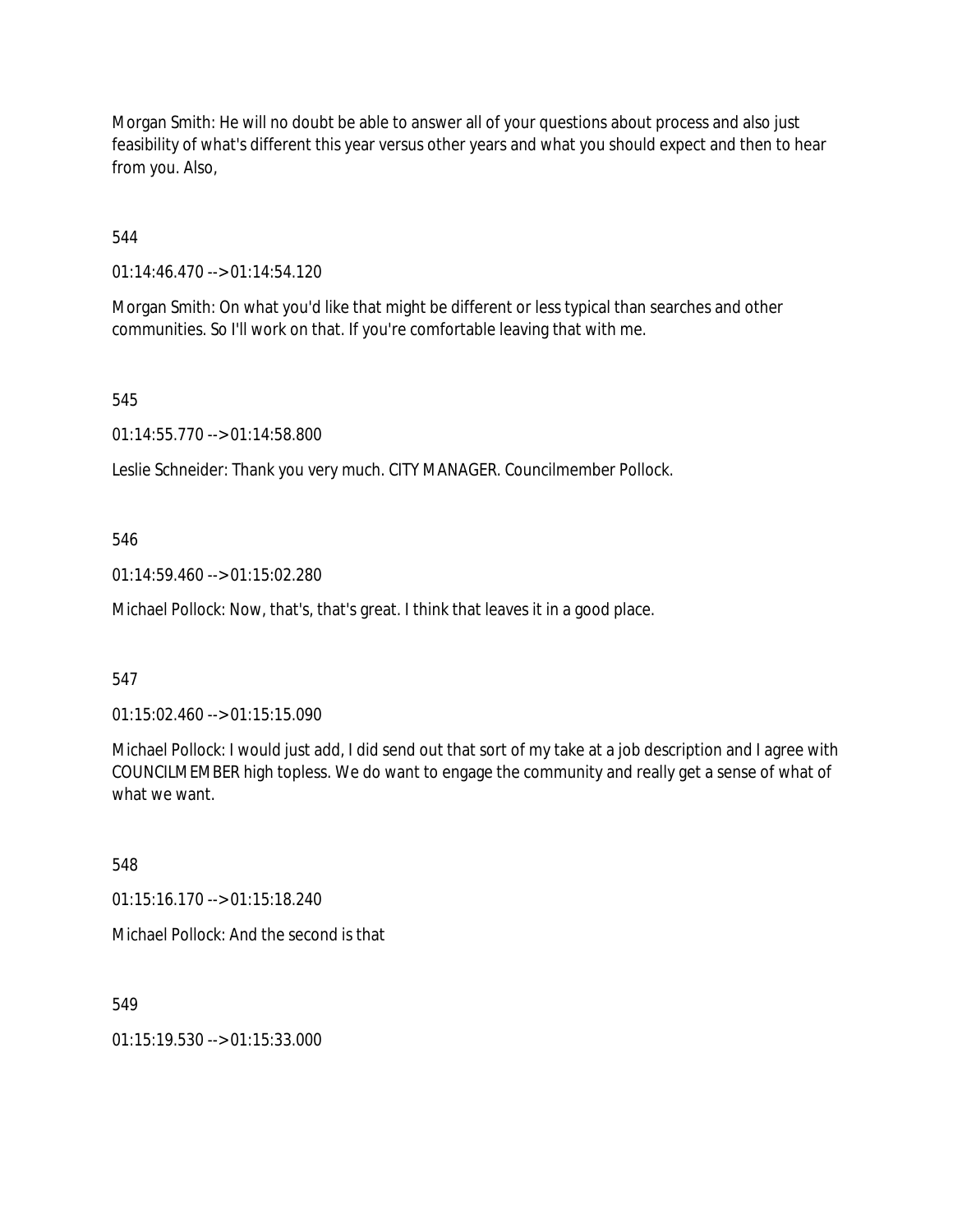Michael Pollock: Sending out to the council members. The previous job description would be helpful. So we can use that as a starting point. So, but, you know, ultimately, I mean it's kind of fun. And part of the reason I ran for office is

550

01:15:33.810 --> 01:15:42.090

Michael Pollock: Is to participate in this process. We gotta we get to determine who the next city manager is going to be so it's exciting. And it's, it's up to us seven with

551

01:15:42.690 --> 01:15:52.740

Michael Pollock: input from the community. So, and it gets going to be a really important thing that we tackle. And then as far as COUNCILMEMBER Medina mentioned all of us are

552

01:15:53.220 --> 01:16:07.440

Michael Pollock: Are going to be involved in this. So any committee, I think it's going to be in kind of a functional sort of hopefully just speeding THE PROCESS ALONG, BUT I JUST and I'm happy to be on that as well. And I guess.

553

01:16:09.870 --> 01:16:24.660

Michael Pollock: You just move it along. But I just want to, I think all of us are going to have to play a pretty important role and, especially, it might be when the job description and really getting it right. What we want to send out in terms of what kind of city manager that we want. So

554

01:16:26.940 --> 01:16:39.690

Michael Pollock: Just leave it at that and I think we got a path forward. I'm really interested to hear about the, you know, what sort of approaches we can take towards finding somebody. I'm a little more optimistic than some of the other council members, even despite the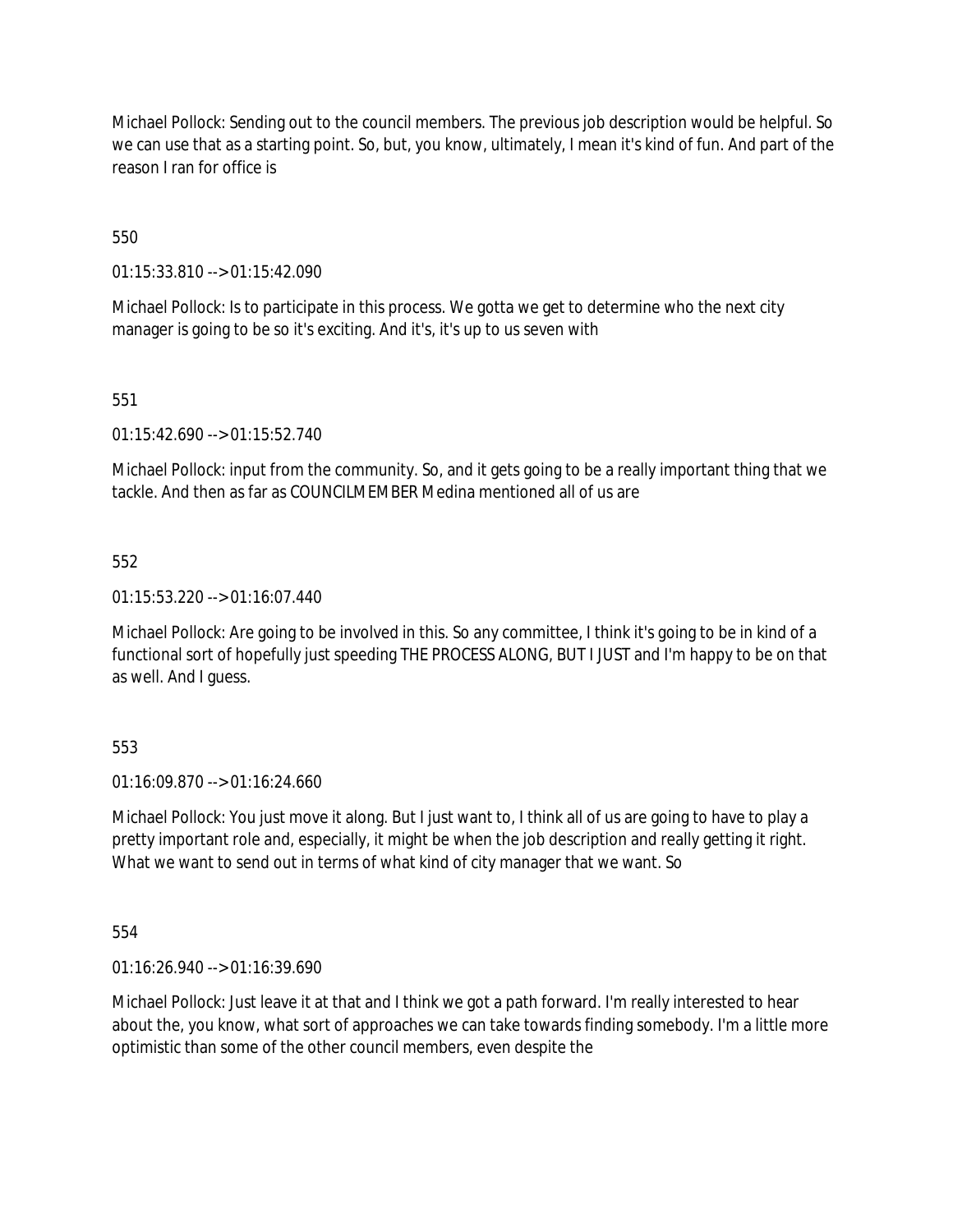01:16:41.310 --> 01:16:48.060

Michael Pollock: The timeline, provided that that there are going to be people interested and we are going to have a number of good candidates and we

556

01:16:48.660 --> 01:16:57.480

Michael Pollock: Are going to have somebody on board. I'm not going to put money on it quite yet, but I think there's a very good chance we'll have somebody on board by, by the end of the year.

557

01:17:00.690 --> 01:17:06.810

Leslie Schneider: All right, city manager. So thank you so much for joining us. And in this poignant moment.

### 558

01:17:09.390 --> 01:17:25.230

Leslie Schneider: Alright, we are ready to move on to item eight be discussion discuss options for encouraging or requiring face coverings on being rich Island, let's note that this is here as a 15 minute discussion.

#### 559

01:17:26.460 --> 01:17:36.180

Leslie Schneider: We have probably. I mean, I just that I received so many emails. I'm sure everybody's received so many emails I didn't count how many were pro and how many were

560

01:17:38.190 --> 01:17:39.600

Leslie Schneider: Con in terms of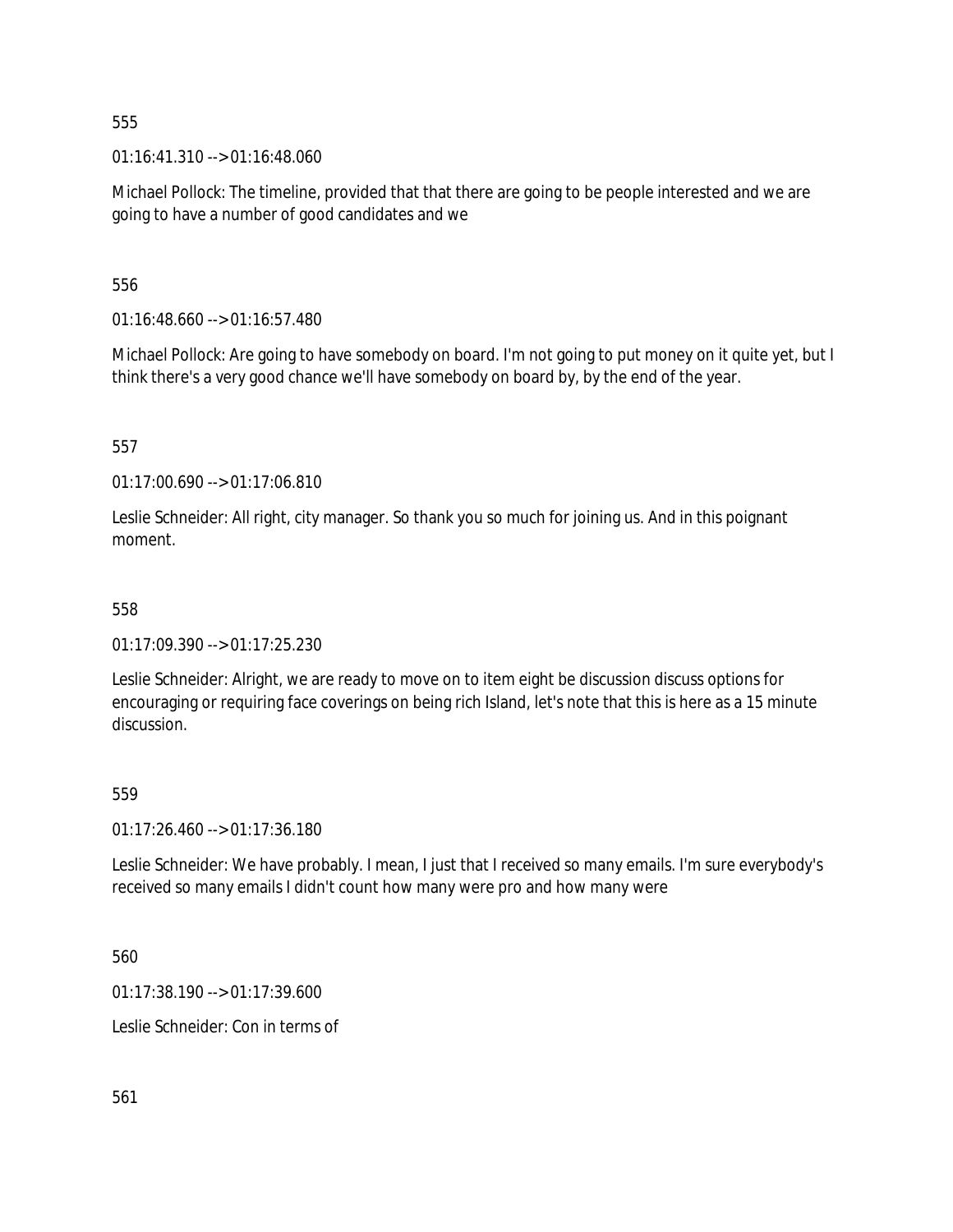01:17:41.520 --> 01:17:47.310

Leslie Schneider: Having the having this be a requirement, but it is certainly a big issue that

562

01:17:51.270 --> 01:17:56.310

Leslie Schneider: Has many points on both sides. So let's just talk. So we have from the

563

01:17:57.420 --> 01:18:00.990

Leslie Schneider: From the city attorney. We have an option as we requested for

## 564

01:18:02.250 --> 01:18:14.490

Leslie Schneider: A resolution, which would not come with any enforcement. And then we have an option that is an ordinance and that would require that that would have

565

01:18:14.940 --> 01:18:29.070

Leslie Schneider: Enforcement along with it. So what I'd like to do is maybe open it up for some discussion. And then if we could maybe sometime soon sort of get a straw poll, just to kind of take our temperature about which direction we're interested in going

566

01:18:30.120 --> 01:18:39.120

Leslie Schneider: You know, it's not a vote or anything, but just to try to guide our discussion so that we can get through this in a in a decent amount of time and you know if we have to

567

01:18:39.720 --> 01:18:54.510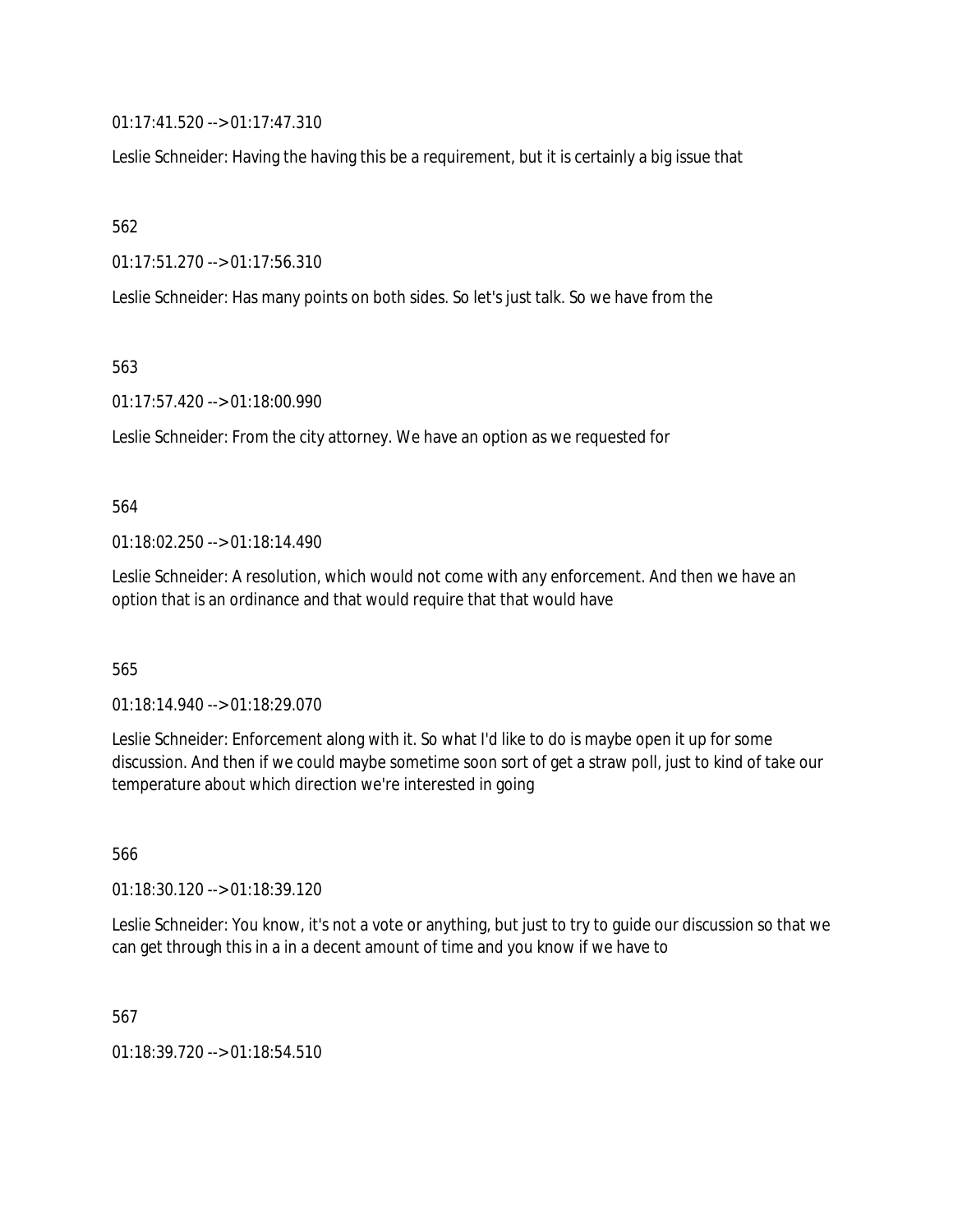Leslie Schneider: Push this to another meeting. I think that that's okay, too, because this is a this is a really important topic and we shouldn't feel that we have to rush it through. So is everybody good with those with that process. And I see

568

01:18:56.460 --> 01:19:01.020

Leslie Schneider: COUNCILMEMBER hi topless you are at the top of my hands raise list.

569

01:19:02.370 --> 01:19:03.630

Kirsten Hytopoulos: Yeah. Well, I did.

570

01:19:03.750 --> 01:19:15.480

Kirsten Hytopoulos: I did at least try to count the the the emails that I've gotten in the last three days, and it was 34 yes for a mandate and for for know, I think, to clarify, not you know

571

01:19:16.140 --> 01:19:30.210

Kirsten Hytopoulos: What we can count as as 34 are definitely for interior spaces. I did notice a couple that were specifically saying interior spaces. So I'm going to assume some of them might not have wanted us to be regulating on sidewalks and so forth. But definitely 34 that said they prefer a mandate.

572

01:19:31.530 --> 01:19:39.630

Kirsten Hytopoulos: I have passed on. So I've clearly I'm for a mandate and I do hope we early in this conversation decide whether we're talking about

573

01:19:39.960 --> 01:19:48.330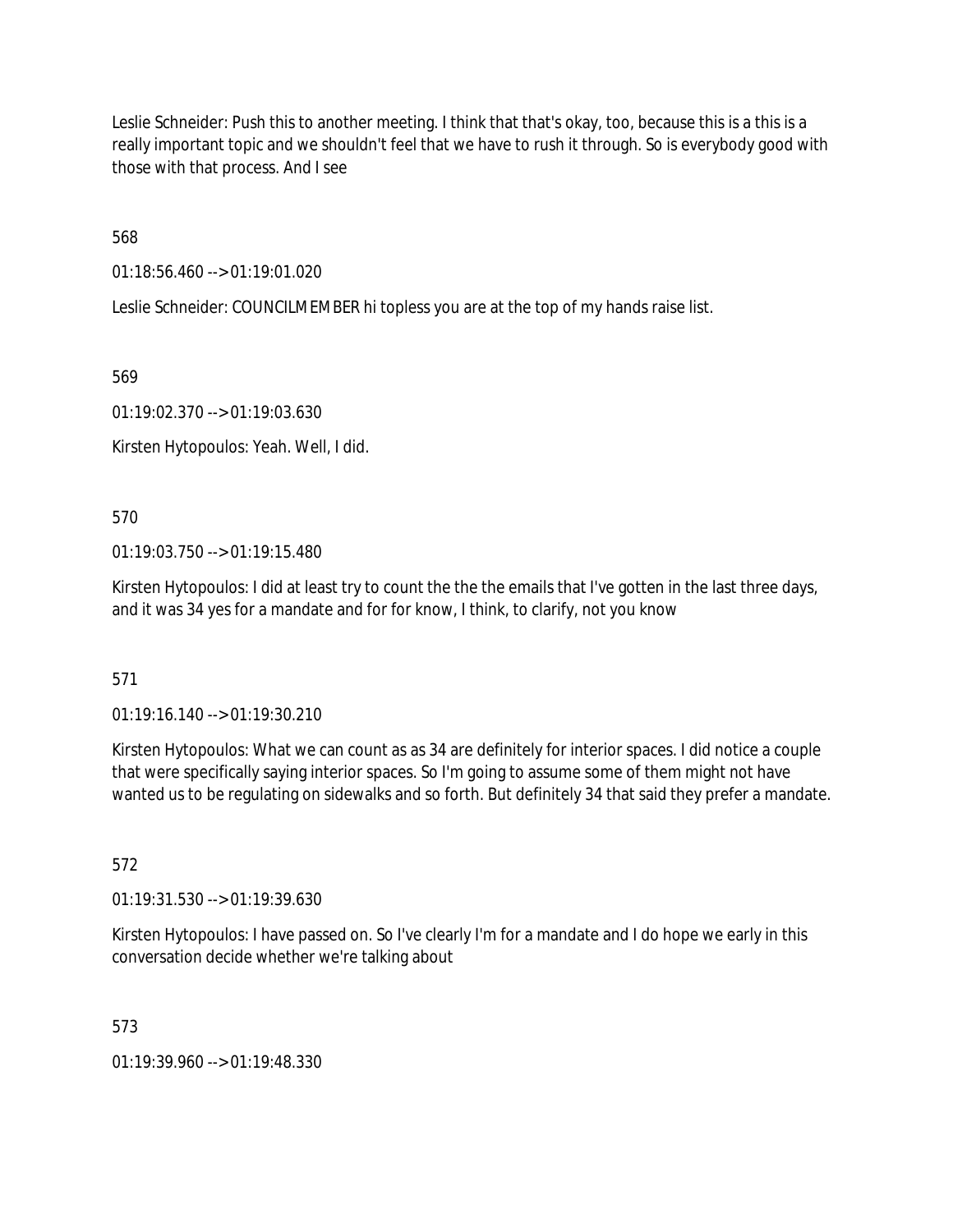Kirsten Hytopoulos: an ordinance that is mandating or we're talking about a directive so that we don't spend too much time on one or the other. If we don't need to because there's so much to deal with.

574

01:19:49.260 --> 01:19:54.690

Kirsten Hytopoulos: Once we have gone in that one direction or the other and, in particular, with regards to an ordinance.

# 575

01:19:55.110 --> 01:20:02.550

Kirsten Hytopoulos: And I hope that we at least leave here with a course, you know, if we do have to have another meeting and send Joe back to the drawing board, a little bit.

## 576

01:20:02.910 --> 01:20:10.110

Kirsten Hytopoulos: We know that it's what it is that it hopefully it's an ordinance that we understand what we want from enforcement that we understand where it applies.

## 577

01:20:10.740 --> 01:20:17.340

Kirsten Hytopoulos: If we can get that nail down as a council. I'm sure we can come back by next week and be voting on a on a final ordinance.

## 578

01:20:17.850 --> 01:20:29.430

Kirsten Hytopoulos: I'm going to, if it's all right. I hope to have another round, because I have lots of individual points. And I know I did. I did send to you guys for motions. I'd like to make with regards to specific changes to the ordinance, but that's. Those are my overall

579

01:20:30.780 --> 01:20:32.340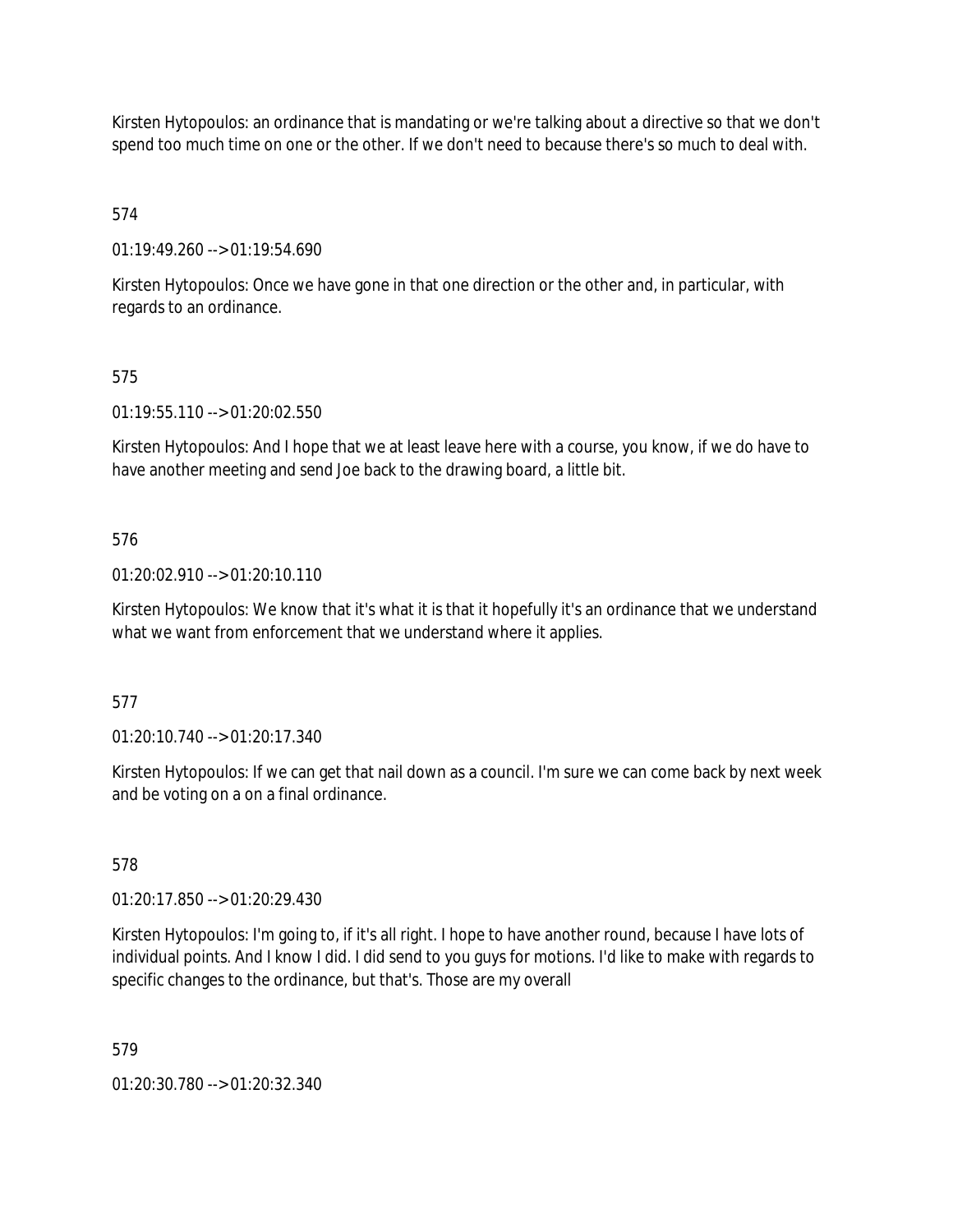Kirsten Hytopoulos: Opening remarks. Thanks.

580

01:20:33.210 --> 01:20:38.280

Leslie Schneider: Okay city attorney you are next. Maybe you can help frame this up for us as well.

581

01:20:38.640 --> 01:20:45.000

Joe Levan: Yeah, just in terms of the framing and I'll be I'll be brief. So based on that, you know, this is a unique situation where

582

01:20:45.330 --> 01:20:55.350

Joe Levan: The Council asked for an ordinance and a resolution and asked me to try to kind of glean your intent and prepare something that would reflect that. So that's what I've attempted to do

583

01:20:56.970 --> 01:21:03.990

Joe Levan: And what I mentioned last week is what I did as well which is others have already done this to some extent, including King County and walk them County.

584

01:21:04.500 --> 01:21:23.310

Joe Levan: In terms of a directive. So the most of the warehouses. I mentioned in the agenda bill come from the King County a directive, and then I added some that applies specifically to our city as well as updated at based on some recent actions by the governor

585

 $01:21:24.420 \rightarrow 01:21:39.510$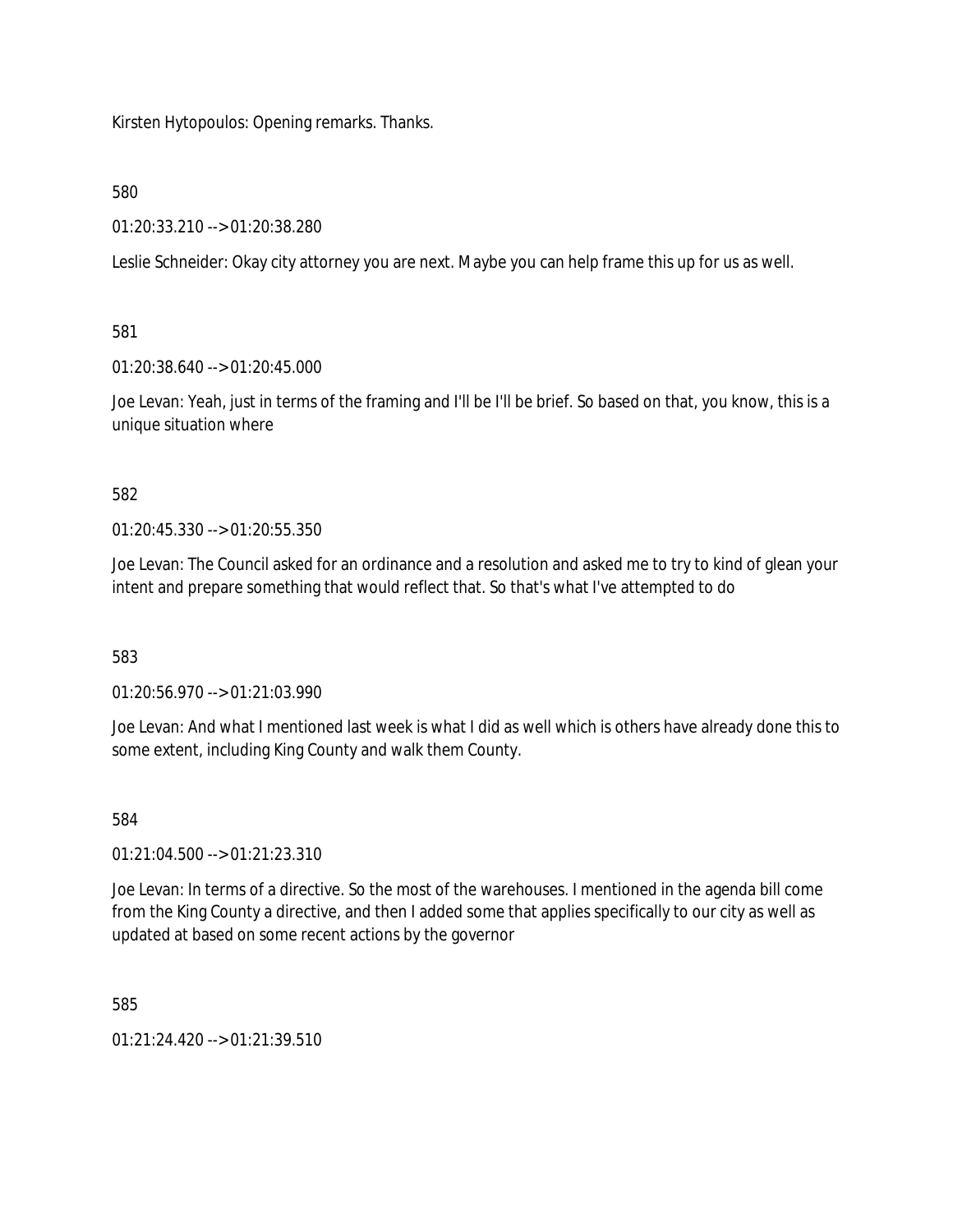Joe Levan: And in terms of kind of the decision points or key topic areas for what's different between the resolution and the ordinance because the resolution is set up to be a strong recommendation and the ordinance is meant to be a mandate that is enforceable.

586

01:21:41.040 --> 01:21:49.470

Joe Levan: The, you know what I heard from the Council in there was not a, you know, it was not a vote taken in terms of how best to do this. So I was just trying to pick up from the conversation happened last week.

587

 $01:21:49.860 \rightarrow 01:21:55.440$ 

Joe Levan: But I heard a lot about a soft touch. So if there is some enforcement that there'd be education.

588

01:21:55.860 --> 01:22:04.950

Joe Levan: And there would be perhaps some warnings related to that. And if there was going to be enforcement that it wouldn't be necessarily through criminal code.

589

01:22:05.310 --> 01:22:14.340

Joe Levan: As a criminal violation. But it'd be more like an infraction, and so I worked with the deputy city attorney. And that's why we set up the ordinance to reflect that kind of approach.

590

01:22:14.760 --> 01:22:22.260

Joe Levan: Which would be an infraction system. There's a provision in state law that deals with infractions. And that's what it's chapter 7.80. That's why it's a

591

01:22:23.100 --> 01:22:32.220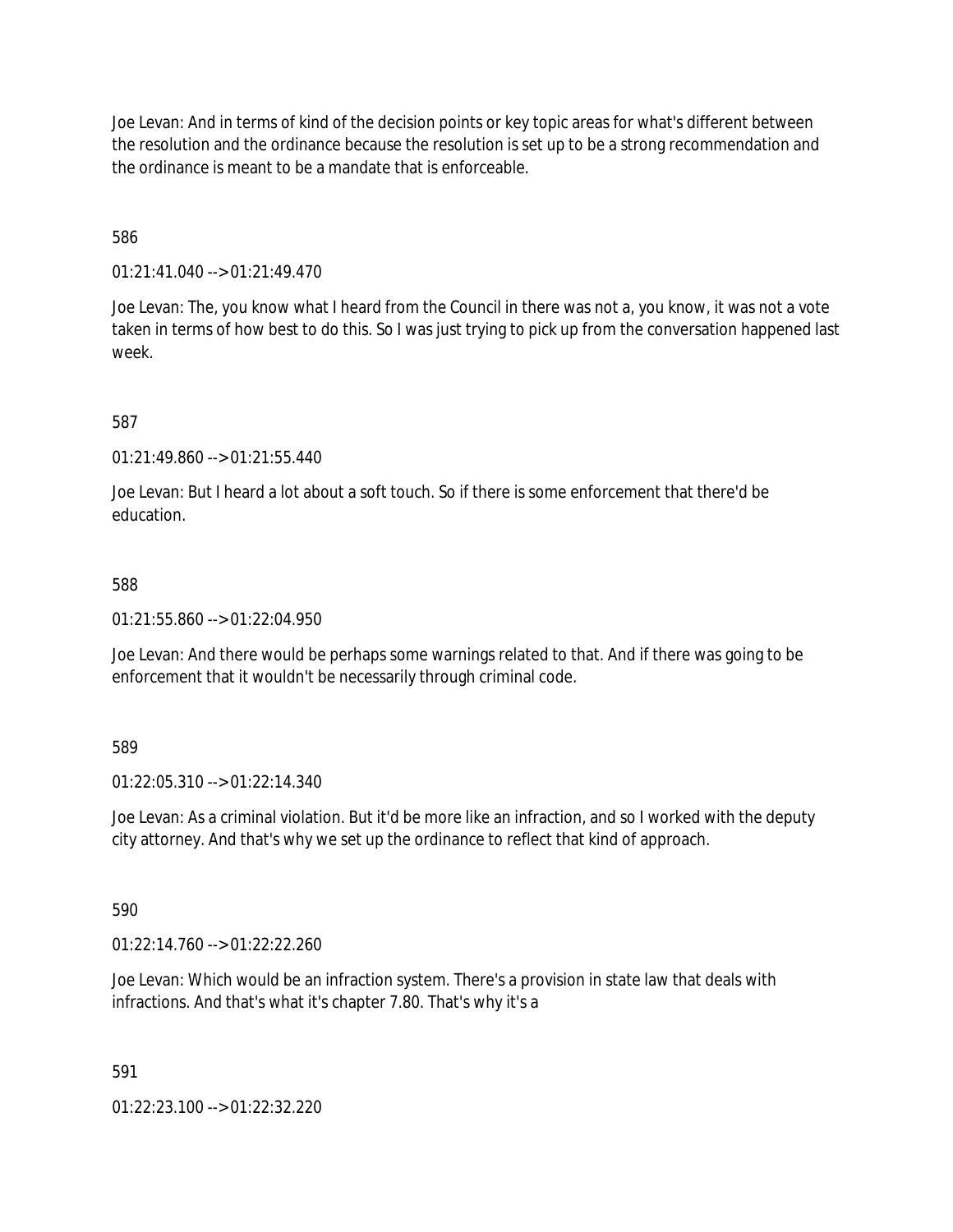Joe Levan: written that way. And as you can see from that it starts the it would start with a warning and they would then it would lead to a \$25 fine and progress from there.

592

01:22:33.540 --> 01:22:48.150

Joe Levan: Another thing important point to think about is where the should apply. I heard the Council talk a lot about concerned about especially folks coming off the ferry coming into town mostly about Winslow way. So that's why it's written that way to to

## 593

01:22:49.980 --> 01:23:01.620

Joe Levan: Currently it's written to address Winslow way, primarily, but of course you could you could you could have it be much more broadly applicable if you wanted to, especially if you're talking about an enforcement where you'd have the

## 594

01:23:02.730 --> 01:23:07.650

Joe Levan: Police Department vault, you know the area if it was throughout the whole island that will just increase the

## 595

01:23:08.040 --> 01:23:20.070

Joe Levan: Demand on the on the resources of the police department and on that point is very quickly. We did look at other options. So, potentially, for example, using code enforcement as a way to do this is a even softer touch potentially

596

01:23:20.520 --> 01:23:26.940

Joe Levan: But we only have one code enforcement officer and there really was not feasible to try to set it up through code enforcement and the way that we have

597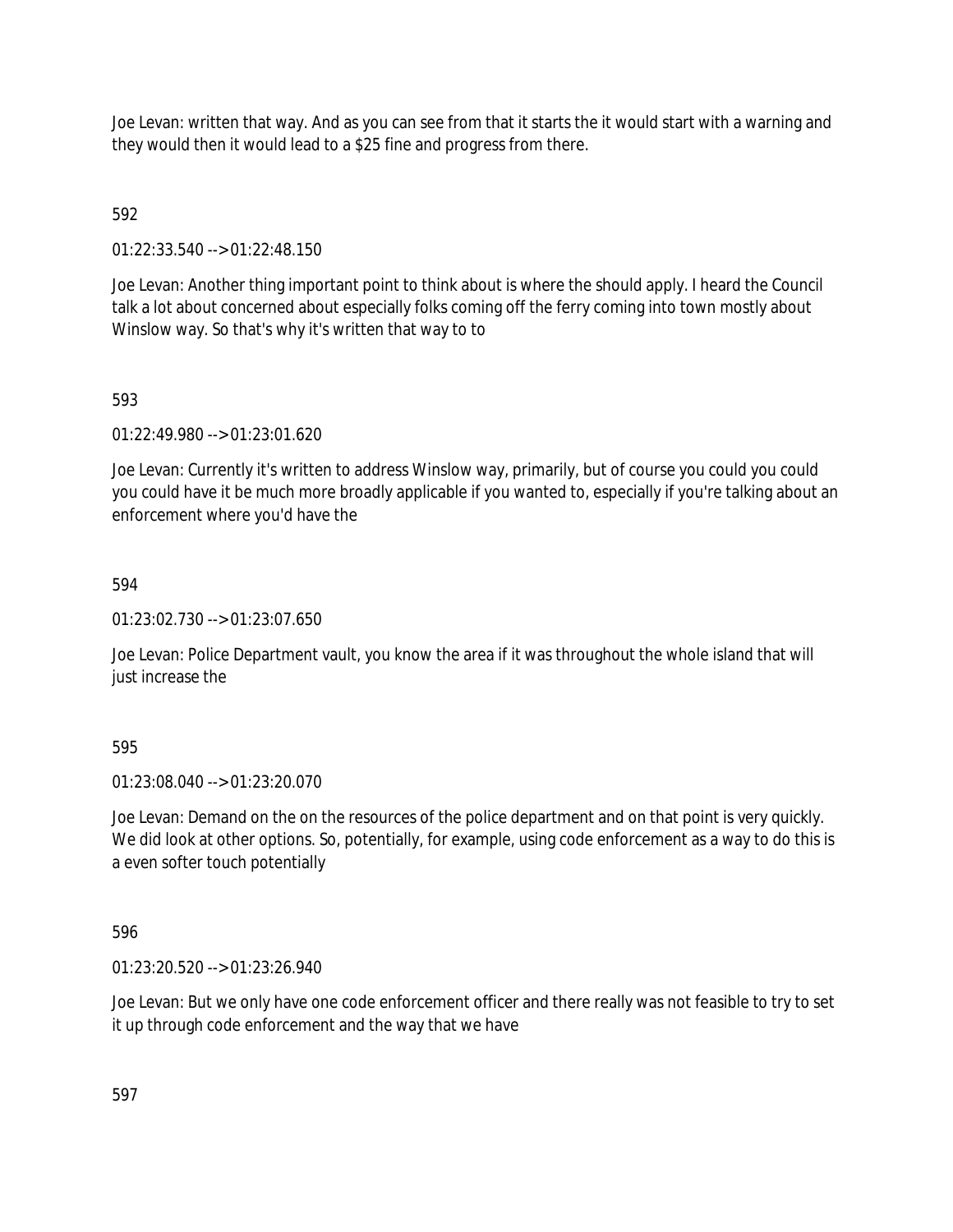01:23:27.600 --> 01:23:32.430

Joe Levan: complaints come in through code enforcement. It just, it wasn't, it was not feasible to do it that way. So if there's going to be

## 598

01:23:32.790 --> 01:23:46.170

Joe Levan: Any kind of enforcement, the police department is much better situated to do that. So the last thing I want to mention is the signage as part of the education of course that would be very important. Some businesses, a lot of business already have signage.

## 599

01:23:48.180 --> 01:23:54.960

Joe Levan: The part of this lays out at a mandate that the different different entities different property different

### 600

01:23:57.030 --> 01:24:05.790

Joe Levan: There's a retail establishment and so on have have signage signage is going to be a requirement. That's another thing to think about how to require that

## 601

 $01:24:06.240 \rightarrow 01:24:22.860$ 

Joe Levan: And what happens if they if a if it is a requirement and it's not complied with what the enforcement would be for that as well. So with that. The other big point. I'm sure you're all picked up on through my agenda is just the the enforcement provisions.

## 602

01:24:24.060 --> 01:24:33.240

Joe Levan: Will if the Council does decide to go through a process where there is, unfortunately, the police department, whether it be through the infraction or otherwise.

603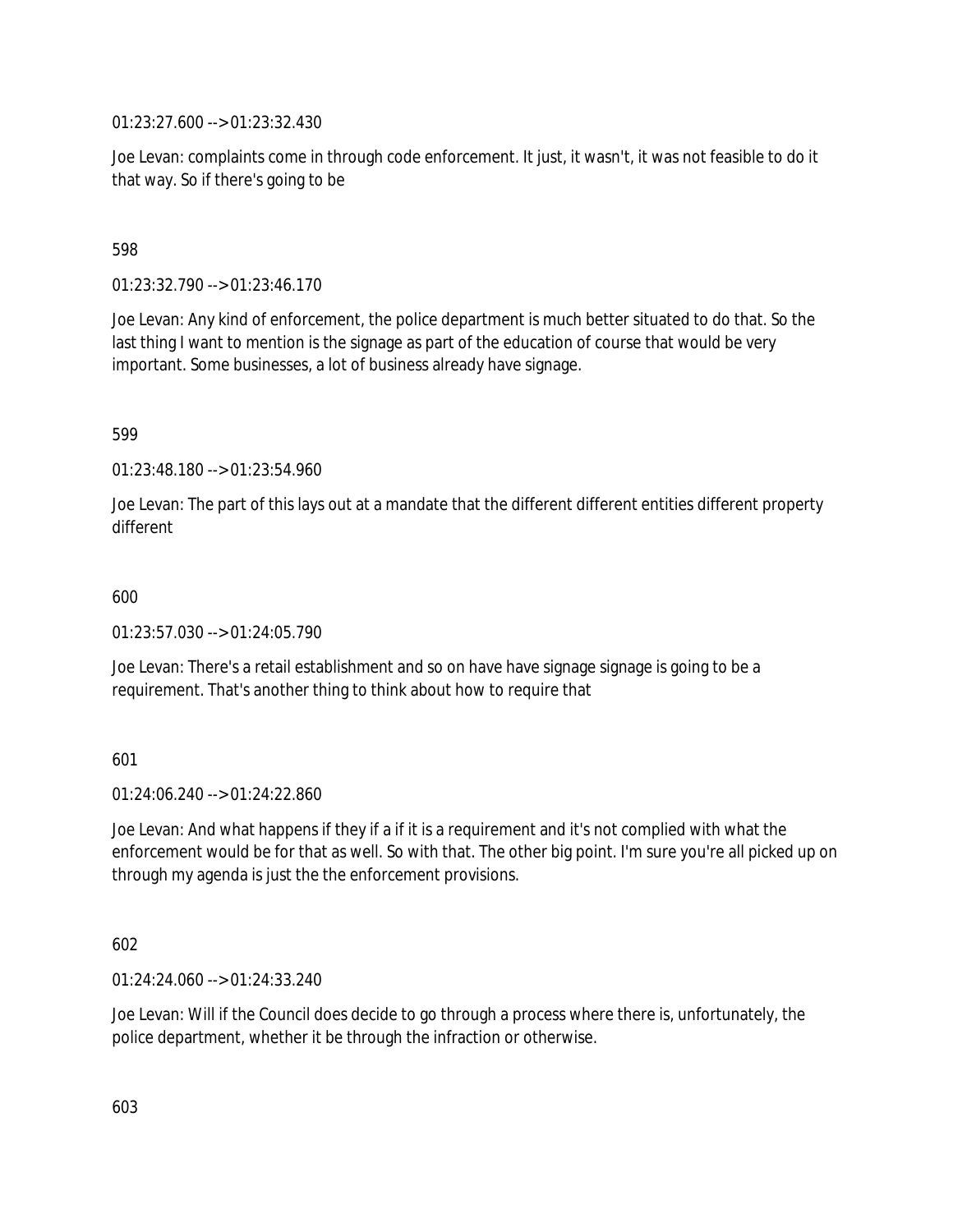01:24:33.720 --> 01:24:40.560

Joe Levan: That will entail work just by the police department, but also by the prosecutor's office in our court system potentially

604

01:24:41.040 --> 01:24:49.260

Joe Levan: And I understand that there's the idea would be hopefully wouldn't have to go there. But if we do have it as part of our law and will that will be something that very seriously think about

605

01:24:49.530 --> 01:24:55.380

Joe Levan: In terms of how we would utilize those resources in PR be good. I haven't had a chance yet to talk to our

#### 606

01:24:55.830 --> 01:25:02.190

Joe Levan: Prosecutor be good to have a prosecutor. Just take a look to make sure that the way it's written would be enforceable in court if necessary.

#### 607

01:25:02.760 --> 01:25:16.080

Joe Levan: And be good also for the for the Council to hear from the city manager or the police chief related to the resources that would entail through our police department. So that's just kind of a as a setup. That's where you just want to think about those points.

608

01:25:17.790 --> 01:25:22.440

Leslie Schneider: I appreciate it. Lots. So COUNCILMEMBER deeks

609

01:25:22.830 --> 01:25:41.610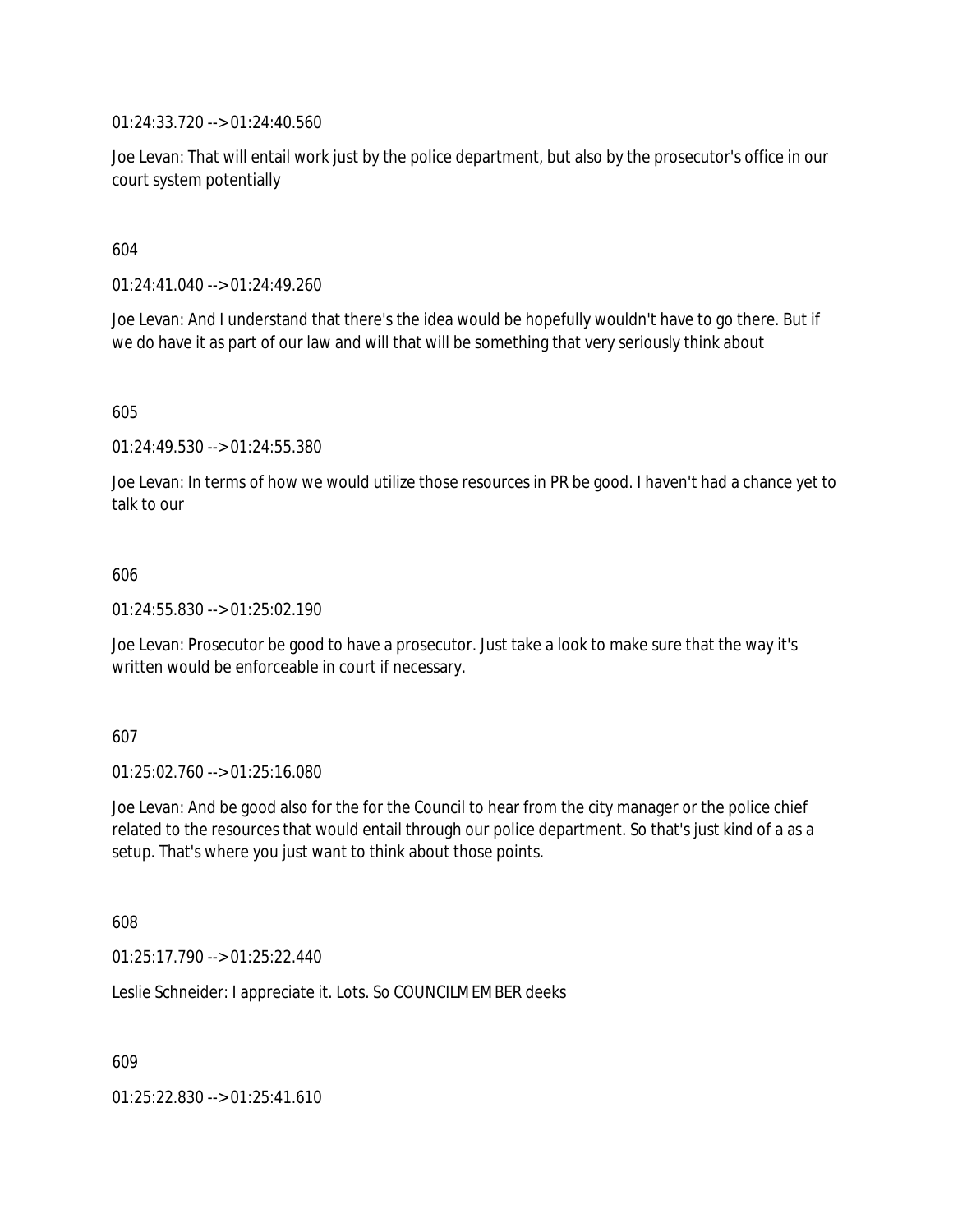Joe Deets: Oh, this is my turn. Oh, thank you. Um, let's see, I thought, some people maybe call had his hand up. Um, well, I have a few things to say. But I believe there may be some people in the attendees who may wish to have public comment which we are giving public comment on this. Are we not

610

01:25:43.560 --> 01:25:44.220

Leslie Schneider: Um,

611

01:25:45.930 --> 01:25:49.920

Leslie Schneider: So I'm not sure I thought that we had decided, while we were in

612

01:25:50.880 --> 01:26:00.210

Leslie Schneider: In this period, but maybe we are out of this period. Now that we would have public comment at the beginning of it but you know I we can decide to open it up for public comment.

613

01:26:01.050 --> 01:26:09.060

Leslie Schneider: I'm not observing asking for public comment on every item. So maybe we can just make an exception for this one if if

614

01:26:09.780 --> 01:26:14.130

Joe Deets: That that'd be my suggestion. And let me just say since I'm speaking now.

615

01:26:15.270 --> 01:26:17.730

Joe Deets: I think enforcement is highly problematic.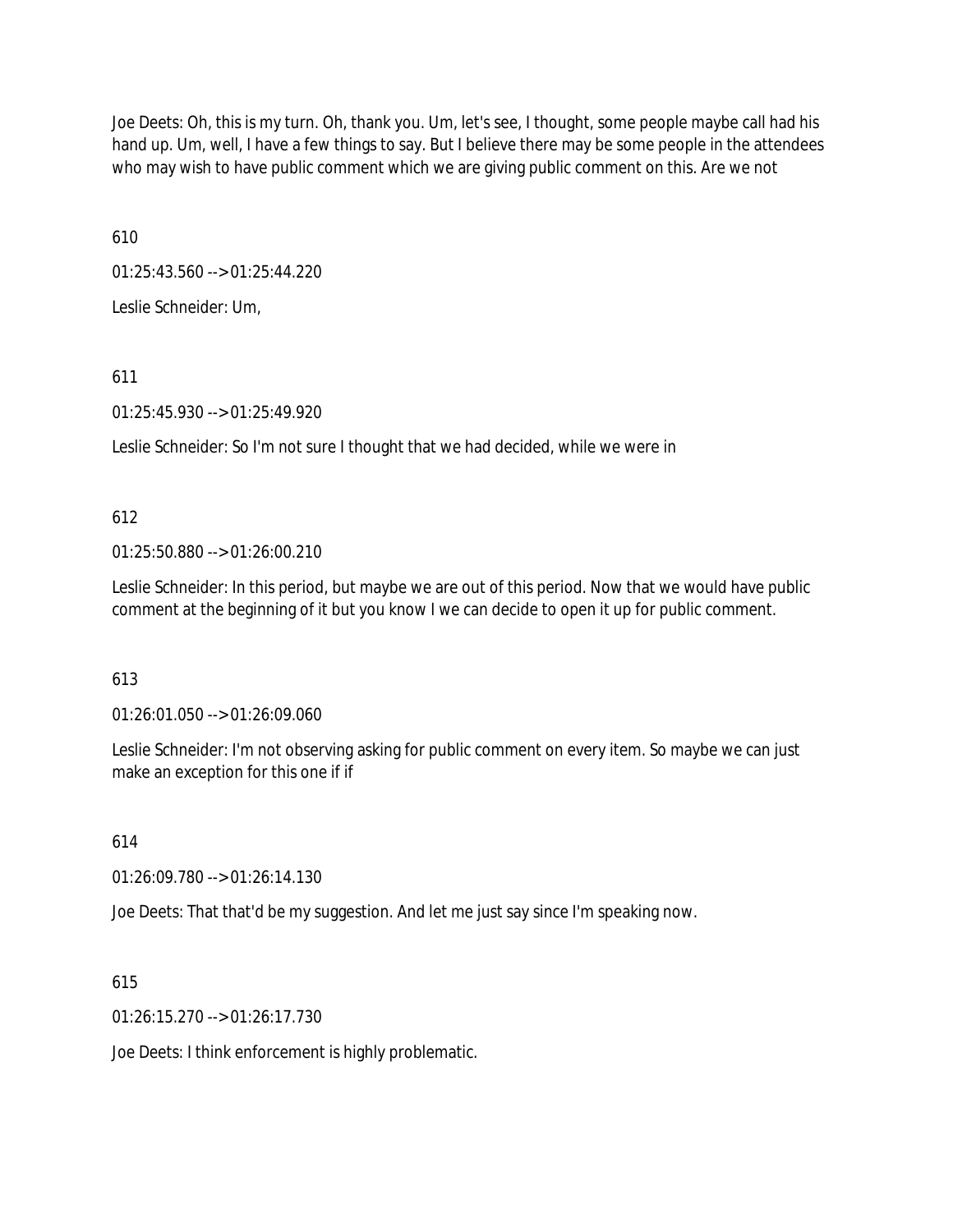01:26:18.990 --> 01:26:28.020

Joe Deets: That in terms of one please capacity and in terms of it being viewed as a law and order approach. Let's, let's be. Let's face it.

617

01:26:29.280 --> 01:26:33.930

Joe Deets: We're in an extraordinary social situation protests.

618

01:26:35.700 --> 01:26:44.040

Joe Deets: I think this will be viewed very negatively to have this as an enforcement at this point in time. And if we're looking for.

## 619

01:26:44.760 --> 01:26:52.560

Joe Deets: People wearing mass which. Trust me. I'm very much in favor I'm advocating the city buying a bunch of mass for people to use so

620

01:26:52.860 --> 01:27:06.600

Joe Deets: I think you see where I'm coming from, but not as an enforcement. For these reasons, but that's my view. And so you know where I'm going, but I would ask if if folks attendees would like to speak. I'd like to give them that opportunity.

621

01:27:08.310 --> 01:27:24.720

Leslie Schneider: Okay. Um, so let's. How about if we just kind of get through what Council wants to talk about and then remind me, and I'll make sure to take public comment before. Before we move on, or just before we decide to take any sort of action.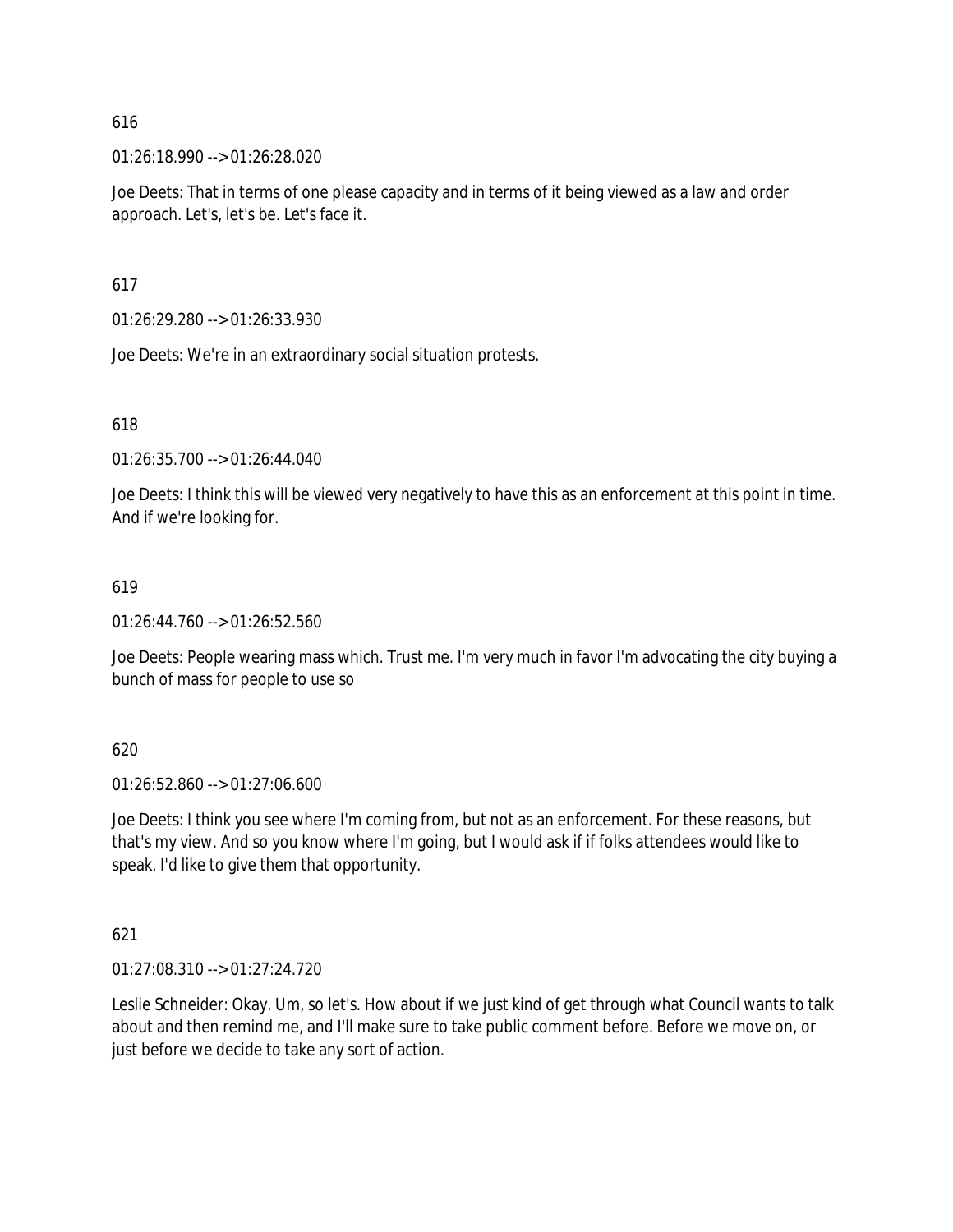01:27:25.980 --> 01:27:27.570

Leslie Schneider: Okay. Councilmember Medina.

623

01:27:28.980 --> 01:27:29.700

Kol Medina: Yeah, thank you.

### 624

01:27:31.050 --> 01:27:42.510

Kol Medina: Sorry to say this, but if if we are going to take public comment on the side of now as opposed to this at the beginning, which I thought was our plan that's fine with me. But I'd like to just do it then.

### 625

01:27:43.560 --> 01:27:51.900

Kol Medina: I'm actually, I'm actually prepared to make a motion right now to try to move this conversation along. And so I prefer to have public comment before I start making motions.

#### 626

01:27:54.030 --> 01:28:00.390

Leslie Schneider: Okay, so we can we can come back to you. Councilmember Pollock, are you okay if I interrupt this process to

#### 627

01:28:00.540 --> 01:28:03.360

Leslie Schneider: Take some public comment or would you like to

628

01:28:04.500 --> 01:28:05.550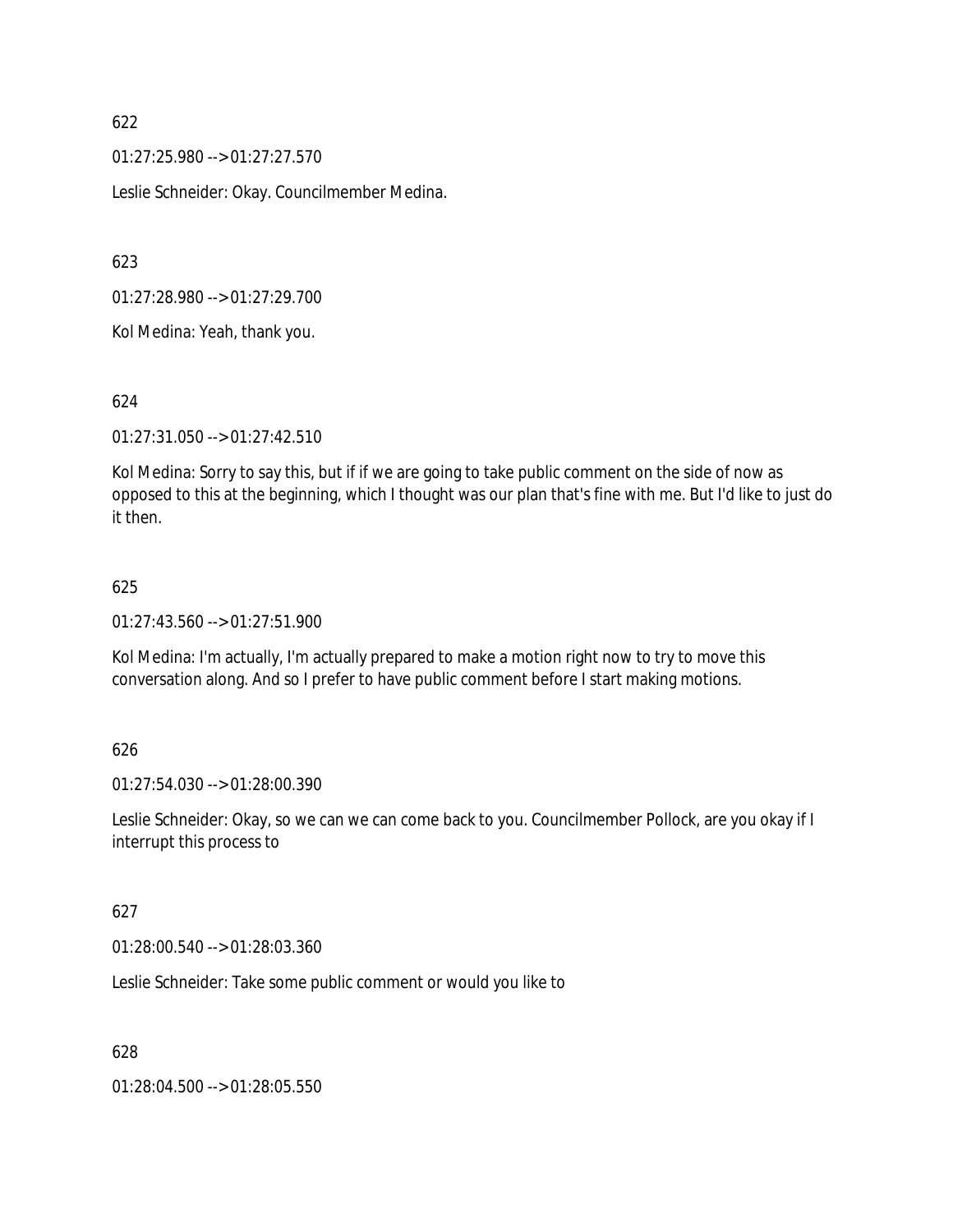Leslie Schneider: Say what you want to say.

## 629

01:28:06.270 --> 01:28:19.230

Michael Pollock: Well, there's only one attendee that has raised their hand. So I mean it's kind of weird from fear of public watching and you don't think there's going to be public common another is so

# 630

01:28:19.770 --> 01:28:29.520

Michael Pollock: If we're gonna take pop now now we got to. So I was, I kind of felt like we had to give people a chance to sign in and have the opportunity

## 631

01:28:30.510 --> 01:28:43.470

Michael Pollock: To get on board if they want to provide public comment, or else cake, some public comment now. And if more hands raised cake it later. But I don't see any reason to exclude public comment. So I would say

## 632

01:28:45.300 --> 01:28:48.600

Michael Pollock: Let's take the public comment right now and then and then I'll make my comments.

## 633

01:28:49.470 --> 01:28:51.660

Leslie Schneider: Great, thank you. Okay, so we

## 634

01:28:52.770 --> 01:28:58.290

Leslie Schneider: Have some hands raised and Annemarie Kimball if when you are given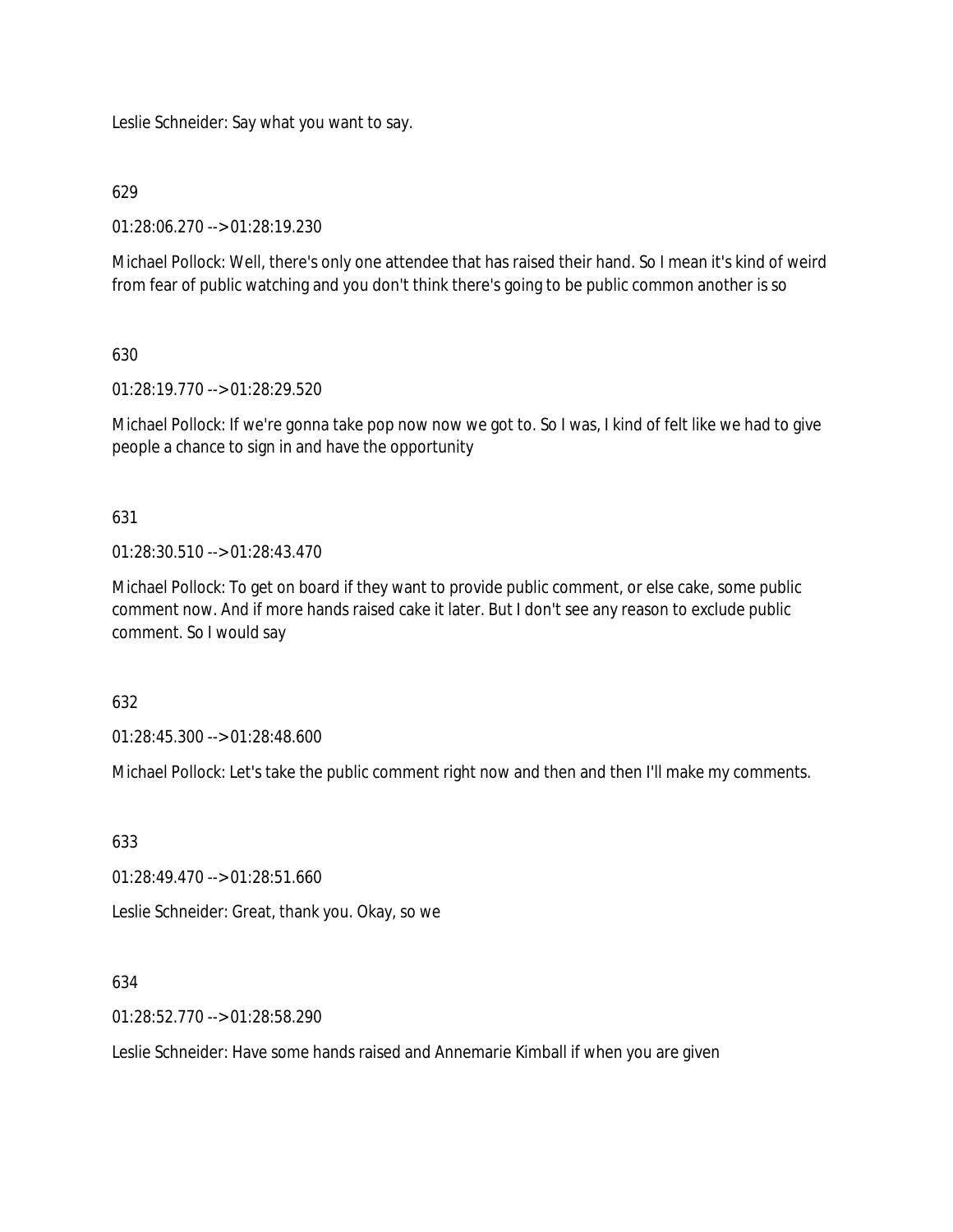01:28:59.970 --> 01:29:07.410

Leslie Schneider: The control, please go ahead with your comments and we will be looking at those at the chat window to look for any

636

01:29:09.000 --> 01:29:12.120

Leslie Schneider: Timing THAT THE CITY CLERK will let us know about

637

01:29:13.530 --> 01:29:15.690

ann Marie Kimball: Sure, thanks very much. Can you hear me.

### 638

01:29:16.200 --> 01:29:23.310

Leslie Schneider: Yes, we can. And also, let me just jump in and say, Please mention your name and the street that you that you live on.

#### 639

01:29:23.550 --> 01:29:38.160

ann Marie Kimball: Sure and Marie Kimball and I'm up on northeast hidden cove road and I contacted Joe. A couple of weeks ago because I'm an epidemiologist and a doctor and have worked for

640

01:29:38.760 --> 01:29:50.670

ann Marie Kimball: The State of Washington University of Washington who etc. And this is kind of my area of expertise. My concern is that the percentage positive of testing in King County.

641

01:29:51.180 --> 01:30:00.870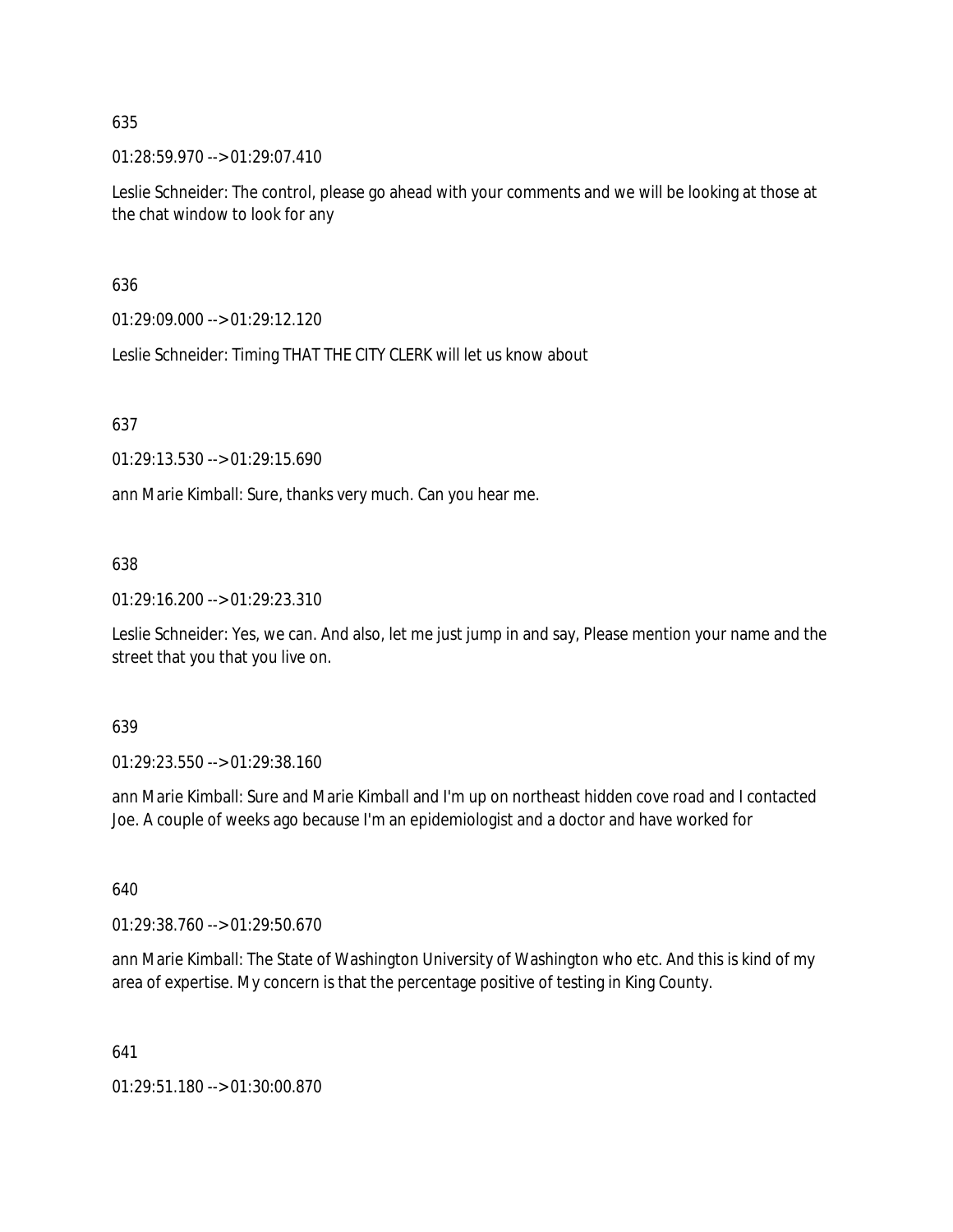ann Marie Kimball: Is about 6% plus or minus, depending on which samples, you're looking at, whereas we're down at 2% here and kids up with very limited community transmission

# 642

01:30:01.320 --> 01:30:11.400

ann Marie Kimball: So it's apparent that as we open up the traffic with Seattle and with Tacoma. We're going to have basically a bridge epidemiologic Lee speaking

## 643

01:30:11.850 --> 01:30:31.980

ann Marie Kimball: And that's just going to equilibrate unless we take every action, we can. So I think the use of masks is definitely indicated and I shared some papers from the literature. The literature has been kind of slow as science often is, but it definitely cuts down transmission by about 50%

## 644

01:30:33.900 --> 01:30:40.110

ann Marie Kimball: I think whether you do it voluntarily as a directive or an ordinance is really your decision as the Council.

## 645

01:30:41.370 --> 01:30:45.150

ann Marie Kimball: Whatever works. I guess would be would be my appeal.

### 646

01:30:47.490 --> 01:30:57.840

ann Marie Kimball: I also have been watching the next door list that has a lot of Bainbridge islanders on it. And there's a lot of confusion about masks and misinformation and

## 647

01:30:58.770 --> 01:31:08.130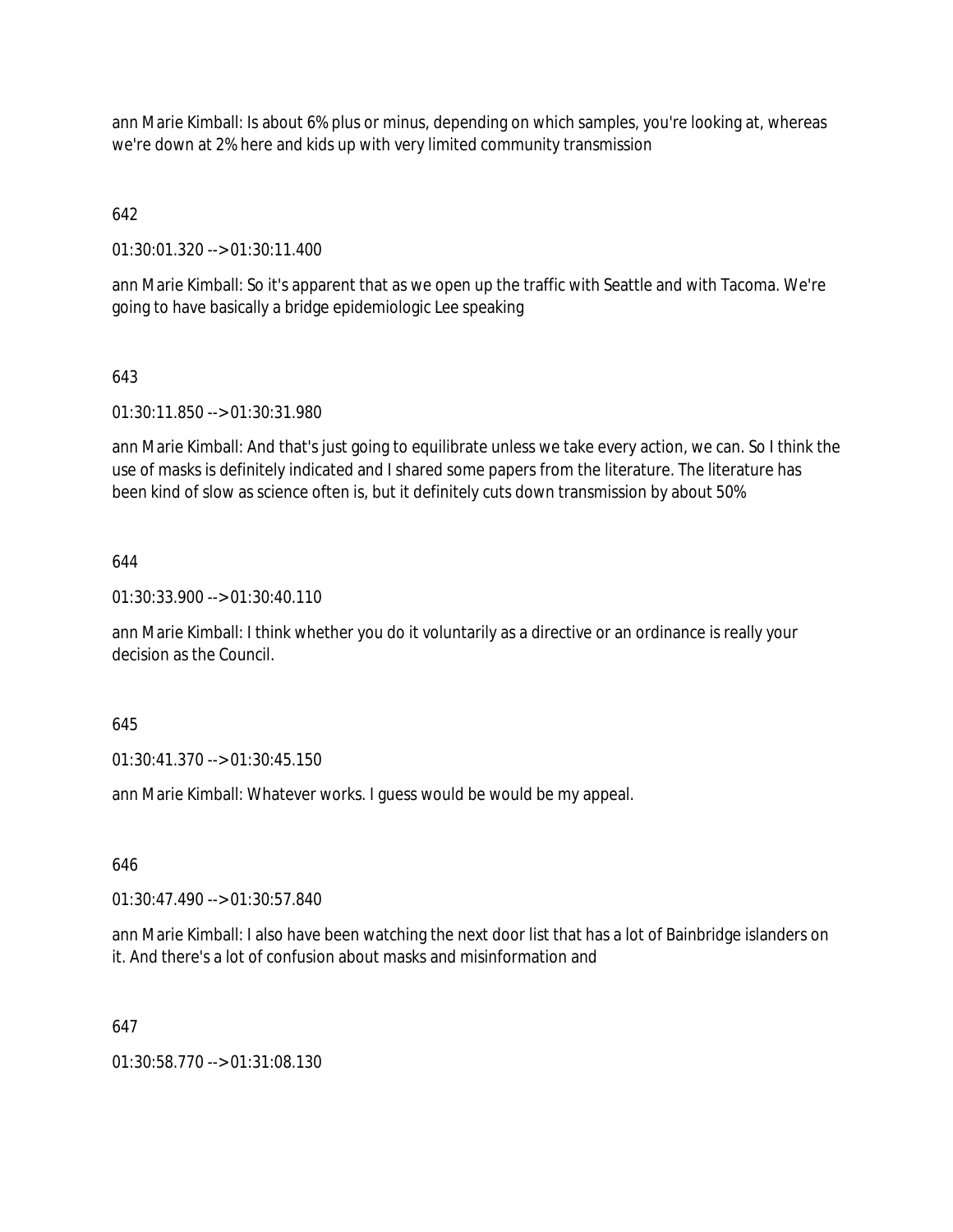ann Marie Kimball: So that would probably also speak to a lot of education with whichever way you decide to go. So that's the only remark I have. And thank you for the time.

648

01:31:12.330 --> 01:31:14.130

Leslie Schneider: Thank you very much. We really appreciate it.

## 649

01:31:15.330 --> 01:31:23.970

Leslie Schneider: So Lauren best if you want to start when you're ready, and state your name and the street you live on.

## 650

01:31:29.070 --> 01:31:36.390

Loren Bast: Hi, my name is Lauren best and the executive director of Bainbridge repairs. I live on Zelaya in the wind point area.

# 651

01:31:38.010 --> 01:31:58.560

Loren Bast: I'm sorry that the public comment section has been a little bit confusing, and my raising hands has has screwed things up a little bit, but I've emailed my concerns to Joe and then I share. I think Scott James sent an email earlier today, which I I endorse.

## 652

01:31:59.610 --> 01:32:07.170

Loren Bast: If you know hopefully everybody or most everybody on this call knows my my bona fides in terms of how big a believer. I am in masks.

## 653

01:32:08.340 --> 01:32:17.970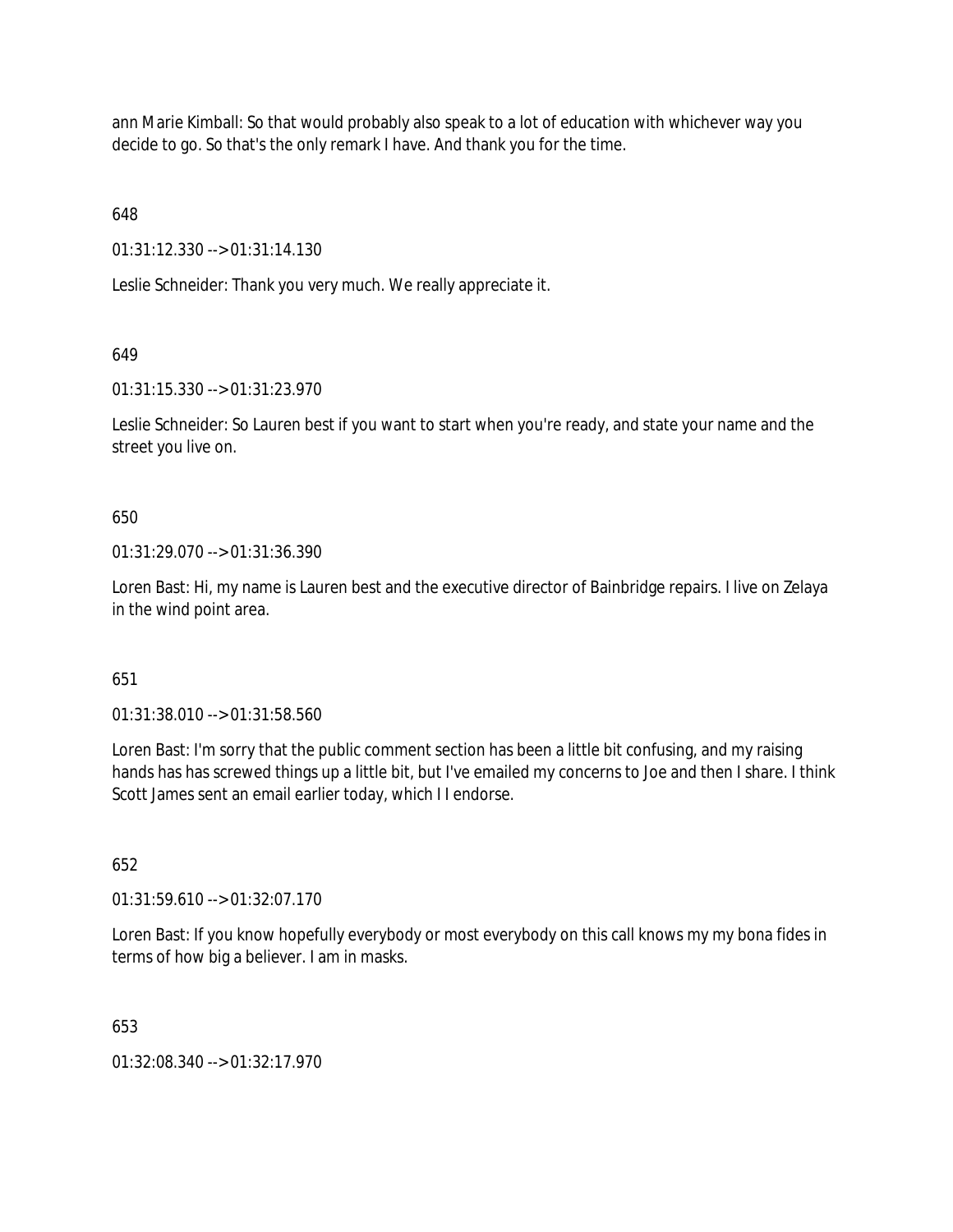Loren Bast: I've worked with barn to get thousands out throughout the community. But my concern is, is as Joe mentioned is the enforcement.

654

01:32:19.170 --> 01:32:23.100

Loren Bast: Adding one more divisive issue to

655

01:32:24.390 --> 01:32:40.800

Loren Bast: To be IPTV plate or to your plate is it's just a big concern. And so I think we can we can tackle this. And in some more creative ways, either through incentives or disincentives or, you know, at the at the retailer level.

# 656

01:32:41.670 --> 01:32:51.900

Loren Bast: So that retailers can maybe have a mask enforcement window of time know nine to 12 every morning where you got to wear a mask.

# 657

01:32:52.380 --> 01:33:01.800

Loren Bast: And then, and then loosen things up a little bit for those those people on next doors and Marie attention that are dead set against wearing masks for whatever reason.

658

01:33:03.330 --> 01:33:08.910

Loren Bast: Seems like it's been working relatively well at Safeway and TMC in terms of giving to windows of time.

# 659

01:33:10.050 --> 01:33:14.160

Loren Bast: For different mindsets different individuals have different mindsets.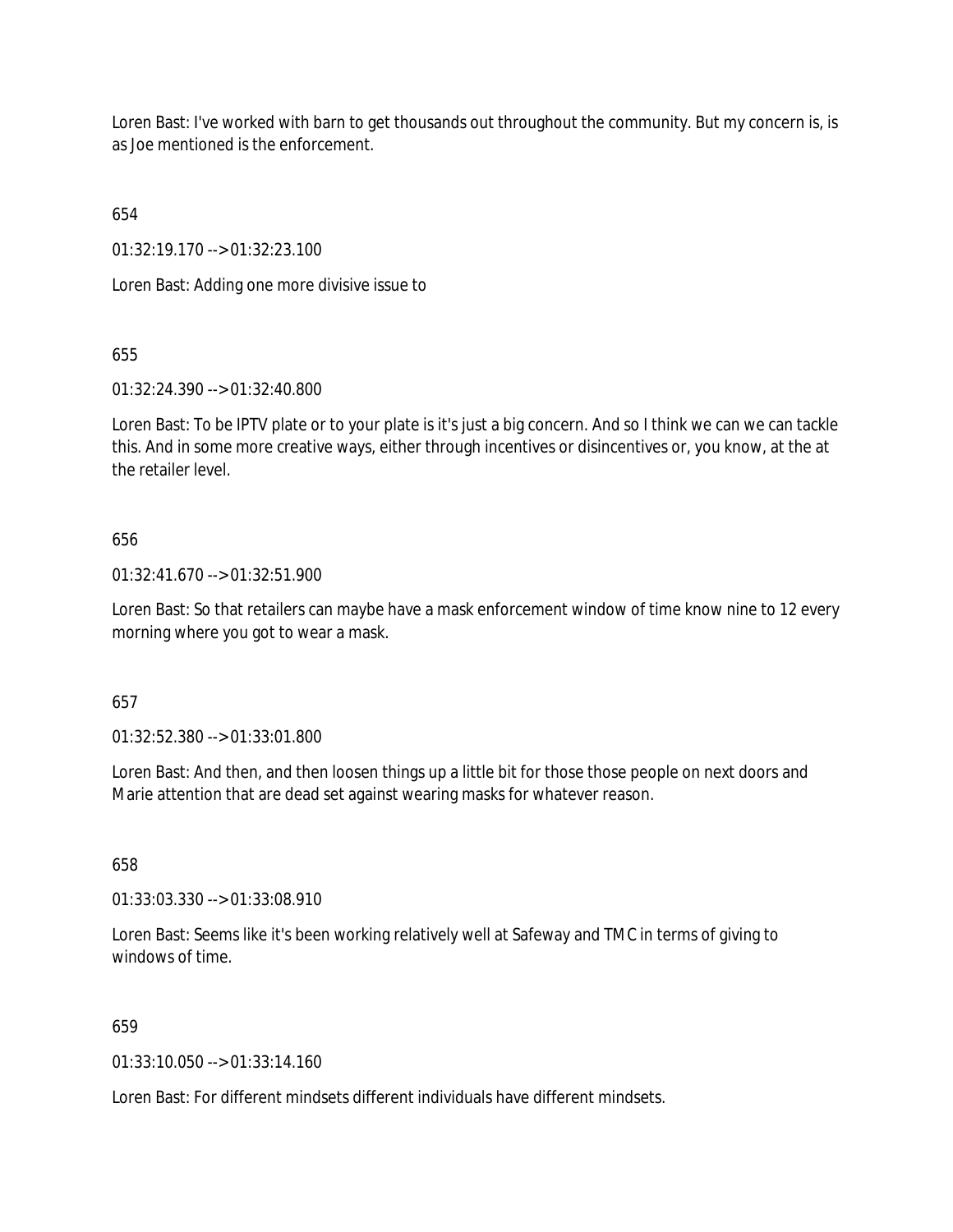## 01:33:15.360 --> 01:33:22.830

Loren Bast: And so I'm against the mandatory but highly encourage the use of masks and that's about it.

### 661

01:33:24.630 --> 01:33:32.070

Leslie Schneider: Great, thank you very much. All right, Pascal Sheila I see your hand up. Please go ahead. When you're ready,

### 662

01:33:33.270 --> 01:33:43.800

Pascal Schuback: Yep, good evening, and just FYI merchant under the chat feature for participants is disabled, so we can't see any timing or anything like that for reading over time. So,

#### 663

01:33:44.130 --> 01:33:48.510

Leslie Schneider: Yeah, good point. So it'll be up to me or or the deputy editor, where you

### 664

01:33:49.740 --> 01:33:58.980

Pascal Schuback: Will definitely see your hand raise up but I'll make it short and quick, I, I live off of Madison on the north end and I actually work number and see management and have been responding to coven

#### 665

01:33:59.550 --> 01:34:05.550

Pascal Schuback: For multiple states and jurisdictions and converting their IOs sees the full virtual operations.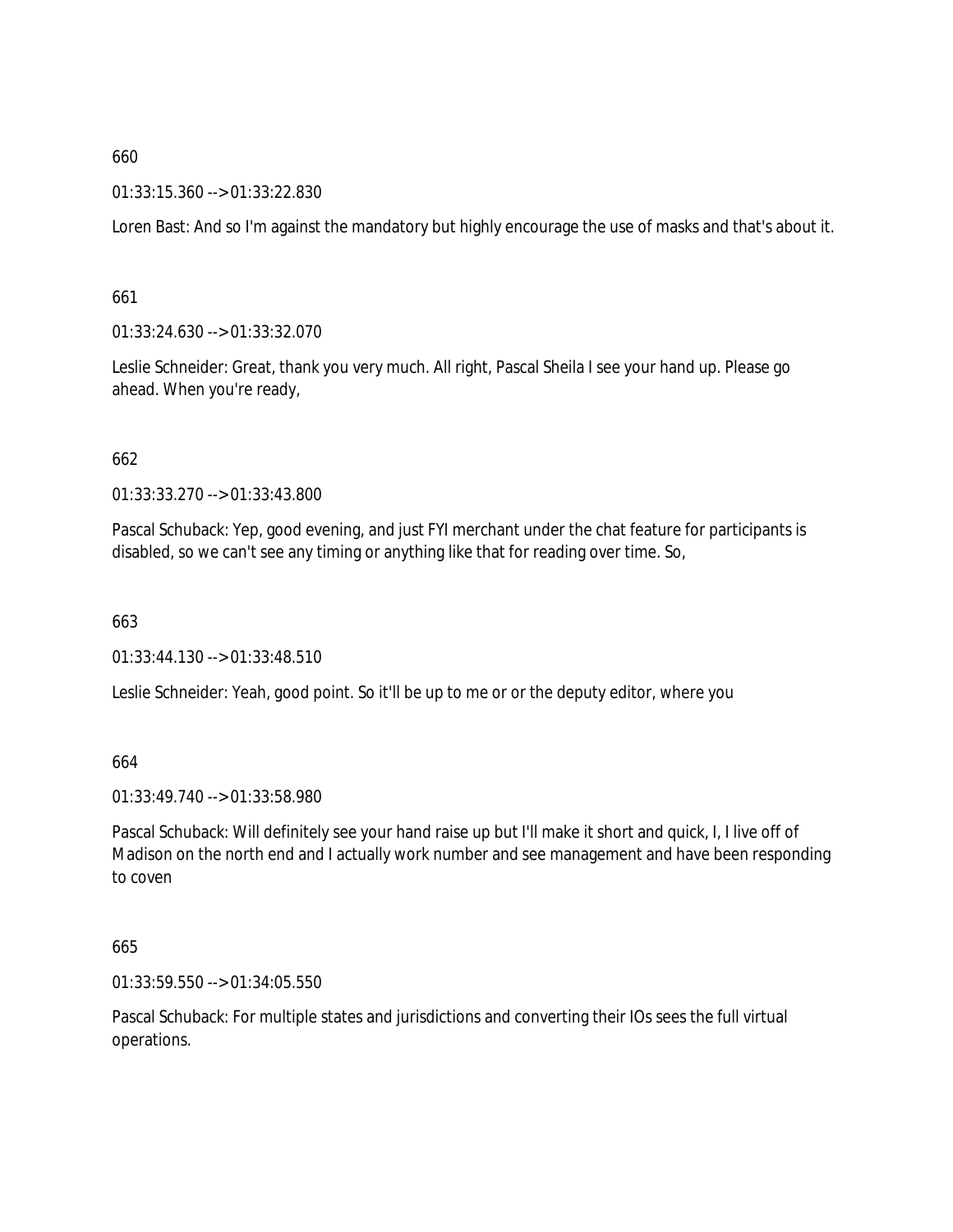01:34:06.240 --> 01:34:15.270

Pascal Schuback: You want to consider the process of converting an emergency operation center to be virtual to support code responses. A definitely a challenge because it's a lot of people in a very small room.

# 667

01:34:16.980 --> 01:34:24.150

Pascal Schuback: But the challenge with the mask that we're seeing or that I'm seeing colleagues is the education outreach and training for people

668

01:34:25.260 --> 01:34:30.240

Pascal Schuback: I totally agree with the need to have a ordinance or a resolution for mask. I think the

669

01:34:30.930 --> 01:34:35.430

Pascal Schuback: Disciplinary side of that's in the enforcement is a challenge. There's a lot of complexities to that.

# 670

01:34:35.910 --> 01:34:43.440

Pascal Schuback: But the biggest part to the process of the education and not just saying mask are required, but helping educate people and let them understand that.

# 671

01:34:43.710 --> 01:34:50.610

Pascal Schuback: Mask includes covering the nose covering up the sides of your mouth. You can't smoke through a mask, you can't

672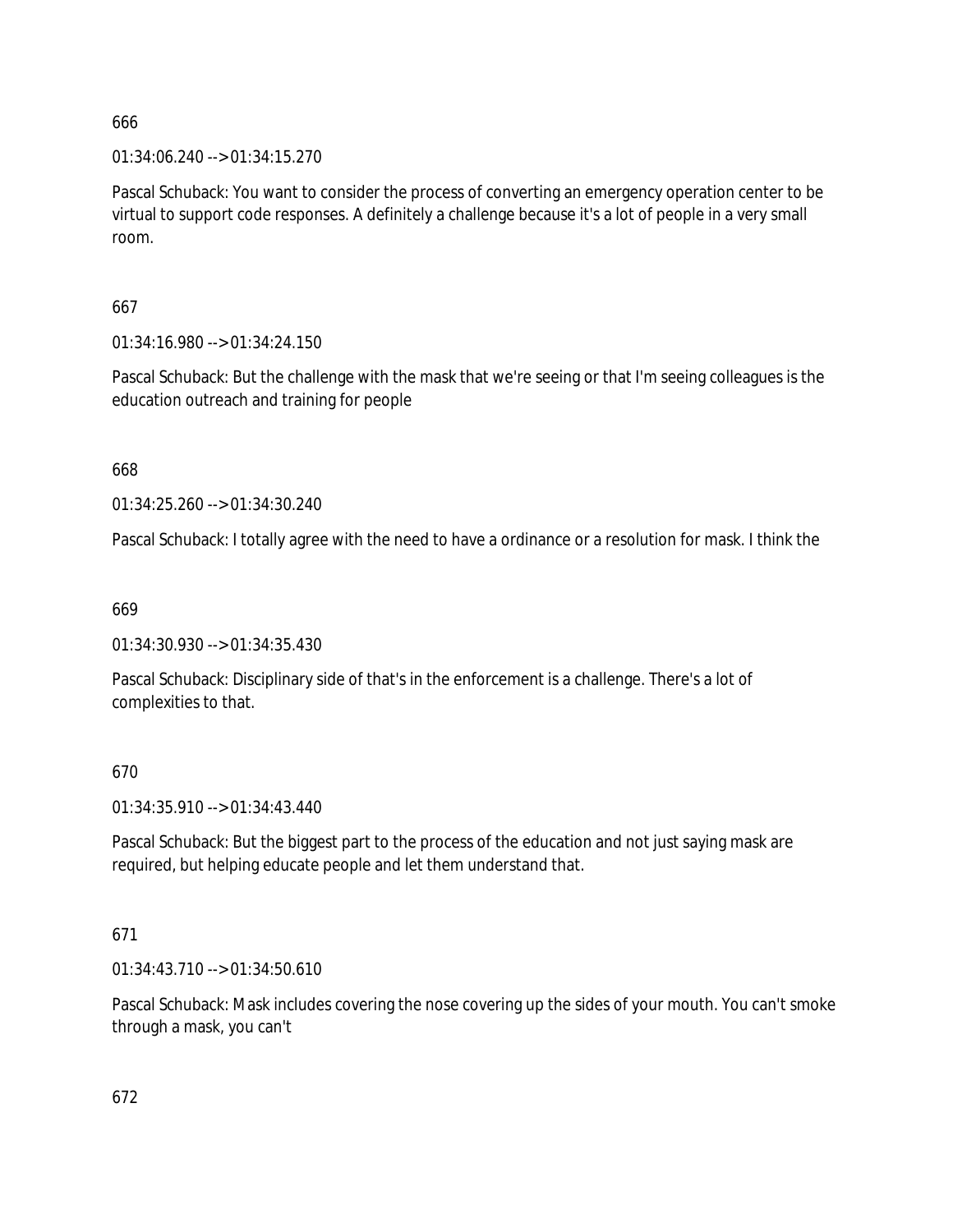01:34:51.030 --> 01:34:58.350

Pascal Schuback: Move the mass of the side. Getting back and forth that covering and I know teams. He's been doing a great job. But I've noticed that have been revealed.

# 673

01:34:59.070 --> 01:35:10.230

Pascal Schuback: And some of their members are wearing a face shield too high on their foreheads. And so the bottom of the plastic covering comes just below the lower lip. And so that's still provides an opportunity for

# 674

01:35:10.860 --> 01:35:15.720

Pascal Schuback: Aerial spray to go forward or down towards food products or reaching the someone's hand in that

## 675

01:35:16.080 --> 01:35:23.310

Pascal Schuback: So I think it's, it's a great process to move this forward, but really working with the community and the public health world and the medical world to

# 676

01:35:23.670 --> 01:35:31.980

Pascal Schuback: Make sure we educate people on the proper ways to wear a mask, what is considered a proper mask versus just, you know, a paper covering

## 677

01:35:32.400 --> 01:35:44.490

Pascal Schuback: To run into a store, which I've seen someone do with an eight. Now, but she took a copy paper and put it in further faces a mask. We need them for that education is out there. But that's all episodes and thank you for the compliment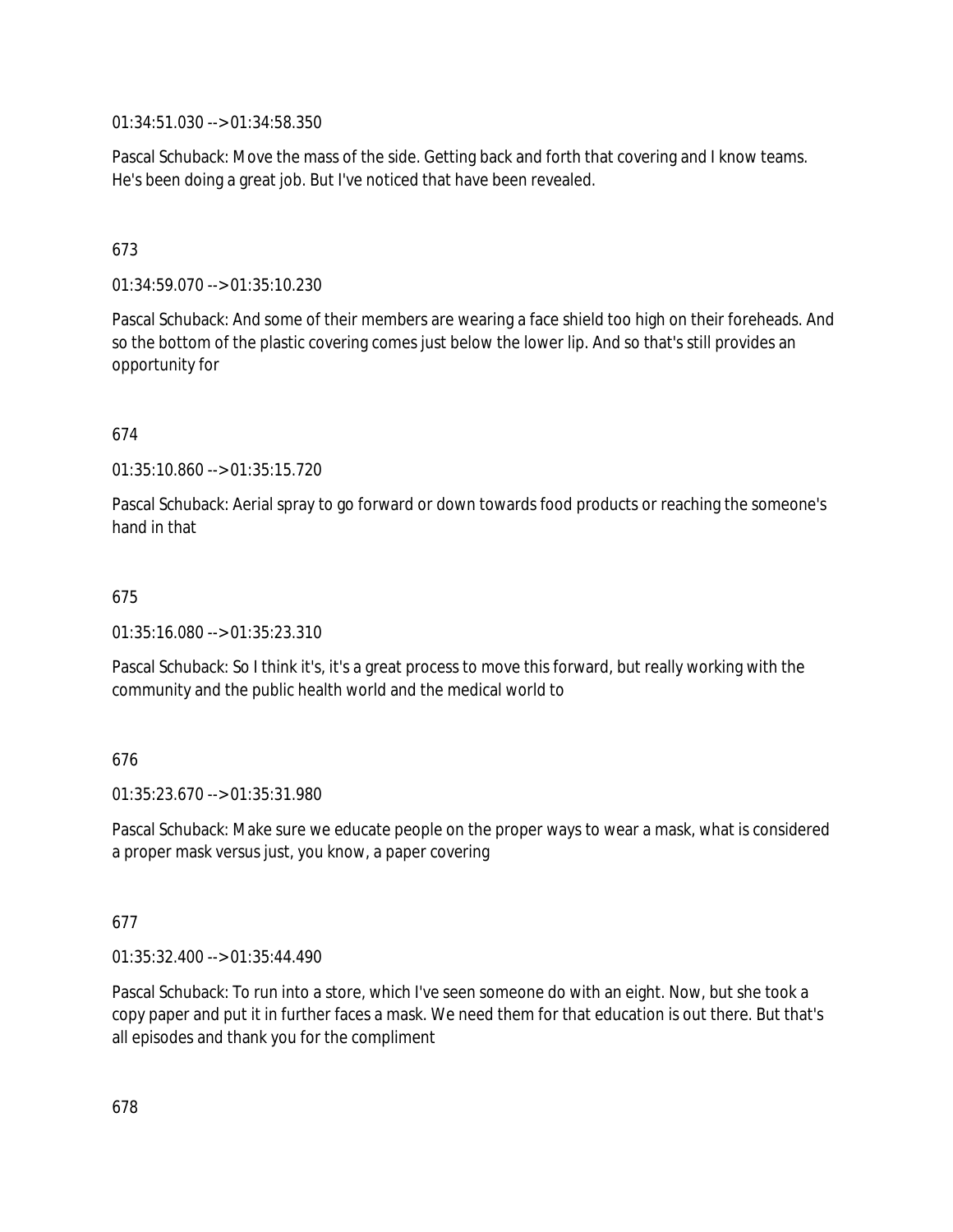01:35:46.710 --> 01:35:48.510

Leslie Schneider: All right, thank you very much for that.

679 01:35:49.710 --> 01:35:50.670 Leslie Schneider: So,

680 01:35:52.830 --> 01:35:53.940 Leslie Schneider: Council members, we could

## 681

01:35:57.060 --> 01:36:02.220

Leslie Schneider: I think it's a separate topic, but certainly a good related one in terms of educational

682

01:36:03.240 --> 01:36:07.320

Leslie Schneider: Pieces to go with that. So I'm going to switch back to the panelists now and

683

01:36:09.420 --> 01:36:09.990

Leslie Schneider: So,

684

01:36:13.200 --> 01:36:19.050

Leslie Schneider: COUNCILMEMBER a topless. You've had your hand up. I think I know you want to come back around, but the Deputy Mayor I

685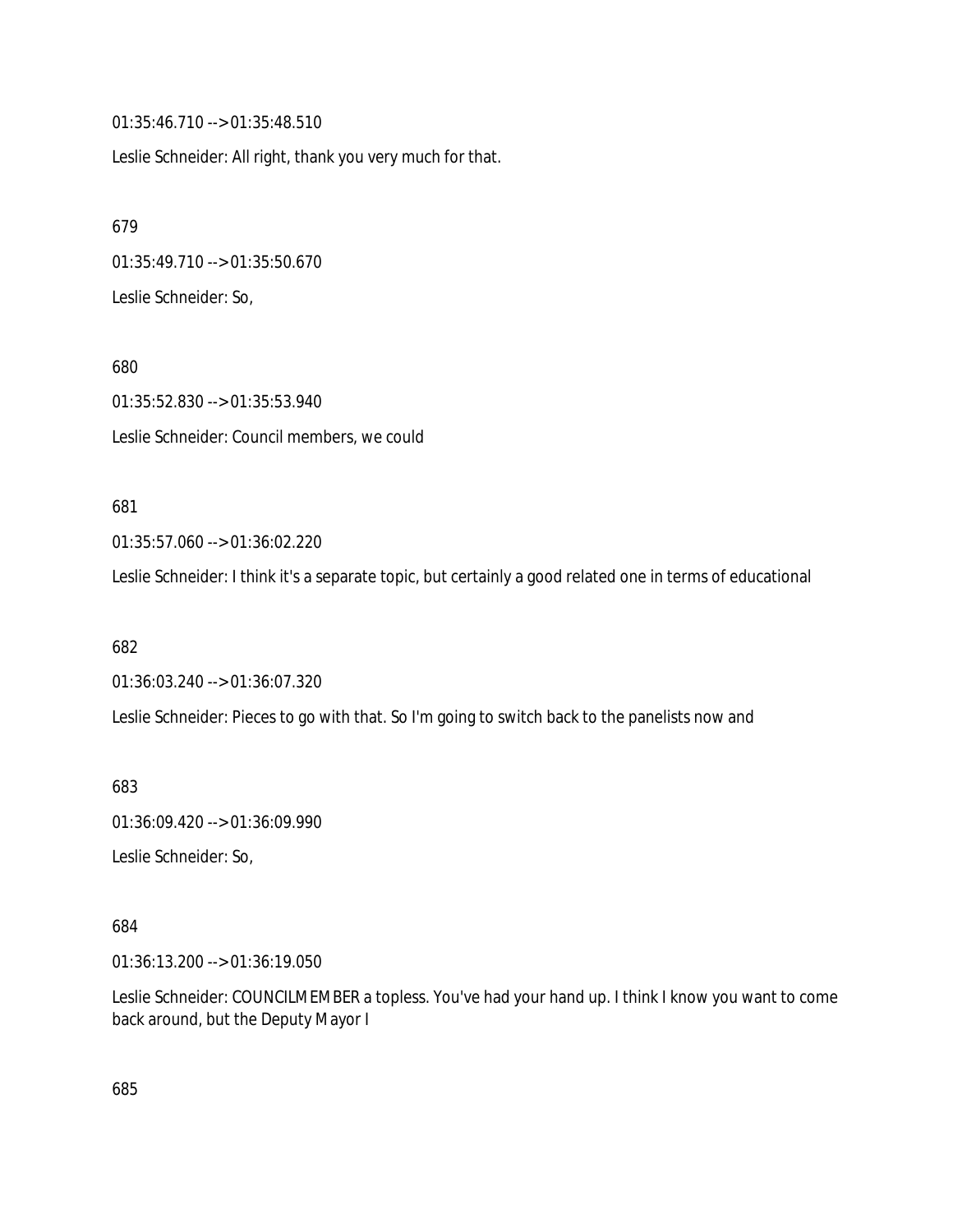01:36:19.590 --> 01:36:22.710

Kol Medina: I didn't, I didn't get to go I punted for public comment.

686

01:36:22.950 --> 01:36:24.060

Leslie Schneider: Like, that's right. You didn't

687

01:36:24.360 --> 01:36:25.260

Kol Medina: I didn't get to go

688

01:36:25.710 --> 01:36:31.020

Leslie Schneider: I'm just confused by the fact that I've got hands are raised and some of them have gone already.

689

01:36:32.430 --> 01:36:34.500

Leslie Schneider: So yes, please cancel my routine and your

690

01:36:34.500 --> 01:36:37.140

Kol Medina: Mind and I'm assuming cover politics. No one says chance to

#### 691

01:36:39.780 --> 01:36:43.440

Kol Medina: So I am. This has been an interesting journey for me.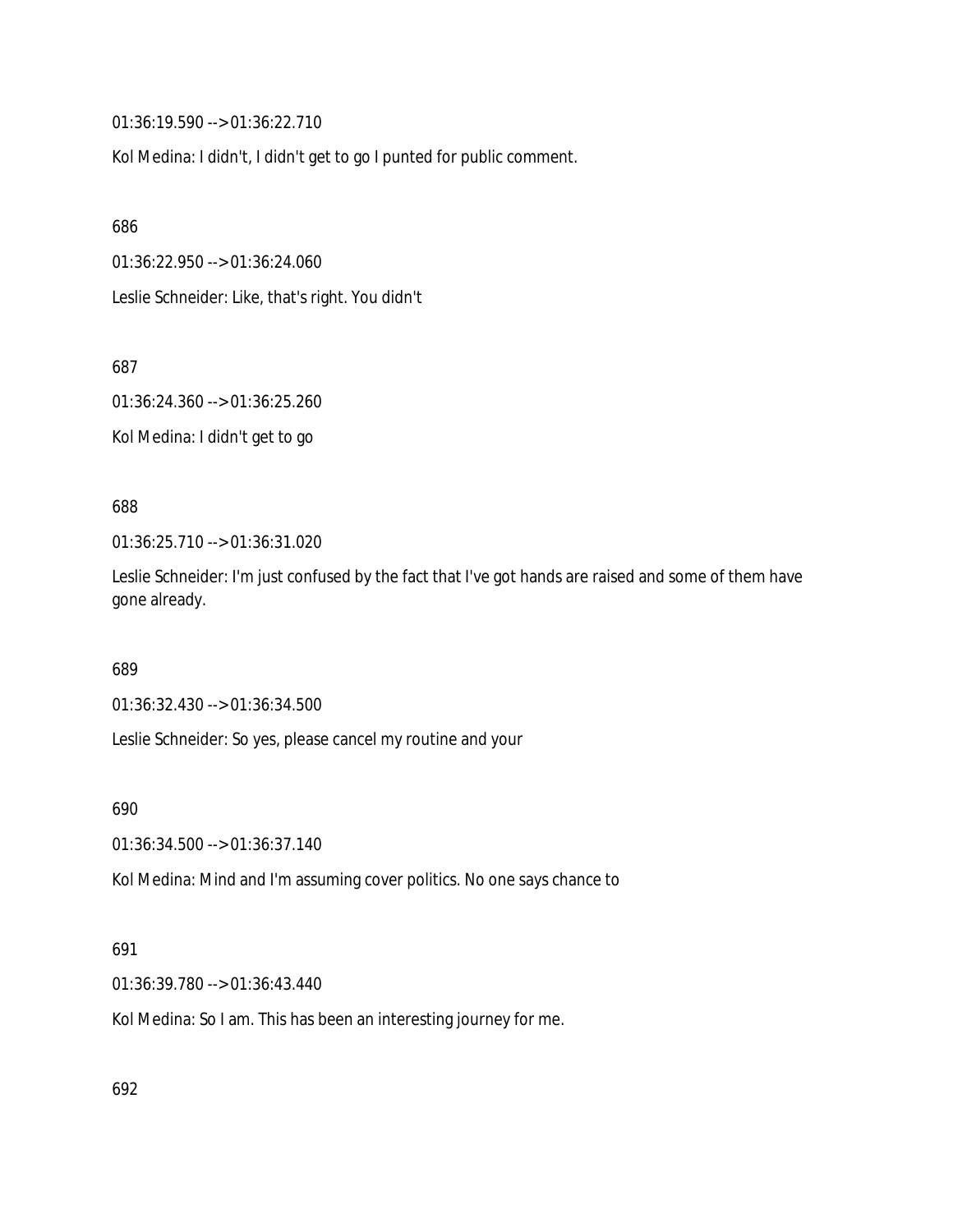01:36:44.670 --> 01:36:46.440

Kol Medina: A month or so ago.

693

01:36:47.670 --> 01:37:04.800

Kol Medina: I was not in favor of an ordinance mandatory masks on on the island in any place. But we started getting emails asking us to do it. And that kind of made me start thinking about it. And since then, I've been on a little journey myself and I'm at the point where I support an ordinance.

694

01:37:06.030 --> 01:37:07.020

Kol Medina: Requiring

# 695

01:37:08.220 --> 01:37:11.970

Kol Medina: Mandatory face coverings in retail establishments across the island.

#### 696

01:37:14.370 --> 01:37:18.990

Kol Medina: I'm not saying I want to adopt the ordinance in the packet as written right now today.

697

01:37:19.950 --> 01:37:30.240

Kol Medina: But I would like to have our discussion focus on that and early in your remarks Councillor Snyder, you said you know the first fork in the road for us here as we're going to be talking about an ordinance. We're talking about a resolution.

698

01:37:30.720 --> 01:37:44.190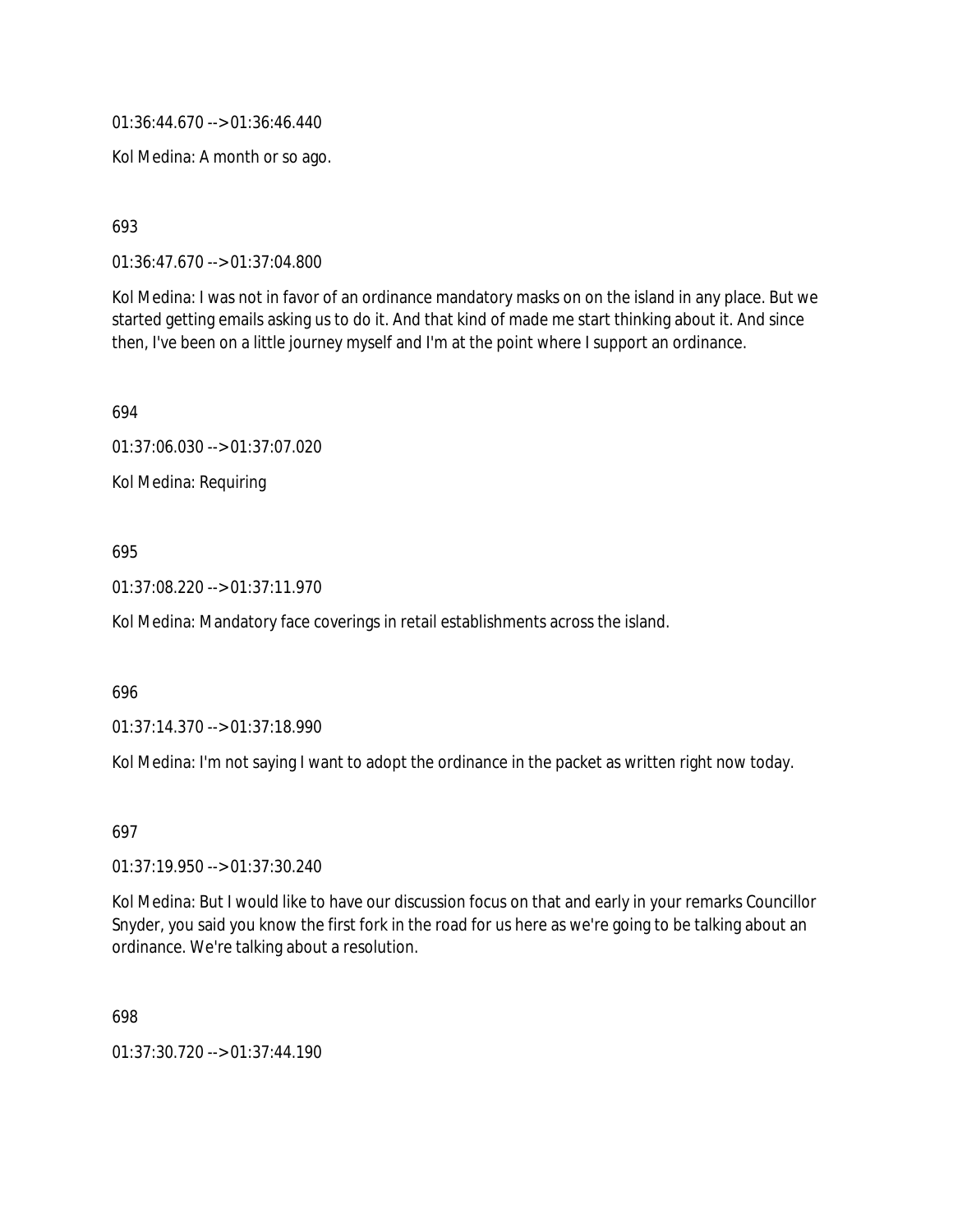Kol Medina: And I'd like to take that fork. So we can start having whichever discussion we're going to have. So I just like to move that we focus our discussion on the draft ordinance.

699

01:37:48.360 --> 01:37:52.950

Leslie Schneider: Okay that's been seconded by COUNCILMEMBER I topless.

# 700

01:37:56.730 --> 01:38:01.380

Leslie Schneider: So we'll continue with the discussion. Some that appropriate

701

01:38:03.360 --> 01:38:04.650

Leslie Schneider: COUNCILMEMBER Pollock.

702

01:38:05.400 --> 01:38:11.700

Michael Pollock: Okay, great. Yeah, I thought we were going to do a sort of a straw poll before we put emotion on the table. But that's, that's okay.

703

01:38:13.380 --> 01:38:18.270

Michael Pollock: So a couple of things. One is that

#### 704

01:38:20.160 --> 01:38:37.800

Michael Pollock: The who, the organization of the band came out with guidelines on June 5 on Friday. So between the time we put this on the agenda and now there's a significant really well researched scientifically defensible.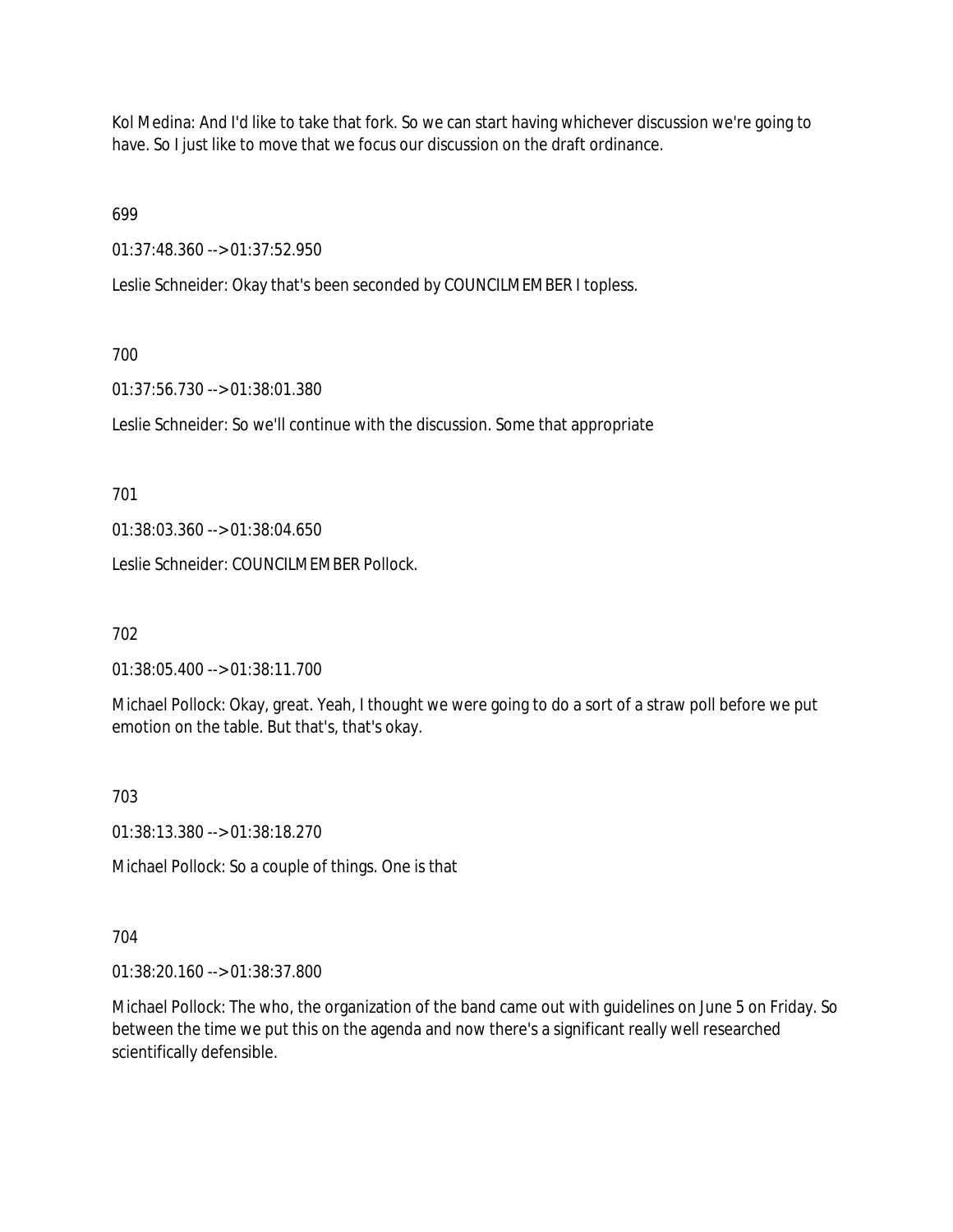01:38:39.090 --> 01:38:50.760

Michael Pollock: Kind of review of masks and it's not just window where on under what conditions to wear them, but also talks about how effective they are. And

706

01:38:52.080 --> 01:39:05.580

Michael Pollock: There is a little bit about how to clean them and reuse them. So it's not you know what we're talking about. We're talking about this like mass. Like, when do you have to wear one, but it's really a much more complex issue. So that's my phone ringing

707

01:39:07.920 --> 01:39:08.400

Michael Pollock: And

708

01:39:10.890 --> 01:39:21.480

Michael Pollock: So there's really, this issue of maintenance of them have wearing them properly, as has been mentioned and and then their construction and there's a lot of technology and

709

01:39:22.530 --> 01:39:34.290

Michael Pollock: Information about how to properly construct these mass. So to me it feels like this is discussions, a little bit premature because I feel like we need to incorporate a lot of what's just come out.

710

01:39:34.800 --> 01:39:45.180

Michael Pollock: From from the World Health Organization guidelines and think about that. So having said that, I think that there's some really general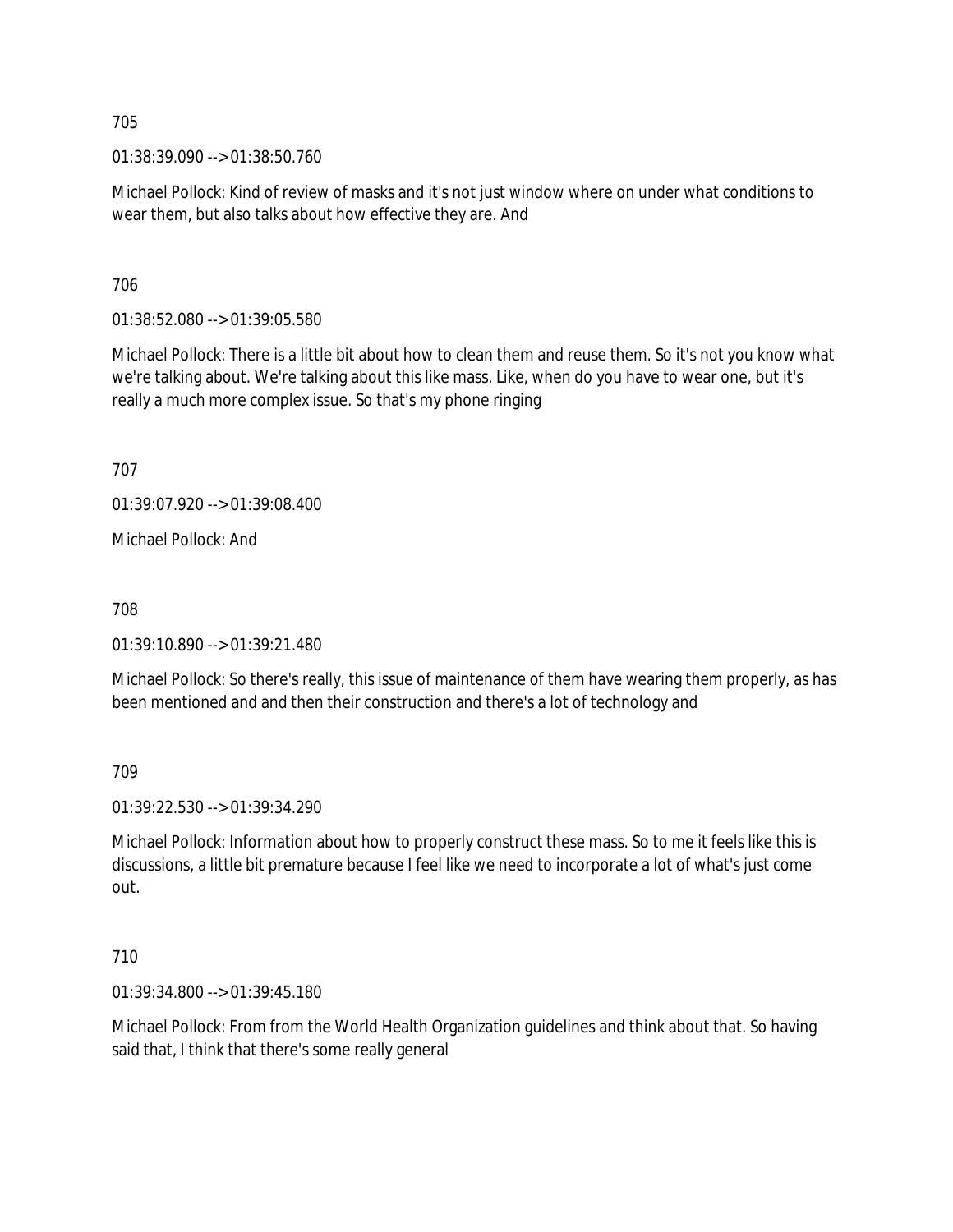01:39:45.990 --> 01:39:51.420

Michael Pollock: Issues, or sort of advice that comes out, which is that stay six feet away from people

712

01:39:52.350 --> 01:40:02.850

Michael Pollock: Wash your hands frequently. That hasn't changed. And then the question is, is what to do if you're in a situation where you can't be six feet away from somebody, and the guidance from

# 713

01:40:03.780 --> 01:40:16.170

Michael Pollock: Who and from CDC and everybody is where I'm asked. So I think it's pretty clear what we need to do. And I think most of us are in agreement in terms of what needs to be done.

# 714

01:40:17.460 --> 01:40:19.200

Michael Pollock: In terms of behaviors and such.

#### 715

01:40:20.220 --> 01:40:31.020

Michael Pollock: So I think if we could focus this discussion on what we want people to do and get agreement on that I think we would find a lot of agreement.

#### 716

01:40:32.310 --> 01:40:40.860

Michael Pollock: And then the second thing would be how do we get people to do what we want them to do, and whether it enforceable.

#### 717

01:40:41.640 --> 01:40:50.670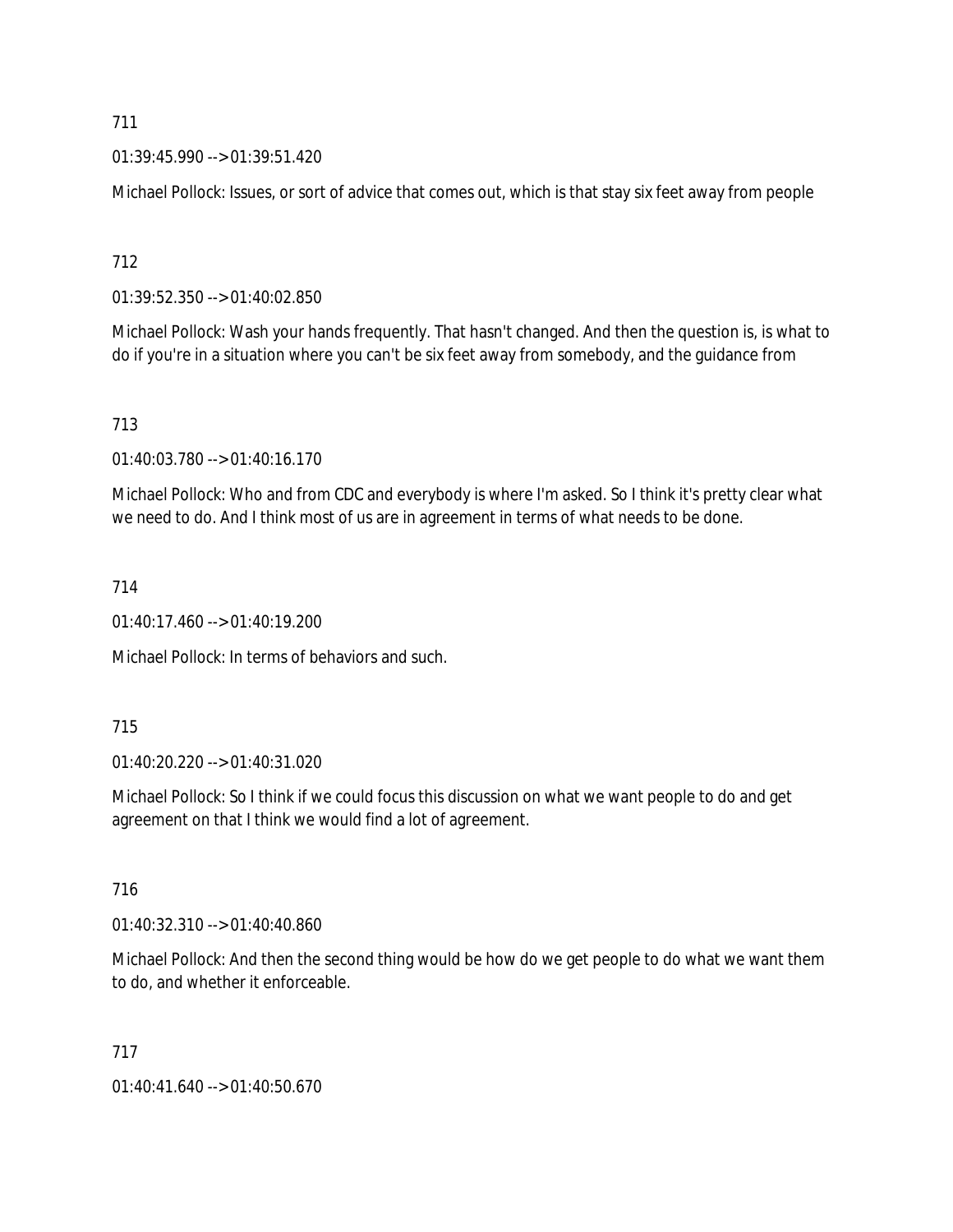Michael Pollock: Mandate is the way to go, or whether education and recommendations are the way to go. That is, which is going to be most effective

718

01:40:51.540 --> 01:40:59.640

Michael Pollock: So that to me is really that the heart of the debate here is what is going to be the most effective way to get people to do what we want them to do.

# 719

01:41:00.000 --> 01:41:17.490

Michael Pollock: And then so I just kind of hope we can at least reach that point of a green what it is we want people to do in this conversation and maybe kick off how we want to get it maybe defer that to another date and then the secondary the sort of the tangential thing is again.

# 720

01:41:18.570 --> 01:41:23.430

Michael Pollock: The mass, the type of mass, the information and I would really encourage I sent out that

#### 721

01:41:24.240 --> 01:41:30.480

Michael Pollock: For that the CDC report, and we really encourage people to read that. Because at the end of the day.

# 722

01:41:30.810 --> 01:41:46.680

Michael Pollock: It's going to be really hard to get people to wear make or wear masks that are really effective. And so to the extent we focus on public education, get that information out there on at our website or distributed Post signs.

#### 723

01:41:47.130 --> 01:41:52.890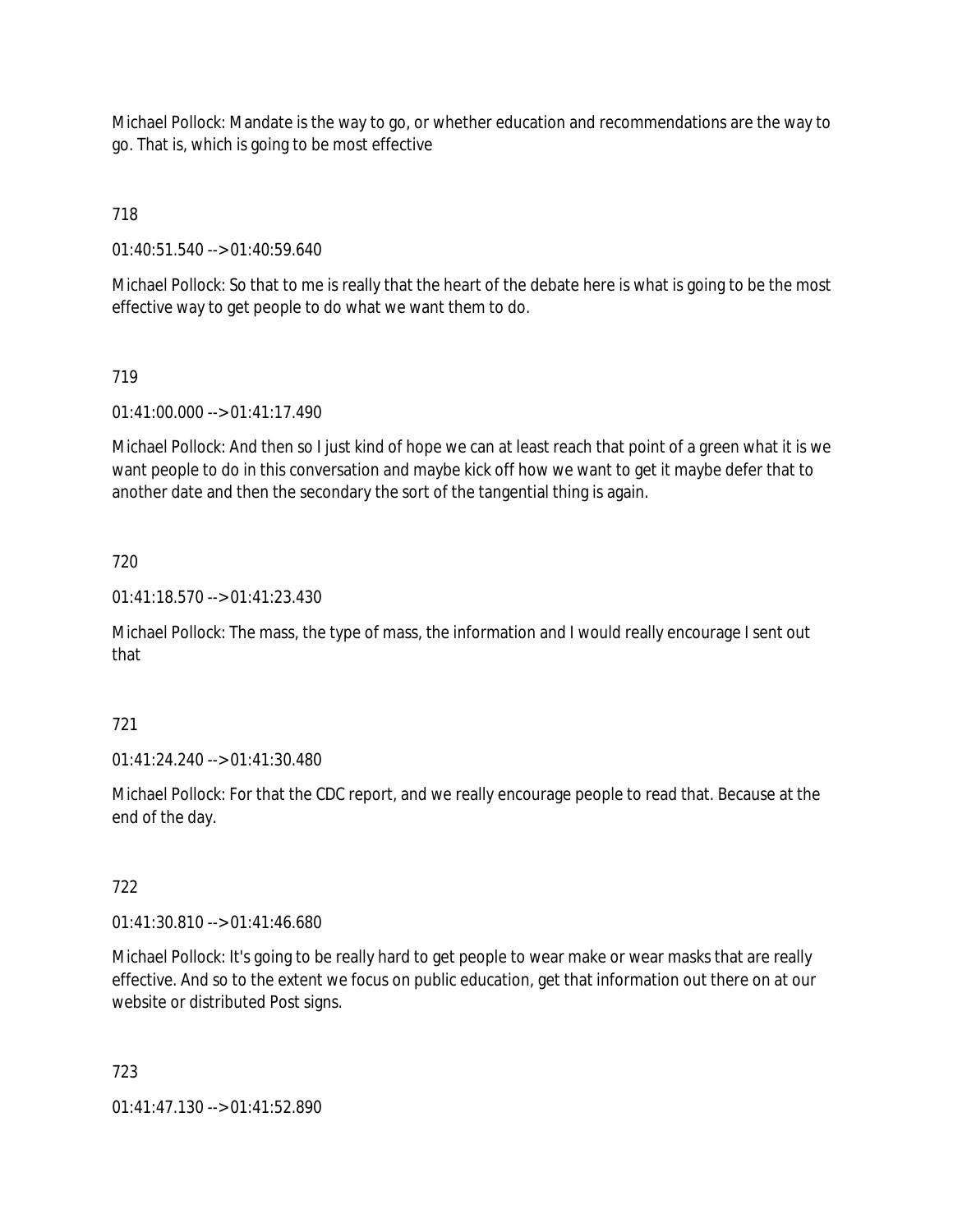Michael Pollock: Do the educational component that in my mind is what's really going to make this successful

# 724

01:41:53.400 --> 01:42:04.920

Michael Pollock: Not whether we enforce it, or give people a \$25 ticket or whatever. I just, I don't think that that's going to be the successful outcome, but I think education is important and having people understand

# 725

01:42:05.370 --> 01:42:16.050

Michael Pollock: What the various layers in a mass do and and for a lot of people on the island. They think they're wearing a mask to protect themselves. That's not what the mask do the mask protect you.

# 726

01:42:16.800 --> 01:42:26.070

Michael Pollock: Protect other people from you, especially the cotton layer. So there's a lot of education that needs to go on. There's a lot of information we're acquiring and learning.

#### 727

01:42:26.430 --> 01:42:31.050

Michael Pollock: And it's really important that we incorporate up to the date information so

#### 728

01:42:32.010 --> 01:42:42.180

Michael Pollock: I guess I kind of leave it at that for now but but whatever we do we have to recognize that the information is going to continue and change and so

# 729

01:42:42.720 --> 01:43:01.230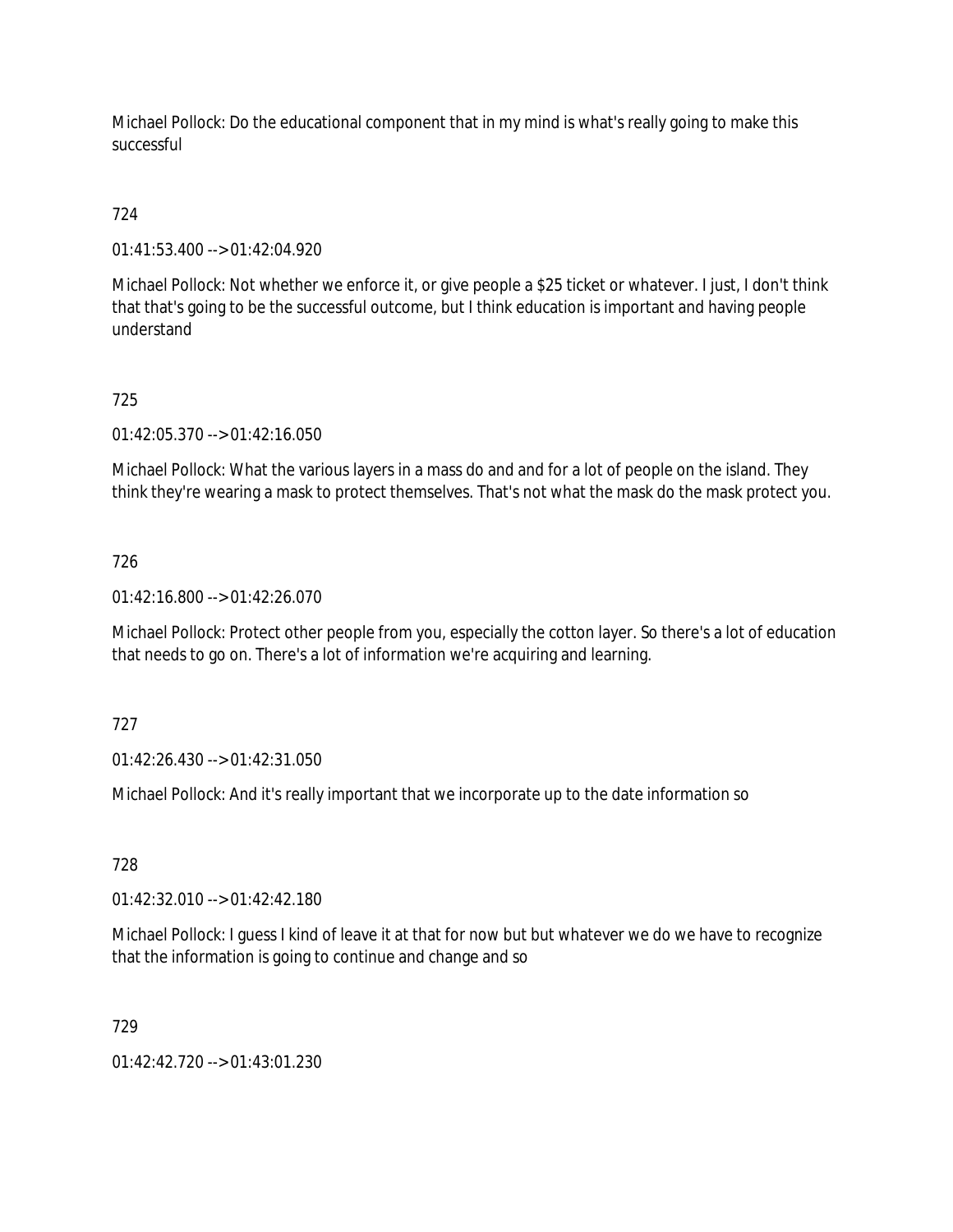Michael Pollock: putting something in in ordinance that we can't easily adapt to changing information to me is is problematic. And I don't think the way to go. So I'll be about as my comments for now. And please read the CD. Excuse me. Please read the report.

730

01:43:02.280 --> 01:43:02.790

Leslie Schneider: So I'm

731

01:43:04.740 --> 01:43:10.110

Leslie Schneider: Not sure I know what to take away from your comments. I think that all of us here on Council are very

# 732

01:43:11.130 --> 01:43:15.780

Leslie Schneider: Unanimous that masks are the thing they protect our community, they protect us from

733

01:43:17.370 --> 01:43:18.840

Leslie Schneider: Being able to, I mean,

734

01:43:20.670 --> 01:43:28.680

Leslie Schneider: But that's, but our choice tonight is whether, as you were saying. The second part is, are we more effective moving forward with

735

01:43:31.980 --> 01:43:41.100

Leslie Schneider: A resolution or which would be a directive or something that is going to have more teeth at it. So I'm going to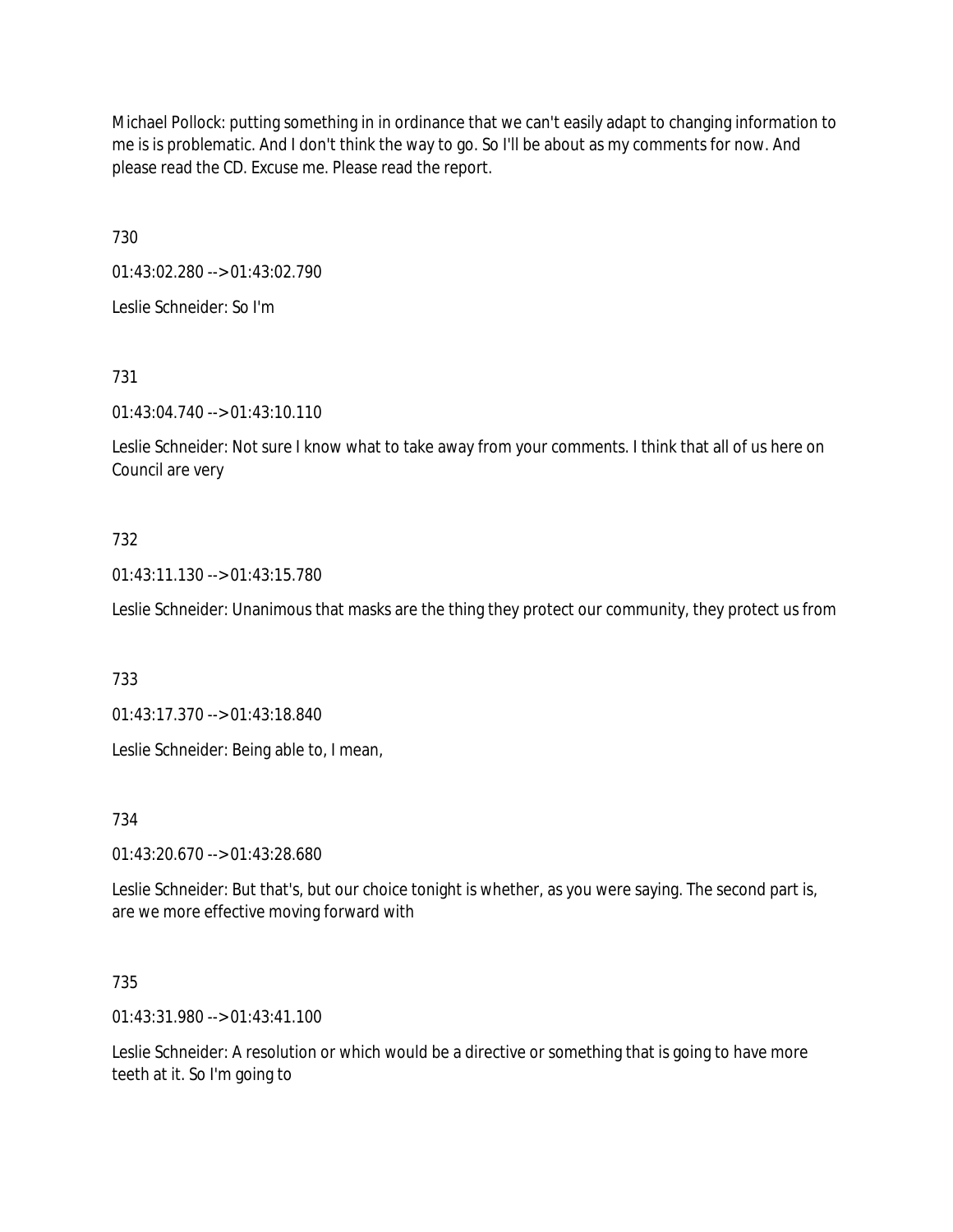01:43:42.630 --> 01:44:00.210

Leslie Schneider: Move on to COUNCILMEMBER car and I just want to say first that I think that probably part of this conversation before me to make a decision about the you know the the fork in the road between mandatory and directive.

737

01:44:02.520 --> 01:44:12.570

Leslie Schneider: You know, am I making that decision based on what we have in the packet right now, or am I basing a decision on, you know, other council members suggestions, so

# 738

01:44:13.650 --> 01:44:19.770

Leslie Schneider: I'm not ready to make that decision until I've, I've heard those sorry for all that COUNCILMEMBER

739

01:44:19.770 --> 01:44:20.190

Car

740

01:44:21.540 --> 01:44:23.520

Leslie Schneider: Please, you have the floor.

#### 741

01:44:24.240 --> 01:44:32.310

Christy Carr: Thanks. I, uh, I just wanted to be really brief to move us along, possibly, and just echo COUNCILMEMBER Medina's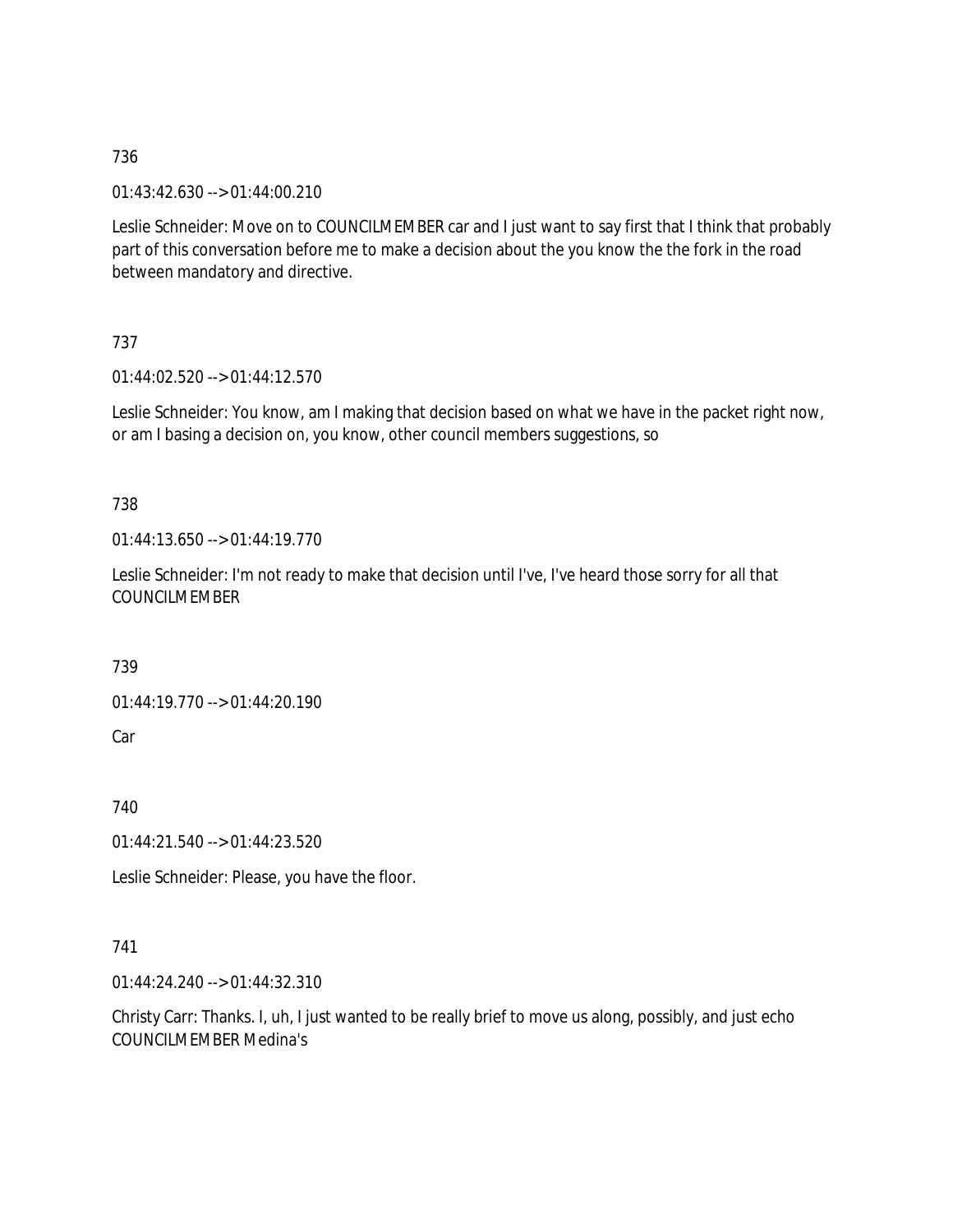01:44:33.600 --> 01:44:41.970

Christy Carr: Comment that I'm not ready to pass the ordinance that's in the packet tonight but I favor the ordinance over the resolution.

### 743

01:44:44.550 --> 01:44:49.500

Leslie Schneider: Oh, right. So COUNCILMEMBER hi topless. I think we are back to you now.

# 744

01:44:51.510 --> 01:44:53.970

Leslie Schneider: You said no, I'm sorry, I'm missing something.

# 745

01:44:54.000 --> 01:44:58.980

Kirsten Hytopoulos: I don't think the deputy mayor has spoken yet. Am I right, if not, if she has. I'm ready to go but

#### 746

01:44:59.100 --> 01:45:00.870

Leslie Schneider: Oh yes, I'm sorry.

747

01:45:02.310 --> 01:45:04.380

Leslie Schneider: No, I think your head went down that was

#### 748

01:45:05.670 --> 01:45:09.270

Leslie Schneider: Making just momentarily. But I didn't see your head. So, I'm sorry. Go for it.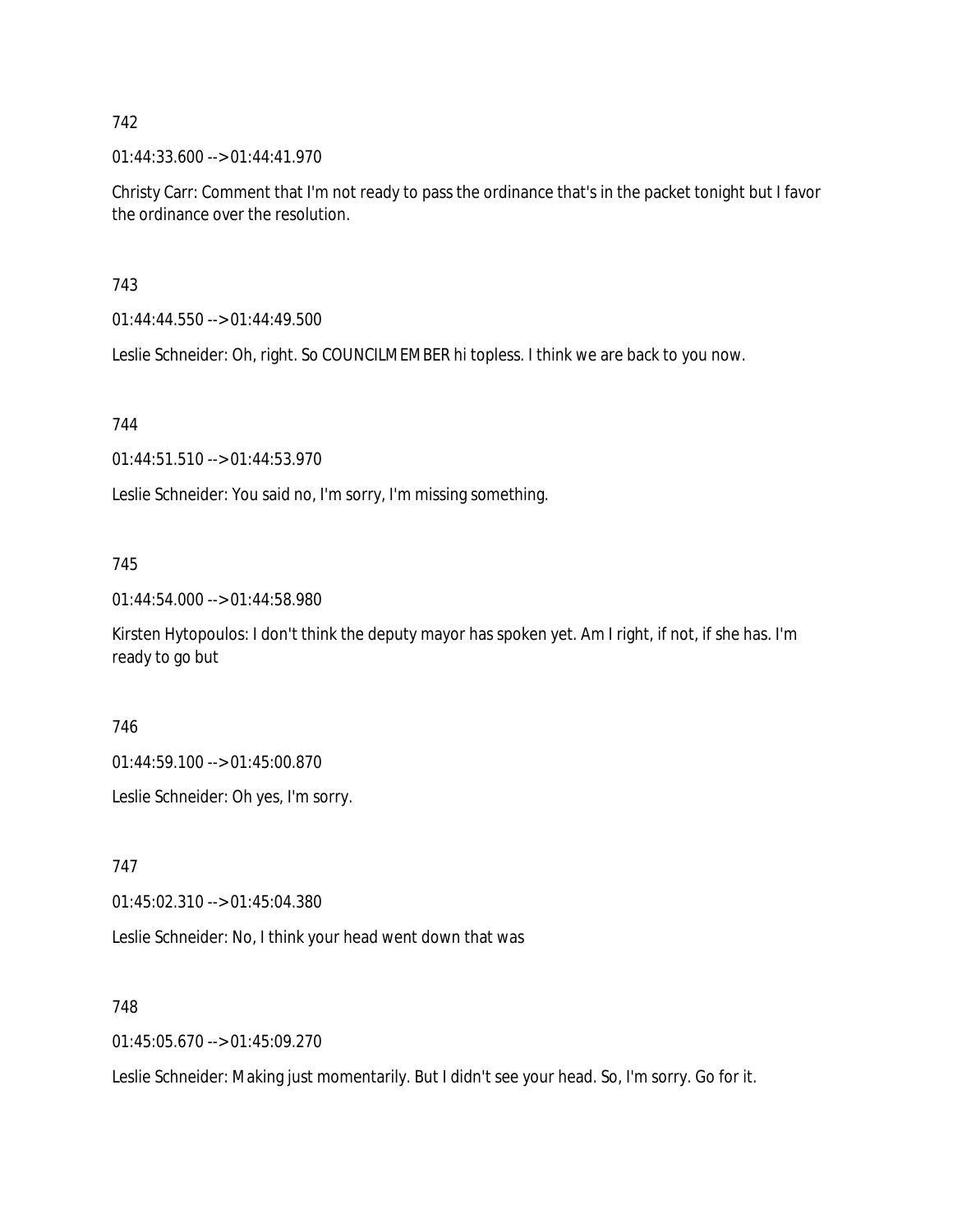01:45:09.450 --> 01:45:20.010

Rasham Nassar: I like the fact that we're attempting to move on and progress this discussion. So I don't. I certainly don't want to interfere with that. But, um, I do have a question before I I I put my comments on the record.

750

01:45:20.520 --> 01:45:31.950

Rasham Nassar: Are this council members in favor of the ordinance in favor of the enforcement provision that it contains as well, or are we, I just want to be clear about that the messaging to the community, because I think what we're talking about here.

751

01:45:33.600 --> 01:45:42.000

Rasham Nassar: With regards to an ordinance and what folks have written in who are against an ordinance, specifically the the mandate provision.

752

 $01:45:42.510 \rightarrow 01:45:54.270$ 

Rasham Nassar: Contains and enforcement claws. And so I just thought if we could, if we could address that those council members that are in favor of moving the ordinance to a future date to discuss the ordinance can maybe put

753

01:45:55.050 --> 01:46:00.570

Rasham Nassar: comfortable sharing their thoughts on that aspect of this discussion that would be really helpful.

754

01:46:03.120 --> 01:46:05.190

Leslie Schneider: Great, thank you very much. Um,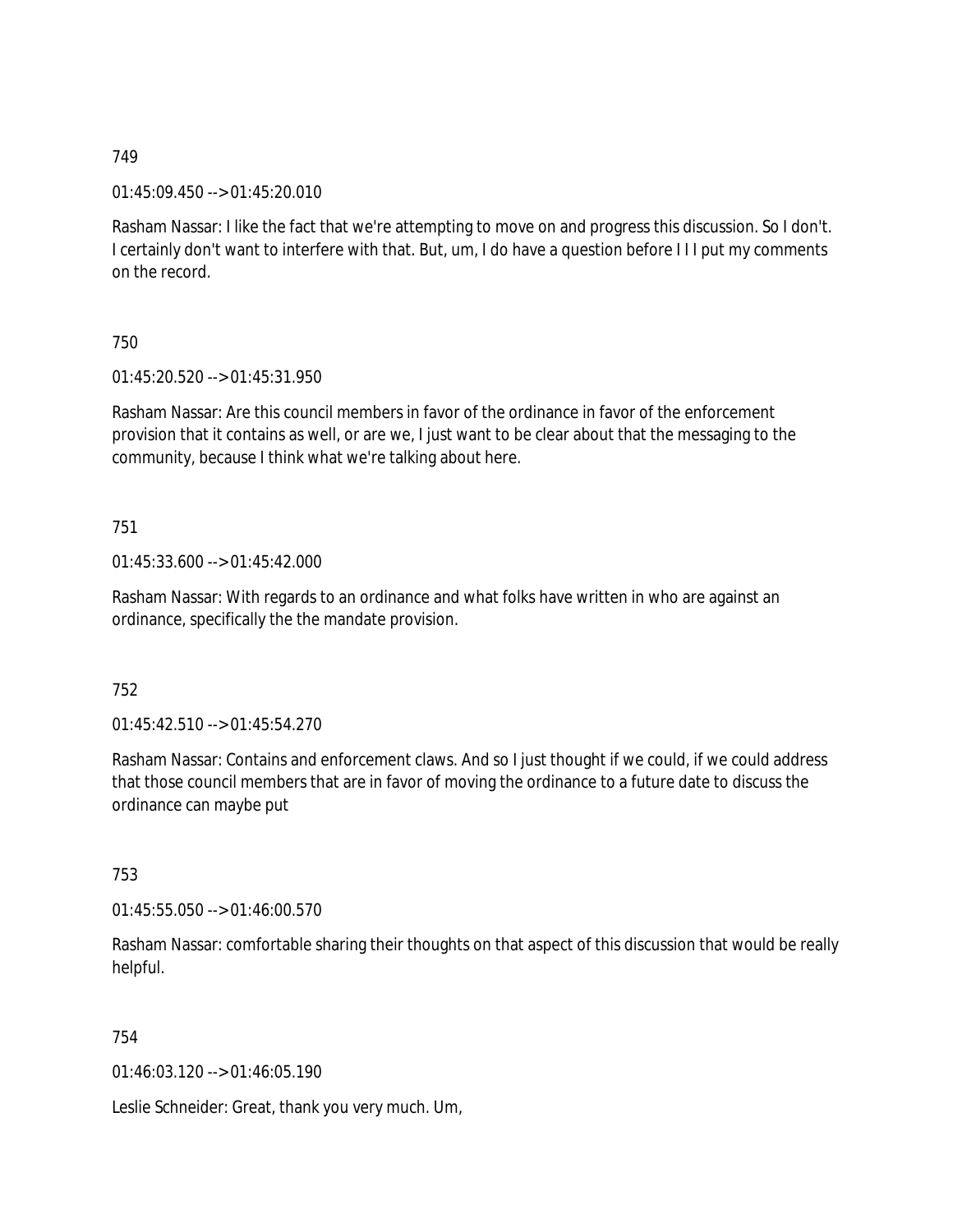01:46:06.390 --> 01:46:08.850

Leslie Schneider: Are we good, getting back to a counselor, a topless.

756

01:46:11.250 --> 01:46:12.360

Leslie Schneider: Thank you. Yeah.

757

01:46:12.870 --> 01:46:22.590

Kirsten Hytopoulos: Thank you. Okay, well I'm going to go ahead and propose what i would i would i wasn't sure I was going to propose after all that I did talk to the city attorney about earlier and

758

01:46:23.070 --> 01:46:26.040

Kirsten Hytopoulos: I don't, I don't see any other solution. So I'm going to throw it on the table.

759

01:46:26.610 --> 01:46:37.500

Kirsten Hytopoulos: On the one hand, the idea of infraction seems mild because it's an infraction so as far as enforcement. Big deal. It's an infraction it's \$25 a person to get a fine.

760

01:46:37.950 --> 01:46:44.160

Kirsten Hytopoulos: But even before we had the situation that we're having right now nationally with the tension between police and the public.

761 01:46:44.850 --> 01:46:47.250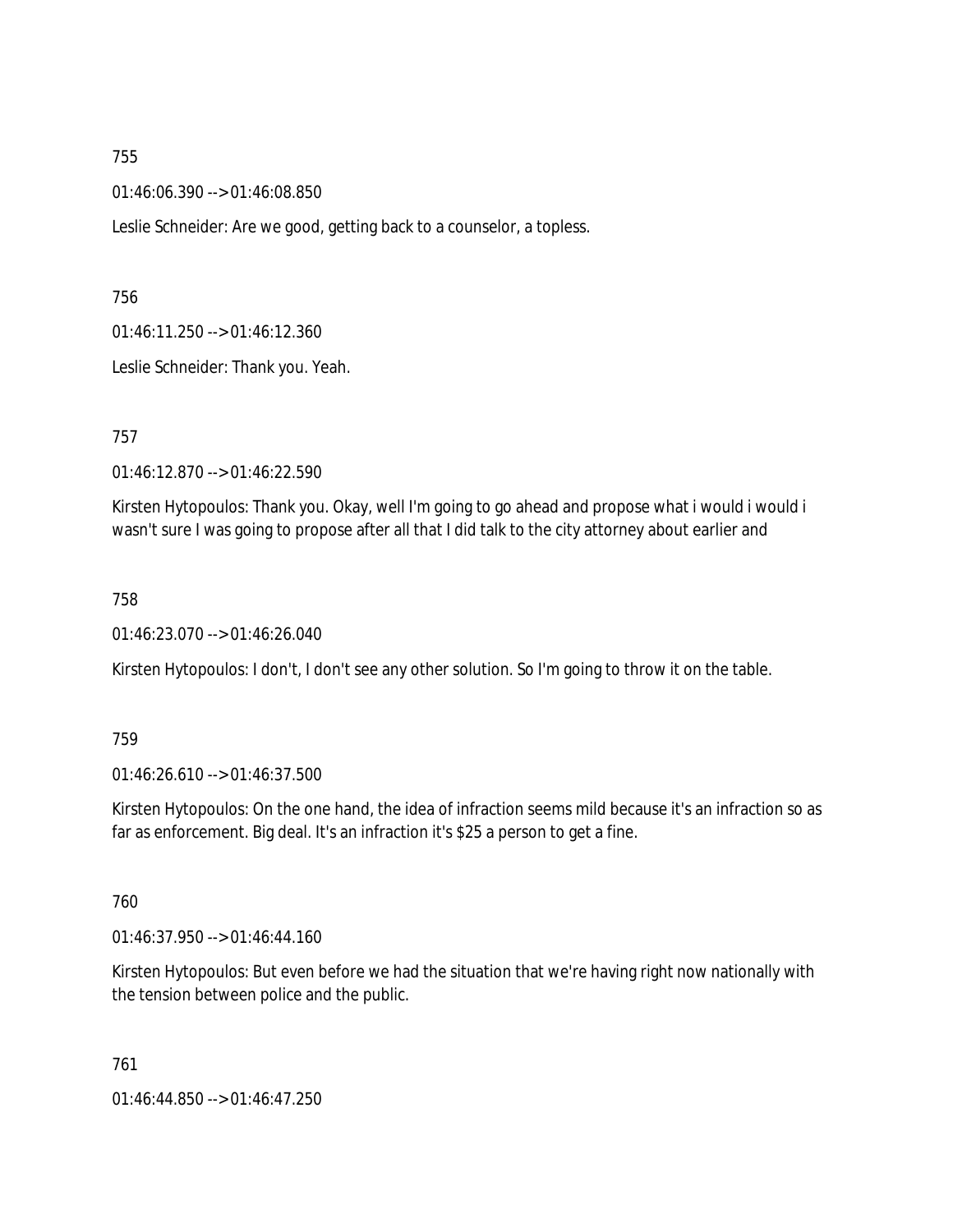Kirsten Hytopoulos: Just to come up just for us. And that's an issue.

# 762

01:46:47.730 --> 01:46:56.640

Kirsten Hytopoulos: Just from a resource perspective, the idea that there is a some fraction that it a random person could could could call up 10 people a day could call up the police department say

# 763

01:46:56.970 --> 01:47:06.060

Kirsten Hytopoulos: I'm seeing this come to take care of this. There's an infraction concerns me. So, you know, on the other hand, I'm also not okay with making it

# 764

 $01:47:06.900 \rightarrow 01:47:11.490$ 

Kirsten Hytopoulos: Having no enforcement at all, because I think if there's no if there's no teeth at all anywhere.

# 765

01:47:11.790 --> 01:47:23.250

Kirsten Hytopoulos: Then there's no point doing this. So what my proposal is actually is to have no enforcement in the resolution is actually a little bit different than I talked to the manager about but the hybrid from another

# 766

01:47:24.930 --> 01:47:29.400

Kirsten Hytopoulos: Another jurisdiction. I think it's Laredo, Texas. Don't be scared.

# 767

01:47:30.870 --> 01:47:38.040

Kirsten Hytopoulos: But after they've tried. I think five iterations of doing this. So going to Michael's point you know we can refine this if it doesn't work.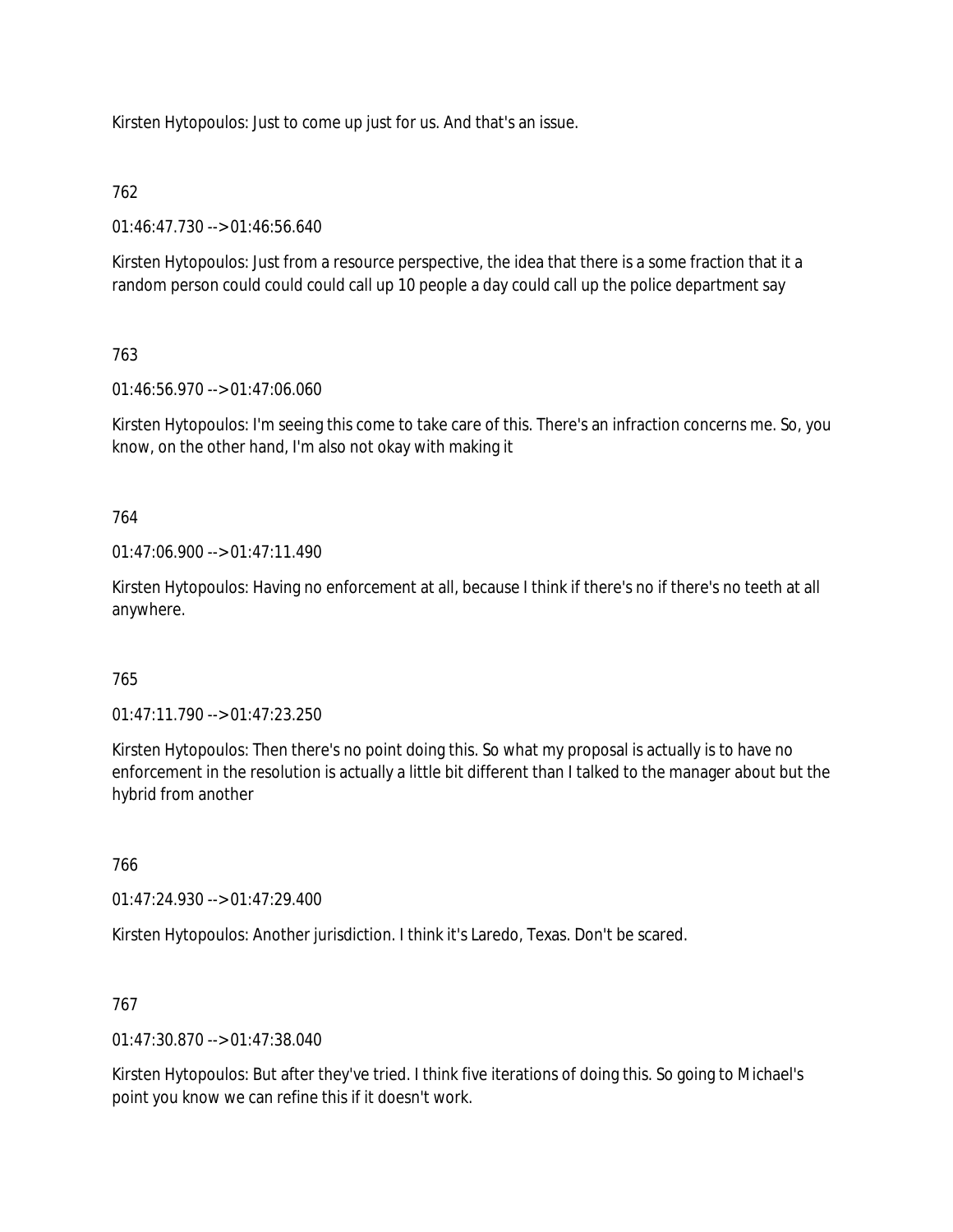01:47:38.580 --> 01:47:47.130

Kirsten Hytopoulos: But what they've come down to is, is that the only thing that there is no infraction, there was no crime of not wearing masks, but they are required in that city.

769

 $01:47:47.790 \rightarrow 01:47:57.300$ 

Kirsten Hytopoulos: And any police officer or code enforcement officer could approach someone and remind them and inform and educate them. So I'm going to pause here. This is in Texas.

770

 $01:47:57.900 \rightarrow 01:48:03.930$ 

Kirsten Hytopoulos: I would say, kind of going to an email, we got earlier today from I think it was Bainbridge prepares us about the idea of volunteers helping

771

01:48:04.230 --> 01:48:11.370

Kirsten Hytopoulos: If there were volunteers that were interested in going down on the weekends to Winslow way and gently reminding people. We could have a reminder kind of situation.

772

01:48:11.760 --> 01:48:19.620

Kirsten Hytopoulos: But here's, here's the one kind of catch as to how it could be enforced. What we've got agree just situations, and that is that

# 773

01:48:19.920 --> 01:48:25.800

Kirsten Hytopoulos: It is already the case that if you are an owner of the store let Sam Winslow away and somebody walks into your store.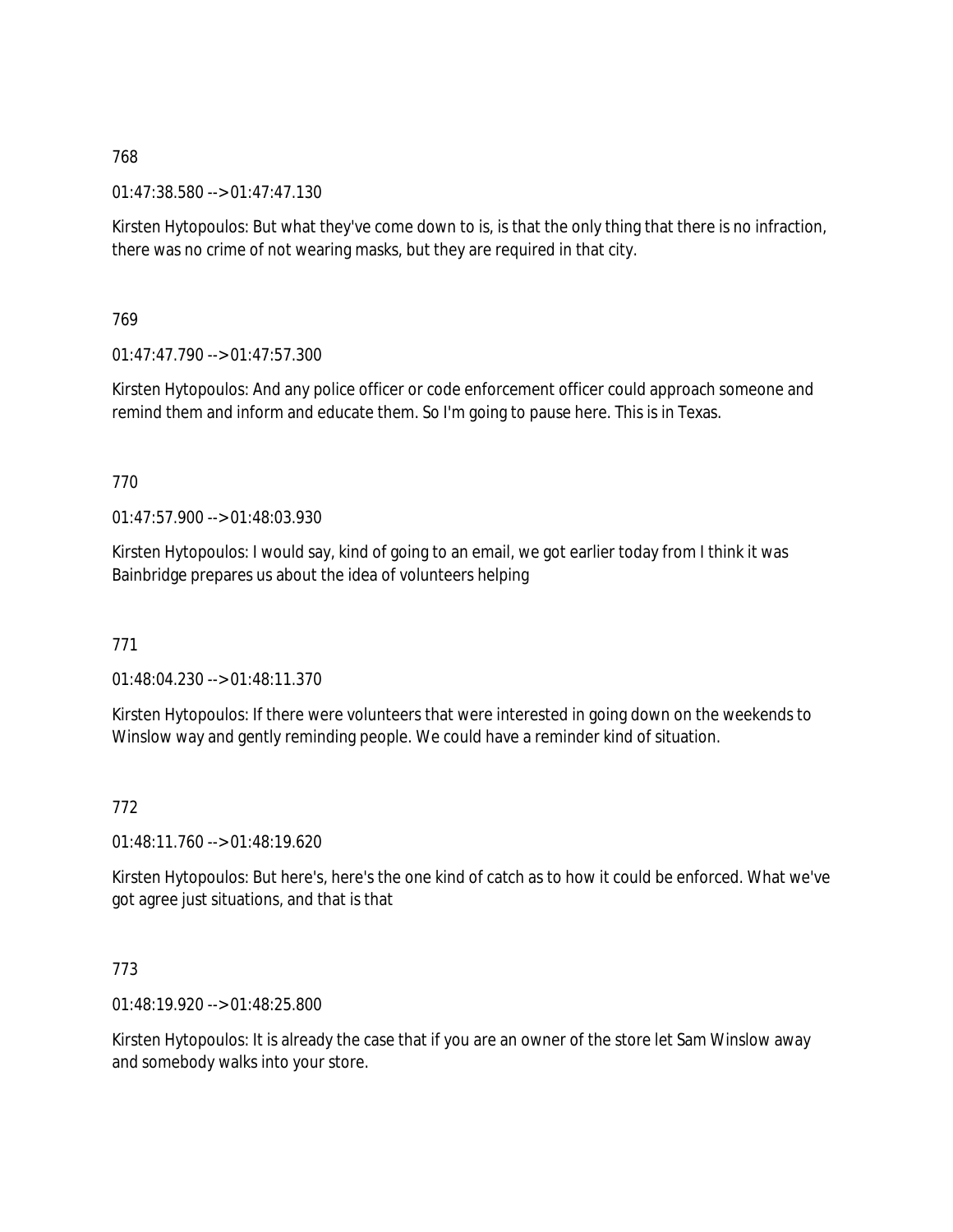01:48:26.040 --> 01:48:35.040

Kirsten Hytopoulos: And sits down the carpet and starts having a picnic and familiar store or walks in with a giant, you know, with sword. He starts walking around or or

775

01:48:35.580 --> 01:48:40.500

Kirsten Hytopoulos: Has no shoes or shirt on as a lot of people have been making analogy recently as far as master concerned.

776

01:48:40.890 --> 01:48:49.710

Kirsten Hytopoulos: That shop owner can ask you to leave rightfully so, especially if they've posted that in to come to my store, you have to do this. You have to wear a shirt and shoes.

# 777

01:48:50.070 --> 01:48:58.500

Kirsten Hytopoulos: And if they ask that person to leave and they don't leave the shop owner can call the police. Today, any jurisdiction, probably in the country. Definitely in Washington.

778

01:48:58.770 --> 01:49:07.320

Kirsten Hytopoulos: And say, someone will not comply by the rules in my store. I will not leave and ask the police to respond and what that's called, is a criminal trespass.

779

01:49:07.800 --> 01:49:14.310

Kirsten Hytopoulos: And so there are some examples out there of jurisdictions have done this and this is what Texas. Did they said these two things.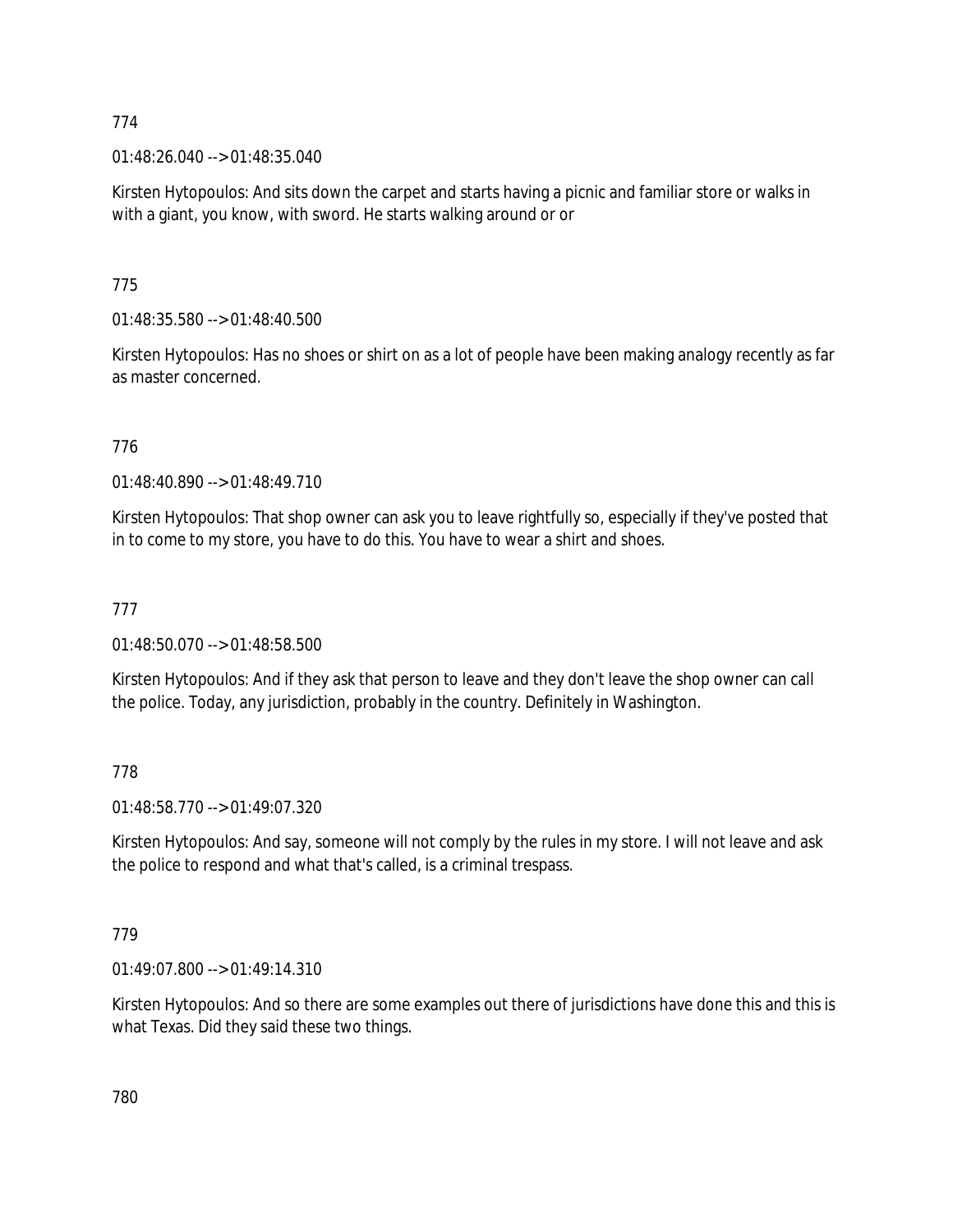01:49:14.940 --> 01:49:20.310

Kirsten Hytopoulos: It's not a crime. It's not an infraction, we can have mechanisms in the community for reminding and educating

# 781

01:49:20.760 --> 01:49:27.420

Kirsten Hytopoulos: And a shop owner, a private business owner can call the police if someone refuses to leave if they don't wear a mask.

#### 782

01:49:27.990 --> 01:49:31.140

Kirsten Hytopoulos: My feeling about this is so there's no crime of not wearing a mask.

#### 783

01:49:31.680 --> 01:49:39.450

Kirsten Hytopoulos: This is going to rarely happen we're not going to have people left and right on Bainbridge Island every day saying I'm taking a stand and I will not leave your store.

#### 784

01:49:39.750 --> 01:49:48.180

Kirsten Hytopoulos: And will not wear a mask so that mechanism is available in the ordinance to help store owners know that they have the right to make this requirement.

# 785

01:49:48.600 --> 01:49:53.790

Kirsten Hytopoulos: But it would not be a big burden on the police. We're not gonna have a bunch of calls and we're not going to police officers approaching people

786

01:49:54.120 --> 01:50:04.530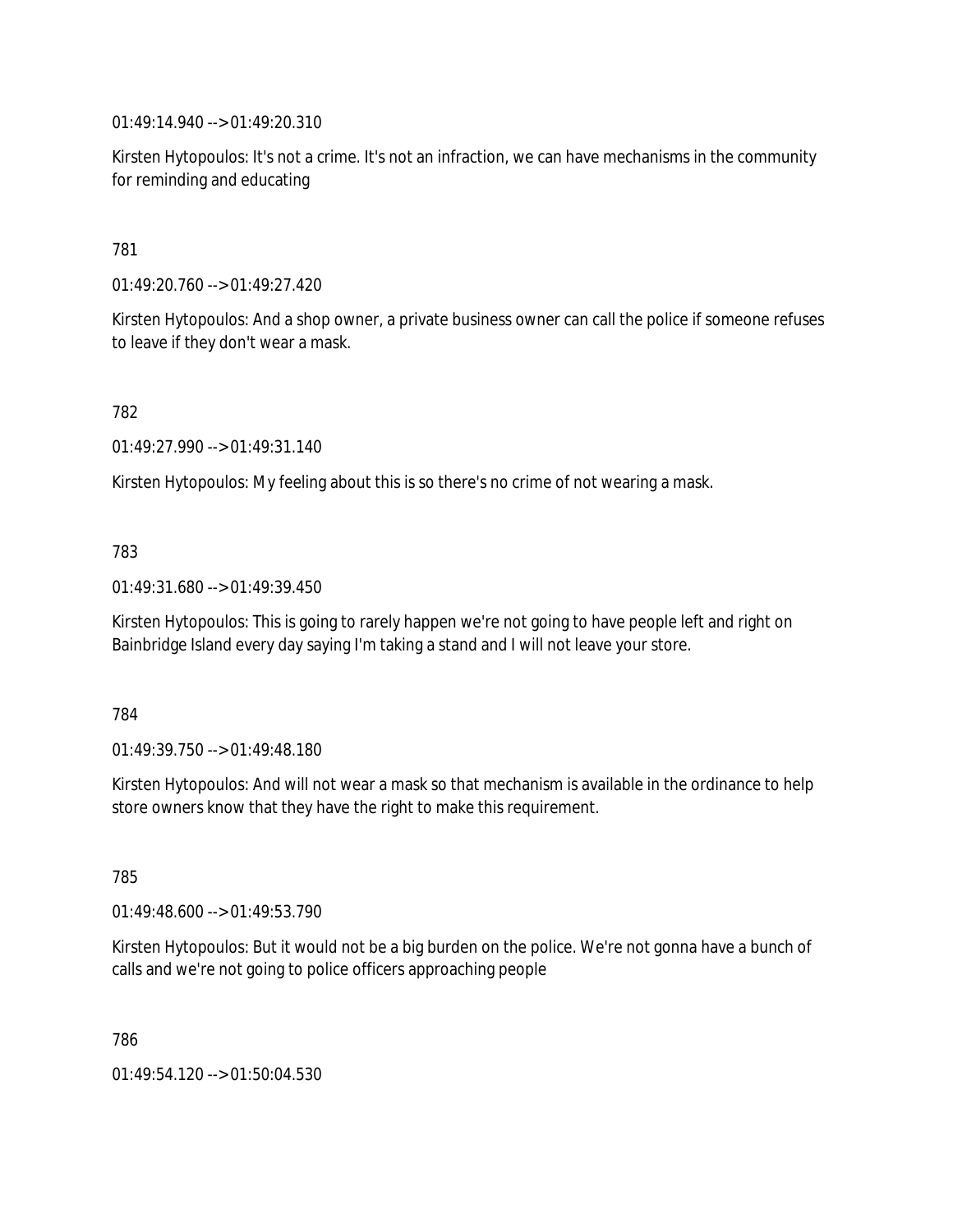Kirsten Hytopoulos: On a daily basis to cite them for something. So I hope that's enough information to kind of explain how there can be a way of enforcing this that would rarely get enforced.

787

01:50:05.070 --> 01:50:12.450

Kirsten Hytopoulos: Because the bulk of what I think we're trying to do is get this to be the law Bainbridge Island and to get signs and stores.

788

01:50:12.690 --> 01:50:30.030

Kirsten Hytopoulos: So that the vast majority of people will do this in interior spaces that are open to the public. I don't think any of us are looking to cite people jail people or have police contact. It's just that first part. So I hope that made sense. I'm happy to answer questions.

789

01:50:31.980 --> 01:50:39.780

Leslie Schneider: Great, thank you very much, that that helps me a lot. I'm going to go ahead and move on to COUNCILMEMBER deets.

790

01:50:43.200 --> 01:50:45.330

Joe Deets: Thank you. Councilmember hi topless.

791

01:50:46.650 --> 01:51:00.600

Joe Deets: I think I could go with that. I don't know if it was that still would be an ordinance, but I, I do not want the police going down the street and finding arresting people, no way, no how I'm not going there.

792

01:51:01.200 --> 01:51:12.540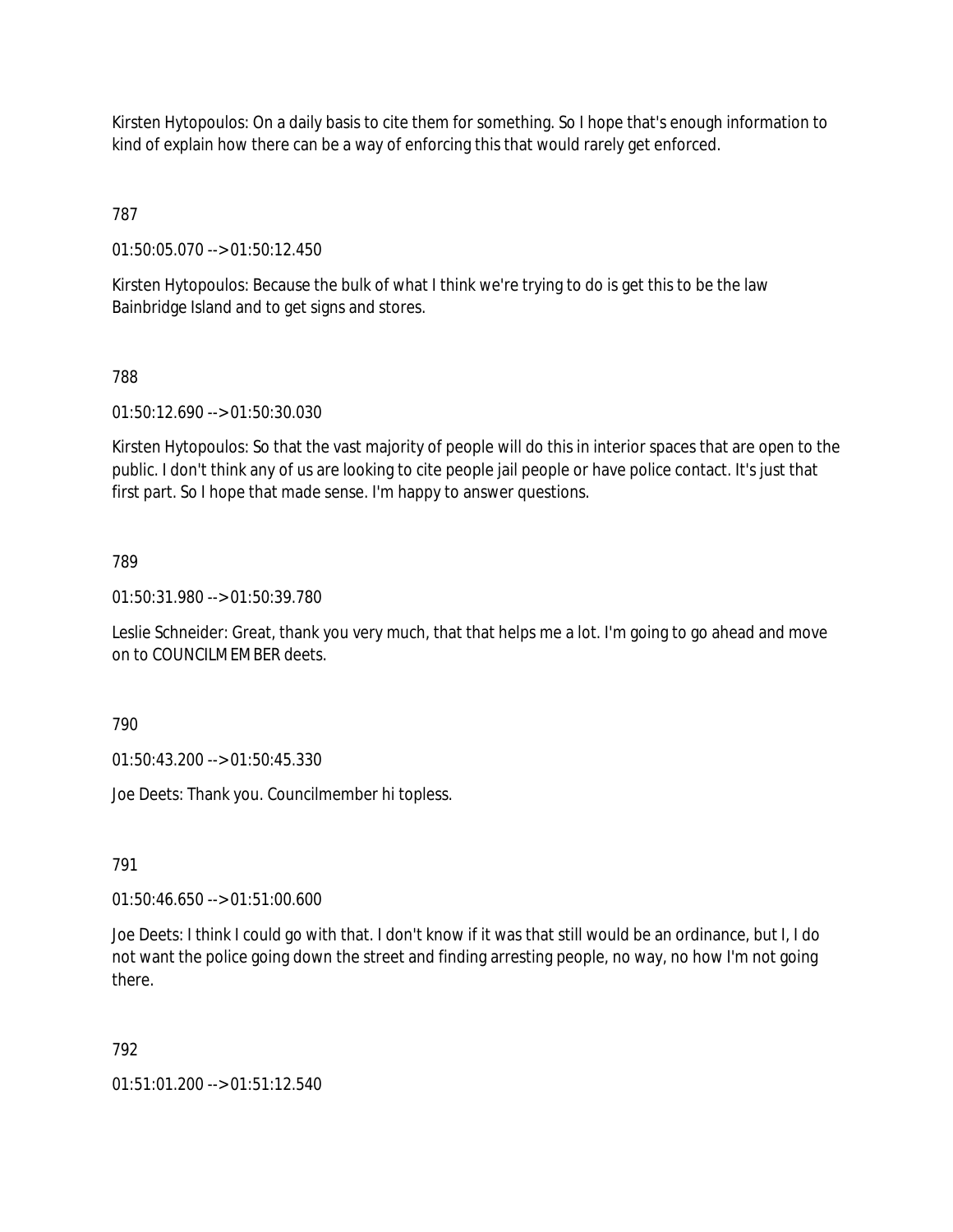Joe Deets: For all the reasons I've said, but giving business owners, the right to say you have to wear a mask. And if you don't, you can be asked to leave.

793

01:51:13.800 --> 01:51:18.840

Joe Deets: If that needs. Does that need to be. So my question to us. Does that need to be in an ordinance, or is that just

# 794

01:51:19.410 --> 01:51:21.270

Joe Deets: Do business owners have that right anyway.

# 795

01:51:22.110 --> 01:51:28.560

Kirsten Hytopoulos: I would ask the city attorney, of course, the answer after me because his advice is the best advice I think it's already the law.

796

01:51:29.010 --> 01:51:36.000

Kirsten Hytopoulos: The reason to call it out is to help as a to help business owners understand that because they don't seem to know that and be

# 797

01:51:36.450 --> 01:51:48.540

Kirsten Hytopoulos: The whole the whole action of creators law we will still have a loss will have an ordinance that says on Bainbridge Island, you are required to wear a mask and we have to have that conversation as a council now to

798

01:51:49.020 --> 01:52:02.250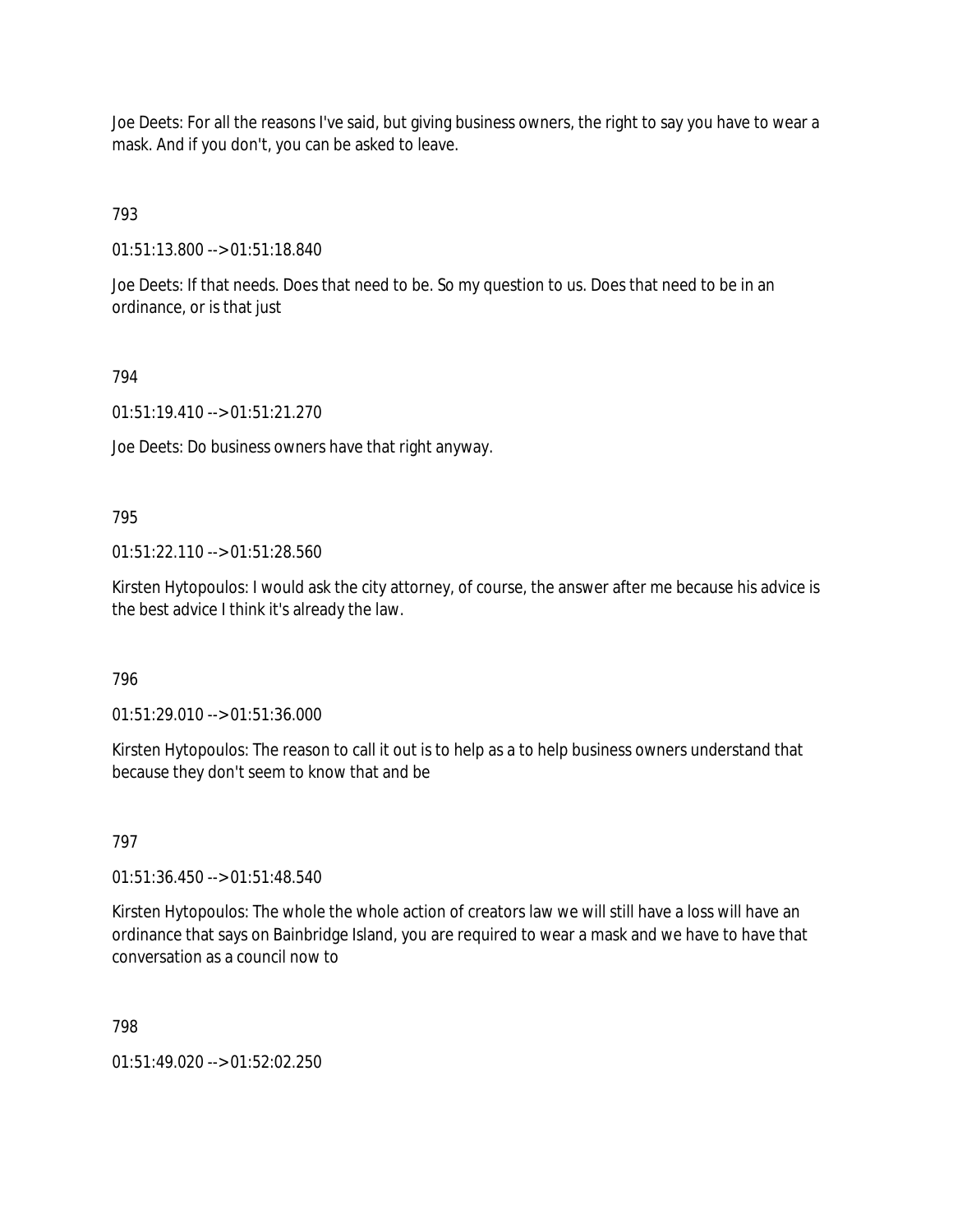Kirsten Hytopoulos: In the spaces. So it's still a legal requirement, but it's just we're not creating an ordinance that we're going to recreate I'm sorry and fraction to enforce if that makes sense. We're creating a health regulation of sorts. Right.

# 799

01:52:02.610 --> 01:52:17.370

Kirsten Hytopoulos: That says you have to remember and Bainbridge Island and work if we talk about the the enforceability through criminal trespass. We're just reminding are informing businesses owners that they have this ability to do this so that there's clear teeth.

800

01:52:19.230 --> 01:52:26.370

Leslie Schneider: Sorry, can I just jump in and ask you a clarifying question because I thought you said something different in your earlier comments. See, you're saying it is

#### 801

 $01:52:27.150 \rightarrow 01:52:41.220$ 

Leslie Schneider: I understand the enforcement part that that's at the discretion of the of the shopkeeper let's just say um but you're saying that we would also have a conversation on Council as to whether we are requiring masks generally

#### 802

01:52:42.360 --> 01:52:56.370

Kirsten Hytopoulos: Now we have both. So we so we would. So this would be the ordinance would look like a largely like what Joe has drafted, you are required to wear masks with when you cannot maintain six foot distancing Right you are.

803

01:52:57.510 --> 01:53:04.440

Kirsten Hytopoulos: You know, then we have that whole conversation about where is it that you always have to wear them. You always need to wear them in retail and grocery stores.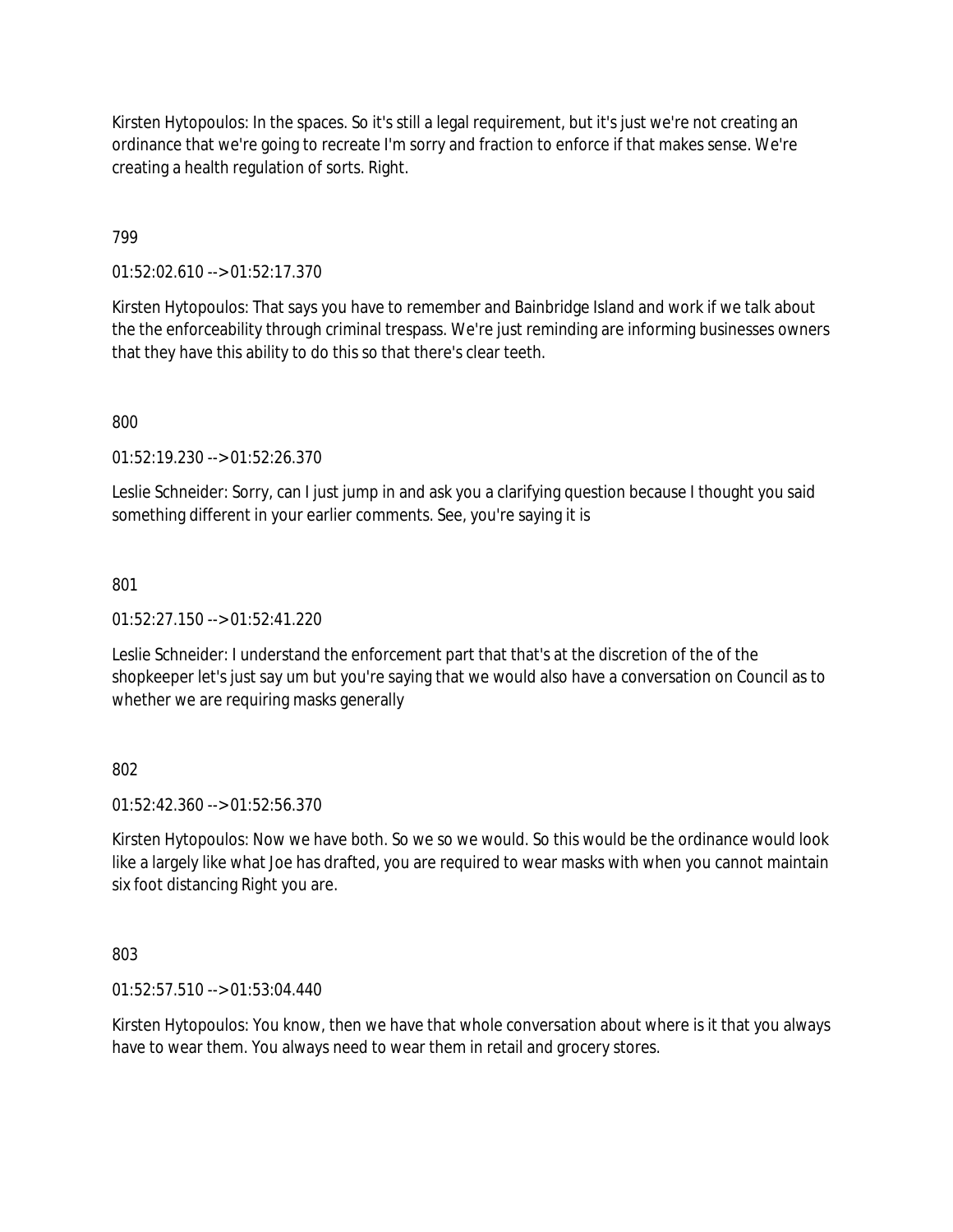$01:53:04.860 \rightarrow 01:53:11.610$ 

Kirsten Hytopoulos: Otherwise, it's kind of up to you. We can talk about are we going to talk about sidewalks. We got the places, but you have to wear them in these places.

805

01:53:12.060 --> 01:53:19.080

Kirsten Hytopoulos: And then, rather than having in the enforcement section having an ordinance me. Sorry, sorry, having a fraction. I'm so sorry.

806

01:53:19.800 --> 01:53:28.620

Kirsten Hytopoulos: It would simply say either or both. It could. We could have. We could have a reminder type thing or volunteers or even a police officer could

807

01:53:28.950 --> 01:53:40.170

Kirsten Hytopoulos: remind people of this with no citation, that's the choice for us and we would have a section that would say any shop owner business owner any private property owner whatever with a place. Open the business.

808

01:53:40.920 --> 01:53:54.180

Kirsten Hytopoulos: Who has asked someone to we ask someone to leave if they will not wear a mask. And if that individual not leave may call the police and the police may after and from ultra fast. I'm sure Joe is probably chomping at the bit our city attorney. So does that help Leslie

809

01:53:55.680 --> 01:54:02.640

Leslie Schneider: Yes, I think so. Um, can do all mind if I jump ahead to the city attorney to respond.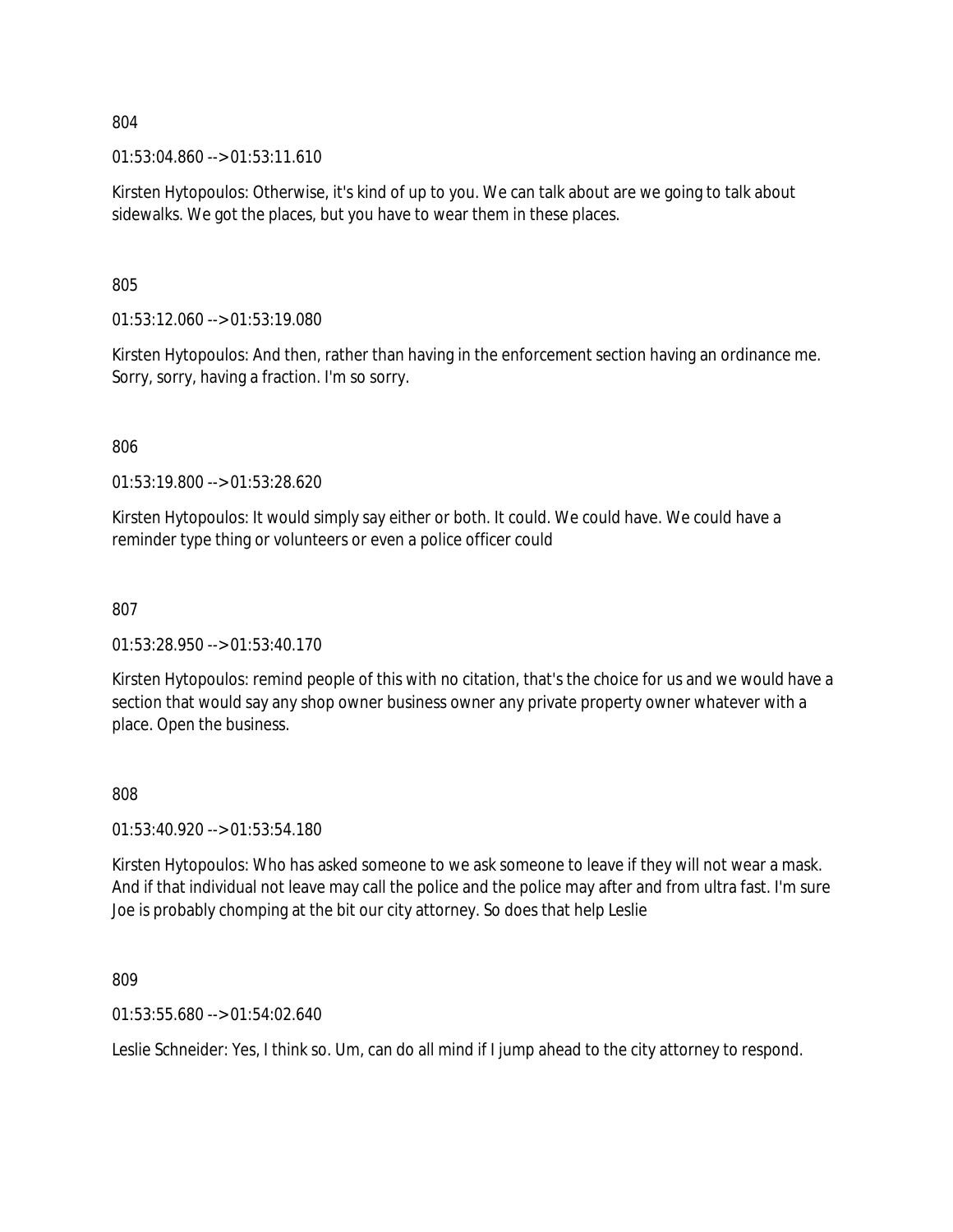01:54:04.320 --> 01:54:04.800

Leslie Schneider: Okay.

811

01:54:05.820 --> 01:54:06.480

Leslie Schneider: City attorney.

812

01:54:06.990 --> 01:54:14.700

Joe Levan: So what I've been speaking with COUNCILMEMBER I topless about this and a couple things. One, to work, to the, to the point about

# 813

01:54:15.960 --> 01:54:34.230

Joe Levan: Whether or not having a directive or having, having it in the ordinance or requirement related to masks if that would be beneficial if the Council wants to give more tools for establishment owners to trespass people. The answer is yes.

#### 814

01:54:35.520 --> 01:54:50.550

Joe Levan: The as as customer. I was described trespass currently is in our city code and it's in state law on any business owner can can utilize that tool if they need to, as appropriate and as lawful

#### 815

01:54:51.870 --> 01:55:01.020

Joe Levan: If the idea is to address this public health situation and emergency by giving them an additional tool to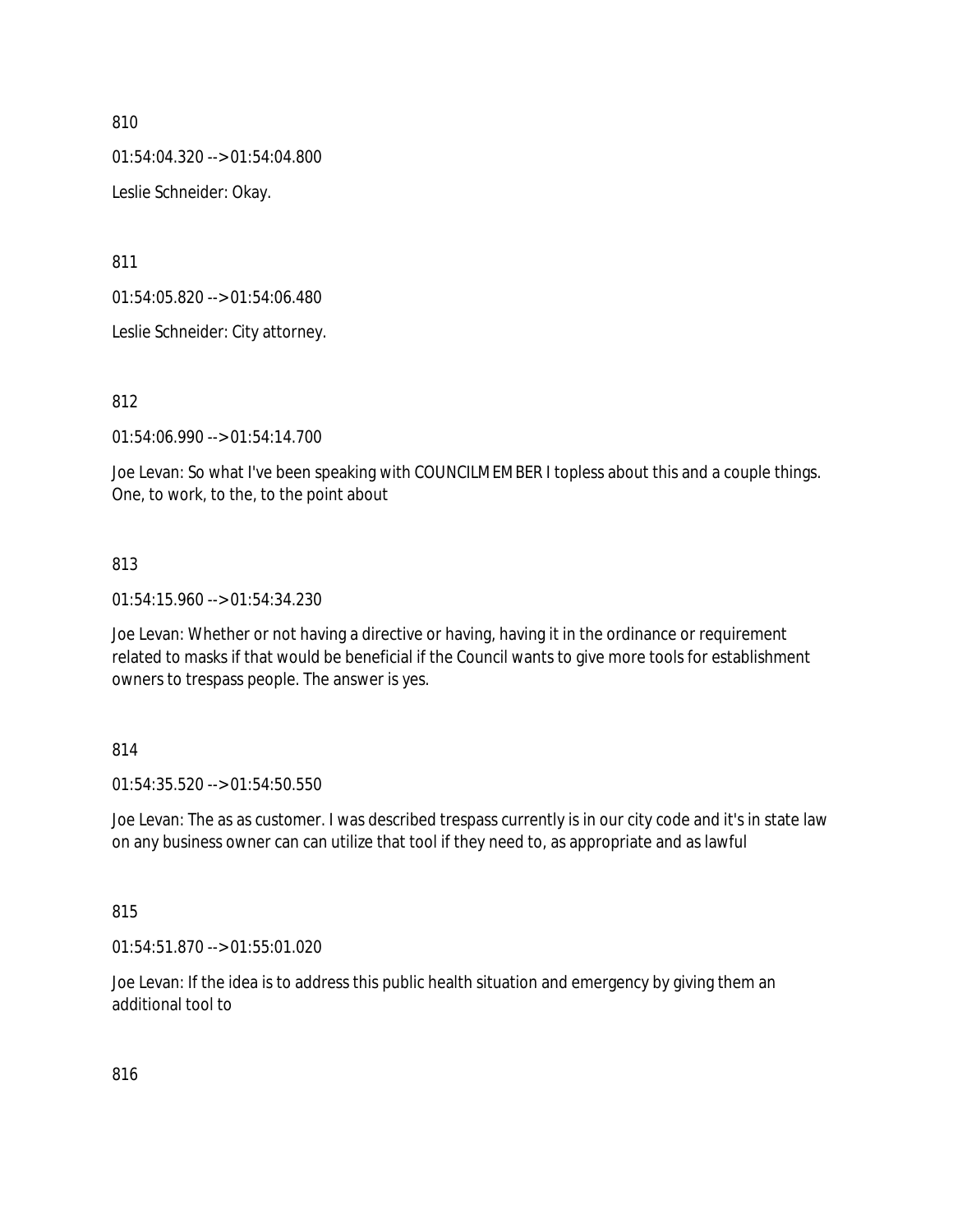01:55:02.280 --> 01:55:12.360

Joe Levan: To allow for them to have a basis to contact to the police about a what they think is a trust someone who is uninvited because they are not

# 817

01:55:13.260 --> 01:55:24.480

Joe Levan: Meeting the requirement of wearing a mask as they as they should be based on the ordinance as as customer, I suppose, is discussed, then that that's how that would be enforced and it would be

#### 818

01:55:25.800 --> 01:55:33.210

Joe Levan: It'd be an additional layer of regulation law in our city that would allow for the trespass mechanism to be used.

#### 819

01:55:33.630 --> 01:55:49.650

Joe Levan: And to be clear, it would be the remedy, though, as if it played out. I understand the the intent likely is not to have it play out to a situation where an officer would have to respond, potentially, and then potentially have to

#### 820

01:55:50.760 --> 01:55:58.410

Joe Levan: You know, arrest somebody, but it would be a criminal violation. So a trespass is a criminal violation.

#### 821

01:55:59.580 --> 01:56:10.650

Joe Levan: And it's a it's a misdemeanor, which is again it just so you know this and I know the intent is this wouldn't happen. But under as a misdemeanor. The the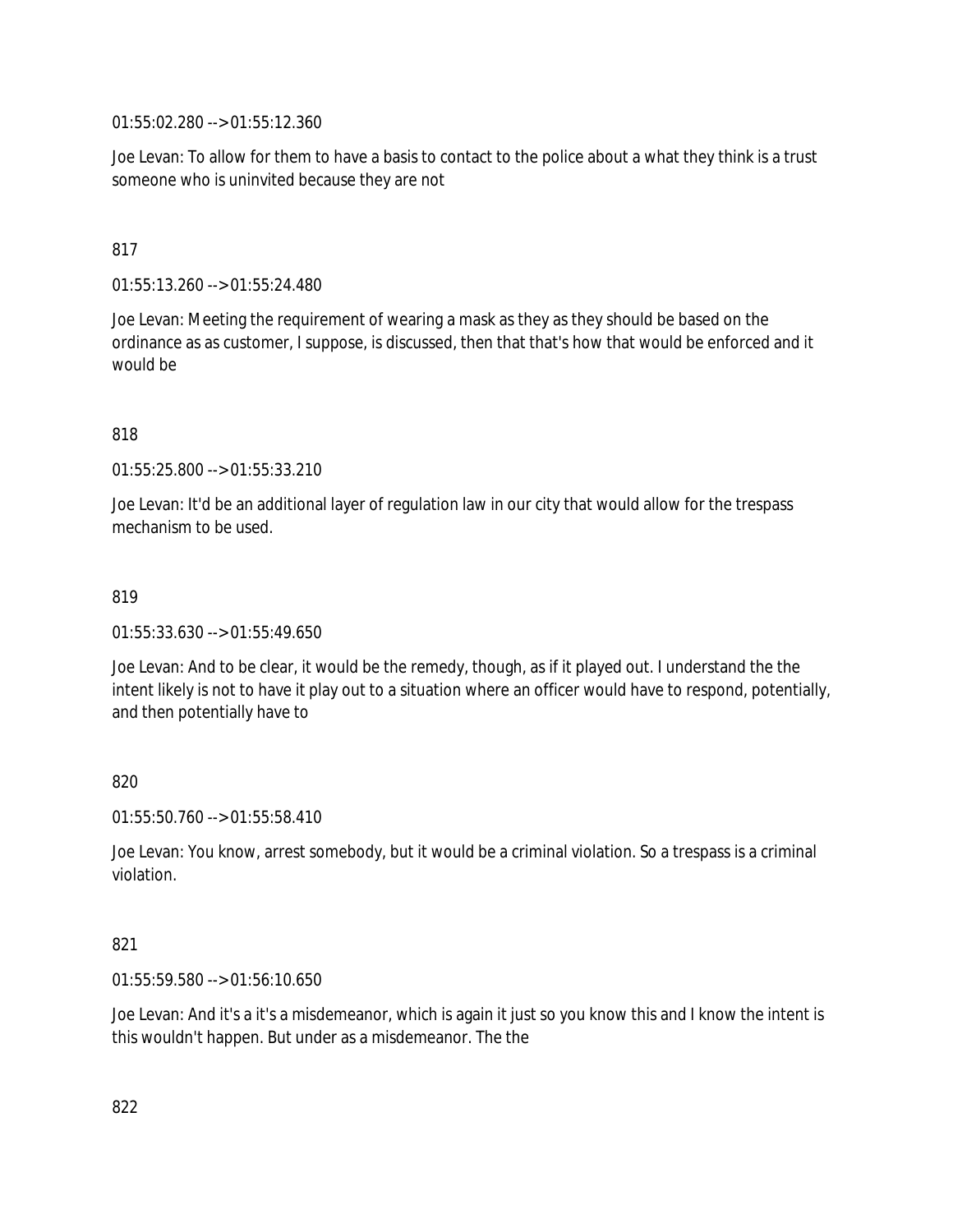01:56:11.460 --> 01:56:16.800

Joe Levan: The remedy under state laws up to 90 days in jails and up to 90 days in jail and \$1,000 fine.

823

01:56:17.400 --> 01:56:26.700

Joe Levan: And a gross misdemeanor, which is a secondary was an offense if it's if it's more extreme. So, for example, so let's say somebody just be absolutely refuse to leave and the officer.

824

01:56:27.150 --> 01:56:35.070

Joe Levan: saw it as a gross misdemeanor that's up to 360 days and deals in a \$5,000 fine. So you just so you're aware of how that

# 825

01:56:35.400 --> 01:56:45.240

Joe Levan: How that plays out in terms of State law, but I understand point here is that, hopefully, that would have to that wouldn't be necessary, because with that kind of a

826

01:56:45.960 --> 01:56:53.310

Joe Levan: Mechanism to enforce hopefully people will then, wouldn't it would comply and they would not stay in

#### 827

01:56:53.790 --> 01:57:02.370

Joe Levan: You know, they would, they would comply, when a business owner said you need to leave because you're not wearing a mask and the requirement in the city is that you have to wear a mask. When you're in these kind of establishment.

828

01:57:04.200 --> 01:57:05.130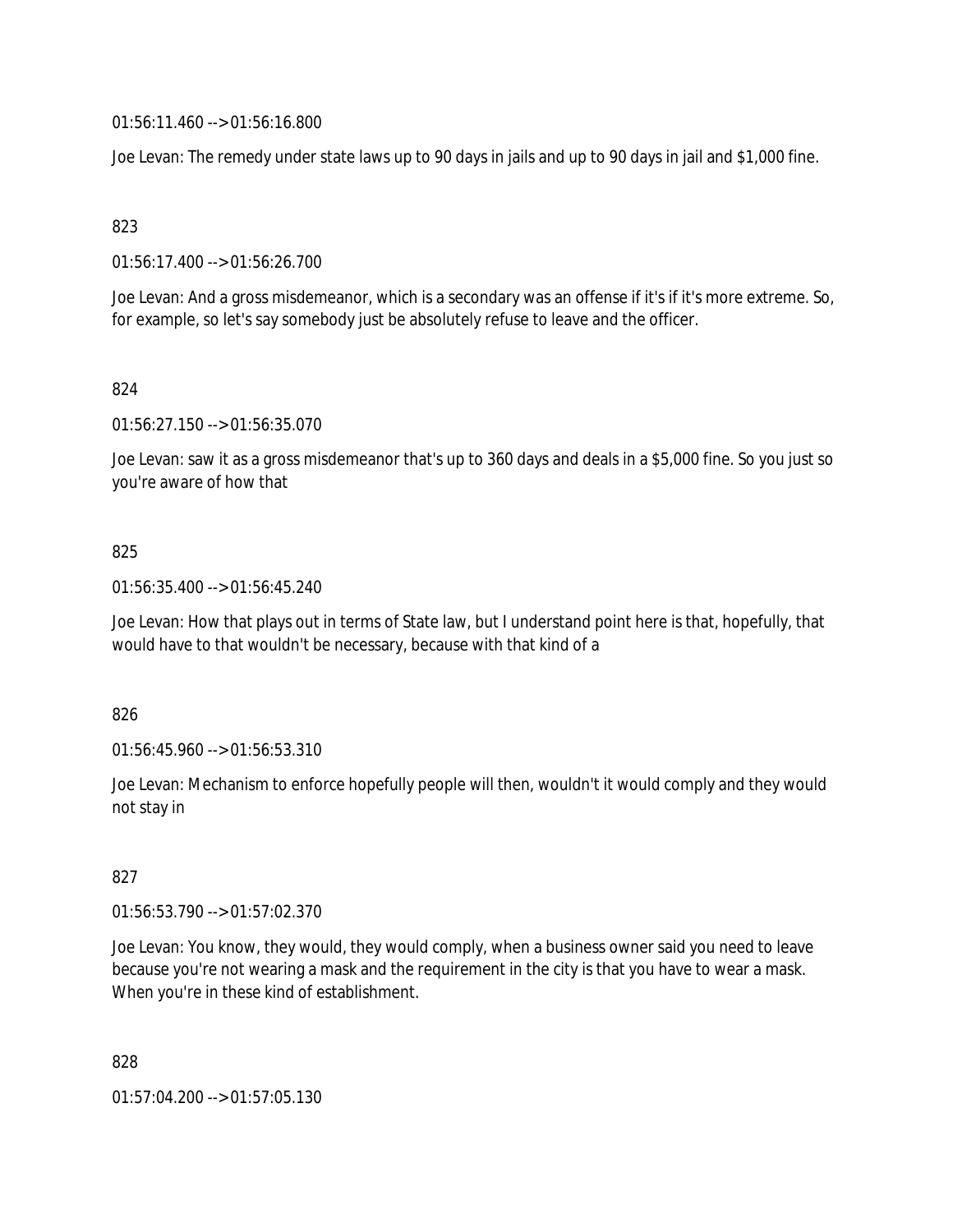Some clarifies

### 829

01:57:06.240 --> 01:57:17.100

Leslie Schneider: All right, thank you. City attorney. Um, so I'm just doing a time check here. We're about a half an hour over and we still have to address. Councilmember deets is

# 830

01:57:19.230 --> 01:57:30.420

Leslie Schneider: That's going to be short, by definition, but I am going to go ahead. I mean, we could take a straw poll. At this point, but I sort of feel like we need to keep going on the comments.

831

01:57:32.730 --> 01:57:34.320

Leslie Schneider: So, Deputy Mayor

832

01:57:42.540 --> 01:57:44.850

Rasham Nassar: Yeah, and I'm

833

01:57:46.170 --> 01:57:50.340

Rasham Nassar: I mean, maybe it's appropriate at this point, just in the interest of time to

#### 834

01:57:51.180 --> 01:57:56.160

Rasham Nassar: To move forward and we have a motion on the floor in a second. We take a vote. See if there's council members that are interested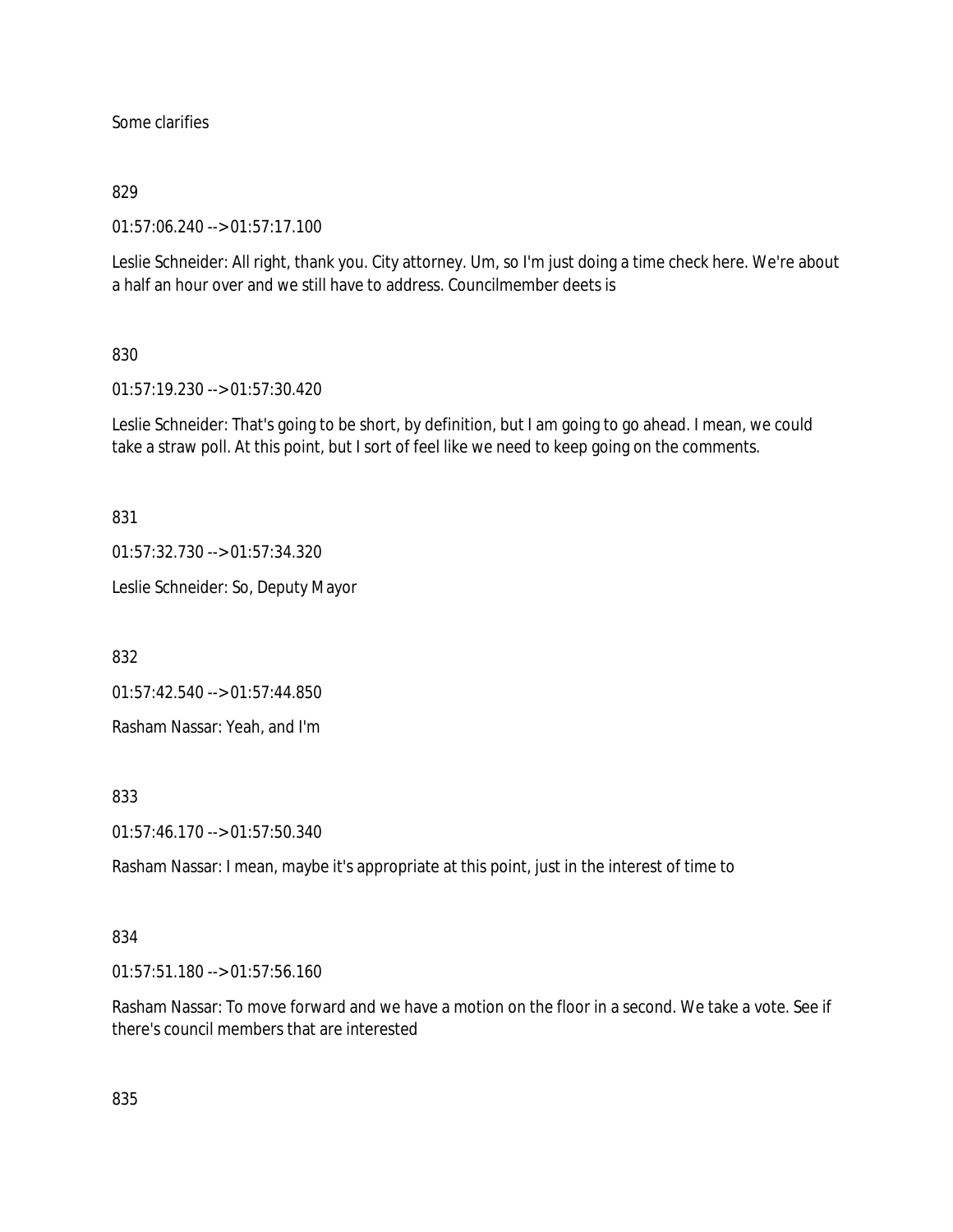01:57:56.640 --> 01:58:09.390

Rasham Nassar: In discussing just an ordinance. The next meeting and I haven't stayed in my position yet but I share COUNCILMEMBER deeds his position on this. I'm very

836

01:58:10.050 --> 01:58:20.910

Rasham Nassar: very hesitant to support a mandate that comes with any sort of enforcement, cause I think it's just being being sensitive to the times and the

837

01:58:21.540 --> 01:58:38.970

Rasham Nassar: The, the voices coming out of the Black Lives movement matter which are real Black Lives Matter movement which are you know generating support and requests for disarming our police and reducing funding for police risk reducing

838

01:58:40.440 --> 01:58:46.260

Rasham Nassar: Authority to punish and penalize sort of moving away from this law and order approach to government

#### 839

01:58:46.590 --> 01:58:57.690

Rasham Nassar: And more one focus on education and collaboration with the community. I think the the approach that's focused on collaboration and education with our community and genders trust and local government.

840

01:58:58.920 --> 01:59:06.300

Rasham Nassar: I that said, I also and I may, I may have said this. The last time we talked about it but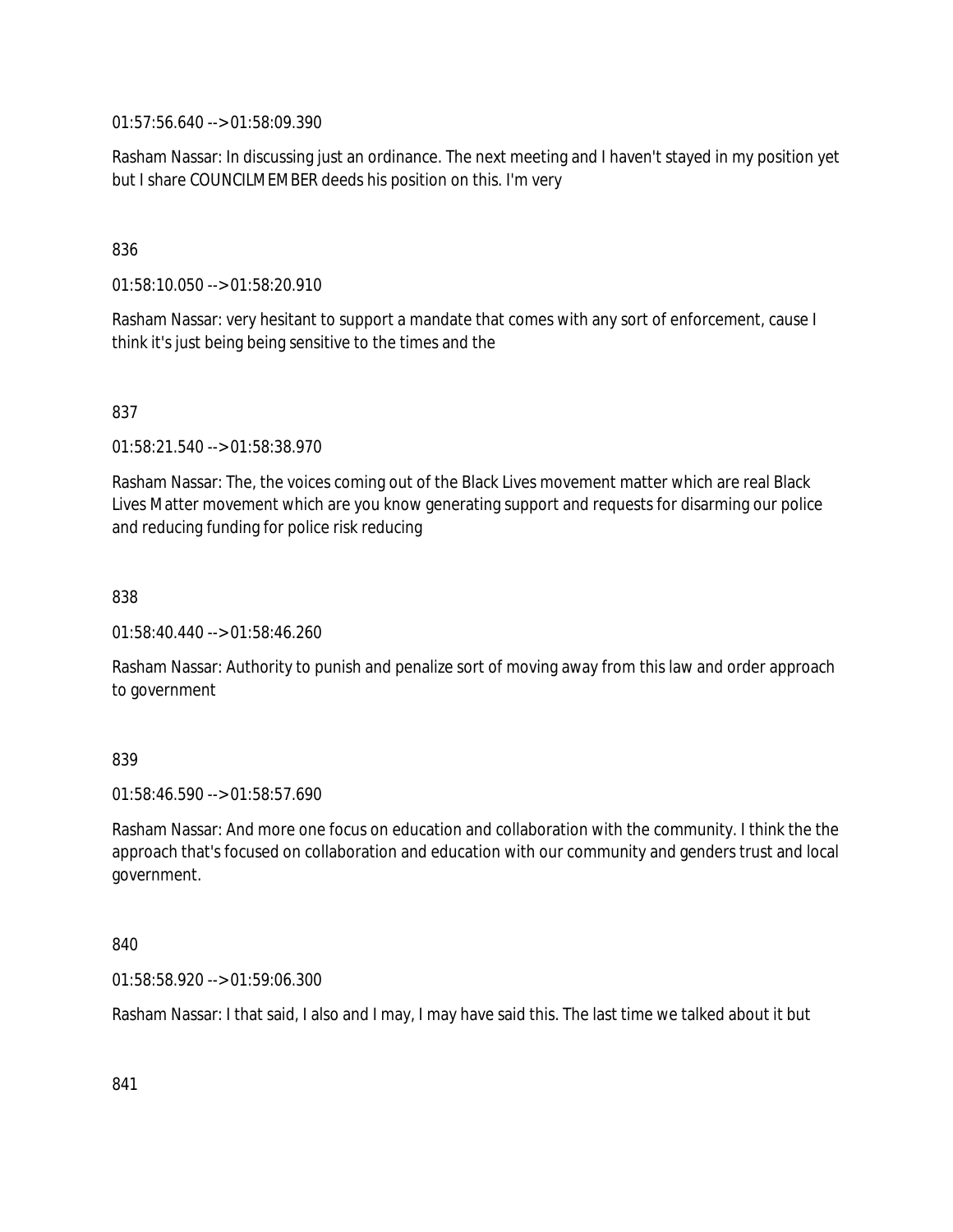01:59:08.580 --> 01:59:18.360

Rasham Nassar: And accounts on our put this on the record as well that there are countries in Europe that are not mandating masks and they have. And I think counselor Medina, actually you made the point that one of the reasons not to

842

01:59:18.690 --> 01:59:23.940

Rasham Nassar: Is because it increases what serves to really increase people's feeling of safety, but

843

01:59:24.870 --> 01:59:33.120

Rasham Nassar: Not really actually increasing that overall level of safety, perhaps, or per se because we while we can mandate the wearing of masks, you can't

844

01:59:33.570 --> 01:59:40.650

Rasham Nassar: Legislate or control how people use the masks and there's all sorts of information in the World Health Organization's new pamphlet.

845

01:59:41.010 --> 01:59:53.010

Rasham Nassar: Around the appropriate wearing of the mask and that it be triple layered handwashing there's all other steps that need to be followed and maintain an order for the mass to be an effective measure of defense against the virus and

846

01:59:54.540 --> 02:00:04.680

Rasham Nassar: So I'm, I'm happy to move us along, I think I can. I can sense the majority of counsel support for an ordinance. Personally, I prefer the directive, taking a more educational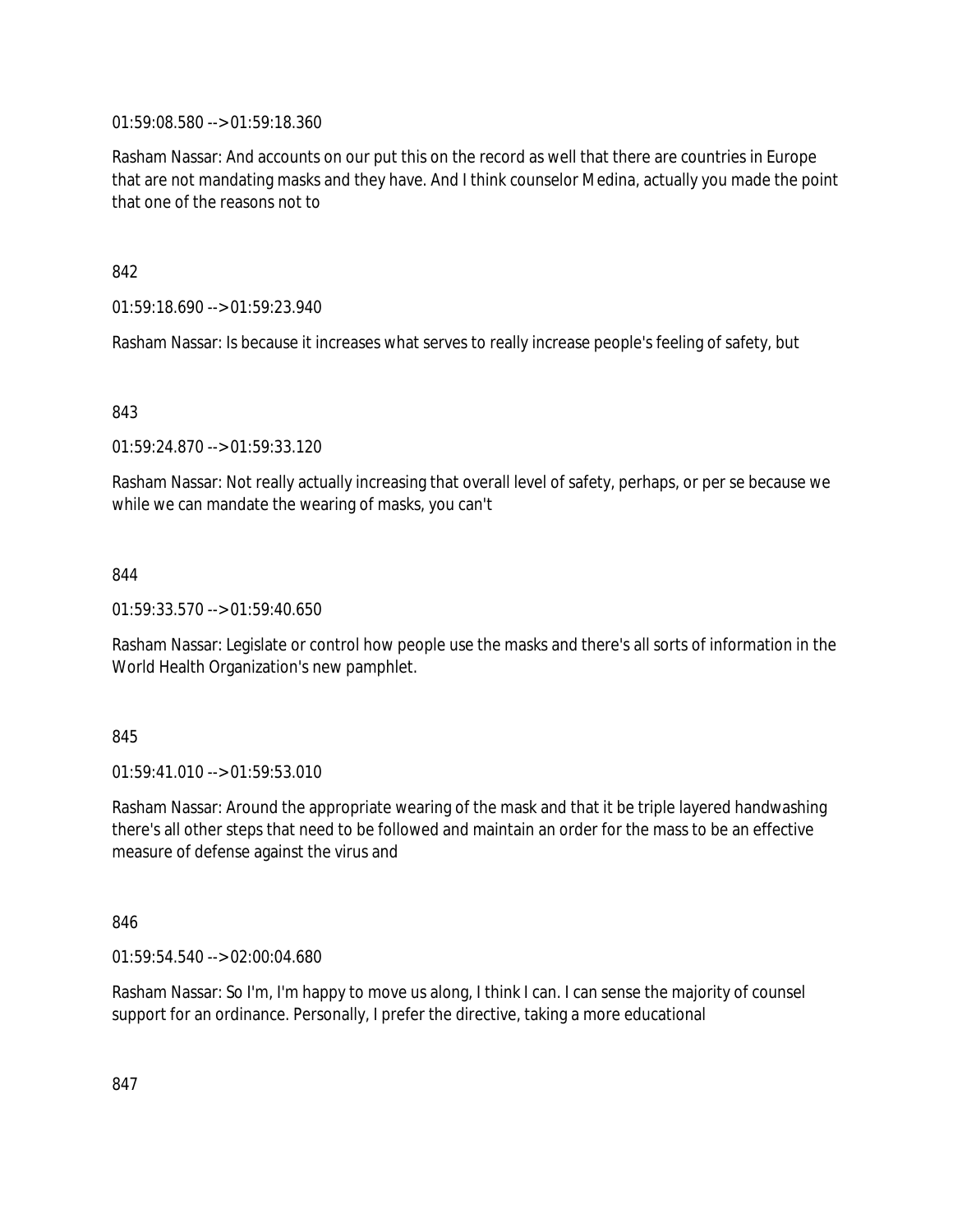02:00:05.700 --> 02:00:11.430

Rasham Nassar: Position and support. Councilmember deets his proposal which targets those

848

02:00:12.540 --> 02:00:24.420

Rasham Nassar: Those, those items and offering free masks and engaging or hiring ambassadors volunteers and such to distribute information, education on how to appropriately wear masks and things of that nature.

849

02:00:26.190 --> 02:00:27.570

Rasham Nassar: But if, if the

#### 850

02:00:28.650 --> 02:00:35.190

Rasham Nassar: If the Council majority is to move an ordinance. The next week and just continue this debate, then I'm happy to move along.

851

02:00:36.510 --> 02:00:41.700

Leslie Schneider: So we have two more hands up. I haven't stated my position exactly yet.

852

02:00:42.870 --> 02:00:46.470

Leslie Schneider: So I'm going to go ahead and call on COUNCILMEMBER Medina.

853

02:00:49.020 --> 02:00:54.240

Leslie Schneider: And but we need to get we're we're over time here. So, go ahead. Councilmember Medina.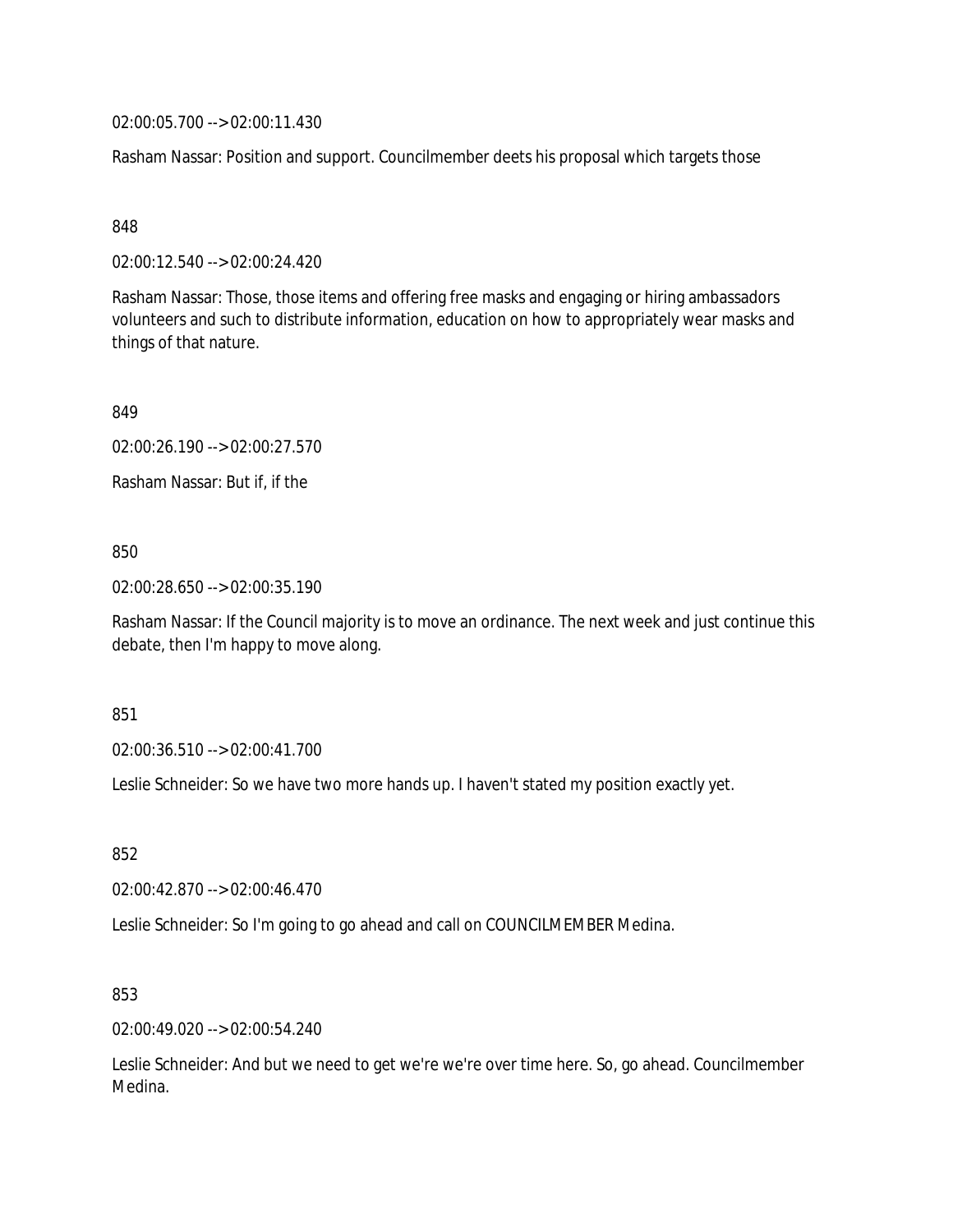02:00:54.870 --> 02:01:12.900

Kol Medina: I just wanted to be a mixture of understands the motion that I made. So like the words I actually said where that I moved to focus our discussion on an ordinance and I didn't. That's it. That's the motion that motion didn't say do that next week.

855

02:01:13.950 --> 02:01:24.750

Kol Medina: That would be a secondary discussion I prefer to agree to focus on an ordinance or not we'll focus on one of these and then start actually focusing on one and try to move on forward.

856

02:01:27.750 --> 02:01:34.170

Kol Medina: So I just hope that clarifies with emotion was and I don't know if I can call a question after speaking

857

02:01:35.940 --> 02:01:39.600

Kol Medina: If I can. So maybe I well but I hope someone can call the question.

858

02:01:42.390 --> 02:01:46.200

Leslie Schneider: All right, if, if the question is going to get called and I guess I need to state my position.

859

02:01:49.260 --> 02:01:49.860

Leslie Schneider: I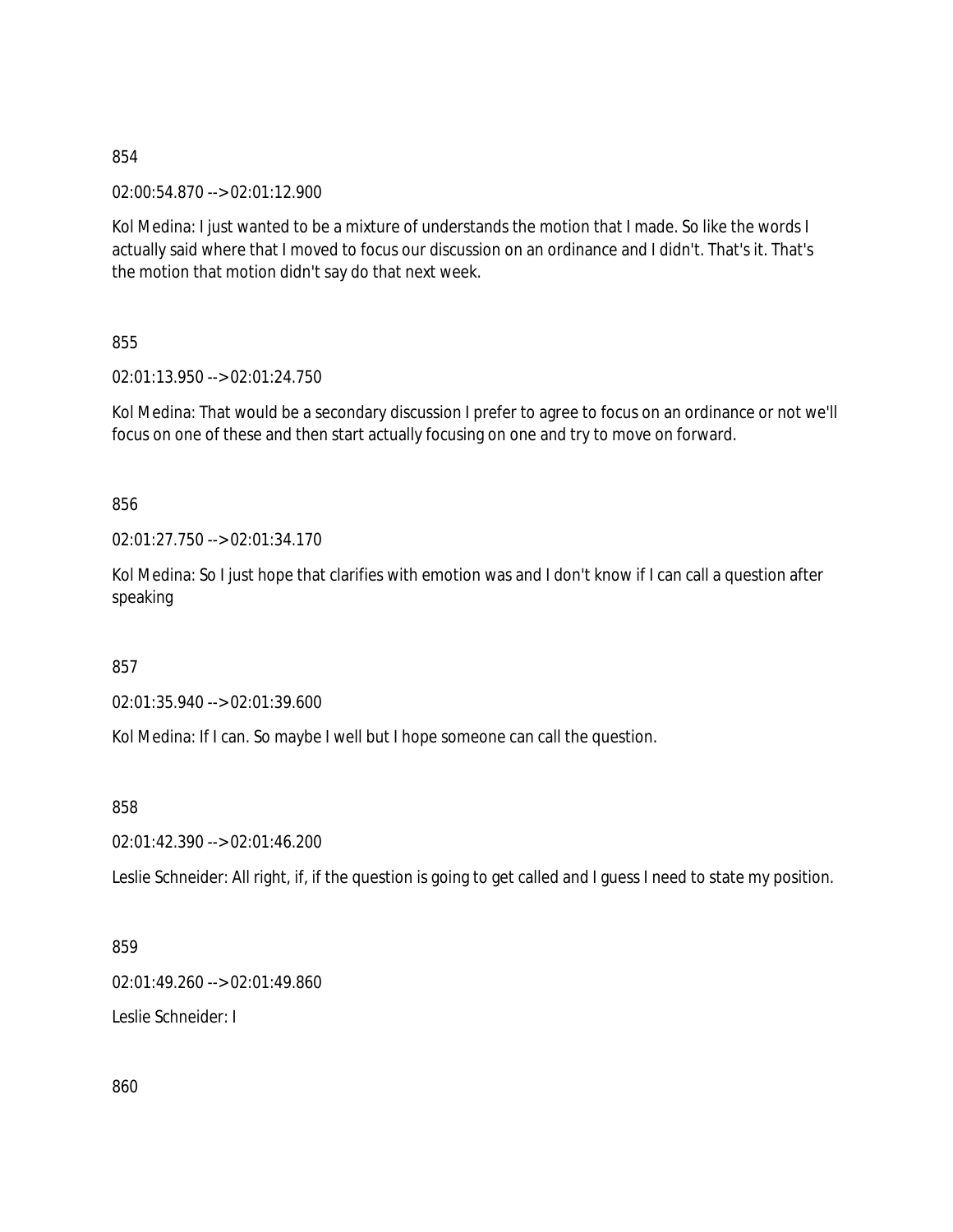02:01:52.170 --> 02:01:59.220

Leslie Schneider: I also have been sort of in transition on how I feel about this. I think I'm coming down now on the side of

#### 861

02:02:00.600 --> 02:02:15.330

Leslie Schneider: Not wanting to make it mandatory and in the context of COUNCILMEMBER high topless his proposal, I would be willing to support an ordinance that supported the shopkeeper the store owner in

### 862

02:02:16.380 --> 02:02:22.770

Leslie Schneider: And I know that it's mostly symbolic because they they sort of they have that already as part of the law, but I think that that that would

#### 863

02:02:24.420 --> 02:02:33.990

Leslie Schneider: If that's going to be helpful. I would be happy to support an ordinance I otherwise I think that I'm not willing at this time to kind of set up the

#### 864

02:02:35.520 --> 02:02:40.200

Leslie Schneider: The resistance. I think we need to focus on education and

865

02:02:41.370 --> 02:02:43.350

Leslie Schneider: So there you have it. I'm

866

02:02:49.680 --> 02:02:57.120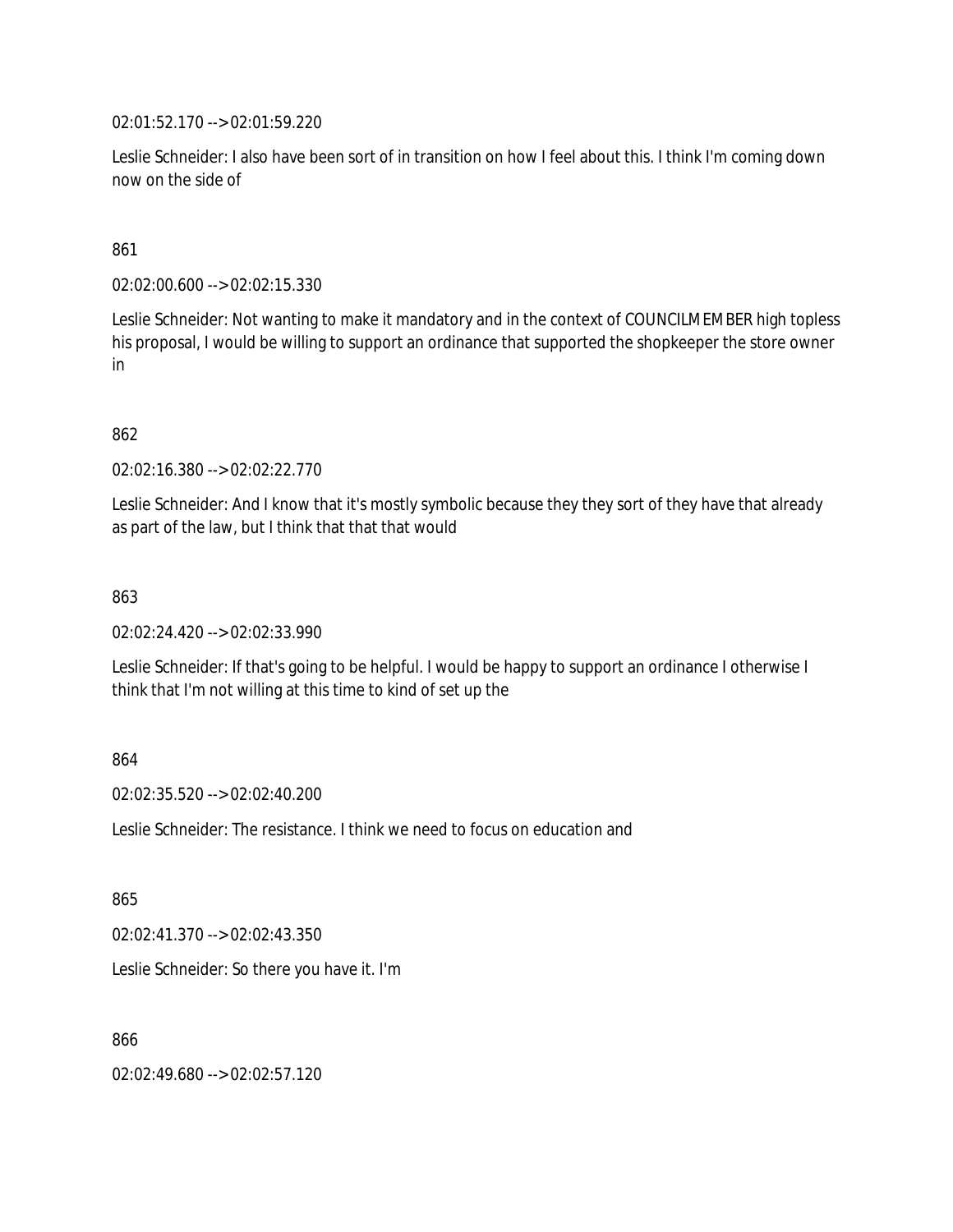Leslie Schneider: I didn't, I'm not willing to support an ordinance that has its own teeth. I'm willing to support an ordinance that gives the shopkeeper support.

867

02:03:00.180 --> 02:03:04.350

Leslie Schneider: So COUNCILMEMBER Dina, you still have your hand up is okay if I go to COUNCILMEMBER deets.

868

02:03:06.690 --> 02:03:07.020

Leslie Schneider: Okay.

869

02:03:08.700 --> 02:03:19.140

Joe Deets: Yeah thank THANK YOU MAYOR I if we're going to do an ordinance. The only one I'll support is simply getting choppy cheap shopkeepers the rights to do what they can do already.

870

02:03:20.160 --> 02:03:26.370

Joe Deets: In which is required mass. So if that's the ordinance you want. That's the one. All support.

871

02:03:27.510 --> 02:03:36.480

Joe Deets: So that's where I'm at. And do we want to do a straw poll and just raise your hands, and does that what we like. Because we need to move along, folks.

872

02:03:37.710 --> 02:03:39.510

Leslie Schneider: Okay, so I'm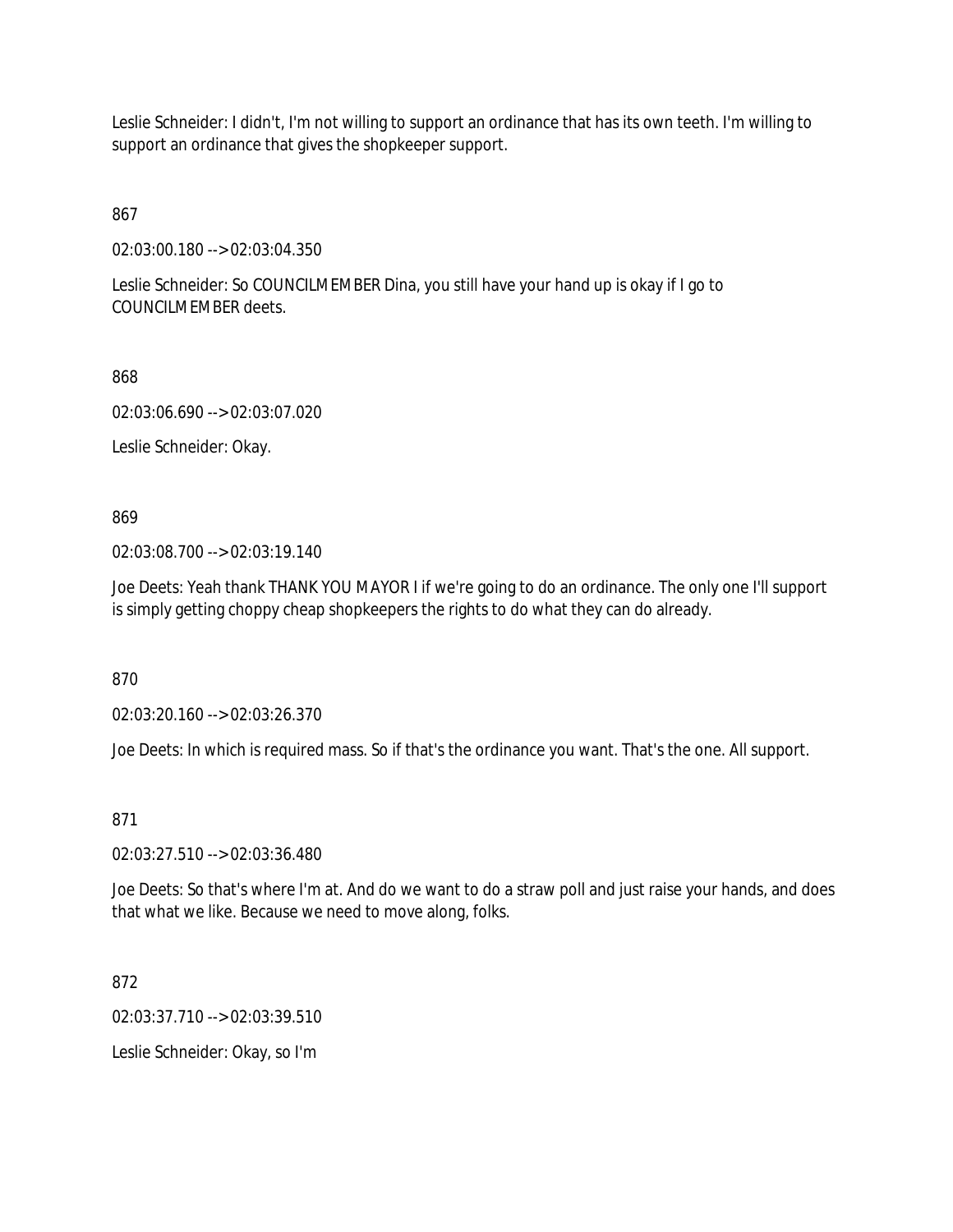02:03:41.190 --> 02:03:44.430

Leslie Schneider: Counseling pilot. Do you have a suggestion for how we move forward.

874

02:03:45.120 --> 02:03:53.790

Michael Pollock: Yeah. Well, first of all, in terms of calling the question just to point the order is that we, everybody has to go to times and I think we're about there. So,

875

02:03:55.020 --> 02:03:57.960

Michael Pollock: Otherwise, we need to vote on calling the question. So that's just a point of order.

# 876

02:03:59.160 --> 02:04:16.140

Michael Pollock: As far as the straw poll goes. I mean, we're kind of getting it I I'm I think pretty solidly behind the mayor on on this one. I, I just, I, I see an ordinance is problematic and find one is is that will open. Do we ended. It's got to have a time certain

#### 877

02:04:17.250 --> 02:04:26.880

Michael Pollock: And I, because otherwise it's a lot for a mask that at some point we're not going to have habit, the need or we hope anyway.

#### 878

02:04:27.600 --> 02:04:42.570

Michael Pollock: So I really think focusing on education, doing the things for signage doing the things that are going to get people to actually engage in behavior that we want and to not rebel against what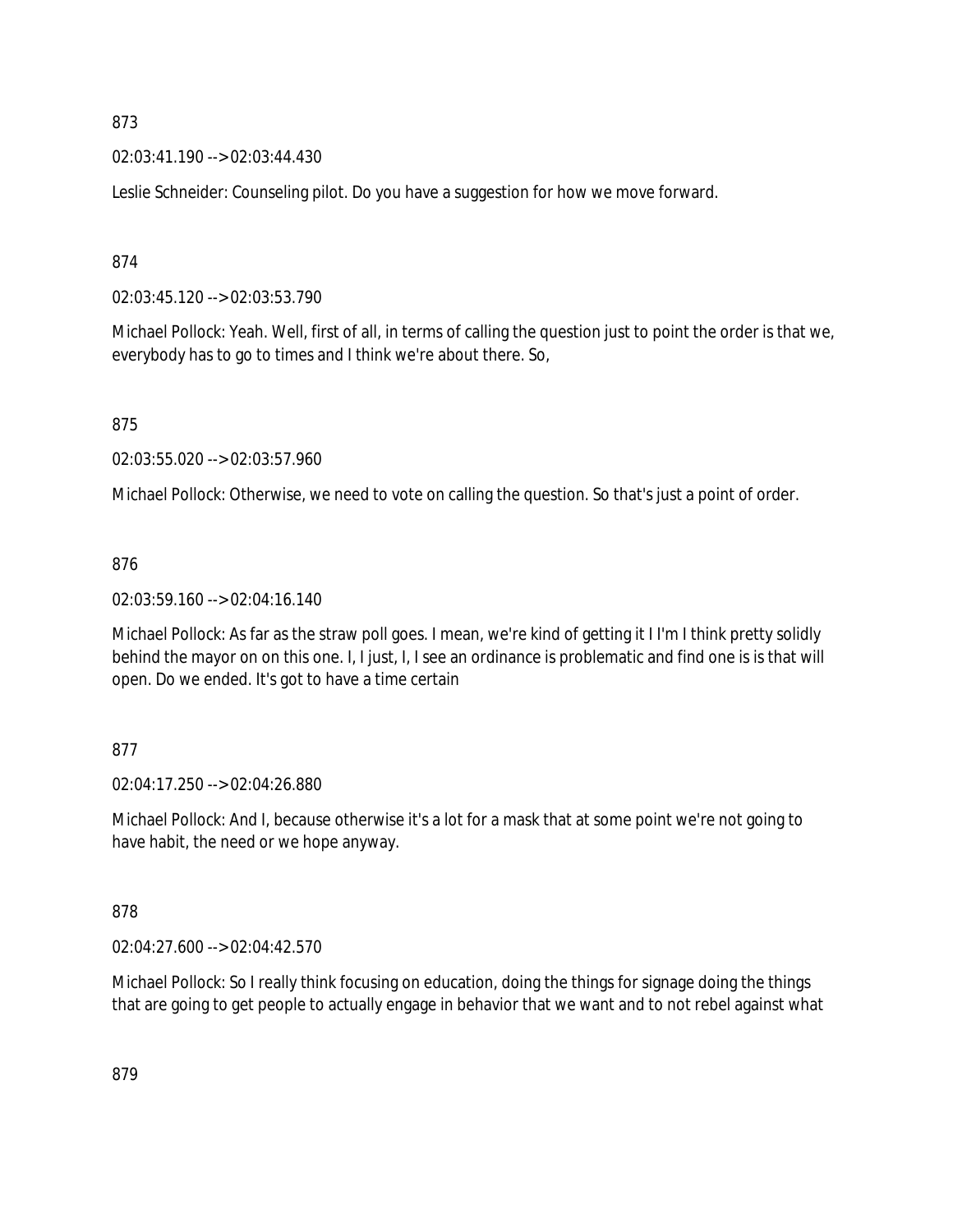02:04:43.500 --> 02:04:53.040

Michael Pollock: What we want them to do, simply because we're telling them to do it. And there's a little bit of that that's going on. So I really do think education is is the way to go.

### 880

02:04:54.090 --> 02:05:05.550

Michael Pollock: I also think that we need to think about how what level. We're going to require relative to State law. And then we haven't even talked about that and sort of

881

02:05:06.000 --> 02:05:19.530

Michael Pollock: You know, kind of just coming up with our own set of rules because we think it's a good idea, versus actually following the recommendations or somebody, whether it's CDC, the state or the World Health Organization. I think we ought to have some sort of

882

02:05:20.070 --> 02:05:35.340

Michael Pollock: backdrop against which to follow whatever our recommendations are so I don't know, I just, I don't really want to create a whole new set of rules that aren't really

#### 883

02:05:36.720 --> 02:05:45.660

Michael Pollock: Consistent with with some of the other rules that are a higher level. So I think education is the way we're going to be effective. And I think that

884

02:05:46.380 --> 02:05:53.880

Michael Pollock: You know, given the the hour that we're now at 804 and I think we're about 45 minutes behind schedule. I would suggest that we form.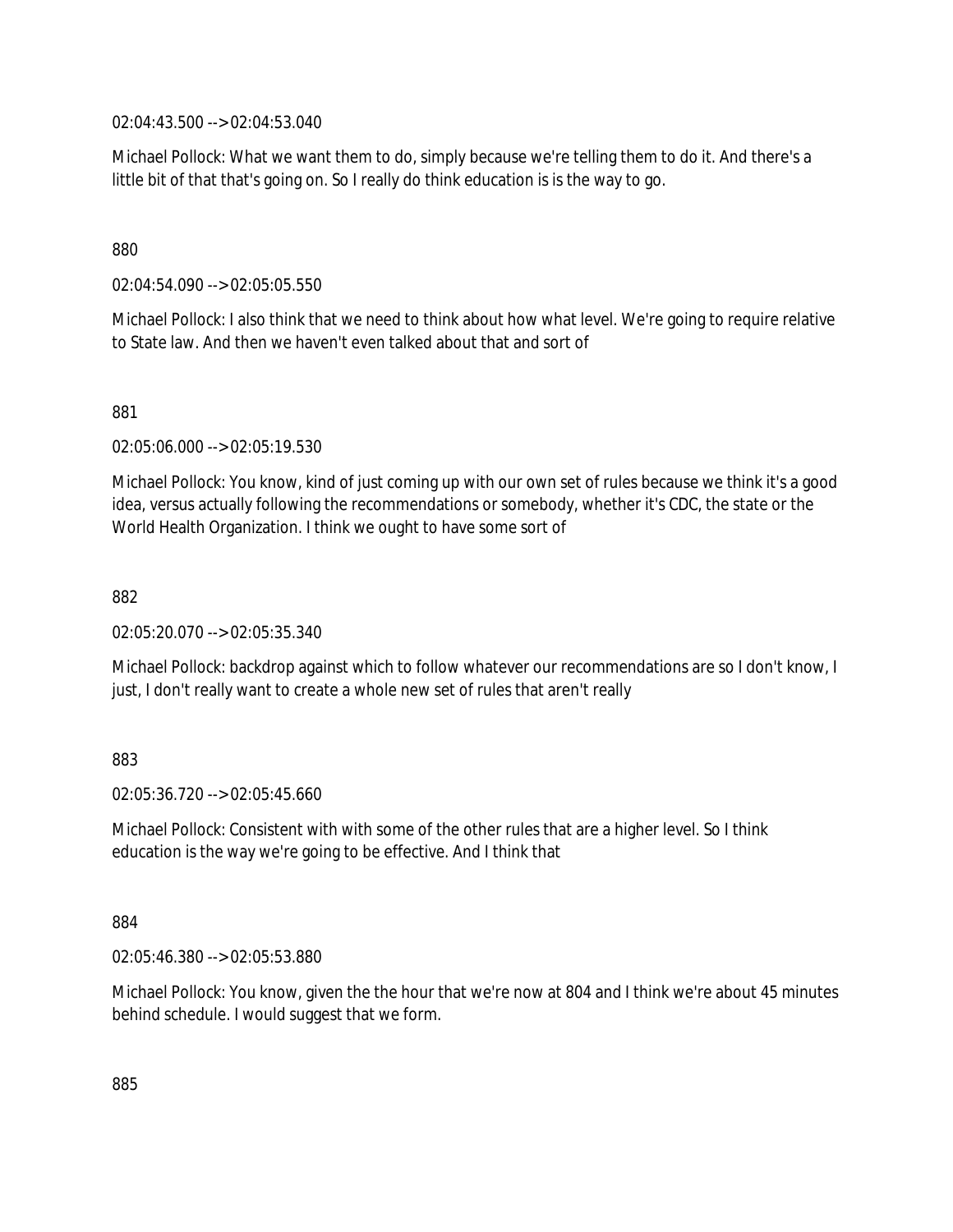02:05:54.990 --> 02:06:06.840

Michael Pollock: A subcommittee to deal with this and to come up with recommendations that you know that we've got a sense of the Council, I think, and and come up with some recommendations, working with the city attorney to to come up with some

886

02:06:08.940 --> 02:06:14.190

Michael Pollock: Something that that we can move forward on is, I think we could debate this all day but

887

02:06:15.870 --> 02:06:16.770

Michael Pollock: I'll leave it at that.

#### 888

02:06:18.810 --> 02:06:27.450

Leslie Schneider: I want to see if there's a way that we can make a choice here between an ordinance with regards to the way that

889

02:06:28.290 --> 02:06:37.800

Leslie Schneider: COUNCILMEMBER high topless suggested it. I think there's kind of two tweaks in that that make a big difference to a number of us here. So one way is to

890

02:06:38.670 --> 02:06:49.920

Leslie Schneider: Not require masks. But offer support to count the two shopkeepers and then the other one is to require masks and offer that support and that the only in both cases, the only

891

02:06:51.000 --> 02:07:06.750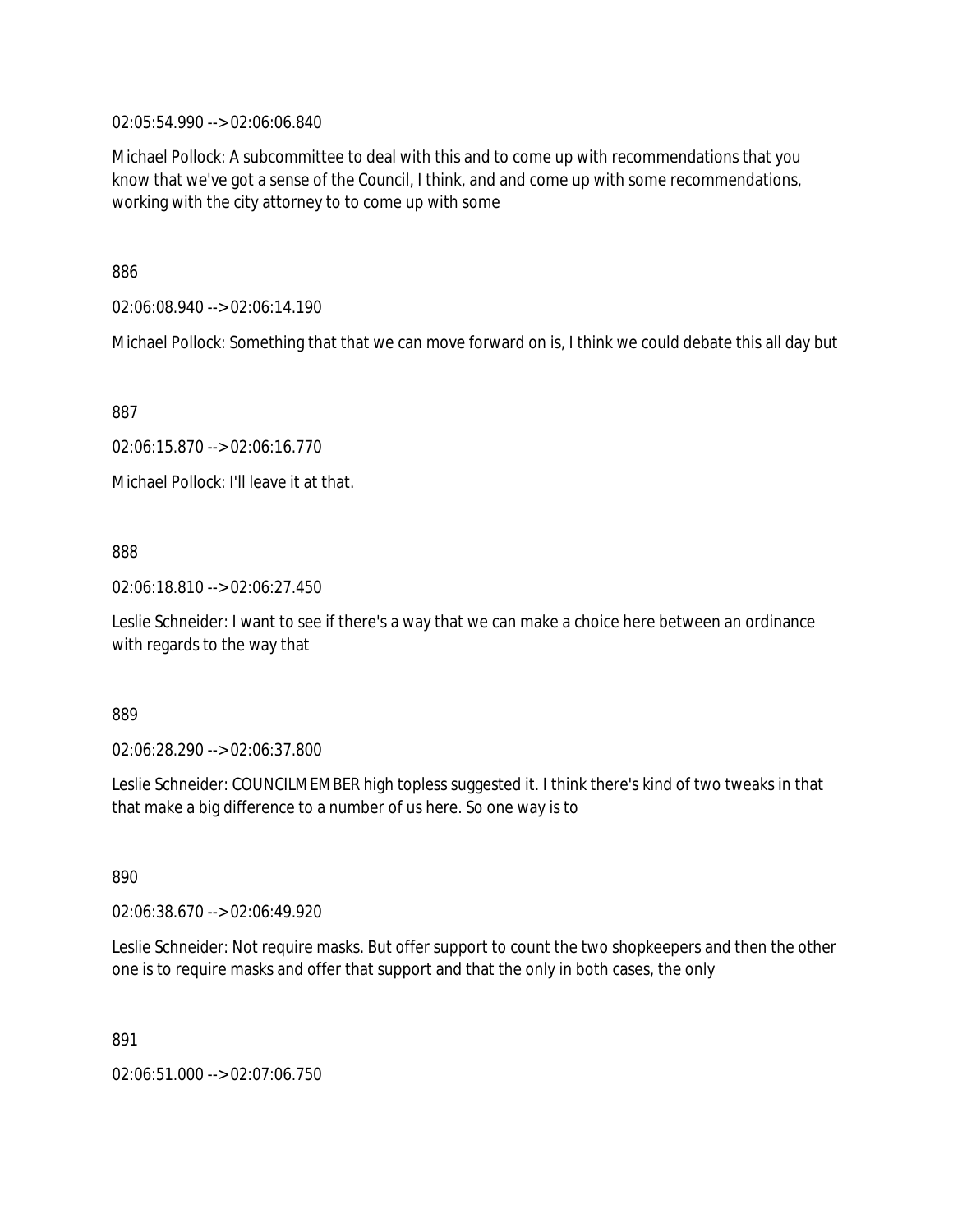Leslie Schneider: Enforcement is with a shopkeepers trigger, but do you do people understand the difference, because I think it matters to me and and the fact that we are yes mandating masks or not mandating masks.

892

02:07:09.390 --> 02:07:10.770

Leslie Schneider: COUNCILMEMBER high topless.

893

02:07:11.430 --> 02:07:18.060

Kirsten Hytopoulos: Yeah, I just want to clarify, because I was confused by your comments. A moment ago about that. So you do understand I'm proposing. At this point, the only

# 894

02:07:18.360 --> 02:07:27.270

Kirsten Hytopoulos: Way, there would ever be enforcement would be if someone entered a store didn't wear a mask was asked to wear a mask was asked to leave didn't leave

895

02:07:27.360 --> 02:07:27.930

Kirsten Hytopoulos: So they were

896

02:07:28.080 --> 02:07:38.100

Kirsten Hytopoulos: They were, they were in the face of it. So that's something that could happen. Now what we're losing. I just want make sure and I sounds like I'm just kind of shocked. But it sounds like a majority of Council may not

897

02:07:39.060 --> 02:07:49.920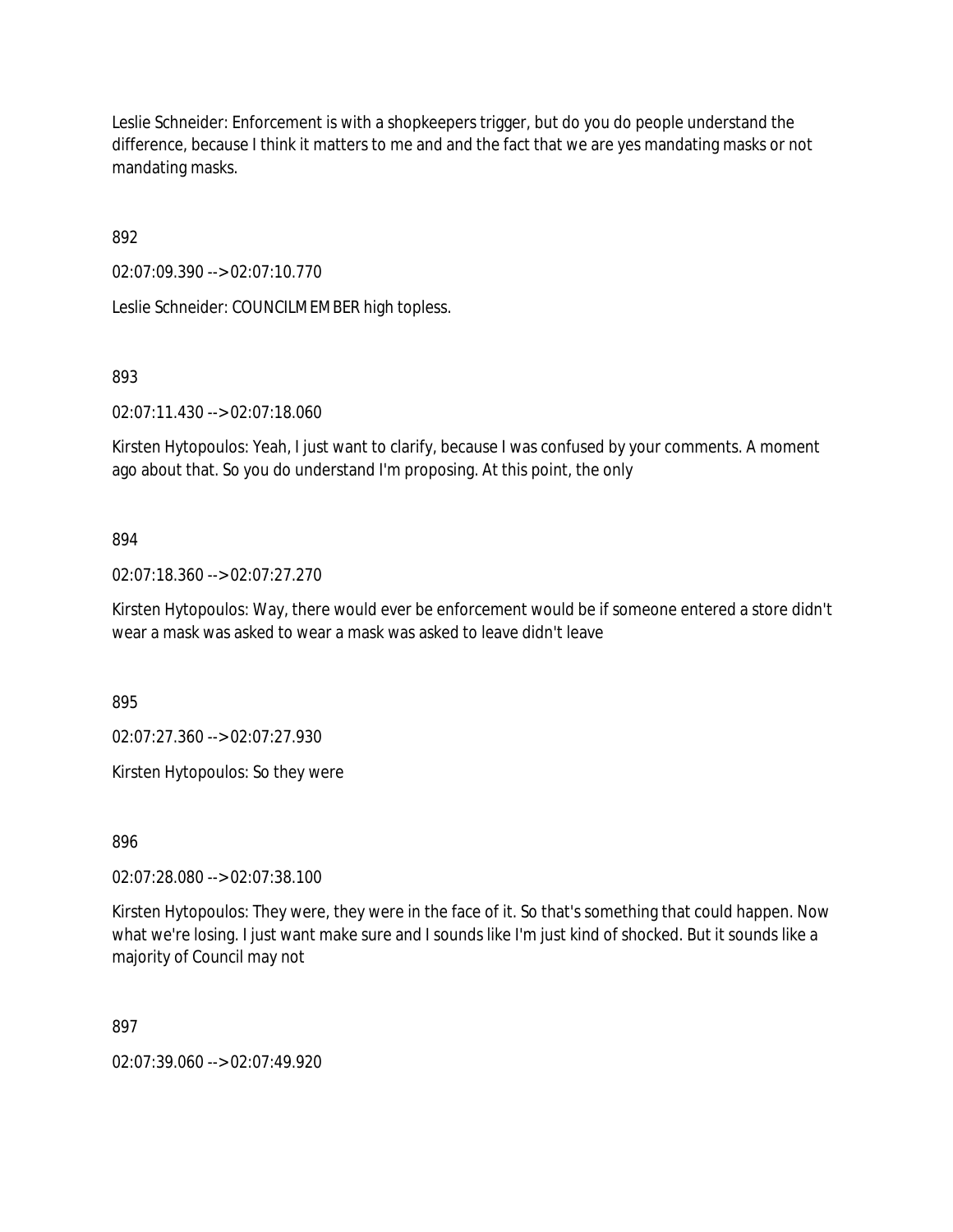Kirsten Hytopoulos: Care about this is the one thing that I thought we were starting with trying to accomplish was just simply the statement for our community and for visitors coming across from out of state and from Seattle.

898

02:07:50.340 --> 02:07:54.840

Kirsten Hytopoulos: That you need to wear masks that we strongly implore we hope we're going to talk to you about it.

#### 899

02:07:55.140 --> 02:08:02.430

Kirsten Hytopoulos: But you are required to wear a mask on Bainbridge down. So that's what we're giving up if we, if we go with Leslie your other choice. So if we don't go with

900

02:08:02.880 --> 02:08:06.240

Kirsten Hytopoulos: You need to what you have to mass are required in these places.

901

02:08:06.720 --> 02:08:17.820

Kirsten Hytopoulos: But the law enforcement mechanism is that if it because we can still we can incorporate we can take a hybrid what Joe's talking about and we could incorporate. Like I said, I think Laredo is doing what you get volunteers who

902

02:08:18.300 --> 02:08:25.110

Kirsten Hytopoulos: greet people on the weekends and say, hey, you have to wear a mask on Bainbridge Island. If they say, Screw you. That's it. Right. But it's something

903

02:08:25.440 --> 02:08:31.830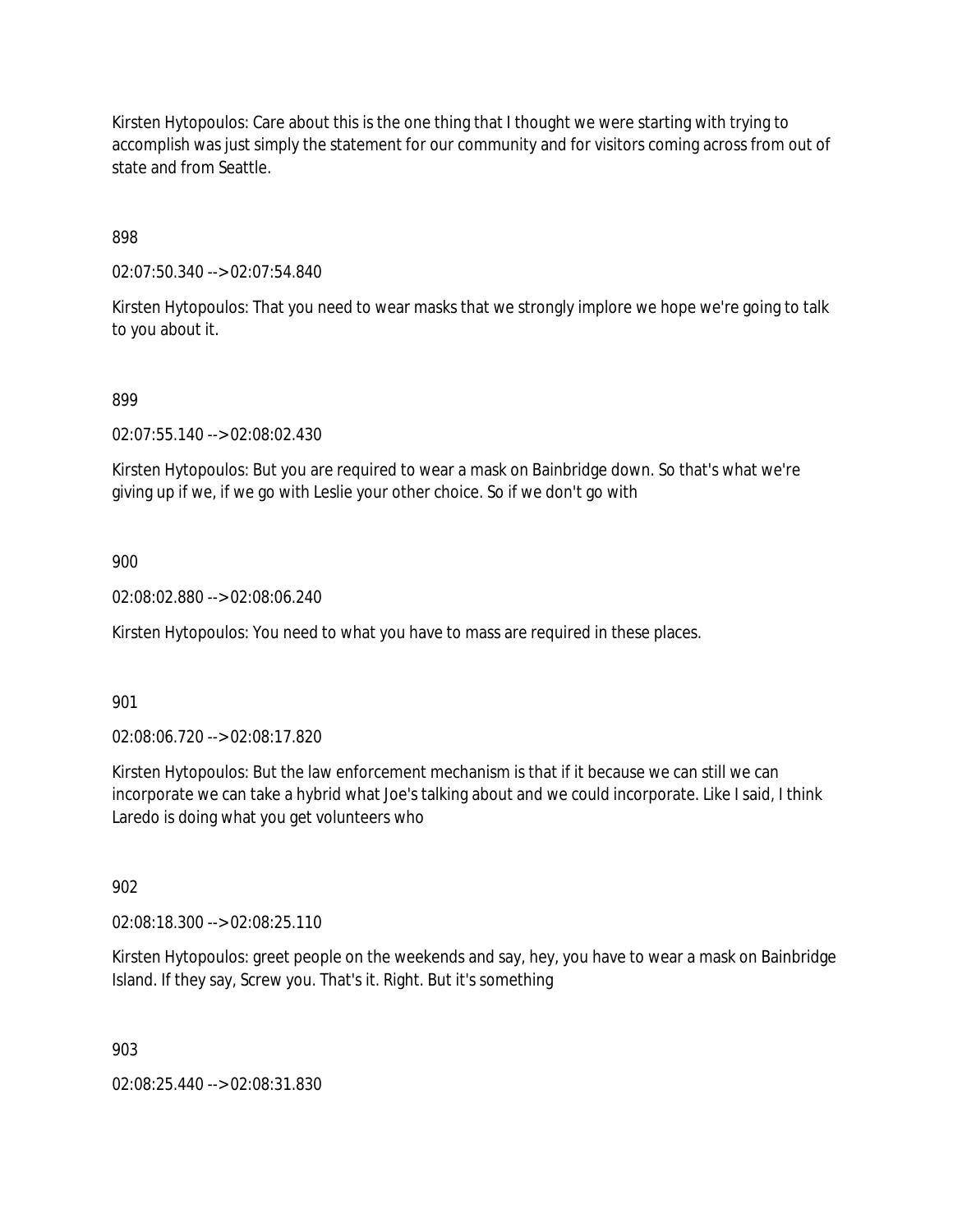Kirsten Hytopoulos: But what we're going to lose. It's like having signs and windows that say the city of Bainbridge Island requires you to wear a mask in these establishments.

904

02:08:34.770 --> 02:08:44.220

Kirsten Hytopoulos: So, you know, I just, if that's really the will of the Council, I just want to remind people, this is happening. I mean, every day, this is happening, other jurisdictions around the country.

905

02:08:44.760 --> 02:08:50.370

Kirsten Hytopoulos: Will states cities, counties, and we've heard from our community pretty strongly that they'd like this. So,

906

02:08:51.900 --> 02:08:52.230

Kirsten Hytopoulos: Okay.

907

02:08:53.370 --> 02:09:04.260

Leslie Schneider: I'm, I'm thinking that we need to pump this too, but I'm not quite sure what under what circumstances were punting it so COUNCILMEMBER Medina. Do you have a suggestion for us.

908

02:09:08.910 --> 02:09:18.420

Kol Medina: Maybe mid to end with a suggestion I just, I just want to say again, like what what my motion was

909

02:09:18.930 --> 02:09:34.230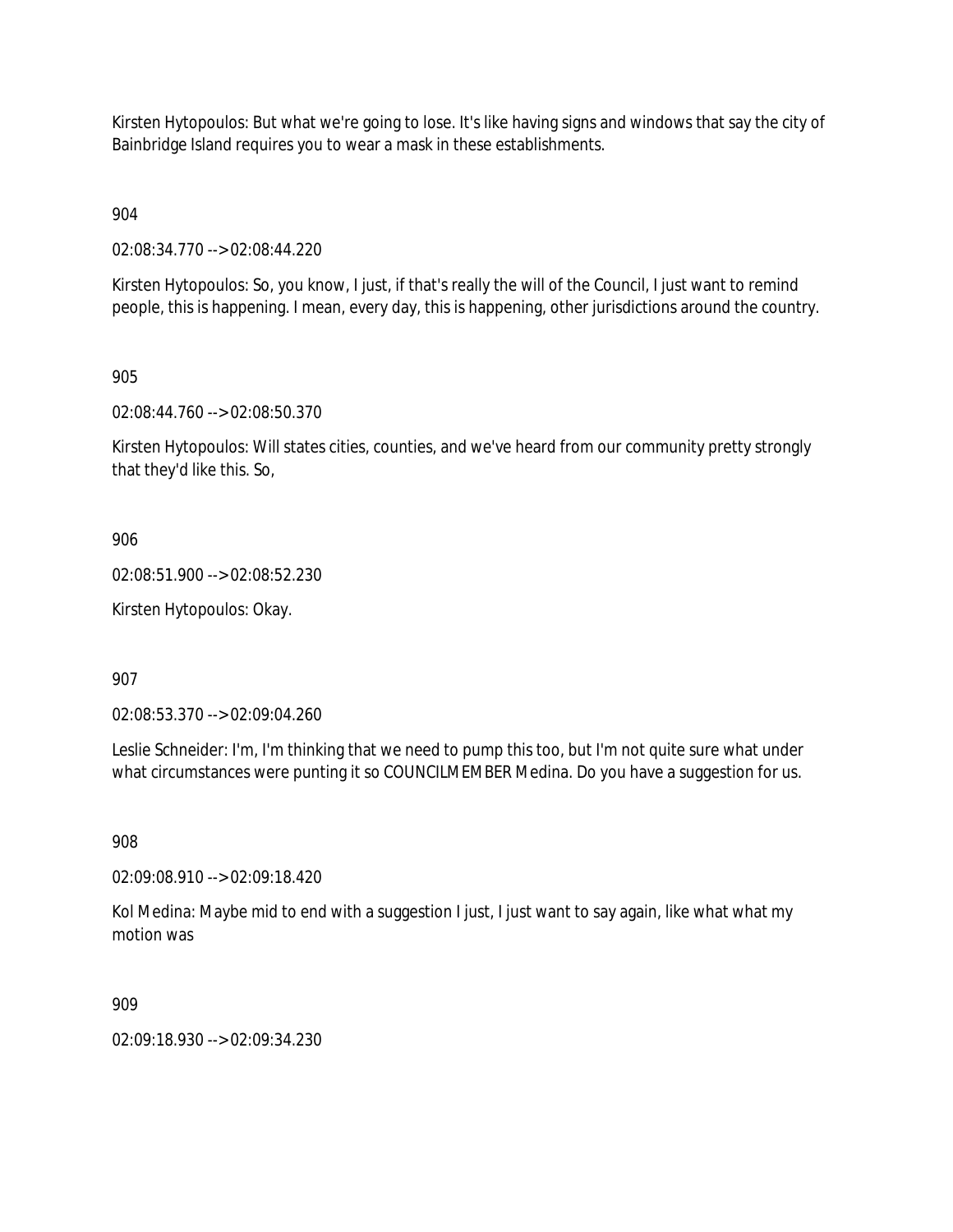Kol Medina: My emotion was just to focus the discussion on the ordinance, which means if Majoris of us want to focus on that. Then, the Council has a discussion about the ordinance and decides if we can come up with an amended ordinance that a majority of us like

910

02:09:35.220 --> 02:09:48.630

Kol Medina: So the way to have a discussion about whether we can change the ordinance to incorporate an enforcement paradigm that majority of us are comfortable with is to first decide that we're talking about an ordinance.

911

02:09:49.680 --> 02:09:56.220

Kol Medina: And so we're kind of having this discussion, talking about an ordinance, but we're like, do we want to vote for an ordinance. We don't know what the ordinances. So I don't know what to vote.

912

02:09:56.520 --> 02:09:58.740

Kol Medina: I think we just need to decide, are we talking about an ordinance.

913

02:09:59.280 --> 02:10:13.560

Kol Medina: And if we are. I'm not saying we adopt this ordinance. I'm saying we disagree. We're going to talk about an ordinance and see if there's a way we can come up with an ordinance that a majority of us want to support and if we can't, then we fail at that and we'll move back to a resolution.

914

02:10:14.760 --> 02:10:22.020

Kol Medina: Well, I think we just vote on my next suggestion is like just vote on my motion that we have a discussion about whether we can come up with an ordinance. We like

915

02:10:22.410 --> 02:10:23.790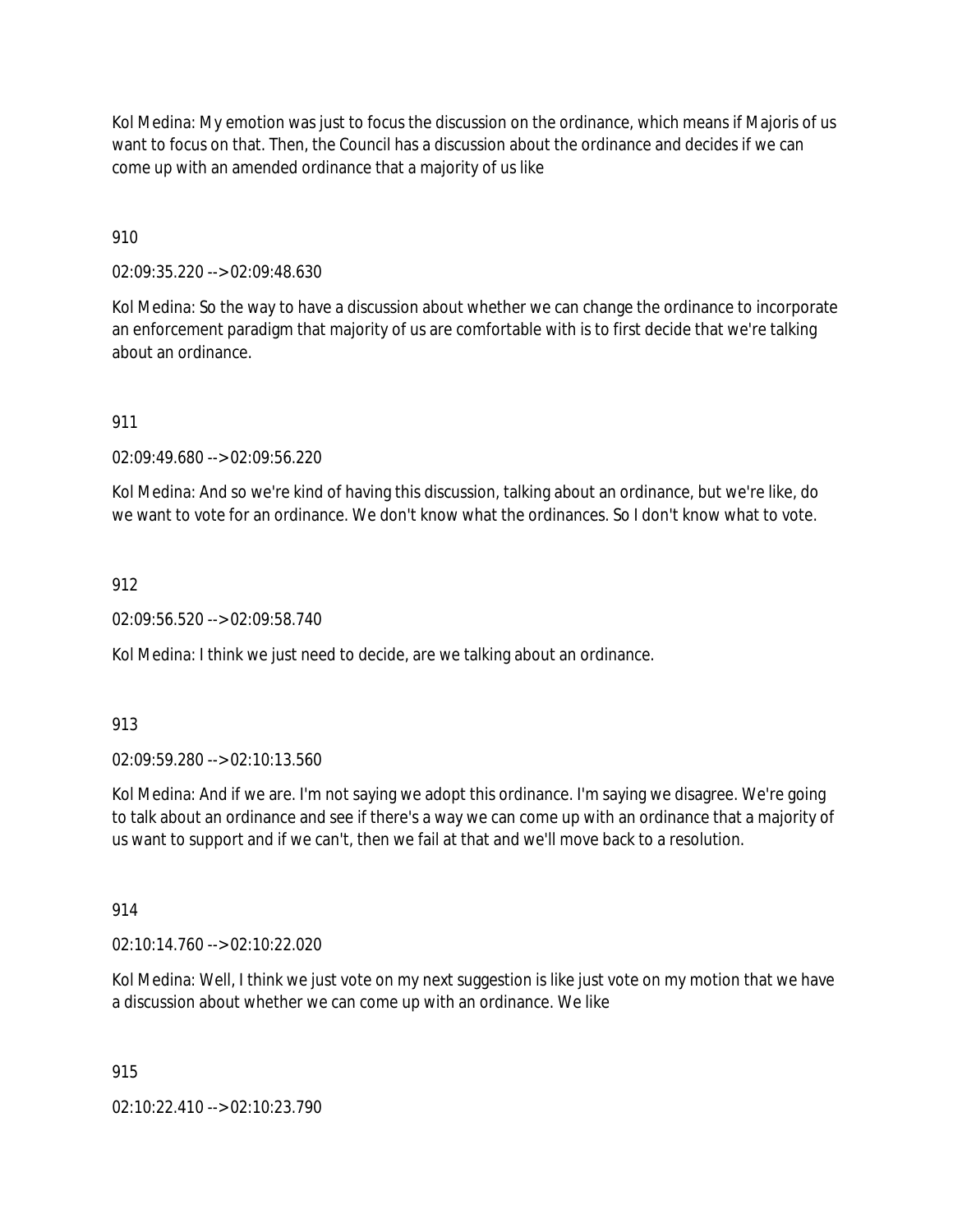Joe Deets: Tonight, call the question.

916

02:10:24.300 --> 02:10:25.590

Michael Pollock: Yes, you can.

917

02:10:30.180 --> 02:10:31.110

Leslie Schneider: So,

918

02:10:32.550 --> 02:10:49.740

Leslie Schneider: Let's see what happens. I feel that there anyway. So, all those in favor of this is a straw poll. We're just trying to figure out where we're at right now. All those in favor of focusing only on an ordinance please say aye.

919

02:10:51.660 --> 02:10:59.940

Leslie Schneider: And those who are not favoring an ordinance that would require masks on Bainbridge say nay.

920

02:11:01.470 --> 02:11:02.820

Leslie Schneider: I'm going to say nay on that.

# 921

02:11:04.560 --> 02:11:17.010

Michael Pollock: Yeah, that wasn't them resolution. I mean, that wasn't the emotion on the table. I mean, the motion on the table was was, Could you just repeat the motion so we know what we're voting on.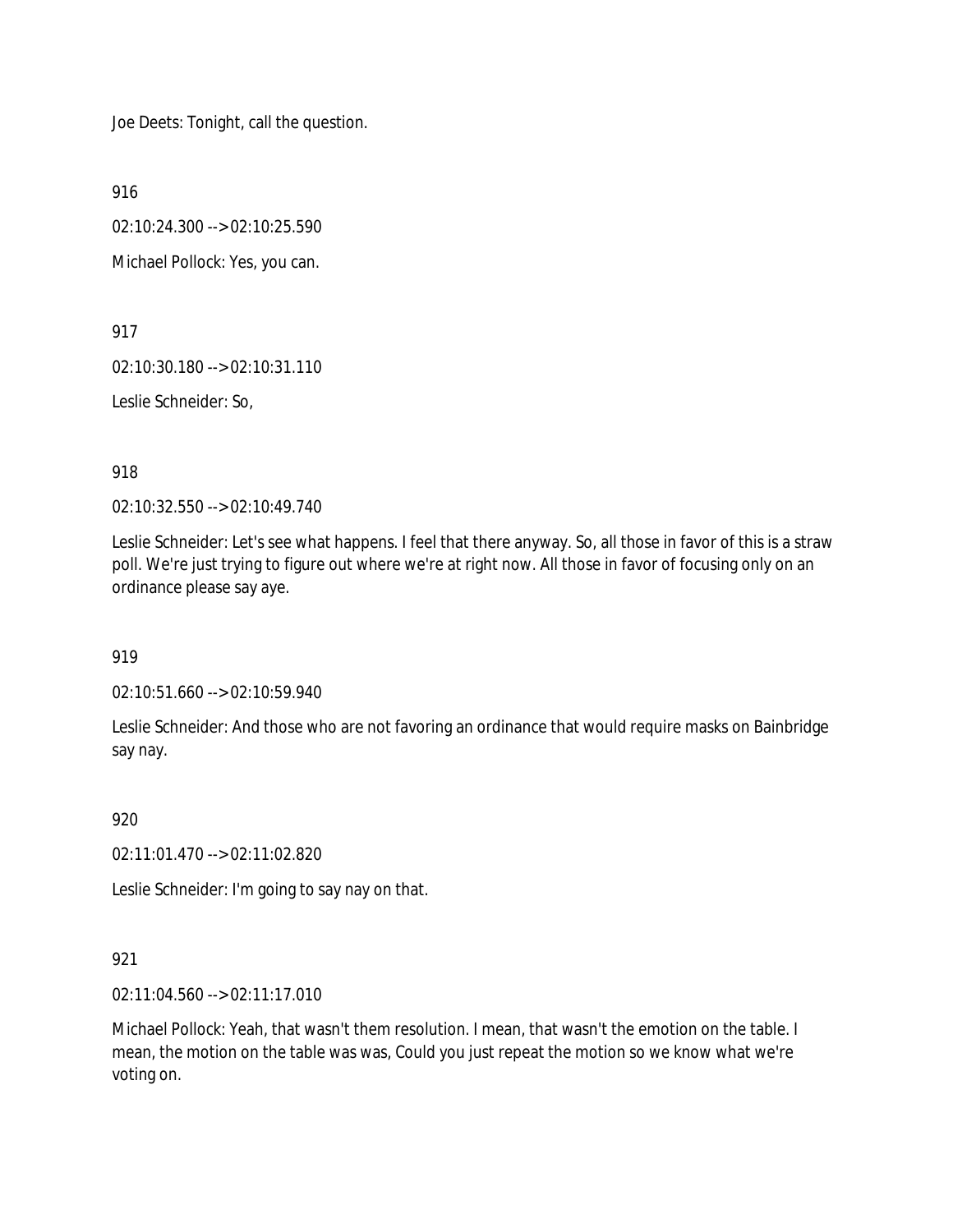922 02:11:18.720 --> 02:11:19.710 Kol Medina: Most of what

## 923

02:11:22.350 --> 02:11:29.400

Kol Medina: I made was to focus our council discussion on an ordinance that was the motion.

924 02:11:29.790 --> 02:11:30.180 Okay.

### 925

02:11:32.190 --> 02:11:33.720

Michael Pollock: Can we take a vote on that.

# 926

02:11:33.750 --> 02:11:40.230

Leslie Schneider: Alright. So, all those in favor of focusing on an ordinance conversation. Say I

927 02:11:41.640 --> 02:11:41.970 Leslie Schneider: I

928 02:11:43.200 --> 02:11:44.460 Leslie Schneider: Are there any opposed.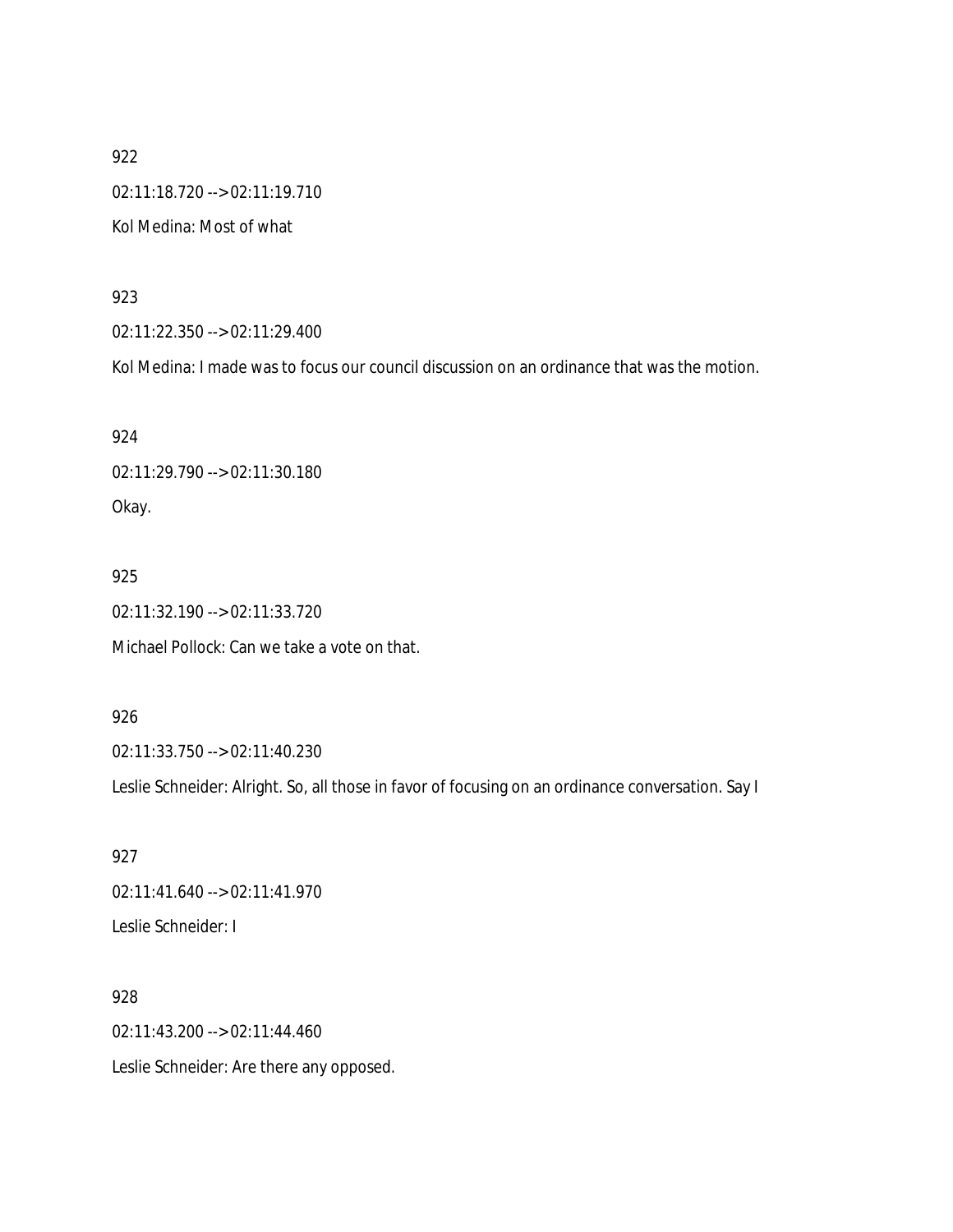02:11:48.090 --> 02:11:49.860

Leslie Schneider: COUNCILMEMBER Pollock, as opposed

930

02:11:51.600 --> 02:11:52.290

Leslie Schneider: So,

931

02:11:53.490 --> 02:12:02.430

Leslie Schneider: Now that we're in an ordinance conversation we have I think two flavors of an ordinance on the table and

# 932

02:12:03.480 --> 02:12:11.280

Leslie Schneider: I'll just let you know I don't expect that we are making a final decision tonight. I'm just trying to figure out what we what we can get to, to, you know,

933

02:12:13.020 --> 02:12:17.520

Leslie Schneider: Give our city manager any hope of helping us out with here so

934

02:12:19.200 --> 02:12:31.470

Leslie Schneider: The way I see it, is that there's a big decision about whether we as a whole, say that we require masks or not. And this is setting aside for the moment.

935

02:12:32.640 --> 02:12:47.820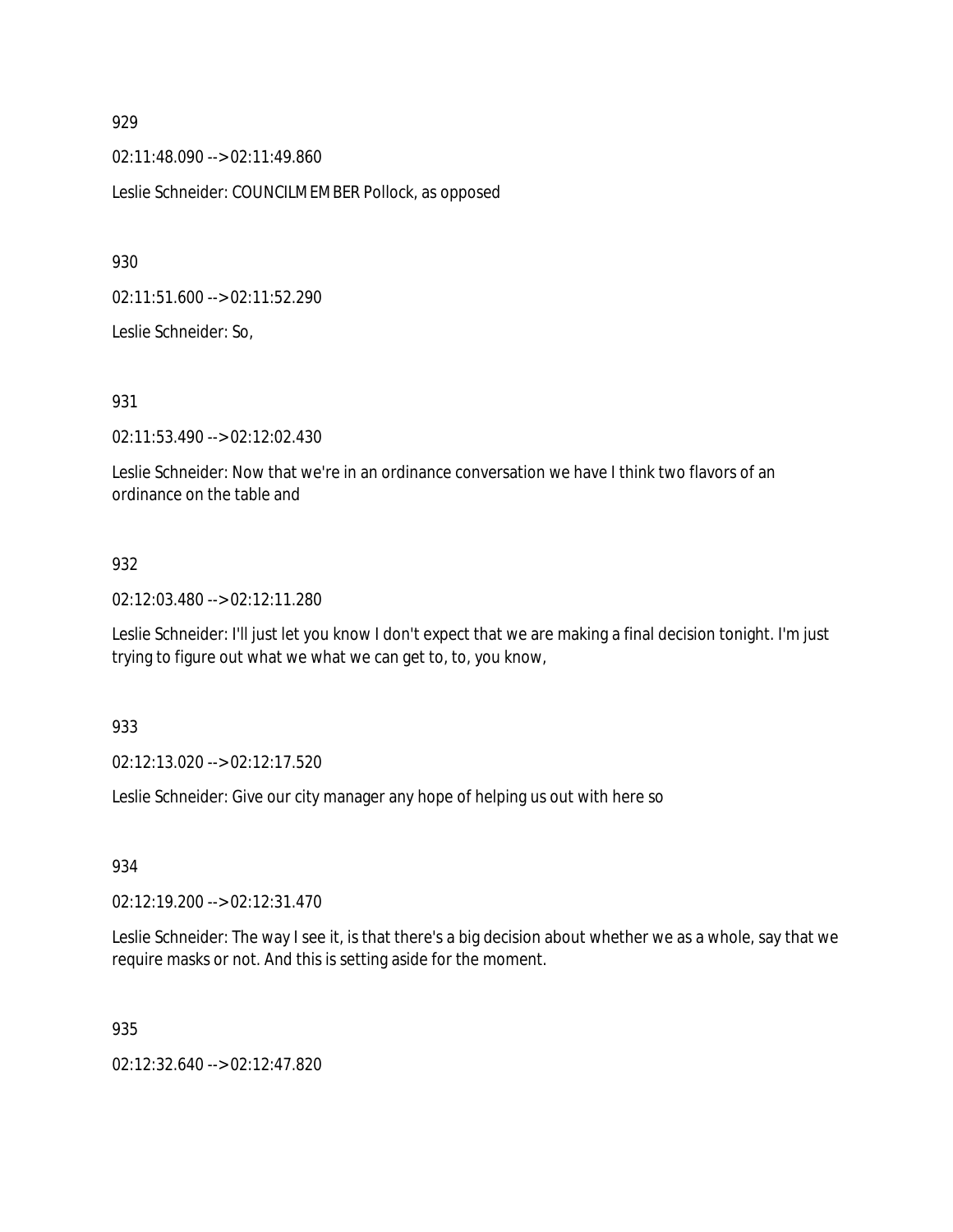Leslie Schneider: I think we have good agreement that about what the enforcement could look like. So I'm setting that aside for right now. So are we willing to have a straw poll on whether we favor, whether we support having

936

02:12:49.350 --> 02:13:02.220

Leslie Schneider: A requirement to wear masks in Winslow, and we're not talking about where and how and all that. We're just requiring it versus not requiring it. So, all those in favor of requiring it

937

02:13:04.380 --> 02:13:05.520

Leslie Schneider: Please say I

# 938

02:13:07.620 --> 02:13:09.690

Leslie Schneider: Know that doesn't doesn't compute for you.

939

02:13:10.470 --> 02:13:12.360

Kol Medina: Think it's more nuanced than that.

940

02:13:13.320 --> 02:13:15.900

Kol Medina: I think well customer I tacos has her hand up.

# 941

02:13:17.100 --> 02:13:29.130

Kirsten Hytopoulos: Well, I think we have to break this into several points with the break it into into. Is it a mandate or not. If it's not mandate, there's no reason to an ordinance. It's just a suggestion I don't think you'd make ordinances to suggest things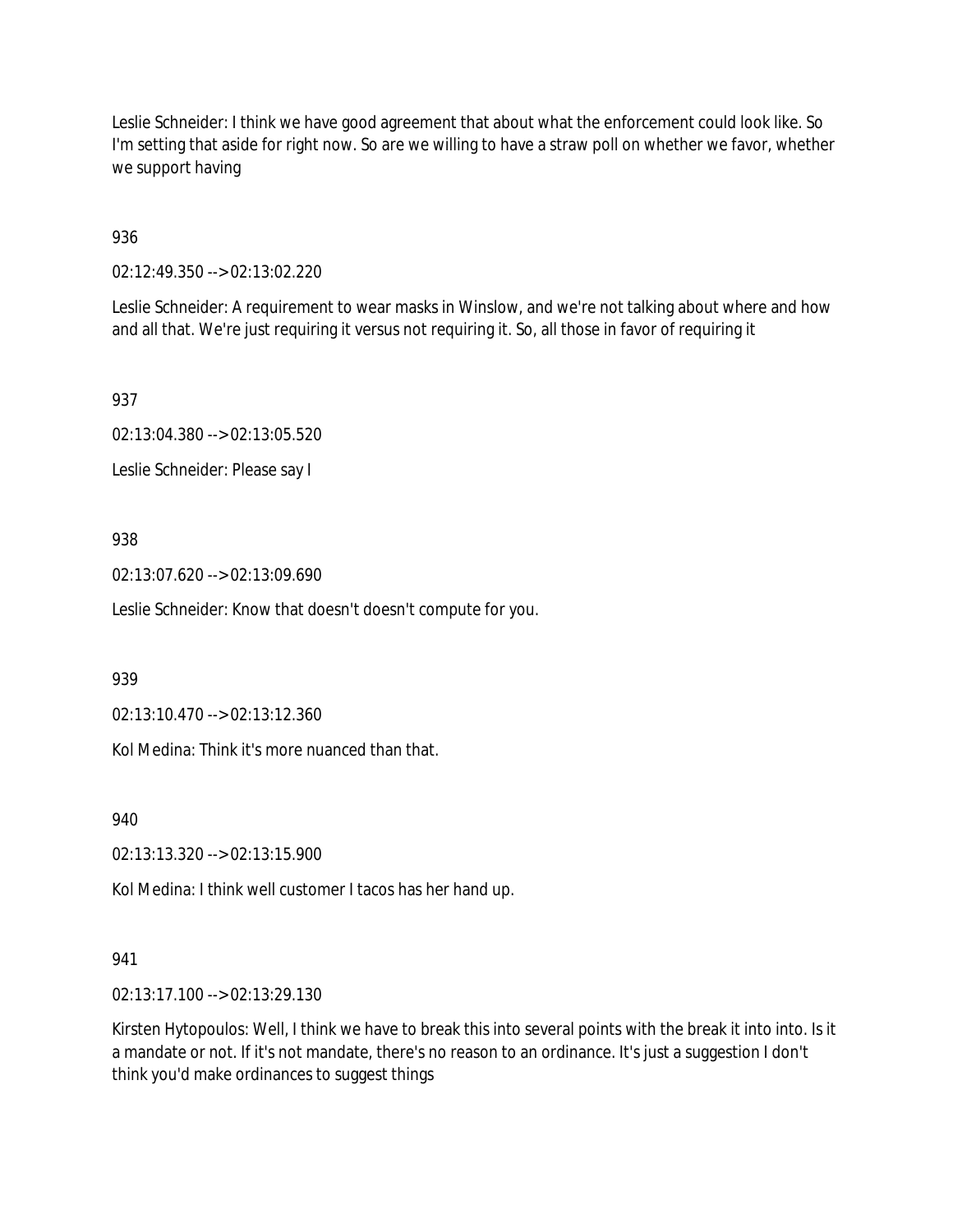02:13:29.640 --> 02:13:39.990

Kirsten Hytopoulos: But is it Amanda it or not, is it only in wins lowers and other businesses open to the public. So you can ask a two part question. So I felt like an answering your question, I had to say I was only for doing this and Winslow

## 943

02:13:40.680 --> 02:13:51.090

Kirsten Hytopoulos: So that would be kind of my point. I think we have two questions. One is, are we are we wanting to say math must be worn and then is it applicable Justin Winslow or is applicable beyond

## 944

02:13:52.320 --> 02:13:55.860

Leslie Schneider: Well, okay. But then what is Winslow, you know,

945

02:13:57.150 --> 02:13:57.780 Leslie Schneider: So,

### 946

02:14:00.120 --> 02:14:05.130

Leslie Schneider: The entire downtown area is Winslow right

# 947

02:14:10.290 --> 02:14:10.620 Michael Pollock: Can I

### 948

02:14:11.100 --> 02:14:12.180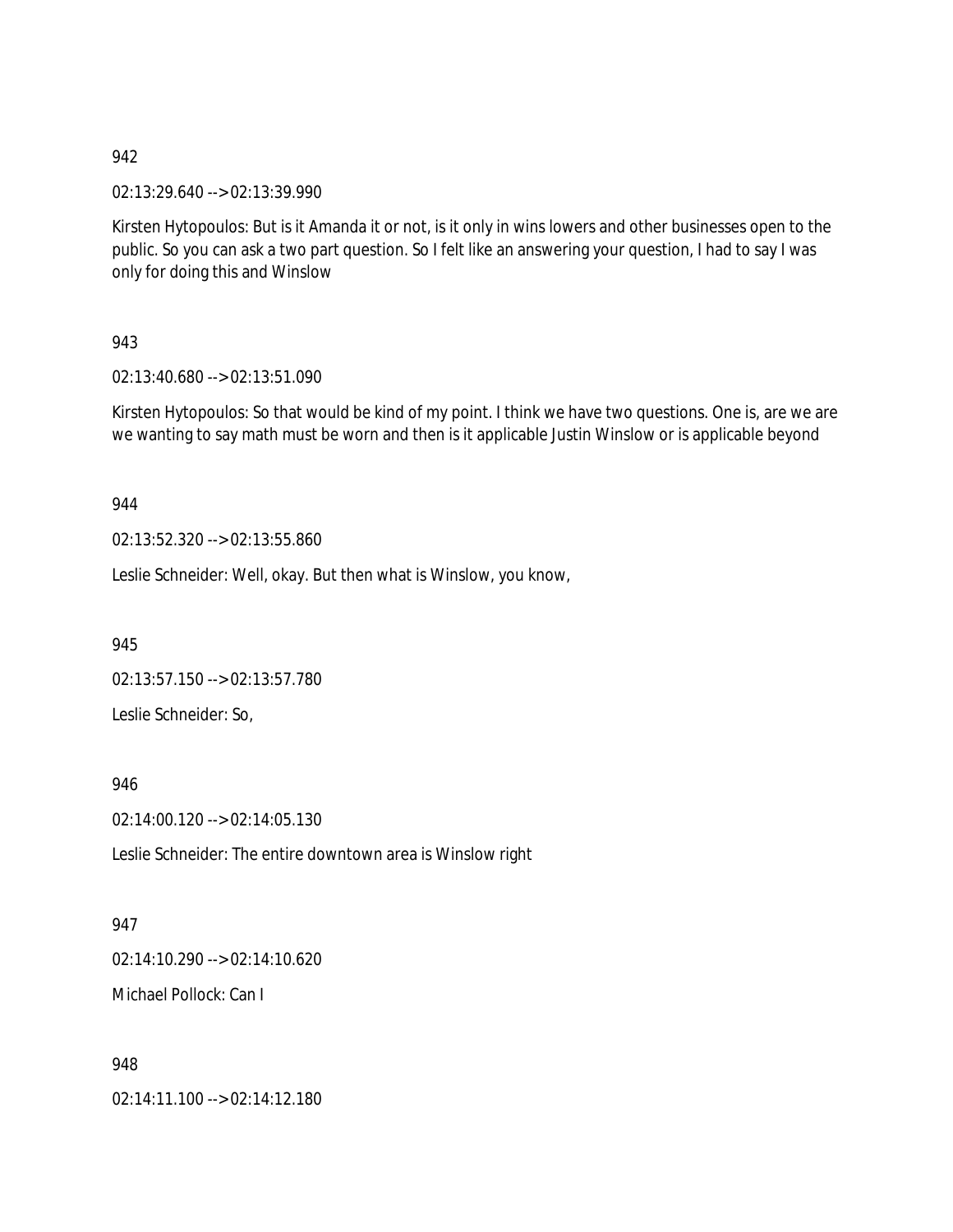Rasham Nassar: Offer a suggestion here.

949

02:14:12.570 --> 02:14:12.990

Leslie Schneider: Please.

950

02:14:13.440 --> 02:14:20.670

Rasham Nassar: There was a suggestion by COUNCILMEMBER Pollock to refer to committee. I don't know if there's some council members that would like to just convene and then discuss with the city attorney.

951

 $02.14.21.060 -5.02.14.31.620$ 

Rasham Nassar: Over the next week. I think I said that we could talk again next week. I just that was just a slip of the tongue whenever it comes back to us on an agenda whenever it's appropriate is fine.

952

02:14:32.430 --> 02:14:44.610

Rasham Nassar: But I think there's so many details inherent in an ordinance that need to be flushed out off the Dyess we could spend again another hour discussing point by point where it's applicable where it's not

953

02:14:45.660 --> 02:14:55.620

Rasham Nassar: You know how the in terms of the support for an ordinance, for example, myself, I, I'm very, very I'm very committed to not having any enforcement.

954

02:14:56.100 --> 02:15:10.950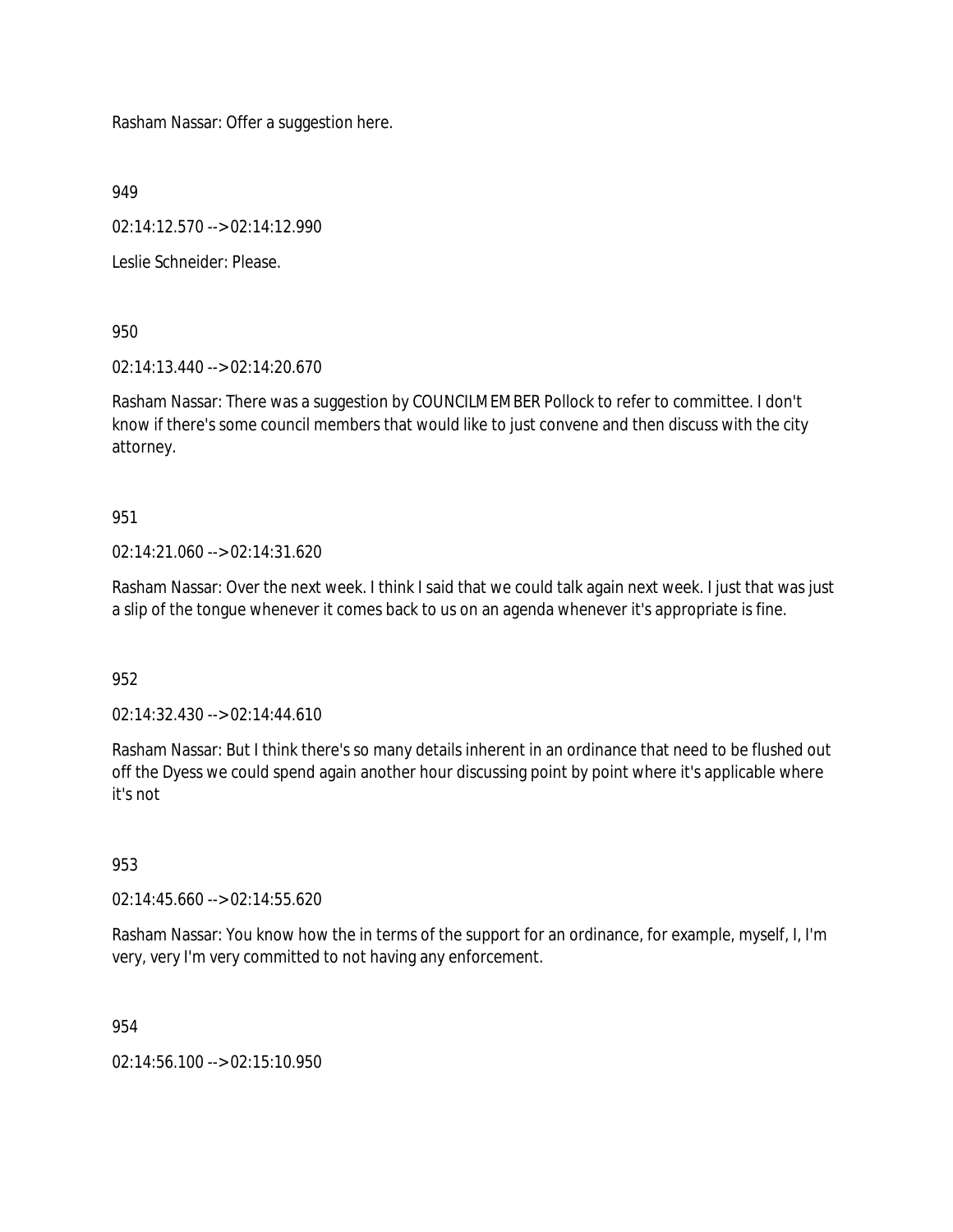Rasham Nassar: Prisons included in the ordinance and that's why I landed my support to it. So I'd like that consideration at least being a factor of consideration in the next time that we talked about this, but you know, I don't know that we could accomplish that here tonight.

955

02:15:12.630 --> 02:15:25.530

Rasham Nassar: So if there's any interest in having just some council members go offline and work with the city attorney to to compile some sort of a list of options that could be included in an ordinance and answer the questions that COUNCILMEMBER had top of list just put

956

02:15:25.560 --> 02:15:37.560

Rasham Nassar: On the table first figure out what those questions are and then and then attempt to answer them with some options for Council consideration. I certainly would support that just in the interest of time and getting us some to somewhere we all can agree on.

957

02:15:38.820 --> 02:15:50.640

Leslie Schneider: Okay, we can we can go that direction, just to be clear, I think that there is a slight majority and maybe a wishy washy majority of of

# 958

02:15:52.050 --> 02:15:57.150

Leslie Schneider: Not supporting or not supporting the requiring of masks.

# 959

02:15:59.580 --> 02:16:03.960

Leslie Schneider: So I guess it's all in the details. So who would like to propose.

960

02:16:06.060 --> 02:16:06.360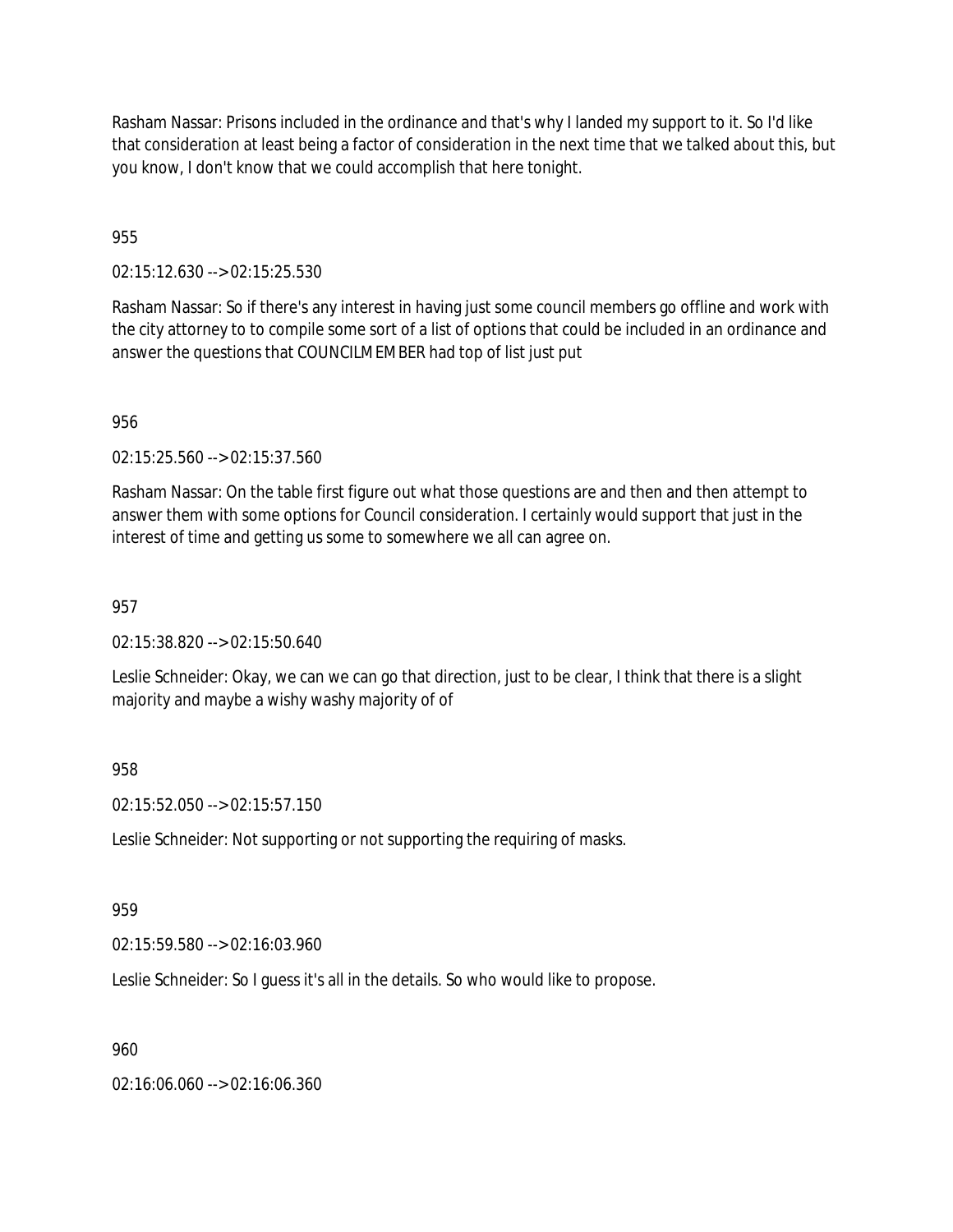Rasham Nassar: I

## 961

02:16:07.770 --> 02:16:11.640

Rasham Nassar: Just wanna I just wanna clarify one just one thing. I'm sorry, and then I'll put my hand down

# 962

02:16:12.450 --> 02:16:17.280

Rasham Nassar: But I think the Council has come to an agreement that that we agree that masks should be worn

# 963

02:16:17.700 --> 02:16:23.970

Rasham Nassar: We agree that they should be worn in businesses in Winslow some agree that they should be worn in businesses and public spaces all across the island.

## 964

02:16:24.540 --> 02:16:29.400

Rasham Nassar: Again, these are the these points in the criteria that the Council needs to discuss when we have another

### 965

02:16:29.850 --> 02:16:37.950

Rasham Nassar: Go and ordinance, but the volume of work and attention to detail that this ordinance will require is too much of our time here to talk about it.

### 966

02:16:38.940 --> 02:16:49.500

Rasham Nassar: Tonight, and then the ordinance. Yes. Will mandate the wearing of masks. But as other cities that have passed ordinances mandating the wearing of masks have done.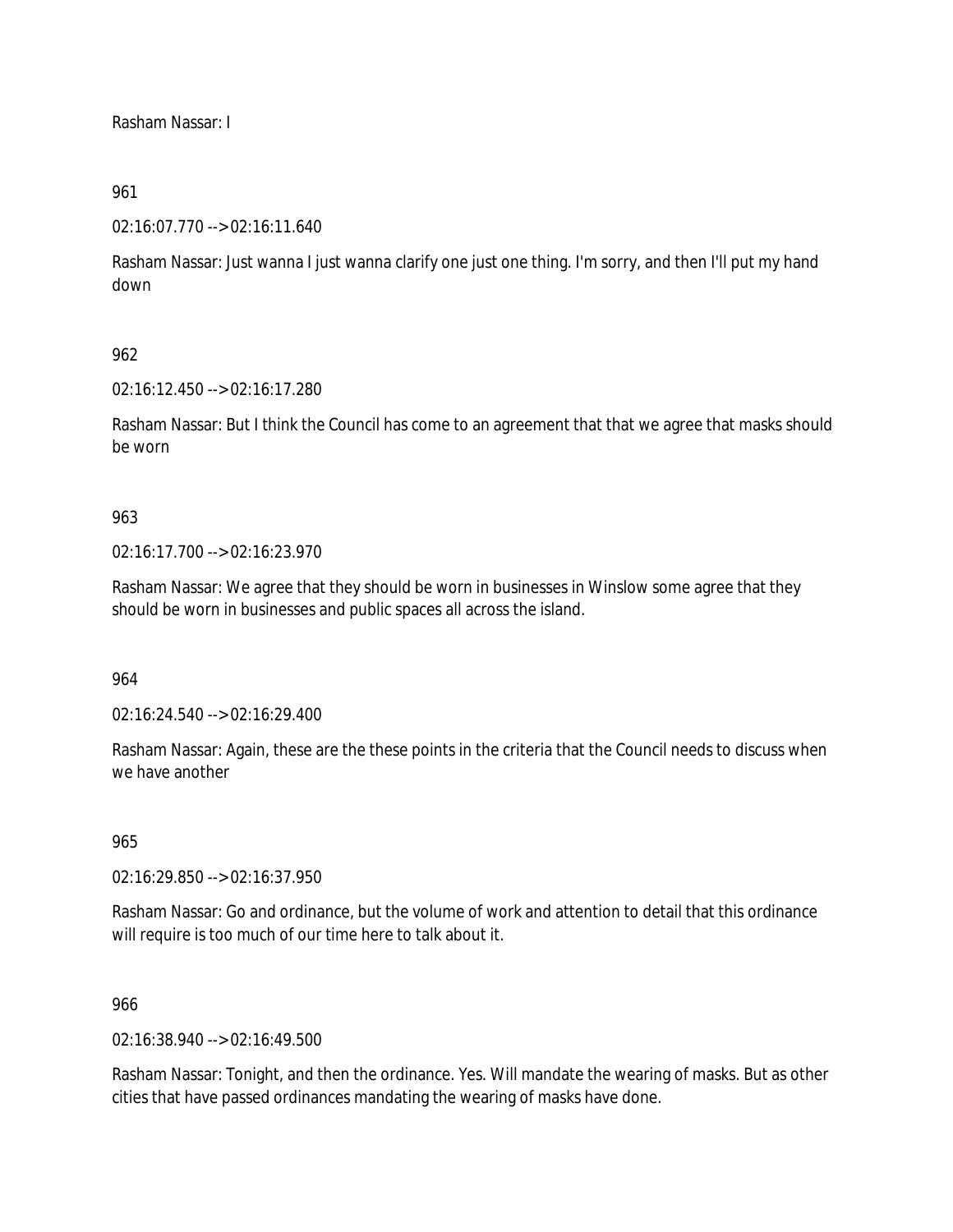02:16:50.100 --> 02:16:59.520

Rasham Nassar: It doesn't mean that we're empowering our police to go find you if you're caught in a store or in a on the street, I should say, or in a public place at a park without an ask

968

02:17:00.090 --> 02:17:05.040

Rasham Nassar: And, and I think that's kind of where we've come to some agreement that okay ordinances. Great.

969

02:17:05.610 --> 02:17:17.100

Rasham Nassar: Let's figure out a way to move on. And now we're figuring out how to move on so that we can get to a point where we have something that you know is sensitive and considers all of our all of our concerns.

970

02:17:18.630 --> 02:17:18.960

Rasham Nassar: So,

971

02:17:19.320 --> 02:17:29.100

Leslie Schneider: So I know there's a bunch of other hands up. Would it be possible to consider each of us sending the city manager.

# 972

02:17:30.120 --> 02:17:33.150

Leslie Schneider: Our statement that says I would support.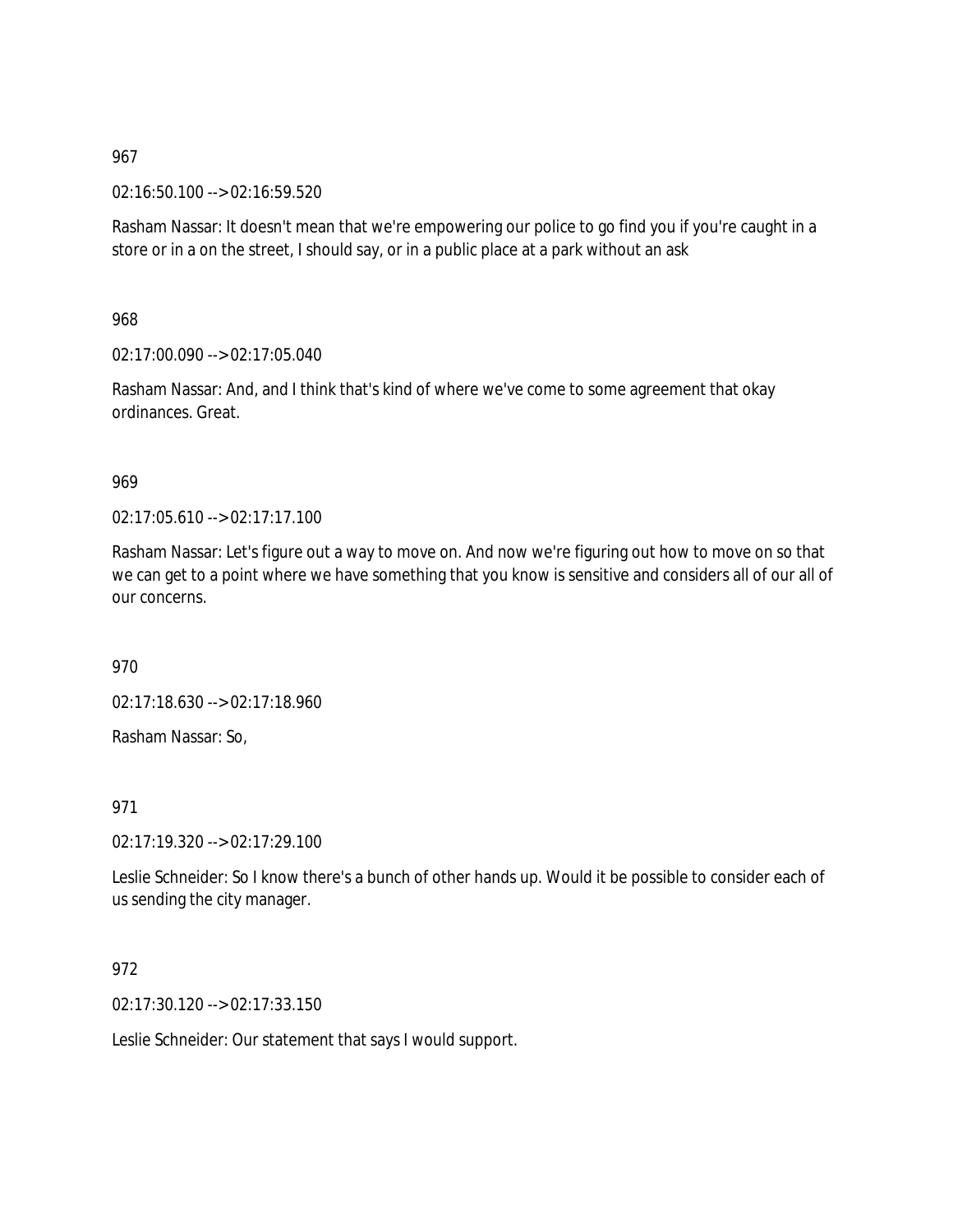02:17:34.620 --> 02:17:37.950 Leslie Schneider: Requiring masks if and then

974

02:17:39.810 --> 02:17:43.260

Leslie Schneider: Or or not. You're not. You don't support requiring Basques

# 975

02:17:45.120 --> 02:17:47.250

Leslie Schneider: All right, I'm gonna go down the list. Councilmember deets.

# 976

02:17:47.970 --> 02:18:01.200

Joe Deets: Well, I think, you know, I, I just wish we could have voted on the resolution and that would then go up, down, and if it didn't, if it passed. Great. If it didn't pass. Then we look at the ordinance.

# 977

02:18:01.860 --> 02:18:08.550

Joe Deets: I think that could have saved us a lot of time so I'm feeling very frustrated. Right now we just keep spinning our wheels.

# 978

02:18:11.190 --> 02:18:17.790

Joe Deets: We never should fine tune legislation on the Dyess we just shouldn't do that. This is what happens.

# 979

02:18:18.480 --> 02:18:30.240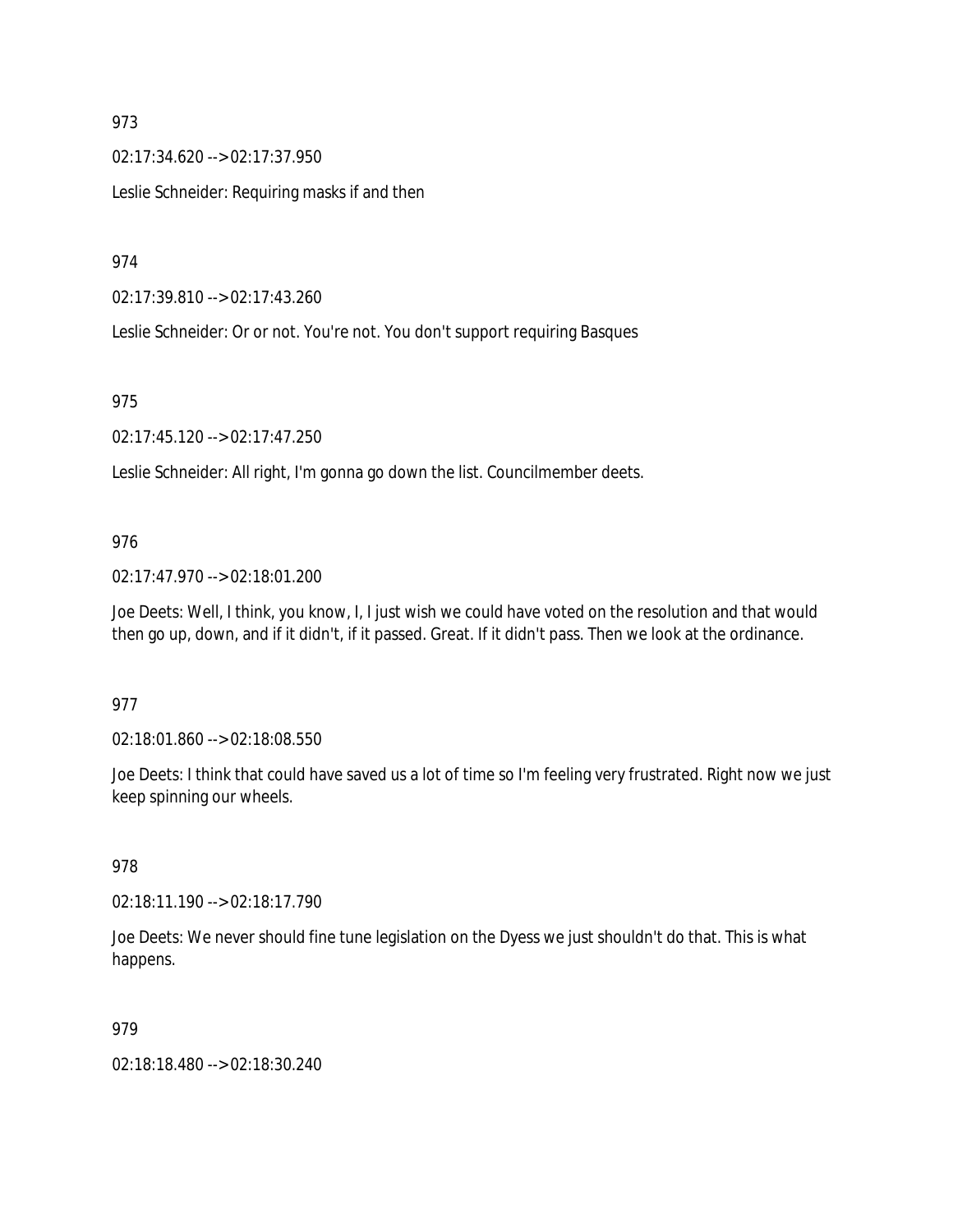Joe Deets: We have two motions to make we should have said one or the other. I was prepared to move on. Option one, and see where the vote goes and I'm still prepared to do that.

980

02:18:30.390 --> 02:18:31.620

Michael Pollock: Well then make a motion.

# 981

02:18:31.890 --> 02:18:49.110

Joe Deets: Okay. I make a motion. I moved to adopt resolution number 2020 bash related to the city council strong recommendation, the individuals on Bainbridge Island where face coverings in certain circumstances to address the coven 19 public health emergency

# 982

02:18:49.890 --> 02:18:50.370

Michael Pollock: So I can

983

02:18:52.140 --> 02:18:53.610

Leslie Schneider: Remember politics. Second to that.

984

02:18:54.480 --> 02:18:55.350

Joe Deets: must vote.

985

02:18:57.660 --> 02:18:58.290

Leslie Schneider: I'm

986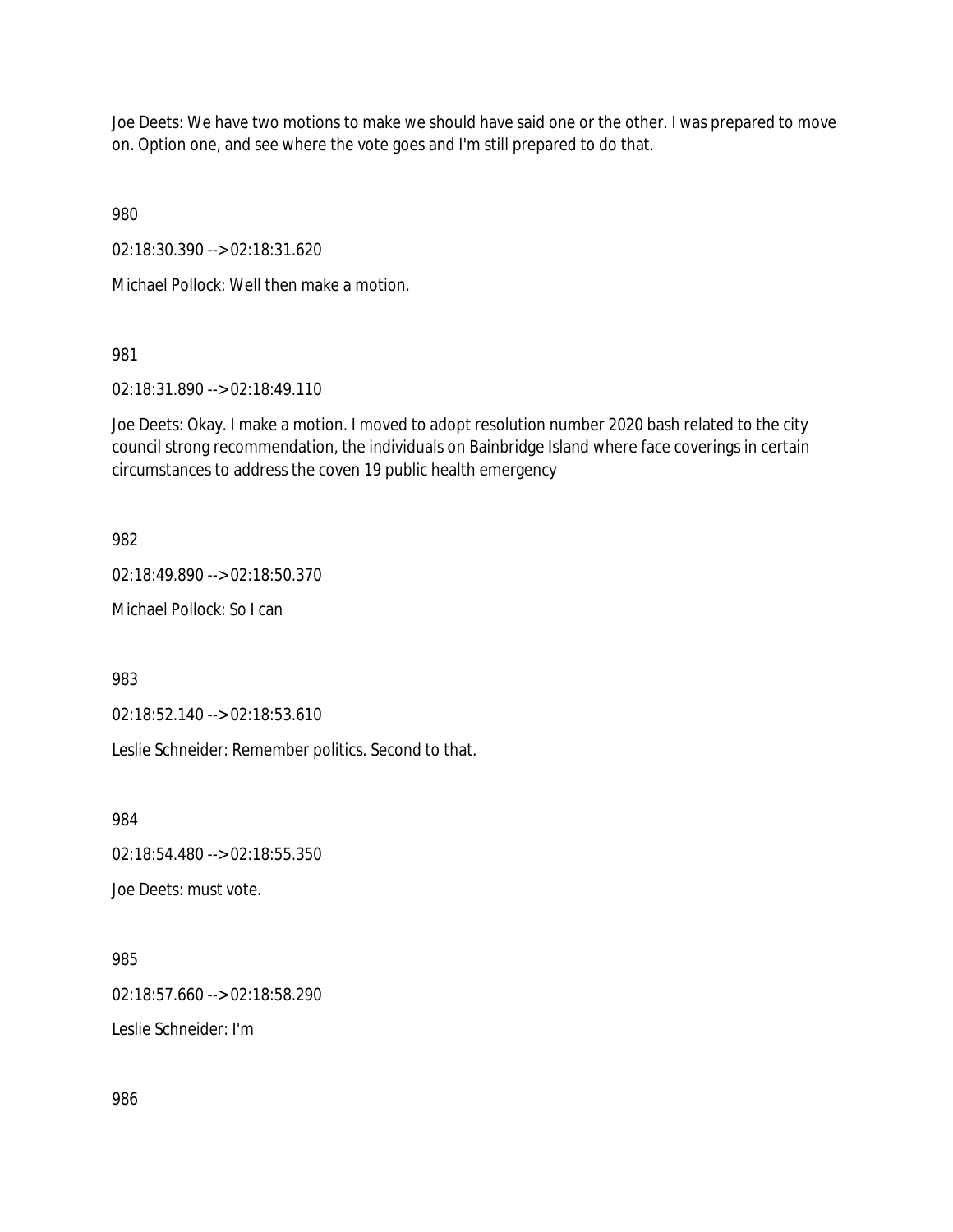02:18:59.400 --> 02:19:01.710

Leslie Schneider: I'm afraid to ask. But is there any discussion.

987

02:19:02.760 --> 02:19:03.150

Michael Pollock: Well,

988

02:19:04.530 --> 02:19:11.640

Michael Pollock: Can I just a point of order, we could take a vote right now and if five out of seven members wanted to call the question saw

### 989

02:19:12.240 --> 02:19:21.120

Michael Pollock: It can make a motion to call the question if five members want to vote and we can just vote it up or down and be done with that, so I'll make a motion to call the question.

990

02:19:21.600 --> 02:19:29.640

Michael Pollock: And just recognizing that if we're not gonna have discussion and we have to have a 575 out of seven have to support it. So I make a motion, call the question.

991

02:19:30.630 --> 02:19:35.100

Leslie Schneider: Okay. Is there a support for calling the question. Yes, there is.

992

02:19:38.070 --> 02:19:44.640

Leslie Schneider: All those in favor, to call the question say i i i don't know how many that is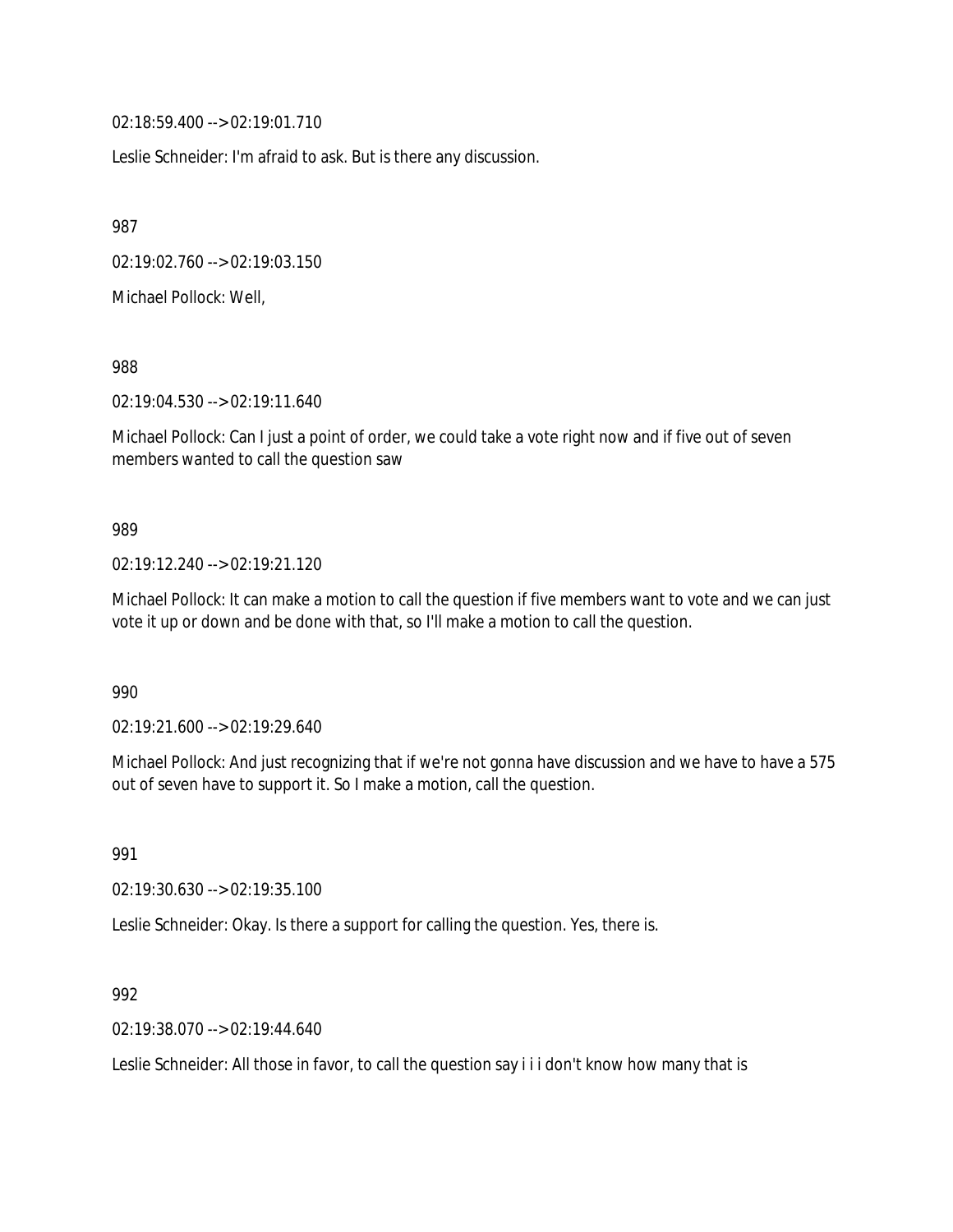02:19:45.090 --> 02:19:50.430

Leslie Schneider: Live. Okay. Alright, so we're calling the question and

#### 994

02:19:51.690 --> 02:19:53.160

Leslie Schneider: COUNCILMEMBER deets has

## 995

02:19:54.570 --> 02:20:00.330

Leslie Schneider: Option one on the floor for the resolution, all those in favor please say aye.

# 996

02:20:01.080 --> 02:20:01.410 I

### 997

02:20:02.430 --> 02:20:05.490

Leslie Schneider: Think that's three and all those

### 998

02:20:06.240 --> 02:20:09.990

Leslie Schneider: For for four and all those opposed.

## 999

02:20:12.750 --> 02:20:13.920

Kol Medina: Posed hi

1000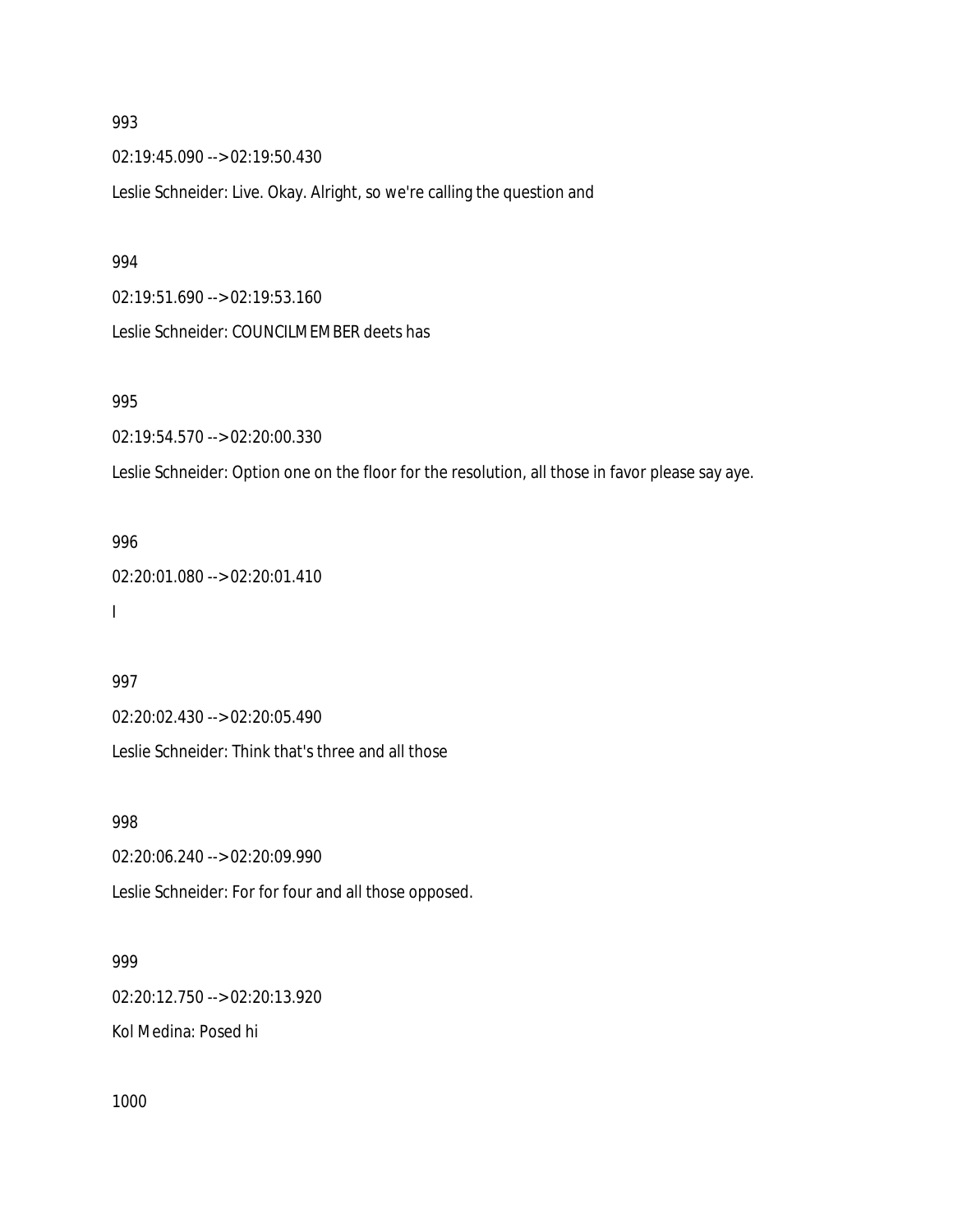02:20:15.900 --> 02:20:16.350

Leslie Schneider: OK.

1001 02:20:17.190 --> 02:20:20.220 Leslie Schneider: So the resolution appears to a past

1002 02:20:25.230 --> 02:20:25.500 Michael Pollock: Yeah.

1003 02:20:26.550 --> 02:20:28.890 Leslie Schneider: It feels unsatisfying. But I think we're done.

1004 02:20:30.600 --> 02:20:31.770 Joe Deets: We should get it done that earlier.

1005 02:20:32.850 --> 02:20:33.150 Joe Deets: Right.

1006 02:20:35.460 --> 02:20:35.970 Michael Pollock: Can I make

1007 02:20:36.390 --> 02:20:36.840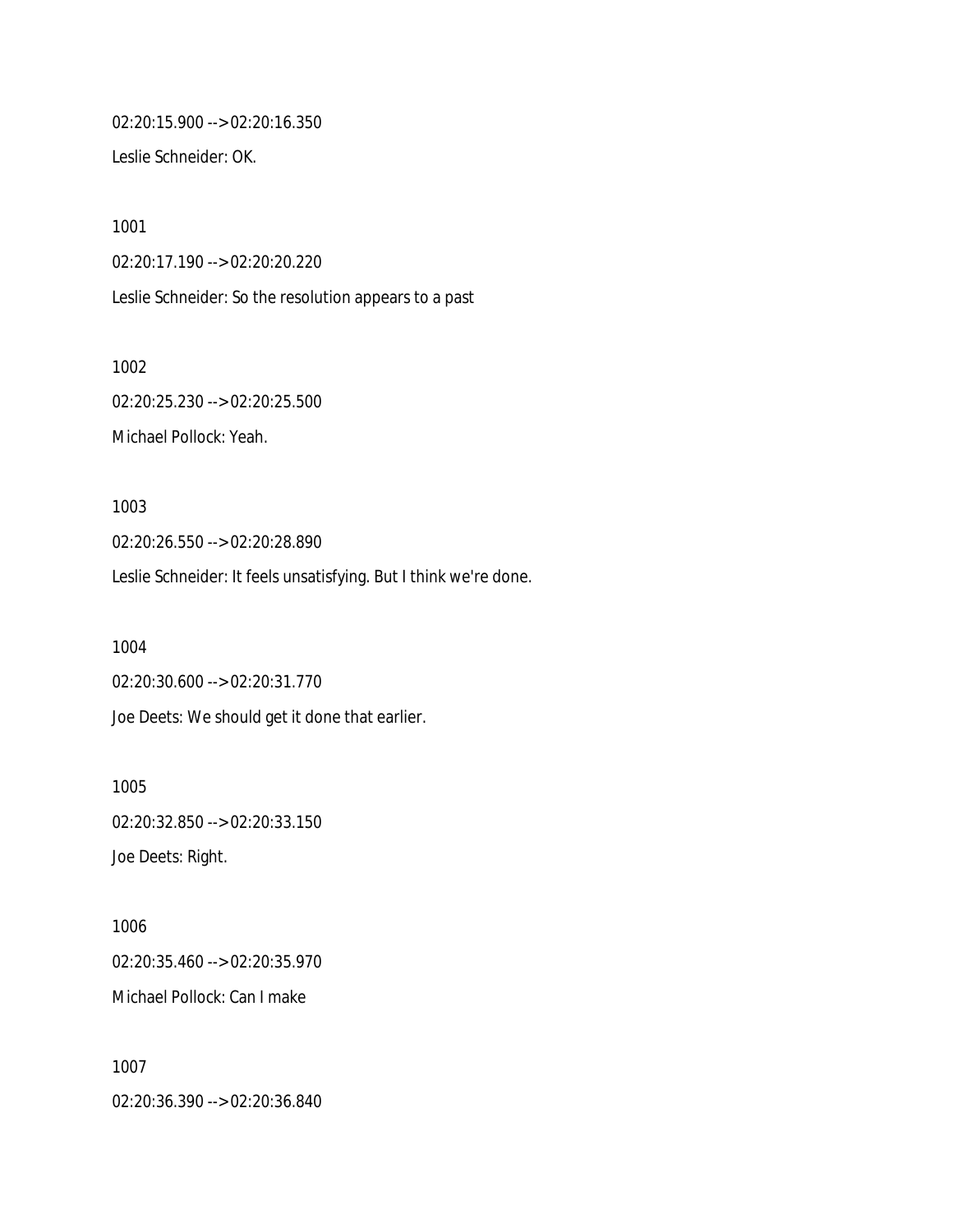Leslie Schneider: A Pollock.

1008

02:20:37.380 --> 02:20:41.760

Michael Pollock: Yeah, I'd like to make a motion to refer to committee.

# 1009

02:20:43.170 --> 02:20:51.000

Michael Pollock: Consumers Medina, suggesting to pursue an ordinance and and to develop it along the lines. What we talked about off the Dyess

1010

02:20:51.540 --> 02:21:04.560

Michael Pollock: And to come back, addressing some of the the conversation that we had today. So I'm happy to participate. I'm happy to share that community. I would like COUNCILMEMBER high topless on board.

1011

02:21:04.920 --> 02:21:11.940

Michael Pollock: And anybody else for one a third number but I happen to do it with the two of them. So I would like to get that motion on the table.

1012

02:21:13.020 --> 02:21:13.320

Rasham Nassar: Again,

1013

02:21:13.350 --> 02:21:19.830

Leslie Schneider: Is it does this have to be formal or can we just kind of let three council members go and have discussion.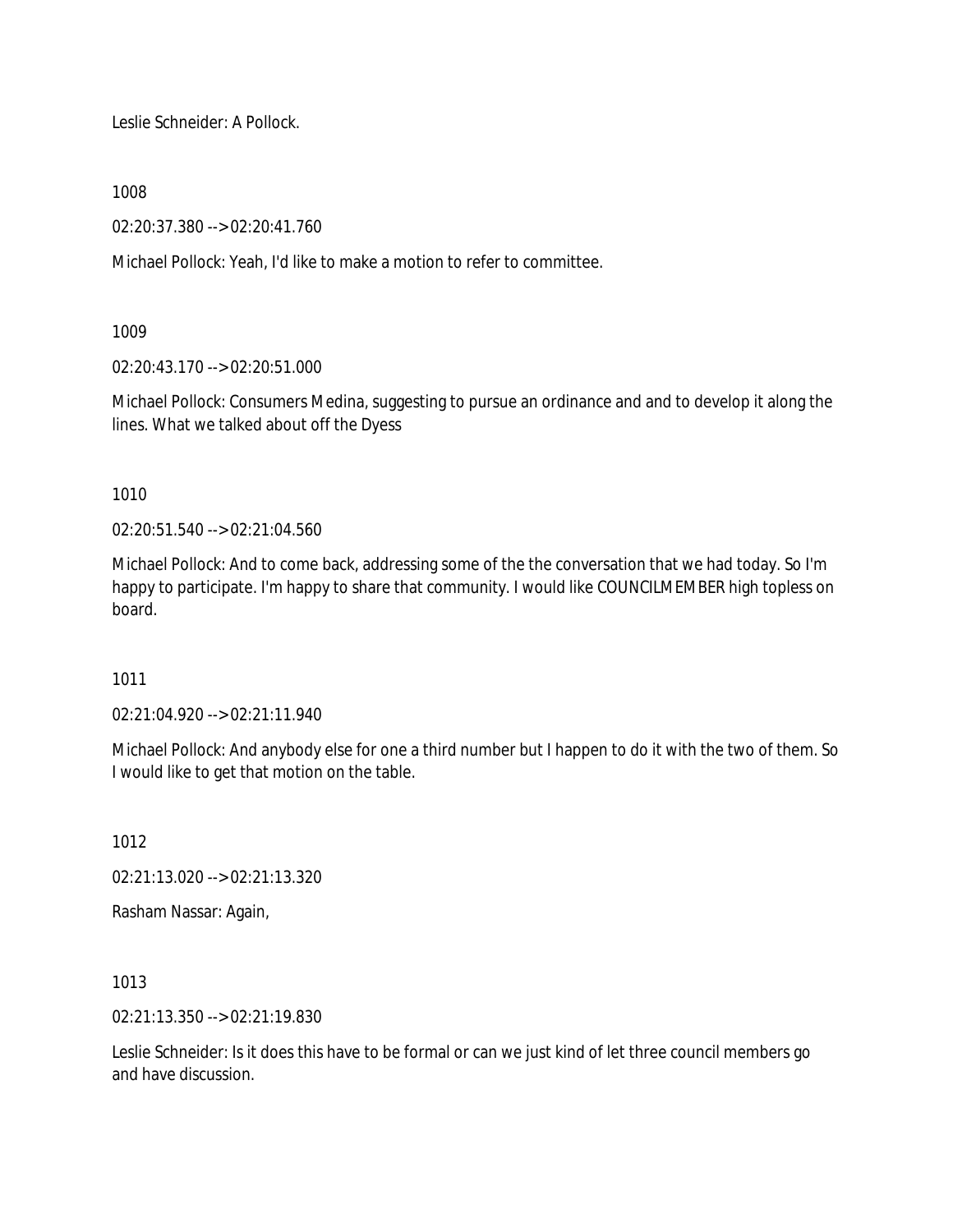02:21:21.120 --> 02:21:24.120

Michael Pollock: I want to know what I want affirmation.

1015

02:21:25.320 --> 02:21:34.380

Rasham Nassar: I. I'll second that motion that counselor Pollock put on the table and also add that I would assign as part of the scope of work for this Council ad hoc committee.

1016

02:21:34.740 --> 02:21:44.040

Rasham Nassar: To explore educational outreach opportunities, including the points that COUNCILMEMBER deets proposed in his proposal to the city council.

1017

02:21:46.050 --> 02:21:51.690

Leslie Schneider: City Manager has come on. Do you mind if I let her speak to our logistics Isom

1018

02:21:52.830 --> 02:22:05.610

Morgan Smith: It just briefly in terms of process. If you're formalizing an ad hoc committee, you should take emotion to do that. And then we can we can do the cleanup the housekeeping at a later time. But that will articulate the three members that you've selected and

1019

02:22:06.180 --> 02:22:09.870

Morgan Smith: Even if it's very vague or general a scope of work for that group.

1020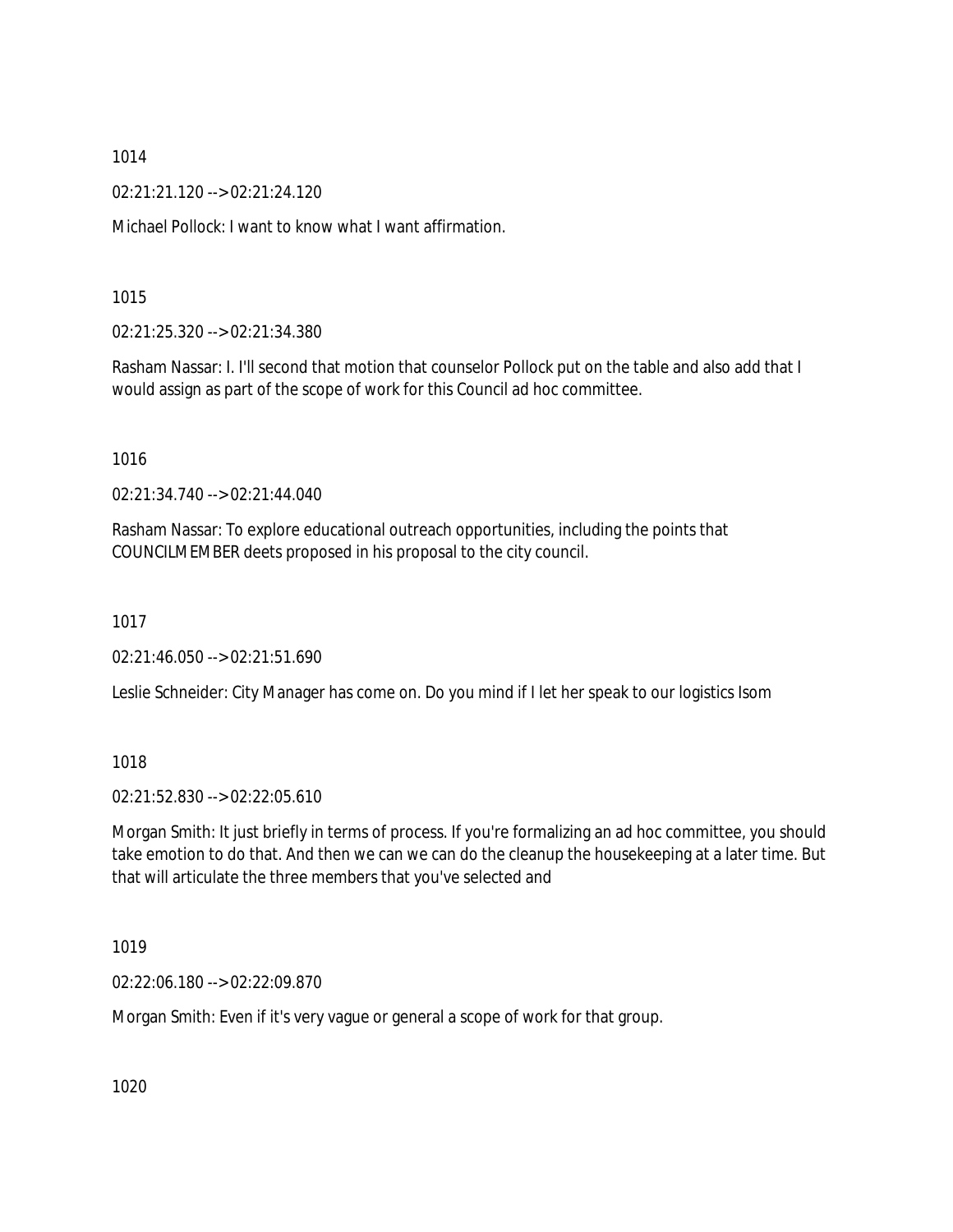02:22:12.360 --> 02:22:15.600

Leslie Schneider: Okay, I'm COUNCILMEMBER had topless.

1021

02:22:16.590 --> 02:22:27.810

Kirsten Hytopoulos: I'm just trying to see what's going on. So we just passed a resolution. It's a strong suggestion. People were a mess. But we're going to go work on an ordinance to draft an orange requiring masks.

1022

02:22:27.930 --> 02:22:33.540

Kirsten Hytopoulos: Yep. So if we're gonna, I haven't even read, to be frank, and I don't feel bad about it because I didn't want and

1023

02:22:33.960 --> 02:22:50.130

Kirsten Hytopoulos: You know, sort of, no. I haven't even read the resolution. So does everyone feel that this is not inconsistent. In other words, can the resolution exists at truly other intellectually as a backdrop, from which we can spring forward into a mandate or is it contradictory to that.

1024

02:22:51.300 --> 02:23:06.060

Michael Pollock: Can I, can I just wait. Am I really want to move us on yes we can always repeal the resolution. If we get an ordinance that does what we want to do all the, all that COUNCILMEMBER Medina had on the table was to explore an ordinance. The two are not mutually

1025

02:23:07.110 --> 02:23:14.550

Michael Pollock: Exclusive we passed the resolution. Boom. We've done that. That'll carry us through until we get to the point where we can have

1026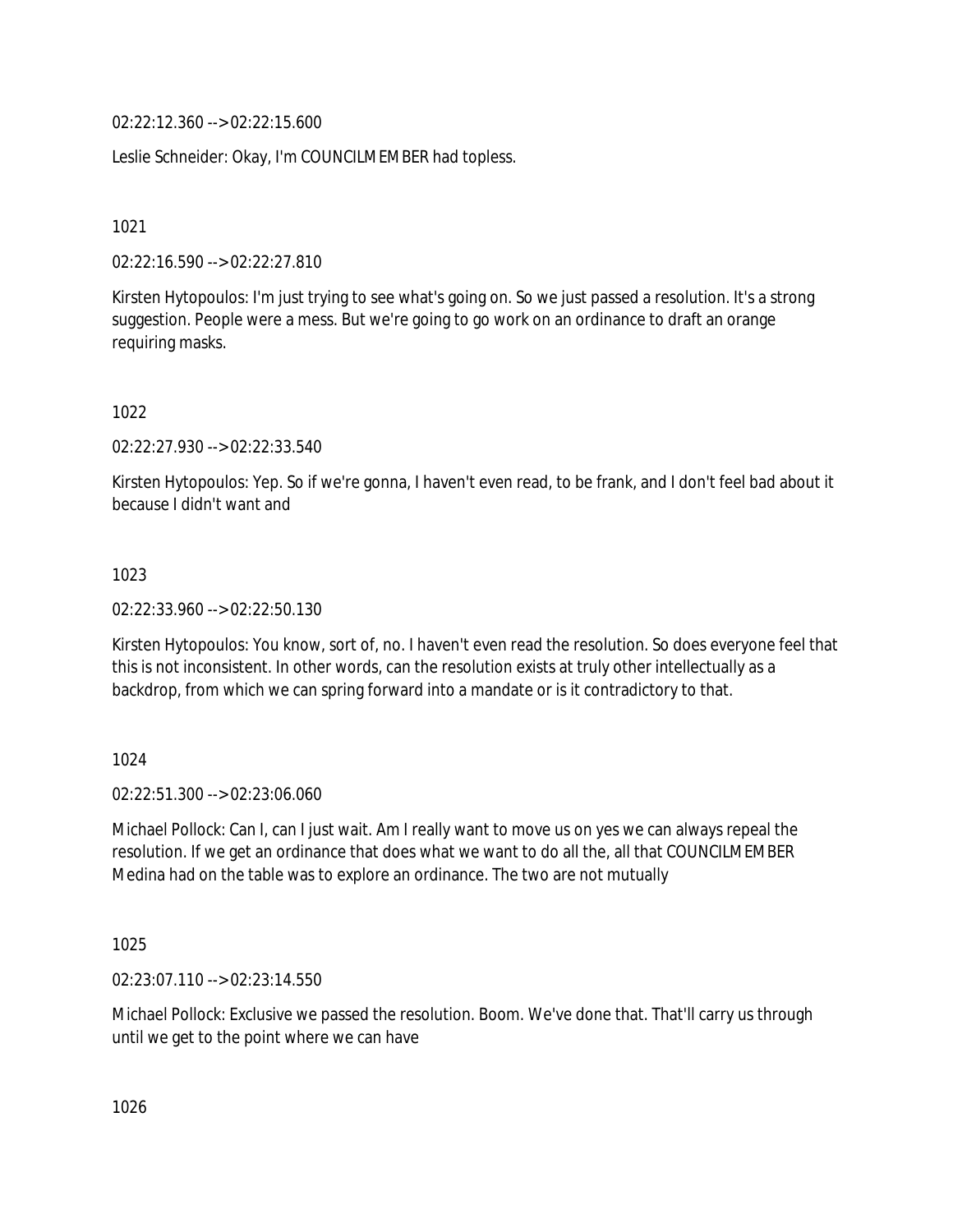02:23:14.970 --> 02:23:21.450

Michael Pollock: an ordinance to consider and then we vote on it. So you made some progress with the resolution this week.

1027

02:23:21.750 --> 02:23:30.840

Michael Pollock: Now let's have a conversation. I'm really comfortable taking all the information that I just heard for an hour. Plus, taking that

1028

02:23:31.050 --> 02:23:41.310

Michael Pollock: converting it into an ordinance. And I think that we're going to have unanimous support and and we're going to move forward, because I think everybody's pretty much on the same page here.

1029

02:23:41.580 --> 02:23:52.320

Michael Pollock: And there might be a little bit of homework, but we're just going to hammer out the details. So that's what I'm suggesting that we stop this conversation now form and I ad hoc committee and move on.

1030

02:23:52.830 --> 02:23:54.090

Kirsten Hytopoulos: From this like we

1031

02:23:54.120 --> 02:23:56.250

Leslie Schneider: Have a motion on the floor for an ad hoc committee.

1032

02:23:56.760 --> 02:24:04.260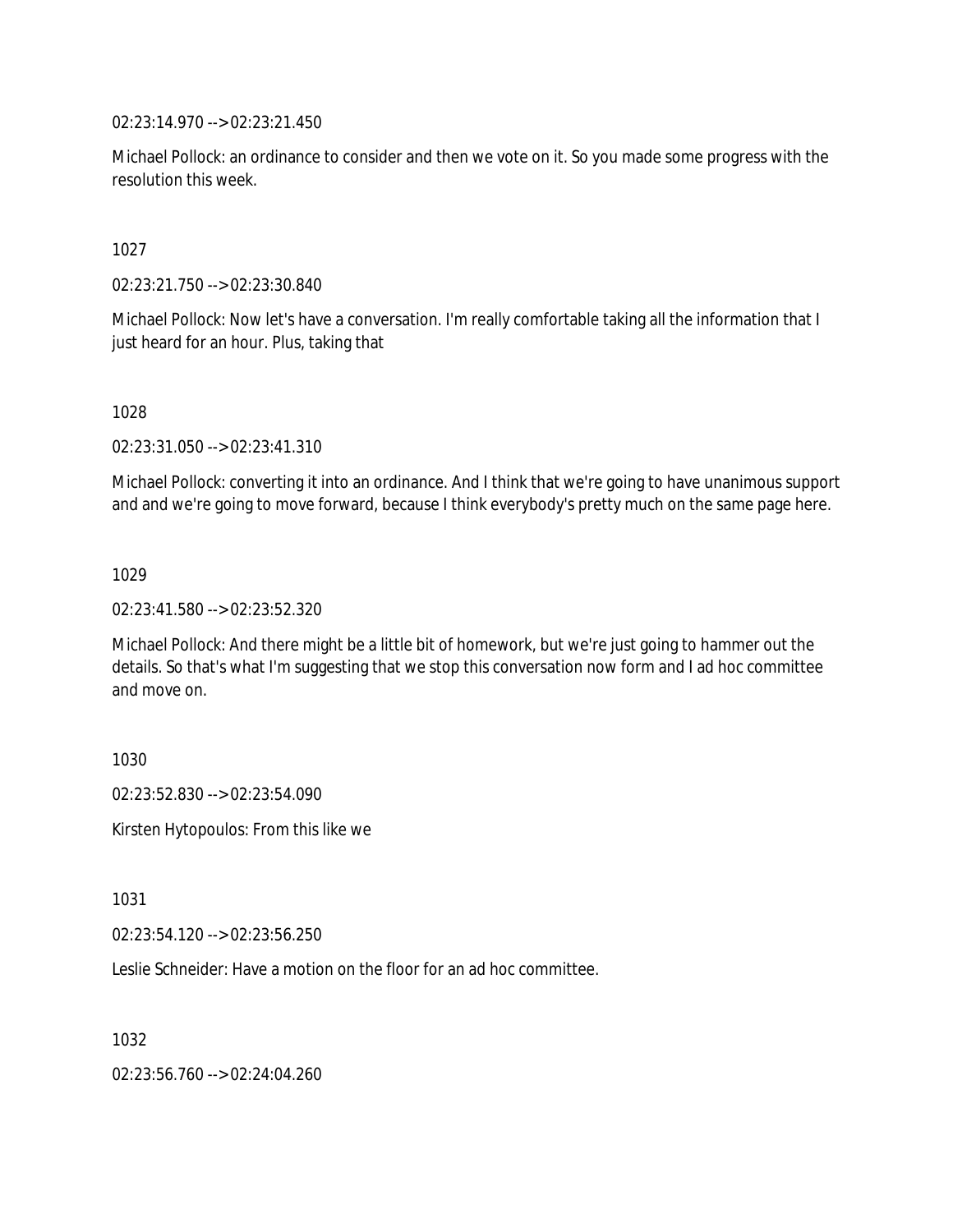Kirsten Hytopoulos: And I, yeah, yeah. And I'm sorry I just want some clarity, because I either really wouldn't be on this committee or don't want to be as committee, depending what this is. I'm just trying to get clarity.

1033

02:24:04.500 --> 02:24:10.440

Kirsten Hytopoulos: So I guess my other question is, or I guess my my request is is that our messaging around this is that this is a two step.

# 1034

02:24:11.610 --> 02:24:20.370

Kirsten Hytopoulos: Two step approach because I think I said last week when we talked about, I think, at one point someone suggested, well we could start with a strong suggestion. And then if that doesn't work.

## 1035

02:24:20.610 --> 02:24:27.000

Kirsten Hytopoulos: Then we'll come back and we'll pass an ordinance with Amanda and I don't think that that messaging works and that that's a really nice.

# 1036

02:24:27.390 --> 02:24:36.900

Kirsten Hytopoulos: A really reasonable relationship with the community. So I hope that our messaging. Isn't that we resolved it today with this. But as you're saying this is putting in place a resolution.

1037

02:24:37.710 --> 02:24:52.170

Kirsten Hytopoulos: What our opinions about wearing masks, but we're going to explore this word this ordinance and I'm sorry for going on, but I have strong feelings about I wouldn't want to be on a committee to draft an ordinance that was a strong suggestion as opposed to a mandate, so. Okay, thanks.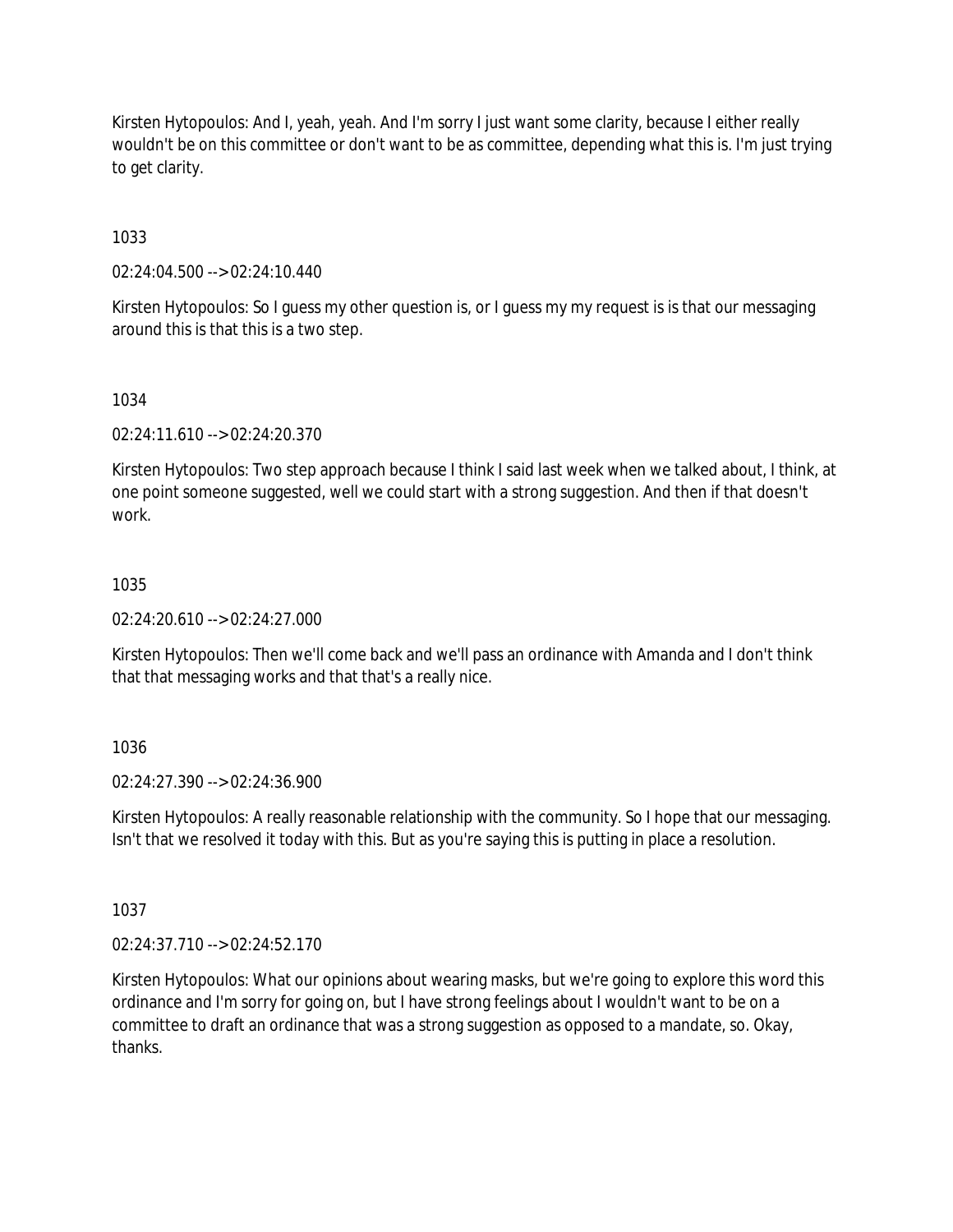02:24:54.150 --> 02:25:02.130

Leslie Schneider: So we have a motion to create an ad hoc committee. Do we need to specify who these numbers are, first we just create the committee and then do that afterwards.

1039

02:25:03.660 --> 02:25:07.110

Michael Pollock: Motion was for me. I'm Kirsten on a third party to be on it.

1040

02:25:08.610 --> 02:25:10.050

Leslie Schneider: So do we have a third party.

1041

02:25:11.490 --> 02:25:11.970 Leslie Schneider: Or

1042

02:25:13.230 --> 02:25:18.930

Leslie Schneider: Close House member car. Sounds good. Um, okay, so I'm

1043

02:25:20.160 --> 02:25:28.500

Leslie Schneider: All those in favor of creating an ad hoc committee to form an ordinance on requiring masks please say aye.

1044

02:25:28.980 --> 02:25:29.370

Aye.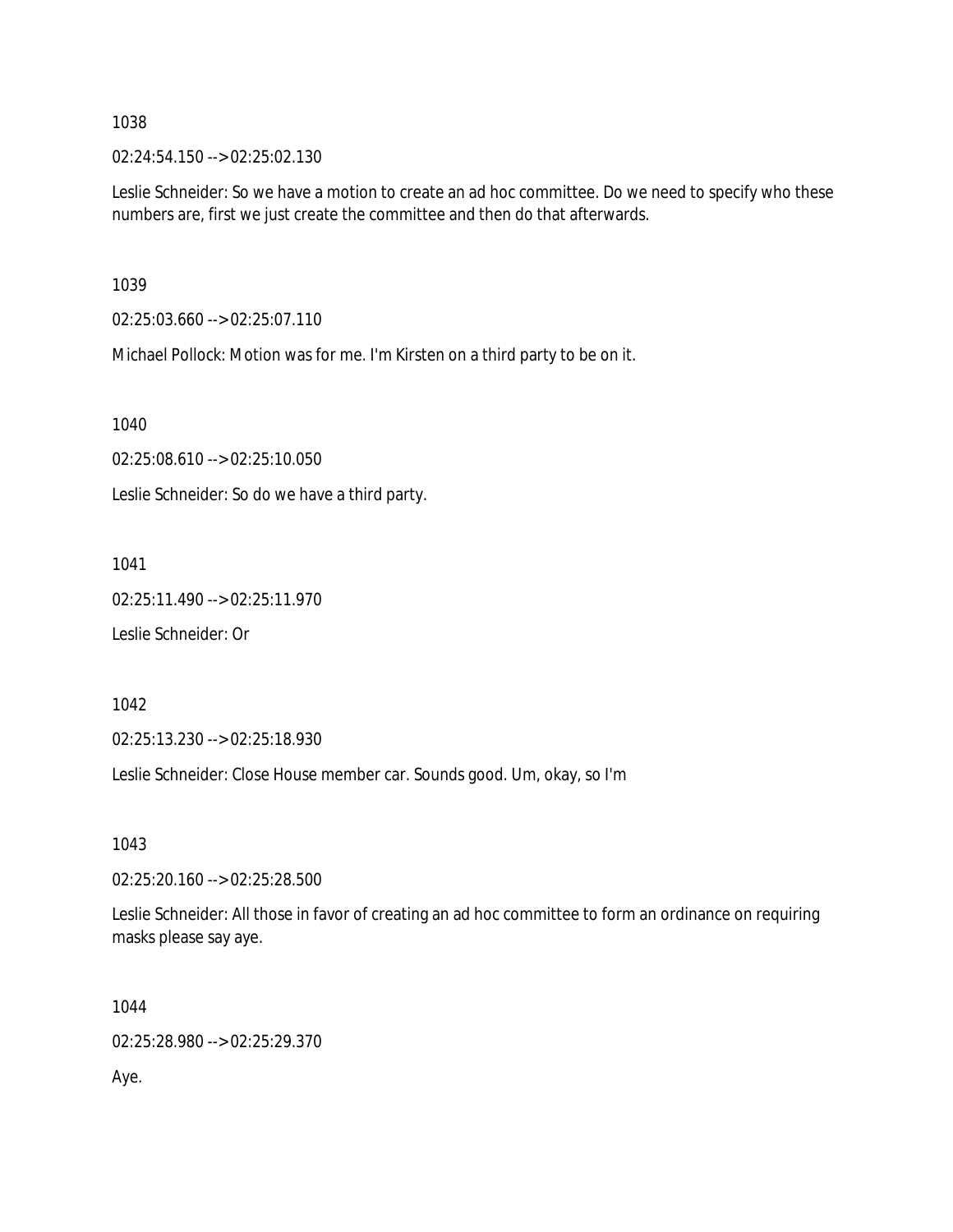02:25:30.750 --> 02:25:31.860

Leslie Schneider: Any opposed.

1046

02:25:33.450 --> 02:25:33.990

Leslie Schneider: All right.

1047

02:25:35.400 --> 02:25:51.420

Leslie Schneider: There we have it. I'm city manager. We have three members we I heard council. I heard Deputy Mayor and us our ass suggest some work plan pieces to that. I think we have enough to go on maybe

1048

02:25:51.900 --> 02:25:56.850

Morgan Smith: Usually I'm sorry. Usually the scope of work is pretty basic one or two sentences. I think

1049

02:25:57.180 --> 02:26:05.730

Morgan Smith: The clerk and I can work to capture that based on your discussion tonight. It's more typical for us to do a to touch process, but I see that expediency is one of your goals.

1050

02:26:06.030 --> 02:26:18.630

Morgan Smith: So I think the motion. You've taken tonight can stand to create the ad hoc committee and then when the ad hoc committee is ready to bring back its work to the full council, they'll be able to do so. And in the interim, I also would expect they be working with the city attorney.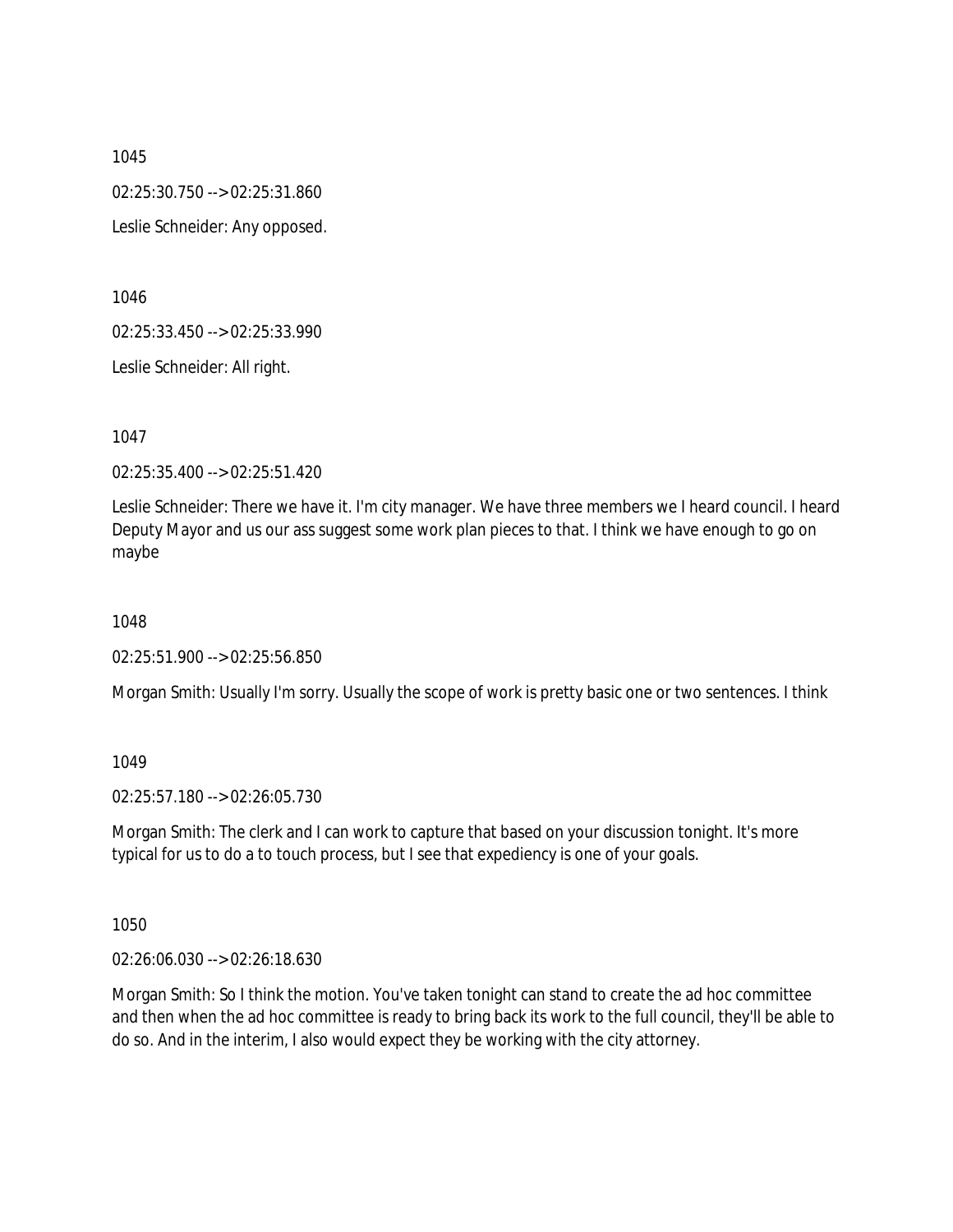02:26:19.770 --> 02:26:21.810

Leslie Schneider: All right, and city attorney you have your hand up.

1052

02:26:23.070 --> 02:26:32.070

Joe Levan: It's just in terms of the the voting. I know in terms of working with zoom it can be lead to more in formality, which is fine. We just need to be clear on the on the votes.

1053

02:26:32.550 --> 02:26:44.970

Joe Levan: That we know who voted which way, especially for the clerk and Deputy Clerk did a recording that I know there's been it's been challenging in the past with some of these zoom meetings to identify who's voting. Which way. So, so please council members.

1054

02:26:46.350 --> 02:26:55.650

Joe Levan: Identify which way you're voting clearly is raising your hand, sometimes it's not as clear as it could be. So if we could make sure we do that. So it's clear on the record, there's no confusion about

1055

02:26:57.150 --> 02:27:04.950

Morgan Smith: And so that's a good observation. But I think it's incumbent on staff to let Council know when we weren't able to capture clearly what the vote was

1056

02:27:05.370 --> 02:27:11.940

Morgan Smith: I think, between the city clerk and myself and city attorney. We can decipher the votes that have been taken so far.

1057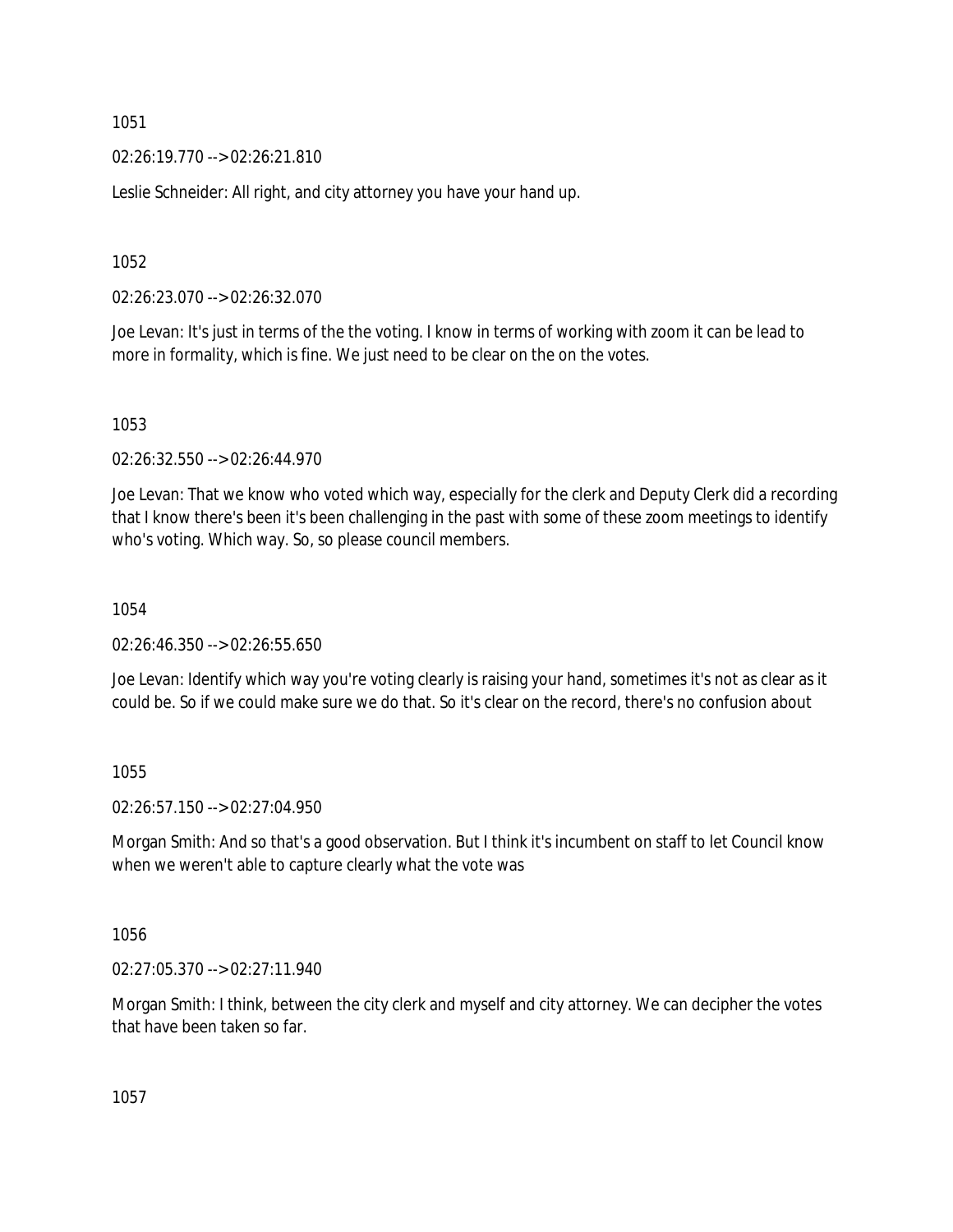02:27:12.420 --> 02:27:29.040

Morgan Smith: But it's a good point going forward. So just remember to either be very explicit verbally, there was at least COUNCILMEMBER Medina one Nevo that was registered as an eye. So we'll try to help one another, be explicit about that. So we can we can capture everything correctly, but

1058

02:27:30.090 --> 02:27:37.410

Morgan Smith: City Attorney unless you have something different, a different impression. I think we have everything we need going forward. We're not confused about what's happened so far tonight.

1059

02:27:37.830 --> 02:27:39.870

Joe Levan: Right, and that in there just in terms of as the

1060

02:27:39.870 --> 02:27:40.350

Morgan Smith: Chair.

1061

02:27:40.380 --> 02:27:42.090

Joe Levan: It can just be helpful to state.

1062

02:27:43.050 --> 02:27:51.480

Joe Levan: Which members voted which way just so it's clear so they they all know what you thought they how they how they voted and that's that's clear on the record as well.

1063

02:27:52.290 --> 02:27:54.060

Leslie Schneider: Noted. All right.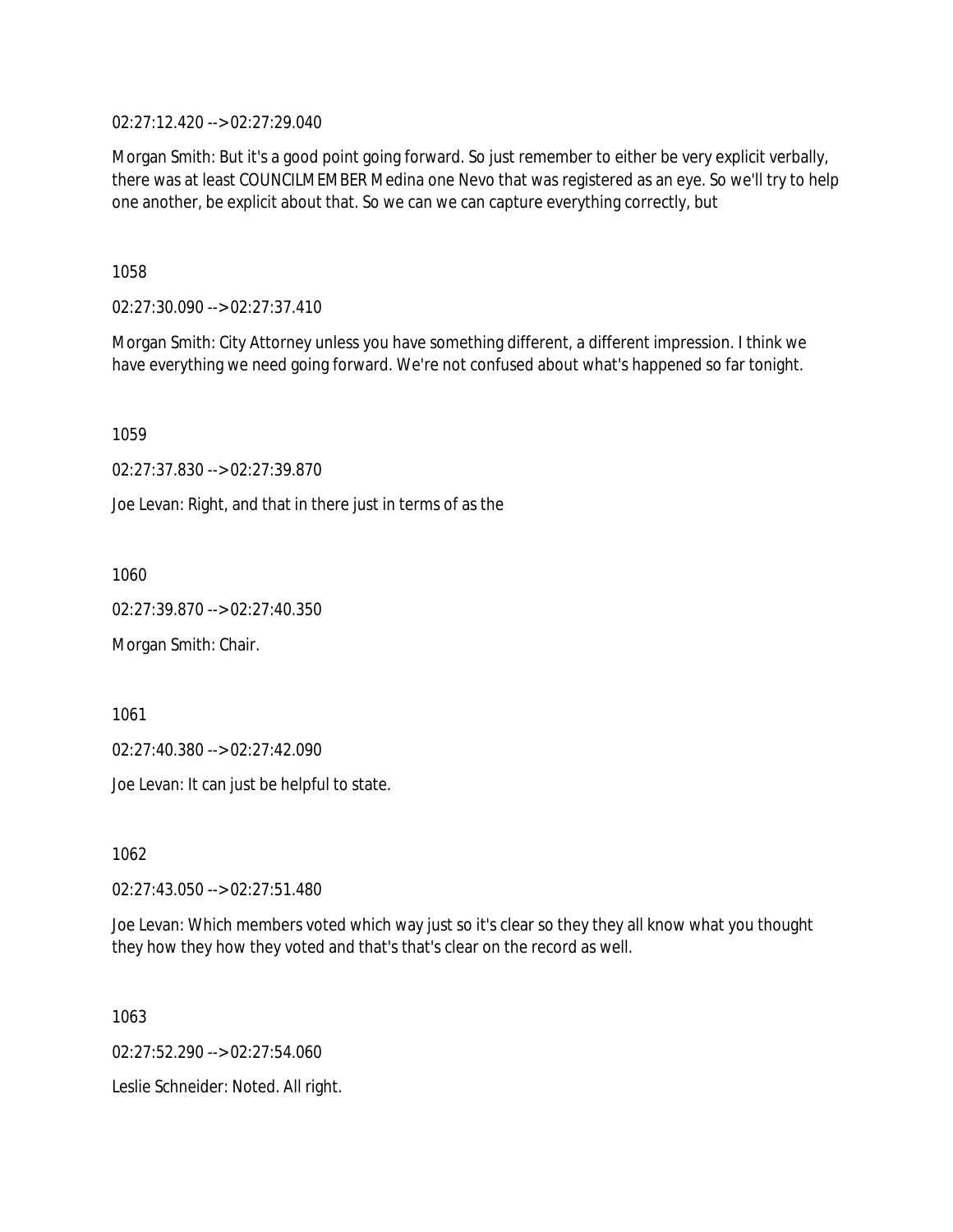02:27:56.340 --> 02:28:00.090

Leslie Schneider: COUNCILMEMBER deets. Are you on this topic or are

1065

02:28:01.410 --> 02:28:06.030

Joe Deets: Well, it's sort of the one that I brought up at the beginning of the meeting.

1066

02:28:07.320 --> 02:28:08.490

Joe Deets: So do you want me to

1067

02:28:09.150 --> 02:28:16.860

Leslie Schneider: It's just, let's just let's just formally move on and you know let's go as quickly as we can to make a decision on

# 1068

02:28:18.570 --> 02:28:21.030

Leslie Schneider: Addressing this at a, at a future Council meeting.

1069

02:28:23.100 --> 02:28:25.470

Leslie Schneider: So go for it with your

1070 02:28:25.680 --> 02:28:26.010 Joe Deets: Yeah.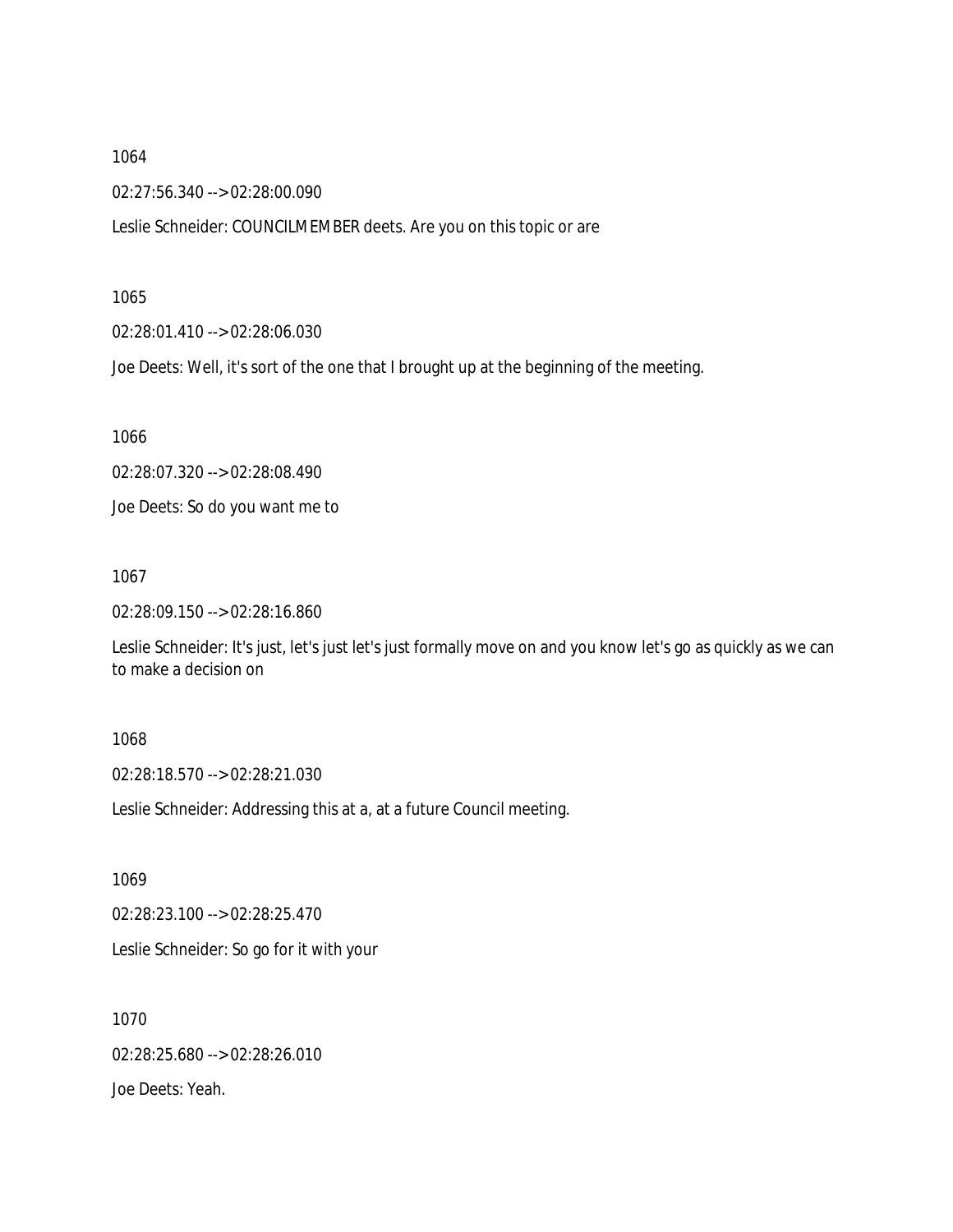02:28:26.070 --> 02:28:36.900

Joe Deets: It's your proposal. Indeed, I am sorry, I'd be brief because this has gone really long. And I think at some point, we need to talk about process, we do not fine tune legislation on the Dyess folks, please.

# 1072

02:28:38.130 --> 02:28:49.590

Joe Deets: But what I do want to talk about is have a discussion of the importance of education, which we've all been talking to how important that is. Let's have a conversation about education on mass

# 1073

02:28:50.040 --> 02:29:06.210

Joe Deets: And what is the city going to use to support mass and and i just I've brought up soap. The city supplying mass and and employing us as island Ambassadors. So, this is not to talk about this tonight, but to have a discussion about this.

1074

02:29:07.980 --> 02:29:08.520

Joe Deets: Interview today.

1075

02:29:09.570 --> 02:29:12.840

Leslie Schneider: Okay. And we've got quite a few hands up. Councilmember Pollock.

1076

02:29:14.640 --> 02:29:20.220

Michael Pollock: Well, thank you. Councilmember deeds. Look, I may be trying to keep this simple and then this conversation is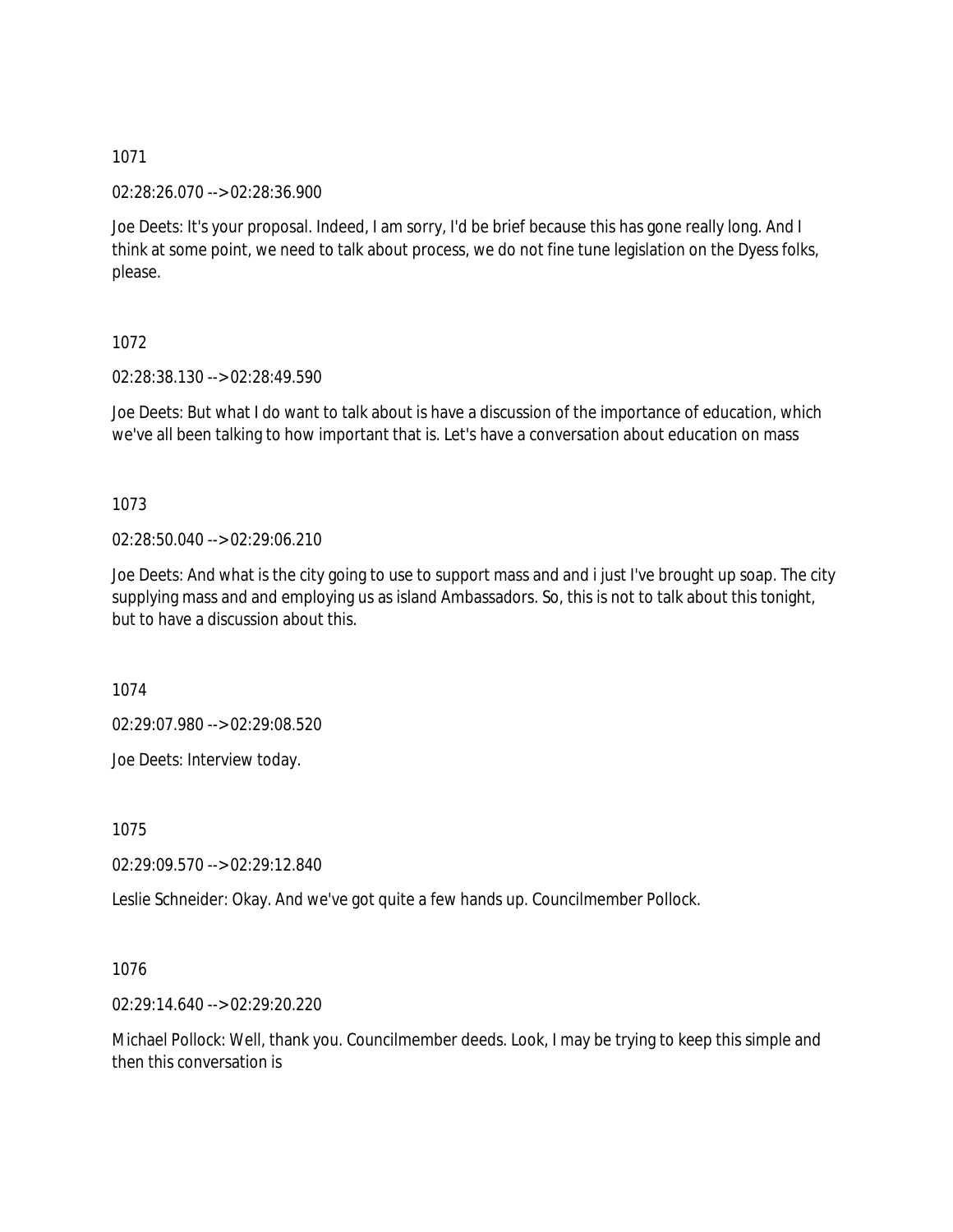02:29:21.090 --> 02:29:30.420

Michael Pollock: I read what you said. I think it's great. I think he really thought about stuff. I would work to take that information and put it into this draft that we're

1078

02:29:30.720 --> 02:29:46.710

Michael Pollock: That we're going to work on with the ad hoc committee. So if you're comfortable with that, we can talk about all this later and and bring it in and incorporate it with their if that works with you. Okay, I'm seeing a nod from from COUNCILMEMBER deep so maybe those hands could drop or

1079

02:29:48.900 --> 02:29:49.950

Michael Pollock: Maybe not. Okay.

1080

02:29:50.190 --> 02:29:59.670

Leslie Schneider: Um, so I'm just gonna say, I think that that complicates the job with we're throwing a bunch of extra stuff into an ordinance so

1081

02:30:01.380 --> 02:30:07.920

Leslie Schneider: I'm personally not in favor of doing that. I think that it's a separate issue I'm COUNCILMEMBER Medina.

1082

02:30:10.140 --> 02:30:21.420

Kol Medina: Yeah, I also don't really see how they go together. I mean, I understand how they go together practically out in the world, but I don't see how they go together in our work plan now working on an ordinance is the same as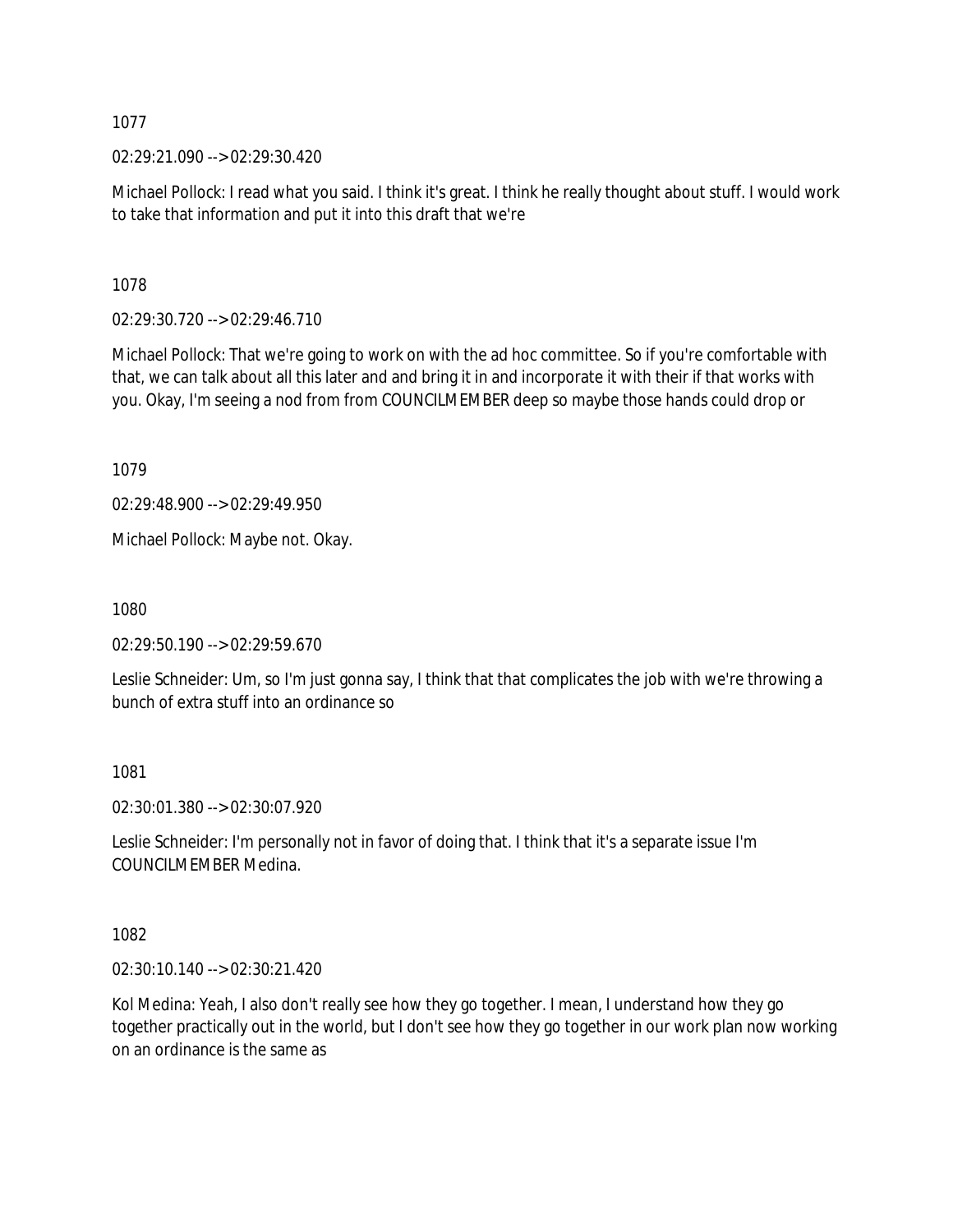02:30:21.780 --> 02:30:27.720

Kol Medina: Deciding if we're going to spend money on providing mask so I just don't quite see how they connect

1084

02:30:28.890 --> 02:30:33.150

Kol Medina: In our process. I think we should talk about it and happy to have talked about it.

1085

02:30:34.200 --> 02:30:37.470

Kol Medina: So I guess I'm suggesting we should just put her on the agenda and talk about it.

1086

02:30:38.910 --> 02:30:40.710 Kol Medina: But I just also wanted to say that

1087

02:30:41.730 --> 02:30:46.650

Kol Medina: I just, I just don't want to. I just don't want to go by with without me commented on it.

1088

02:30:48.600 --> 02:30:54.930

Kol Medina: I think what we did here on Council exactly what we do is work on code language.

1089

02:30:55.710 --> 02:31:02.820

Kol Medina: During our council meetings. That's what we do. And so I just disagree counselor dates that we don't work on fine tuning code language here. That's what we do.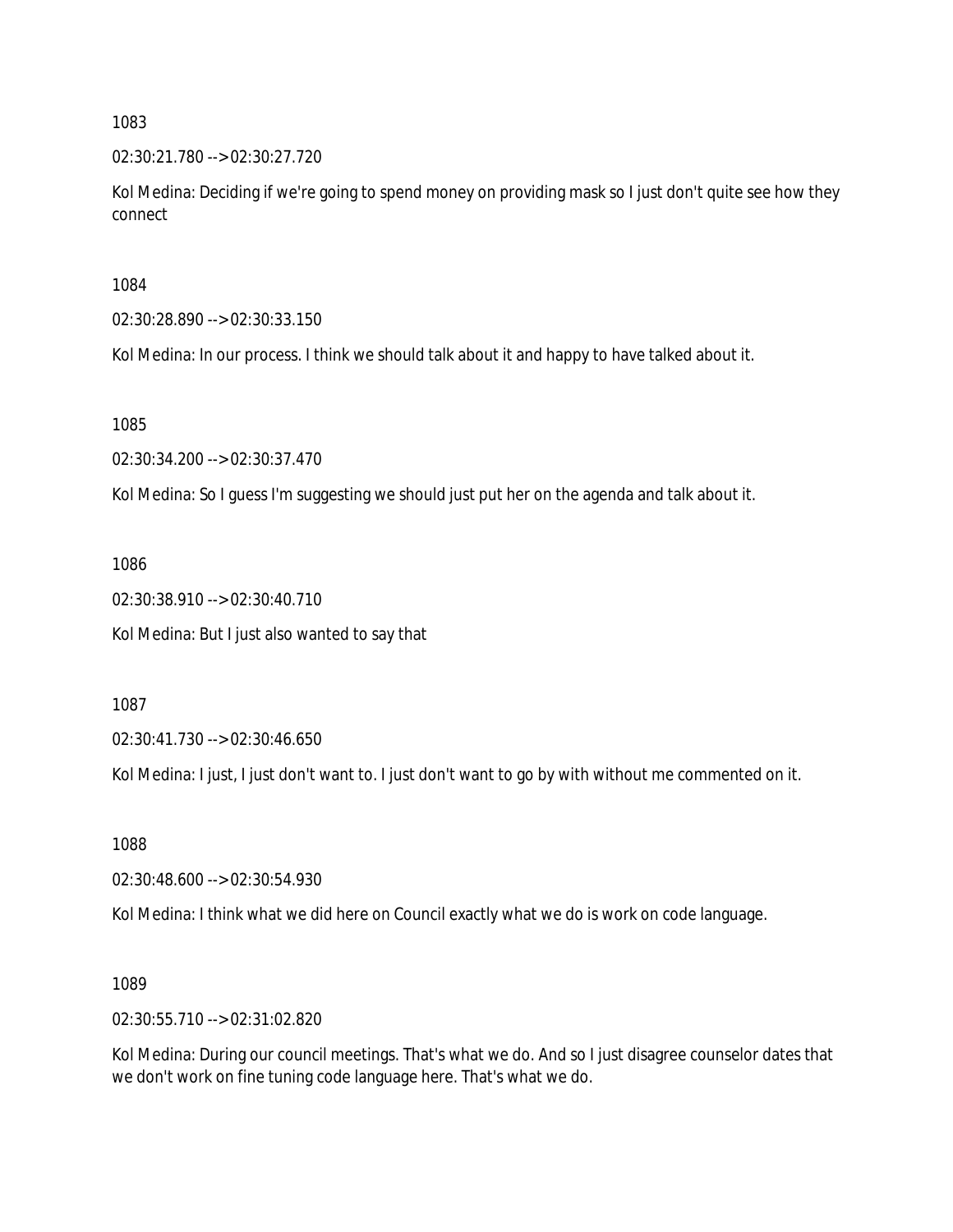02:31:03.300 --> 02:31:09.660

Kol Medina: I don't know how else we would work on code language. I mean, it can't be. It can't be the expectation of any of us.

1091

02:31:10.080 --> 02:31:20.130

Kol Medina: That that's three councillors go and write us language and bring it to us. And then we're not supposed to be able to fine tune it of course we fine tune it. So I just wanted to say that

1092

02:31:21.630 --> 02:31:22.140

Leslie Schneider: So,

1093

```
02:31:23.820 --> 02:31:29.460
```
Leslie Schneider: City Manager has her hand up and I and I think I know why, but I'm just gonna let you go for it.

1094

02:31:31.650 --> 02:31:32.490

Leslie Schneider: You, you're on mute.

1095

02:31:36.330 --> 02:31:42.660

Morgan Smith: I think everyone can guess what I'm going to say, so maybe council member and a star which co first and then I'll do my usual cleanup.

1096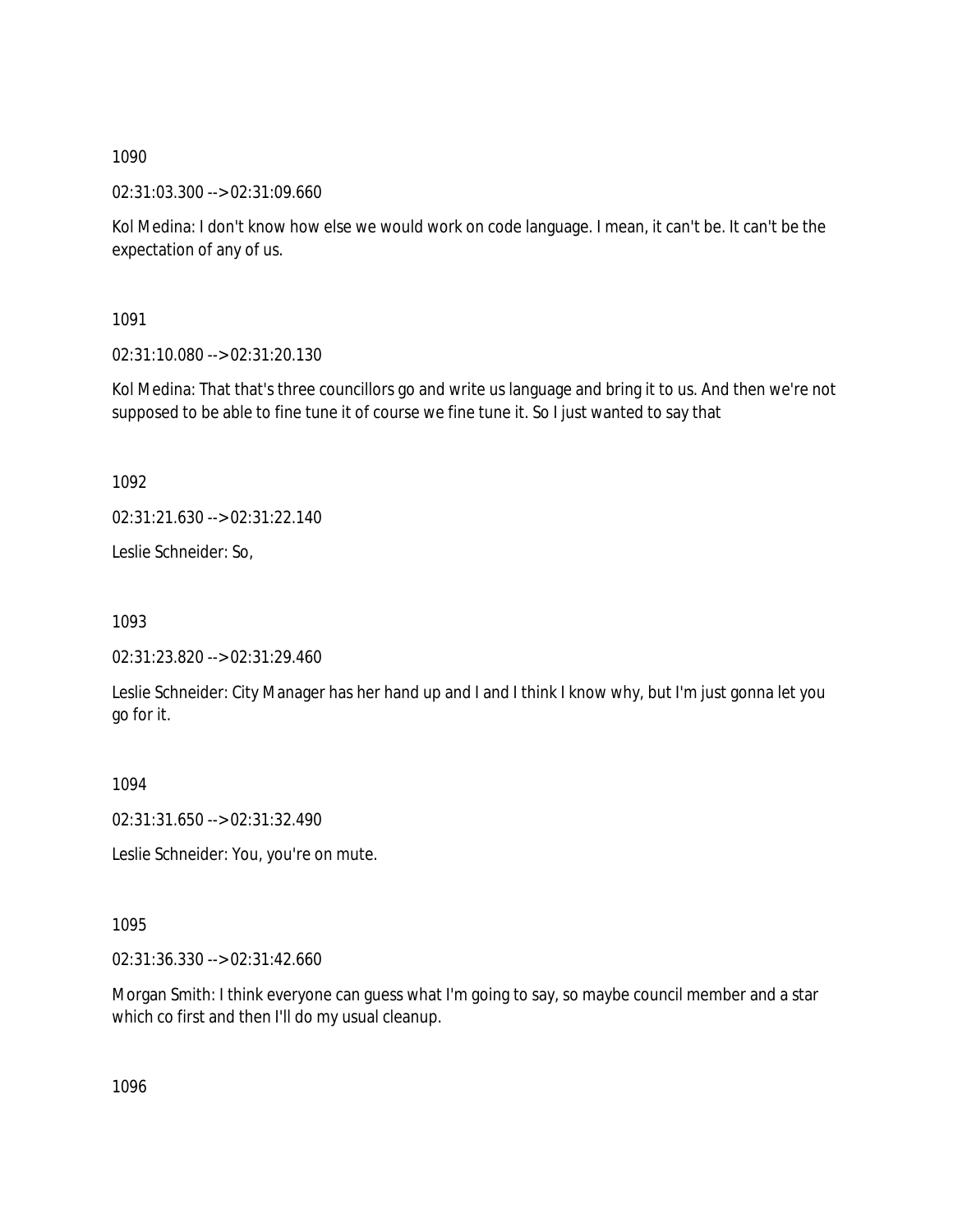02:31:43.290 --> 02:31:43.770

Morgan Smith: Okay.

1097

02:31:44.010 --> 02:31:44.880

Morgan Smith: That sounds good.

1098

02:31:45.000 --> 02:31:46.050

Leslie Schneider: Counselor, I went to Sir

1099

02:31:47.700 --> 02:32:02.280

Rasham Nassar: Yeah, just real quickly I there's some differences of opinion in terms of how whether accounts member needs proposal fits in with the even the ad hoc committee proposal in the scope of work I would leave it to the ad hoc

1100

02:32:03.360 --> 02:32:15.690

Rasham Nassar: Council members in that committee to just approach that question and and to look and see if these two things belong in the same conversation or whether we should separate it out and have a separate discussion because

1101

02:32:16.080 --> 02:32:36.660

Rasham Nassar: As I stated before, and I might be a lone wolf here, but my support for an ordinance is contingent upon the educational component and also the city entertaining the hiring of volunteers or such or at least providing free masks to the public. So from my perspective, they're absolutely

1102

02:32:37.950 --> 02:32:47.700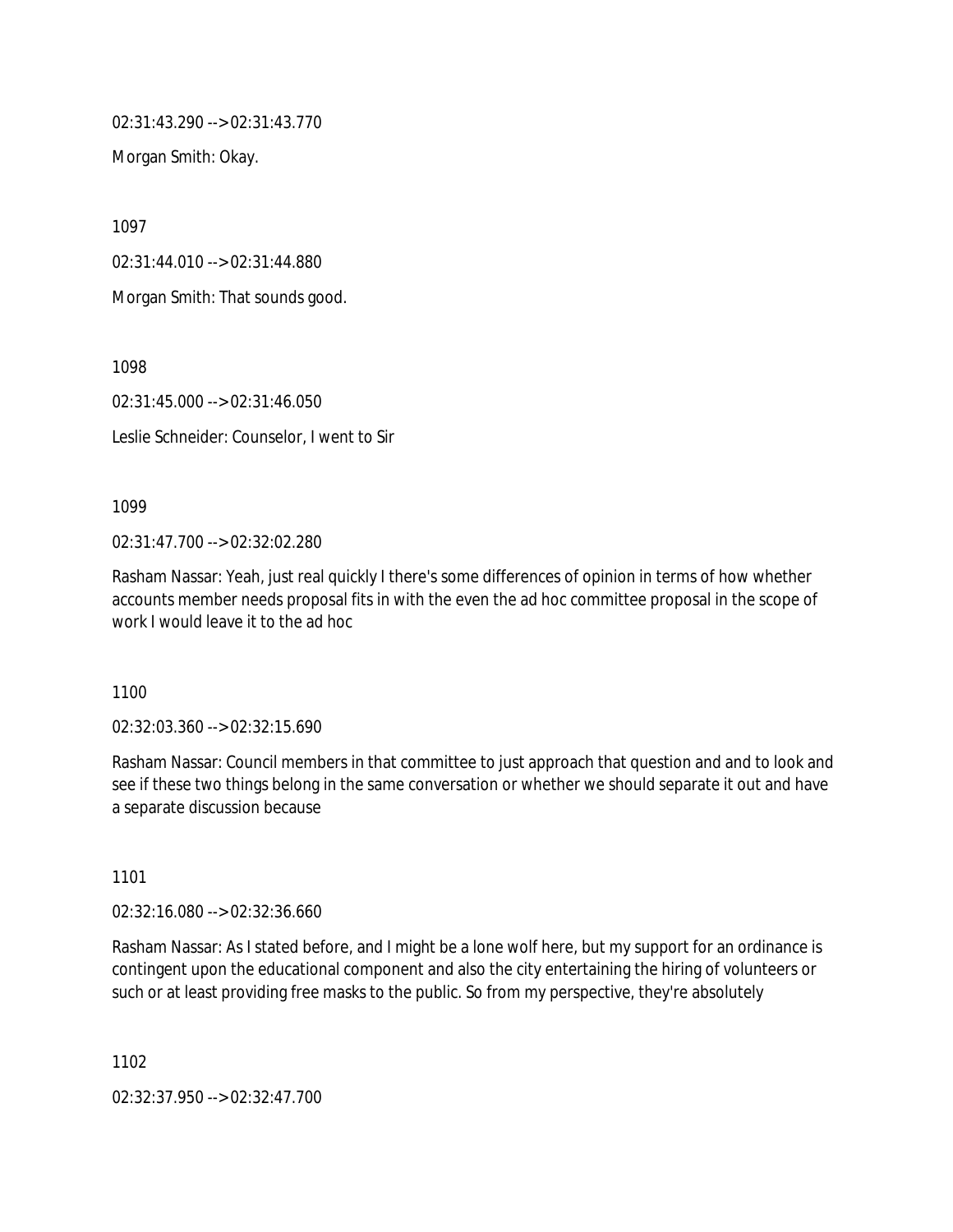Rasham Nassar: Related and but I would defer to the council members have volunteered to be on the ad hoc committee to tackle that question and then we can move on from that tonight.

1103

02:32:48.780 --> 02:33:00.510

Leslie Schneider: Okay, so I know that that these issues that in COUNCILMEMBER deets his proposal, you know, needs to get kind of processed by the city manager so

1104

02:33:01.650 --> 02:33:03.510

Leslie Schneider: City Manager. If you want to

1105

02:33:05.640 --> 02:33:07.200

Leslie Schneider: expound on that or

1106

02:33:07.860 --> 02:33:24.960

Morgan Smith: Just briefly, I think Council can anticipate that in all things. I would encourage you to remember that that sometimes things that are tactical sound and feel easy and simple and positive, but as a city of you to school organization. We have constraints that

1107

02:33:25.830 --> 02:33:28.860

Morgan Smith: Matter and need to matter to us in our decision making.

1108

02:33:30.450 --> 02:33:40.800

Morgan Smith: If these ideas are concepts that you want us to work on. I hope that when they come back to you the direction will be for us to assess the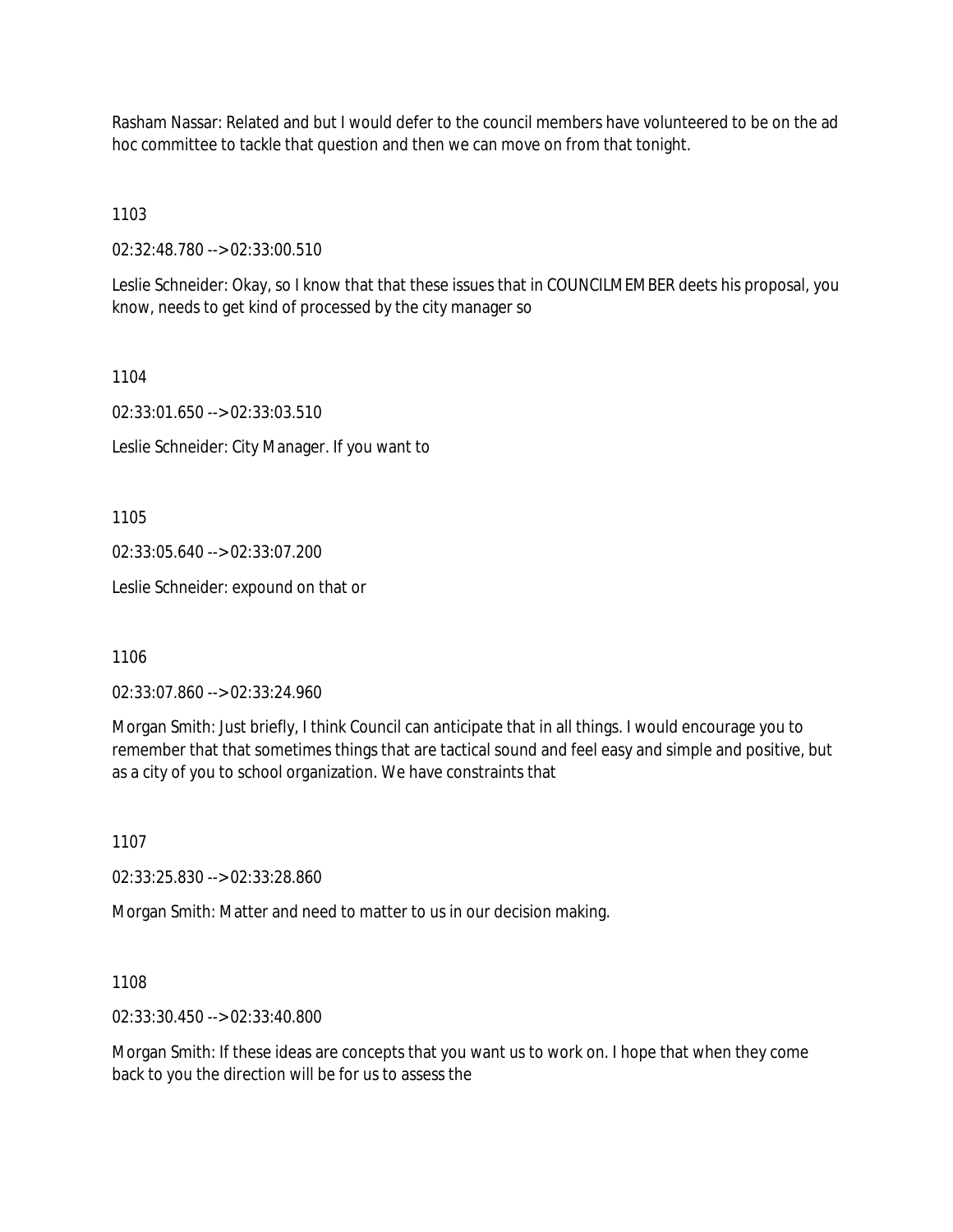02:33:41.700 --> 02:33:44.430

Morgan Smith: Feasibility of implementing them, for example.

1110

02:33:45.420 --> 02:33:55.980

Morgan Smith: There are hundreds of businesses on Bainbridge Island and the suggestion which I know is just in some ways a conversation starter that we would provide 100 masks free to a business that asked

# 1111

02:33:56.760 --> 02:34:02.550

Morgan Smith: Isn't the policy, we've been using master commercially available and these are for profit businesses and we need to balance.

1112

02:34:03.240 --> 02:34:09.270

Morgan Smith: Our focus on providing to medical providers and first responders. I guess people

# 1113

02:34:09.990 --> 02:34:21.600

Morgan Smith: And businesses who we can help guide to the resources where they can obtain mass for themselves, we need to be mindful of gift of public funds, there may be legal liability issues with the

### 1114

02:34:22.140 --> 02:34:34.980

Morgan Smith: With the as again I sense that it's a conversation starter. It's not saying go forth and do exactly this, but I just want you to be sensitive to the fact that there are complexities around this. Similarly, with the idea of using youth.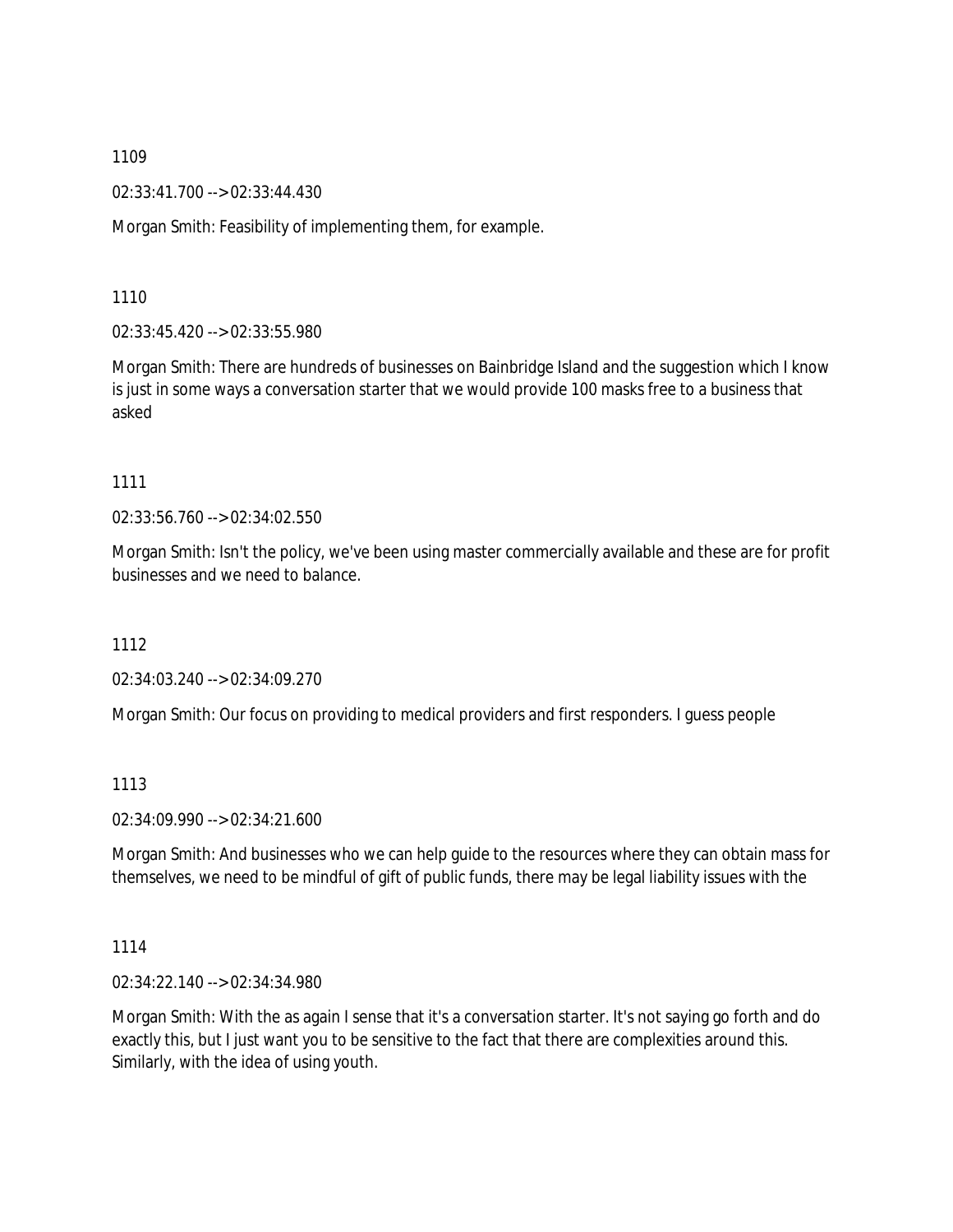02:34:35.820 --> 02:34:48.720

Morgan Smith: I think we've all heard and seen disappointing stories where some of those conversations can be confrontational, we have heard from our insurance provider outside of this entirely that employing

1116

02:34:50.190 --> 02:34:56.640

Morgan Smith: People who are under the age of 18 is problematic for them. So if you compound that with the fact that we're in unusual times

1117

02:34:56.880 --> 02:35:07.260

Morgan Smith: We will be putting untrained youth in potentially a public health setting to have potentially adversarial conversations. That's absolutely going to have some liability that we're going to want to think about. So

1118

02:35:07.590 --> 02:35:18.630

Morgan Smith: My point is not to be my usual wet blanket. It's just to say, Please, as you go forward with these these ideas and this thinking leave time for us to assess and advise you on them.

1119

02:35:20.010 --> 02:35:27.450

Leslie Schneider: Okay, so there's two more hands and we are nearing the end of our 10 minutes. So remember that we

1120

02:35:27.450 --> 02:35:34.620

Leslie Schneider: Are just trying to agree to put this on a future agenda and to allow the city manager to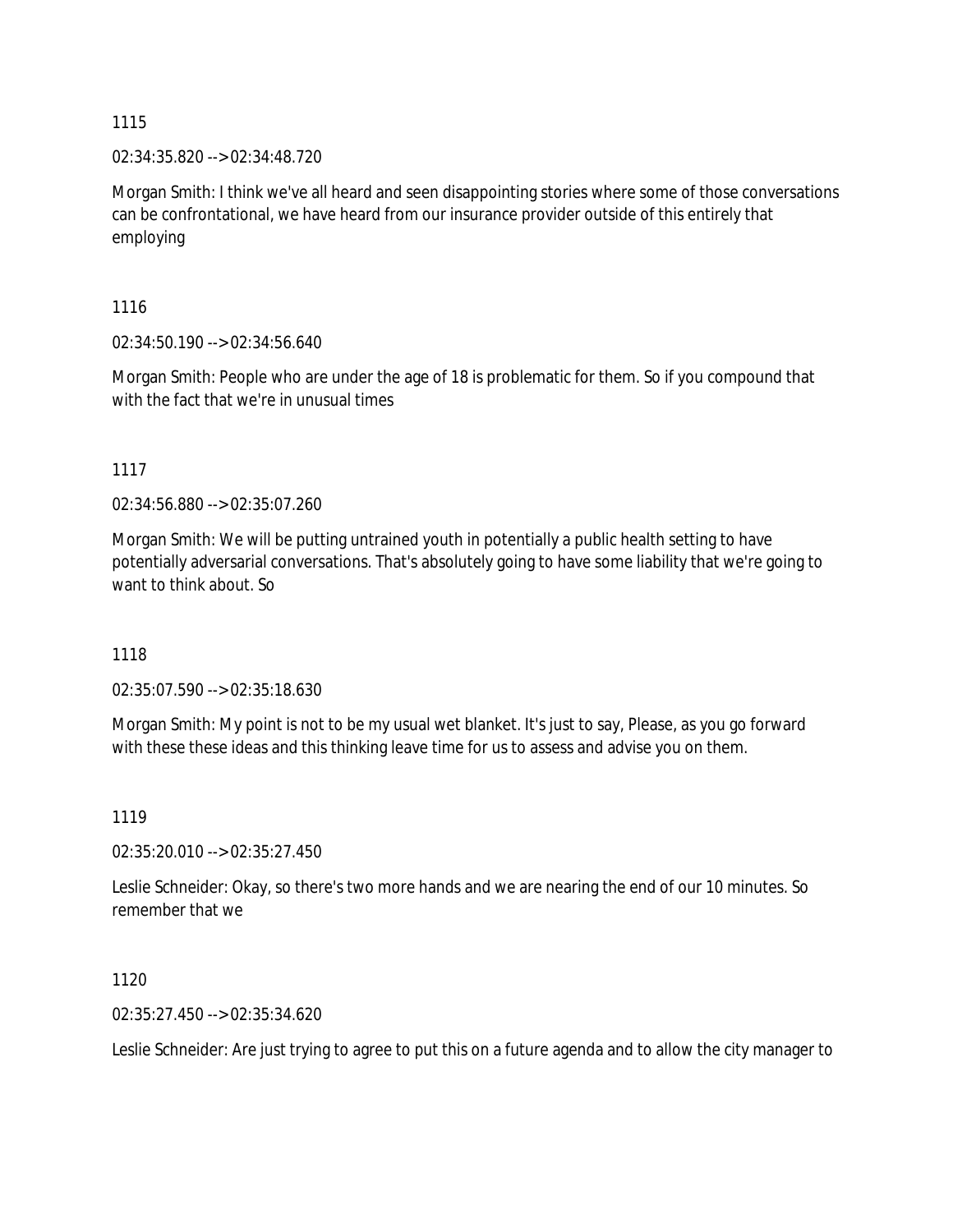02:35:35.910 --> 02:35:38.250

Leslie Schneider: put some time into evaluating it for us.

1122

02:35:39.570 --> 02:35:40.530

Leslie Schneider: COUNCILMEMBER Pollock.

1123

02:35:41.100 --> 02:35:51.660

Michael Pollock: Yeah, I think, really, I would expect that the city manager would review anything. And of course, the city attorney is going to review, anything we come up with

# 1124

02:35:52.080 --> 02:35:58.950

Michael Pollock: But I would just ask, there's three of us were three council members very intelligent people we're going to work through these issues.

1125

02:35:59.280 --> 02:36:03.030

Michael Pollock: And come up with something. And we're going to incorporate council member deeds.

1126

02:36:03.540 --> 02:36:11.190

Michael Pollock: Comments to them, to the extent we can, if there's things that don't fit into an ordinance. We're not going to include them. So I guess I just asked, have a little

1127

02:36:11.670 --> 02:36:15.750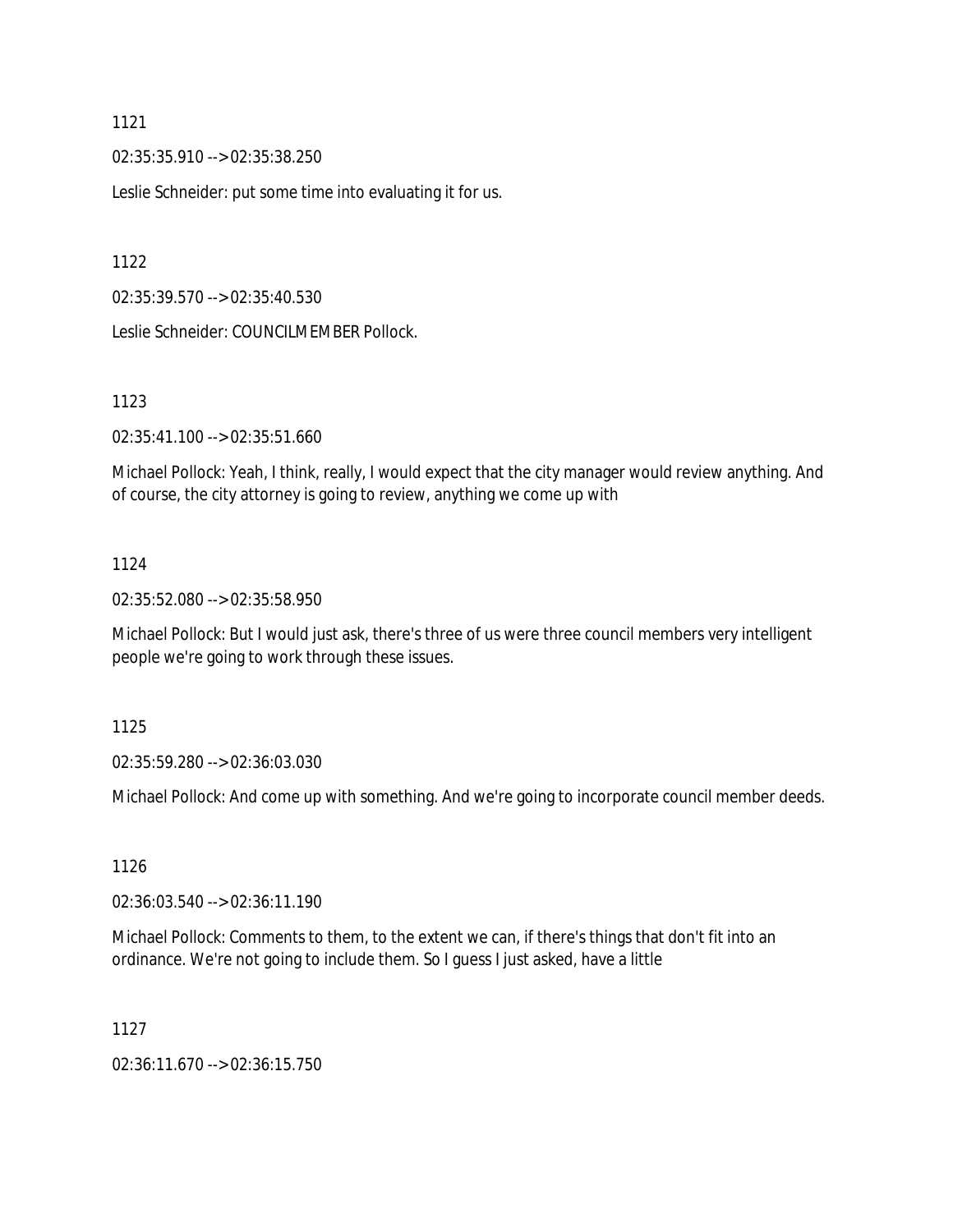Michael Pollock: Little faith that we're gonna think these things through and come up with something that you guys

1128

02:36:15.960 --> 02:36:27.510

Michael Pollock: Can all support and that we're going to be in contact with the city manager and the city attorney. So if we can't incorporate everything that COUNCILMEMBER deep says suggested into an ordinance.

1129

02:36:28.200 --> 02:36:33.210

Michael Pollock: Will just been it and we can have that discussion later. But I think we can come up with a good plan.

# 1130

02:36:34.890 --> 02:36:45.810

Morgan Smith: Just to clarify, aren't we talking about two different tracks, though, there's the ad hoc committee working on the ordinance. And then there's this concept of scheduling. Councilmember deeds his suggestions for later subsequent Council conversation.

1131

02:36:46.710 --> 02:36:47.220

Yeah.

1132

02:36:48.240 --> 02:37:03.000

Michael Pollock: Yes, we are. But I guess I'm looking at the sequential. He says, let's try to do what we can via the ad hoc committee and then if we need to add more on so yeah go ahead and schedule it, I guess. But hopefully we'll have taken care of a lot of as much as we can be the ordinance process.

1133

02:37:03.660 --> 02:37:06.750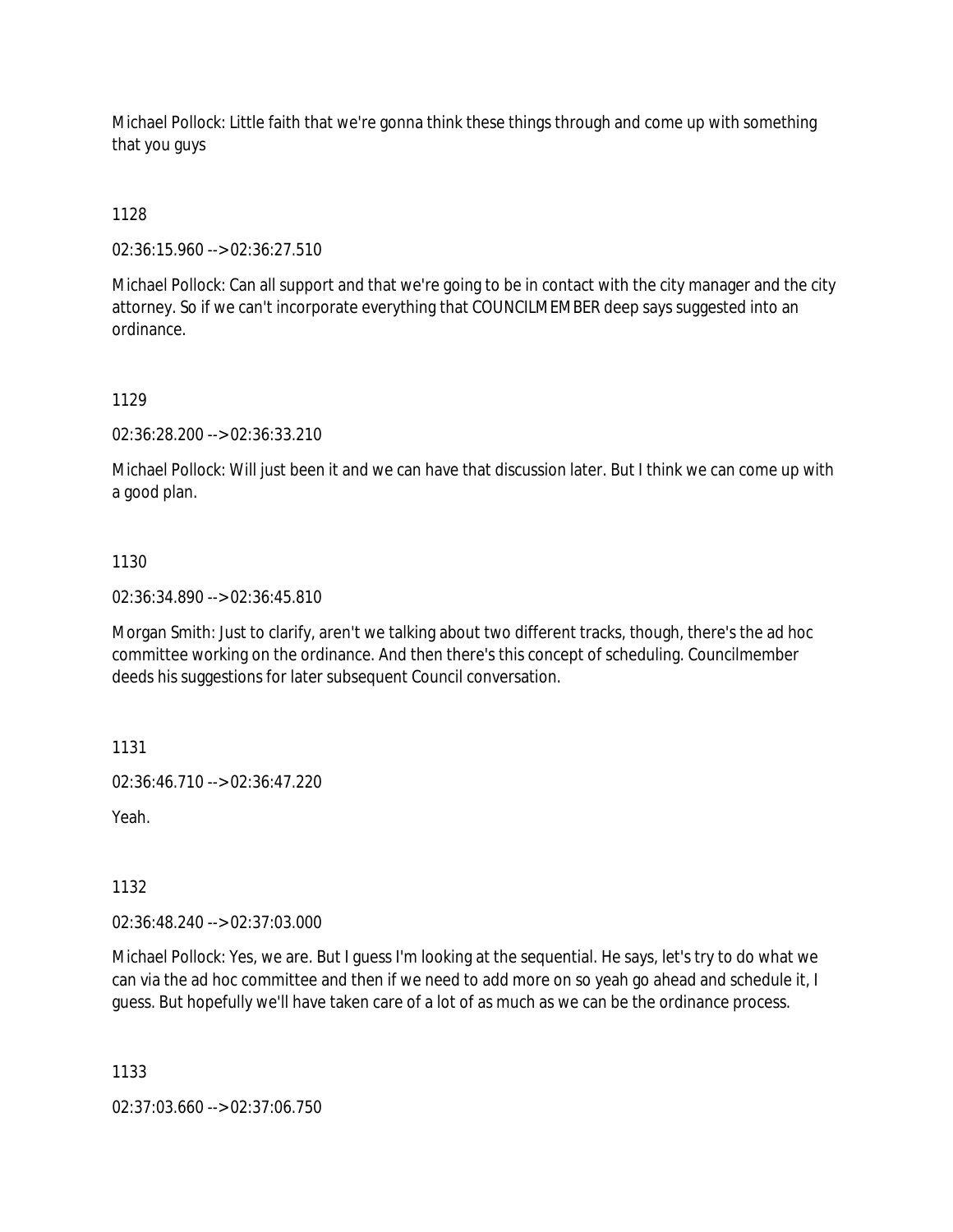Leslie Schneider: Okay. Councilmember hi topless. Do you have

1134

02:37:07.350 --> 02:37:10.200

Leslie Schneider: Yeah, I'm objection to putting this on the agenda.

# 1135

02:37:10.530 --> 02:37:17.700

Kirsten Hytopoulos: I have no objection to putting on future agenda. I think it's a standalone item, and I don't really see it connecting to our subcommittee work.

1136

02:37:18.030 --> 02:37:26.010

Kirsten Hytopoulos: I think it'd be fabulous. If we do have a mandate that comes out of it that we're also to whatever extent possible, providing mass, so

1137

02:37:26.280 --> 02:37:34.620

Kirsten Hytopoulos: I think that is another conversation is the viability of what Joe's propose whether it winds up being a city function or volunteer function where funding comes

1138

02:37:34.920 --> 02:37:39.540

Kirsten Hytopoulos: But i think i think it should stay with Joe right now. First of all, for leadership and, secondly, I think.

1139

02:37:39.960 --> 02:37:46.140

Kirsten Hytopoulos: That the main question right now is the viability of it. And so if we agree to put in a future agenda, which is the motion. I think we're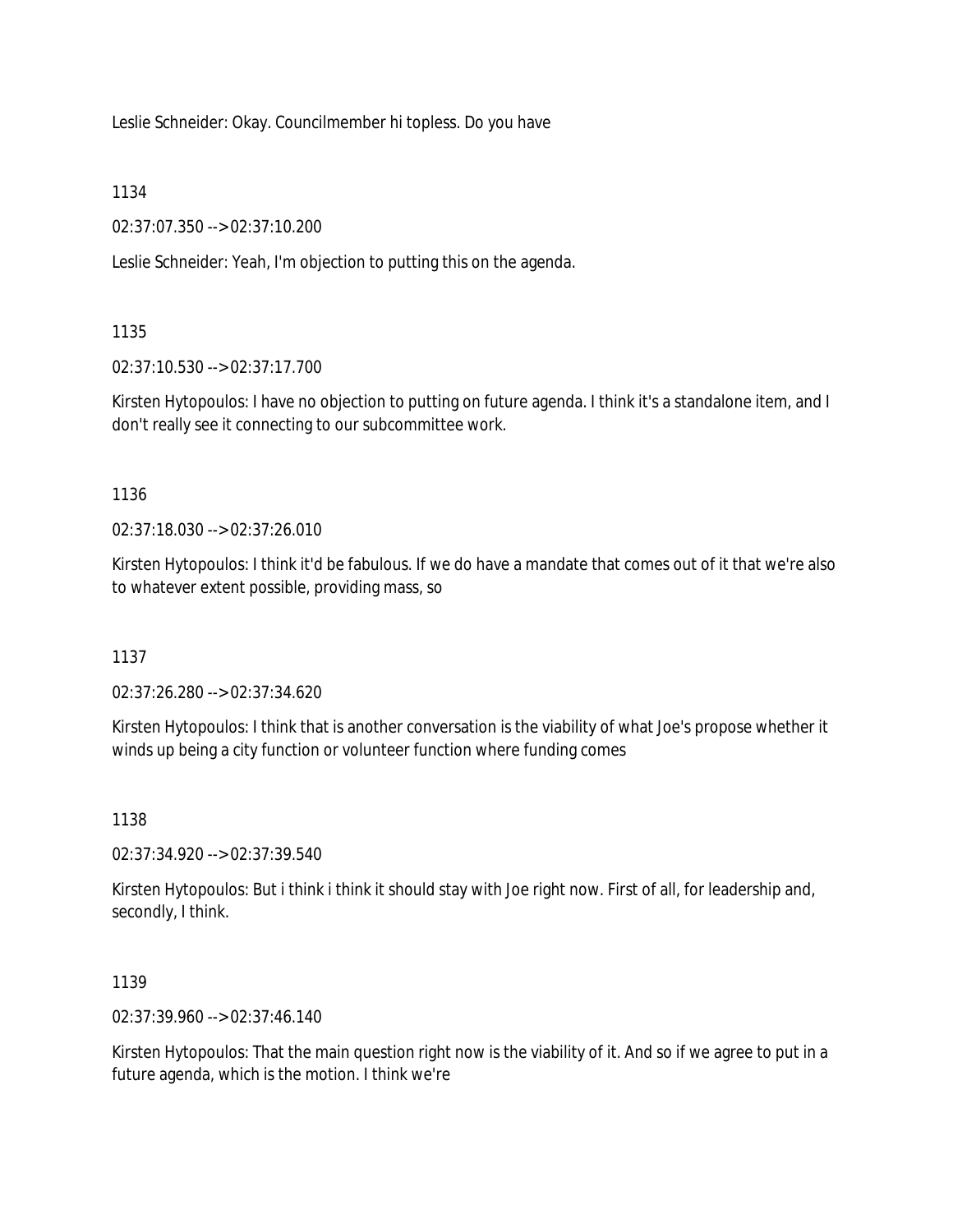02:37:46.740 --> 02:38:02.070

Kirsten Hytopoulos: We have in front of us, then we could ask the city manager to give us feedback on the issue. She started giving us feedback on so that other options could be explored. Does that make sense, yes. Put on agenda. I don't see this as much part of our of our ordinance conversation.

1141

02:38:02.760 --> 02:38:05.250

Leslie Schneider: COUNCILMEMBER deep. This is yours. So you have the last word.

1142

02:38:05.640 --> 02:38:10.500

Joe Deets: I'm sorry. I'm so maybe. Yeah, since this was my idea. So

1143

02:38:10.590 --> 02:38:31.770

Joe Deets: Why don't I we put it on an agenda. I'll have something to present for that in in due course. So since I'm in on that thread. Of course, if the ad hoc committee wants to think about this as well. Please do. But if you would like me to come back and provided we pick a date.

1144

02:38:32.940 --> 02:38:33.720

Joe Deets: Then let's do that.

1145

02:38:34.410 --> 02:38:36.810

Leslie Schneider: Okay, so, um,

1146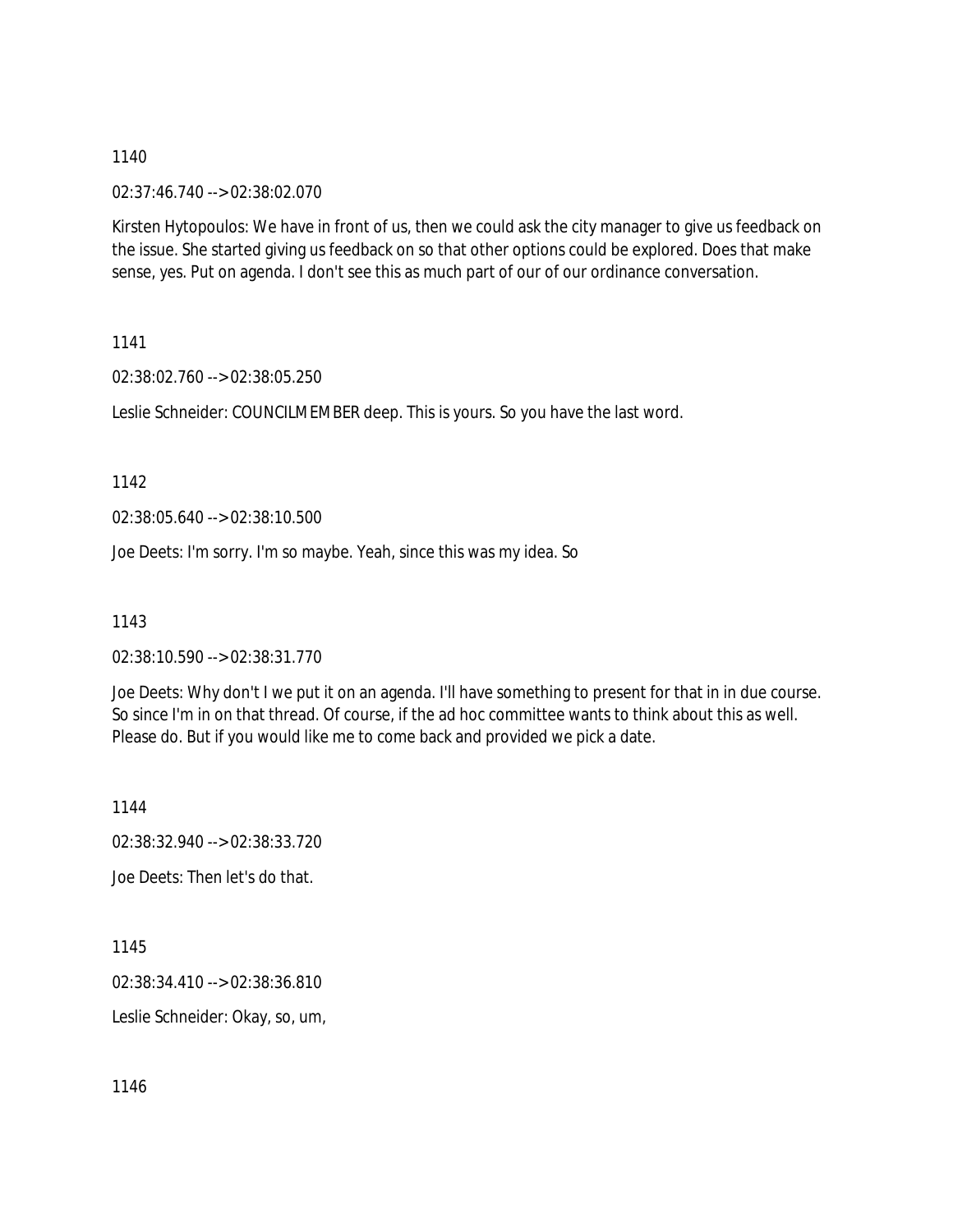02:38:38.340 --> 02:38:46.710

Leslie Schneider: I have not heard anyone say we shouldn't put this on a future agenda. I've heard some other things too, but I want to just kind of keep things simple. So I'm just

1147

02:38:48.060 --> 02:38:51.630

Leslie Schneider: Is there anybody opposed to putting this on a future agenda.

1148

02:38:53.640 --> 02:38:58.200

Leslie Schneider: Okay, great. We by unanimous consent, we are moving forward with that.

1149

02:38:59.760 --> 02:39:00.180

Leslie Schneider: Alright.

1150

02:39:01.260 --> 02:39:02.190

Leslie Schneider: We are

1151

02:39:03.720 --> 02:39:09.600

Leslie Schneider: We've got a bunch of stuff happening we're at 837 are we willing to keep plowing through, do we need a five minute break.

1152

02:39:12.480 --> 02:39:16.710

Leslie Schneider: COUNCILMEMBER I topless. Your hand is still up is that intentional. No. Okay.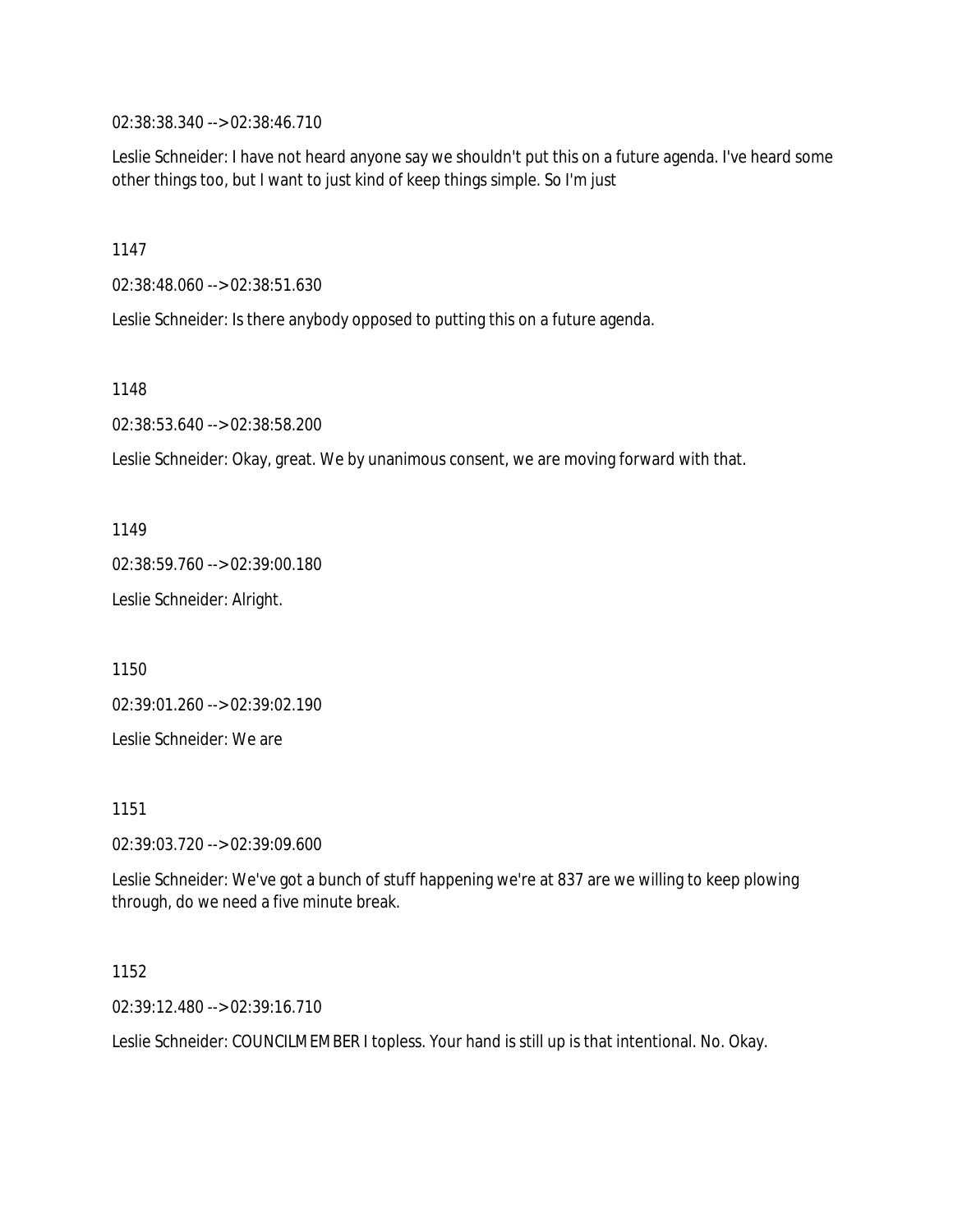02:39:20.310 --> 02:39:29.970

Leslie Schneider: I don't see any panicked waving. So I think we're okay plowing through for a bit. Is that right, and hopefully we have a lot of we can make a lot of progress on this.

1154

02:39:31.230 --> 02:39:32.160

Leslie Schneider: New business.

1155

02:39:33.330 --> 02:39:38.880

Leslie Schneider: Okay, we are moving on to item nine, a staffing request for Cobra 19 response.

#### 1156

02:39:39.990 --> 02:39:51.900

Morgan Smith: And thank you. I'm going to introduce this topic. And then this will be my last item for the evening, and I'll sign off after this one. I just wanted to have the chance to introduce it fully to the Council, so that you had

#### 1157

02:39:52.170 --> 02:39:55.410

Morgan Smith: Context and understood the significance from the staff perspective.

1158

02:39:56.070 --> 02:40:06.660

Morgan Smith: Having just had an extended conversation about the safety of our residents and visitors to the island. I think you can appreciate that we add you as the leaders of a very complex organization.

1159

02:40:07.410 --> 02:40:16.410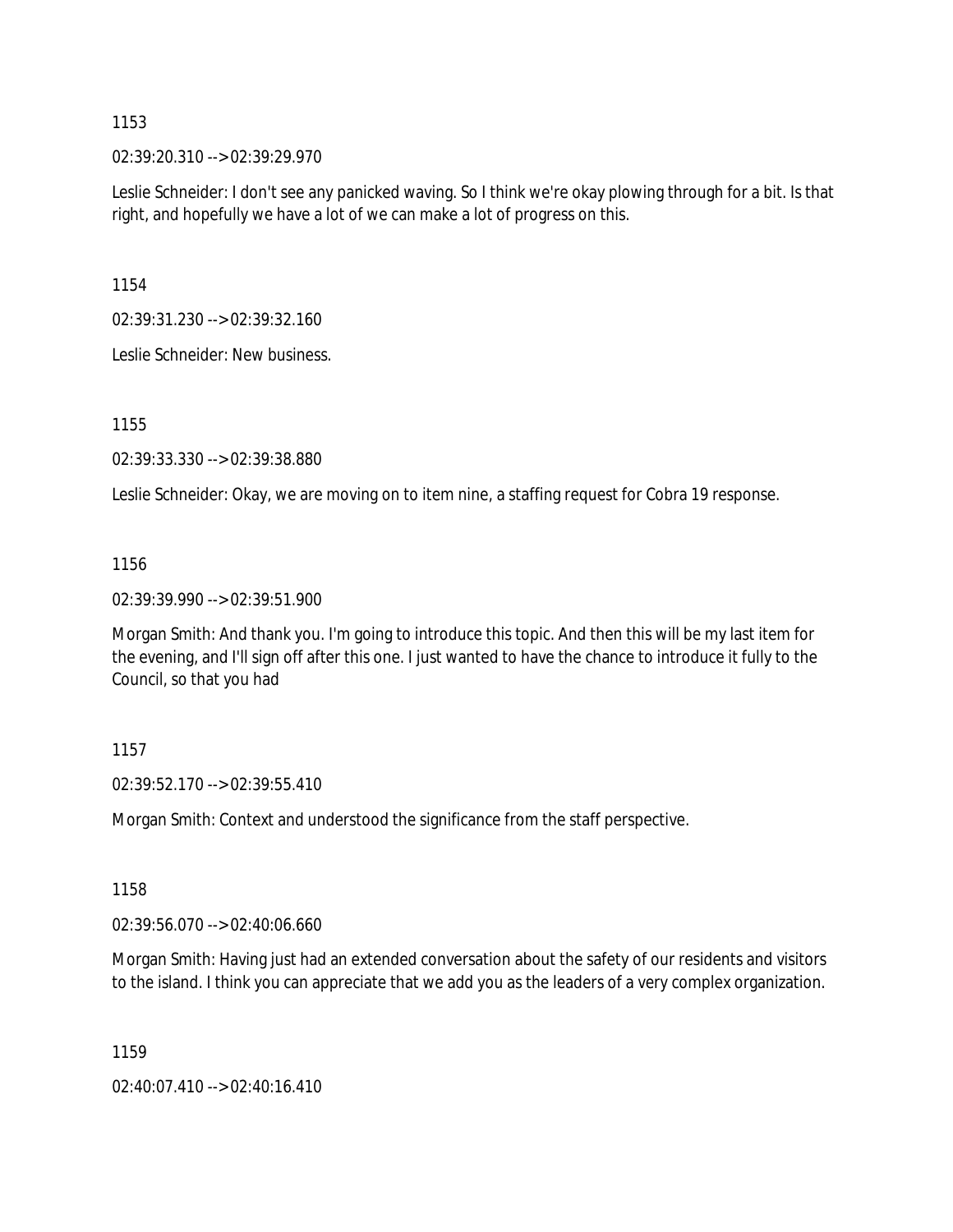Morgan Smith: An employer, one of the largest employers on the island. We have responsibilities to 130 employees. We have six facilities.

1160

02:40:17.520 --> 02:40:25.770

Morgan Smith: For which are open to the public. And so with everyone else. We are tasked with problem solving and making sure that we have our

#### 1161

02:40:26.580 --> 02:40:41.340

Morgan Smith: workspaces and public spaces organized and structured in a way that will be successful for potentially 18 to 24 months. So I hope you had a chance to familiarize yourself with rosell in front of you tonight.

### 1162

02:40:42.450 --> 02:40:50.130

Morgan Smith: We bring this to council, not because it's a particularly significant dollar expenditure, it's less than the city manager signing authority.

1163

02:40:50.490 --> 02:41:06.030

Morgan Smith: But because we are structuring this position as an increase as a part time f t. We want to always bring f t changes, even when they're less than one whole f t to counsel, so that you have full transparency in the employment structure that we're building in the organization.

1164

02:41:07.050 --> 02:41:17.670

Morgan Smith: So we think that having an in house person who has a public health background, who can devote themselves to making sure that we are structured in all of our

1165

02:41:18.240 --> 02:41:31.020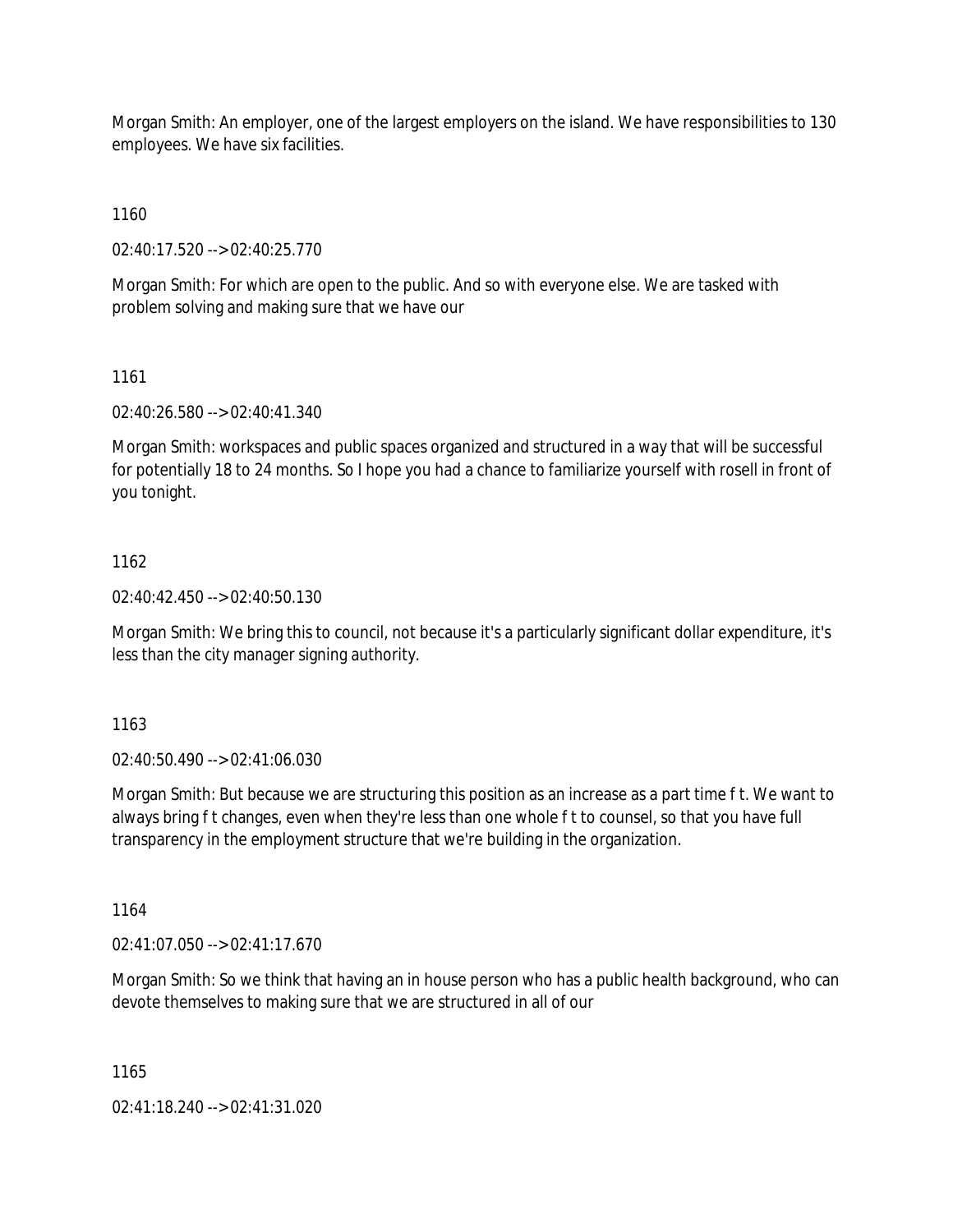Morgan Smith: We don't, we don't, we're not like a bookstore. We don't have just one way of doing business. We have a dozen work groups who all need to understand new protocols and keep up with what we expect will be ever changing best practices.

1166

02:41:31.500 --> 02:41:42.510

Morgan Smith: And be tasked with making sure that our pp supplies are the way they need to be, and that our interactions with the public, which we hope to resume relatively soon are successful and safe.

1167

02:41:43.200 --> 02:41:52.710

Morgan Smith: We think this is a really important investment to bringing our employees back into the workplace and making sure that we have the resources available to make that

#### 1168

02:41:53.790 --> 02:42:03.390

Morgan Smith: A leading example for kids SAP and the region of how we do this well. So, and let's age our emergency management coordinator and Ellen shore have been working very hard on this.

1169

02:42:03.720 --> 02:42:08.100

Morgan Smith: And are happy to answer questions. Again, I don't see it as a particularly significant

1170

02:42:08.910 --> 02:42:14.310

Morgan Smith: dollar investment, given the significance to our organization and our operations going forward for the next two years.

1171

02:42:14.760 --> 02:42:23.850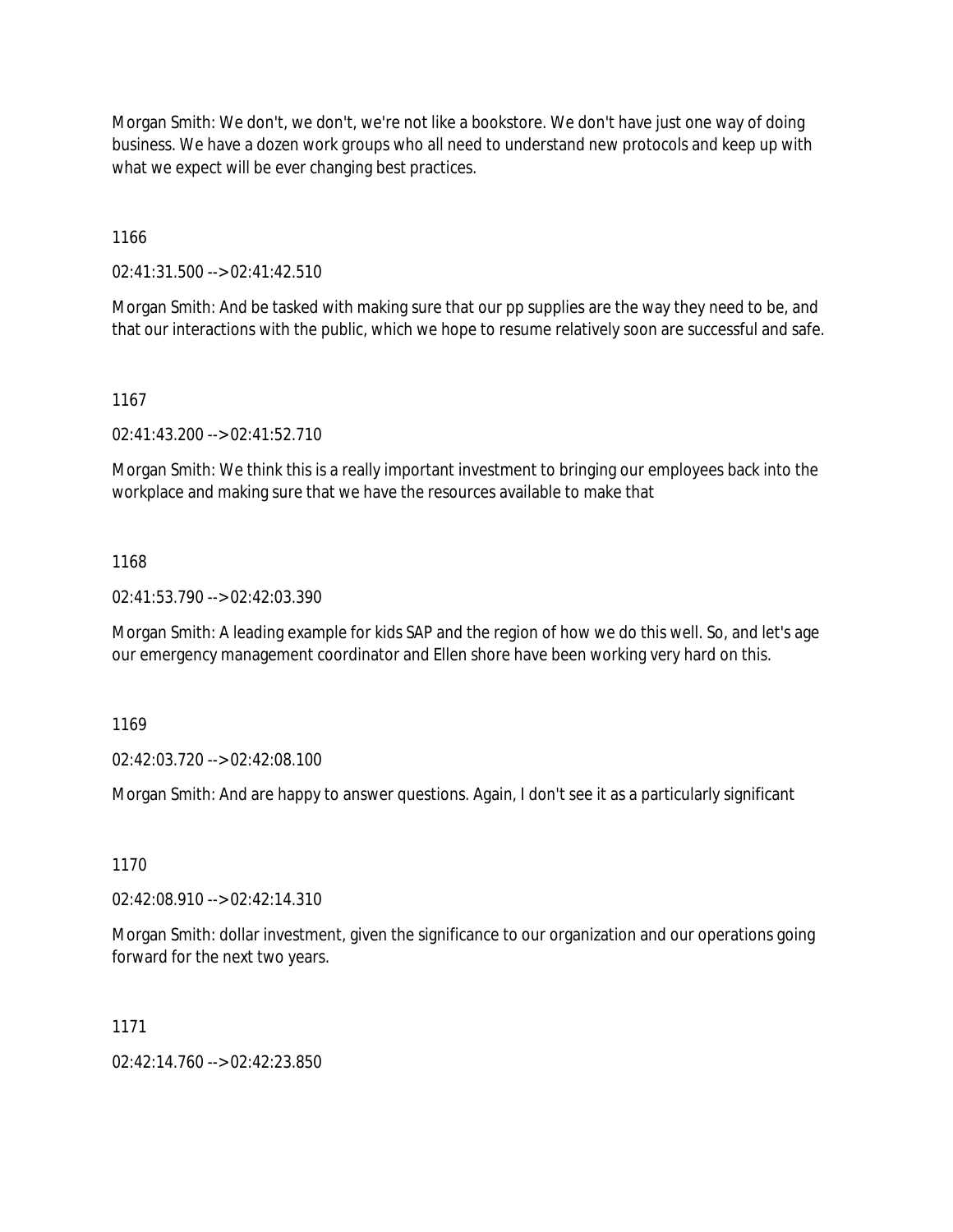Morgan Smith: The other thing I want to highlight is that we expect to make this available, potentially, to our other public agency partners so that if part of the parks district.

1172

02:42:24.480 --> 02:42:35.100

Morgan Smith: Or police and fire, police or fire and schools wanted to take advantage of the information gathering and the education that we had, we would do that as well.

## 1173

02:42:35.610 --> 02:42:50.040

Morgan Smith: I think though that both fire with the health resources they have and schools just given their scale will probably have their own independent versions of this, but I think that parks could really benefit from some information sharing with us so

## 1174

 $02:42:51.660 \rightarrow 02:42:55.500$ 

Morgan Smith: And I think the last thing I just want to highlight is that by structuring it as a part time

1175

02:42:55.770 --> 02:43:07.470

Morgan Smith: Term limited position if we find that we've we've discovered everything we need to discover and we're six months down the road. And this isn't a need, we have, we can scale it up or down or back or wind it wind it up.

1176

02:43:09.060 --> 02:43:19.650

Morgan Smith: If we find that it's really important to us and and things are meaningful and we need more of it or or less of it before longer time. We have the utmost flexibility by structuring it in this way.

1177

02:43:22.620 --> 02:43:24.930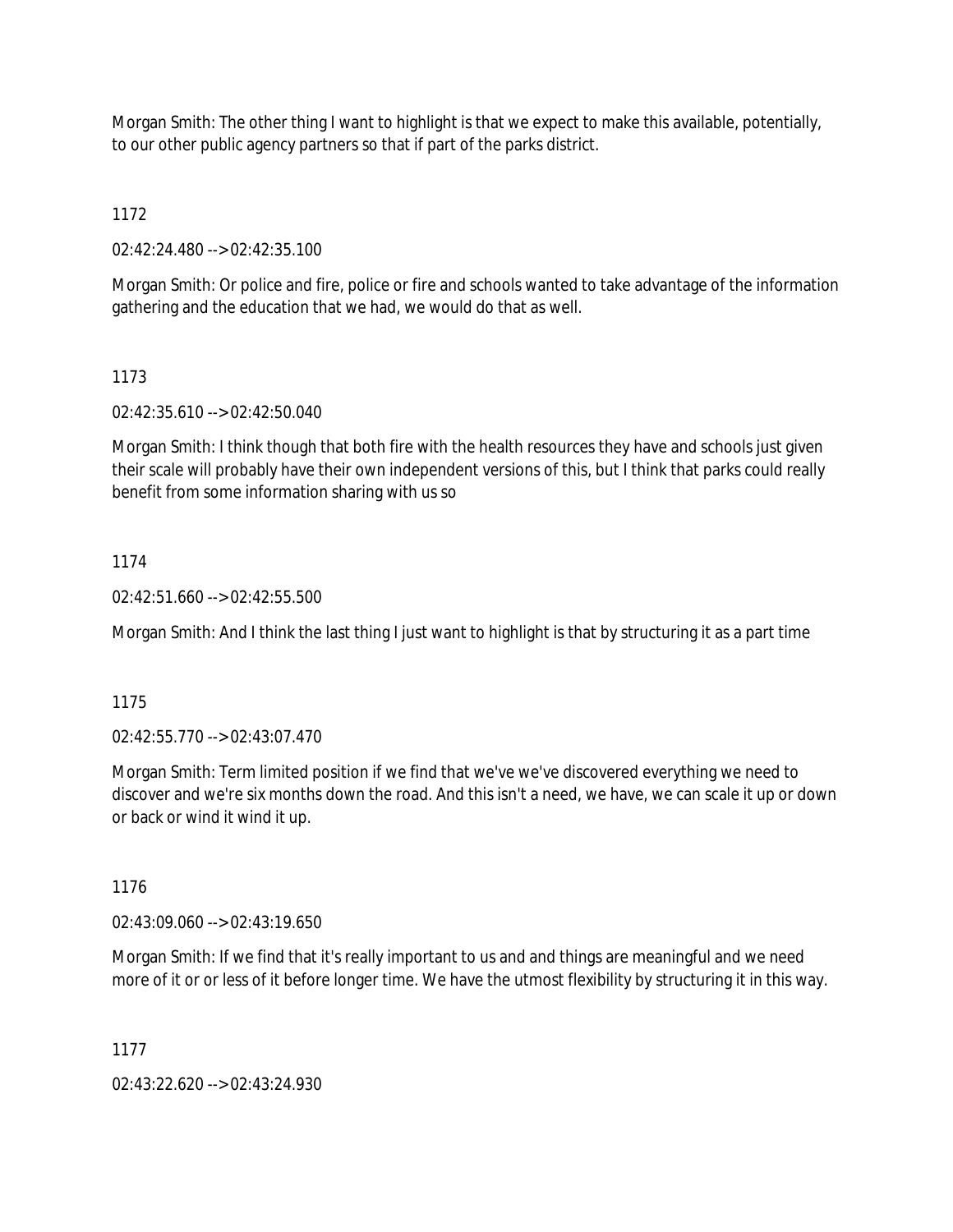Leslie Schneider: Thank you very much. CITY MANAGER, I'm

1178

02:43:25.500 --> 02:43:28.560

Leslie Schneider: Getting dictionary. You've got your hand up.

1179

02:43:28.980 --> 02:43:34.080

Rasham Nassar: I have a couple of questions for the city manager, if I may. The first one is

1180

02:43:35.340 --> 02:43:42.330

Rasham Nassar: City Manager or is this, is this a trend that we're seeing with other cities or other cities of our, our size seeking to create these

1181

02:43:43.350 --> 02:43:44.850

Rasham Nassar: Positions and and

1182

02:43:45.900 --> 02:43:56.700

Rasham Nassar: Kind of relying on outside advice to help navigate the coven coven world and it integrates with protocols and recommendations and to city practices. That's my

1183

02:43:57.600 --> 02:44:11.130

Rasham Nassar: Comment is is is this. Are we just kind of following a trend. And then the second is, I'll just ask them, and I'm sorry. It's just, like, in that the second would be what is the benefit of hiring or creating a part time position and then filling it for an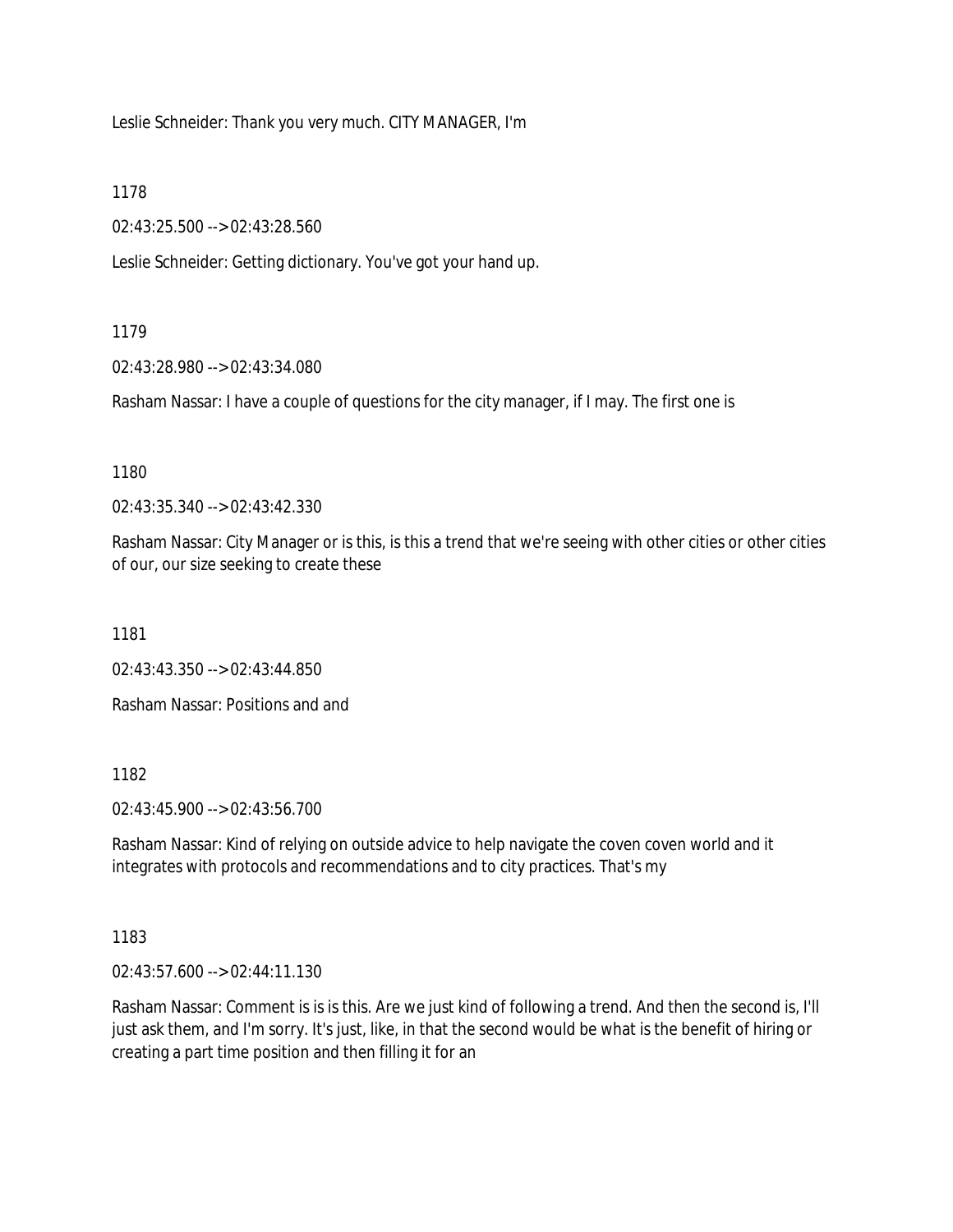02:44:12.360 --> 02:44:14.340

Rasham Nassar: Indefinite or indefinite period of time.

1185

02:44:15.870 --> 02:44:19.410

Rasham Nassar: And based on need having a potentially cut that position.

1186

02:44:20.520 --> 02:44:26.670

Rasham Nassar: Versus hiring a consultant for, you know, specific scope of services and

1187

02:44:28.440 --> 02:44:44.850

Morgan Smith: Those are both great questions. I'll answer the second one first. If you don't mind, because it's a little more straightforward Washington State procurement laws we gave the shape of the work from my perspective would lend itself to a consulting situation, but our procurement.

1188

02:44:46.680 --> 02:44:53.850

Morgan Smith: Requirements are such that consultants can't operate in our facilities and make use of our facilities, which is exactly what this work is

1189

02:44:54.870 --> 02:44:59.760

Morgan Smith: So we just can't build it that way and have it be the thing that it needs to be.

1190

02:45:00.390 --> 02:45:11.490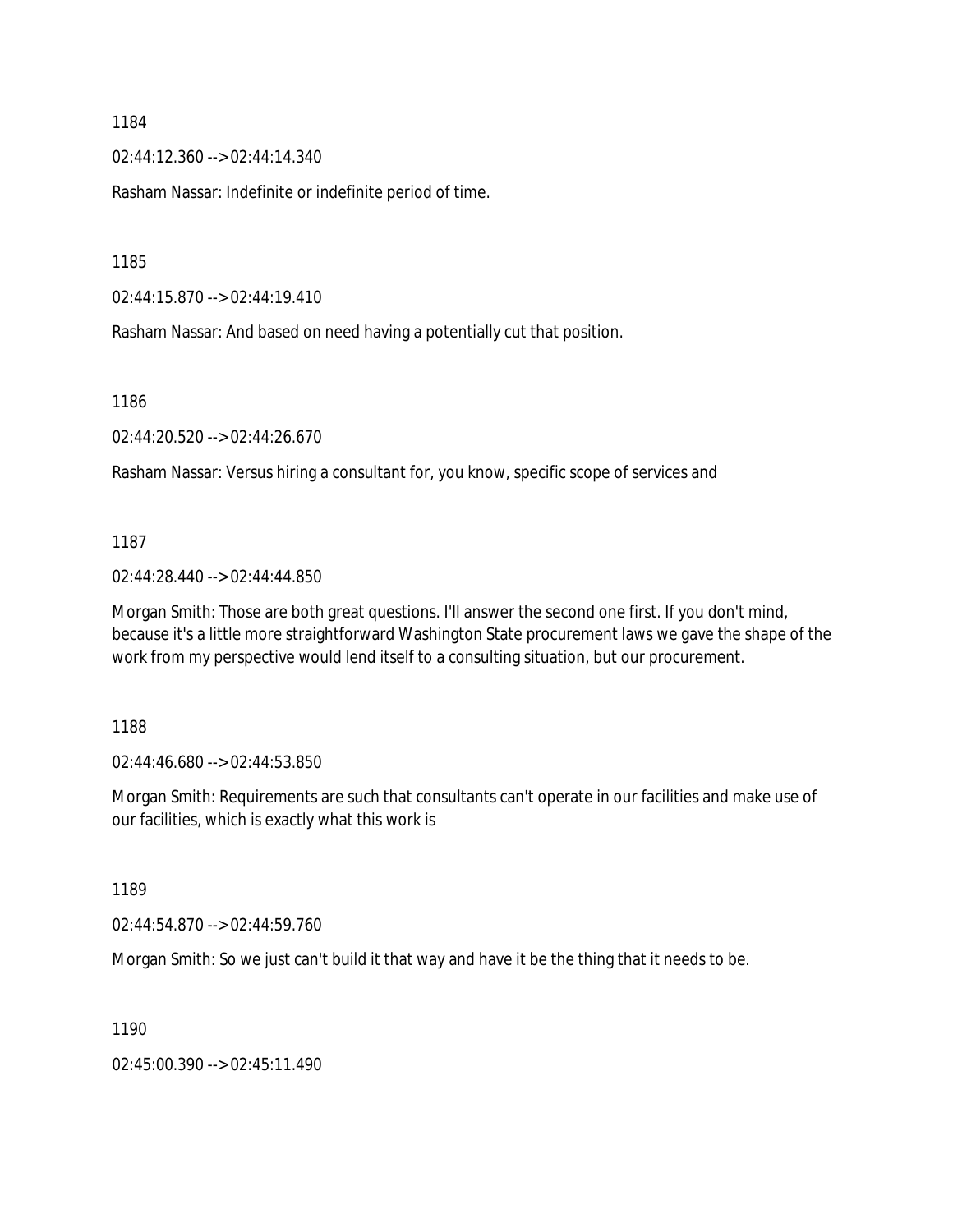Morgan Smith: It needs to be somebody who's in our facilities, going to the police station and interacting with them and talking to them about how their workflow and traffic patterns need to change and where their

1191

02:45:12.120 --> 02:45:18.840

Morgan Smith: PCP isn't the way we've learned it needs to be or whatever is emerges over the next six 924 months.

1192

02:45:19.710 --> 02:45:32.850

Morgan Smith: So a consulting solution just doesn't work for us because of our legal and procurement requirements but but if we weren't a city organization that would be the obvious answer, but that's just a constraint that we have as a municipal organization.

1193

02:45:33.960 --> 02:45:45.270

Morgan Smith: This the first answer is a little trickier and and can weigh in. If she has something different to say, but I guess what I would say is that I don't know that you will see a lot of small cities.

1194

02:45:45.840 --> 02:45:53.880

Morgan Smith: Doing this yet, but I want us to be excellent at this and I want us to build conditions where our workforce comes in.

1195

02:45:54.240 --> 02:45:59.940

Morgan Smith: And we have a police force we have public works. We have people in City Hall. We have a senior center.

1196

02:46:00.450 --> 02:46:10.500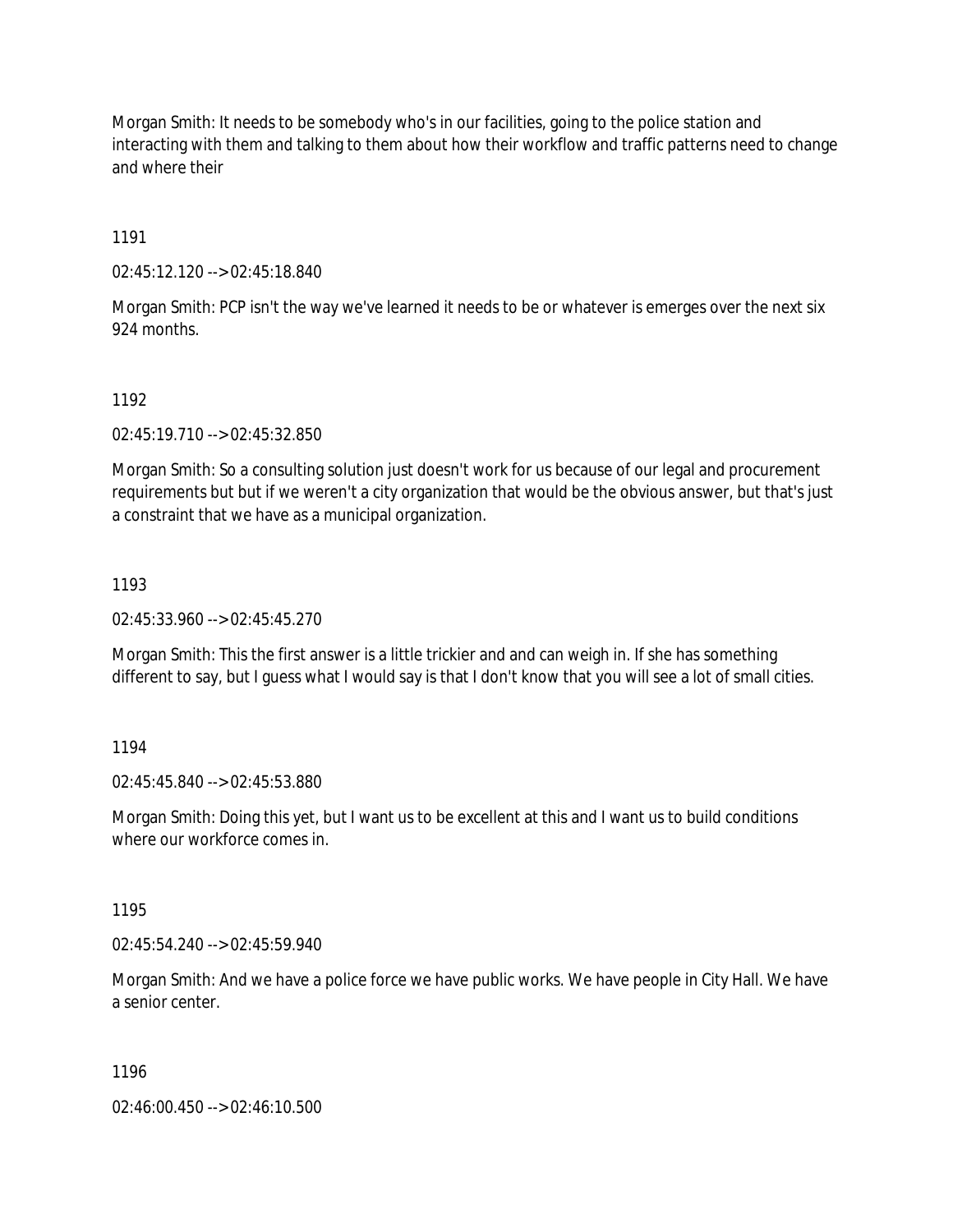Morgan Smith: I want those folks to have the public, that is that is in those spaces and the employees that are in those spaces to have the competence. So there's someone whose job it is

1197

02:46:10.830 --> 02:46:21.330

Morgan Smith: To pay attention to how those facilities should operate and be set up what the physical physical kind of changes are that we can do in a cost effective way to be supportive of public health.

1198

02:46:22.530 --> 02:46:27.480

Morgan Smith: And not just expect that someone who's day job is a permit tech or

1199

02:46:28.440 --> 02:46:38.940

Morgan Smith: A you know a fiscal analysts will somehow take the extra time to learn and educate and have the wherewithal to take care of their colleagues, I think.

1200

02:46:39.360 --> 02:46:51.750

Morgan Smith: That the flexibility of having a term limited part time employee means that we don't know exactly how much we need. We know that this is a need, we have now, but we don't know that will have as much needs six and nine and 12 months down the road.

1201

02:46:52.560 --> 02:47:02.190

Morgan Smith: But I think this position, a position to be a really strong example of what a successful small city looks like. And I know that for my time here that Bainbridge

1202

02:47:02.520 --> 02:47:10.440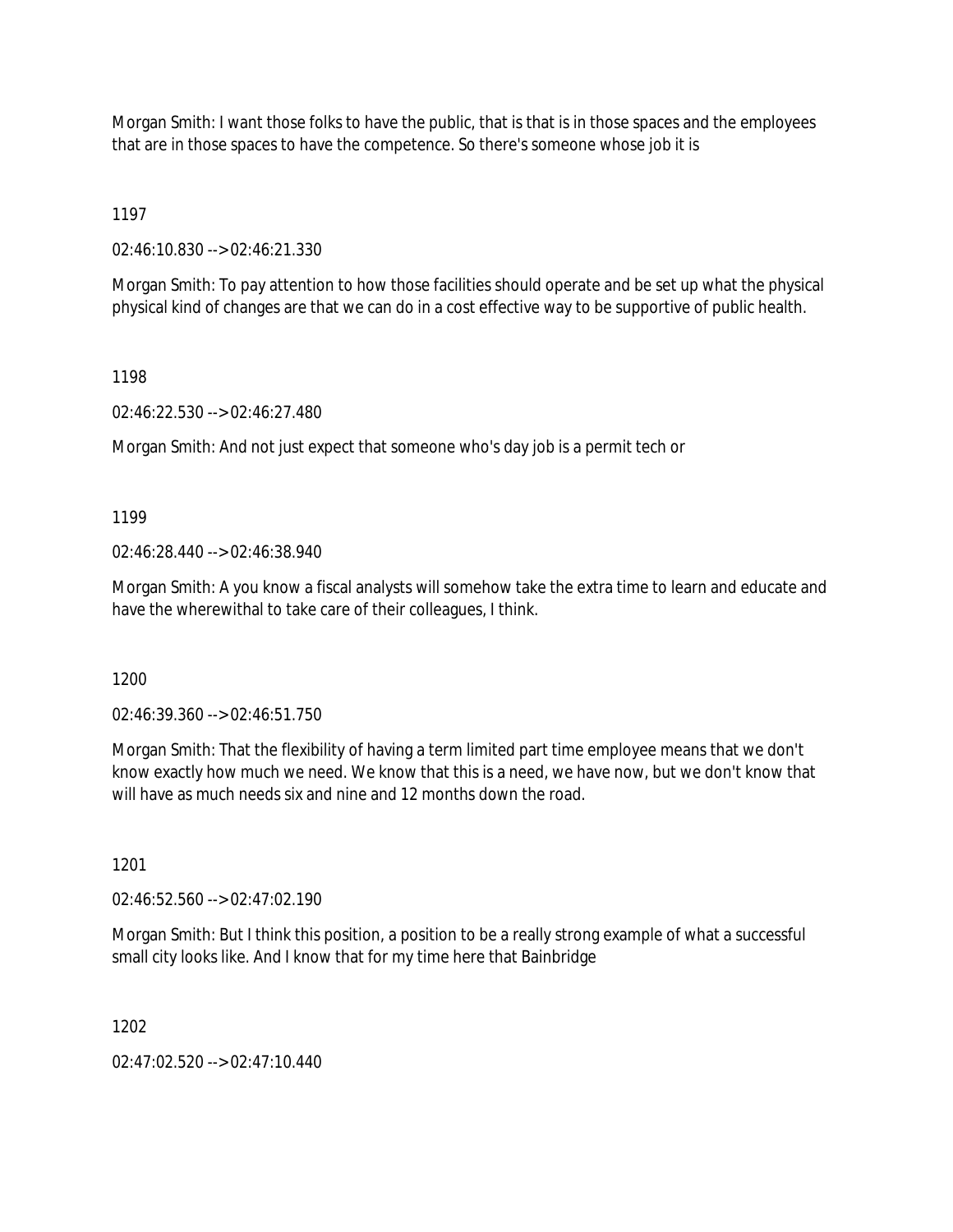Morgan Smith: Tries to always look for places to be a leader. I think the the really robust discussion, you just had about your mass policy is a great example of that.

1203

02:47:10.680 --> 02:47:22.500

Morgan Smith: And I think if we want to lay a strong foundation for our community members and our employees to come back into this environment and feel confident and safe and ready to work that this is a great investment to make

1204

02:47:25.500 --> 02:47:28.200

Leslie Schneider: Thank you for that. Councilmember Medina.

### 1205

02:47:30.270 --> 02:47:43.170

Kol Medina: I'm going to make a motion. I moved forward for approval with the consent agenda for the June 23 2020 council meeting creation of a term limited position to support coven 19 response with the corresponding increase to the approved budget.

1206

02:47:45.300 --> 02:47:48.690

Leslie Schneider: COUNCILMEMBER deeds. Second to that. Any further discussion.

1207

02:47:50.850 --> 02:47:54.450

Leslie Schneider: All right. All those in favor please say aye.

1208

 $02.47.55.650 -> 02.47.56.250$ 

Leslie Schneider: Aye.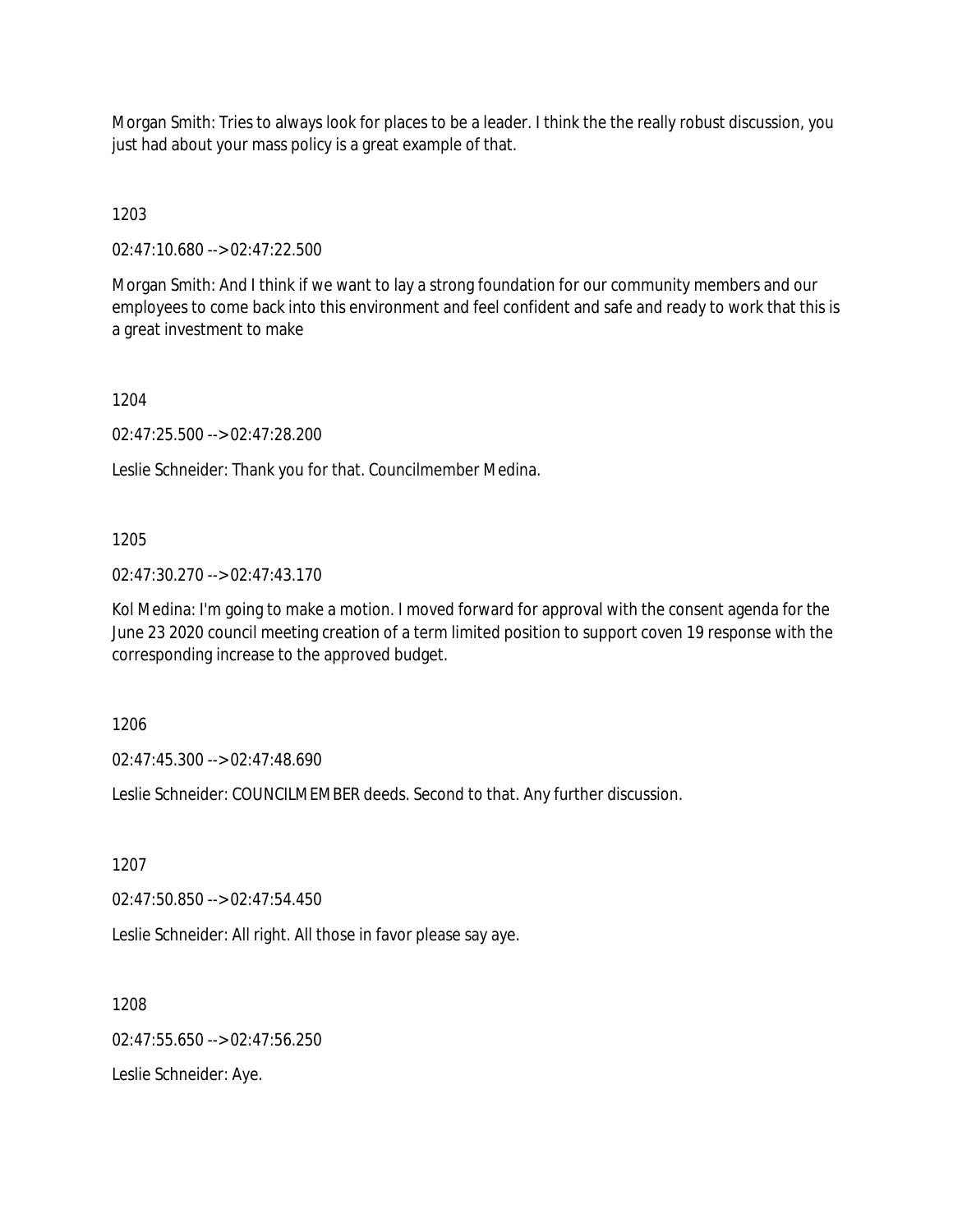1209 02:47:57.840 --> 02:47:59.490 Leslie Schneider: Any opposed.

1210 02:48:01.650 --> 02:48:04.110 Leslie Schneider: That passes unanimously right

1211 02:48:06.360 --> 02:48:06.780 Leslie Schneider: Okay.

#### 1212

02:48:07.740 --> 02:48:12.180

Morgan Smith: I is council member to be me or Mr. Are you, do you have something, are you

1213 02:48:12.300 --> 02:48:13.320

Rasham Nassar: Good, yeah.

1214

02:48:13.380 --> 02:48:22.230

Rasham Nassar: No, I, I voted in favor, but I just want to an opportunity to express some of my concerns surrounding this I asked questions but

### 1215

02:48:23.160 --> 02:48:27.900

Rasham Nassar: We did get some concerns written in or I did at least just related to the spending.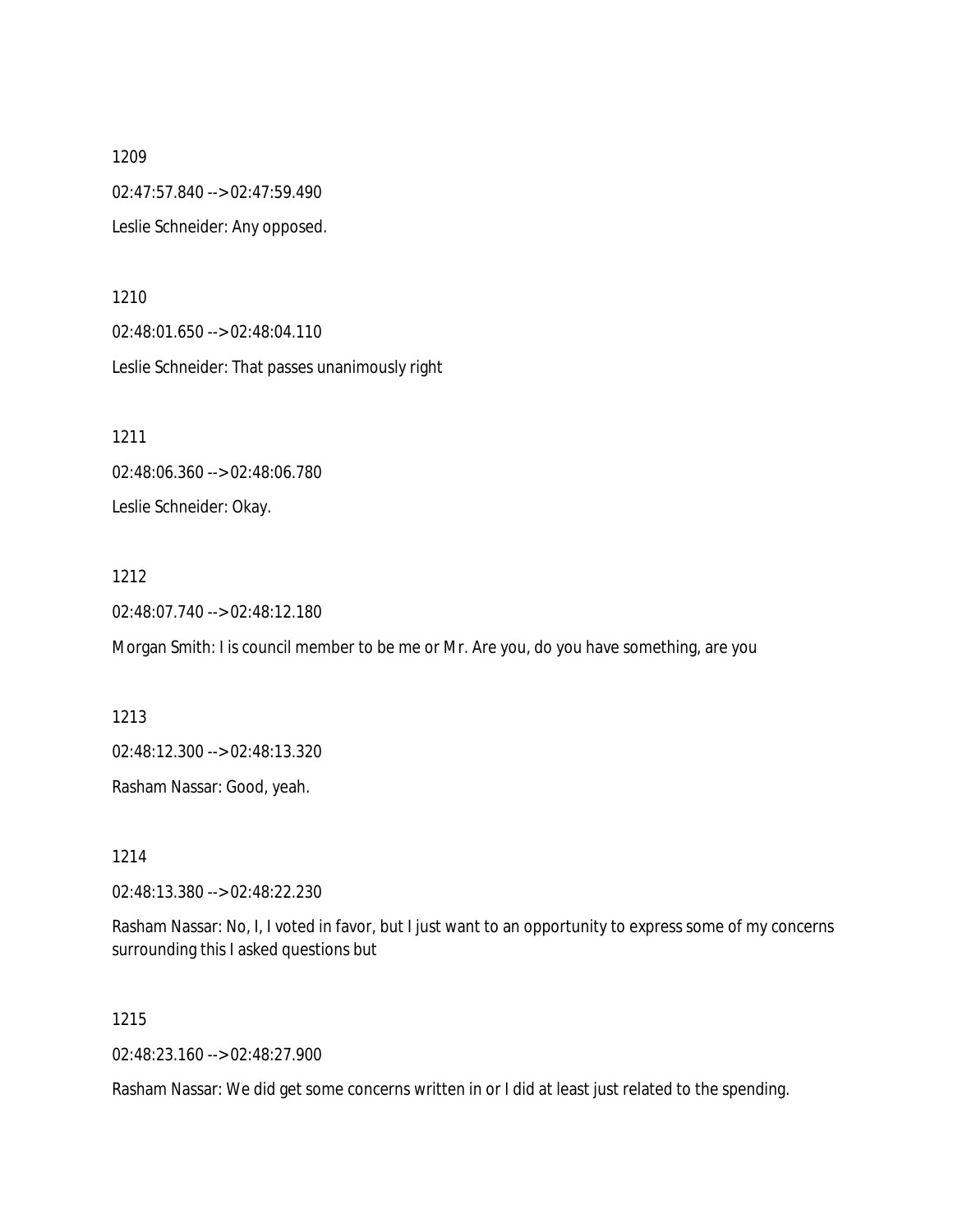02:48:28.650 --> 02:48:32.610

Rasham Nassar: And that's not not even in the context of what we're purchasing but just the fact that we're purchasing

1217

02:48:33.060 --> 02:48:38.580

Rasham Nassar: Right now in a recession is is a is a cause of worry for some in the community. So I'm wanting to acknowledge that

1218

02:48:39.120 --> 02:48:49.230

Rasham Nassar: And then my support for this really resides in what city manager Smith stated that the outcome of this work would help inform other taxing districts like parks.

1219

02:48:49.500 --> 02:49:05.070

Rasham Nassar: Schools, perhaps. So, so our use on public public funds to support this work, which is really for the benefit of city staff city employees and by extension the community, but more directly to the institution and the organization and all those that work for the organization.

1220

02:49:06.120 --> 02:49:06.660

Rasham Nassar: That

1221

02:49:08.040 --> 02:49:19.110

Rasham Nassar: That that will have some ripple effects of benefits outward into into the community. So I just wanted an opportunity to state that and you have anything else to add city manager Smith.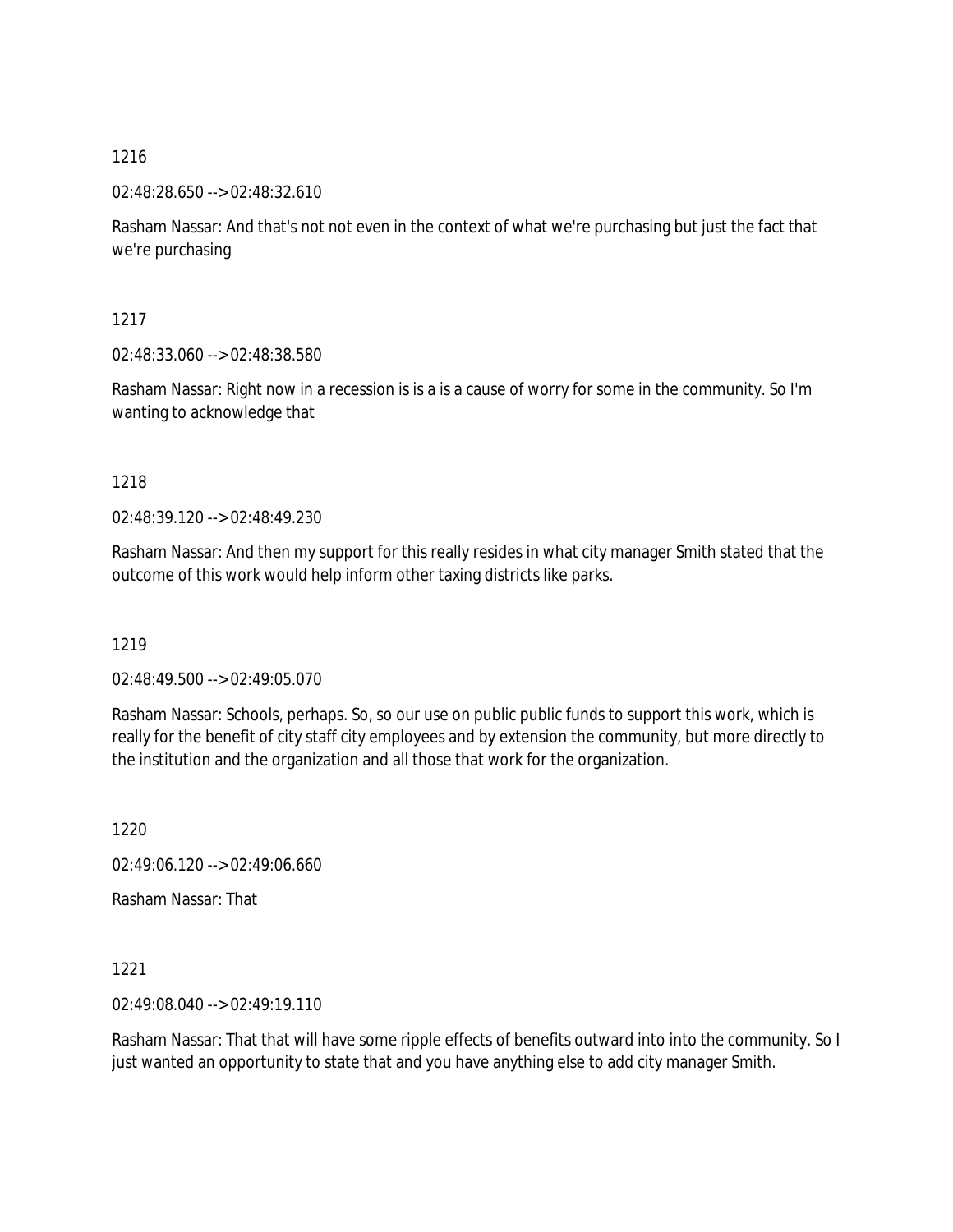02:49:19.530 --> 02:49:21.780

Morgan Smith: Yeah, no, thank you for that. And I just

1223

02:49:21.840 --> 02:49:30.330

Morgan Smith: I have to layer on it is about our workforce, but it's also about. We are a unique business or businesses with the public. And so we have a police station that has public facing

1224

02:49:30.360 --> 02:49:37.350

Morgan Smith: functions that are not available right now that we would like to resume and we'd like people who come in for fingerprinting and background checks and other services.

1225

02:49:37.650 --> 02:49:42.720

Morgan Smith: To feel safe and understand that that's a place they can be and be successful and not concerned about public health.

1226

02:49:43.110 --> 02:49:52.080

Morgan Smith: Similarly, a big touch for us as the senior center that's our property, and in some ways, helping them be educated and correct and how that facility functions is our responsibility.

1227

02:49:53.010 --> 02:50:02.760

Morgan Smith: We have public works crew, we have City Hall. So, it is about the workforce. But it's about a workforce that works with the community one on one. And so it's it's to the benefit of a lot of different

1228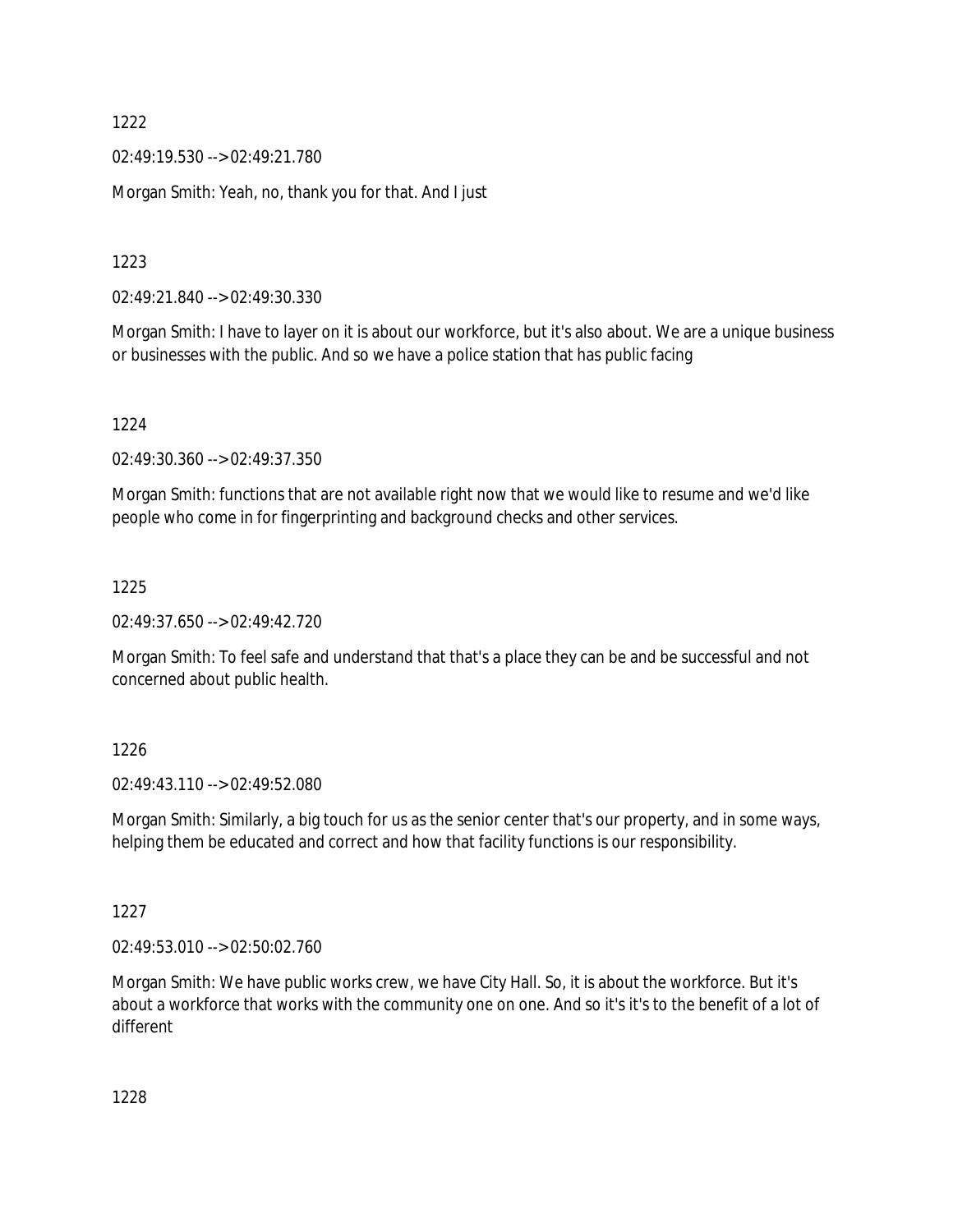02:50:04.410 --> 02:50:07.710

Morgan Smith: Parts of our work. So thank you for those comments.

1229

02:50:09.150 --> 02:50:15.300

Leslie Schneider: All right. Thank you very much. City Manager. We are going to move on now to item nine be this.

1230

02:50:15.570 --> 02:50:17.400

Morgan Smith: Way to sign off, thank you everyone.

1231

02:50:17.580 --> 02:50:20.550

Leslie Schneider: Thank you very much for for being with us.

1232

02:50:22.920 --> 02:50:35.880

Leslie Schneider: Okay so Item nine be is the core 40 Eagle harbor phase two non motorized improvements project grant award and budget amendment and Christopher is Vicki. I saw you there we are. All right.

1233 02:50:36.720 --> 02:50:37.710 Chris Wierzbicki: Good evening off.

1234

02:50:38.910 --> 02:50:43.890

Chris Wierzbicki: I'm going to share a presentation with you if I can find it. Let's see.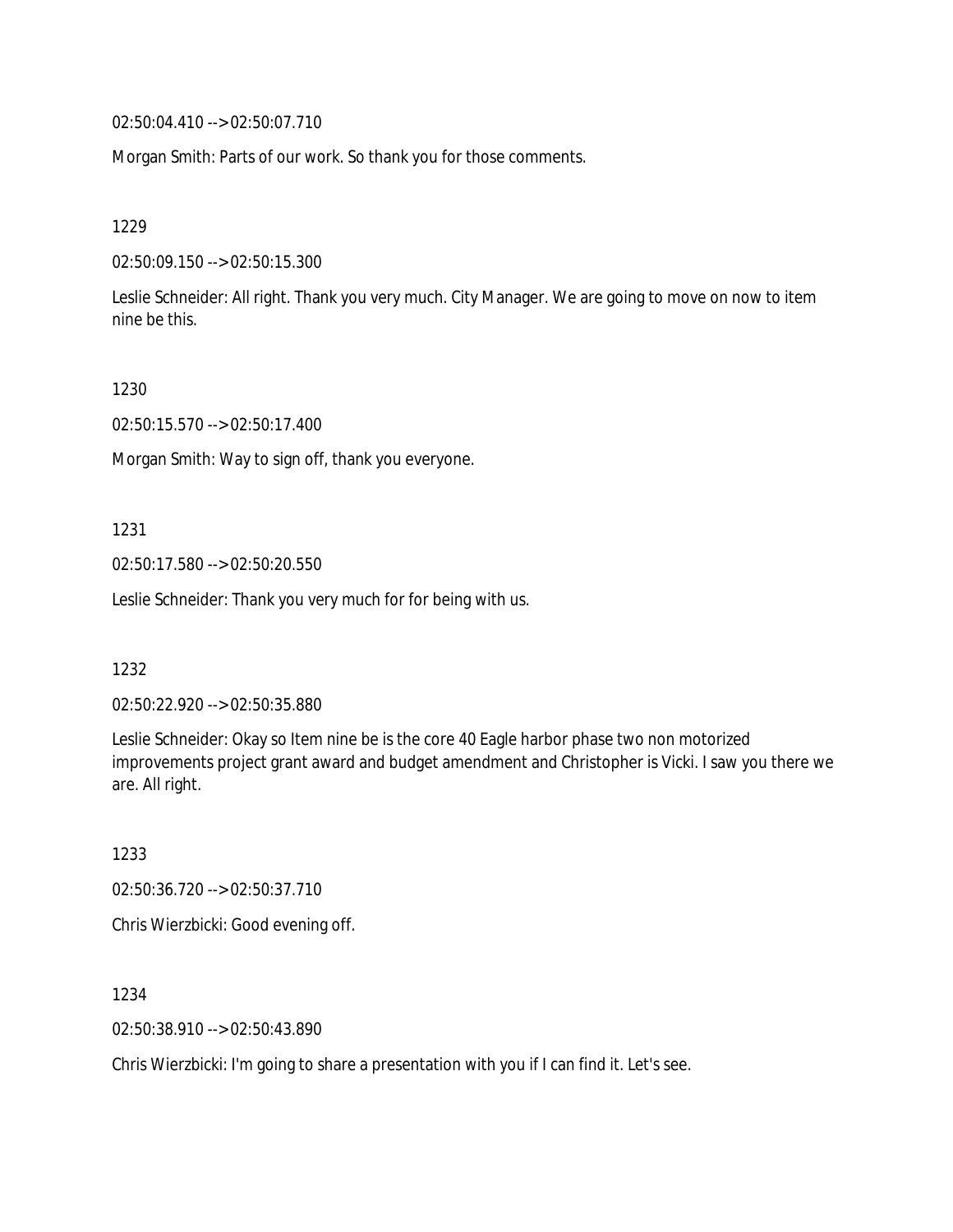02:50:54.870 --> 02:50:56.670 Chris Wierzbicki: Can everybody see that

1236

02:50:58.740 --> 02:50:59.730

Chris Wierzbicki: see you nodding it. Okay.

1237

02:51:01.080 --> 02:51:07.530

Chris Wierzbicki: So we're going to talk to you this evening about a grant that we received for Eagle harbor drive phase two non motorized improvements.

## 1238

02:51:07.950 --> 02:51:14.880

Chris Wierzbicki: I'll give a little bit of the background and then we can get a little bit into the weeds of the design of this project because I know there's some Community interest about this that

1239

02:51:15.690 --> 02:51:24.270

Chris Wierzbicki: That you'd probably like to talk about. So just in terms of background, the nine areas improvements on Eagle harbor drive are broken up into two phases.

1240

02:51:24.690 --> 02:51:33.450

Chris Wierzbicki: The phase, we're talking about today is we're section there and yellow. You can see it starts at McDonald Avenue in the Far East, or the lower right corner the photo and goes

1241

02:51:33.990 --> 02:51:41.610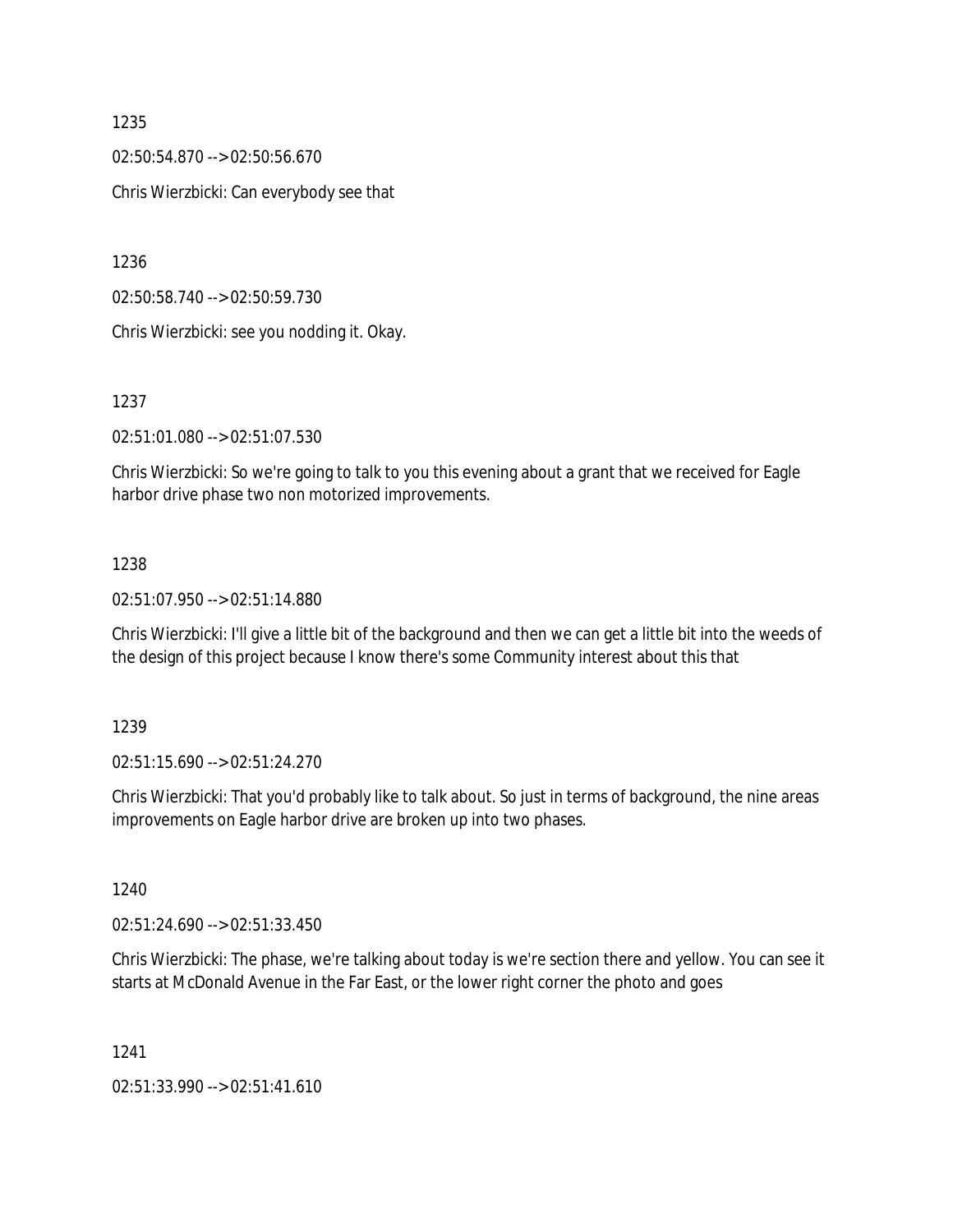Chris Wierzbicki: About up to where the eagle harbor Dr meets the shoreline and then it picks up what we call phase one from that point on to the head of the bay.

1242

02:51:42.630 --> 02:51:50.430

Chris Wierzbicki: That we divided them up into two sections because the section called Phase one is going to have some extensive permitting requirements related to the shoreline facility there.

## 1243

02:51:50.910 --> 02:52:01.530

Chris Wierzbicki: And so it's going to be a longer lead time so we broken it up into two phases, you're actually going to talk about that project next week when we discussed this tip. We've received some grant funding for that project as well.

## 1244

02:52:02.130 --> 02:52:05.280

Chris Wierzbicki: But today we're focused on the face to segment the yellow segment.

1245

02:52:07.440 --> 02:52:09.480

Chris Wierzbicki: So the city applied for these funds back in

1246

02:52:11.220 --> 02:52:14.490

Chris Wierzbicki: They were contingency funds in the region, the region.

### 1247

02:52:15.930 --> 02:52:31.170

Chris Wierzbicki: All of the regional federal funds are distributed by the Puget Sound Regional Council and when there are too many projects to fit into the competition every year they put projects on a contingency list and then if money from projects that don't get completed or or have extra funds.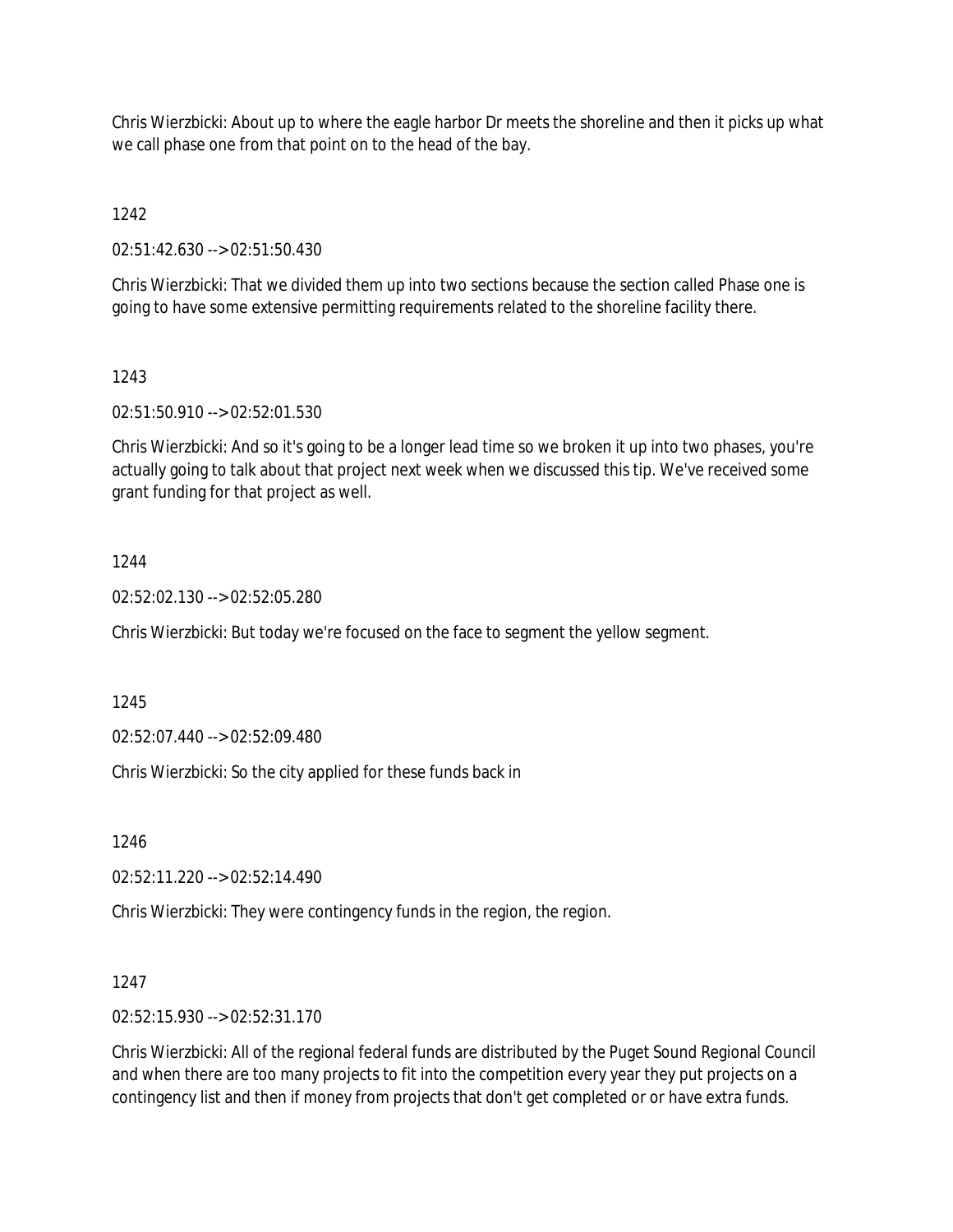02:52:32.490 --> 02:52:37.710

Chris Wierzbicki: If, if there is a big enough pot of money to fund a project, then they start funding projects off the contingency list.

1249

02:52:38.220 --> 02:52:47.010

Chris Wierzbicki: So we put this project back on the list in 2018. And the reason we did that is because we knew that if we got contingency funds for the project. They would have to be delivered right away.

1250

02:52:47.910 --> 02:52:58.800

Chris Wierzbicki: Those projects they have to be shovel ready in order to get the funds and we knew that this project was a bit of a slam dunk and that there was no major obstructions in the way there's adequate right of way.

1251

02:52:59.670 --> 02:53:05.100

Chris Wierzbicki: It could be done fairly quickly. If we received the money and we did receive the money last month.

1252

02:53:06.000 --> 02:53:13.740

Chris Wierzbicki: We are awarded 700,000 and contingency funds, which is what we had asked for back in 2018 requires a city match of about \$100,000

1253

02:53:14.220 --> 02:53:24.780

Chris Wierzbicki: And what we're asking you to do tonight is to accept the grant. If you're so willing and to program the money that is already in the Capital Improvement Plan for this project, the hundred thousand dollar match.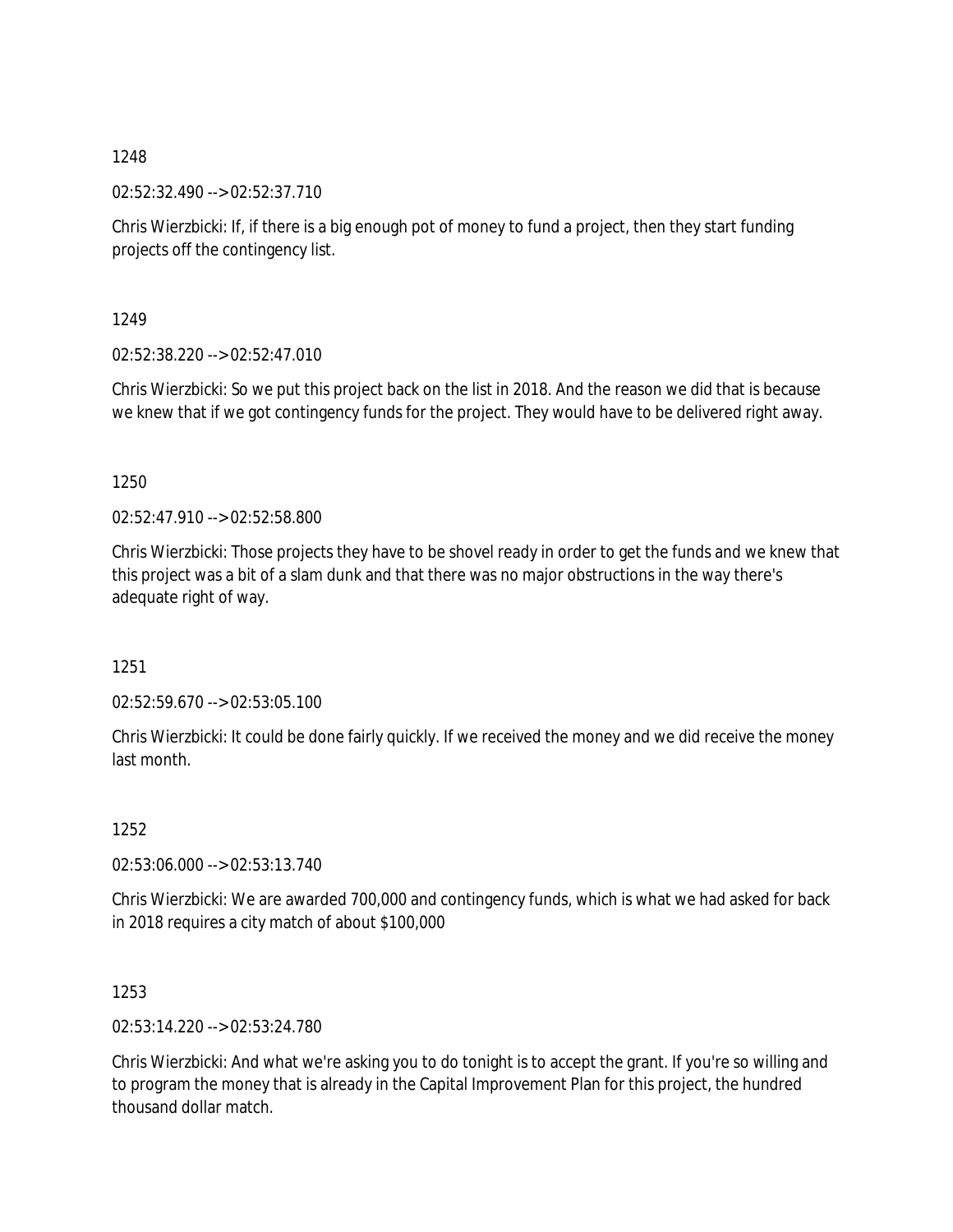02:53:25.920 --> 02:53:43.440

Chris Wierzbicki: And move that money from 2022 up to 2020 this year so that we can build the project this summer. So what are we planning to build out there. Well, as you saw on the map. It's about a mile long segments about 4000 linear feet, and we would be building a separate a

1255

02:53:44.850 --> 02:53:57.300

Chris Wierzbicki: bike lane shoulder on both sides of the road, similar to what you see here, so we'd be building a five foot wide bike lane and a two foot wide hatch segment. As you see in the photo. So a seven foot shoulder total

1256

02:53:58.080 --> 02:54:02.670

Chris Wierzbicki: Something that we've haven't really done before. And we'll talk about a little bit more about that in a minute.

1257

02:54:03.150 --> 02:54:10.020

Chris Wierzbicki: So you can see that facility on the left. On the right hand side, you can see that there's a similar facility with some what they call flexi barriers in place.

1258

02:54:10.620 --> 02:54:18.210

Chris Wierzbicki: We're going to use some of those flexi barriers in some of the tight curves on this segment, as well as in places where there's limited sight distance to improve safety.

1259

02:54:19.200 --> 02:54:27.270

Chris Wierzbicki: Last thing I'll call your attention to is that in the photo on the left, you'll see on the left hand side, there's, you can see the gravel shoulder there along the edge of that.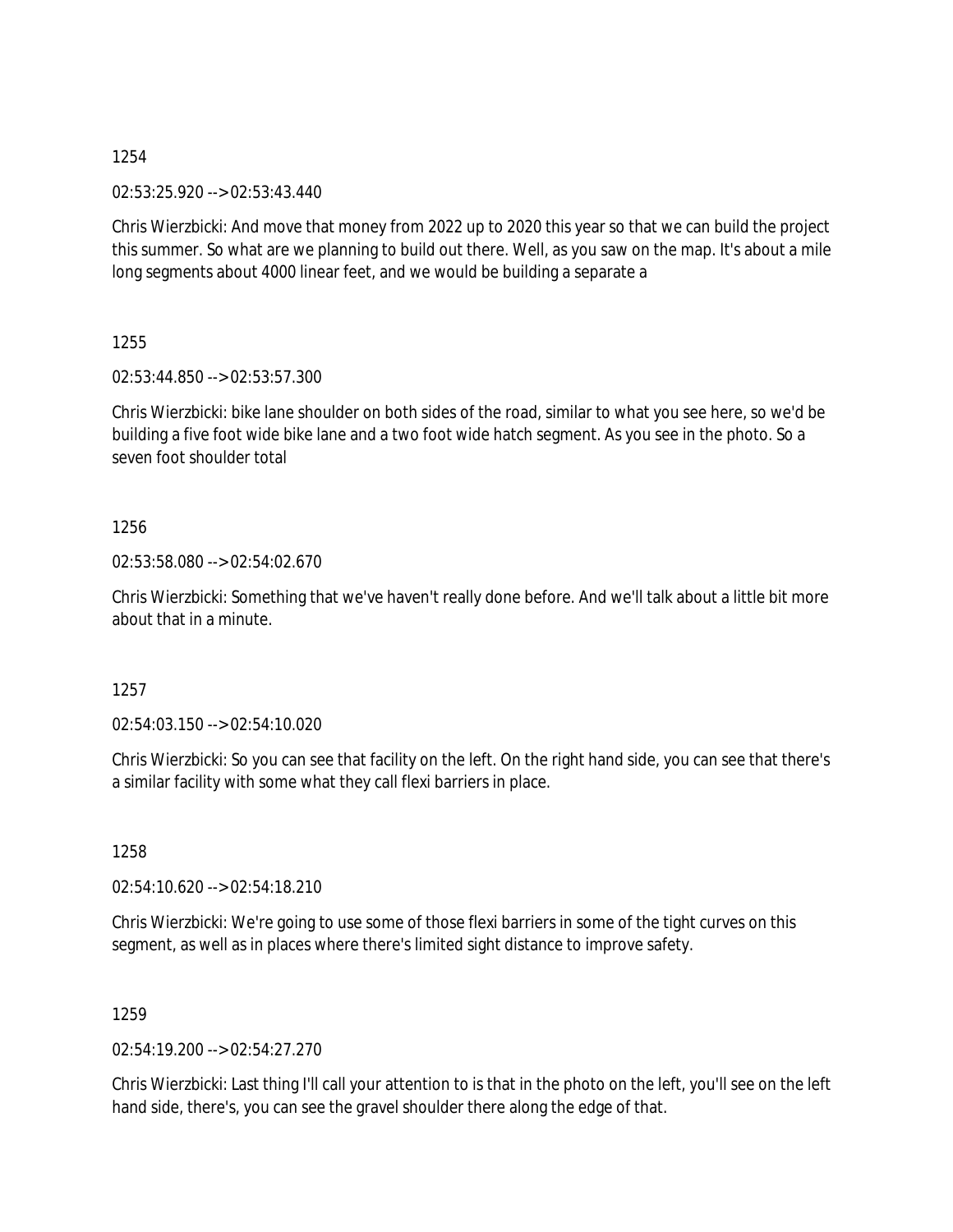02:54:28.230 --> 02:54:37.740

Chris Wierzbicki: bike lane. We're going to try to extend that gravel shoulder out beyond the bike lane to three feet wide, if possible, or potentially wider depending on if we have the right of way.

1261

02:54:38.490 --> 02:54:44.730

Chris Wierzbicki: To accommodate people who are walking along the side of the road and one and potentially want to move out of the way of a bicycle or

1262

02:54:46.260 --> 02:54:51.000

Chris Wierzbicki: Just have some additional space, since it looks like we have that some of that space within the right away and today.

1263

02:54:52.380 --> 02:54:59.310

Chris Wierzbicki: So the reason we chose this particular type of facility is kind of based on a couple of things. The first is based on wash dots.

1264

02:54:59.790 --> 02:55:06.240

Chris Wierzbicki: Design manuals for bicyclists way they talk about building facilities facilities for bicyclists is that they look at a spectrum.

1265

02:55:06.570 --> 02:55:09.300

Chris Wierzbicki: And you've talked about some of this in your sustainable transportation planning.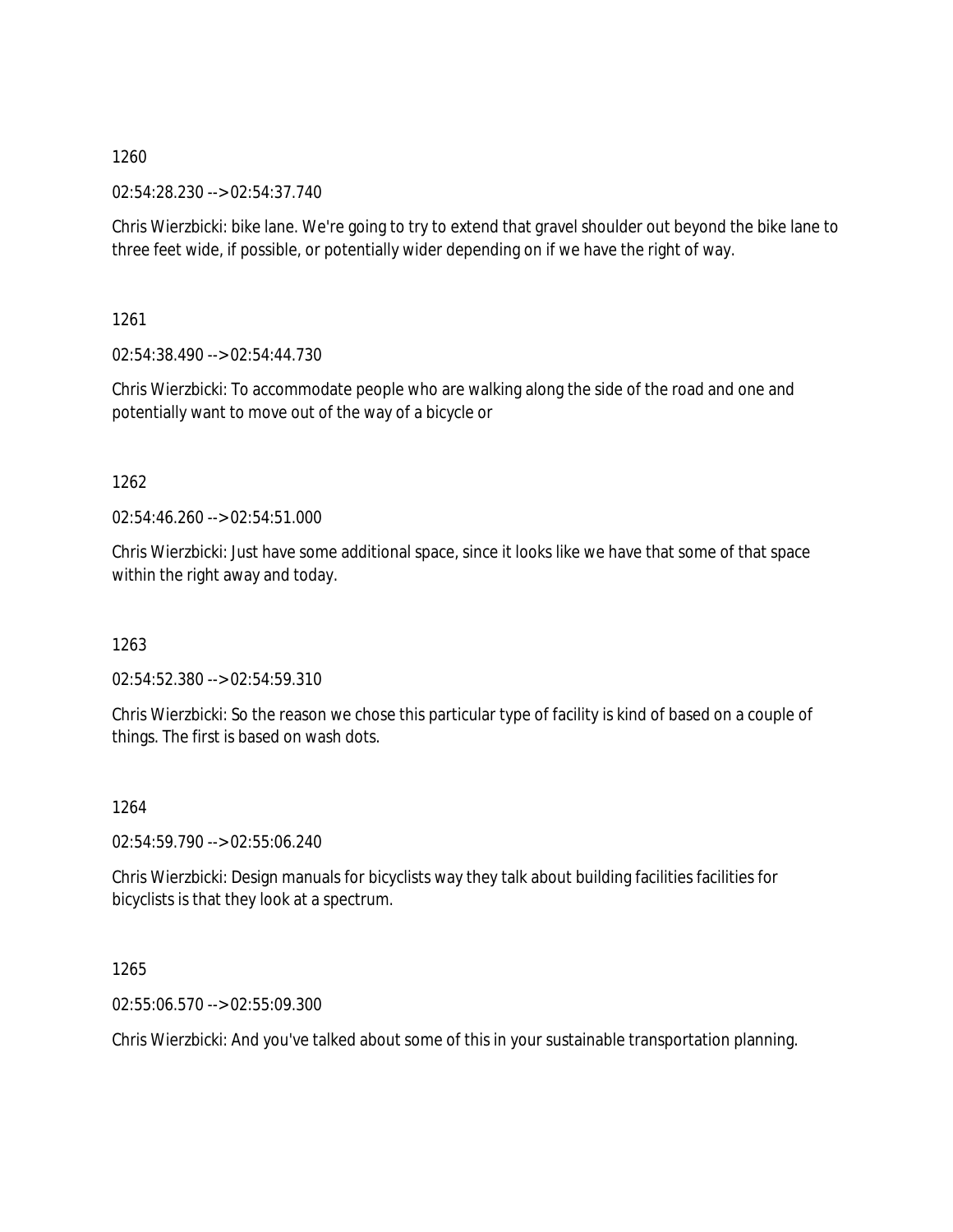02:55:09.660 --> 02:55:21.030

Chris Wierzbicki: Kind of on the left hand side of the spectrum is people who are commuters. They're super confident in their bike. And on the right hand side of the spectrum are people who are interested in being on a bike, but are concerned about the safety and need extra

1267

02:55:22.890 --> 02:55:29.610

Chris Wierzbicki: Precautions and wider facilities in order to feel safe. The graph that you're looking at here is for those people. It's for the people who are

1268

02:55:31.020 --> 02:55:36.420

Chris Wierzbicki: most concerned about their safety on a bike and don't bike frequently and the facility they recommend

1269

02:55:36.930 --> 02:55:41.730

Chris Wierzbicki: You can see that our project is in the yellow line here. So on the left, you can see that

1270

02:55:42.120 --> 02:55:48.870

Chris Wierzbicki: We have about 1300 or so vehicles, a day driving on this road, and the speed limit is between 30 and 35 depending on where you are in that segment.

1271

02:55:49.440 --> 02:56:05.250

Chris Wierzbicki: So that puts us right kind of on the on the border between a buffered by claim, which is what we're proposing and something that's totally separated. So we are trying to meet the content and accommodate as many types of people's comfort as possible in this facility.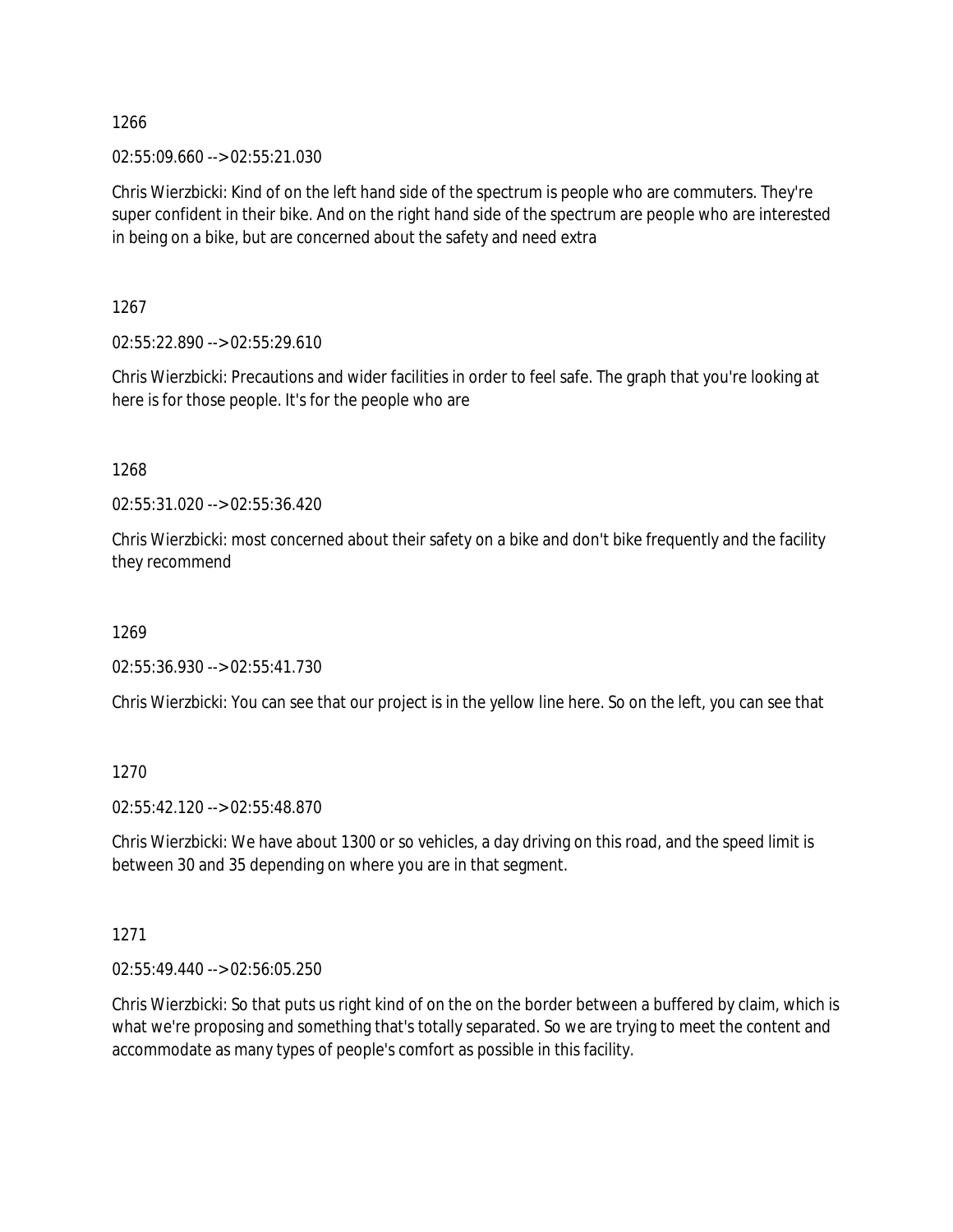02:56:06.870 --> 02:56:12.960

Chris Wierzbicki: We also reached out to our sustainable transportation consultant to learn a little bit more about what they would think is the right thing to do here.

1273

02:56:14.190 --> 02:56:25.140

Chris Wierzbicki: And what they told us to do is is to create a spectrum or kind of a matrix of options and pick the one that was the safest that we thought we could deliver within the time frame and within the money that we had

1274

02:56:26.070 --> 02:56:36.870

Chris Wierzbicki: So we did exactly that based on their recommendation and this little chart that shows you kind of where what we looked at it goes from top to bottom kind of the least safe to the to the most safe and some notes on those

1275

02:56:37.710 --> 02:56:46.290

Chris Wierzbicki: We looked at five feet without any buffer at all, which is a stripe. That's kind of what you see out in Miller road and we have heard some feedback of that that Miller road.

1276

02:56:46.800 --> 02:56:51.840

Chris Wierzbicki: could have been done differently, potentially, we looked at a three plus two, or you have a bike lane and

1277

02:56:52.530 --> 02:56:58.290

Chris Wierzbicki: Two foot of hatch. We looked at five plus two on the Hatshepsut, which is what we are doing in some places.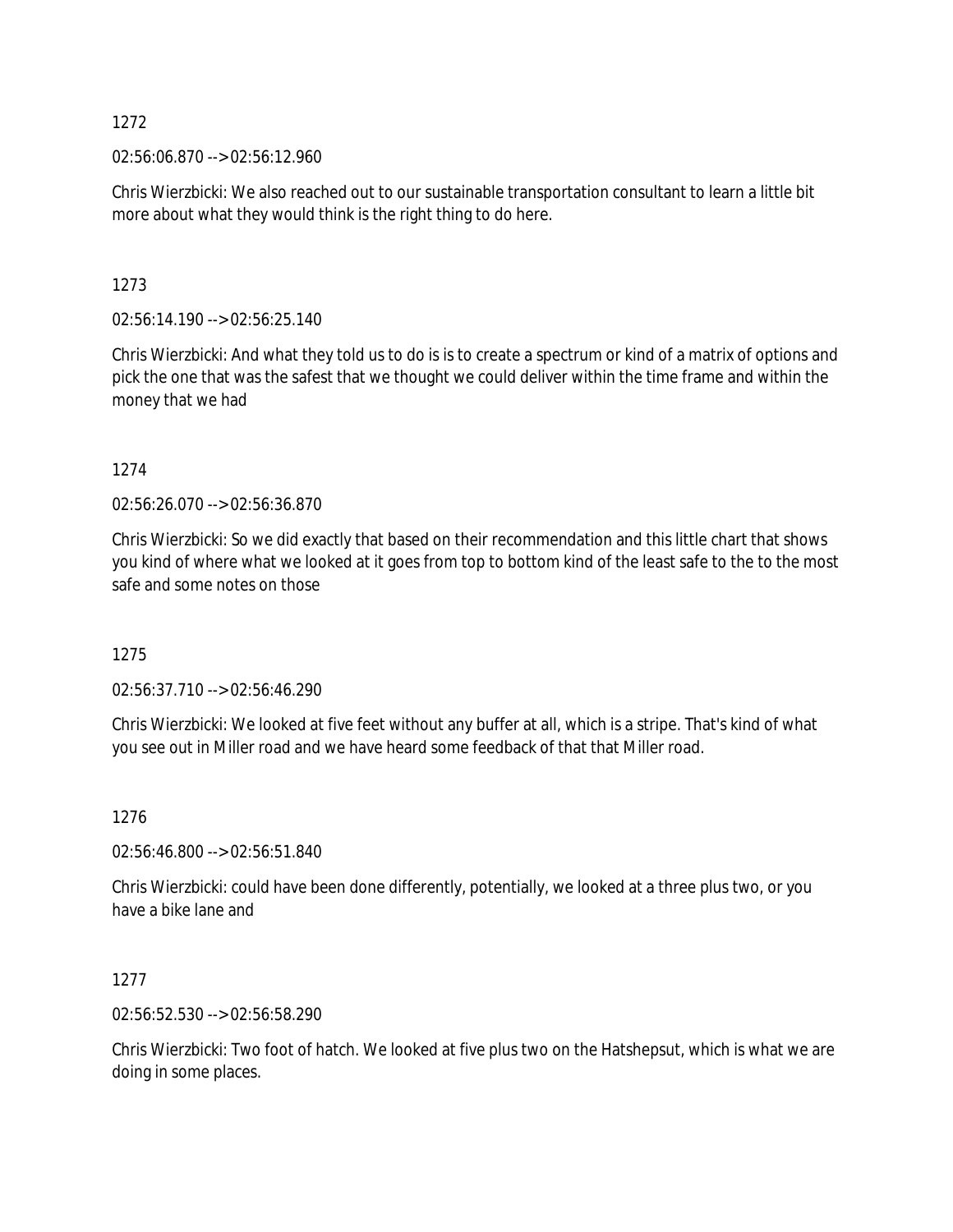02:56:59.040 --> 02:57:02.250

Chris Wierzbicki: But then the red segment is what we're going for, for the full alignment.

1279

02:57:02.790 --> 02:57:10.380

Chris Wierzbicki: Five foot lane, plus the two foot striped hatch area and then some flexi barriers in places like I said, where we have site distance and safety issues.

1280

02:57:11.130 --> 02:57:24.660

Chris Wierzbicki: Other things we looked at, but didn't decide to do or we looked at a fixed barrier. So having like a curb or something in the middle of that space, there's really low lighting this segment. So we decided hopped it away from something that could potentially not be seen well at night.

1281

02:57:25.920 --> 02:57:35.550

Chris Wierzbicki: We looked at having a separated path. In this segment, and the problem that we run into with separation is that once the path is separated, it's constrained

1282

02:57:35.940 --> 02:57:47.670

Chris Wierzbicki: So people riding bikes or walking can't necessarily get out of the way, if there's some some obstruction. Somebody writing too slow or or running slower or somebody walking in the path and somebody biking pass them.

1283

02:57:48.180 --> 02:57:55.230

Chris Wierzbicki: As to be wide enough if it's constrained for people to be able to pass each other. That's why we have the multi use with path out on like the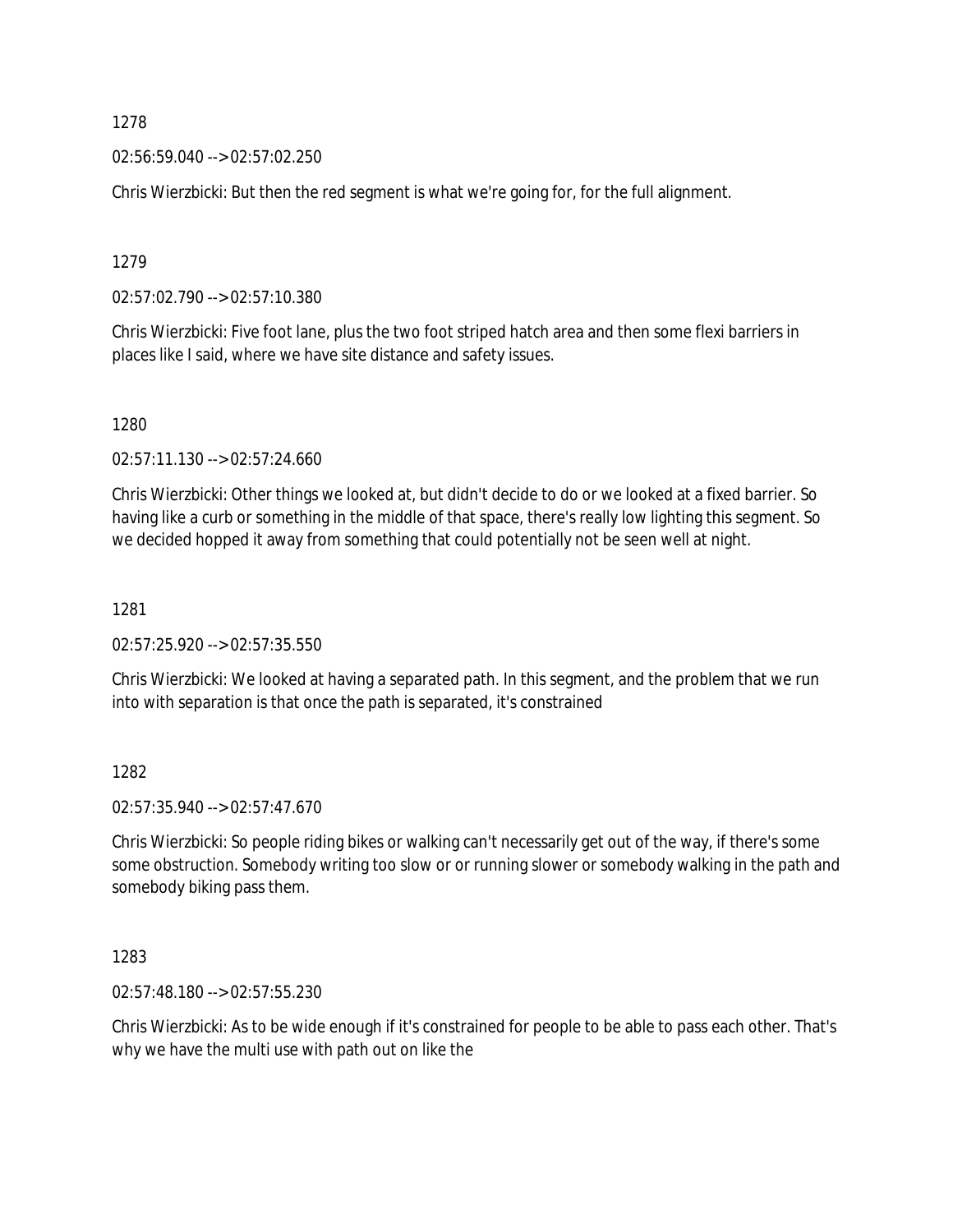02:57:55.740 --> 02:58:03.330

Chris Wierzbicki: Sound Olympic style. It's 10 feet wide. So we looked at doing five feet, and that would be constrained and doesn't meet the standards or multiuse

1285

02:58:04.110 --> 02:58:11.370

Chris Wierzbicki: We looked at eight plus two, which also may not meet those standards and would require a pretty costly barrier between the road and that separated facility.

1286

02:58:12.240 --> 02:58:19.140

Chris Wierzbicki: We looked at just doing 10 feet on the side of the road, but that really opens us up to having a what looks like a really wide road and those are the

1287

02:58:19.590 --> 02:58:31.110

Chris Wierzbicki: Concerns we heard about on the Miller road project. We also looked at trying to use some vegetation between that 10 feet, and we just don't have the sufficient right away with throughout the whole quarter in order to do that.

#### 1288

02:58:31.650 --> 02:58:38.400

Chris Wierzbicki: And that having some vegetation or gravel in between the path and the road creates maintenance issues and other things that we need to work through

1289

02:58:39.000 --> 02:58:47.400

Chris Wierzbicki: So this is what we're recommending today. You know, like I said, it's something new for the community and for the people who are out on bikes, it's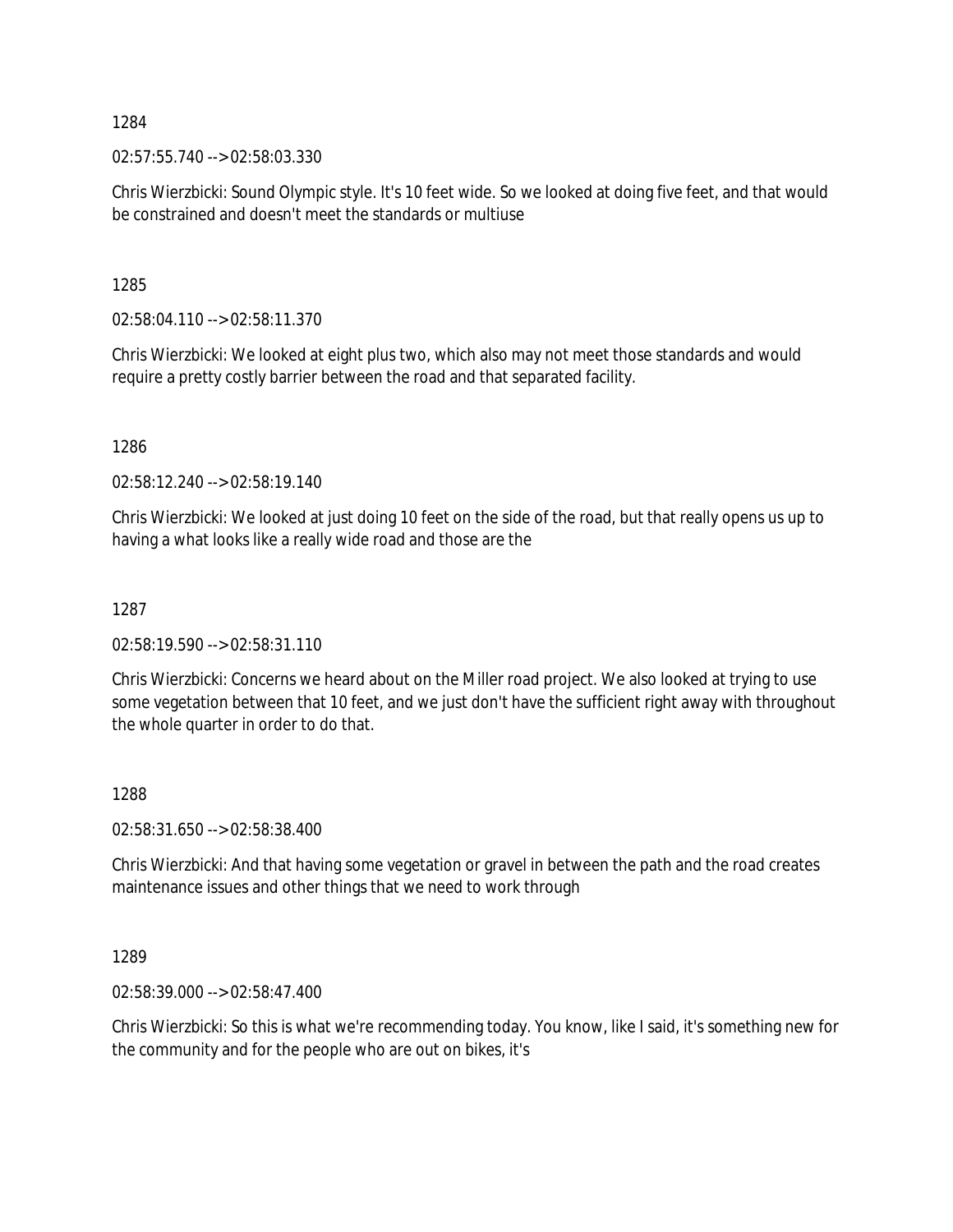02:58:48.030 --> 02:58:56.400

Chris Wierzbicki: Our consultant Nelson NYGAARD said, you know, it's a good opportunity for us to pilot this and see what people think of it since we haven't done it before.

1291

02:58:56.910 --> 02:59:10.920

Chris Wierzbicki: If we like it. We can do it in other places. If we feel like we want to try to continue to move down the spectrum into more safer facilities that that need more cost or and more right away or or require more cost, we can do that as we get into this sustainable transportation plan.

1292

02:59:12.420 --> 02:59:16.140

Chris Wierzbicki: But anyway, I just wanted to have you to have that background before you approve this

1293

02:59:17.070 --> 02:59:32.940

Chris Wierzbicki: And I'm happy to answer questions again we are asking for approval to accept the \$700,000 grant and move the hundred thousand dollars in the budget amendment into this year and we would anticipate building this project late the summer is a design that will be doing in house so

1294

02:59:35.010 --> 02:59:36.360

Chris Wierzbicki: Thanks for that happy to answer questions.

1295

02:59:36.780 --> 02:59:46.950

Leslie Schneider: All right. Thank you, Chris. I'm super excited about this. I also just want to say that I appreciate so much you're reaching out to Nelson NYGAARD and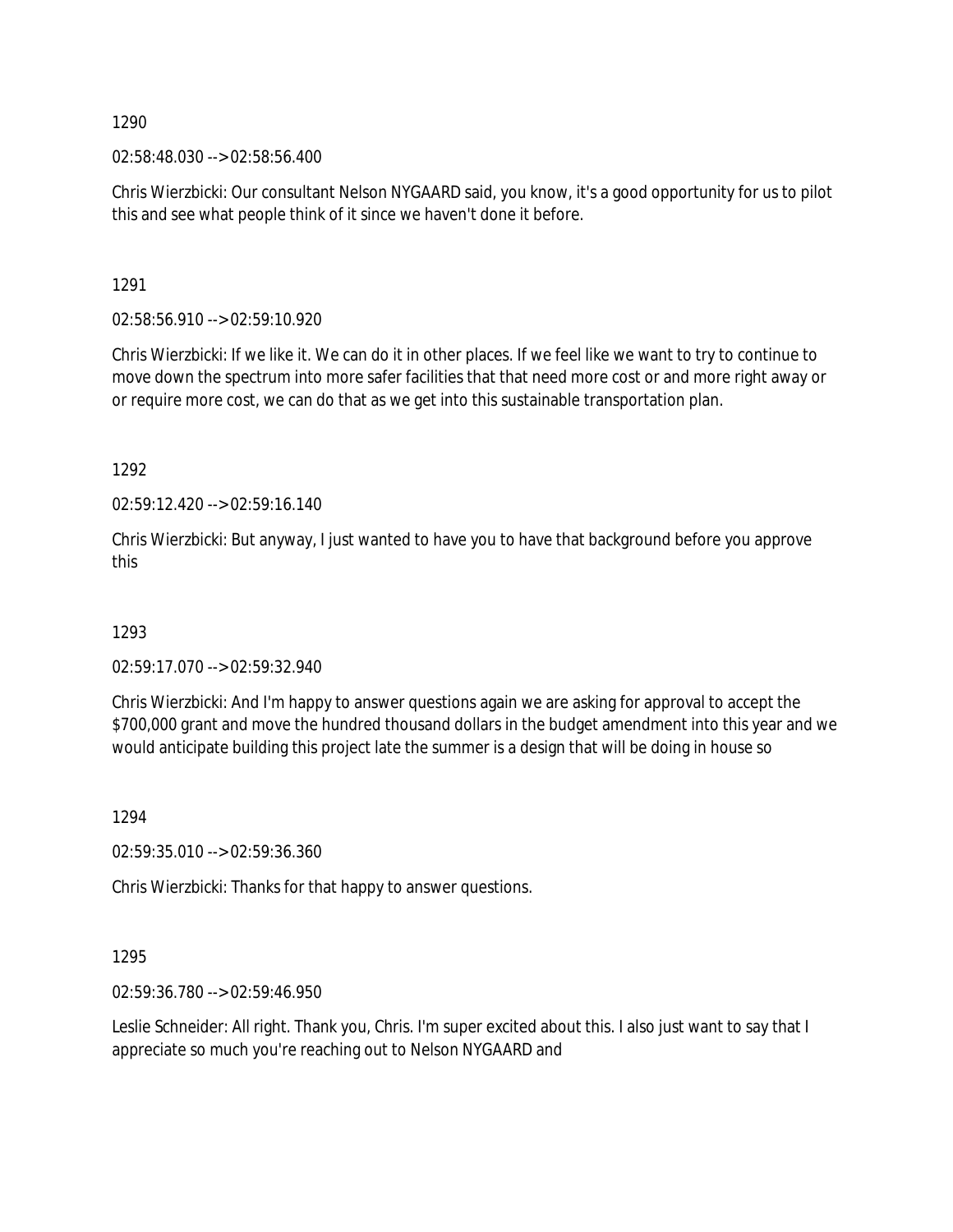1296 02:59:48.090 --> 02:59:48.510

Leslie Schneider: Yeah.

1297

02:59:49.560 --> 02:59:56.490

Leslie Schneider: And discussing some options with with community. And so far, so I know you really worked hard to try to come up with

1298

02:59:57.450 --> 03:00:09.480

Leslie Schneider: Options for a separate path. And I know we would probably all appreciate that and would prefer that. But under the circumstances, it looks like we're not there yet. So I see

1299

03:00:10.710 --> 03:00:17.820

Leslie Schneider: Deputy Mayor, would you like to jump in with a comment and or someone could call make the motion.

1300

03:00:20.040 --> 03:00:21.990

Rasham Nassar: I'm happy to put the motion on the floor.

1301

03:00:24.000 --> 03:00:24.600

Rasham Nassar: And

1302

03:00:27.690 --> 03:00:33.930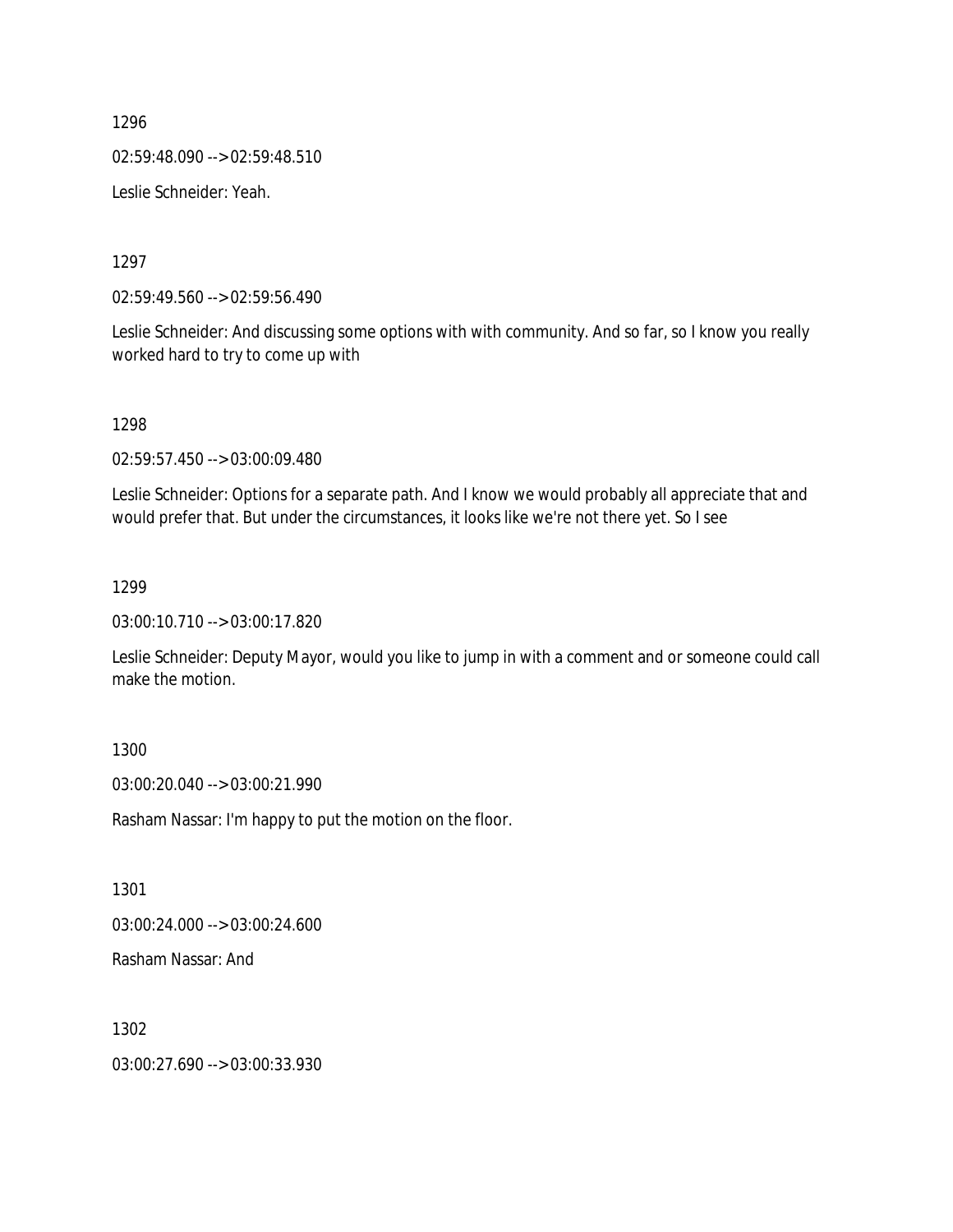Rasham Nassar: I was pulling up I moved forward for approval with the June 23 2020 CONSENT AGENDA approval.

1303

03:00:35.130 --> 03:00:42.270

Rasham Nassar: Of resolution number 2000 2007 authorization for a budget amendment of \$800,000 from both the streets in

1304

03:00:44.640 --> 03:00:51.120

Rasham Nassar: Spending authority for this project and an amendment to the capital improvement plan to move to project from 2022 to 2020

1305

03:00:54.540 --> 03:00:55.410

Leslie Schneider: Do we have a second

1306

03:00:57.120 --> 03:01:00.480

Leslie Schneider: can topple. This is the second time that

1307

03:01:01.020 --> 03:01:11.490

Rasham Nassar: Okay, and then briefly my comments and this is just a reiteration of everything you said. Mayor Schneider, which is that when people are people have right been writing in to us about this project.

1308

03:01:12.060 --> 03:01:22.470

Rasham Nassar: As you guess public works director. Where's Becky, it's to advocate that we amend the project design to reflect more of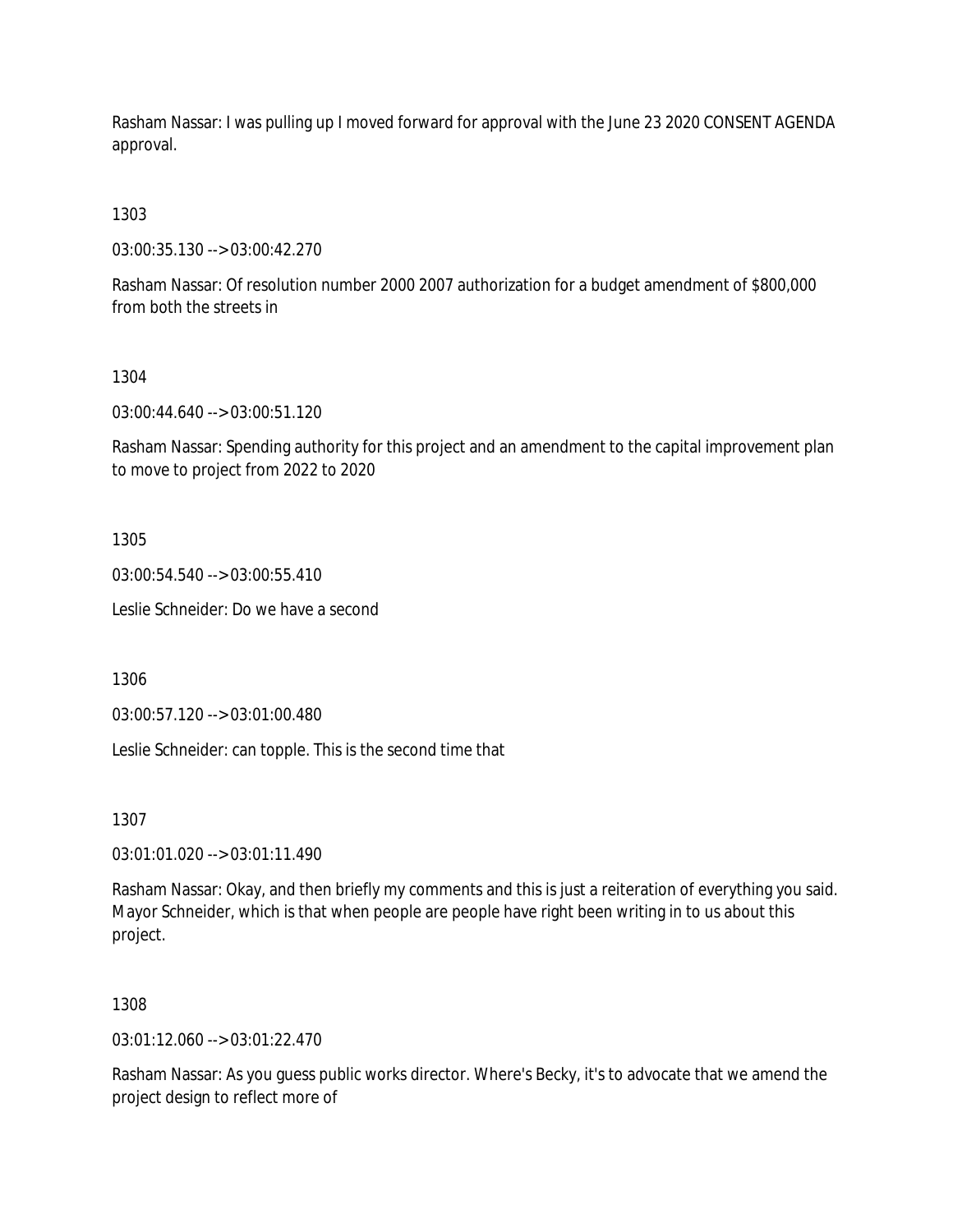03:01:23.580 --> 03:01:33.360

Rasham Nassar: non motorized infrastructure that meets the AAA standards all ages all abilities. But what we heard you say tonight is that just isn't possible due to the limitations on right away.

1310

03:01:34.410 --> 03:01:44.670

Rasham Nassar: But it's not it's not impossible, meaning if we weren't. My question then. And I think I heard you already say this, but I just want to be clear is that if we move ahead with this tonight. And this gets built

# 1311

03:01:44.970 --> 03:01:56.580

Rasham Nassar: Does that exclude opportunities to develop not better or more equitable non motorized infrastructure improvements at some point in the future if it's identified in the sustainable transportation plan.

# 1312

03:01:57.030 --> 03:02:08.760

Rasham Nassar: That this is a high priority for revisions to that area. Would that mean greater costs to undo some of the work that we're approving tonight and just have your feedback on that would be really appreciate it.

# 1313

03:02:10.050 --> 03:02:15.690

Chris Wierzbicki: Yeah, I don't think we're necessarily precluding ourselves from doing something else in this area in the future.

1314

03:02:16.260 --> 03:02:24.660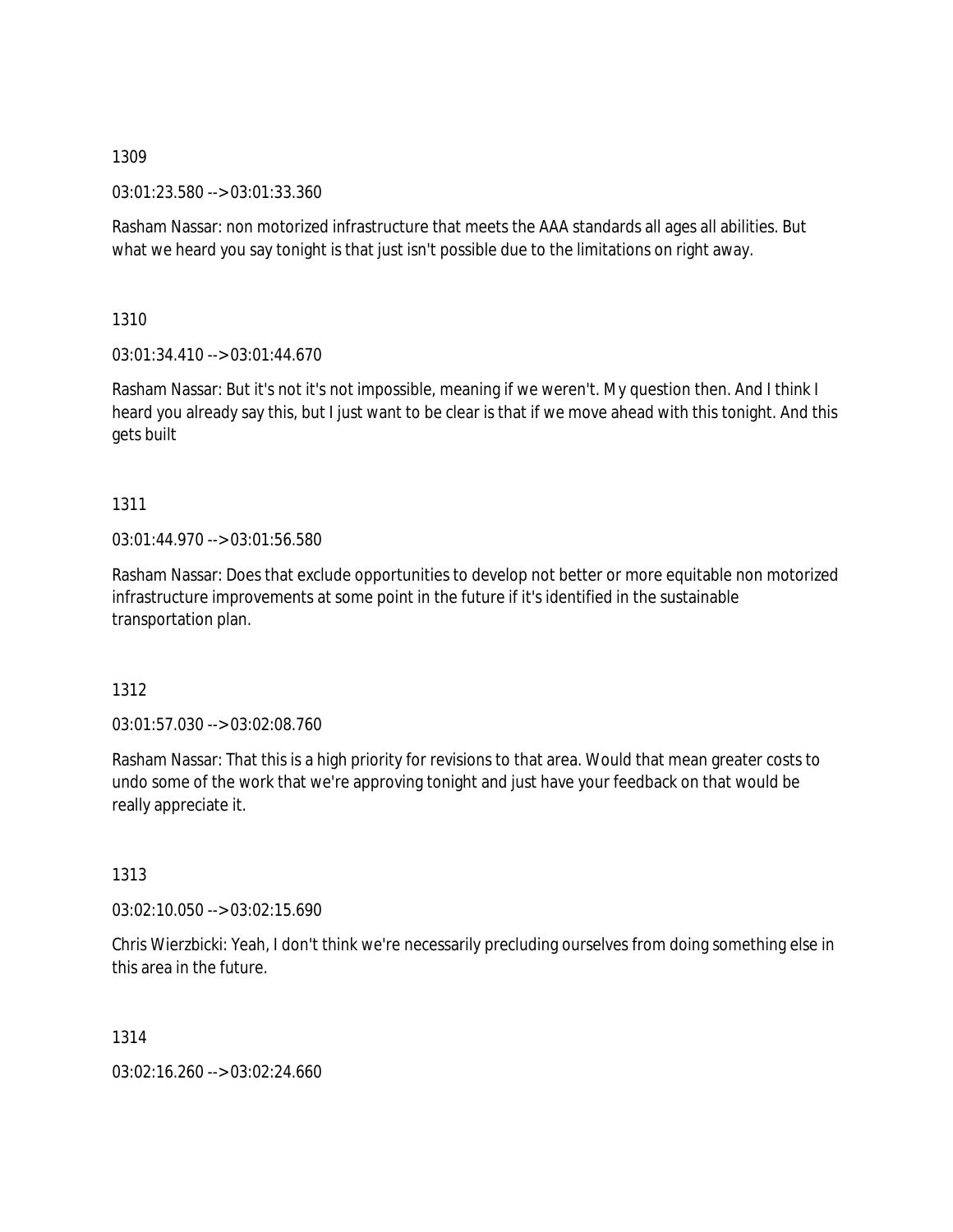Chris Wierzbicki: There may be some portions of the project that we might want to dismantle and do slightly differently and other places where we would just add on to what is already there.

1315

03:02:25.620 --> 03:02:33.510

Chris Wierzbicki: The unique part of this particular stretch of road as many of our advocates have highlighted and the reason why I even got into contingency in that list in the first place.

1316

03:02:33.930 --> 03:02:38.610

Chris Wierzbicki: Because it's pretty flat on each side of the road and there's like I said, there's not a lot of vegetation or obstructions.

1317

03:02:40.290 --> 03:02:43.380

Chris Wierzbicki: So, you know, it could potentially lend itself to a

1318

03:02:44.670 --> 03:02:51.000

Chris Wierzbicki: An amendment in the future to provide more safety for for folks who are either biking or walking in this area.

1319

03:02:53.640 --> 03:02:55.740

Leslie Schneider: Great, thank you. Councilmember media.

1320

03:03:01.530 --> 03:03:04.170

Kol Medina: Thanks, Chris. I really appreciate your work on this.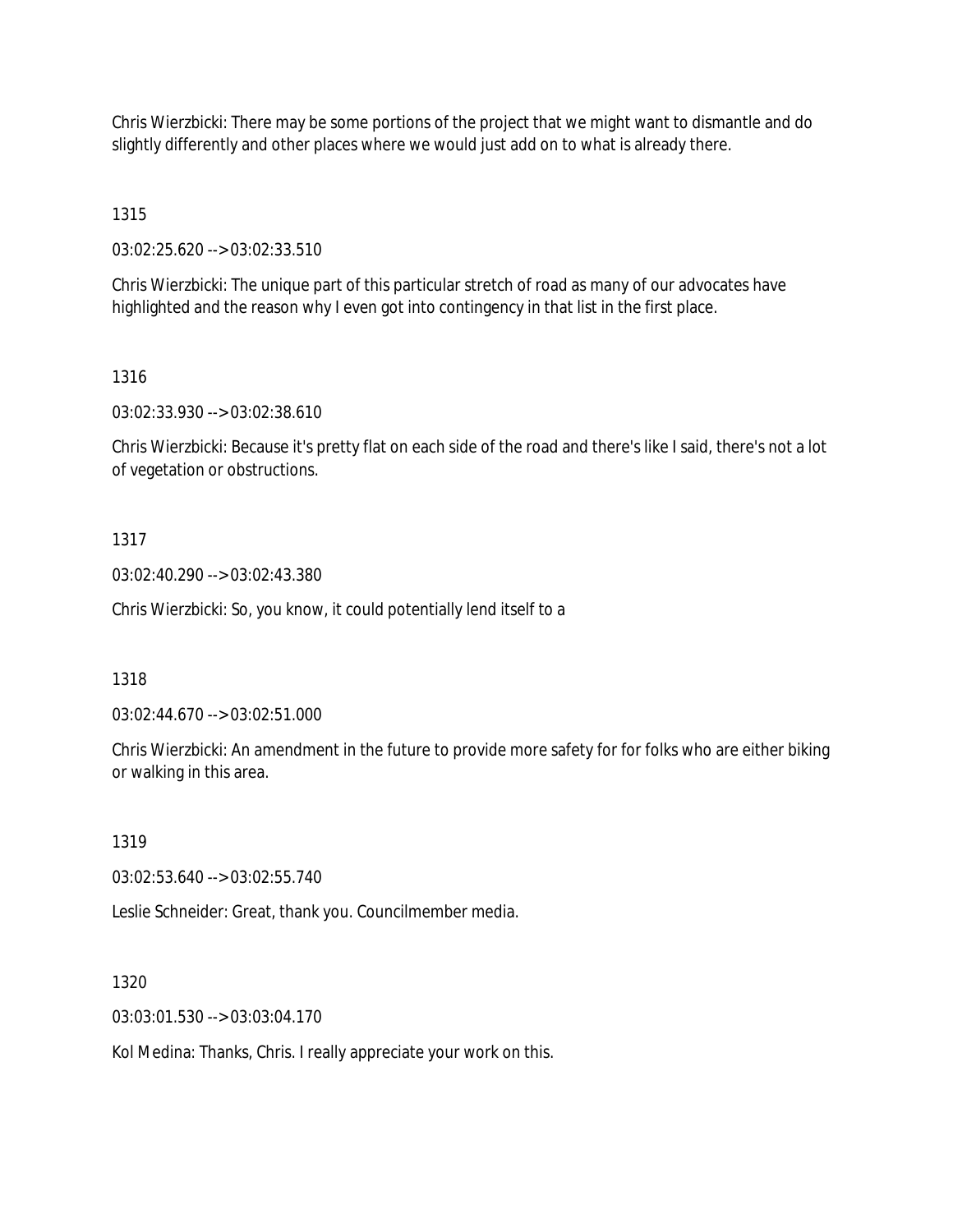1321 03:03:05.220 --> 03:03:05.790 Kol Medina: And I

1322

03:03:07.140 --> 03:03:09.570

Kol Medina: When the Council was going through a proven to Miller road.

1323

03:03:10.800 --> 03:03:14.430

Kol Medina: Shoulders for blossom and I tried really hard.

1324

03:03:15.660 --> 03:03:16.260

Kol Medina: To

1325

03:03:18.300 --> 03:03:28.560

Kol Medina: Encourage and persuade her public works department to find a way to build a separate paths shared use path through there instead of the bike shoulders got bill.

1326

03:03:29.670 --> 03:03:30.120

Kol Medina: And

1327

03:03:31.170 --> 03:03:35.070

Kol Medina: Obviously, that didn't happen. And I think there were, there are good reasons for that.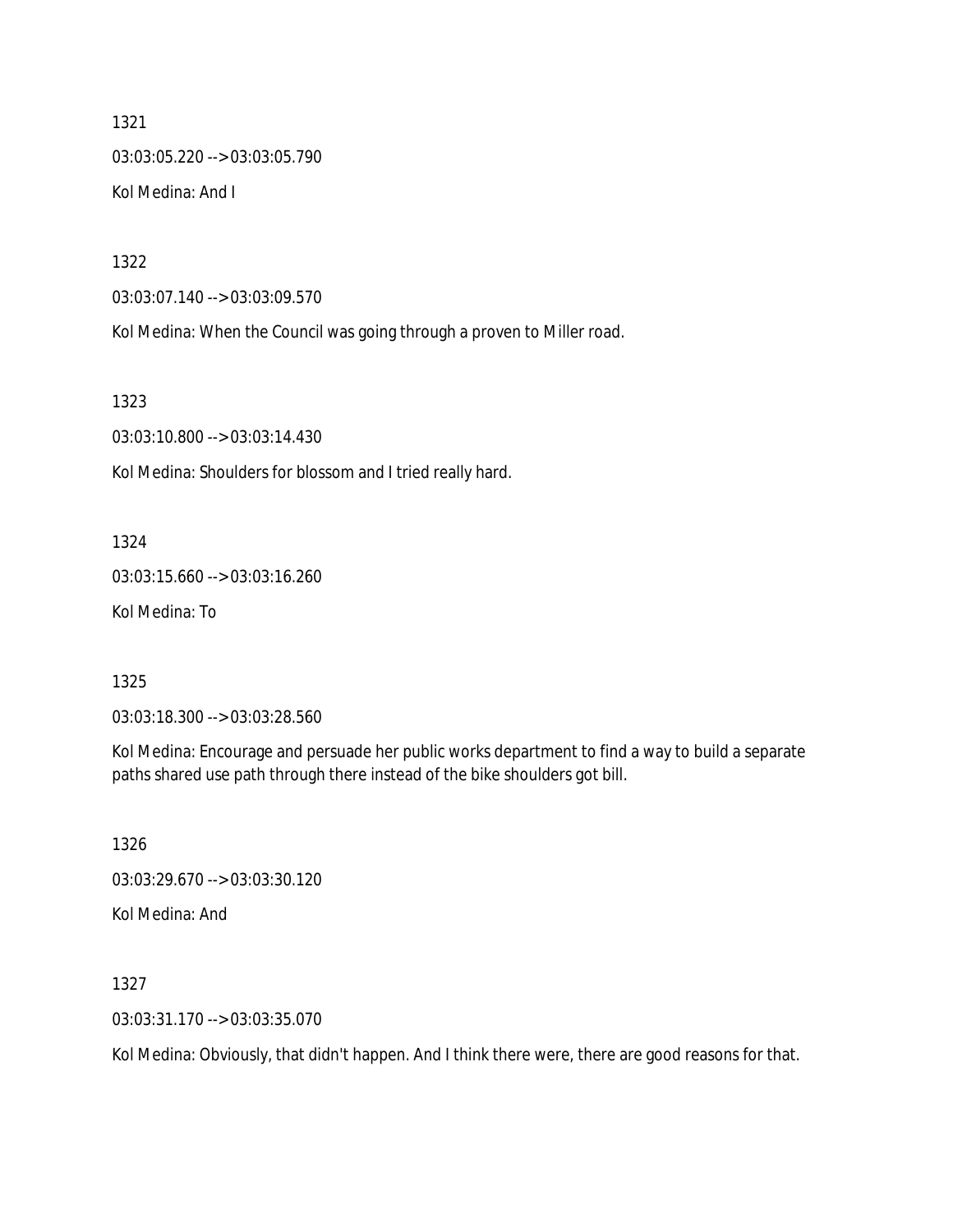1328 03:03:36.270 --> 03:03:36.750 Kol Medina: But

1329

03:03:38.190 --> 03:03:47.550

Kol Medina: At that time I really hope, the city was kind of direction of giving away from bike shoulders and moving towards separator pads and so I hadn't seen

1330

03:03:48.480 --> 03:03:58.680

Kol Medina: Obviously your slideshow there with what with what the actual plan is. But am I was, I was going to vote against us tonight if it was just a regular bike shoulder

1331

03:03:59.820 --> 03:04:00.390

Kol Medina: So,

1332

03:04:01.860 --> 03:04:09.360

Kol Medina: You've really made it hard for me now because because you you worked on this and you you you've got is

1333

03:04:09.780 --> 03:04:16.140

Kol Medina: You've gone in the direction of a shared his path and you made it something better than what we have been doing on the island which I really appreciate

1334

03:04:16.920 --> 03:04:25.410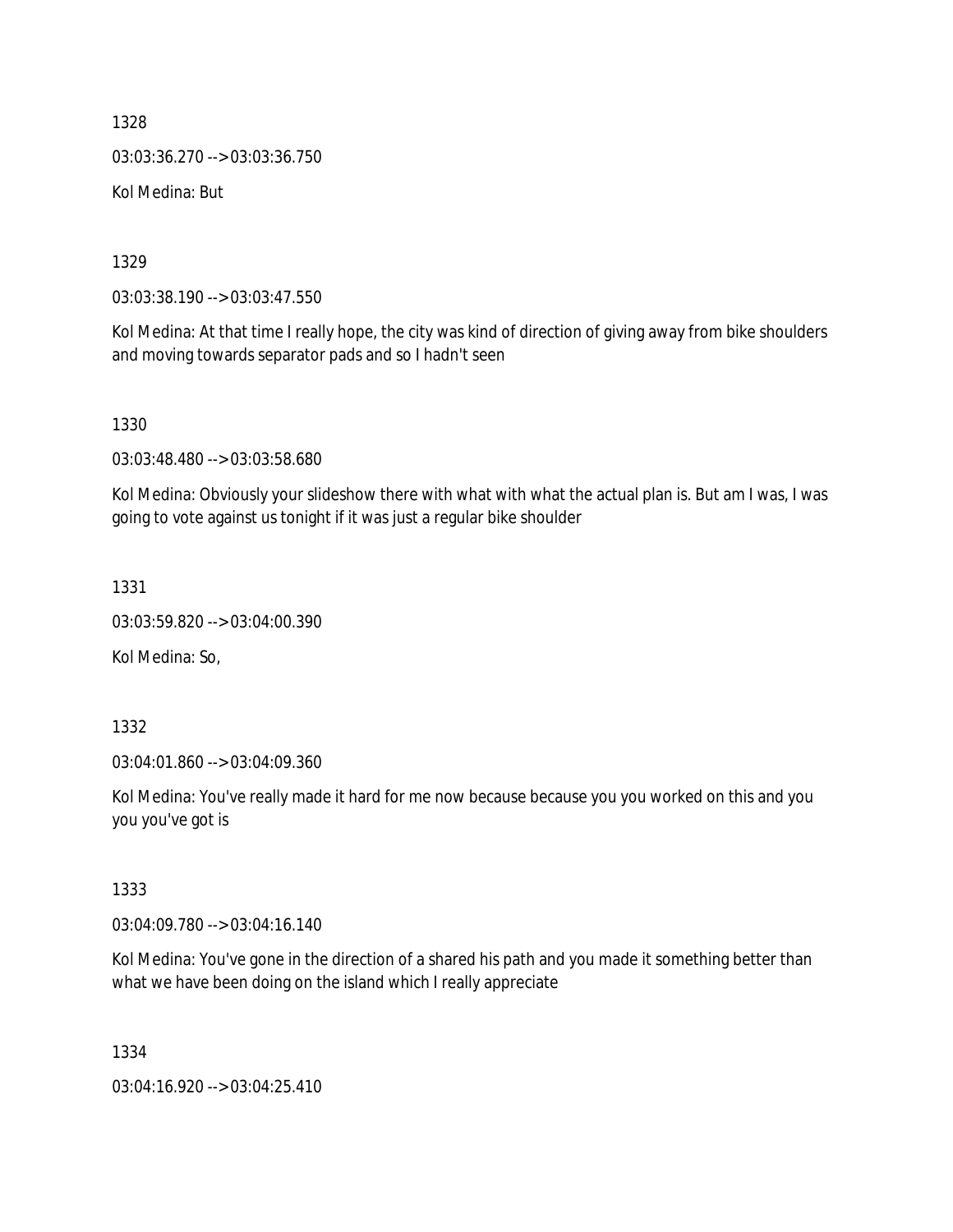Kol Medina: That. So that's great. But I do have, I still wish we could have a shared use path go through there. And so I do just have one question about that.

1335

03:04:26.790 --> 03:04:40.800

Kol Medina: And I'm just doing the math. So if it's if what we're talking about doing now is adding effectively seven seven feet of payment on each side. Right. Is it five feet of shoulder and two feet of separated area.

## 1336

03:04:41.910 --> 03:04:56.580

Kol Medina: That's a total of 14 feet. Right. So, couldn't we fit a 10 foot wide shared us path with even four feet of separation between the roadway and the path it using the same right away. So can you explain that.

## 1337

03:05:02.340 --> 03:05:14.760

Chris Wierzbicki: I think so, what you'd be talking about is is shifting the road essentially rain shifting the the roadway, because we don't have 14 feet on one side, we'd have to have it all on one side of the road or all on the other side.

### 1338

03:05:15.090 --> 03:05:21.480

Kol Medina: Yeah, like, put the same amount of payment down but you just move the road to one side and put a shared his path on the other. Right.

### 1339

03:05:23.520 --> 03:05:35.430

Chris Wierzbicki: Yeah, we haven't looked at that. I guess that's something so we'd have a two way probably have a, like a two way separated path. At that point, which is something we don't really have anywhere else. We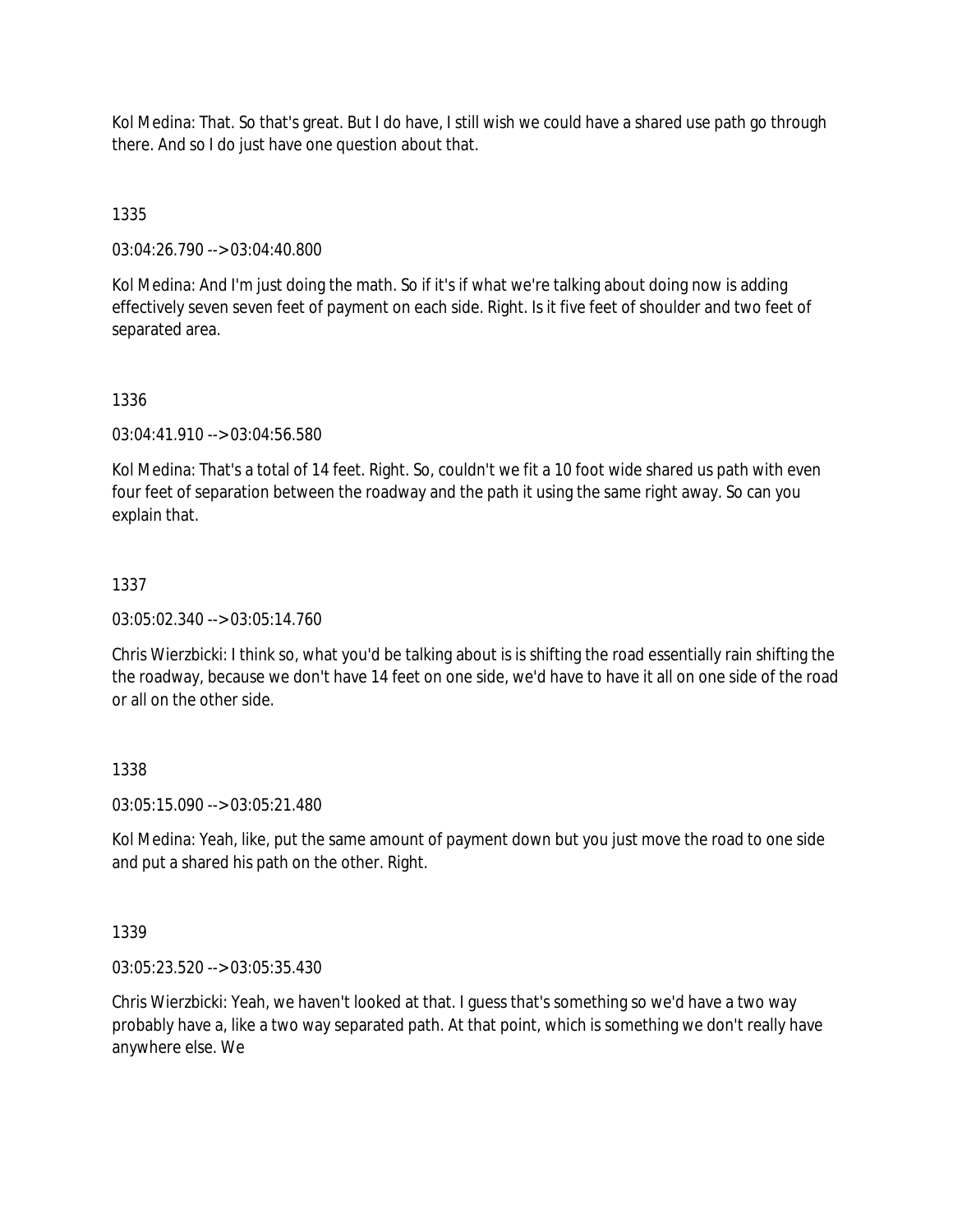03:05:36.540 --> 03:05:49.590

Chris Wierzbicki: And one of the reasons why we haven't looked at that is because there. Well, I guess, you know, we, one of the things we think about is what what bicyclists do on the climbing lane and trying to give them the opportunity to get off the road, particularly in places where they're going uphill.

1341

03:05:50.970 --> 03:06:01.110

Chris Wierzbicki: bicyclists would have to either choose to stay in the road and those segments where they're going, significantly slower than cars or cross the road and get onto a you know a separated path.

1342

03:06:02.400 --> 03:06:07.500

Chris Wierzbicki: And then off of it again when they got to the other end, because it wouldn't be consistent through that through that segment.

1343

03:06:09.540 --> 03:06:17.370

Chris Wierzbicki: I'd say that the it's probably a little bit more complicated than we might be able to do in the next 30 days when we're trying to get this out for advertisement.

1344

03:06:18.630 --> 03:06:21.600

Chris Wierzbicki: But yeah, that's where I'm at. With that, I think,

1345

03:06:23.700 --> 03:06:32.340

Kol Medina: I drive by default, real quick. I mean, it's kind of a similar answer to on Miller road. I mean, it's more complicated because of all the trees and it was just trying to fit and

1346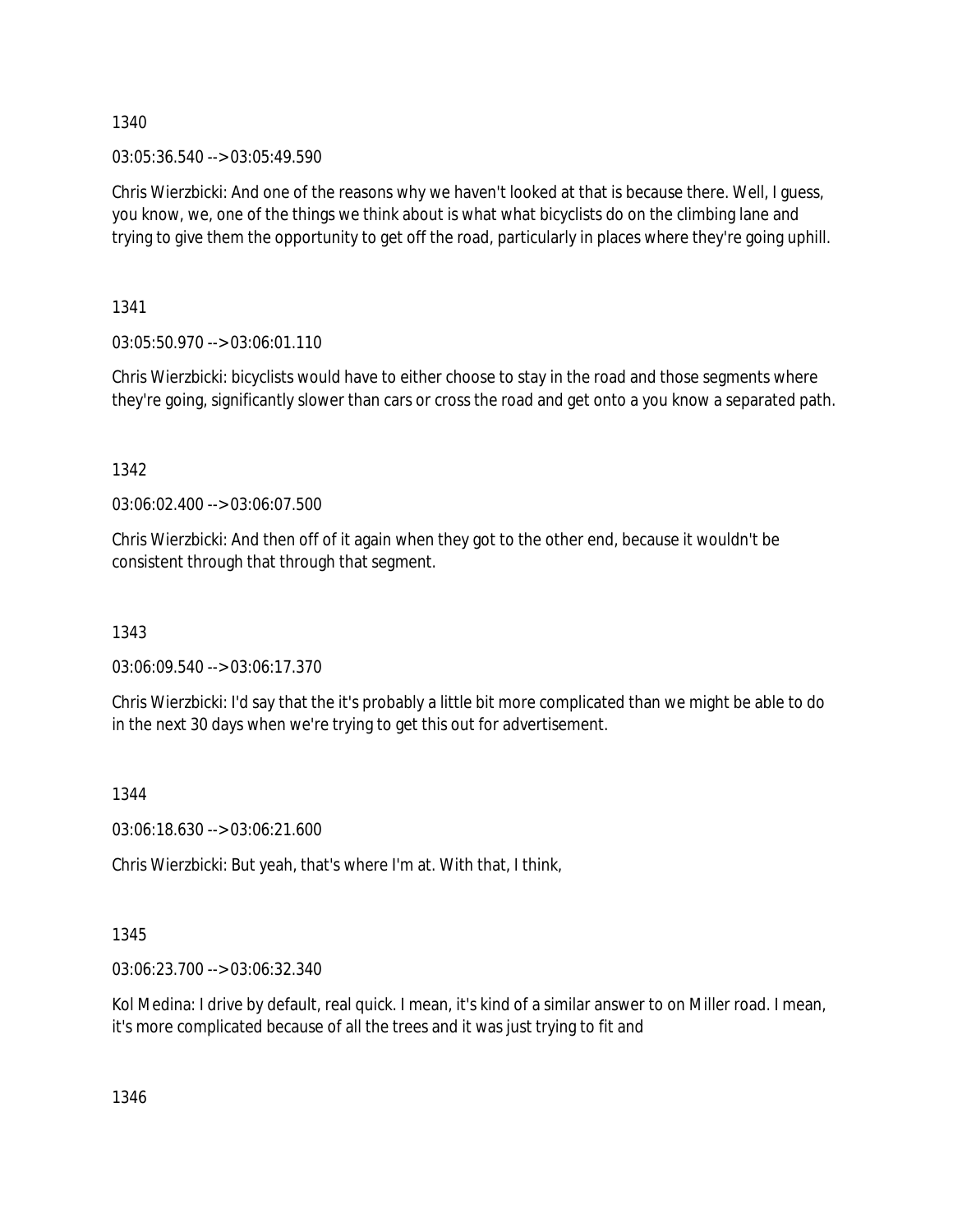03:06:32.970 --> 03:06:45.210

Kol Medina: But like I just feel like we're in this this mode, we had this inertia of these plans and we get to this point where it's time. Finally, we have some money to do it. And, well, it's too late to redesign it now. So we're just going to have to kind of go with what we've had

1347

03:06:45.810 --> 03:06:50.880

Kol Medina: And what is the time. Can we just stop and say, wait a minute. We really want to do it a different way. Yeah.

1348

```
03:06:51.510 --> 03:06:51.810
```
If

1349

03:06:54.390 --> 03:06:54.840

Kol Medina: You can

1350

03:06:54.900 --> 03:07:05.640

Chris Wierzbicki: Really, I think we're really in a transitional moment is with regard to these facilities and the sustainable transportation plan is the bridge is supposed to carry us into doing things differently than we've done them before.

1351

03:07:06.450 --> 03:07:16.230

Chris Wierzbicki: This project, like I said, is a bit of a legacy from a couple of years ago when we were in a kind of a different mindset. And when it comes to these facilities, although it sounds like maybe not even back even back then.

1352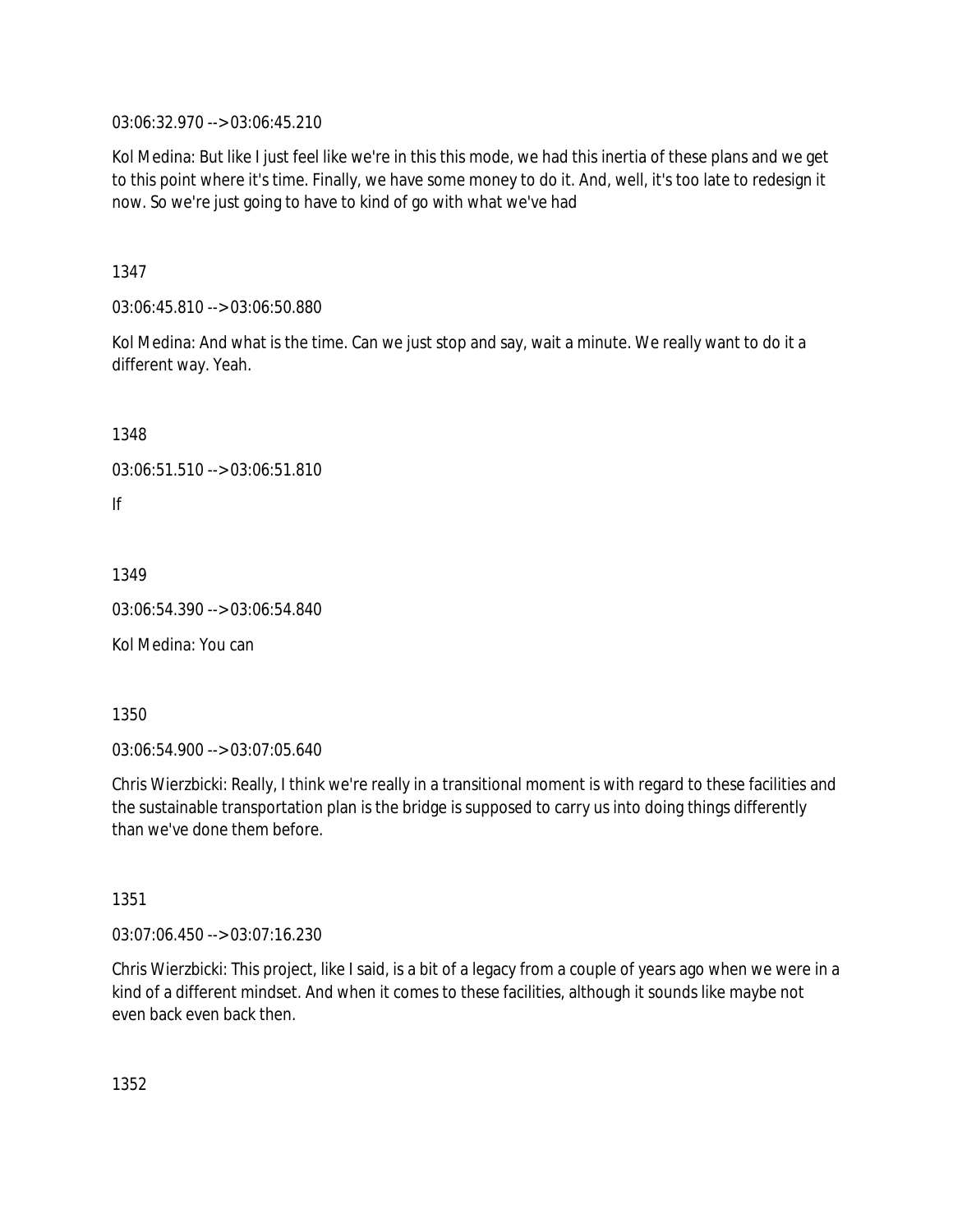03:07:17.670 --> 03:07:25.890

Chris Wierzbicki: So I think what we're trying to do is trying to move the ball a little bit and do something different than we have in the past and something that's better and safer than we've done in the past.

1353

03:07:26.340 --> 03:07:33.030

Chris Wierzbicki: And hopefully allow the sustainable transportation plan to kind of carry us the rest of the way and start making plans for projects.

1354

03:07:33.390 --> 03:07:39.300

Chris Wierzbicki: You know, two and three and five years from now that are going to look different than this and are going to try to meet more of the goals that we're all trying to me.

1355

03:07:42.660 --> 03:07:47.820

Leslie Schneider: Okay, so just FYI. We're at our given time for this or

1356

03:07:49.020 --> 03:07:54.180

Leslie Schneider: It's an important conversation. Councilmember high topless or no, I'm sorry. Kevin Pollak

1357

03:07:54.840 --> 03:07:55.290

Be

1358

03:07:57.360 --> 03:08:09.120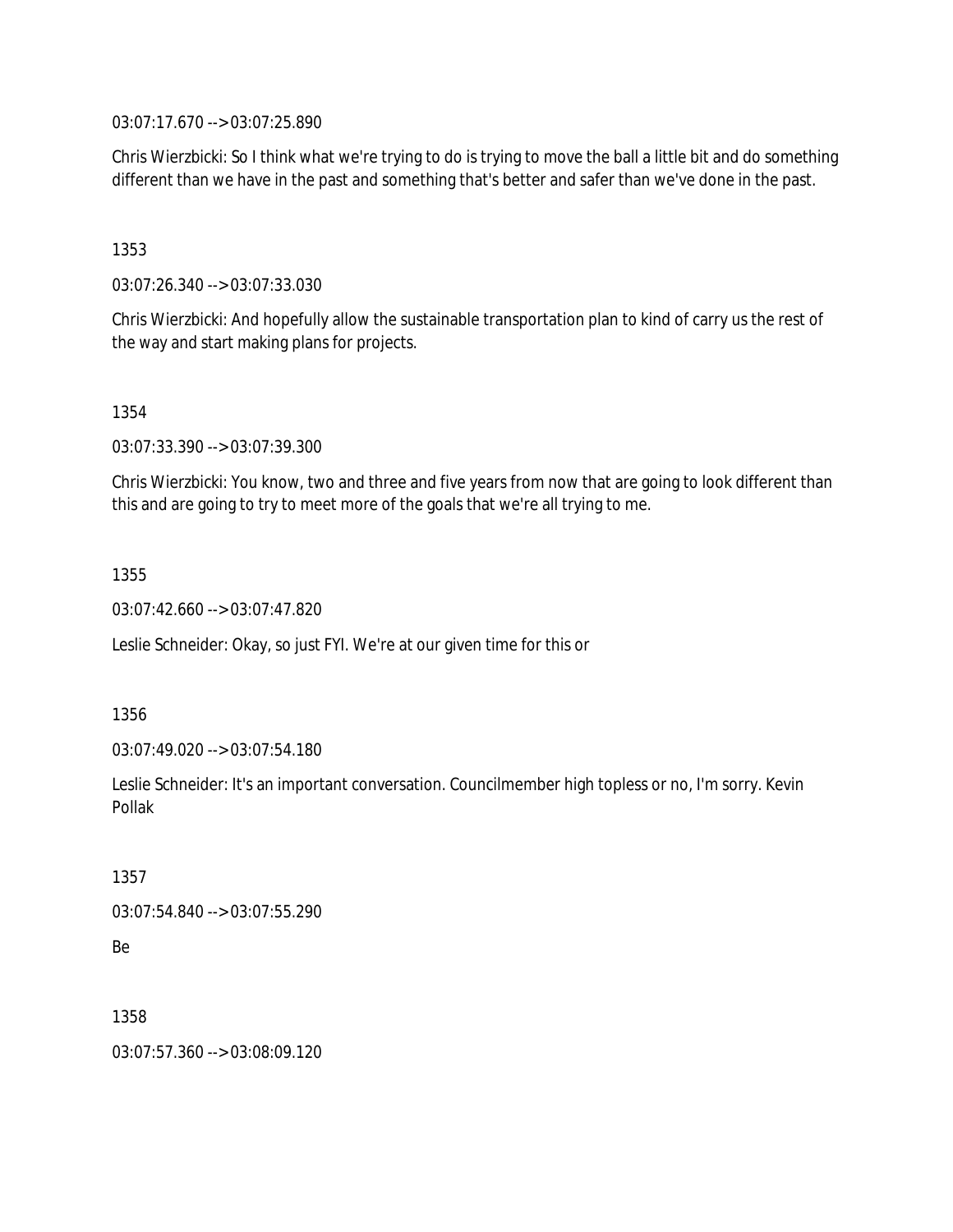Michael Pollock: Thank you, man. Yeah, I kind of really just want to echo what COUNCILMEMBER Medina said i mean i i i'm really kind of uncomfortable with what you've come up with

1359

03:08:09.990 --> 03:08:18.180

Michael Pollock: Because it really isn't consistent with our comprehensive plan to maintain a kind of rural look in a static and this is a really beautiful.

1360

03:08:18.810 --> 03:08:30.360

Michael Pollock: Road. It's a really special stretch of road and the idea that it's about 2021 22 feet wide, a pavement right now and we're talking about adding a significant

1361

03:08:31.110 --> 03:08:43.770

Michael Pollock: Chunk to that. Another 14 feet, you know, not quite. Double but but getting there. And the idea that it's going to be continuous and that we're going to have two feet of separation that's striped

1362

03:08:44.550 --> 03:08:49.770

Michael Pollock: That's really going to significantly change the aesthetic of that stretch of road.

1363

03:08:50.670 --> 03:08:57.540

Michael Pollock: And I've looked at that, it's a 60 foot right of way, there's a lot of room. The road goes pretty much right down the center

1364

03:08:58.200 --> 03:09:05.460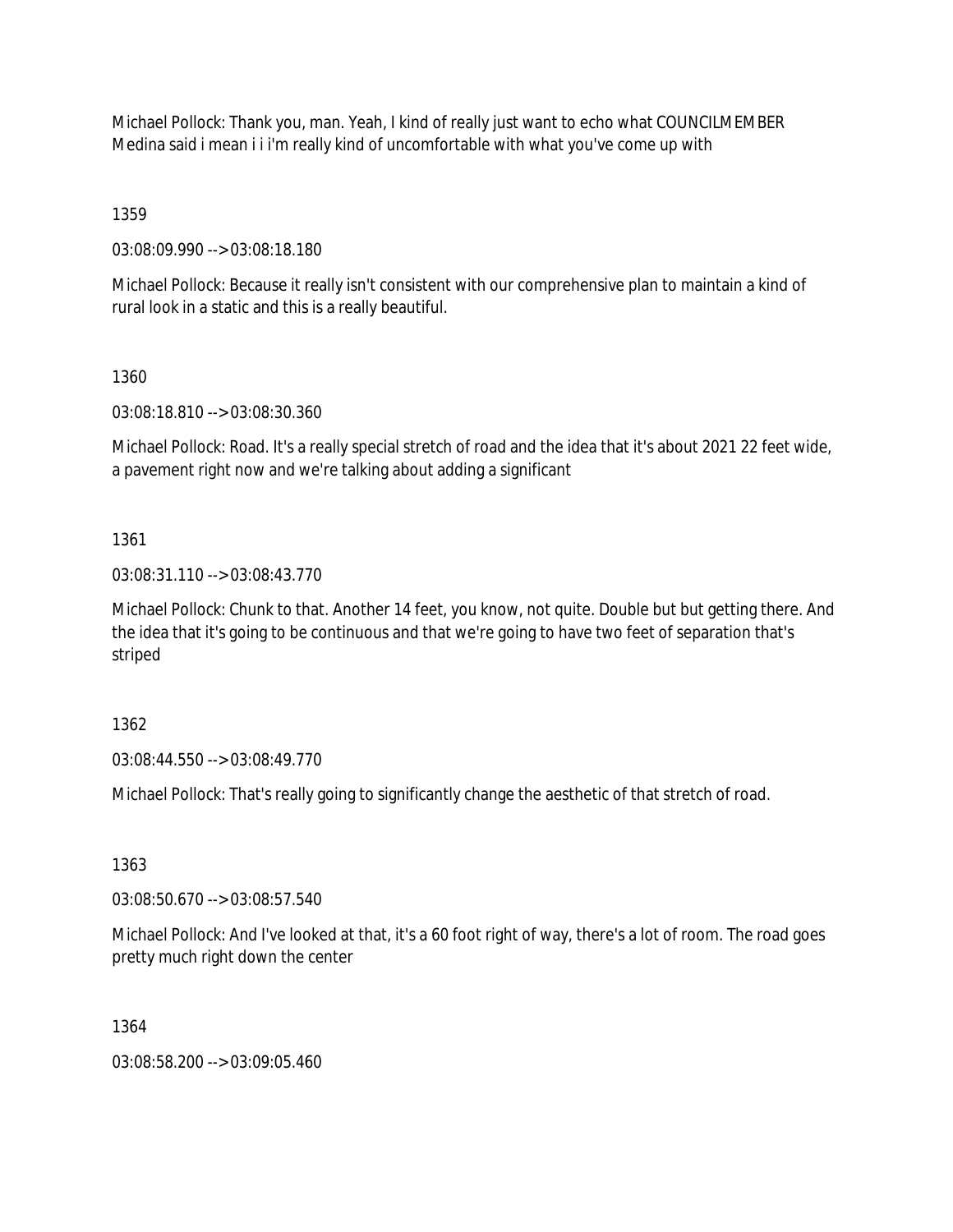Michael Pollock: Of the right of way. There's the on the right, it varies a little and of course right around Eagle harbor and Buckland Hill it

1365

03:09:06.240 --> 03:09:10.320

Michael Pollock: it narrows down a bit on the right of way, but I just see potential

1366

03:09:11.160 --> 03:09:24.930

Michael Pollock: Given what you're talking about, of having some sort of vegetative buffer something in between to keep the girl aesthetic there and having a separate path. And I just, I don't see the limitation. I just drove past there.

# 1367

03:09:25.620 --> 03:09:31.500

Michael Pollock: Honestly I breaks my heart to just think we're going to widen it out and put in a bunch of white striping and

1368

03:09:31.860 --> 03:09:44.520

Michael Pollock: And really, really changed the look of that. And I also think that a separate path is going to provide a level of comfort for people that want to walk that want to ride that are these, you know, kind of, what did you call them.

1369

03:09:45.210 --> 03:10:06.390

Michael Pollock: non aggressive bicyclist but confident bicyclist so I see a lot of wisdom and in doing something that is going to give us a separate path, preferably vegetated for the aesthetic not enough stripe and I'd like to see that I'd like to see it. I'd be happy to approve this if we can

1370

03:10:07.590 --> 03:10:13.380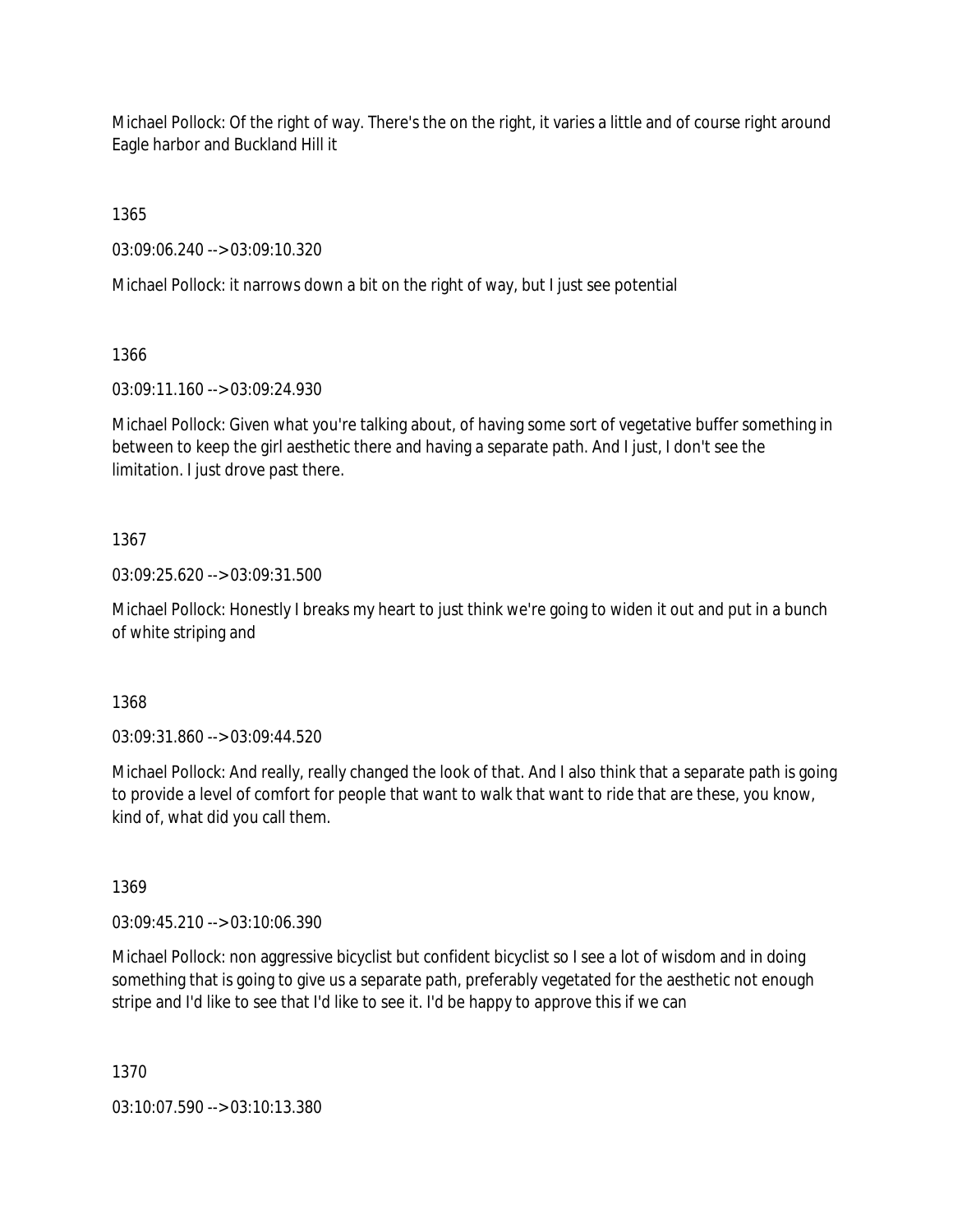Michael Pollock: Design something along those lines, or it's at least an option. I think it's it's from what I'm hearing from the community.

1371

03:10:13.740 --> 03:10:20.040

Michael Pollock: It's something that they would really like to see, I realized, we're in a transition, but it again. It's, it's, here we are.

# 1372

03:10:20.670 --> 03:10:27.480

Michael Pollock: If there's something we can do as a council to help if you need extra resources, I'd be happy to consider that if there's a time limitation.

# 1373

03:10:27.750 --> 03:10:38.070

Michael Pollock: But I would really like to see a design on the table that has a separate path that that preserves that aesthetic and that stretch of road and doesn't just give us a

1374

03:10:38.520 --> 03:10:47.760

Michael Pollock: Just a wide swath of pavement. So, you know, maybe it's a little bit of pressure, but I just feel like now. Now is the time to start moving in the direction that community really wants to go.

1375

03:10:50.160 --> 03:10:53.280

Leslie Schneider: Thank you for that. Councilmember I topless.

1376

03:10:54.090 --> 03:11:04.890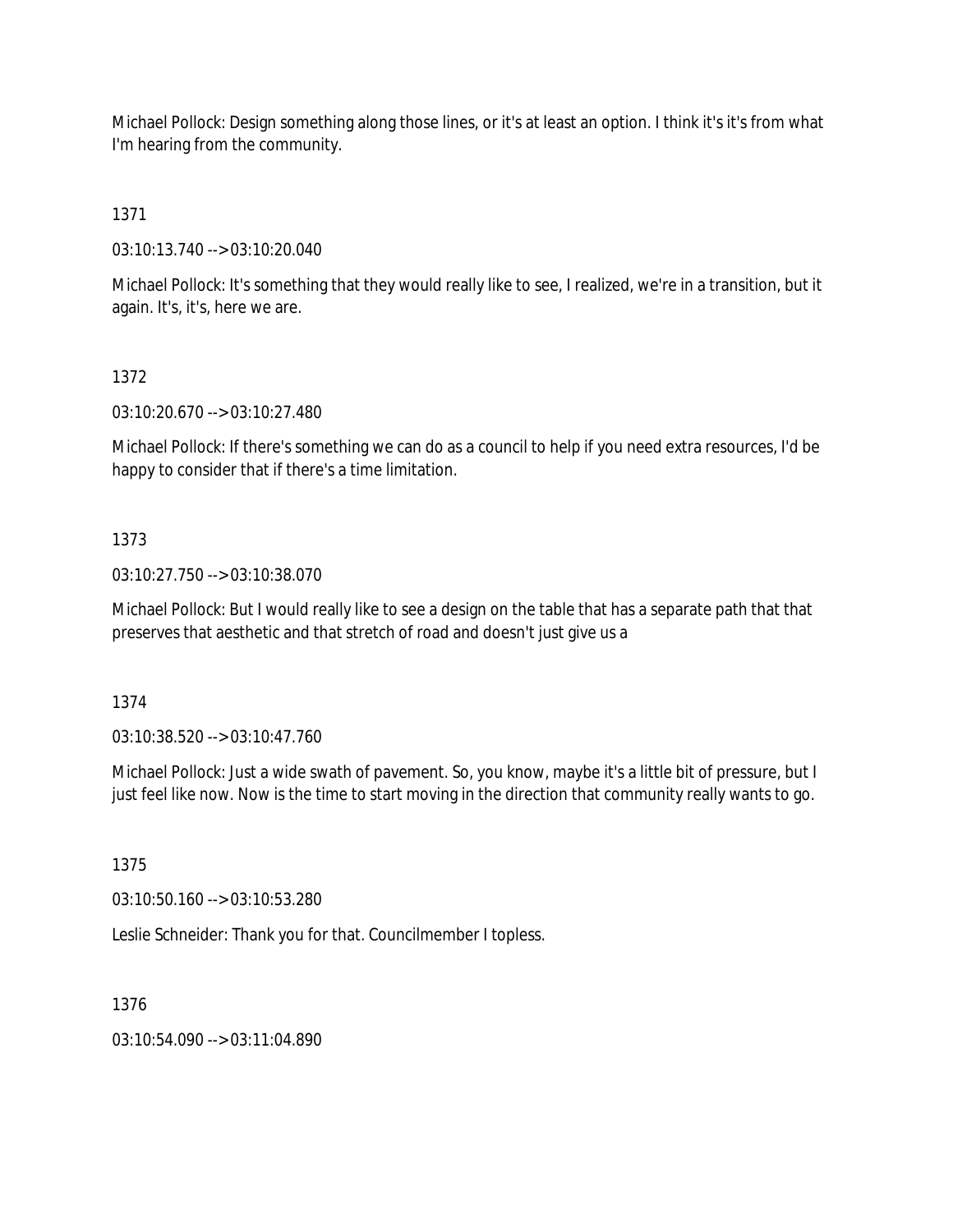Kirsten Hytopoulos: Yeah, I've been in a perfect world separated Tad's everywhere would be fabulous. But there's a lot of things that are that are on my mind. One is, this is an improvement as far as i can help where we've been historically

1377

03:11:05.220 --> 03:11:13.920

Kirsten Hytopoulos: It's a clear visual demarcation and we're having some physical barriers. Do we have any of those on the island. I'm not sure I've seen them. And I've always hoped that would be a next step.

### 1378

03:11:14.460 --> 03:11:26.490

Kirsten Hytopoulos: We also have miles and miles to go of trying to get non motorized in options in all over the island and this gets us is, is it a whole mile. I'm trying to remember

### 1379

03:11:26.700 --> 03:11:28.320

Chris Wierzbicki: Most about 4000 feet.

1380

03:11:28.950 --> 03:11:37.440

Kirsten Hytopoulos: It's getting it. We're paying \$100,000 out of our funds. So, you know, we're going to get this chunk. So that is far more accessible. It has

1381

03:11:37.800 --> 03:11:46.710

Kirsten Hytopoulos: A pretty clear visual barrier, which is pretty exciting. I guess. And I hear I hear again, Michael, what you're saying about aesthetically it's unfortunate.

1382

03:11:47.190 --> 03:11:59.850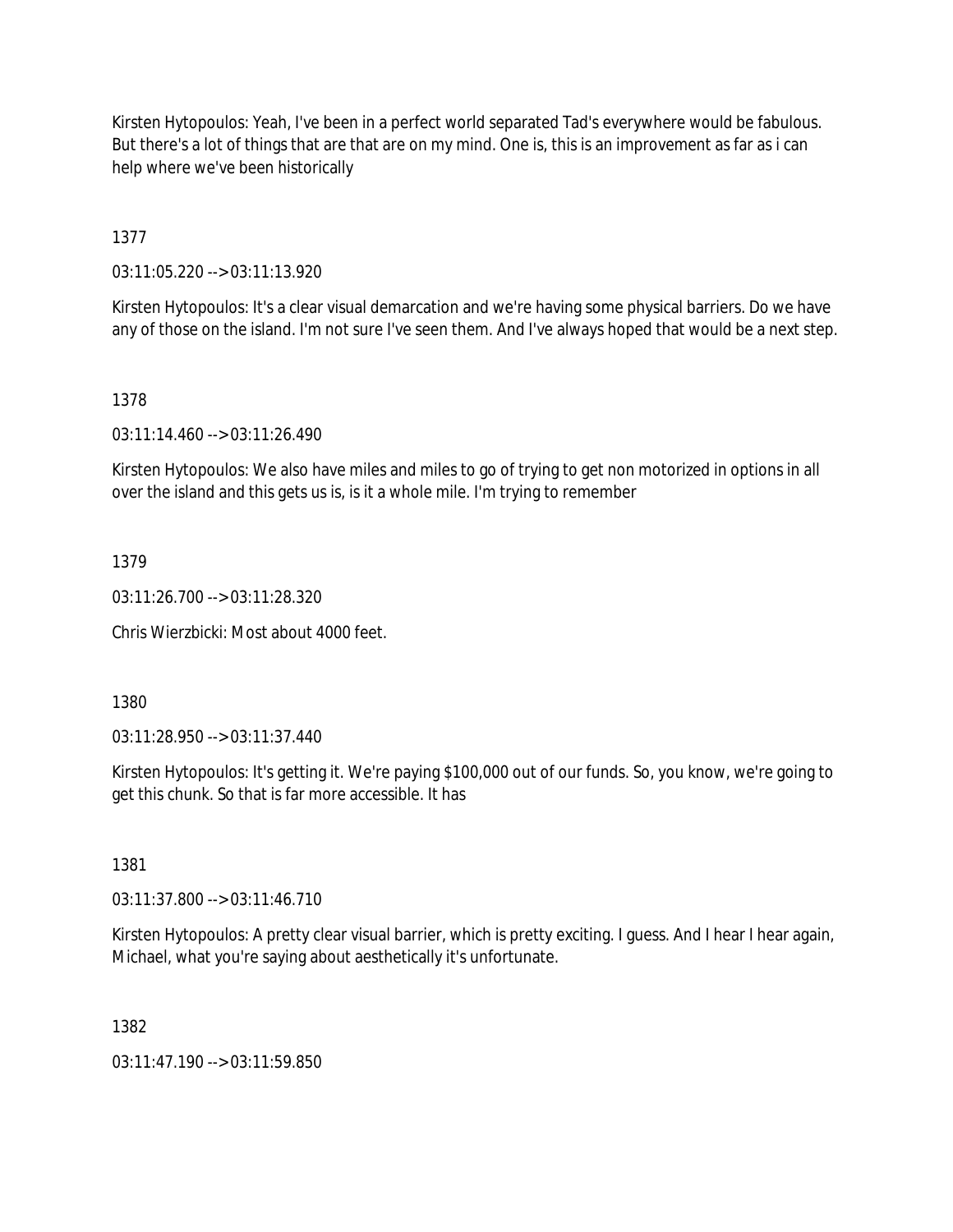Kirsten Hytopoulos: I guess the only question I'd have and I know that I'm going to be voting for this regardless because I think this is a sensical thing for us to do at this point. But is there, are there any alternatives to to break it up differently. That wouldn't be too much more cost.

1383

03:12:01.590 --> 03:12:05.220

Kirsten Hytopoulos: Whatever it is too much coffee to are costly. So, for example, could there be some

1384

03:12:05.670 --> 03:12:14.820

Kirsten Hytopoulos: Other impervious surface that went into that two feet that the that the barriers one into that was more of a softer, or that was something that was not

### 1385

03:12:15.720 --> 03:12:22.020

Kirsten Hytopoulos: That you know i know you've explained your concern that if you put up some kind of serious barrier. Then there's not sufficient space for cyclists to pass.

1386

03:12:22.290 --> 03:12:29.220

Kirsten Hytopoulos: Pass and Michael I think you were talking about, you know, the super duper cyclists bearing down if they can't get out of the way. Get past

1387

03:12:30.180 --> 03:12:44.490

Kirsten Hytopoulos: The slower cyclists and walkers. That's a problem. Is there something that else that is uniform that could be still passed by those people, but that would feel a little less industrial than, less than the lines the paint. Does that make any sense.

1388

03:12:46.110 --> 03:12:52.230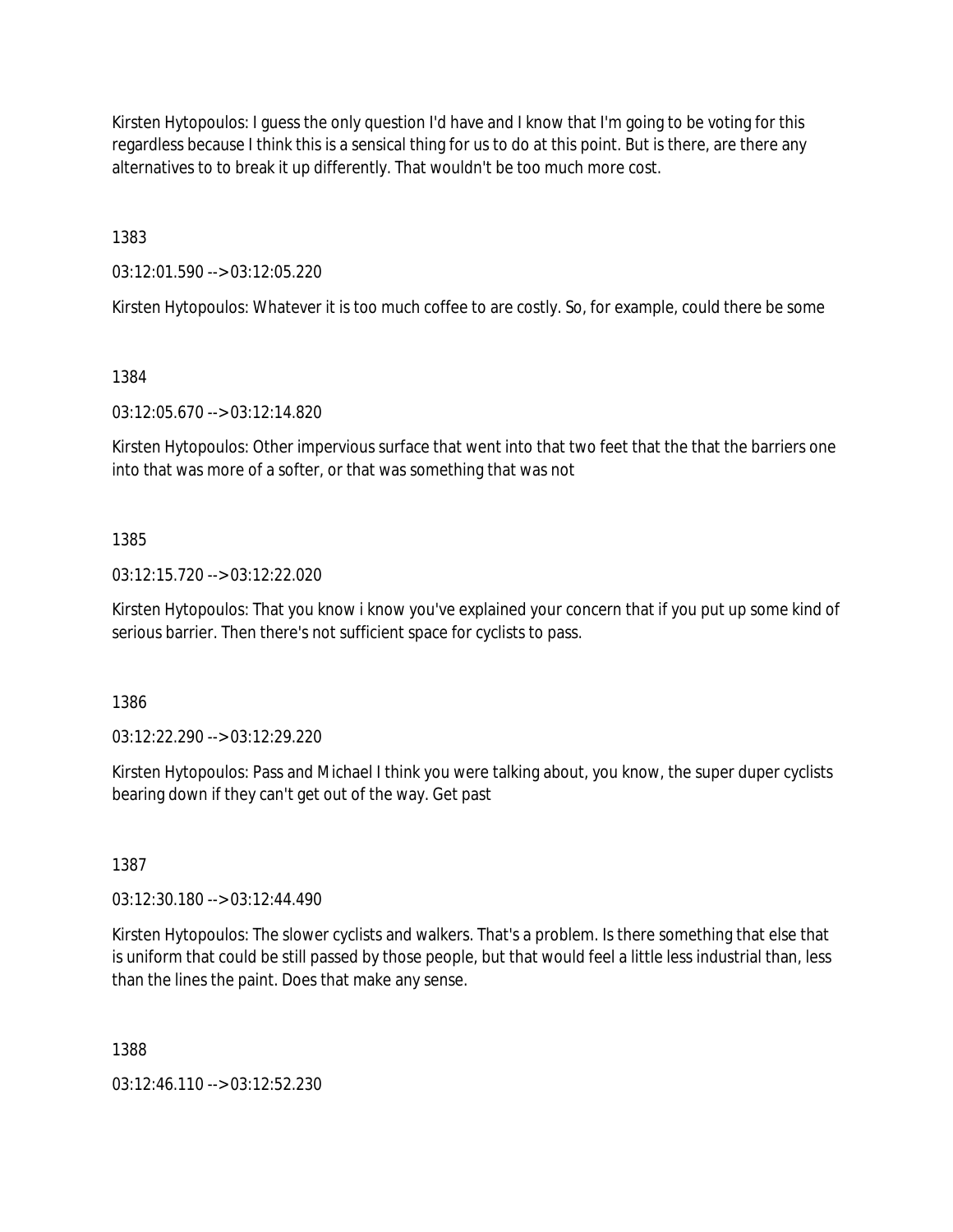Chris Wierzbicki: Yeah, I'm not exactly sure I have an answer to your question, though. We've looked at a bunch of different types of

1389

03:12:53.790 --> 03:12:57.900

Chris Wierzbicki: Alternatives and a bunch of different types of products to figure out what makes sense.

1390

03:12:59.280 --> 03:13:08.340

Chris Wierzbicki: And I think I would on anything other than striping or those barriers, I think I would still continue to land on the fact that this is a really dark place at night.

1391

 $03:13:09.210 \rightarrow 03:13:20.790$ 

Chris Wierzbicki: And if you're out riding a bike in the dark. You want to be really confident about what the facility looks like and what the, what the surface conditions are if especially if you're veering you know out of the way of an obstruction.

1392

03:13:22.080 --> 03:13:28.860

Chris Wierzbicki: So I think that's, I think, I think I would continue to to to kind of land on the on the option that we have made available.

1393

03:13:29.880 --> 03:13:36.720

Chris Wierzbicki: And I just want to reiterate that I agree with all of you, everything that you're saying about the types of facilities we want to have in the look of the roadway.

1394

03:13:37.080 --> 03:13:46.500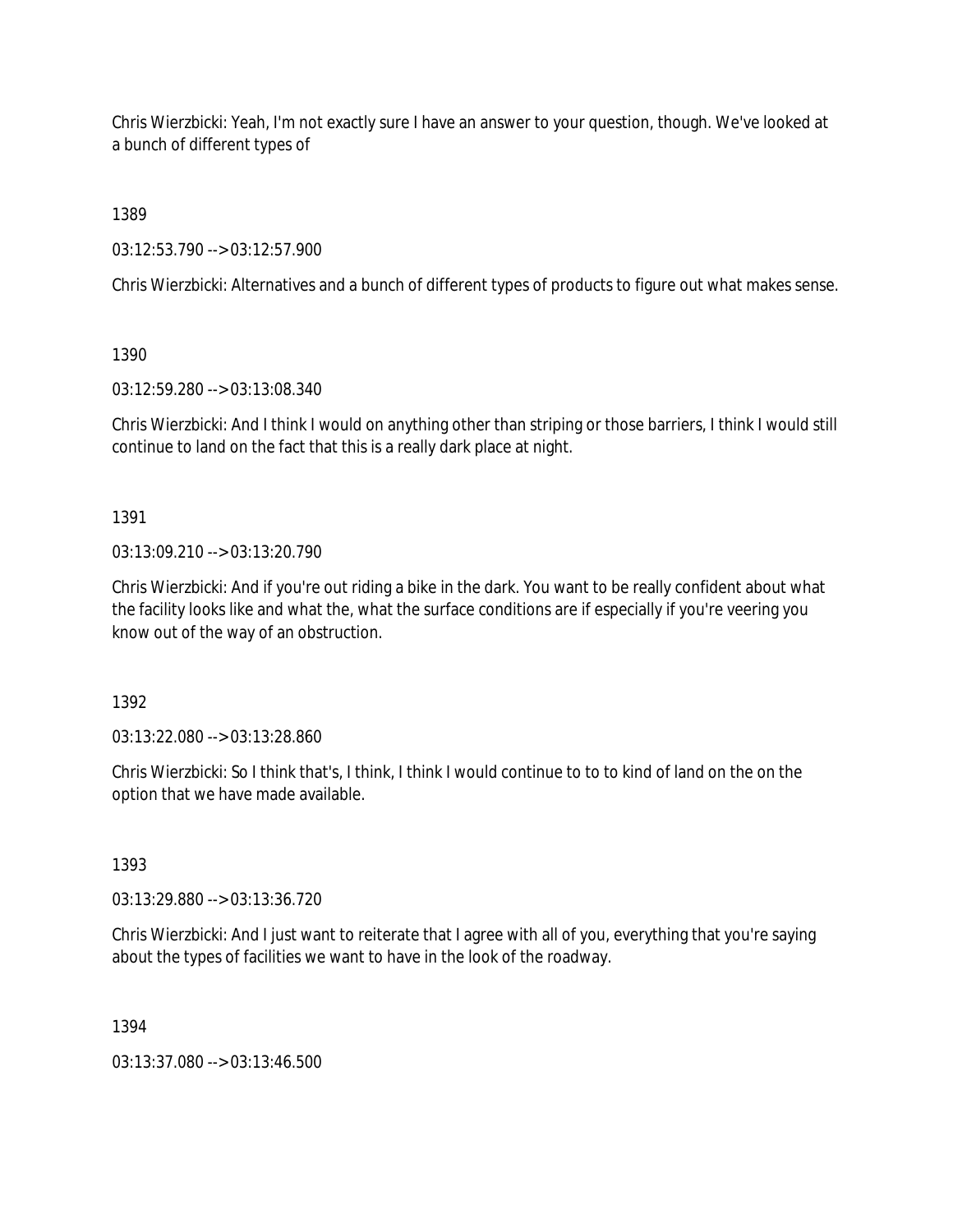Chris Wierzbicki: We we completely want to be going that direction. I think we're like I said because of the timeframe. We're under to deliver this project. If we want to we want to have it.

1395

03:13:47.220 --> 03:14:00.750

Chris Wierzbicki: We're living with a legacy of of choices that were made several years ago, and eventually will come out from under that. And we'll, we'll be able to have, you know, a larger discussion about where to put our where to invest our money and then how to get what we want.

1396

03:14:02.640 --> 03:14:03.510

Leslie Schneider: Also remember car.

1397

03:14:06.690 --> 03:14:08.940

Christy Carr: Thanks. You may have said this.

1398

03:14:10.140 --> 03:14:30.120

Christy Carr: But I was curious. I think you said that what what is designed right now will not preclude us in the future from doing something that we want, or something that's better. So I guess my question is, why not do it now. Is it time. Is it money.

1399

03:14:31.140 --> 03:14:31.710

Christy Carr: And

1400

03:14:32.730 --> 03:14:42.360

Christy Carr: So that's I guess a question and then I would like to say that I just don't like flexi barriers, I don't think that they provide.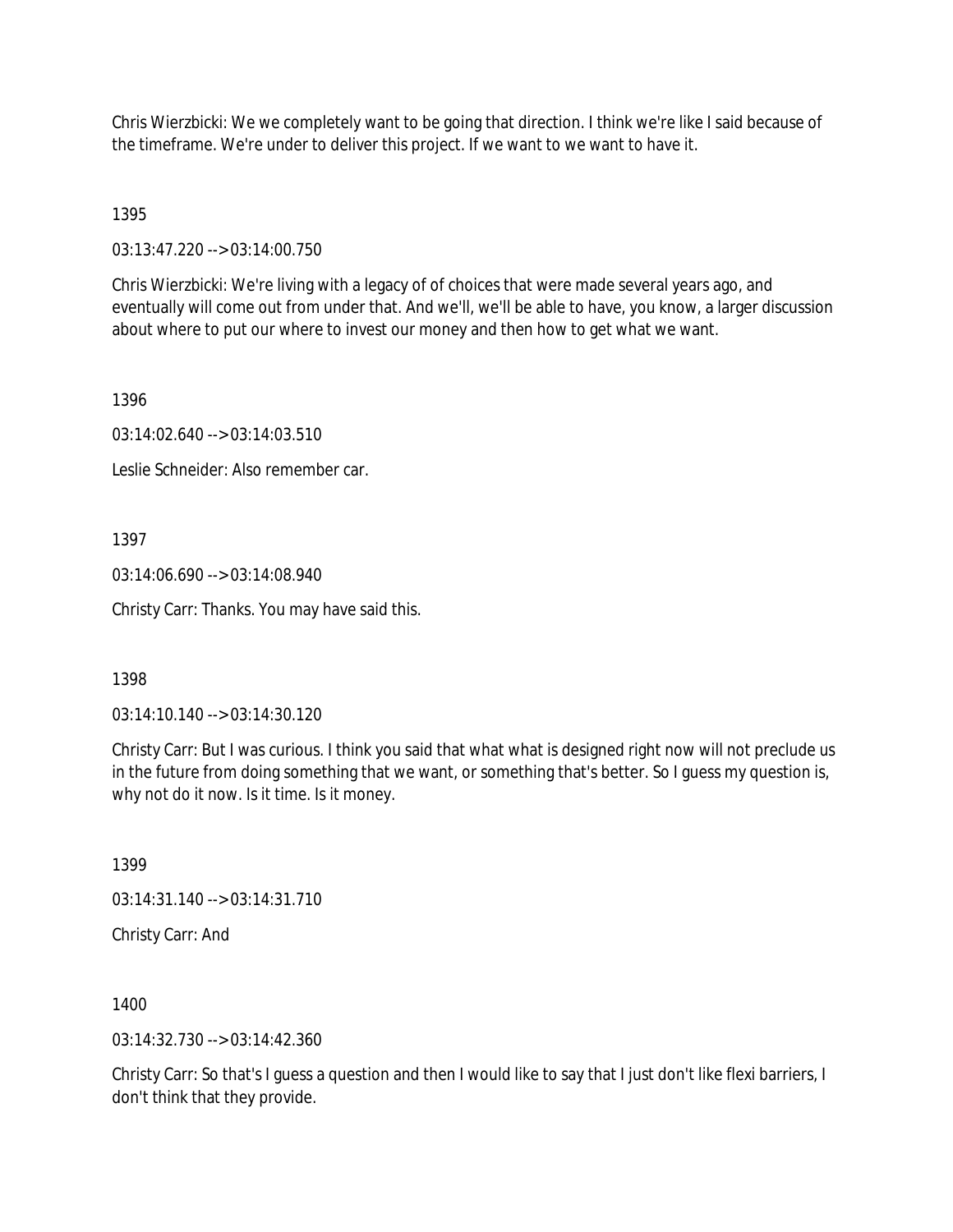03:14:43.530 --> 03:14:49.800

Christy Carr: Any safety. I think they're really inconsistent with the aesthetics of that road and but that road segment in particular.

1402

03:14:51.000 --> 03:14:53.310

Christy Carr: And they, I guess maybe

1403

03:14:54.390 --> 03:15:07.110

Christy Carr: Help with perceived level of safety, but that's different than actual safety and I don't think that it's a good trade off in terms of the aesthetics of it and then just also thinking about phase one off to the north, I think it is.

1404

03:15:09.120 --> 03:15:20.850

Christy Carr: My guess is that we start to get a much more constrained right away. And I think that the facility should likely be as consistent as possible in that corridor and then also

1405

03:15:21.660 --> 03:15:32.280

Christy Carr: From McDonald towards Rockaway as well. So just thinking, Yeah, it's it's 4000 linear feet. But what does it connect to and thinking in the future. What we put here.

1406

03:15:33.810 --> 03:15:35.730

Christy Carr: should connect to something somewhat similar.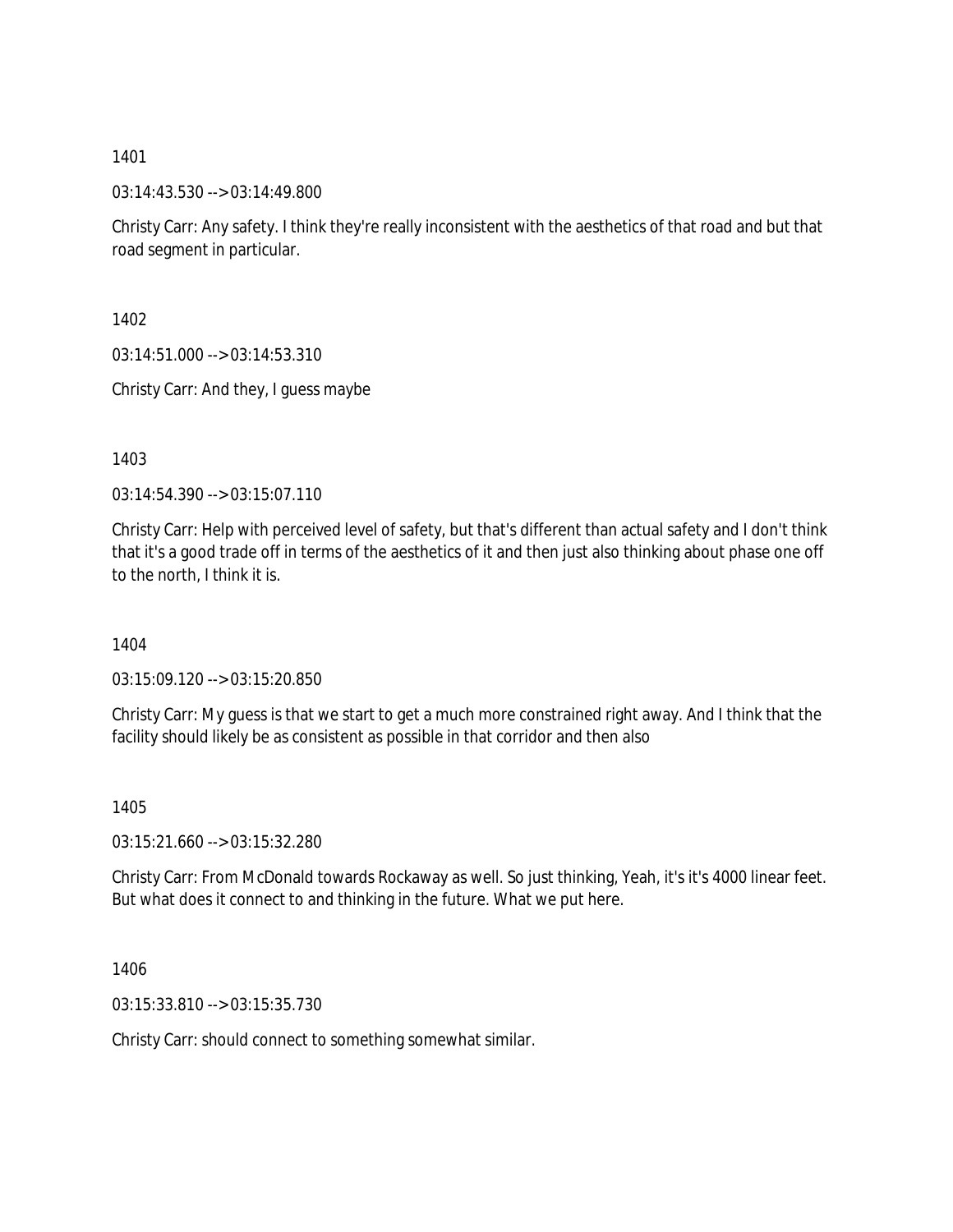03:15:37.980 --> 03:15:43.050

Leslie Schneider: Um, what, what is the timeframe that we have on this Chris when we

1408

03:15:43.620 --> 03:15:54.480

Chris Wierzbicki: We need to quote unquote obligate these funds, which means submit them to watch out for review in preparation to advertise them for bitters. On July 15. So we have about five weeks.

1409

03:15:56.730 --> 03:16:07.110

Leslie Schneider: And working back from that. What do you need from from council mean what what what does obligating mean in terms of the time from council accepting this

### 1410

03:16:08.100 --> 03:16:22.050

Chris Wierzbicki: Well, you have on your, your motion recommends that you prove this on consent on the 23rd, which is pretty close to about as far away as we can get on approval tag to be able to meet that obligation date of July 15

1411

03:16:22.530 --> 03:16:24.780

Leslie Schneider: Okay. Councilmember deeds. Yeah.

1412

03:16:24.810 --> 03:16:25.320

Joe Deets: Thank you.

1413

03:16:26.730 --> 03:16:43.830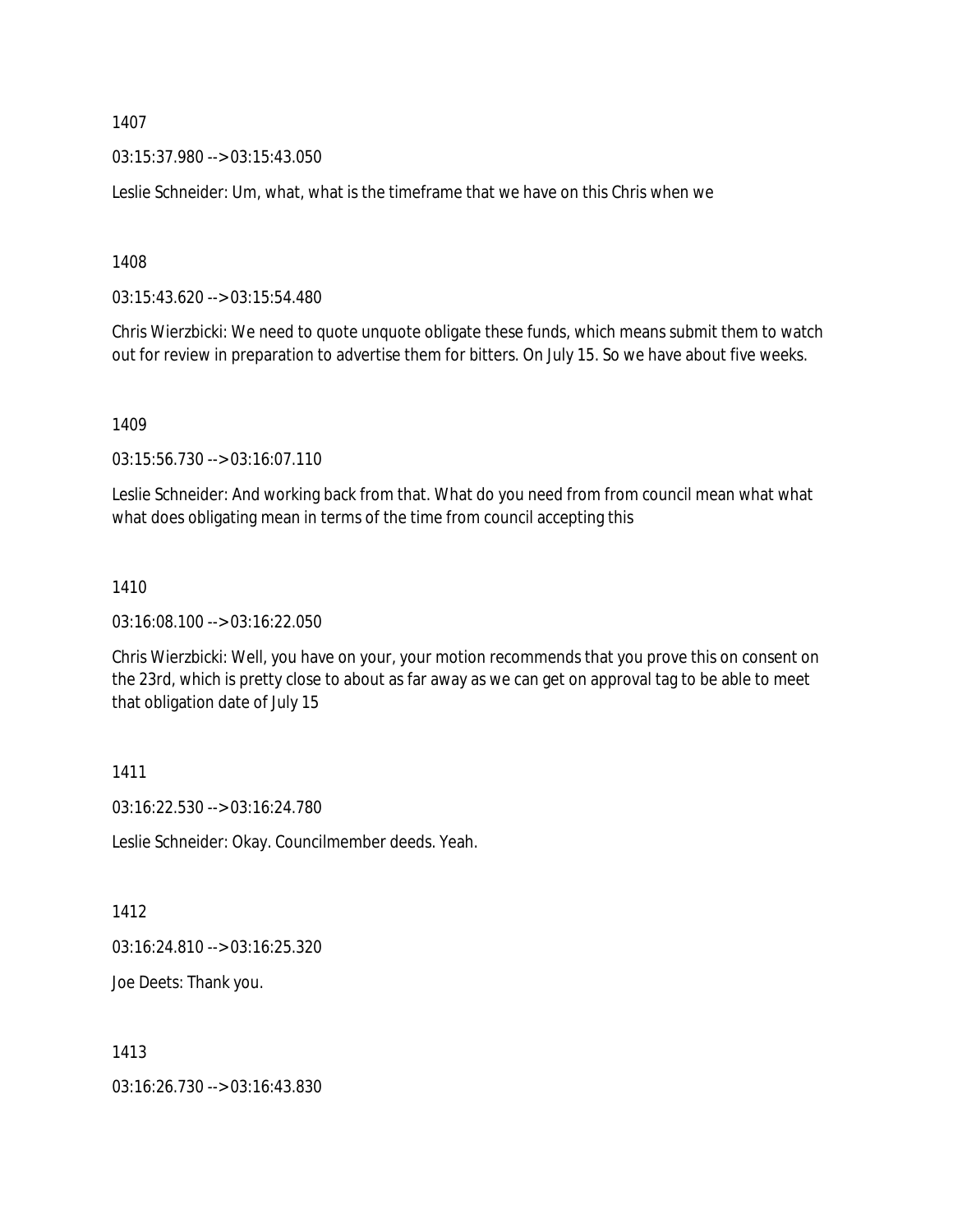Joe Deets: Thank you, Chris. This is this is difficult because I you know I think we all want to see non motorized makes have some significant improvements. And yet, if I agree with everything what my colleagues have said here as well as what constituents have said so.

1414

03:16:45.690 --> 03:16:49.890

Joe Deets: It's hard for me to vote against this, but this isn't really what

1415

03:16:51.000 --> 03:16:53.430

Joe Deets: I want and what others want

1416

03:16:54.660 --> 03:17:01.350

Joe Deets: So I don't know if we've actually put emotion on. Should we just go ahead and do that and see where it goes.

1417

03:17:04.920 --> 03:17:07.980

Leslie Schneider: So we've got COUNCILMEMBER Medina.

1418

03:17:11.400 --> 03:17:11.850

Kol Medina: Yeah.

1419

03:17:14.550 --> 03:17:15.900

Kol Medina: We don't have emotional a table. Yeah.

1420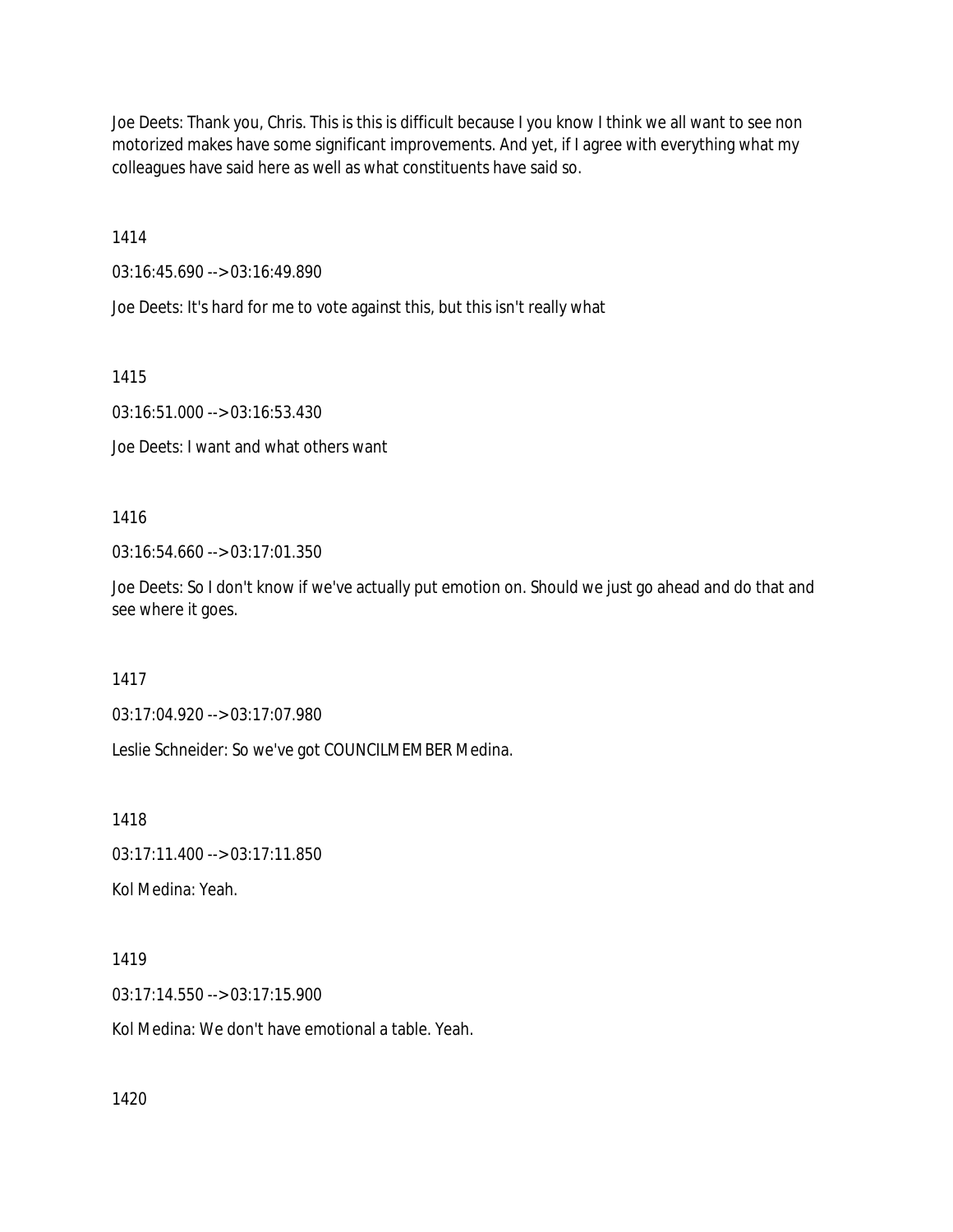03:17:16.800 --> 03:17:19.800

Ellen Schroer: I believe that COUNCILMEMBER in a star made emotion. Right.

1421

03:17:23.580 --> 03:17:23.880

Rasham Nassar: Yeah.

1422

03:17:26.850 --> 03:17:37.050

Kol Medina: I I've been really heartened by the discussion to hear how many council members would like to see us get a shared his pathway and they're separated pathway in there and

#### 1423

03:17:38.490 --> 03:17:49.020

Kol Medina: I know time is short, but is there any way you could just take a look at that and just see what it would entail and come back to us and tell us

1424

03:17:50.670 --> 03:17:51.930

Kol Medina: Sir, I'm talking to you, Chris.

1425

03:17:54.420 --> 03:17:56.010

Chris Wierzbicki: We've done a lot of thinking about this.

### 1426

03:17:57.570 --> 03:18:05.790

Chris Wierzbicki: I'm happy to give you if you want to put this on unfinished business and talk about it again in two weeks, we can do that. I can't guarantee I'll have a different answer. But I'm happy to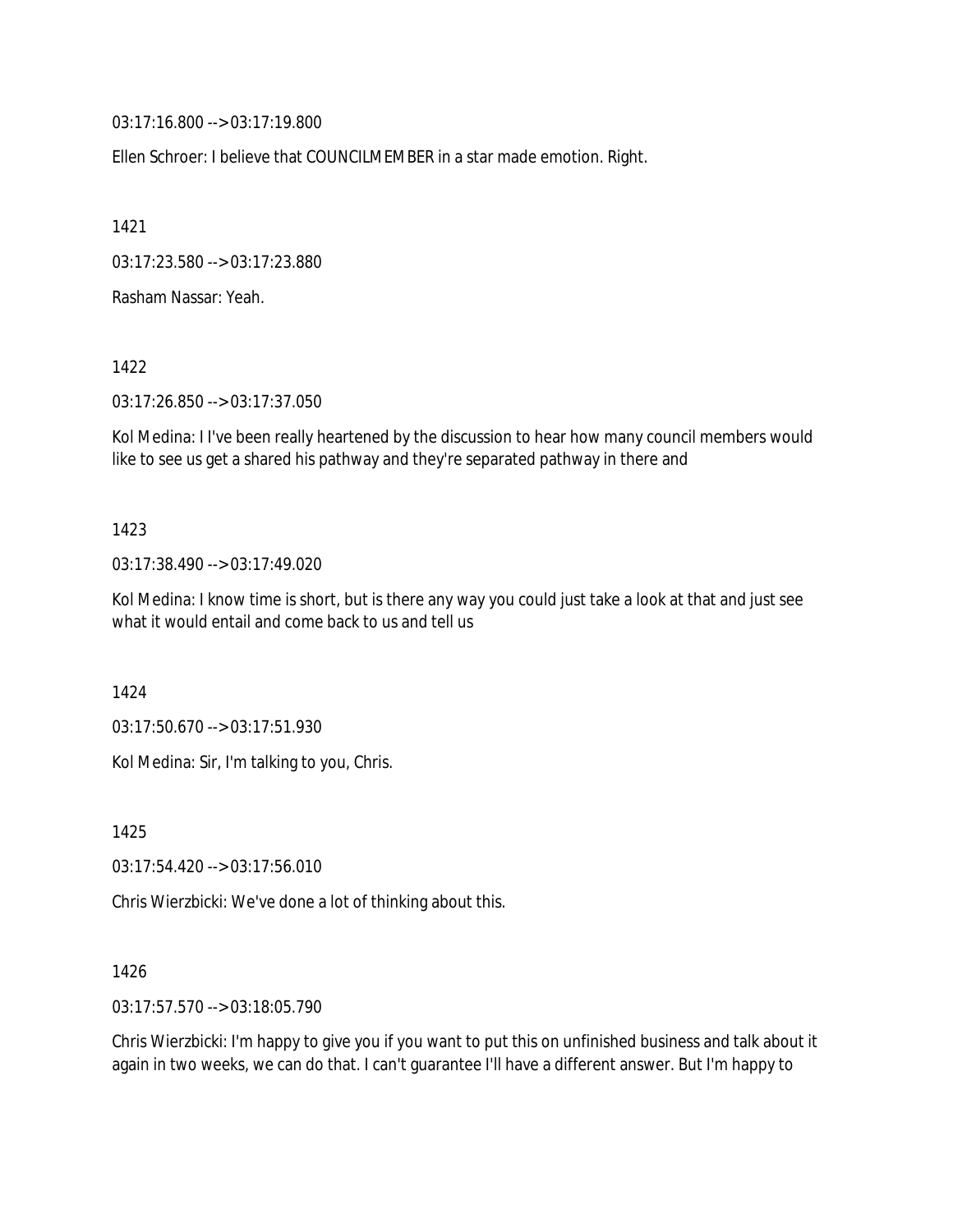03:18:07.140 --> 03:18:08.820

Chris Wierzbicki: To make that option available.

1428

03:18:09.330 --> 03:18:15.270

Kol Medina: And part part of what I'm getting I hadn't even considered this that x i really glad people brought that up.

1429

03:18:16.890 --> 03:18:27.600

Kol Medina: I mean, I love the idea that it is wider than Miller Bay and it's got the flexi barriers or whatever. For safety, but boy, that's not going to look right going through there.

### 1430

03:18:28.860 --> 03:18:34.830

Kol Medina: But a separated path of some sort of vegetation between it and that would look a lot better in there so I haven't even considered that

### 1431

03:18:37.050 --> 03:18:42.330

Leslie Schneider: I'm Chris, could you just review for us what the, what the the hard

1432

03:18:43.710 --> 03:18:44.940

Leslie Schneider: Can't go here.

1433

03:18:46.440 --> 03:18:50.670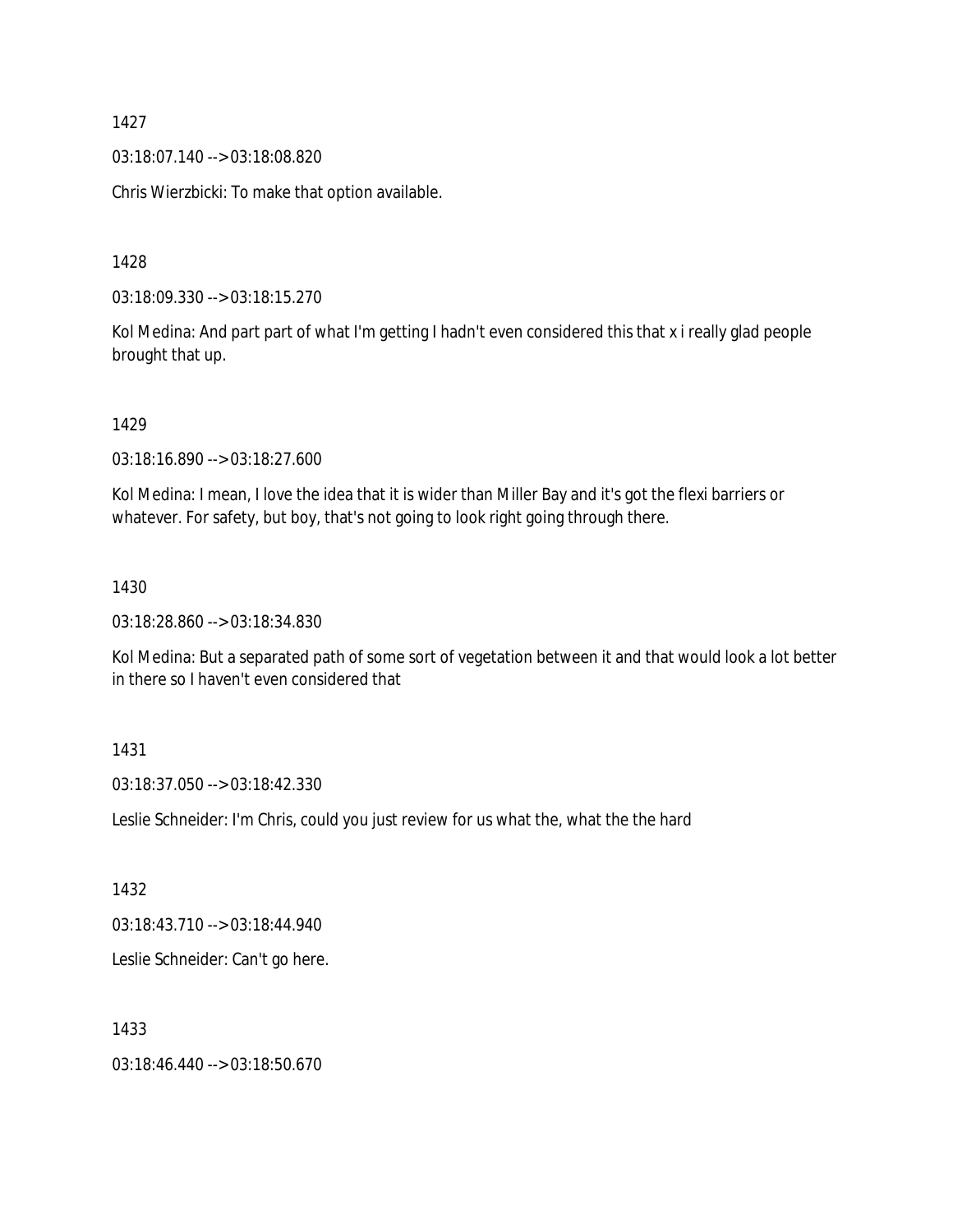Leslie Schneider: reasons are. So, you know, we don't have time to go get more easements we understand that.

1434

03:18:52.050 --> 03:19:01.740

Leslie Schneider: When you and I talked earlier, it sounded like there were really space constraints, but I'm not really hearing the same space constraints right now so I'm a little bit confused.

1435

03:19:01.800 --> 03:19:09.600

Chris Wierzbicki: Yeah, there are definitely. I mean, there is the right away exists out there, but there are obstructions beyond the seven feet that we've identified as being

1436

03:19:10.080 --> 03:19:23.820

Chris Wierzbicki: Pretty much free and clear to build this facility that we've outlined, there are slopes both up and down that could potentially need retaining walls there pole utility poles that need to be two feet beyond the edge of the facility that would potentially need to be moved.

1437

03:19:25.320 --> 03:19:39.420

Chris Wierzbicki: There's, there's quite a bit of challenges outside of that seven feet, which is why we chose to put this project on contingency for that for that for this particular facility. We did look at one particular segment of the road where we thought that there might be

1438

03:19:41.130 --> 03:19:46.050

Chris Wierzbicki: free and clear enough obstructions where we potentially could do something different. And that's where we run into the

1439

03:19:47.880 --> 03:19:59.820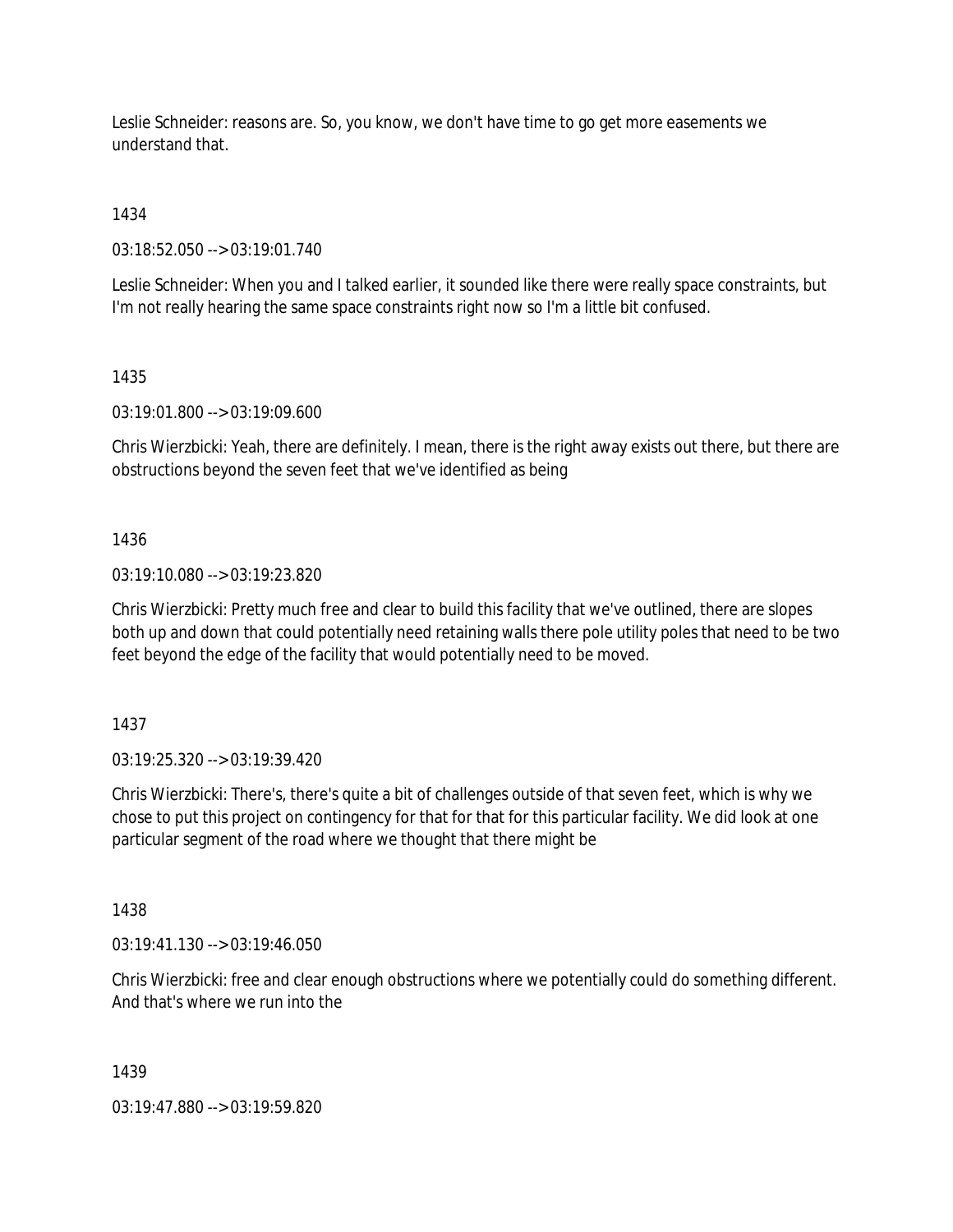Chris Wierzbicki: If we build something separated. We want to make sure that it's not constrained, and that we're not increasing a safety risk for people by putting them into an environment where they can't get off of the facility, if there's some reason to get out of the way.

1440

03:20:01.110 --> 03:20:10.860

Chris Wierzbicki: So even if we did look at something separated and came back two weeks with that that that area, we might be importantly a portion of the roadway where we're able to physically do that.

### 1441

03:20:13.860 --> 03:20:24.930

Leslie Schneider: So just try to frame the whole conversation, you know, if council said I'm sorry we aren't going to vote yes on anything except to separated path, then that's going to mean another

### 1442

03:20:26.670 --> 03:20:32.550

Leslie Schneider: That that's going to be a big budget chunk and engineering and time. Right, so

### 1443

03:20:33.330 --> 03:20:39.510

Chris Wierzbicki: Well the biggest challenge and and I don't mean this to sound like a threat, but it's it's the reality of the of the federal money is that

#### 1444

03:20:40.350 --> 03:20:50.010

Chris Wierzbicki: We have to use it when we have to use it. So if they when we agree to accept the money we have to agree to obligated by July 15 and we are no extensions for contingency funds or anything like that.

### 1445

03:20:51.090 --> 03:20:53.460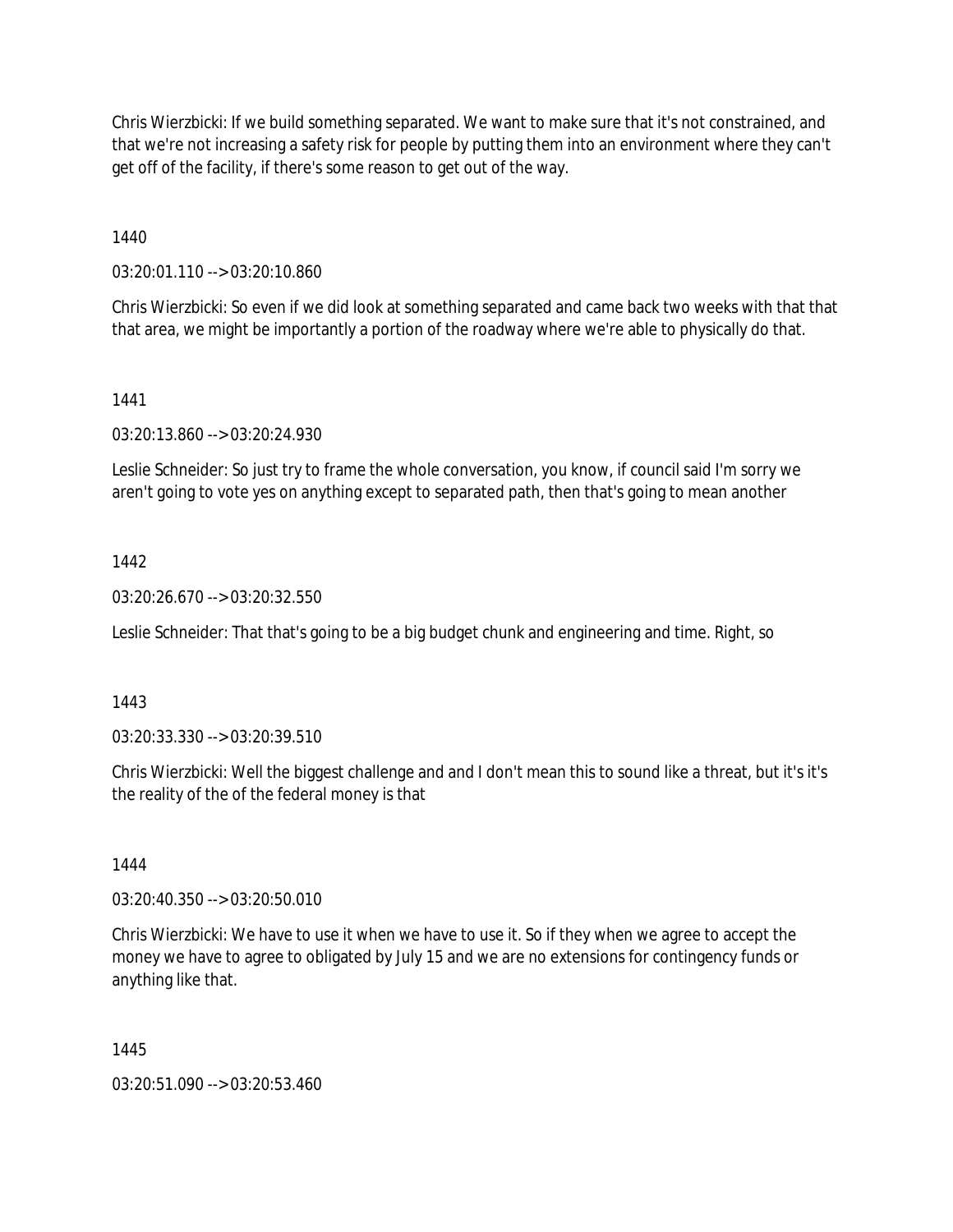Chris Wierzbicki: And the challenge that that puts us in terms of

### 1446

03:20:54.840 --> 03:21:07.050

Chris Wierzbicki: Receiving grants in the future, is that we compete for that for that money. And if we turn back funds that are offered to us that counts against us later when we try to receive funding again.

### 1447

03:21:07.500 --> 03:21:22.230

Chris Wierzbicki: So again, you know, I'm not saying that to try to alter your decision. It's just the reality of the competition process for these grants, is that there's a lot of competition for for all the needs in the county and so we we take that risk if we if we choose not to accept the money.

### 1448

03:21:22.920 --> 03:21:24.900

Leslie Schneider: Right. Councilmember Pollock.

### 1449

03:21:25.950 --> 03:21:38.940

Michael Pollock: Well, yeah, that's, I mean, I appreciate this is a really tough decision. But I'm also looking at the bigger picture, and that we want a sustainable transportation plan that the public will support that will support a bond.

### 1450

03:21:39.510 --> 03:21:53.880

Michael Pollock: Down the road. And if this is our first project will really thinking about sustainable transportation, you know, I just think that people are going to look at this and say, if this is what you guys are talking about I want none of it.

1451

03:21:55.620 --> 03:22:05.070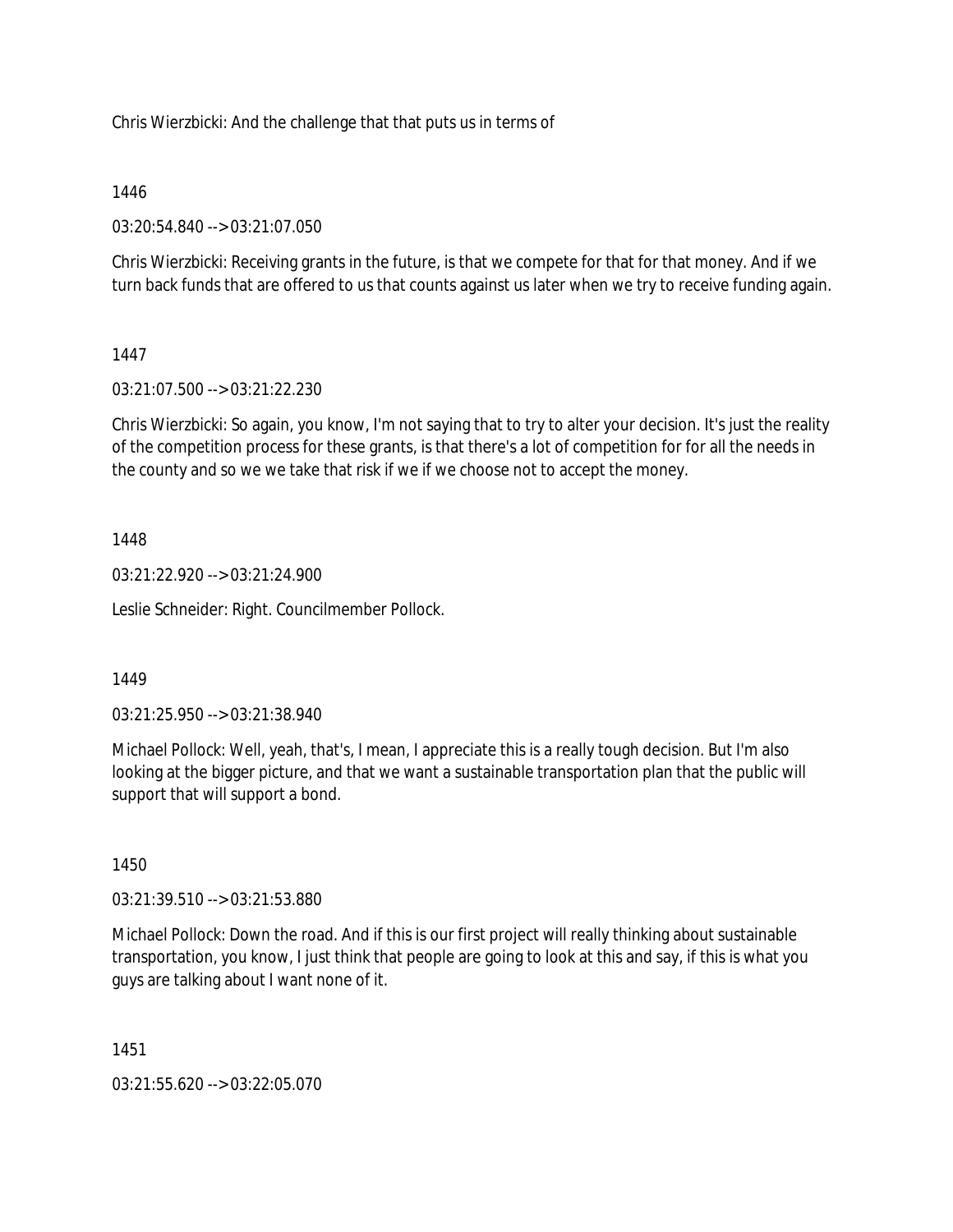Michael Pollock: I just don't think people are going to like it. I haven't heard any support in the community for what you're proposing, or what, you know, not, not you, personally, but what has been proposed.

1452

03:22:05.430 --> 03:22:15.420

Michael Pollock: And and so I just think that there's it strategically a mistake to move forward with this design on it's not what the public wants

1453

03:22:15.750 --> 03:22:22.770

Michael Pollock: And it's it's really setting a bad precedent as COUNCILMEMBER Dina said, you know, we wrote this conversation with Miller road here we are again.

1454

03:22:23.040 --> 03:22:36.990

Michael Pollock: It's, it's really not a confidence builder for the public when we do this so I'm I just, you know, I do the math, it's it we're talking about \$28 per capita for the 700,000 you know it's it's not

1455

03:22:37.620 --> 03:22:46.470

Michael Pollock: A huge huge amount of money. I don't want to waste it. I don't want to turn the money back. But what I would really like to see is some effort put in to coming up with an alternative

1456

03:22:46.680 --> 03:23:00.000

Michael Pollock: That meets the concerns that you've heard here today. And if you need resources for that or something to get that going. And to do it on time. Great. But I would share like to see a proposal on the table related path.

1457

03:23:01.440 --> 03:23:18.450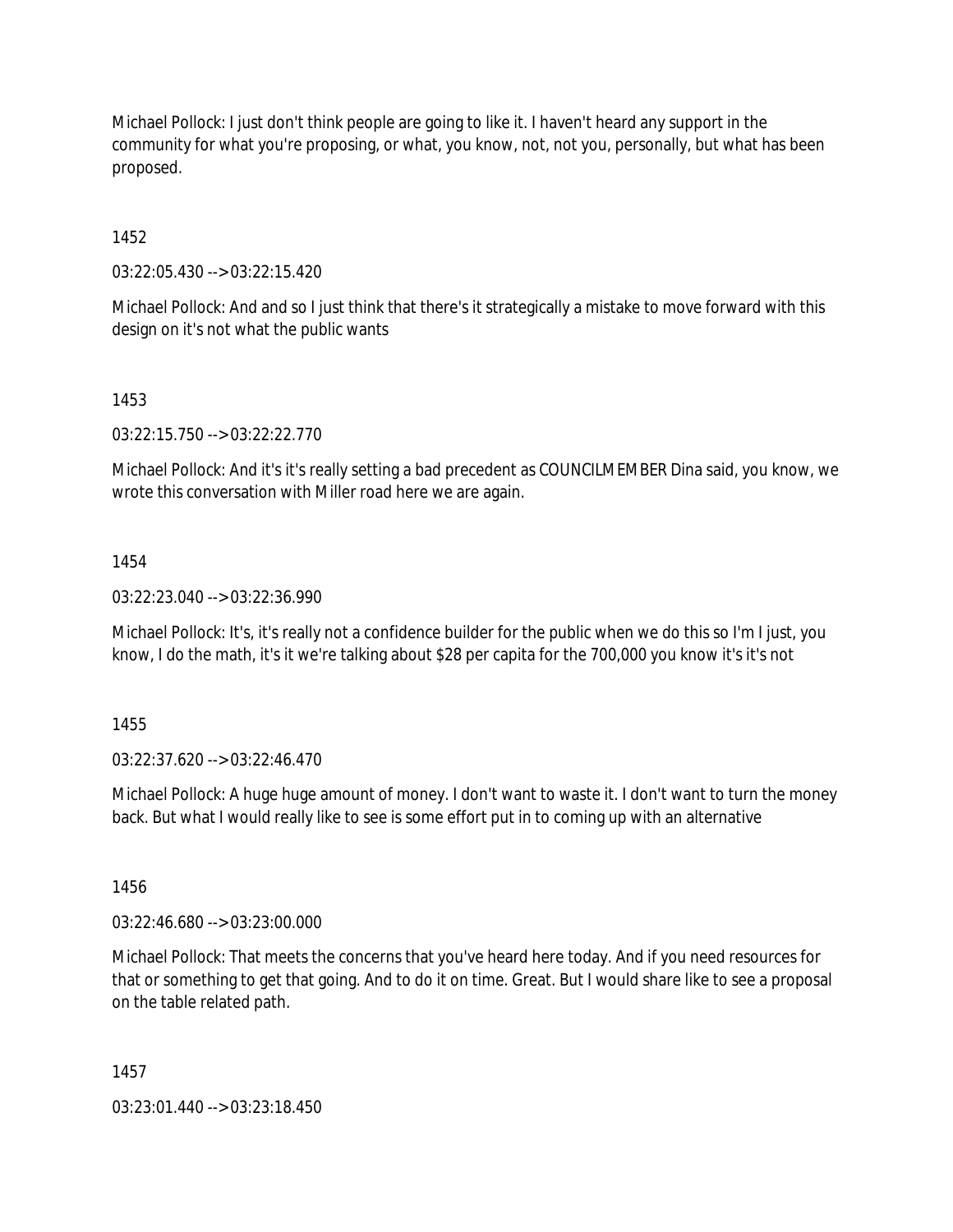Michael Pollock: Of some sort. At least on one side and then and then secondly, I just want clarification. If we approve today with the motion on the table that doesn't preclude an alternative path, right, it just means yes you can go ahead and move forward with the money.

1458

03:23:19.470 --> 03:23:39.480

Michael Pollock: Or with the with the funding and design but but we still have an option for a separate a path. Is that correct, could I get clarification on that. That is, if we if we if we vote on this. We're not voting for a specific design, we're voting to to allow you to accept the funds, is that correct

1459

03:23:43.860 --> 03:23:45.120

Michael Pollock: Yeah, that's the question for you.

1460

03:23:48.630 --> 03:24:04.890

Chris Wierzbicki: I mean, I think you can vote to accept the funds and requested that the item come back to unfinished business on the 23rd with with further discussion on separated path. But at that point we would need to determine whether or not we're moving ahead with it or not.

1461

03:24:06.090 --> 03:24:17.940

Leslie Schneider: Okay, could I suggest that you could come back to our study session next week and just say, you know what, either. I looked at this and this is you take it or leave it. Or, you know, here are some

1462

03:24:19.410 --> 03:24:22.590

Leslie Schneider: You know, new options. I mean, do we have to wait two weeks.

1463

03:24:27.390 --> 03:24:27.720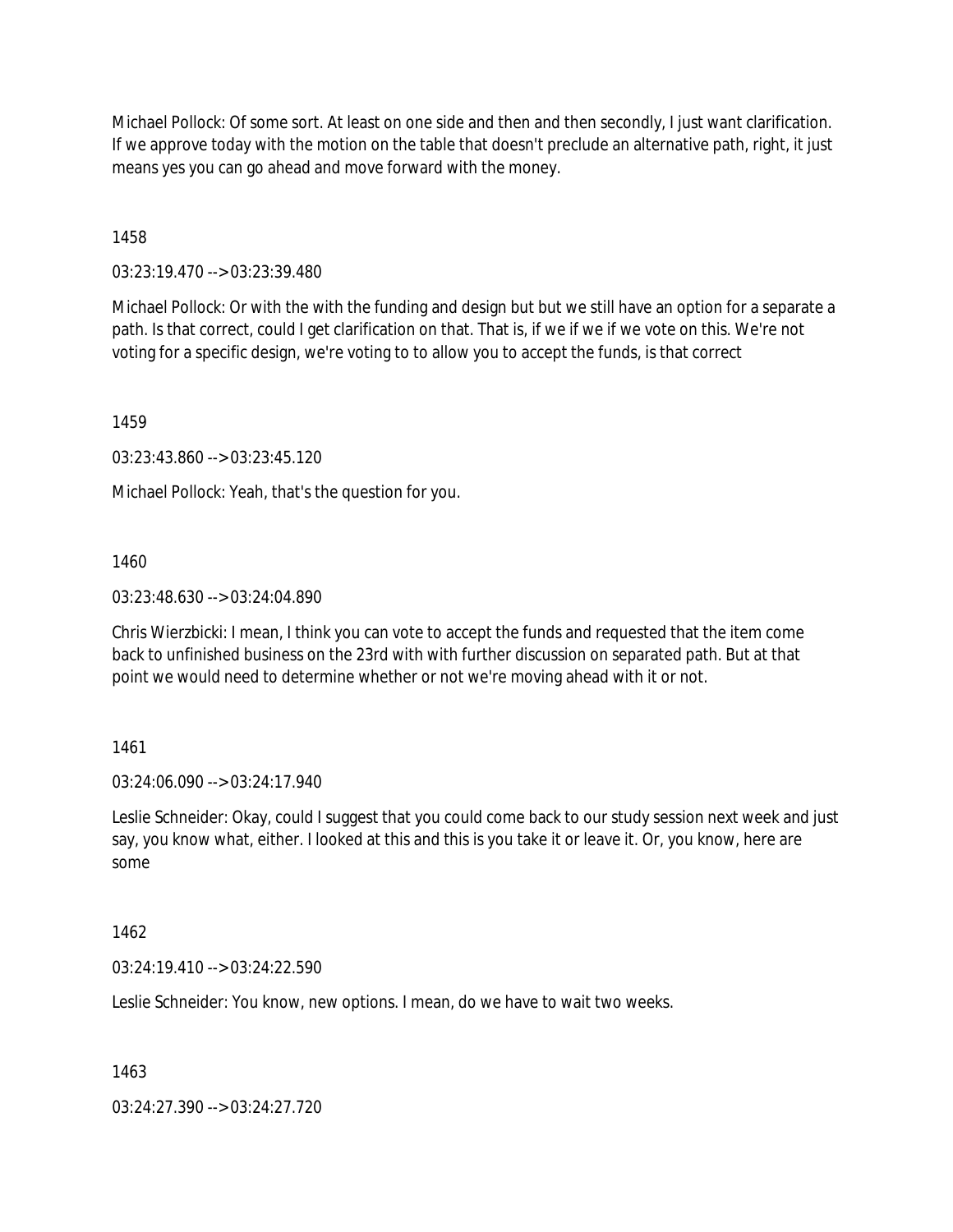Ellen Schroer: Okay.

1464

03:24:27.780 --> 03:24:43.500

Ellen Schroer: Chris, I just want to note that now it's you know 930 on Tuesday, and anything that goes in the packet needs to be done, Thursday, at the end of the day. So Chris really would only have one working day to compile any information for you. And so

1465

03:24:44.010 --> 03:24:57.780

Ellen Schroer: While I think he did a really nice job of putting together the slideshow and and he could probably provide some background information that went into creating that matrix, it's unlikely that will have meaningful new information that we'd be able to share as early as next week.

1466

03:24:59.850 --> 03:25:03.150

Michael Pollock: Can I finished the comment was,

1467

03:25:04.710 --> 03:25:22.710

Michael Pollock: I appreciate the raw on a difficult situation. But I do feel like with this least having an opportunity for the public to comment or to get some input from them would be helpful. And then if there's a willingness to sort of sacrifice the ascetics of this

1468

03:25:23.970 --> 03:25:27.990

Michael Pollock: Road in the interest of, you know, taking advantage of the funds that are available.

1469

03:25:28.830 --> 03:25:39.060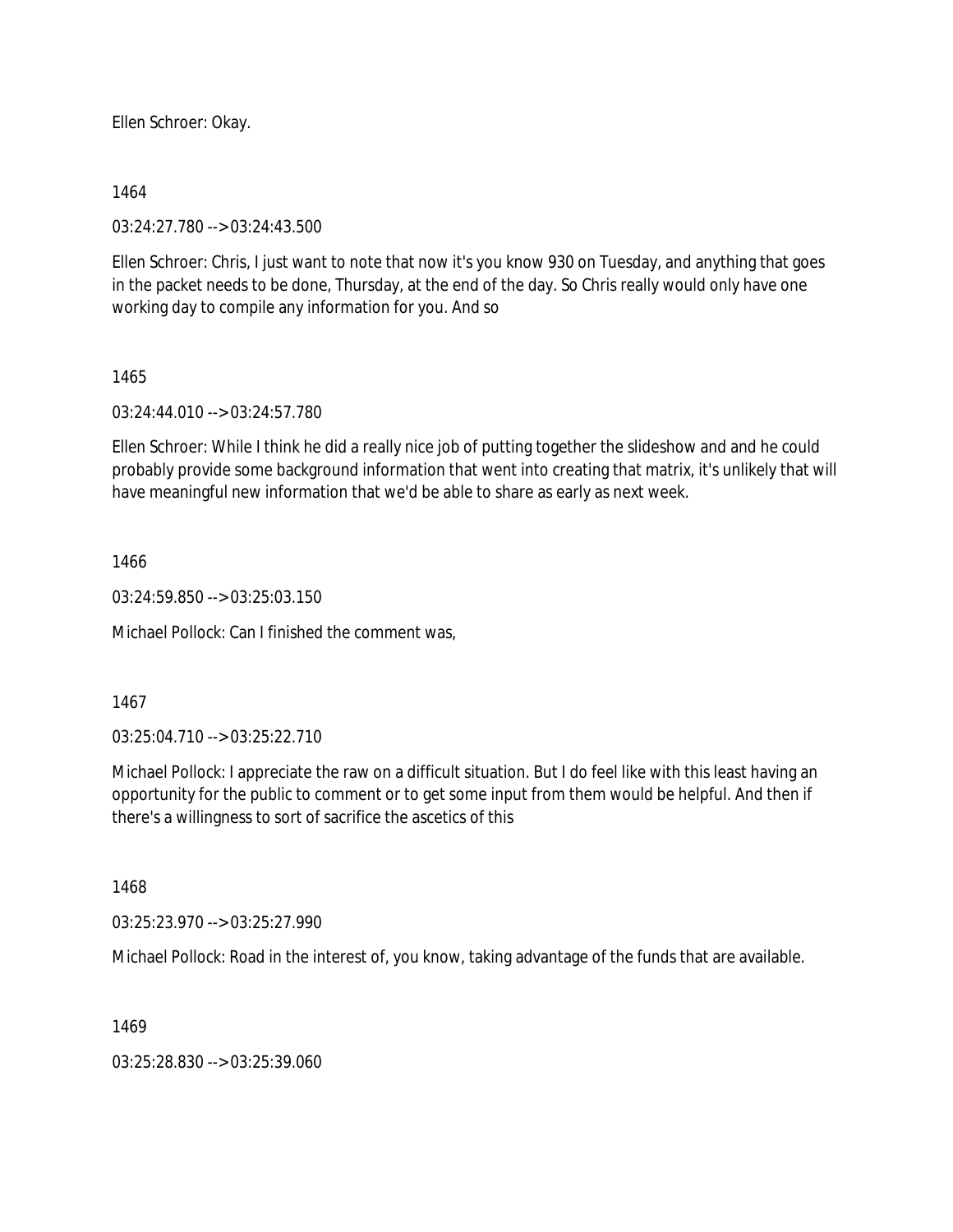Michael Pollock: You know, I think we should kind of present the options and and at least provide people be a feat. I would sure like the interview at least email if not people

1470

03:25:39.840 --> 03:25:51.120

Michael Pollock: Talking kind of put the takers that here's our option. Here's our Sophie's choice for the bank and get get some feedback, but I really would like to see

1471

03:25:51.870 --> 03:25:59.580

Michael Pollock: I proposal with a vegetative barrier there that kind of works on the aesthetics and that sets a good example for what we're talking about moving forward.

### 1472

03:26:00.090 --> 03:26:10.530

Michael Pollock: For a separate a pass on the island. We have 60 feet or right away. And this seems like as good an opportunity to do it. So that's, that's where I am on this.

1473

03:26:12.360 --> 03:26:13.500

Leslie Schneider: Episode every topless.

1474

03:26:17.430 --> 03:26:21.900

Kirsten Hytopoulos: Yeah, I will try to be brief, even this is going to be really granular. I just wanted to throw out

### 1475

 $03:26:22.260 \rightarrow 03:26:29.370$ 

Kirsten Hytopoulos: Or ask the question about the possibility of a separation that's based on raised raised pavement with some sort of a gentle edge that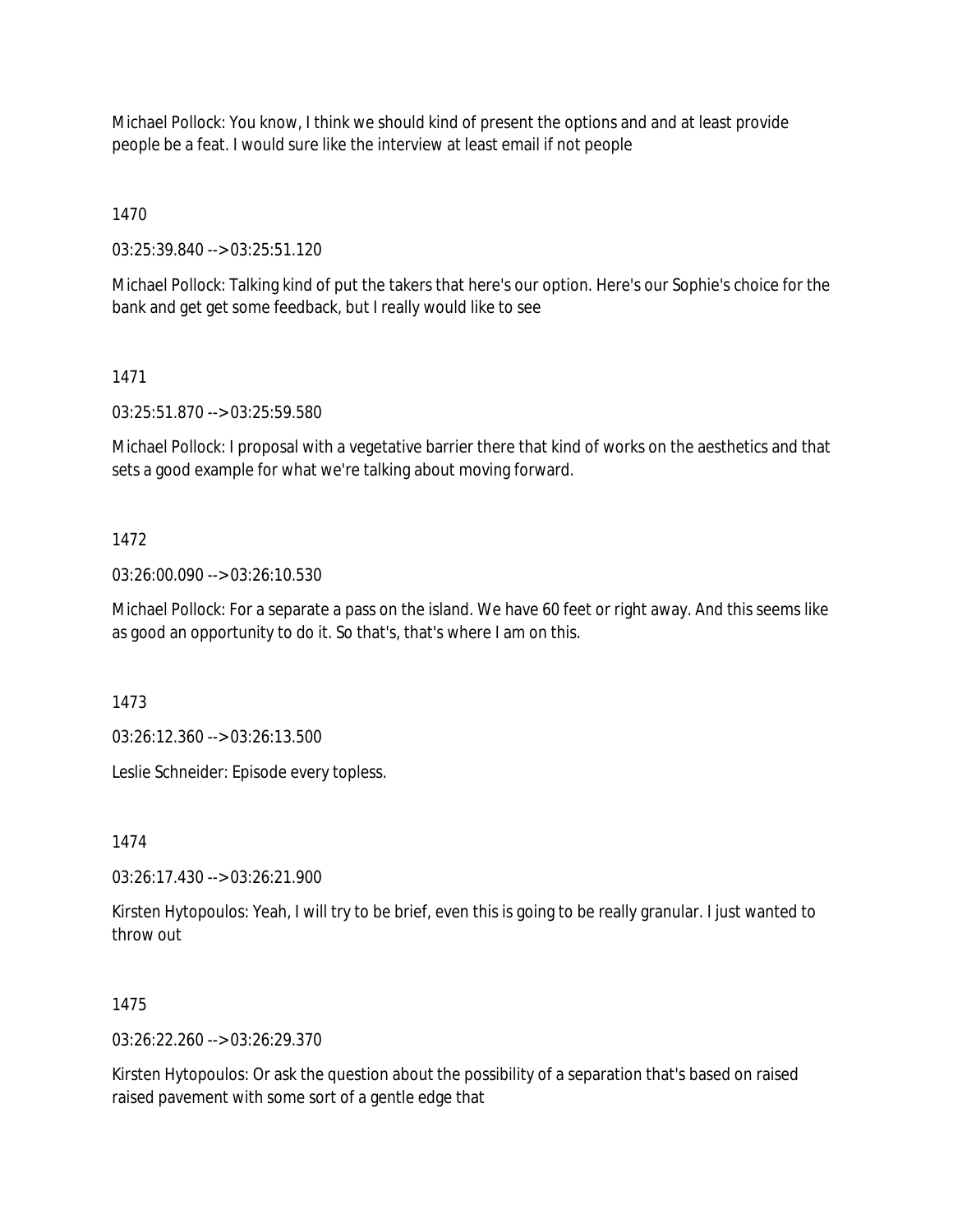03:26:29.820 --> 03:26:40.440

Kirsten Hytopoulos: Allows that passage, you're talking about that back and forth passenger talking about that makes it clear delineation without pain and barriers and I'm just throwing that out there. But trying I'm imagining. We're not going to come back with

# 1477

03:26:40.920 --> 03:26:47.730

Kirsten Hytopoulos: We're not going to wind up with a with a fully vegetated stripped down the middle that with these grant funds and the time we have. And so I just want to throw out

# 1478

03:26:48.090 --> 03:26:59.460

Kirsten Hytopoulos: Some other option that some other if you could bring back other barriers that a cop. The address those issues you've talked about and maybe or less aesthetically impactful.

1479

03:27:01.800 --> 03:27:03.840

Leslie Schneider: So I've got three more hands up.

1480

03:27:05.130 --> 03:27:06.990

Leslie Schneider: I also just want to

### 1481

03:27:09.360 --> 03:27:19.470

Leslie Schneider: If, if we were going to put this on the Consent Agenda for two weeks from now, then it would seem like we could also put this on the agenda for two weeks from now and we could talk about it. And then we would have to make a decision.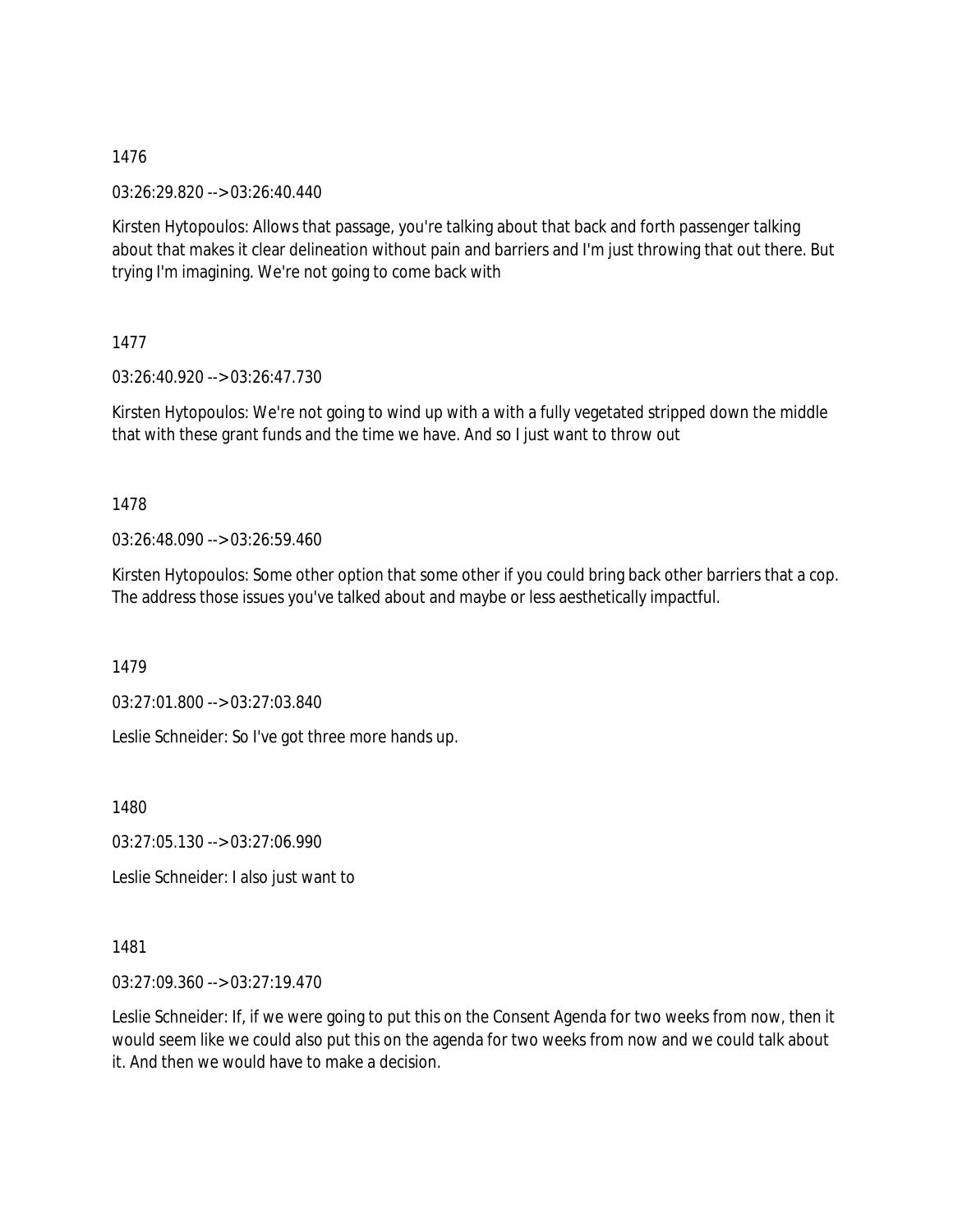03:27:19.530 --> 03:27:32.910

Leslie Schneider: A final decision at that time, right. So that would be the that would be the to touch and I'm just please keep that option in mind and understand that Chris may come back with exactly the same story that he has right now.

1483

03:27:33.930 --> 03:27:48.480

Leslie Schneider: You know, we have to live with what the public works director says as possible. And it's and yet we, you know, are pushing him and that's good right to. So I've got two hands up now. Councilmember Medina.

1484

03:27:50.880 --> 03:27:52.920

Kol Medina: Or no public works director, is that good.

1485

03:27:56.940 --> 03:28:10.560

Kol Medina: Firstly, you know, going through this conversation with us because i know i think i know you and your heart and you said it yourself. You agree with everything we're saying here, just the man at that point, they're trying to find a way to make it happen. So thank you.

1486

03:28:12.270 --> 03:28:25.050

Kol Medina: When I mentioned when I first brought this up the idea of basically just putting down the same payment just kind of moving along the road over and that seemed like maybe that was a new concept like maybe you guys have thought about that exact concept.

1487

03:28:26.280 --> 03:28:28.290

Chris Wierzbicki: Man and thought about that one.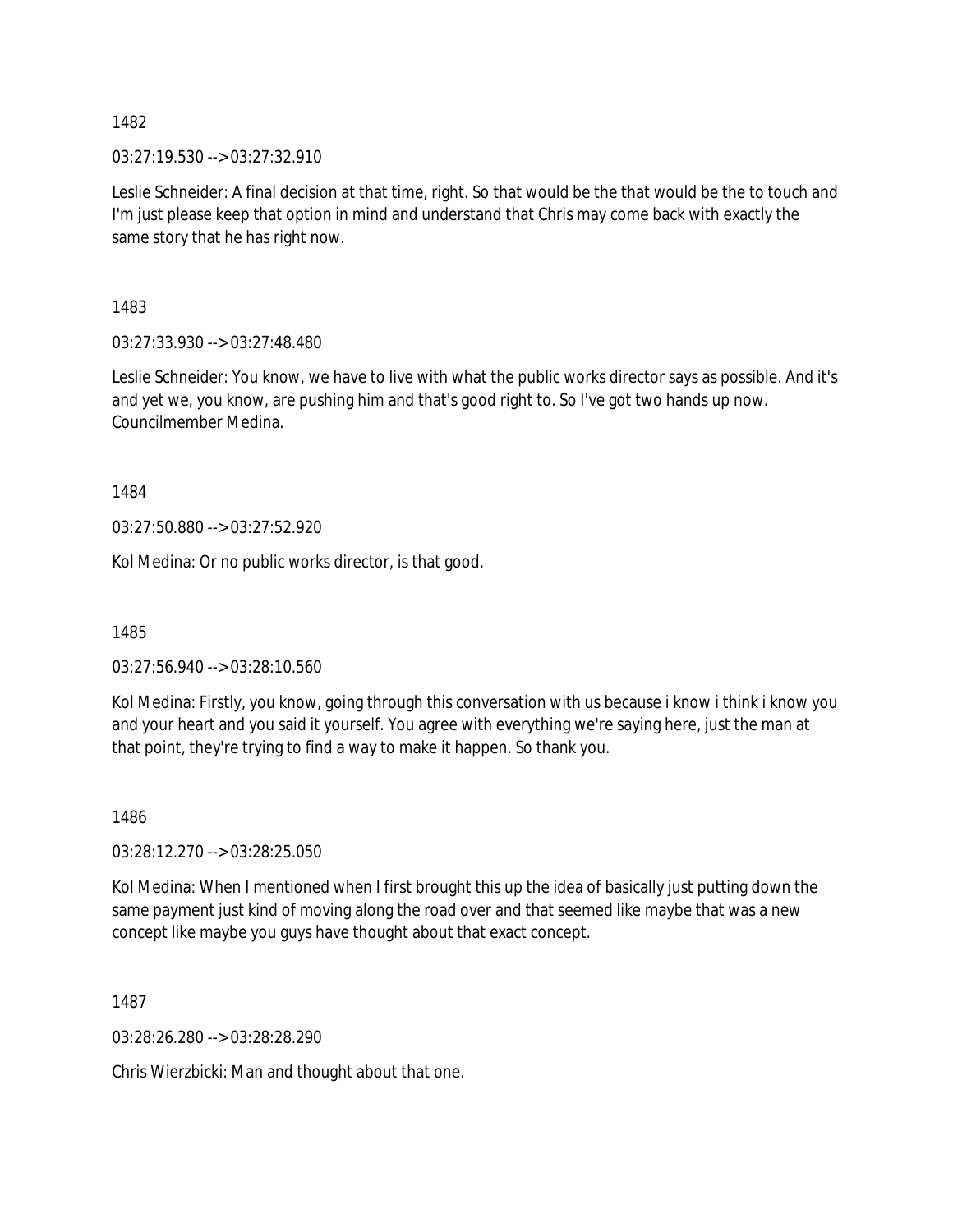03:28:29.280 --> 03:28:32.070

Chris Wierzbicki: Shifting road alignments can be really can be pretty tricky.

1489

03:28:33.210 --> 03:28:38.700

Chris Wierzbicki: Because you're because you have vehicles traveling and higher speeds and you need to be careful about more careful about how

1490

03:28:39.630 --> 03:28:52.890

Chris Wierzbicki: Curves work and and how site distances work and that sort of thing. It's, it's can sometimes be more complicated than just thinking about non motorized traffic, which is a little bit easier. So I won't say it's totally off the table. But I do think it could be complex.

1491

03:28:53.520 --> 03:28:57.780

Kol Medina: Well, and my only point was, hey, if you hadn't really thought that one through

1492

03:28:58.320 --> 03:29:08.400

Kol Medina: Maybe you could put that one up on the board and let everyone take shots at it and think about whether there's some way to make it work or not. And, you know, maybe it's maybe it's or not.

1493

03:29:09.210 --> 03:29:16.320

Kol Medina: But if it's, you know, car travels to faster there. So with that we can't do it, then we'll maybe the answer to that is we slow down the cars.

1494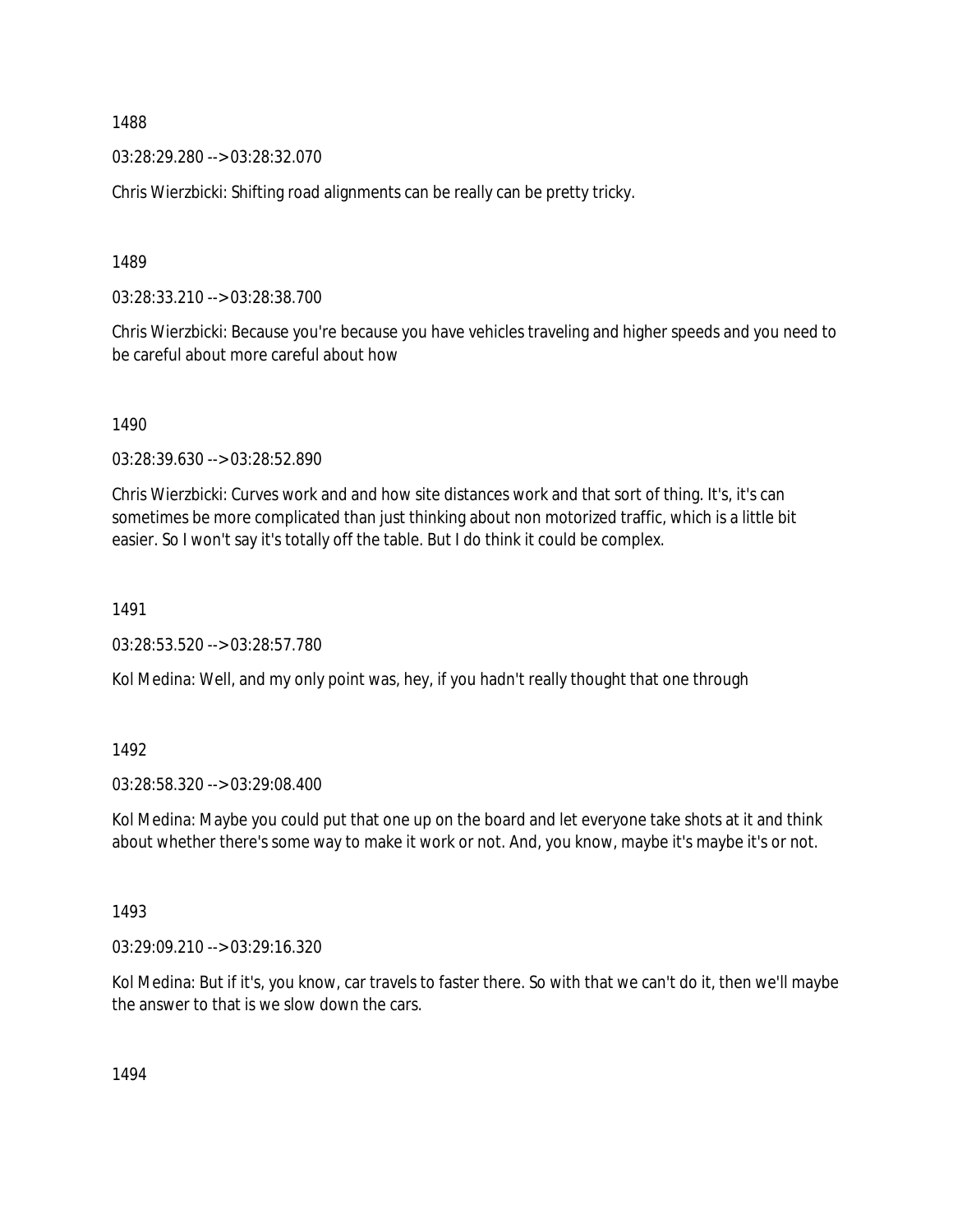03:29:16.650 --> 03:29:24.900

Kol Medina: Or, you know, you know, to come back to us like with some trade offs, maybe that are on our decision level to make it work if there are any just a suggestion.

#### 1495

03:29:27.120 --> 03:29:35.940

Leslie Schneider: And then I'm just towards the goal of trying to wrap us up here, Chrissy. You know, if this ends up that you're coming back to us in two weeks.

1496

03:29:36.690 --> 03:29:51.630

Leslie Schneider: You know, is there a way to have a separated path where we can have a separate path and then bring it back with the double striping blah blah blah, for purposes where we have to get around some barrier that we couldn't otherwise get around so you know i know that that's

1497

03:29:52.920 --> 03:29:53.970

Leslie Schneider: Anyway, just

1498

03:29:55.470 --> 03:29:59.400

Leslie Schneider: Could we get a little bit of both worlds. Maybe it COUNCILMEMBER deeds.

1499 03:30:02.340 --> 03:30:02.730 Joe Deets: Sorry.

1500

03:30:03.750 --> 03:30:08.520

Joe Deets: Sorry, Chris said that to play traffic engineer, but this is probably too simplistic, but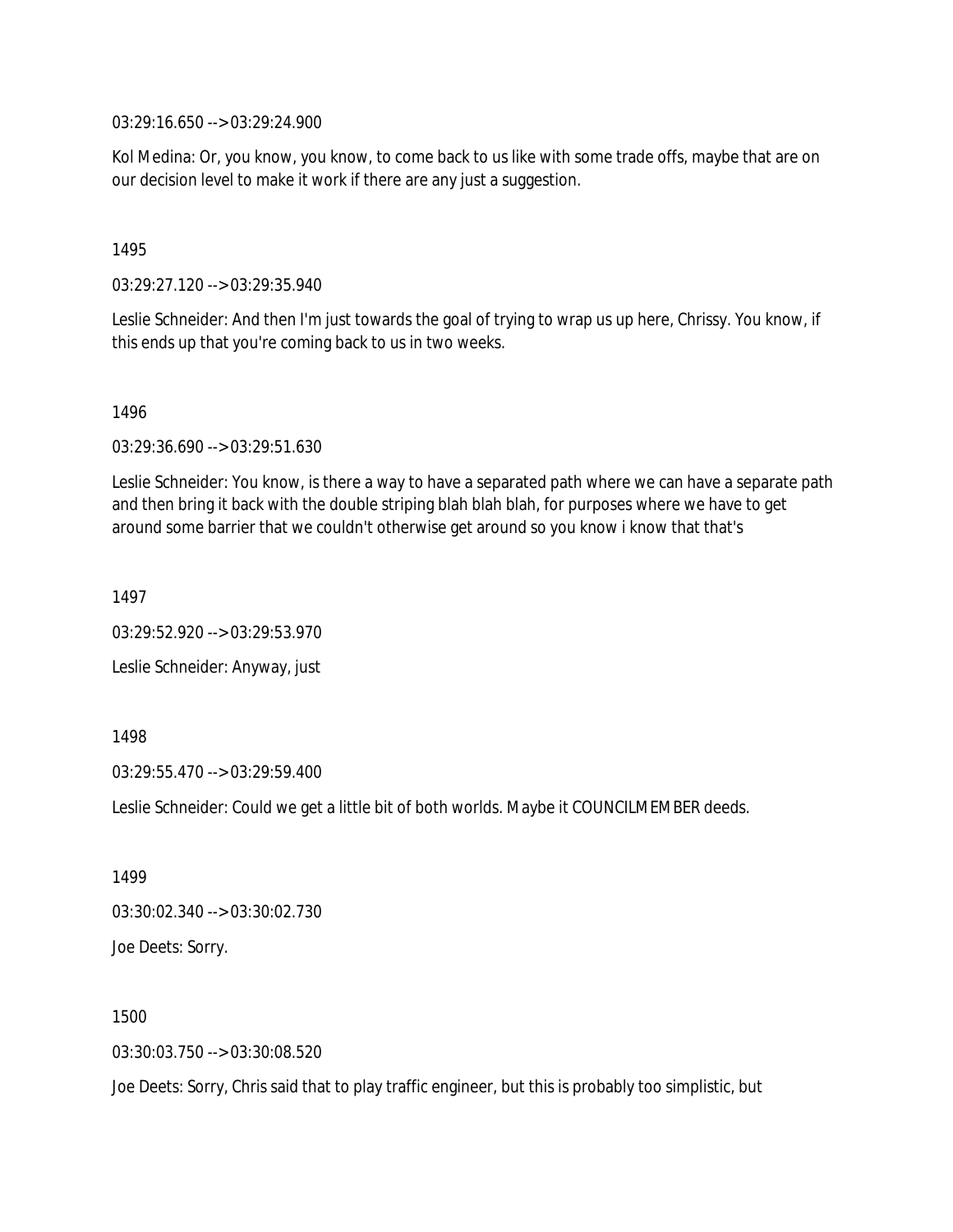03:30:09.180 --> 03:30:11.790

Joe Deets: Could we make the road narrower for the car.

1502

03:30:11.880 --> 03:30:15.480

Joe Deets: To get more space for the the bikes would be just one thought

1503

03:30:16.650 --> 03:30:26.130

Joe Deets: Also, I think we're presently. We have the motion to go on a consent agenda. I think that's where things stand, we can always pull up from the consent agenda to discuss it. That evening.

1504

03:30:26.670 --> 03:30:42.090

Joe Deets: So maybe we don't need to change things, but I think you're getting loud and clear kind of our concerns that we want to move forward. We want to do it right and leave no stone unturned we owe it to the community to our constituents. So,

1505

03:30:44.010 --> 03:30:46.980

Joe Deets: But anyway, I prepared a devout for now.

1506

03:30:48.960 --> 03:30:49.440

Leslie Schneider: Okay.

1507

03:30:51.270 --> 03:30:54.750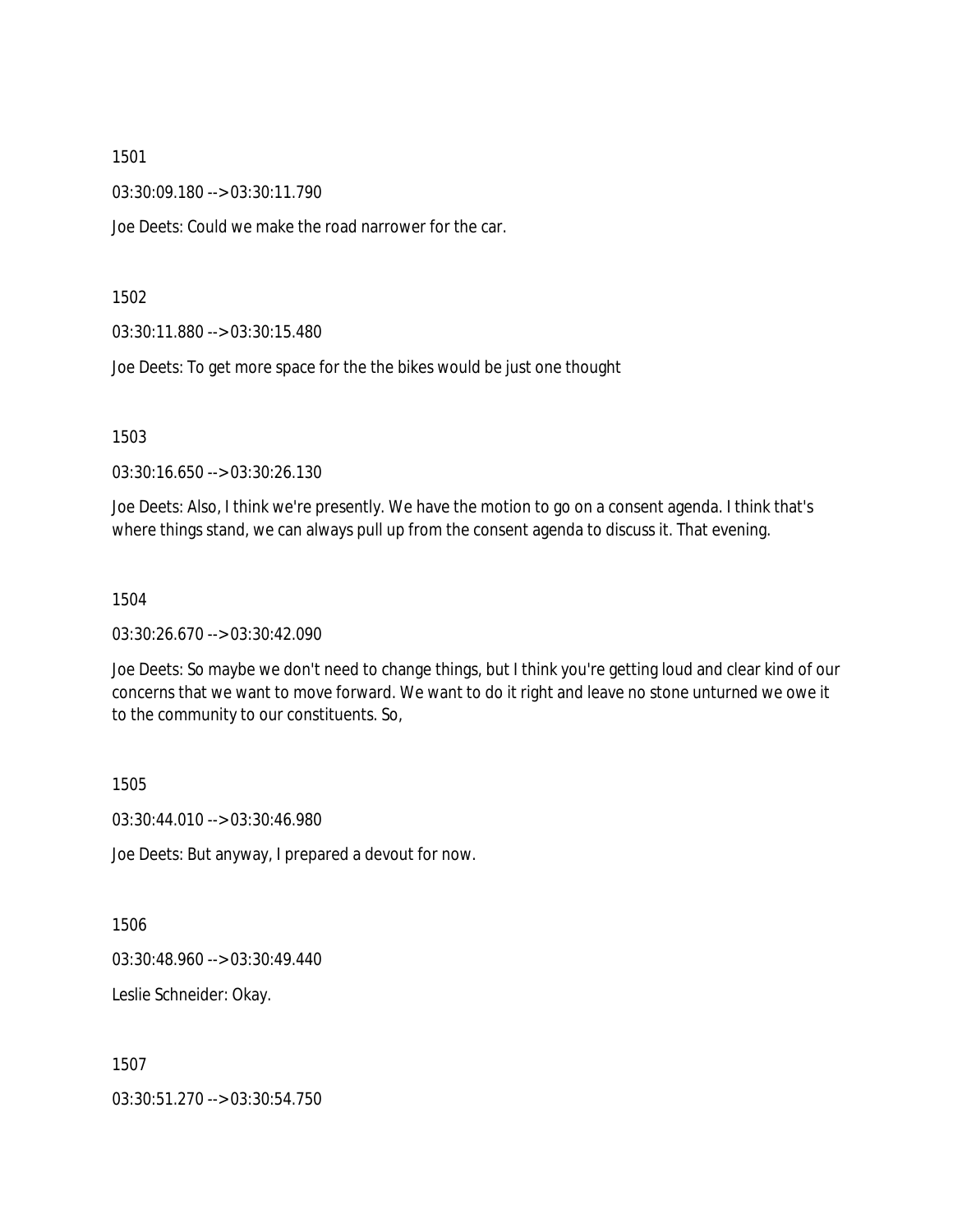Leslie Schneider: All right. All of a sudden, Deputy Mayor, you've got your hand up.

### 1508

03:30:55.710 --> 03:31:00.420

Rasham Nassar: Yeah, just with regard to the motion that's on the floor. I'm feeling like our discussion has taken a

# 1509

03:31:02.070 --> 03:31:10.470

Rasham Nassar: Different direction and that that direction should be included in Amendment to the motion which I'm happy to make unless I'm

1510

03:31:12.150 --> 03:31:12.510

Leslie Schneider: Good.

1511

03:31:14.250 --> 03:31:22.650

Rasham Nassar: So the motion in the floor was emotion in the packet which was to forward this to the consent agenda. And I would amend the motion on the floor to

# 1512

03:31:24.240 --> 03:31:30.240

Rasham Nassar: Forward for additional discussion on the June 23 2020

# 1513

03:31:31.290 --> 03:31:38.490

Rasham Nassar: Council meeting eagle. The Eagle harbor. It's called core 40 Eagle harbor phase two improvements project.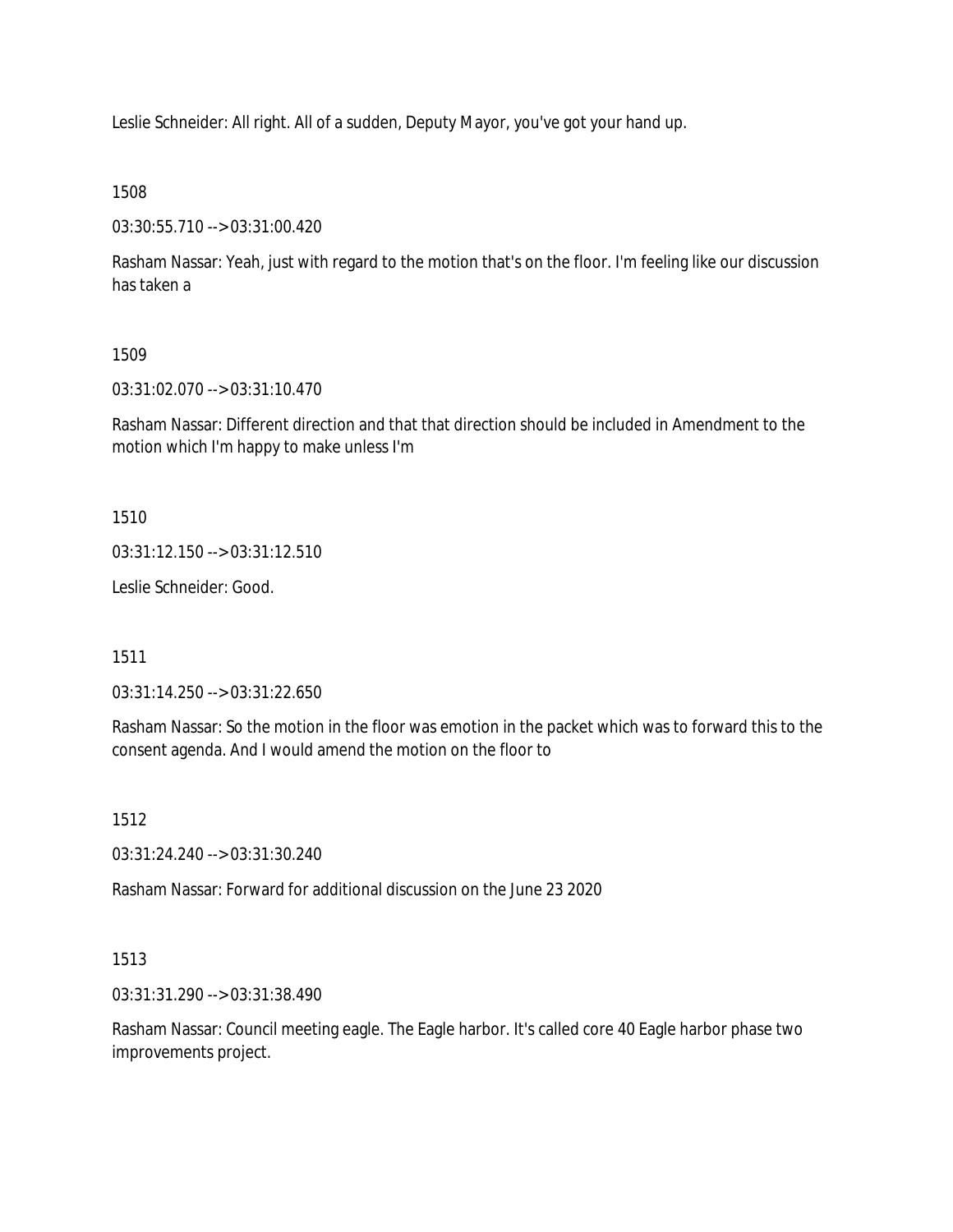1514 03:31:40.170 --> 03:31:40.650 Michael Pollock: Sorry.

1515 03:31:42.450 --> 03:31:43.020 Leslie Schneider: Okay.

1516 03:31:44.250 --> 03:31:45.630 Leslie Schneider: No discussion.

1517 03:31:46.020 --> 03:31:48.690 Michael Pollock: And I call for the question on the amendment.

1518 03:31:51.810 --> 03:31:52.140 Leslie Schneider: Okay.

1519 03:31:53.040 --> 03:31:55.260 Michael Pollock: Emotion. I need a second and then we need five votes.

1520 03:31:56.970 --> 03:31:57.570 Michael Pollock: Second,

1521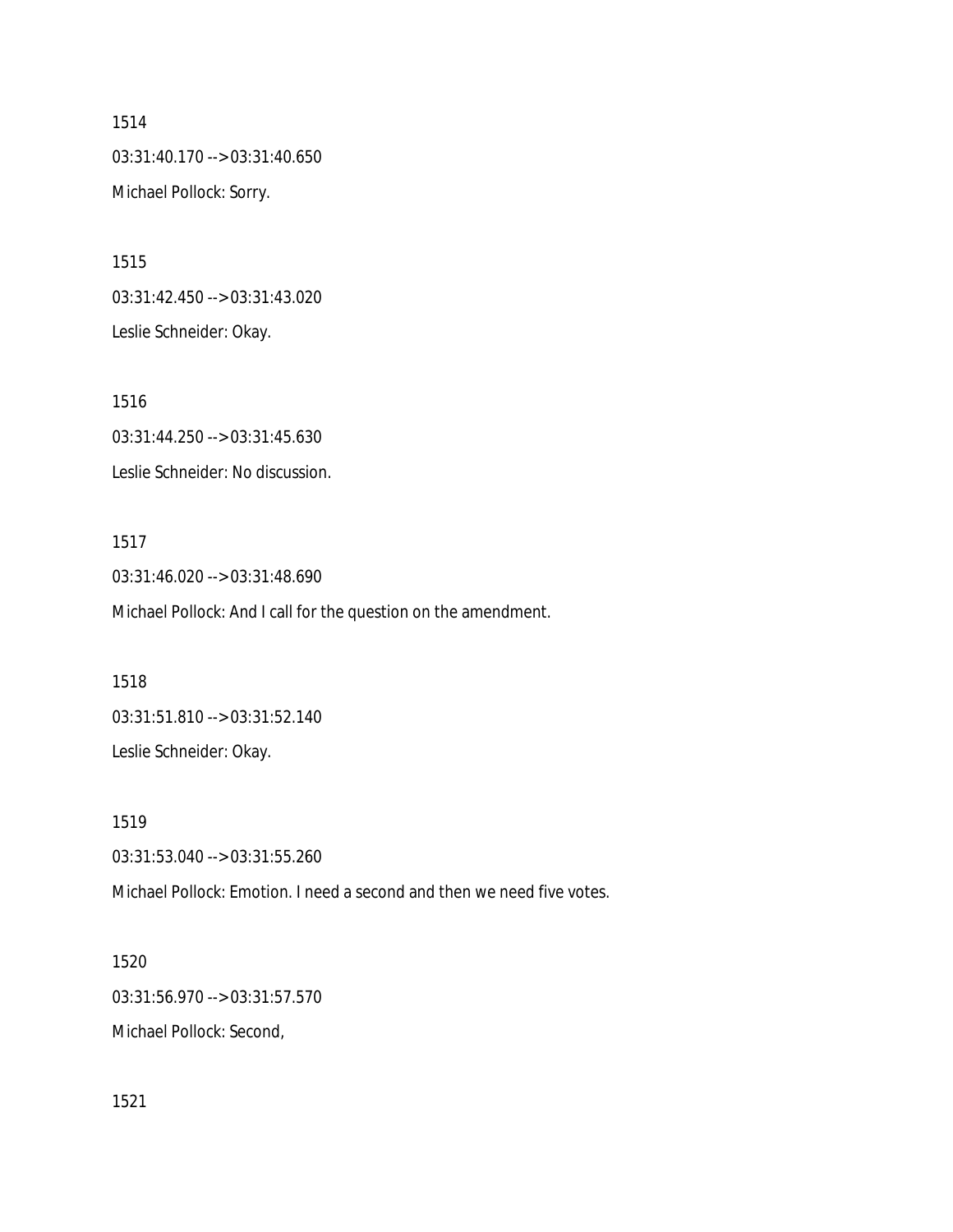03:31:59.550 --> 03:32:01.440

Kol Medina: One has and never think we're just ready to vote.

1522

03:32:02.670 --> 03:32:04.200

Michael Pollock: Okay. All right. I must just vote.

1523

03:32:05.580 --> 03:32:08.910 Leslie Schneider: So we're voting on your amendment.

1524

03:32:09.360 --> 03:32:12.990

Leslie Schneider: Right. Okay. So, all those in favor please say I

1525

03:32:13.380 --> 03:32:16.590 Leslie Schneider: Am and are there any opposed.

1526 03:32:18.660 --> 03:32:20.940 Leslie Schneider: I not seeing any opposed.

1527 03:32:22.290 --> 03:32:26.910

Leslie Schneider: Okay so we are forwarding this for further discussion.

1528

03:32:27.360 --> 03:32:30.810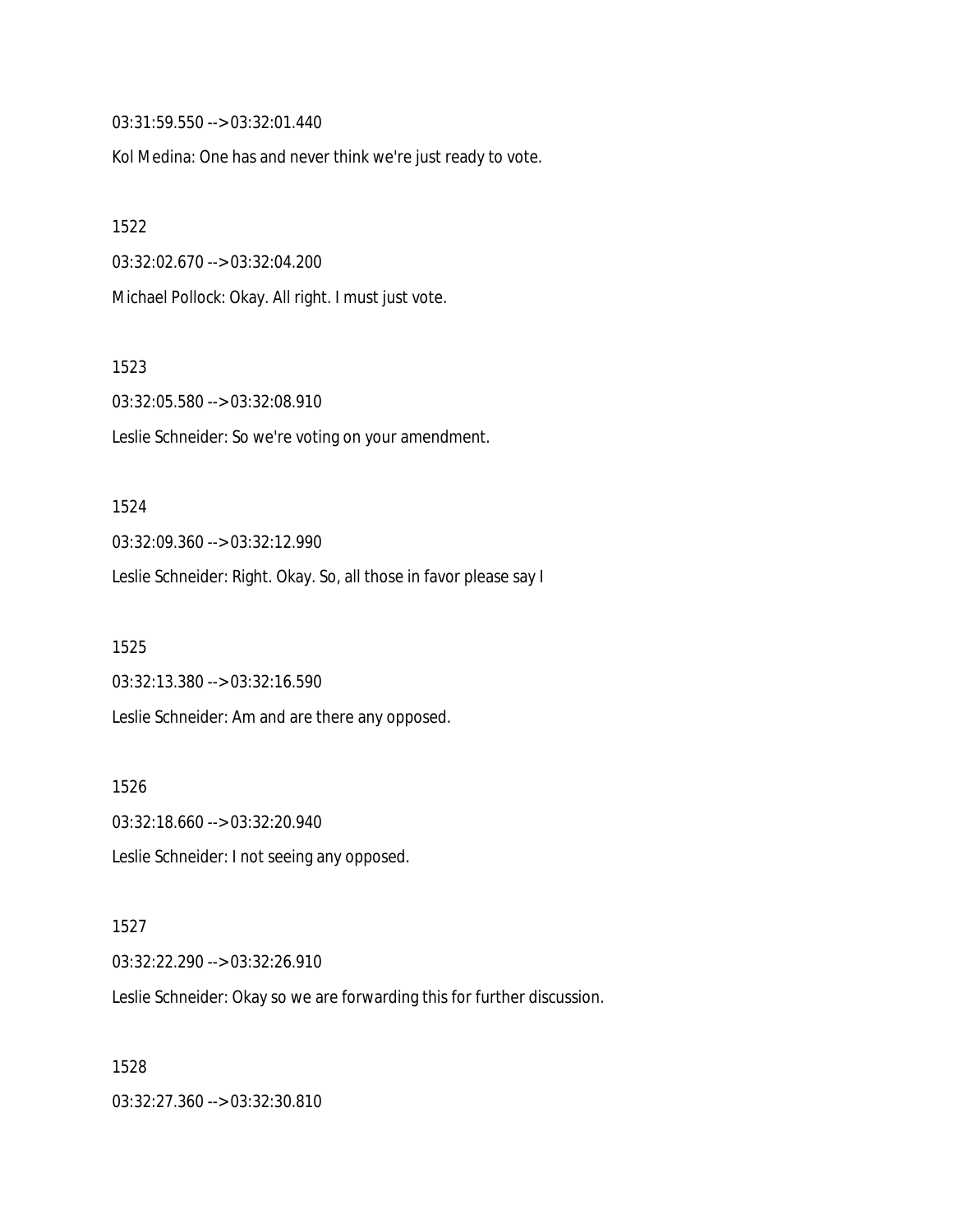Michael Pollock: About we just voted on the amendment. Now I have to vote on the actual

1529

03:32:31.350 --> 03:32:31.710 Okay.

1530

03:32:37.170 --> 03:32:41.010

Leslie Schneider: So we have an amendment we have an amended motion on the floor.

1531

03:32:42.210 --> 03:32:45.780

Leslie Schneider: I'm all those in favor please say aye.

1532

03:32:46.620 --> 03:32:46.950 Aye.

1533 03:32:48.060 --> 03:32:49.020 Leslie Schneider: Any opposed.

1534 03:32:50.880 --> 03:32:53.820 Leslie Schneider: Okay that passes unanimously.

1535 03:32:55.470 --> 03:32:56.370 Leslie Schneider: Thank you, Chris.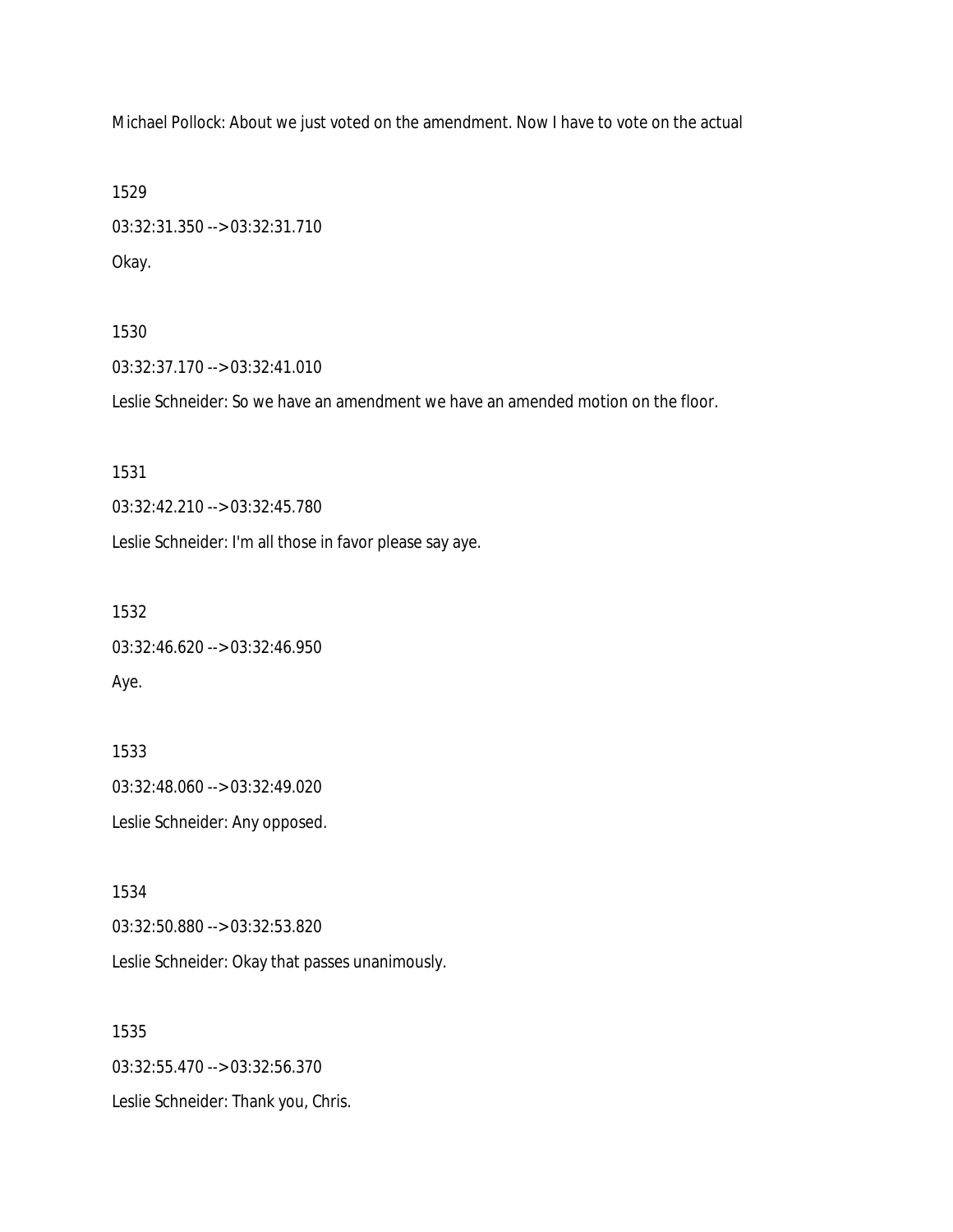1536 03:32:57.780 --> 03:32:58.890 Chris Wierzbicki: You see in two weeks.

1537

03:32:59.190 --> 03:33:00.690

Leslie Schneider: Now, right. Thank you.

1538

03:33:02.820 --> 03:33:13.950

Leslie Schneider: Okay, we are on to item nine see ordinance number 2020 dash 14 relating to 20 21st quarter budget and updated capital improvement plan amendments.

1539

03:33:15.720 --> 03:33:21.120

Leslie Schneider: Alright, doing the corner. You're on. Thank you for staying late

1540

03:33:21.450 --> 03:33:23.550

DeWayne Pitts: Oh, no worries. Good evening, Council.

1541 03:33:32.340 --> 03:33:32.820

Leslie Schneider: Doing

1542 03:33:40.830 --> 03:33:41.430 Leslie Schneider: Alright.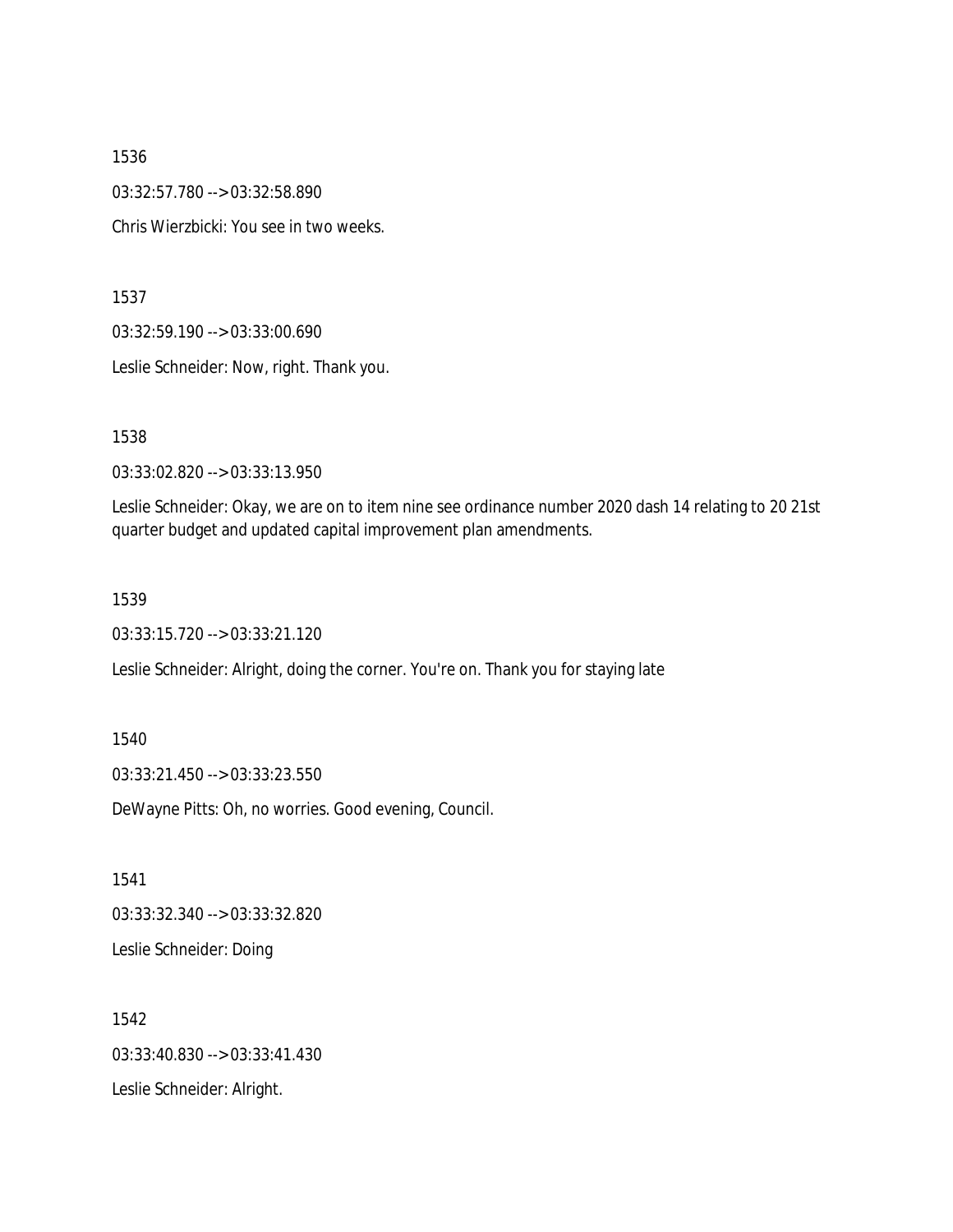1543 03:33:54.240 --> 03:33:54.780 Leslie Schneider: Sounds good.

1544 03:33:55.290 --> 03:33:55.800 DeWayne Pitts: Sorry, can

1545 03:33:57.240 --> 03:33:58.110 DeWayne Pitts: You hear me now. Okay.

1546 03:33:58.710 --> 03:33:59.850 Leslie Schneider: I think so.

1547 03:34:00.360 --> 03:34:04.770

DeWayne Pitts: All right, I will speak up a little bit so you can hear me better. How's that

1548 03:34:05.340 --> 03:34:06.630 Leslie Schneider: You're sounding good now.

1549 03:34:06.720 --> 03:34:19.020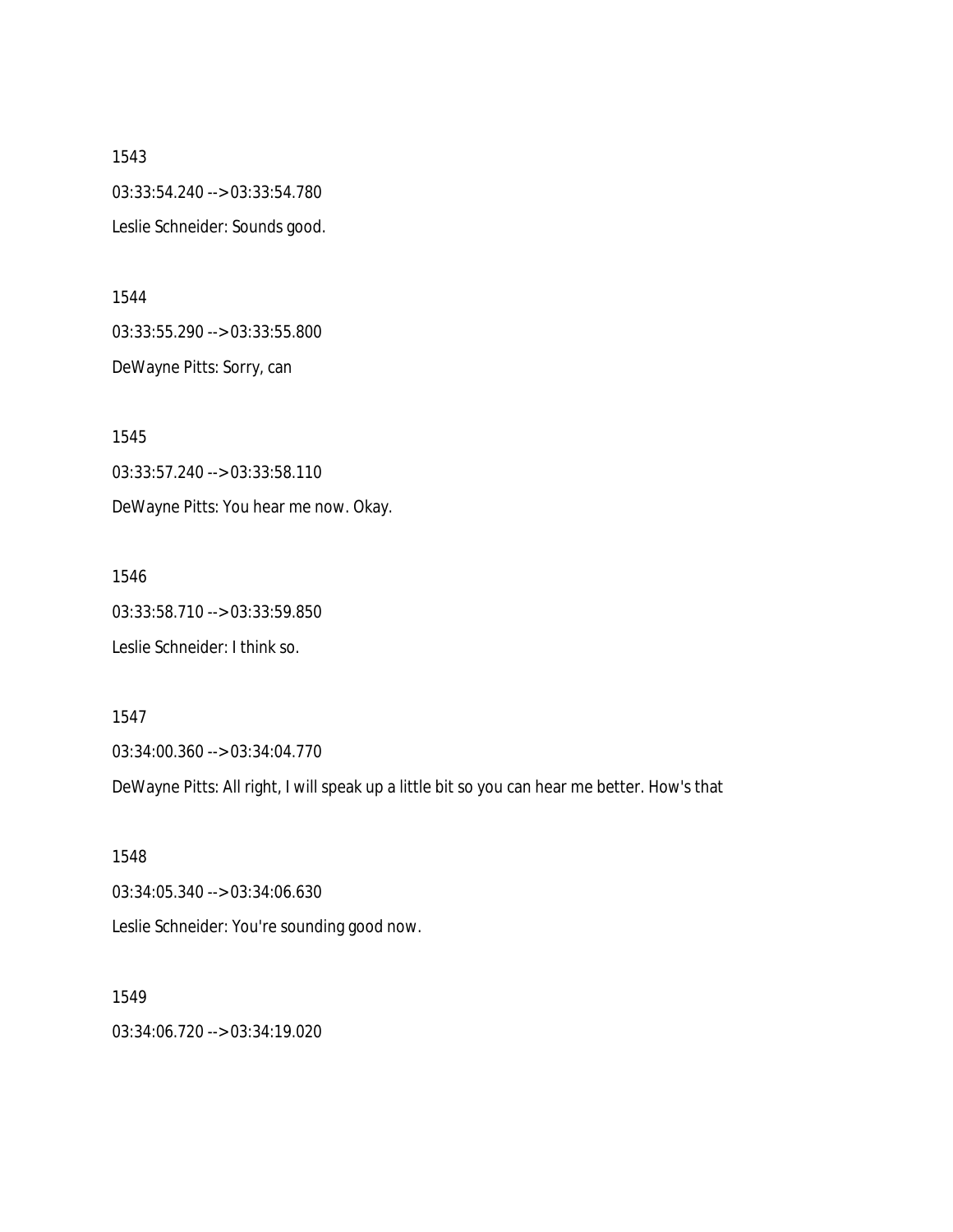DeWayne Pitts: Okay, I apologize for that inconvenience there the agenda item in your packet this evening is a brief discussion on the first quarter budget amendment and the corresponding adjustments to the capital improvement plan.

1550

03:34:19.710 --> 03:34:25.320

DeWayne Pitts: There are a total of eight items for your consideration totally in a little over 1.6 million and adjustments.

1551

03:34:26.130 --> 03:34:34.290

DeWayne Pitts: Attached to the agenda packet is a memo, which explains the details about each of these items all but two of the items have been previously discussed

1552

03:34:34.740 --> 03:34:47.100

DeWayne Pitts: And approved prior to tonight by Council each of the capital projects listed were reaffirmed by Council in the presentation. Morgan and Ellen gave to counsel during the May 12 and may 19 budget discussion.

### 1553

03:34:48.000 --> 03:34:53.640

DeWayne Pitts: The two items that were not brought to you prior tonight is the Eagle harbor phase two project which Chris just covered

1554

03:34:55.320 --> 03:34:57.720

DeWayne Pitts: Is the and the

1555

03:34:58.980 --> 03:35:06.750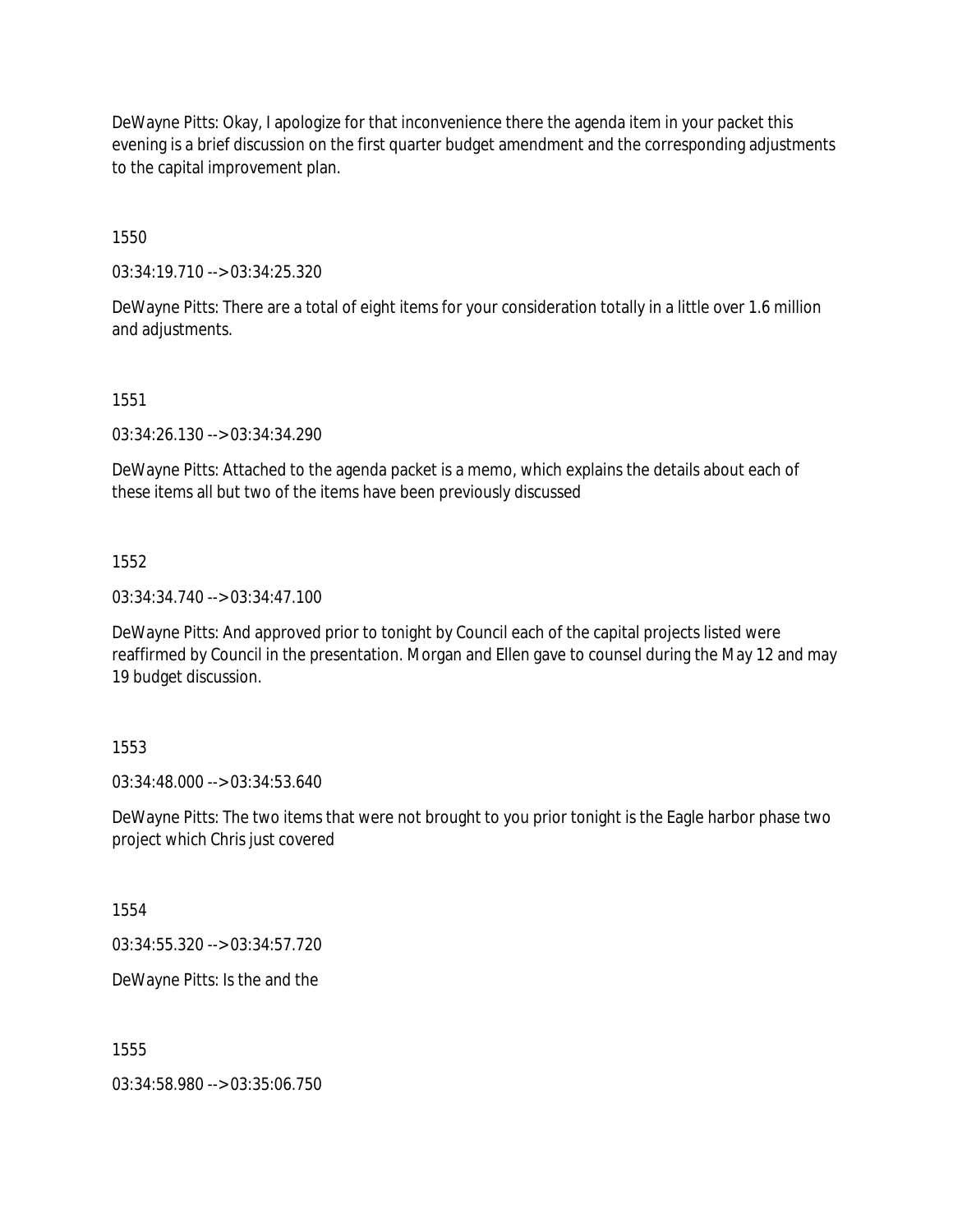DeWayne Pitts: Excuse me, and the proposed water and telemetry professional services contract amendment Chris will be bringing to you a little bit later in 19 he

1556

03:35:07.500 --> 03:35:20.010

DeWayne Pitts: Since we're not going to be moving forward. The Eagle harbor project will need to amend the attachment at your packet in order to move the budget ordinance forward, excuse me, without I'm happy to take any questions you might have.

1557

03:35:25.170 --> 03:35:28.230

Leslie Schneider: I don't see. All right, Deputy Mayor

# 1558

03:35:31.350 --> 03:35:41.640

Rasham Nassar: Yep, I moved to forward for approval with the consent agenda. On June 23 2020 ordinance number 2020 guys 14 amending the city's 2020 modified budget and the

1559

03:35:43.470 --> 03:35:45.060

Rasham Nassar: update to the capital improvement plan.

1560

03:35:45.750 --> 03:35:46.230

Okay.

1561

03:35:49.290 --> 03:35:52.230

Leslie Schneider: Did we need to amend that or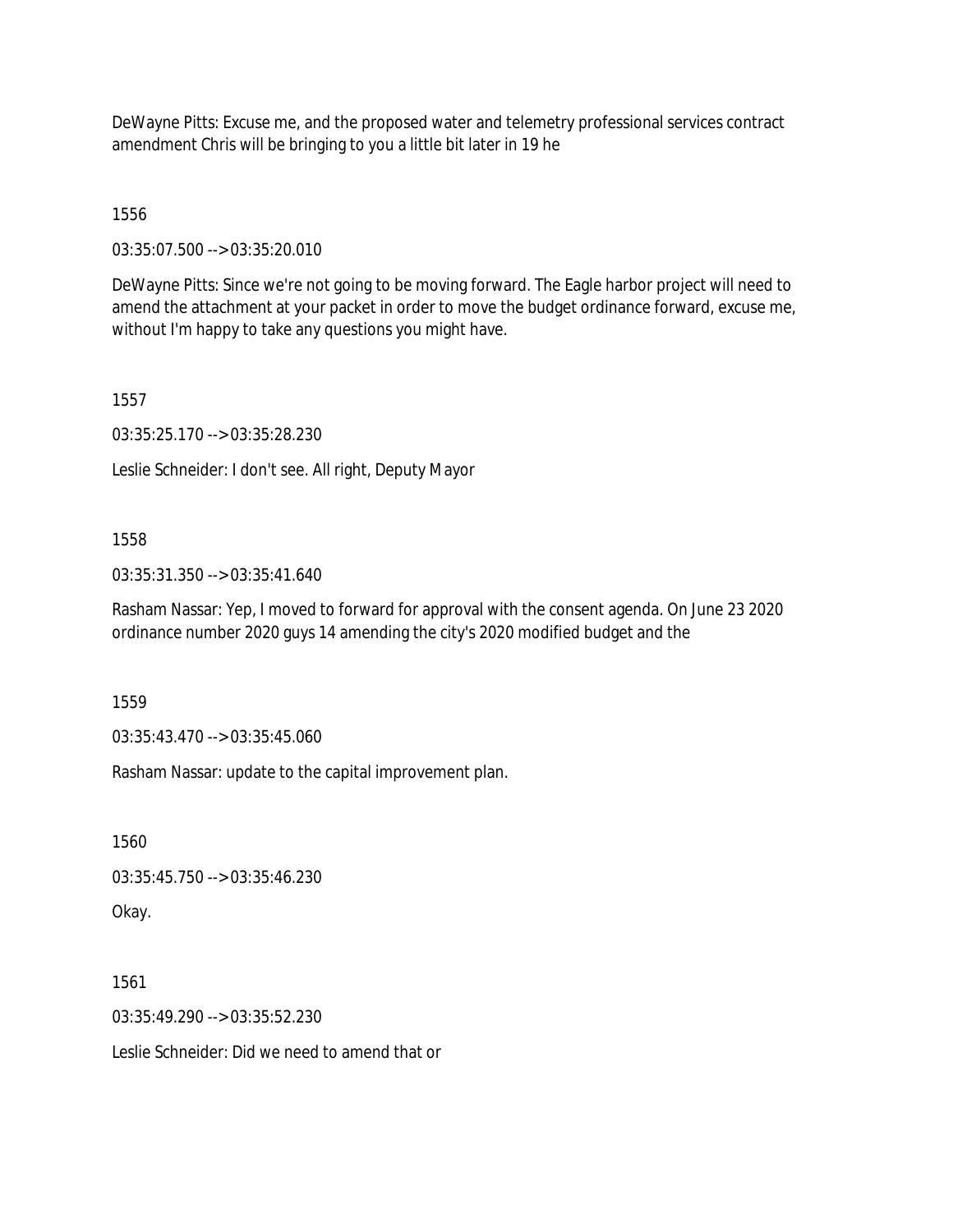03:35:52.620 --> 03:35:59.940

DeWayne Pitts: Yo, what we'll need to do is Amanda Attachment A Eleanor do can tell me how we should do that. But

1563

03:36:01.170 --> 03:36:12.090

Ellen Schroer: Maybe what we can do is forward this one either forward it to unfinished business. Because then you will have made your decision about the grant on the core 40 Eagle harbor project.

1564

03:36:12.540 --> 03:36:20.190

Ellen Schroer: And if we do, if you do decide to accept that grant, it'll be important to have this move in tandem. So we can put this on the

### 1565

03:36:20.610 --> 03:36:34.650

Ellen Schroer: On the unfinished business agenda on the 23rd with two motions to allow you to accept that, because if you do decide to accept that grant, it'll be important for this to travel in lockstep with it so that we have authority to spend that money.

1566

03:36:37.200 --> 03:36:39.810

Leslie Schneider: So we need to amend the motion on the floor.

1567

03:36:40.140 --> 03:36:42.300

Ellen Schroer: Just to forward it to unfinished business.

1568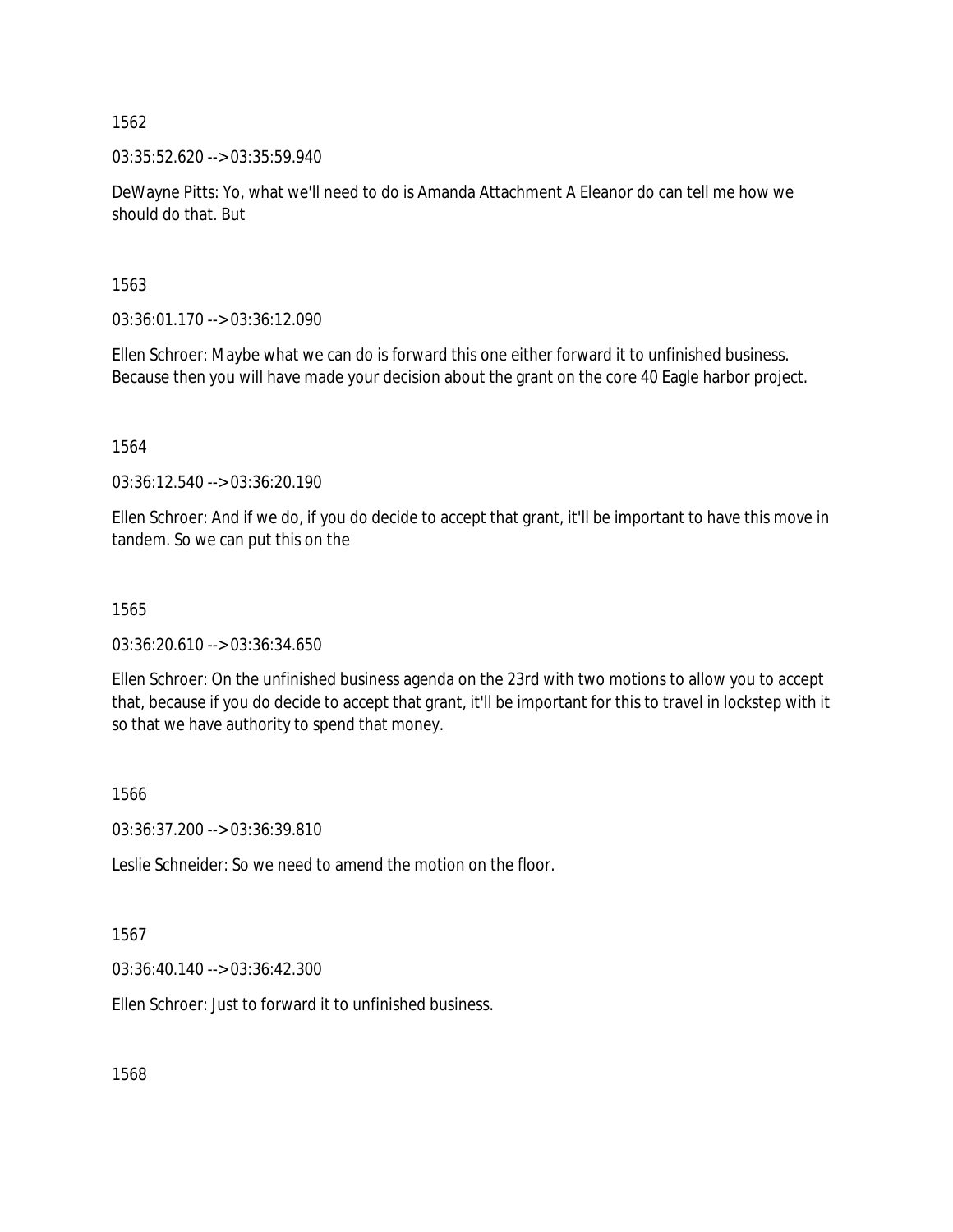03:36:44.850 --> 03:36:45.540

Rasham Nassar: So moved.

1569 03:36:46.290 --> 03:36:46.860 Kol Medina: Thank you.

1570 03:36:49.500 --> 03:36:49.710 Leslie Schneider: Great.

1571 03:36:51.060 --> 03:36:51.960 Leslie Schneider: Discussion.

1572 03:36:53.280 --> 03:36:54.990 Leslie Schneider: All those in favor, say aye.

1573 03:36:55.950 --> 03:36:58.140 Leslie Schneider: Aye. Any opposed.

1574 03:36:59.460 --> 03:37:00.780 Leslie Schneider: All right, thank you doing

1575 03:37:01.170 --> 03:37:03.810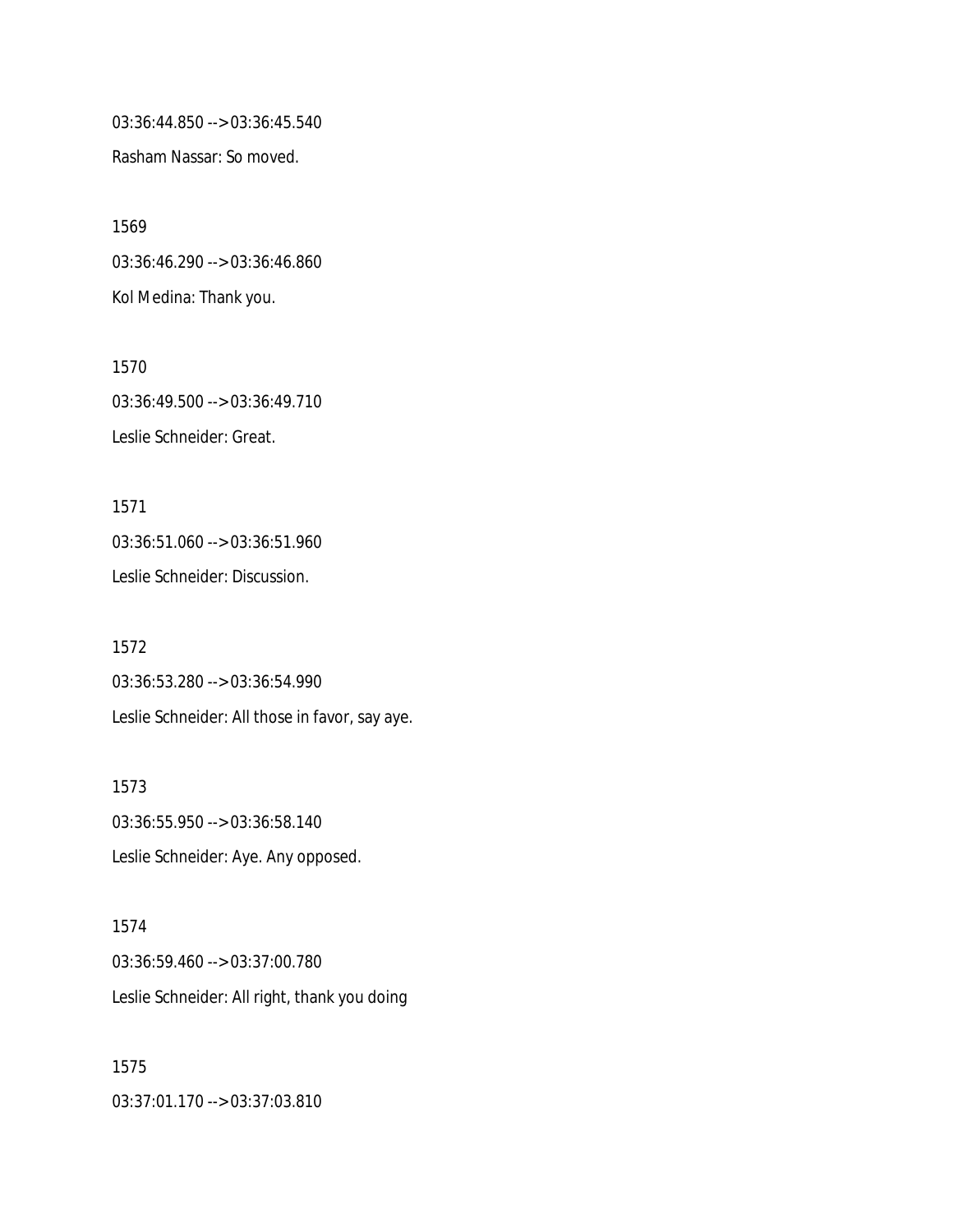DeWayne Pitts: Thank you. Sorry about the snafu there.

1576

03:37:04.320 --> 03:37:05.280

Leslie Schneider: No race.

1577

03:37:06.420 --> 03:37:14.670

Leslie Schneider: Okay so we are moving on now to item nine, D. The annual road striping contract. We're back to public works.

1578

03:37:15.600 --> 03:37:25.680

Chris Wierzbicki: Evening again. So this is a contract for annual Rowan striping we do this work. Every year where we re stripe about 80 miles of roadway.

1579

03:37:26.610 --> 03:37:40.950

Chris Wierzbicki: This year's contract is to be awarded to Stripe, right. Who's done this work for us in the past, it typically happens during the dry season around October or September, and we are essentially re striping the lines that exists on roads today for safety purposes.

1580

03:37:42.240 --> 03:37:49.980

Chris Wierzbicki: So unless you have any questions about this item. This is contract \$462,706

1581

03:37:50.400 --> 03:37:54.210

Leslie Schneider: I'm Deputy Mayor, you have your hand up. Is that intentional.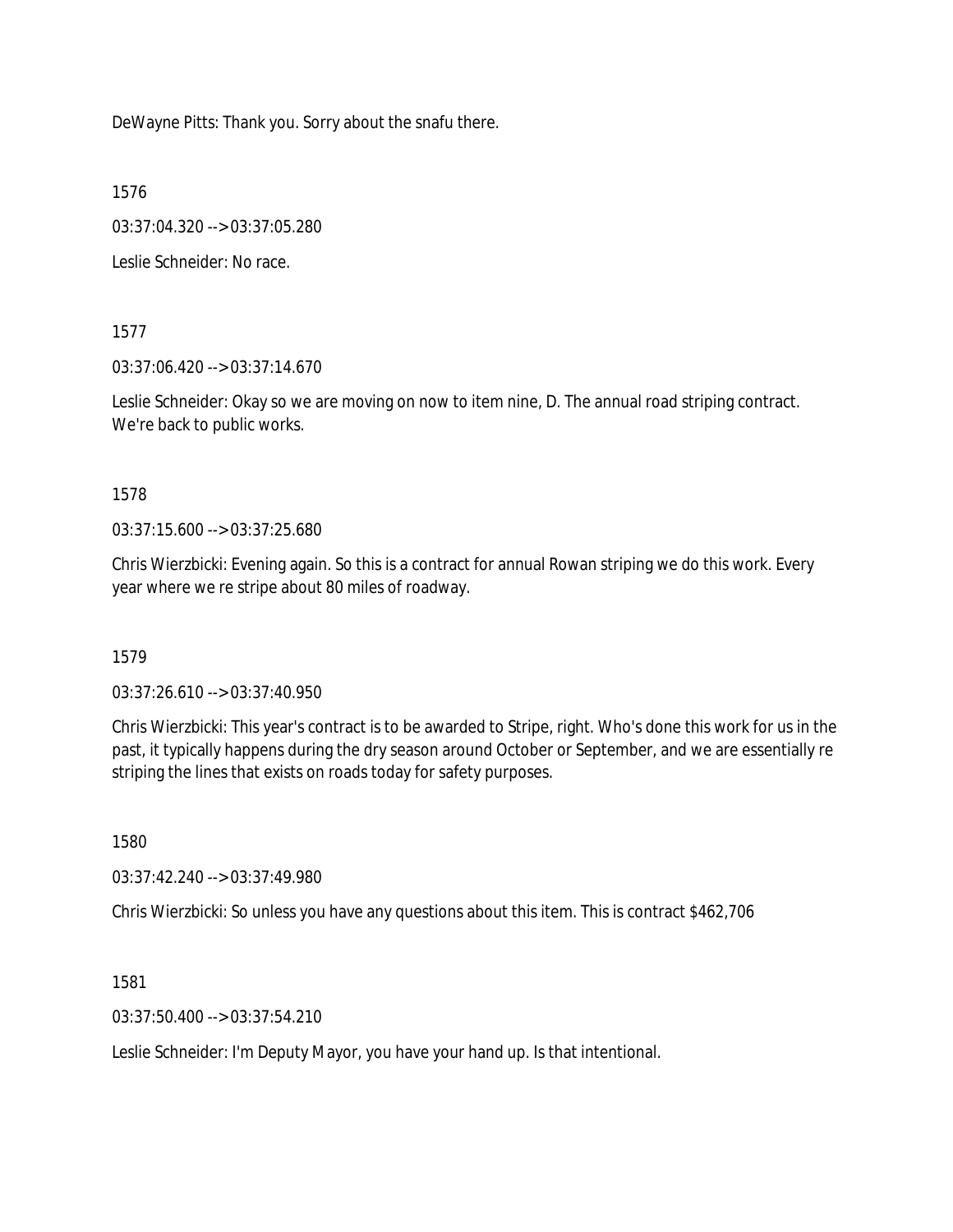03:37:57.000 --> 03:37:57.420

Rasham Nassar: No.

1583

03:37:58.140 --> 03:38:01.080

Leslie Schneider: Okay. Councilmember deeds. Yeah.

1584

03:38:01.950 --> 03:38:12.420

Joe Deets: Mines intentional. Yeah. Chris Yeah, you and I chatted briefly about this. Normally, I'd say, you know, just go ahead and do it. But one thing the city of Poulsbo is doing.

#### 1585

03:38:13.170 --> 03:38:30.030

Joe Deets: Is in there re striping because they're doing pretty much the same thing as us re striping roads, but they're going to be narrowing some roads with just painting closer. So in other words, just by virtue of repainting creating more space for

1586

03:38:30.390 --> 03:38:32.250

Joe Deets: Pedestrians and bike riders and

1587

03:38:32.430 --> 03:38:35.940

Joe Deets: I know we talked about this, but I want. I'd like to bring it up for

1588

03:38:37.590 --> 03:38:57.030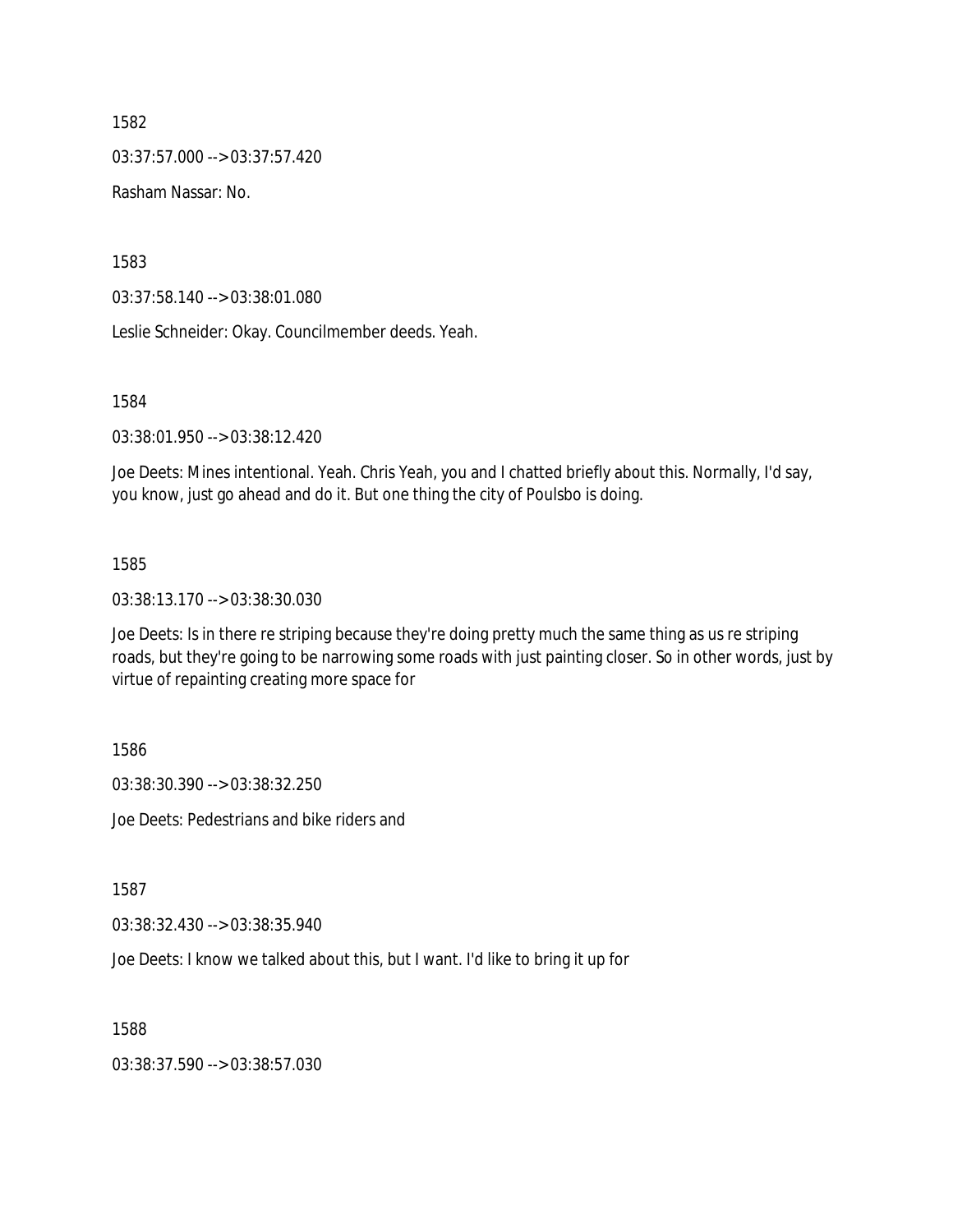Joe Deets: You know official discussion and just see if this can't be done now, but I'd like as you're getting the impression I hope is there's a lot of really thinking through some of these what normally will be perfunctory decisions and this if we just did move the striping closer

1589

03:38:58.200 --> 03:39:03.450

Joe Deets: Law. Maybe we just created some safer space for pedestrians and typewriters. So I just like you to comment on that please

1590

03:39:03.870 --> 03:39:12.090

Chris Wierzbicki: Sure, just a couple quick thoughts on it. First is that this contract doesn't propose to remove any striping it's only we basically painted with the stripes that exist.

1591

03:39:12.900 --> 03:39:23.190

Chris Wierzbicki: If we were to want to restrict differently than what's out there now we'd have to grind up the striping that exists there, which would be an additional cost and isn't anticipate under this contract.

### 1592

03:39:24.120 --> 03:39:33.240

Chris Wierzbicki: That said, I mean, there, there is validity to the, you know, didn't need or the desire to want to try to narrow roadways and create more space.

1593

03:39:33.630 --> 03:39:42.750

Chris Wierzbicki: I did talk to the city and Paul's bow about their program they they're what they're doing is slightly different than this particular item. They are reshaping some of their roads for one way

1594

03:39:43.200 --> 03:39:51.690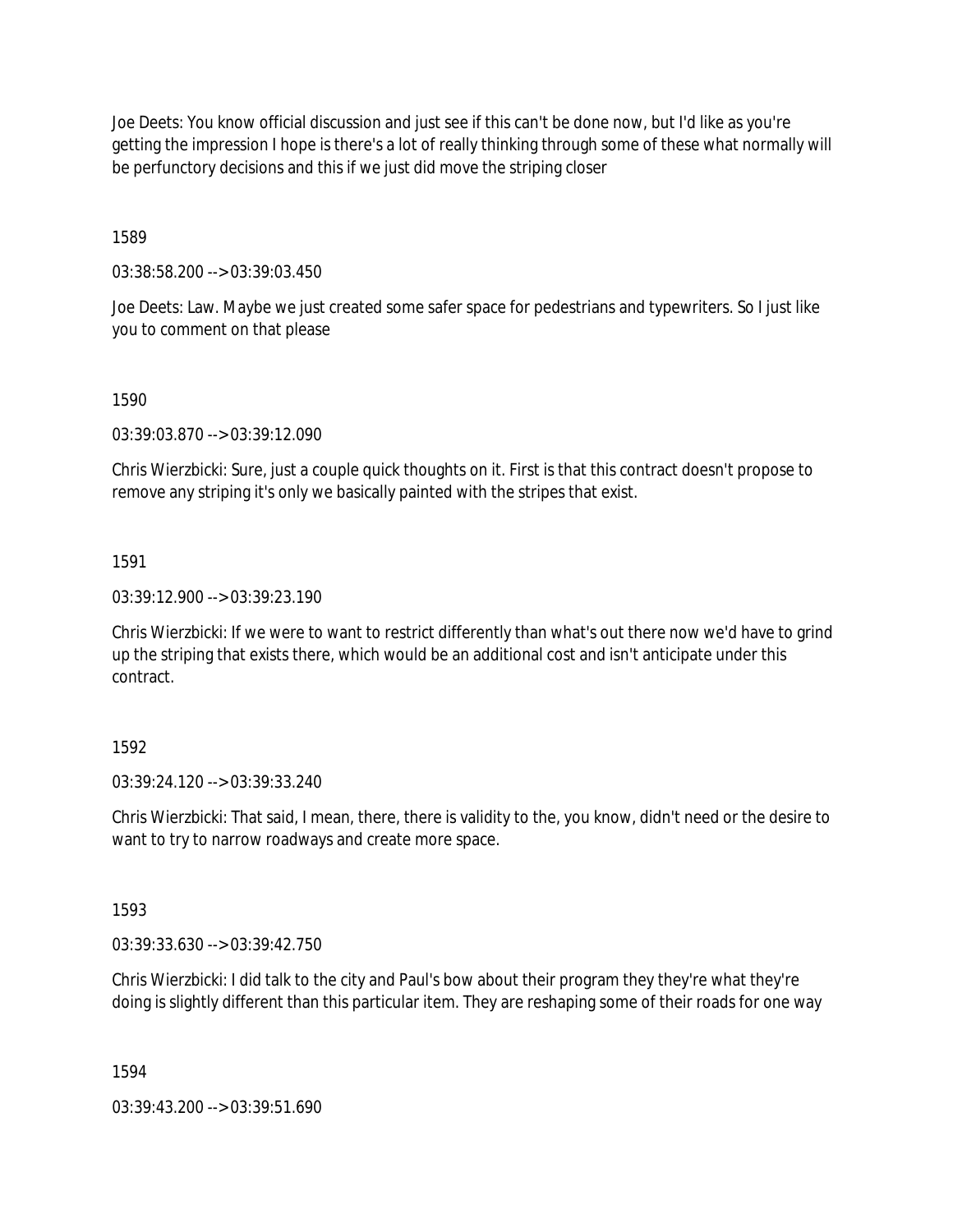Chris Wierzbicki: Roads and opening up the other lane for bicyclists and pedestrians. They're creating I think a couple of one way roads off of a malo short drive

1595

03:39:52.800 --> 03:39:54.330

Chris Wierzbicki: At that work is pretty

1596

03:39:56.220 --> 03:40:04.830

Chris Wierzbicki: does have some analysis behind it. They're doing some traffic analysis and creating a doing traffic study to determine what the right way to create that striping

1597

03:40:05.430 --> 03:40:10.980

Chris Wierzbicki: Is it how to make it safe and how to how to do it correctly. Look again a little bit different than what we're doing here tonight.

1598

03:40:12.180 --> 03:40:16.020

Chris Wierzbicki: Next week we will have an opportunity to talk more about the capital improvement plan.

1599

03:40:16.470 --> 03:40:26.970

Chris Wierzbicki: And I think as a result of some of the grants. We've received we've been able, we have freed up some funding to start thinking about grow revenue or some other traffic calming or restricting

1600

 $03:40:27.900 \rightarrow 03:40:34.770$ 

Chris Wierzbicki: Projects that we could take on in the next couple of years. So I would certainly be open to discussing that as a part of that conversation as well.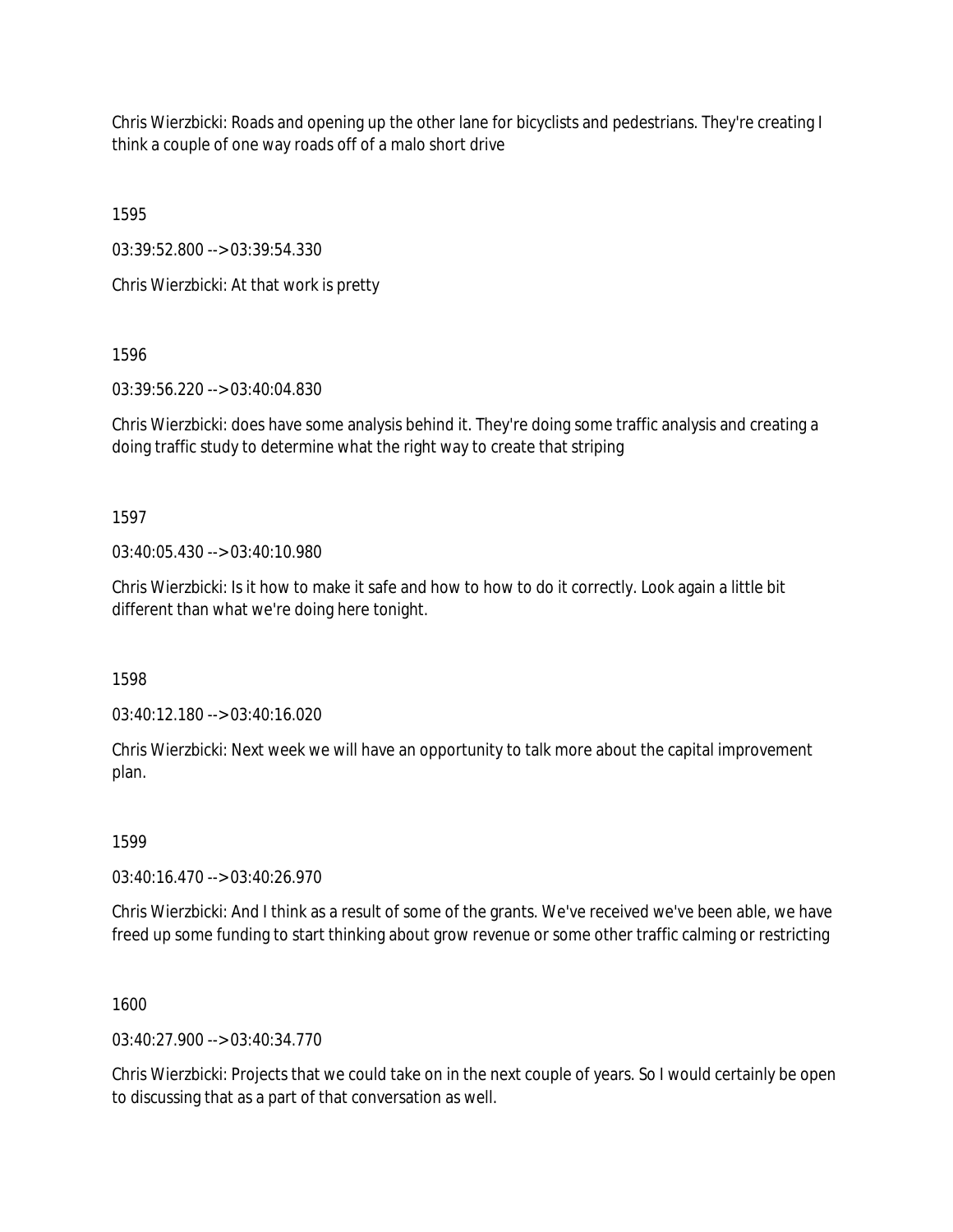1601 03:40:36.780 --> 03:40:38.160 Leslie Schneider: Okay, Deputy Mayor

1602

03:40:45.600 --> 03:40:46.980

Leslie Schneider: County. Councilmember car.

1603

03:40:50.280 --> 03:41:05.190

Christy Carr: Thanks. I just have a quick question, out of curiosity has the city ever considered double striping so that instead of three inches. It's maybe six inches wide. The fog line or stripe and, if so, is that just a doubling of the cost or is it less than that.

1604

03:41:06.780 --> 03:41:10.020

Chris Wierzbicki: I don't know that we are you talking about painting twice or painting.

1605

03:41:10.050 --> 03:41:10.980

Chris Wierzbicki: Price line.

1606

03:41:12.030 --> 03:41:13.200

Christy Carr: Yeah, side by side.

1607

03:41:13.860 --> 03:41:14.160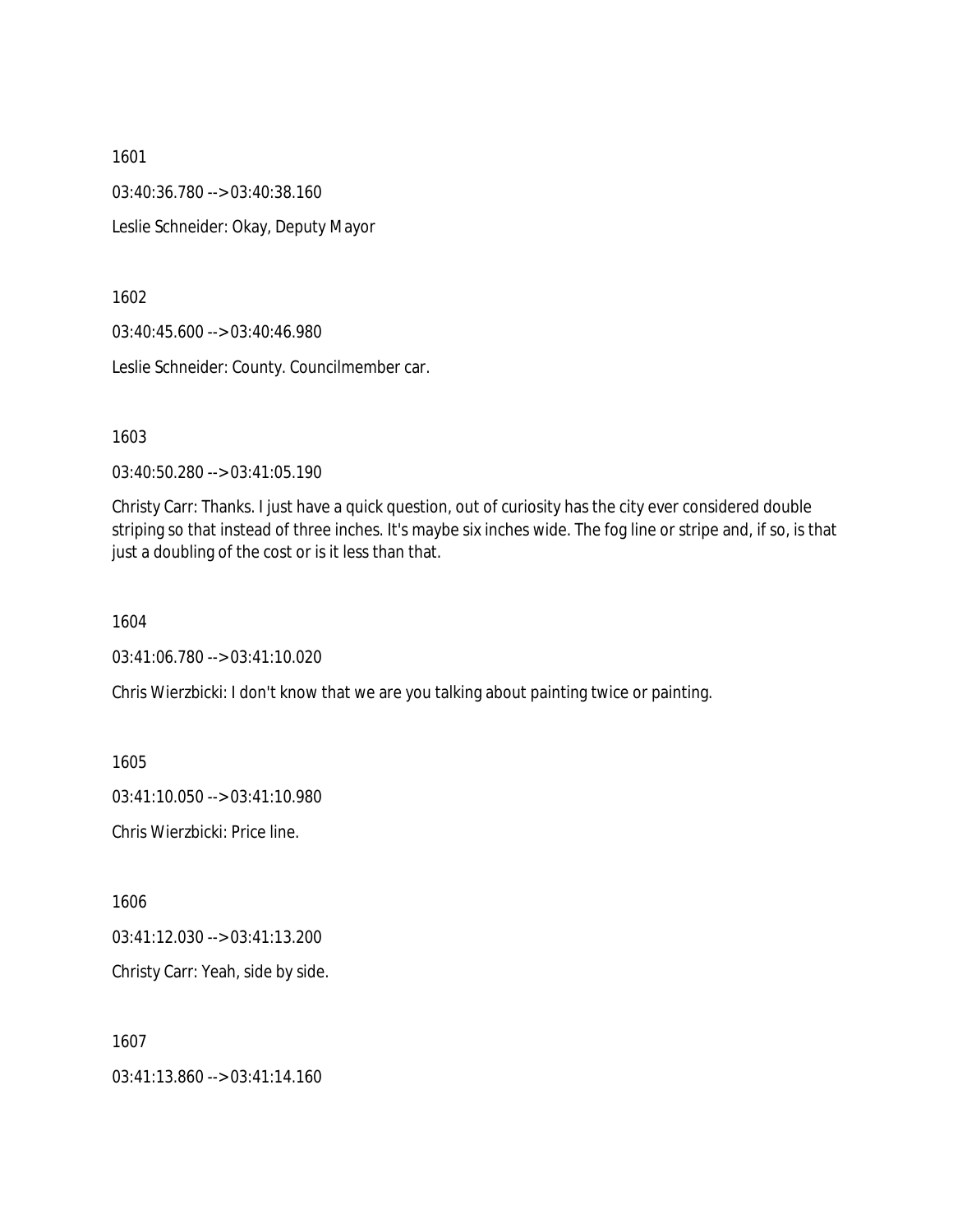Oh,

## 1608

03:41:15.510 --> 03:41:31.920

Chris Wierzbicki: There are their standards in what's called the Manual on Uniform Traffic devices that requires that stripes be uniform. So we would likely want to stay with the width that we presently have unless we are trying to designate some specific type of lane movement or something.

1609

03:41:33.240 --> 03:41:40.200

Chris Wierzbicki: I don't know that we've looked at trying to strike them more than once, I would imagine it would just be more cost so

# 1610

03:41:44.130 --> 03:41:46.500

Leslie Schneider: Okay, hi counselor Republic.

1611

03:41:47.490 --> 03:41:53.160

Michael Pollock: I have a first of all, just think, I just wanted to thank you. Councilmember deeds for pointing that out that

# 1612

03:41:53.850 --> 03:41:58.590

Michael Pollock: You know, we have these right away discussions and there really is. I think you'd be getting a sense

# 1613

 $03.41.59.040 -5.03.42.08.460$ 

Michael Pollock: That there's a lot of different uses and speed isn't really the most important thing, necessarily. And so, so really providing access to all kinds of abilities and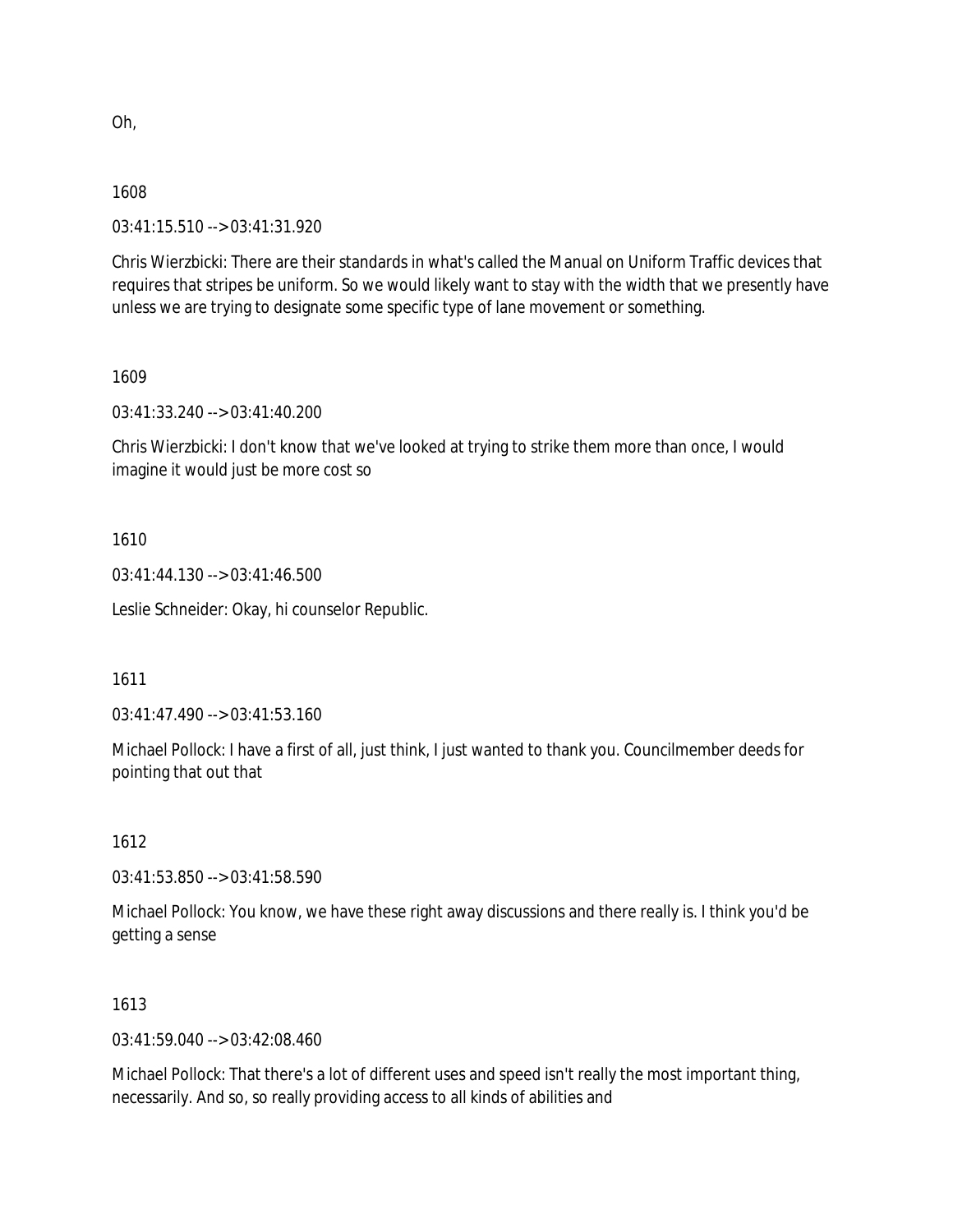## 03:42:09.000 --> 03:42:13.680

Michael Pollock: As interesting to hear that moving the stripes could be a simple way to help improve access

1615

03:42:14.190 --> 03:42:22.980

Michael Pollock: Well, having said that, though. The question I have for you as a technical one, which is that more and more cars. I happen to have a car that relies

1616

03:42:23.670 --> 03:42:38.310

Michael Pollock: For self driving it relies on those stripes. And I just wondered if there's any sort of standards that are being followed or develop to ensure that the lines are observable. I was actually demonstrating this I was giving

1617

03:42:39.630 --> 03:42:48.870

Michael Pollock: Our senator a ride home and demonstrating the driverless capacities and we unfortunately hit a hit a stretch that was not well striped and it did not

1618

03:42:49.530 --> 03:42:59.430

Michael Pollock: Serve well for a demonstration project, project, project. So I'm just wondering about that, if that's something you can talk about are considering in terms of, of how to use these

1619

03:42:59.850 --> 03:43:14.970

Chris Wierzbicki: Yeah, you know we we do this annual striping every year because several years ago we opted out of using a more thicker kind of more environmentally damaging type of paint that doesn't wear off as quickly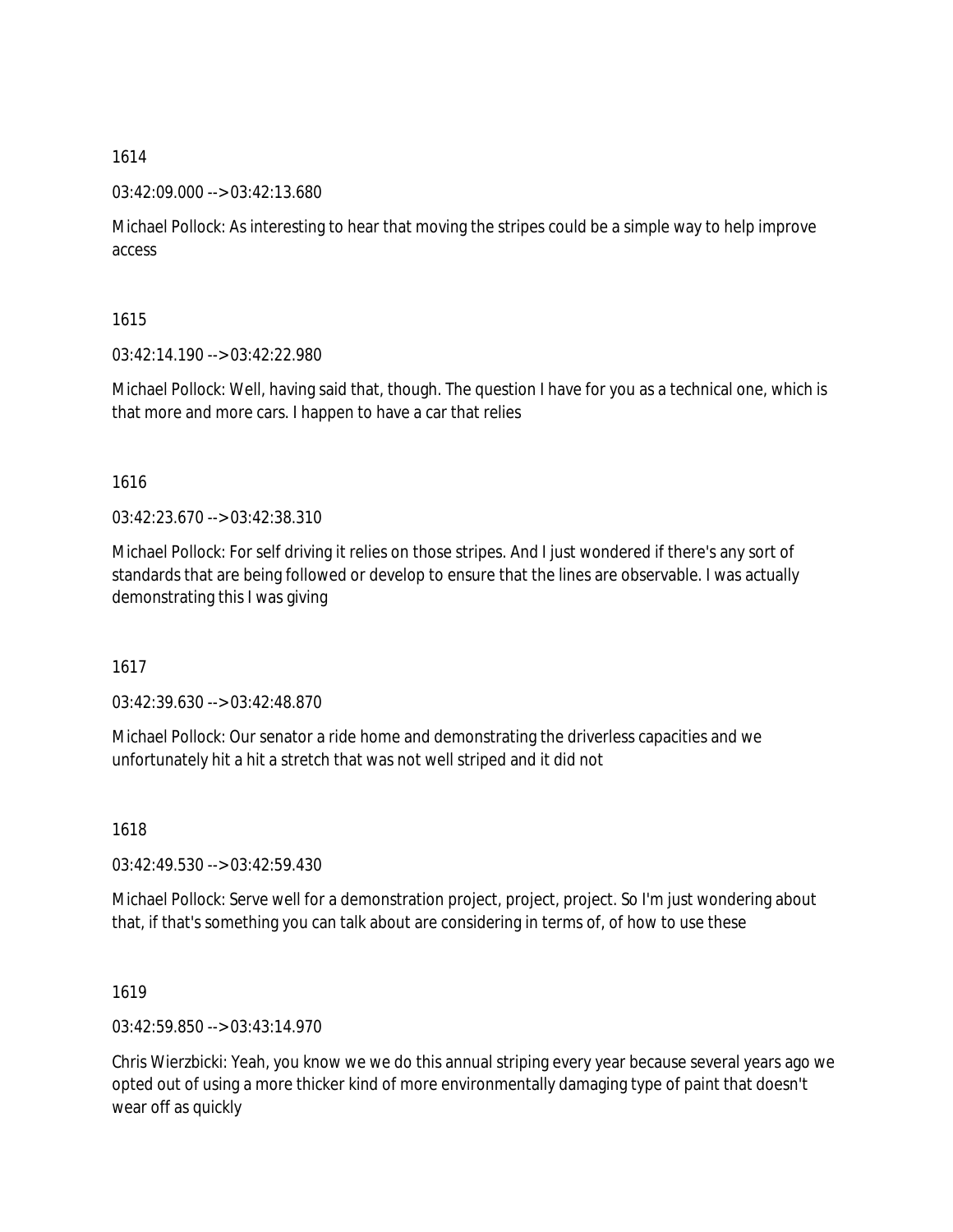03:43:16.020 --> 03:43:27.990

Chris Wierzbicki: And that's partly because we use this more kind of water based road paint it wears off. And we have to do it every year. Of course, there's a cost of doing the other paint that probably would almost balance out, you would have to pay it every year, but it costs more to put it down.

1621

03:43:29.370 --> 03:43:46.140

Chris Wierzbicki: So the paint. We put down is, you know, meets kind of what they call me TCT standards for that for its color and we try to do it once a year so that stays fresh, but that that is one drawback to the type of paint, we use is to protect the environment. We have to do it every year. So

1622

03:43:49.650 --> 03:43:54.360

Leslie Schneider: Okay. Um, I don't see any hands up with someone like to make a motion.

1623

03:43:57.210 --> 03:43:57.630 Kol Medina: Sure.

1624

03:43:59.040 --> 03:44:03.090

Kol Medina: These guys sound like the right company for the job.

1625

03:44:04.320 --> 03:44:05.310

Kol Medina: I just had to say that.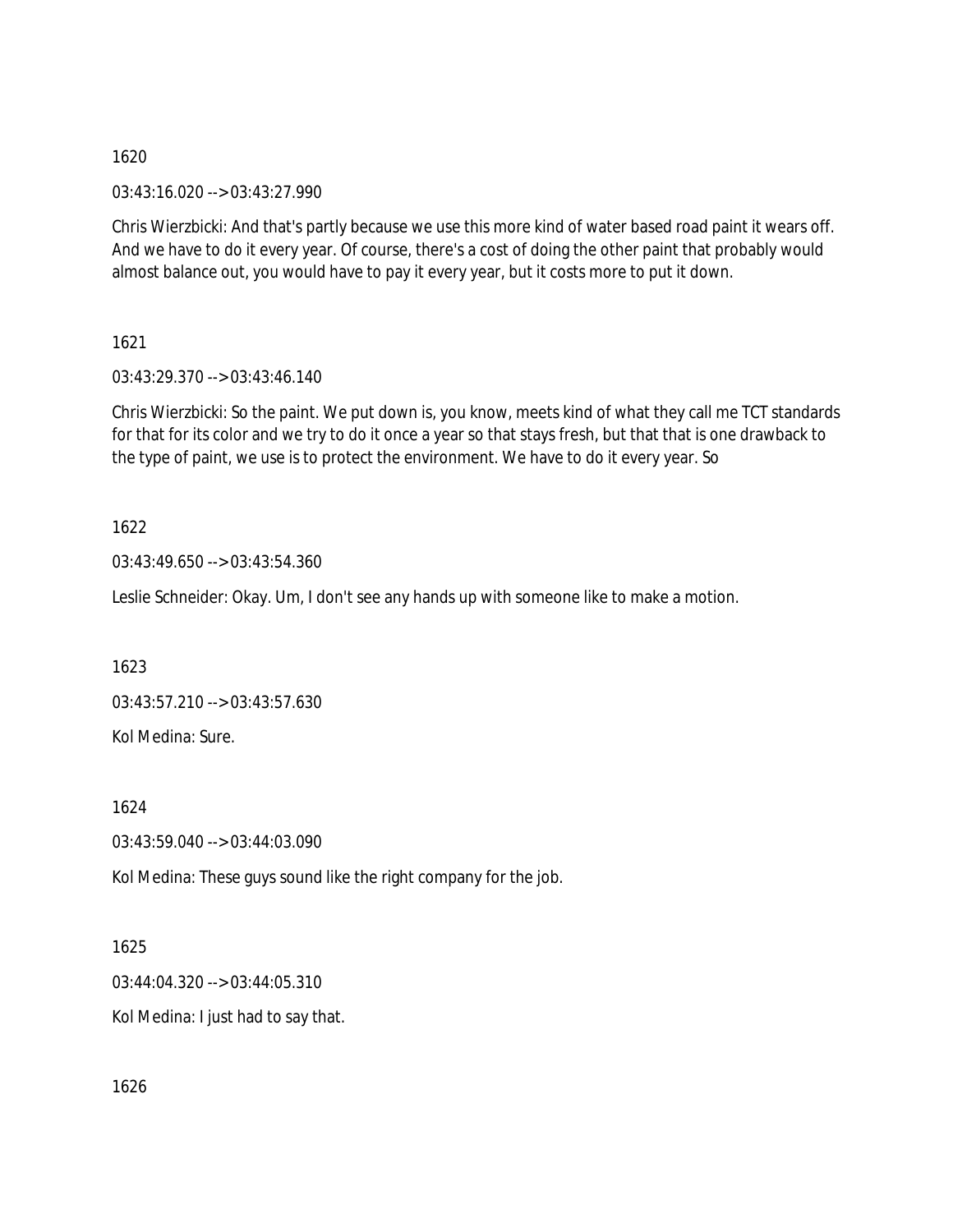03:44:06.360 --> 03:44:20.010

Kol Medina: I've moved forward to 2020 annual road striping contract with stripe right incorporated in the amount of 160 \$2,706 and 94 cents for approval with the June 23 2028 consent agenda.

1627

03:44:22.980 --> 03:44:31.230

Leslie Schneider: Cal sniper deets seconded that any further discussion. All those in favor please say, Aye. Any opposed.

1628

03:44:32.910 --> 03:44:37.620

Leslie Schneider: Alright that passes unanimously. Awesome. Thank you very much, Chris.

1629

03:44:37.830 --> 03:44:38.220

You

1630

03:44:40.680 --> 03:44:42.510

Leslie Schneider: Looks like you're up again. Right.

1631

03:44:43.650 --> 03:44:44.580

Chris Wierzbicki: It's just keep coming.

1632

03:44:46.080 --> 03:44:49.860

Leslie Schneider: In more tiny amendment number one to water and sewer telemetry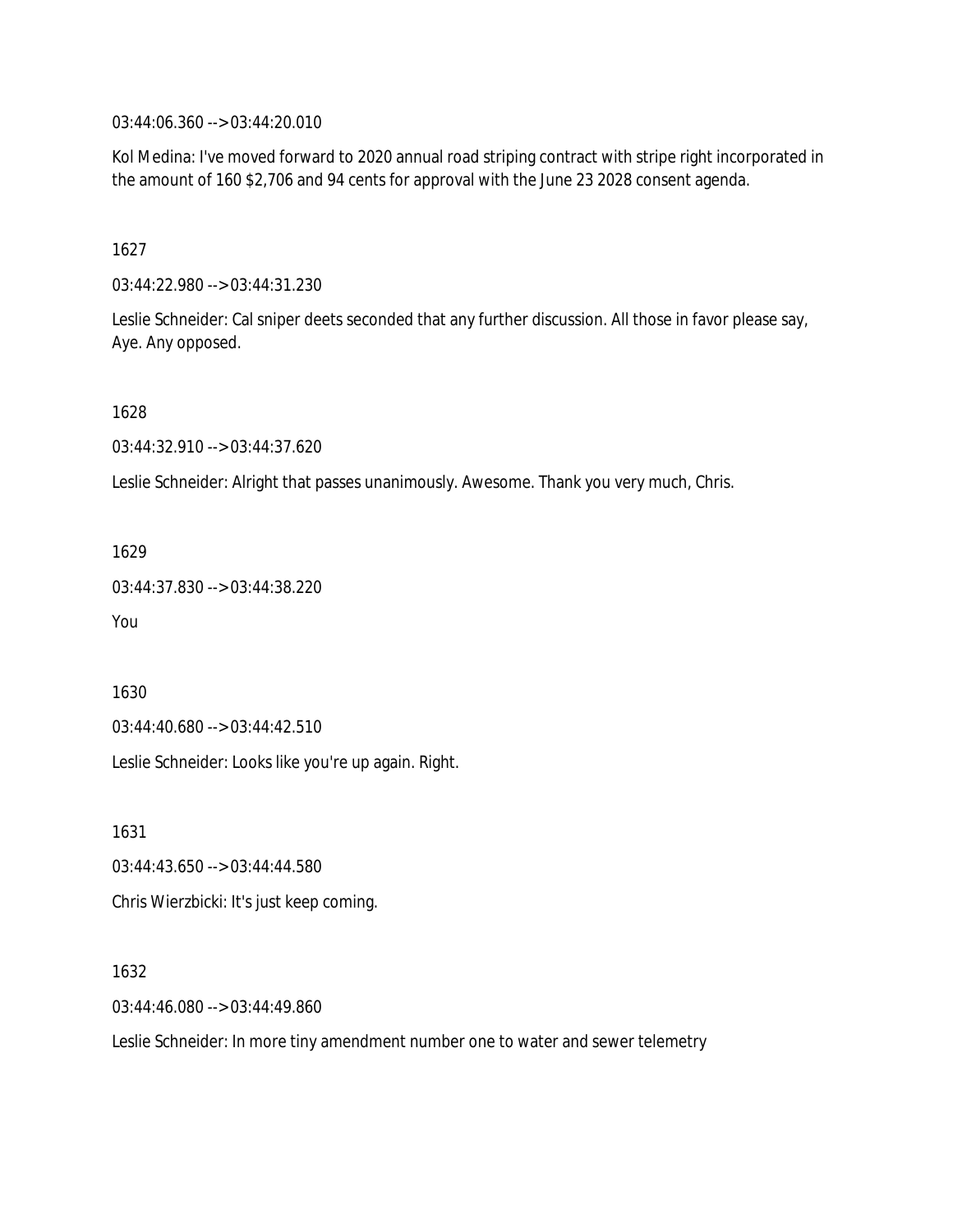03:44:49.890 --> 03:44:51.930

Leslie Schneider: Upgrade Professional Services Agreement.

1634

03:44:52.890 --> 03:44:58.680

Chris Wierzbicki: Okay, so I know you're all very interested in the supervisory control and data acquisition system that we have that

1635

03:44:59.700 --> 03:45:09.510

Chris Wierzbicki: This is a system that we have at the wastewater treatment plant where we have a main computer that can essentially monitor all of the remote facilities that we have that that

#### 1636

03:45:10.680 --> 03:45:18.270

Chris Wierzbicki: Make our water and sewer system function. So we can monitor all of our pressure release valves all of our pumps, all of our well heads all in one place.

## 1637

03:45:19.080 --> 03:45:29.610

Chris Wierzbicki: And the complication. There is that all of those facilities have to have CPUs and monitors and ways of communicating information to this main computer at the treatment plant.

1638

03:45:30.960 --> 03:45:35.430

Chris Wierzbicki: And we've we've had this system in place for a number of years it's common for municipalities, who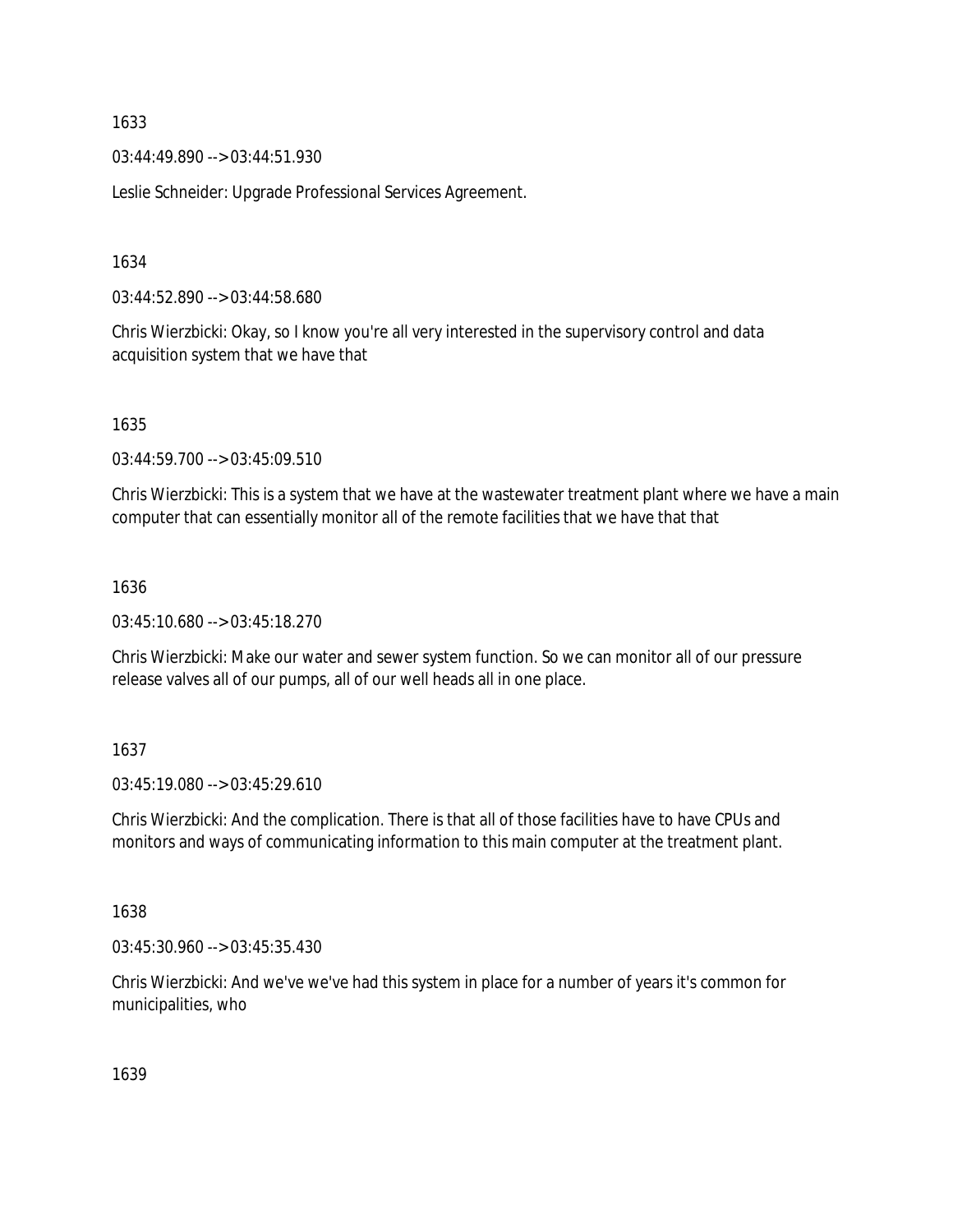03:45:37.200 --> 03:45:41.160

Chris Wierzbicki: beauties that manage public utilities to have these sorts of systems.

1640

03:45:42.450 --> 03:45:49.890

Chris Wierzbicki: We've been upgrading it for a number of years, and we were kind of in the last phase of upgrading it we've identified a couple of additional facilities that we want to

1641

03:45:51.330 --> 03:46:07.050

Chris Wierzbicki: Finish the design for so that we can build this and finish the improvements this year. So this is likely the last amendment to this consultant contract that you will see for finishing this design. It's for \$58,106 split between water and sewer funds.

1642

03:46:08.430 --> 03:46:27.090

Chris Wierzbicki: And the next time you see this will likely be a construction contract for an electrician to install all of the designed facilities which are bespoke for all of the facilities that we have in for for each municipality. So they're designed specifically for us and for how our system works.

1643

03:46:28.620 --> 03:46:35.460

Chris Wierzbicki: So that's the item have tonight. It's an amendment to the contract for deed for those design of those components for 60,000

1644

03:46:36.660 --> 03:46:37.920

Leslie Schneider: Great, thank you very much.

1645

03:46:40.590 --> 03:46:41.820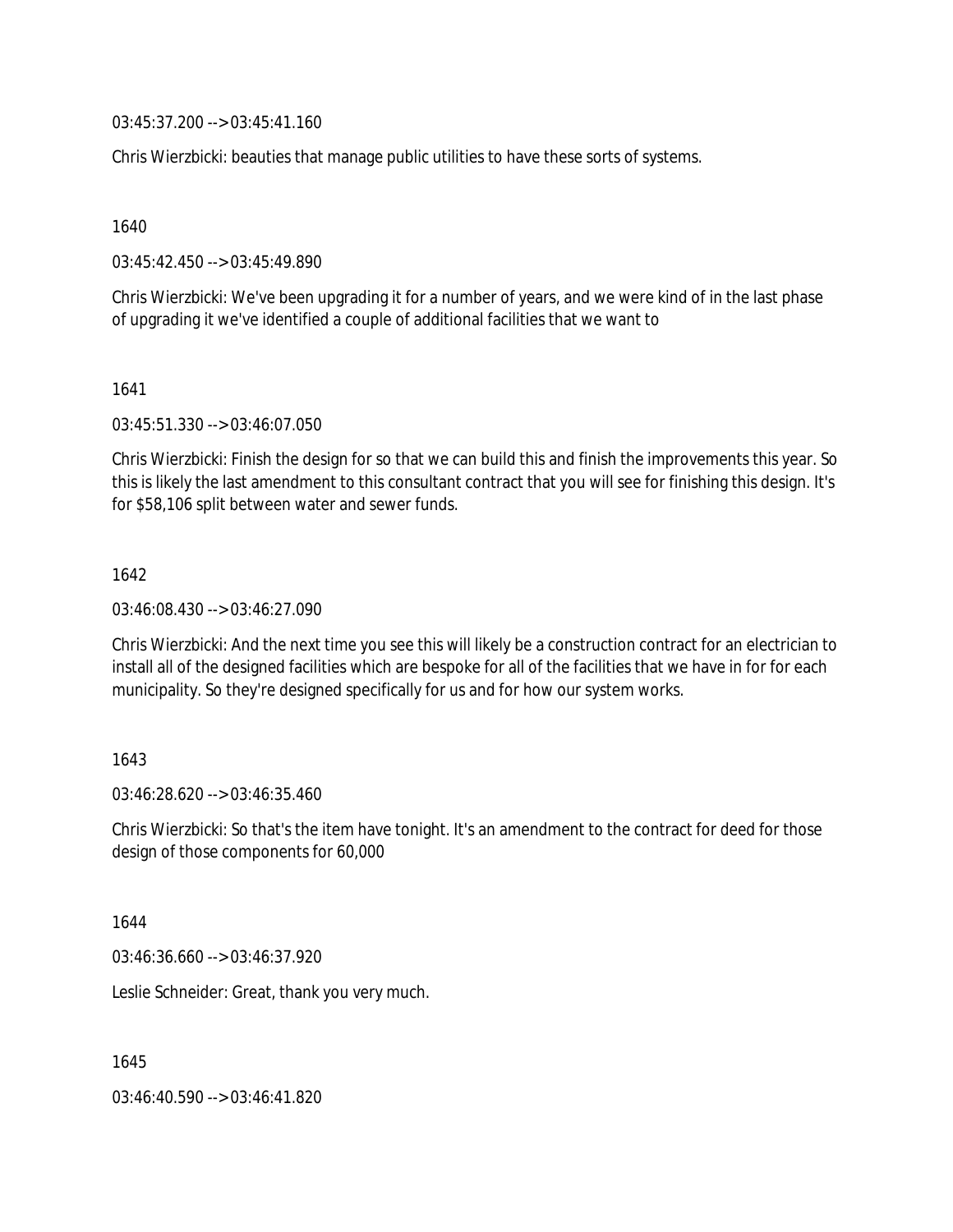Leslie Schneider: Like take emotion.

1646

03:46:45.240 --> 03:46:45.870

Leslie Schneider: Tell 70

1647

03:46:46.500 --> 03:47:05.460

Joe Deets: Sure, I moved forward amendment number one to the water and sewer telemetry upgrade professional services agreement with SMP incorporated in the amount of \$58,106 and 84 cents for approval with the June 23 2020 consent agenda.

1648

03:47:06.480 --> 03:47:06.870

Kol Medina: That can

1649

03:47:08.370 --> 03:47:11.400

Leslie Schneider: Remember, many in a second. Is there any further discussion.

1650

03:47:12.870 --> 03:47:15.510

Leslie Schneider: Right. All those in favor please say aye.

1651

03:47:16.890 --> 03:47:18.120

Leslie Schneider: Any opposed.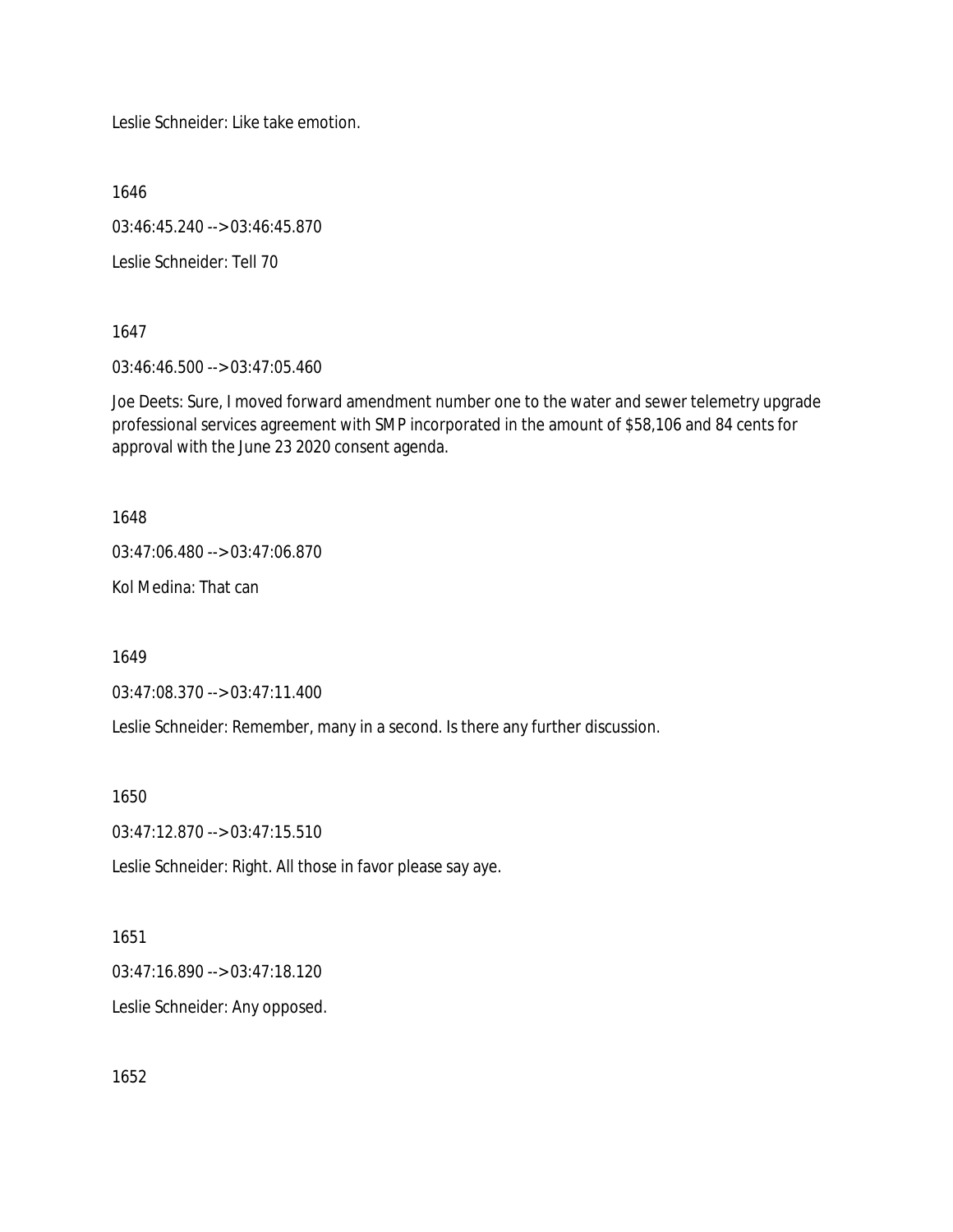03:47:19.500 --> 03:47:23.130

Leslie Schneider: SS unanimously, thank you all and thank you Chris

1653

03:47:26.310 --> 03:47:34.140

Leslie Schneider: Item nine F is public works 2020 fleet purchases utility van and bucket truck quotes

1654

03:47:34.500 --> 03:47:44.100

Chris Wierzbicki: Yep. So these both of these items were put before you previously in the year before we started dealing with the code issues and they were included in the

1655

03:47:45.750 --> 03:47:52.620

Chris Wierzbicki: Agreement for moving forward with the budget that the city manager proposed to you and that you accepted late last month. So, these

1656

03:47:53.640 --> 03:48:02.370

Chris Wierzbicki: And I do have an update on unfortunate update to one of these two vans that we were proposing to purchase under this contract yesterday, we got the notice from the dealer.

1657

03:48:03.300 --> 03:48:10.950

Chris Wierzbicki: That we were purchasing these vans from the Ford has discontinued the diesel engines that we wanted in these two these two pieces of fleet.

1658

03:48:13.050 --> 03:48:19.350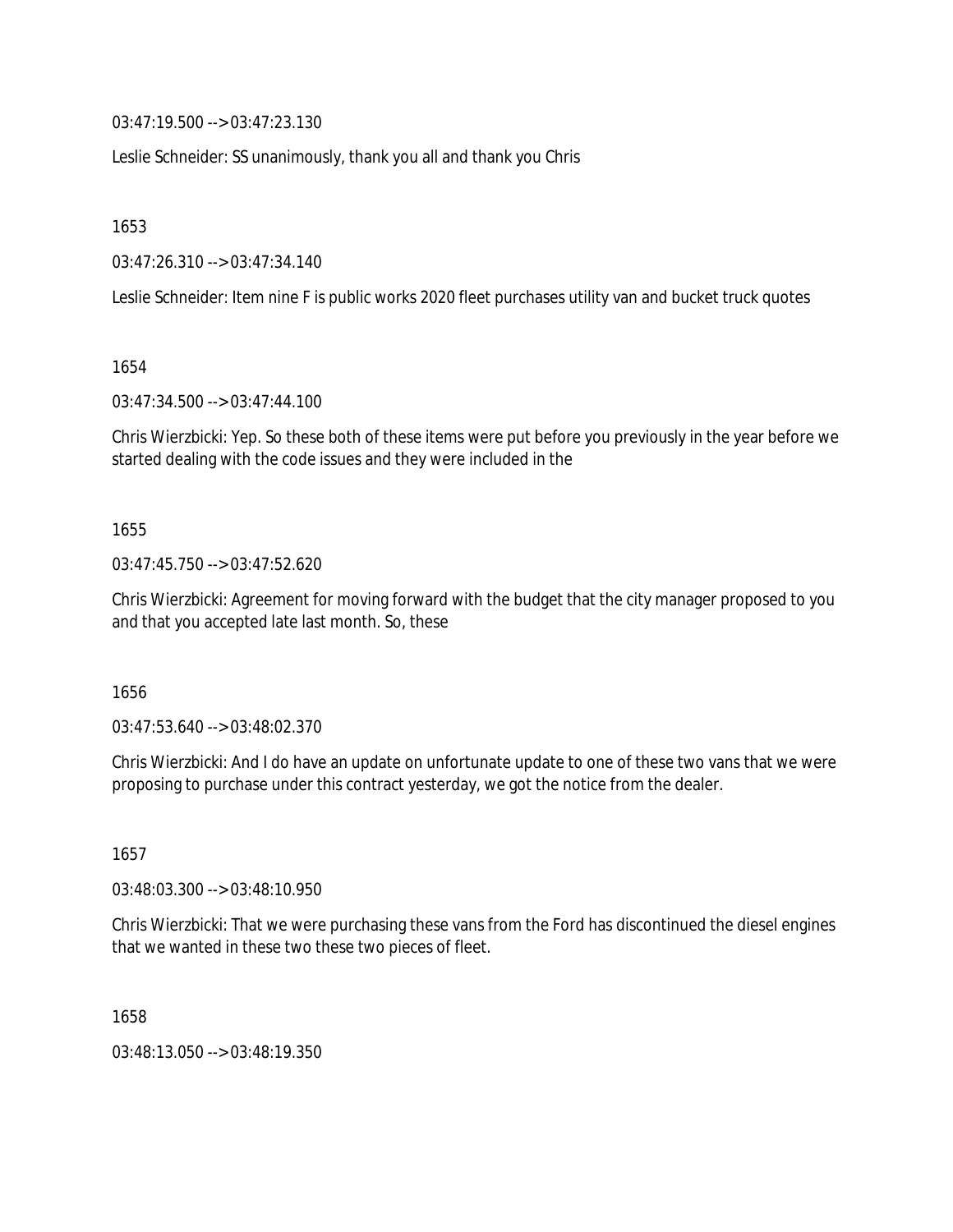Chris Wierzbicki: I think that they are discontinuing them partially because they are potentially problematic and had maintenance issues. And so it's probably for the best that we

1659

03:48:19.800 --> 03:48:29.310

Chris Wierzbicki: weren't able to receive them in time, but I am going to ask you to remove them from the, from the motion tonight and we will search for a different option for those vehicles.

1660

03:48:29.850 --> 03:48:35.010

Chris Wierzbicki: We are, however, going to move forward with the bucket truck, which is essentially a man lift that we use to

1661

03:48:35.850 --> 03:48:49.290

Chris Wierzbicki: Manage vegetation and facilities whenever somebody has to be reached. Something apply. We have a bucket truck today that is about 20 years old and has over 100,000 miles. So we are past due on replacing this piece of equipment and we received a good price.

1662

03:48:50.700 --> 03:48:53.370

Chris Wierzbicki: So unless you have questions I would ask that you please just

1663

03:48:54.780 --> 03:48:59.460

Chris Wierzbicki: Focus, the motion on the bucket truck from our tech industries for 230 9000

1664

03:49:03.870 --> 03:49:04.890

Leslie Schneider: Remember meeting, then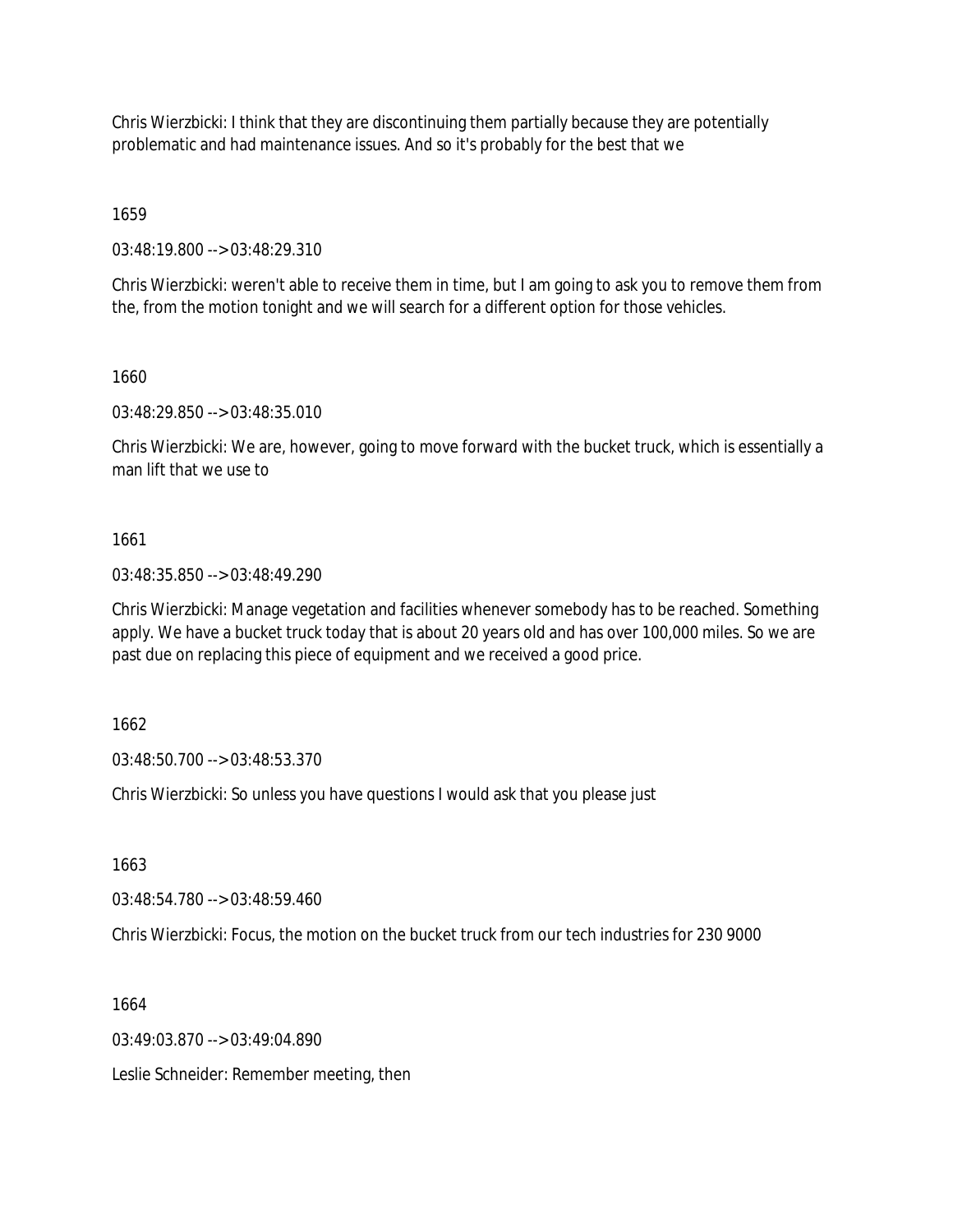03:49:06.000 --> 03:49:16.080

Kol Medina: I moved to approve the purchase of one bucket truck from our tech industry industries, Inc. In the amount of 230 \$9,991 and 10 cents.

1666

 $03:49:19.170 \rightarrow 03:49:25.110$ 

Leslie Schneider: COUNCILMEMBER deeds seconded. Any further discussion. All those in favor please say aye.

1667

03:49:26.670 --> 03:49:27.240

Leslie Schneider: Any opposed.

1668

03:49:29.370 --> 03:49:32.280

Leslie Schneider: All right. It's unanimous.

1669

03:49:38.280 --> 03:49:42.480

Leslie Schneider: G City Hall repairs project, project contract award.

1670

03:49:44.190 --> 03:50:00.300

Chris Wierzbicki: Okay, so this is a project that's been on the books for several years. We, as I've mentioned to you in the past, we only include contracts with blank amounts when we feel like we are kind of up against a tight timeline and want to get the issue in front of us, so that we can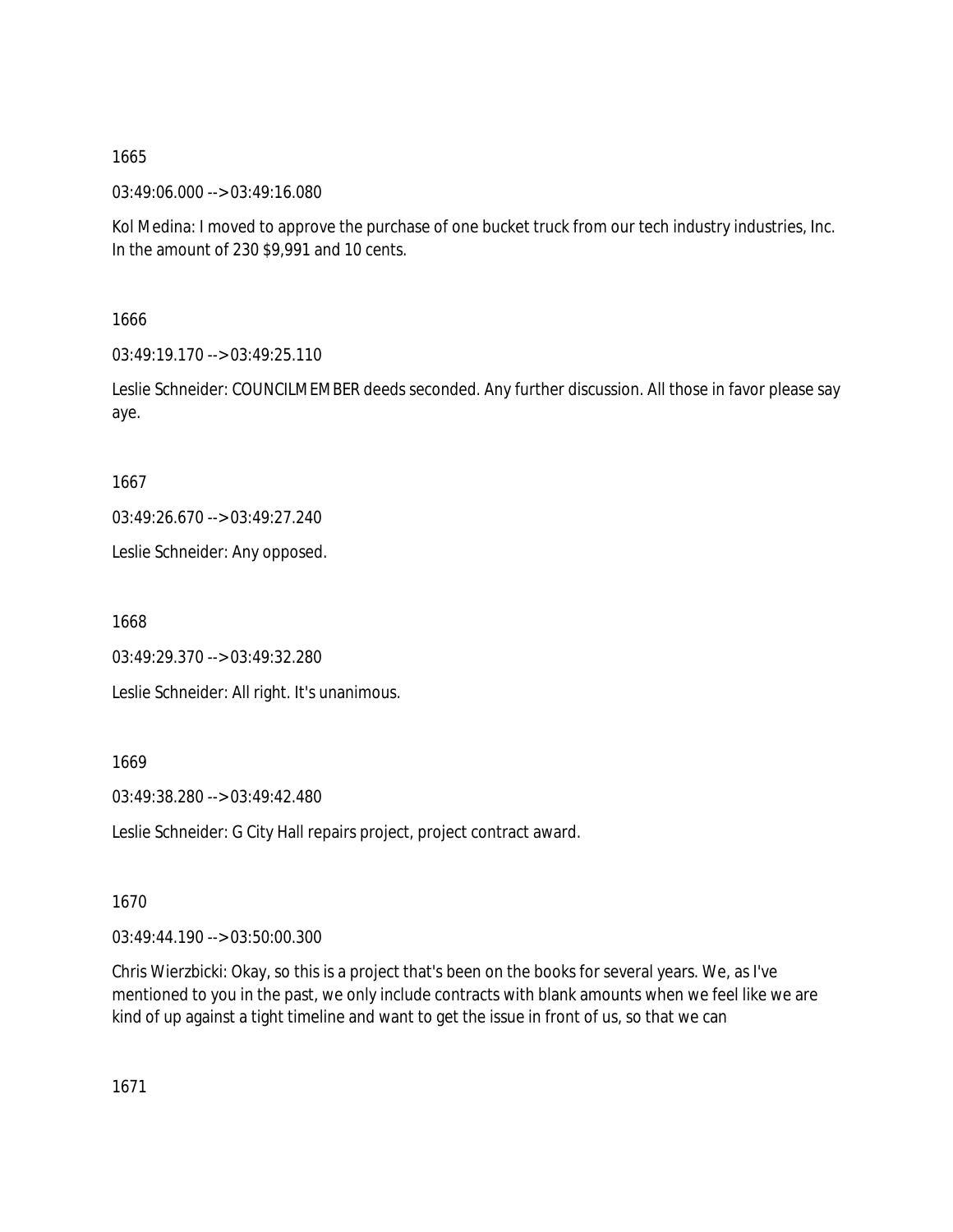03:50:02.040 --> 03:50:13.170

Chris Wierzbicki: Identify all the bids that come in and find the right to lowest bidder and the right price for the project and bring that forward to an unfinished business at your next regular meeting. So this is one of those items tonight.

1672

03:50:14.250 --> 03:50:19.230

Chris Wierzbicki: The work itself is a series of repair and maintenance items around City Hall.

1673

03:50:20.190 --> 03:50:27.270

Chris Wierzbicki: focused mainly on the front of the building faces Madison where the you there's the red citing around kind of where the city manager's office is

1674

03:50:27.930 --> 03:50:38.010

Chris Wierzbicki: We have significant leakage issue issues and window rot in that particular side of the building. We also are going to be replacing some of the windows in the council chambers were

1675

03:50:39.060 --> 03:50:50.220

Chris Wierzbicki: Flashing that was put on those windows originally when City Hall was built was look appears to have not been put on correctly and resulted in leaking and would rot of Windows sills, and some framing.

1676

03:50:51.210 --> 03:51:01.230

Chris Wierzbicki: So we aren't like I said, we've been we've been trying to do this work in small pieces over the last couple years and haven't been able to get a successful bid. So we've packaged in a number of these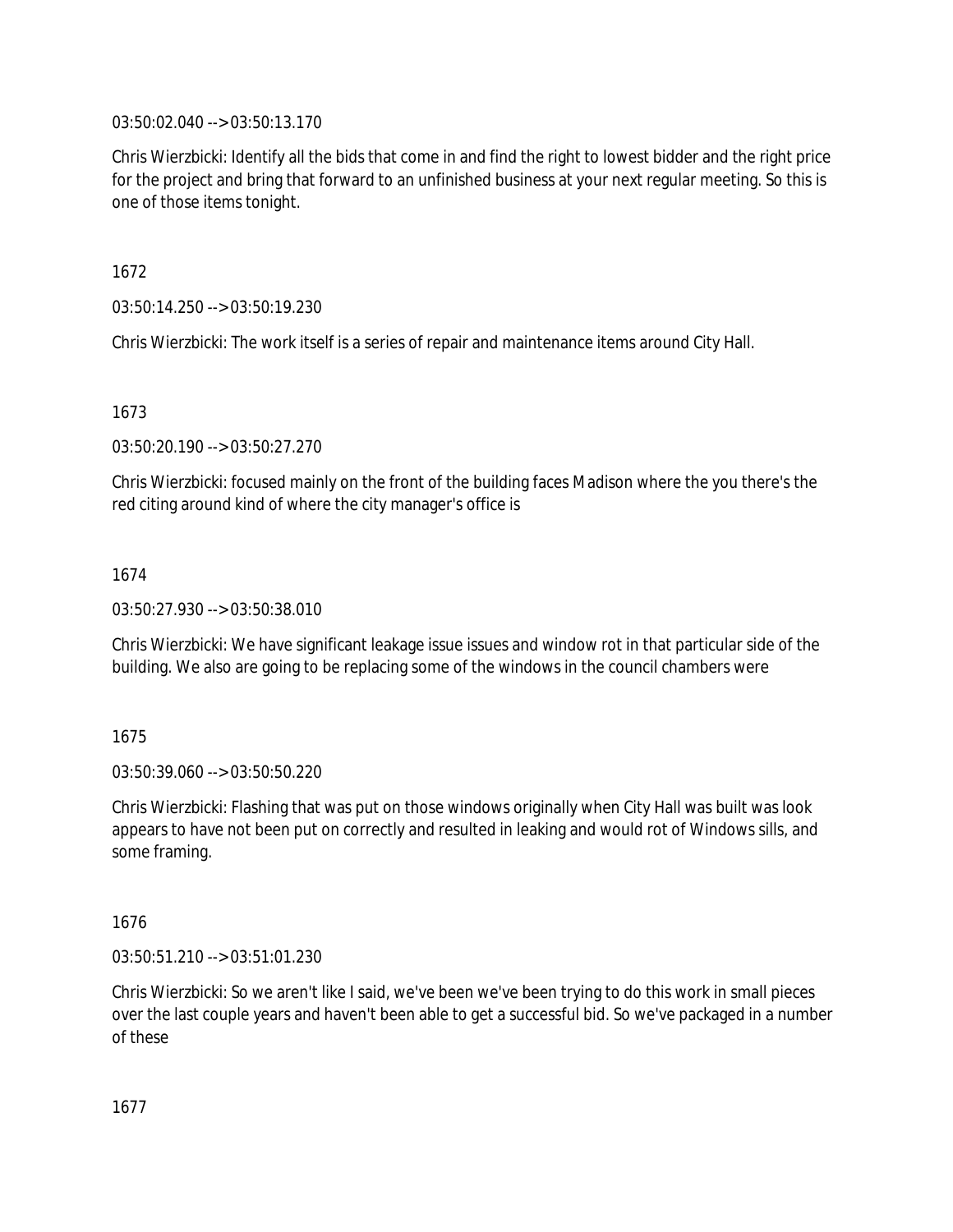03:51:01.860 --> 03:51:08.550

Chris Wierzbicki: repairs and maintenance issues together in hopes that we could get a successful better to work on these critical projects for us.

## 1678

03:51:09.630 --> 03:51:17.010

Chris Wierzbicki: Will likely be long lead times to get some of this custom equipment custom windows, etc. And so we're bringing this forward you today and hopes.

#### 1679

03:51:17.610 --> 03:51:26.160

Chris Wierzbicki: That you'll agree to move it forward and we can discuss the bids that come in at your next regular meeting so happy to answer any questions about that.

1680

03:51:27.900 --> 03:51:28.830

Leslie Schneider: All right.

1681

03:51:32.640 --> 03:51:34.080

Leslie Schneider: Anyone would like to make a motion.

1682

03:51:38.190 --> 03:51:48.660

Kol Medina: Now before I make my motion. A couple times in the last few minutes on their your sound has gotten really fuzzy and and loud. I don't know why I'm just telling you that in case you didn't know

1683

03:51:49.950 --> 03:52:02.880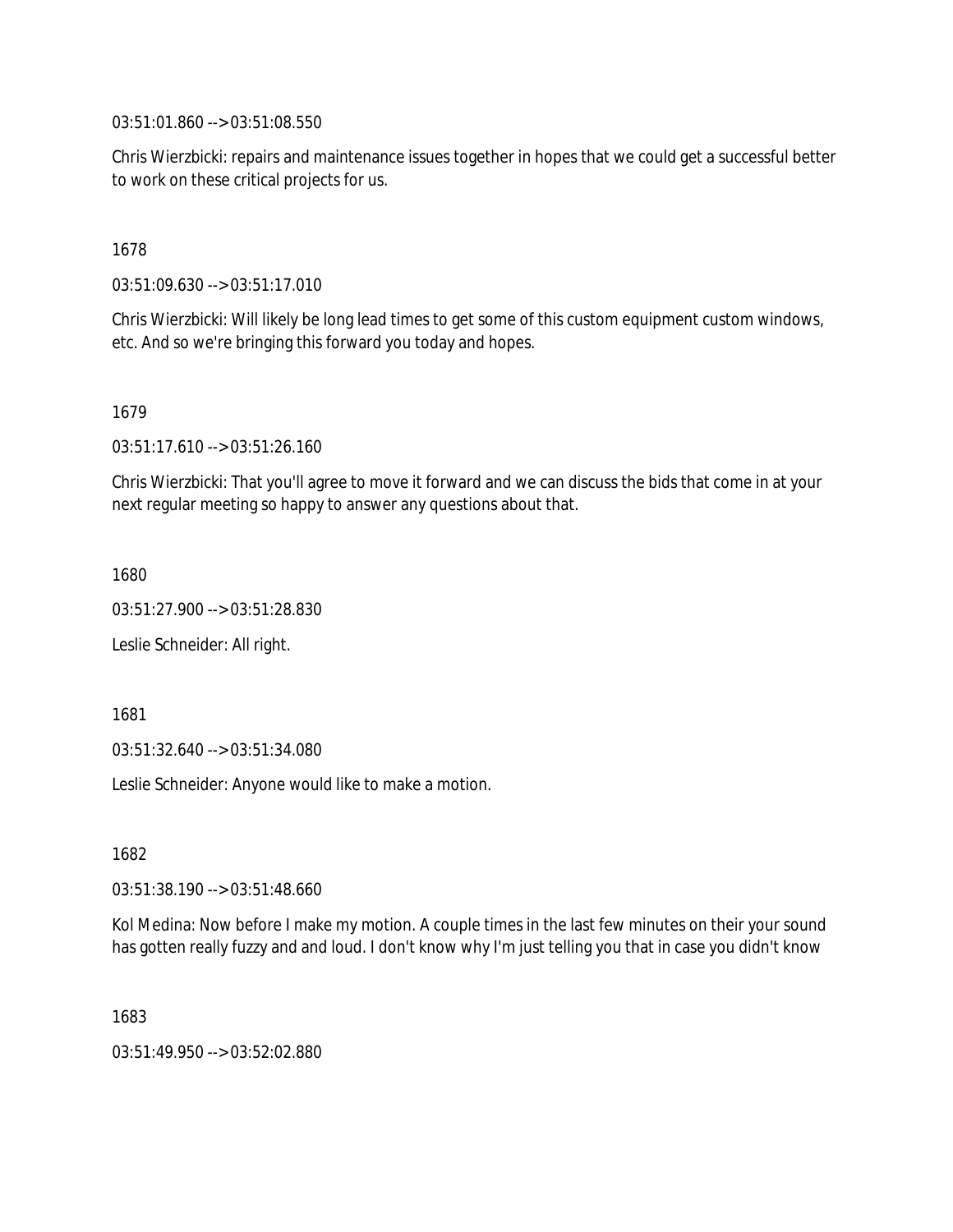Leslie Schneider: Well, so what happens when our meeting goes long enough, because I have to take the headset off because it loses power. And so now I'm just on the normal, so I'll give it a few more minutes and I'll put the headset back on now that it's had a chance to recharge. Okay.

1684

03:52:04.290 --> 03:52:11.430

Kol Medina: I moved it forward consideration of the City Hall repairs project contract or to the June 23rd 2020 unfinished business agenda.

1685

03:52:12.960 --> 03:52:14.250

Leslie Schneider: Council member deep second

1686

03:52:14.250 --> 03:52:16.800

Leslie Schneider: Stat any discussion.

1687

03:52:18.270 --> 03:52:20.490

Leslie Schneider: All those in favor, say aye.

1688

03:52:22.080 --> 03:52:25.020

Leslie Schneider: Any opposed, that passes unanimously.

## 1689

03:52:28.080 --> 03:52:38.190

Leslie Schneider: All right, thank you so much, Chris. I'm AND WE'RE STILL WITH PUBLIC WORKS. Item nine H 2020 asphalt repair project.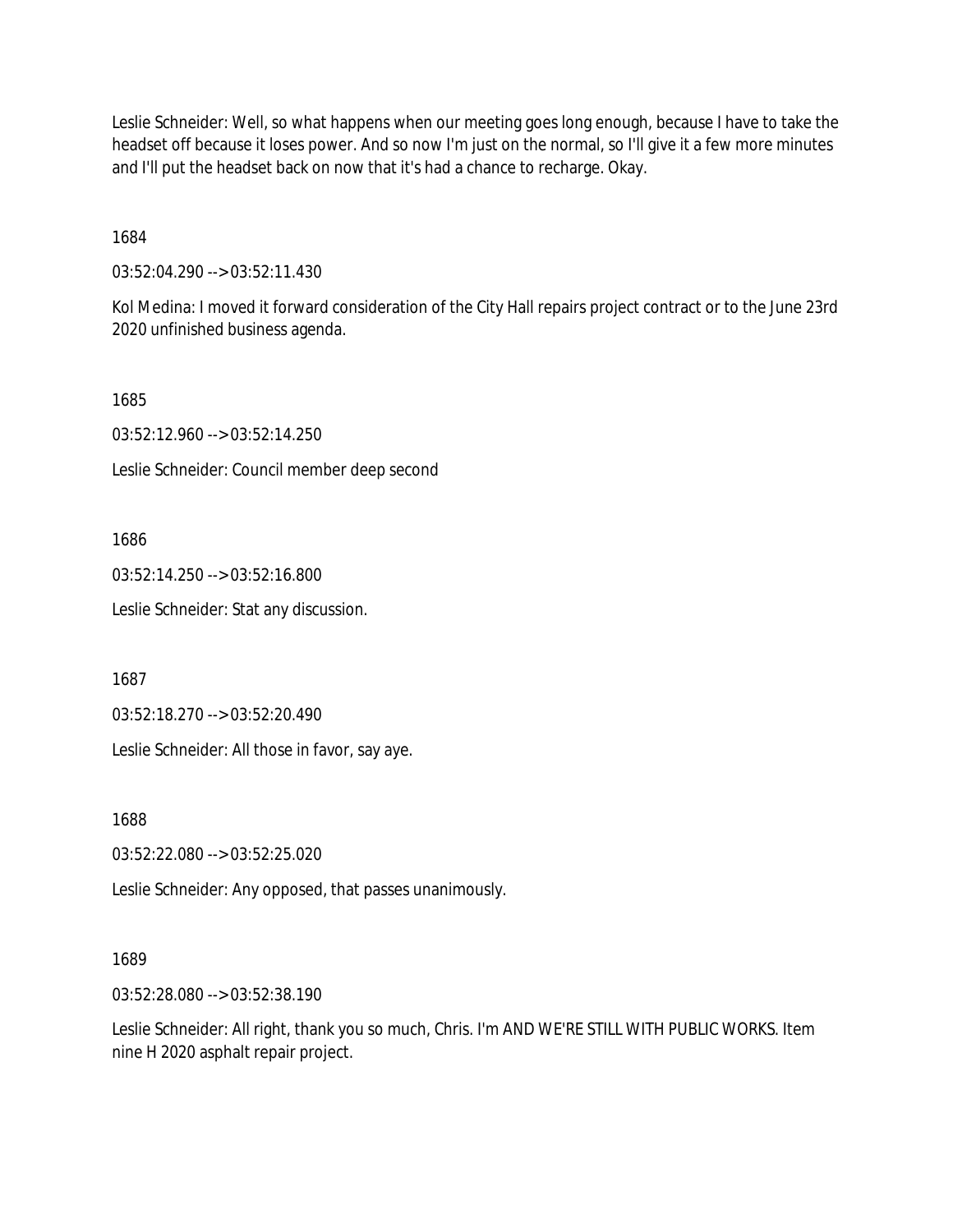03:52:39.570 --> 03:52:41.040

Chris Wierzbicki: Okay, so this is

1691

03:52:42.180 --> 03:52:52.170

Chris Wierzbicki: What we have historically called the road preservation project for the city. We do this work every year to the tune of between four and \$500,000 a year.

1692

03:52:53.010 --> 03:53:01.680

Chris Wierzbicki: This is the contract that we have for you this year for a number of repairs mostly around the central part of the island and parts North

## 1693

03:53:02.850 --> 03:53:14.850

Chris Wierzbicki: We won't be doing any chips ceiling. This year of roadways. We're doing asphalt patching and repair of some of places where we have significant road failures this contract is for 440 \$4,000

## 1694

03:53:16.380 --> 03:53:22.080

Chris Wierzbicki: Two notes on this one is that in order to decide where to do these this payment manage this payment work.

1695

03:53:22.500 --> 03:53:28.290

Chris Wierzbicki: We do have a pavement management system that looks at all of our roads and rates them and helps us identify where to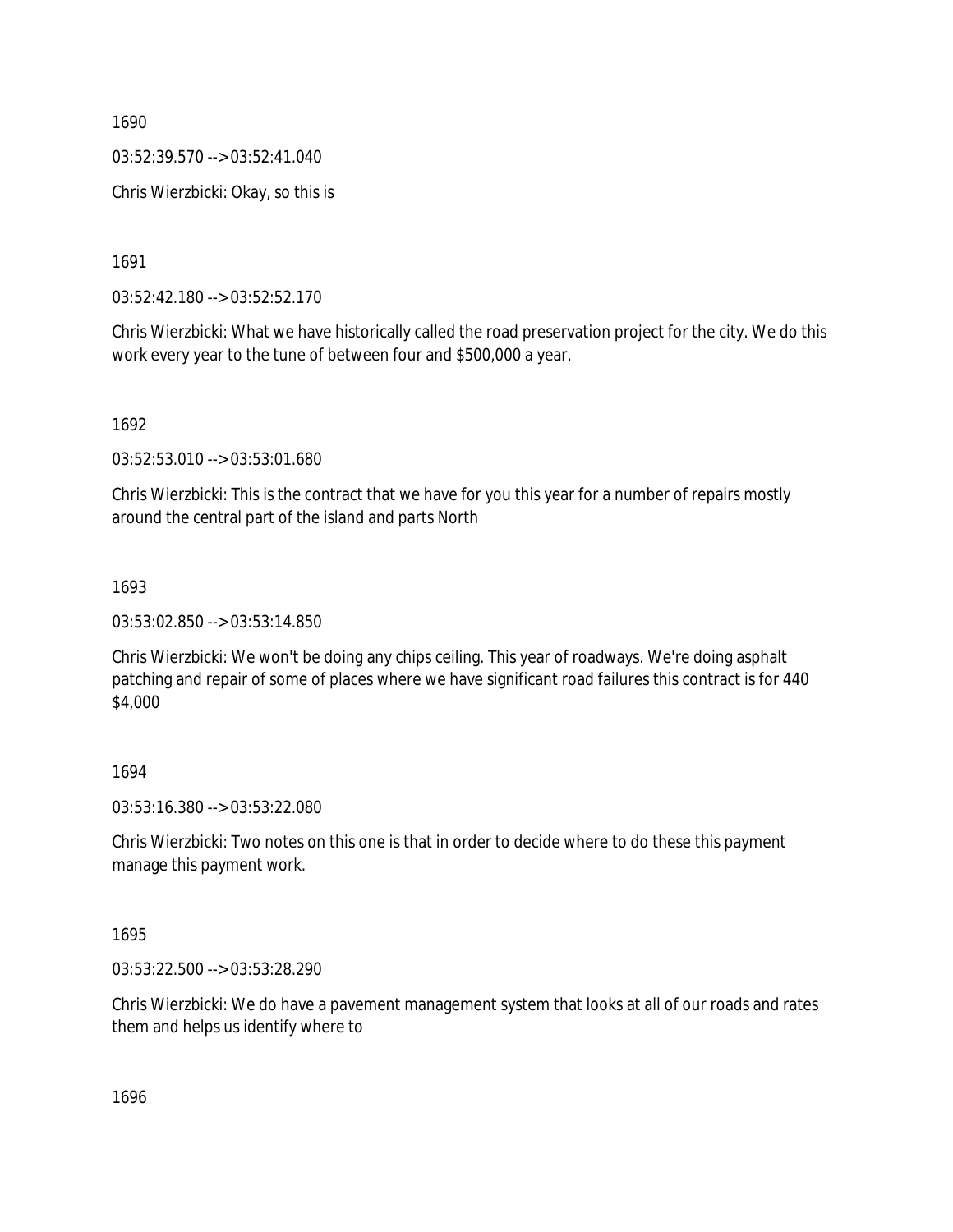03:53:29.010 --> 03:53:39.900

Chris Wierzbicki: Is the best investment for this money to help us raise with our Payment Management score overall across the island. So we're looking at this year's work and next year's work is kind of partner and

1697

03:53:41.010 --> 03:53:45.300

Chris Wierzbicki: Series of projects that will help maintain or increase our pavement management score.

1698

03:53:46.470 --> 03:53:55.350

Chris Wierzbicki: So, so it's really an asset management for you. Secondly, this is the pot of money that we had historically bc been receiving funds from the

#### 1699

03:53:56.310 --> 03:54:08.460

Chris Wierzbicki: Car tabs initiative and as you know that money has run dry. So we have this year's funding set aside and we have next year's funding set aside for this work and in the amount of a similar to this.

## 1700

 $03:54:09.210 \rightarrow 03:54:21.210$ 

Chris Wierzbicki: But we will hopefully be coming back to you soon to talk about options for figuring how to do this work beyond 2021 when we will no longer have that dedicated funding source so

1701

03:54:22.380 --> 03:54:23.760

Chris Wierzbicki: Happy to answer any questions about that.

1702

03:54:26.130 --> 03:54:26.850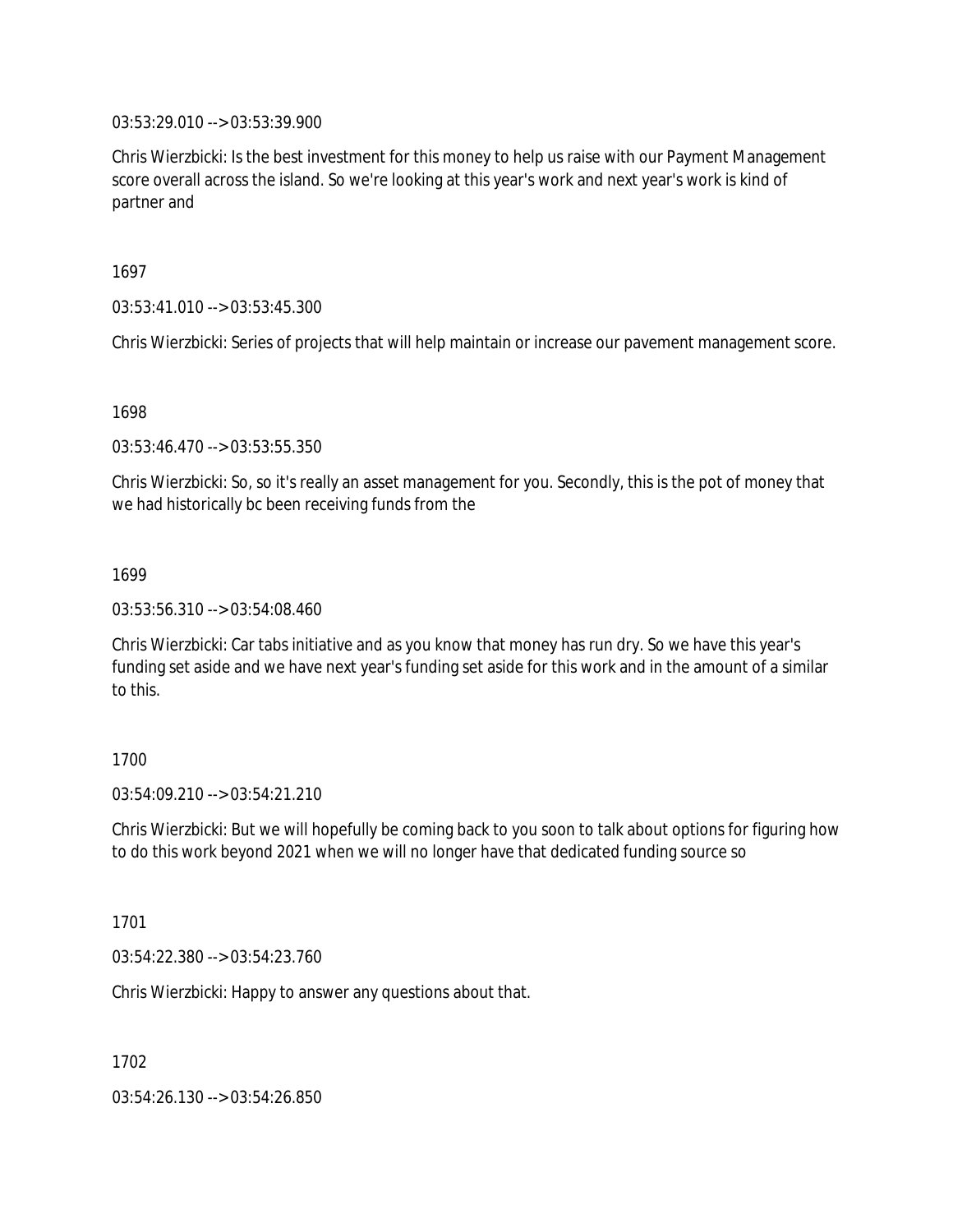Leslie Schneider: Thank you, Chris.

1703

03:54:30.120 --> 03:54:31.230

Leslie Schneider: Kelso pride topless.

1704

03:54:33.150 --> 03:54:47.610

Kirsten Hytopoulos: I'm just looking at the map that the work that's happening on Madison, and I'm sorry to ask any questions, but as the work that's going on the city happening on Madison is that front that new construction at all, and if so, are they contributing to that having torn up the road.

1705

03:54:48.360 --> 03:54:48.810

Kirsten Hytopoulos: We know

1706

03:54:49.140 --> 03:54:56.250

Chris Wierzbicki: It's mostly, I think I'm trying to remember correctly, I think it's closer down here in south of have Wyatt.

1707

03:54:57.390 --> 03:55:02.850

Chris Wierzbicki: Where we've had some historically poorly maintained areas that just don't seem to want to

1708

03:55:05.220 --> 03:55:07.260

Chris Wierzbicki: Hold up. So we're looking at trying to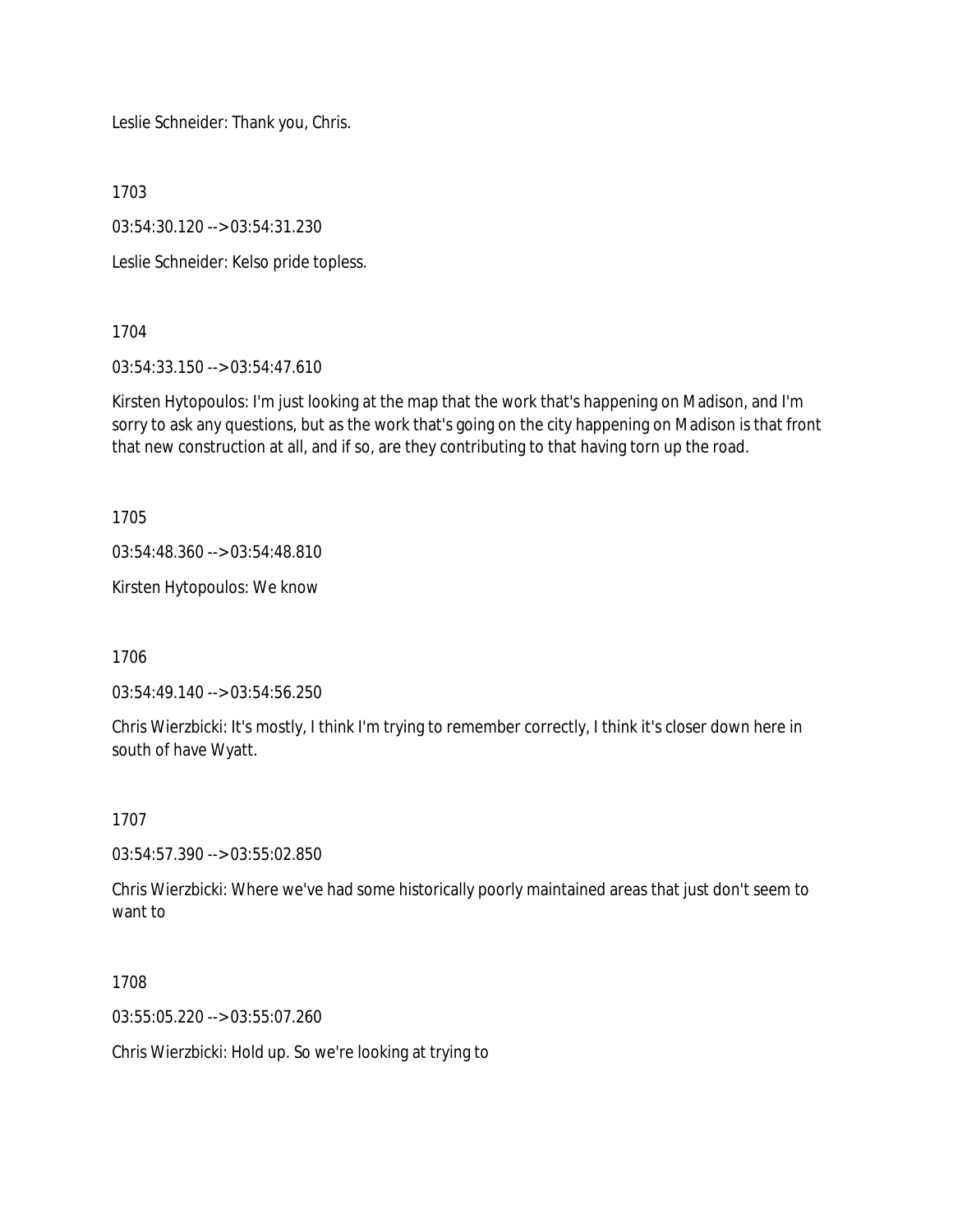03:55:08.640 --> 03:55:12.330

Chris Wierzbicki: make repairs in this area here for further south on wine from well

1710 03:55:12.930 --> 03:55:13.440 Kirsten Hytopoulos: Thank you.

1711

03:55:16.740 --> 03:55:18.330

Leslie Schneider: All right let someone like to make a motion.

1712

03:55:19.500 --> 03:55:20.400 Leslie Schneider: Council member needs.

1713

03:55:22.350 --> 03:55:25.710

Joe Deets: Your son. I was hoping you would follow them with an emotion, but I'll do it.

1714

03:55:26.850 --> 03:55:41.790

Joe Deets: I moved forward for approval with the June 23 2020 consent agenda the ward to the granite construction company of the contract for the 2020 asphalt repair project in the mouth of 440 \$4,305

1715 03:55:42.480 --> 03:55:43.110

Second,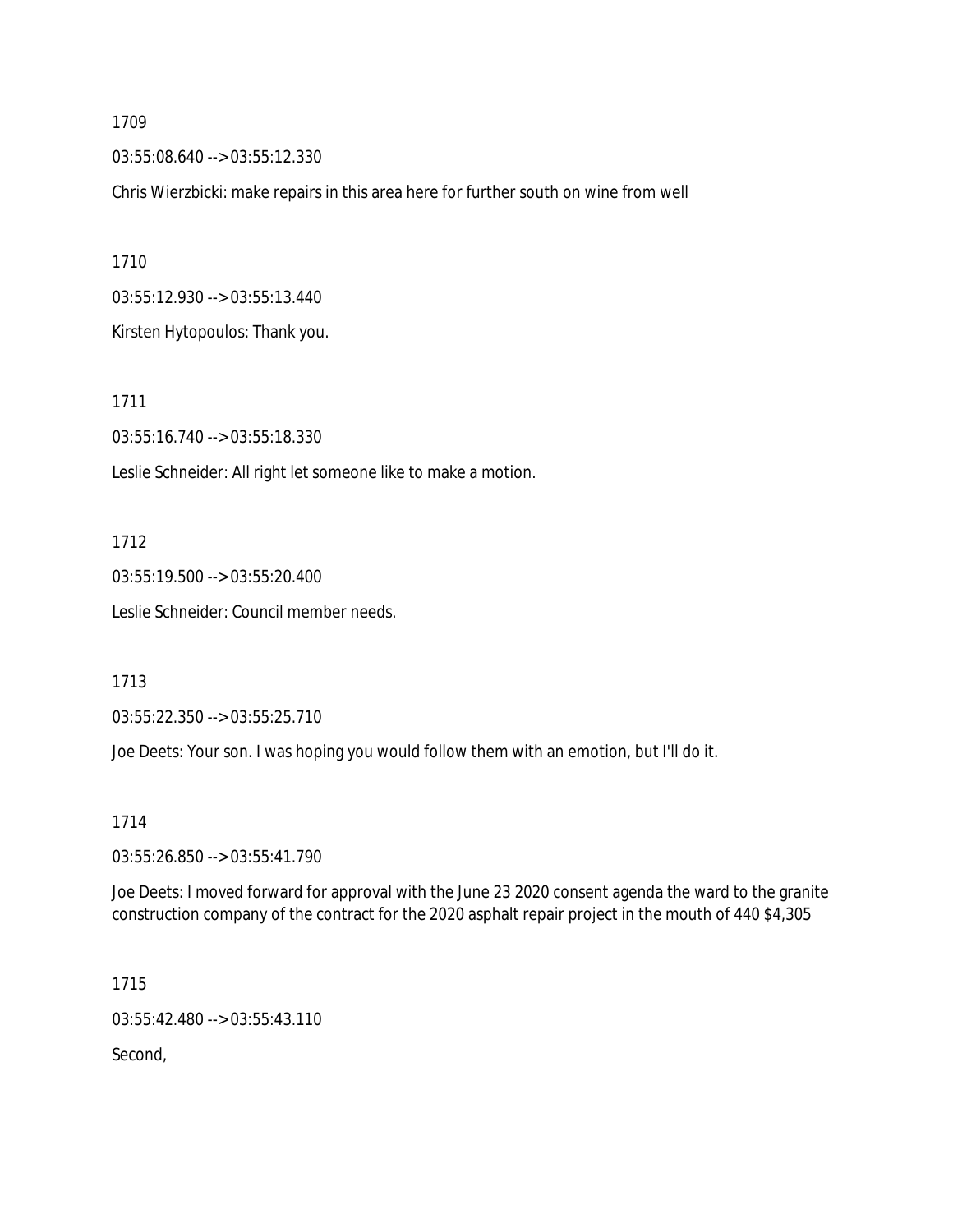03:55:44.250 --> 03:55:47.760

Leslie Schneider: COUNCILMEMBER Medina, second. Any further discussion.

1717

03:55:49.470 --> 03:55:51.150

Leslie Schneider: All those in favor please say aye.

1718

03:55:52.590 --> 03:55:56.040 Leslie Schneider: Any opposed passes unanimously.

1719

03:55:57.300 --> 03:55:58.740 Leslie Schneider: All right. Thank you, Chris.

1720

03:56:00.300 --> 03:56:01.770

Leslie Schneider: I think you're I think you're right.

1721

03:56:03.840 --> 03:56:12.930

Leslie Schneider: Okay, moving on to 9am I the 2020 kids regional Coordinating Council K RCC I la amendment.

1722

03:56:14.250 --> 03:56:32.760

Robbie Sepler: Good even, the Council I'm be present briefly presenting this item to you. This is the annual amendment to the care CC's I'll lay for reference original body. The sole purpose of this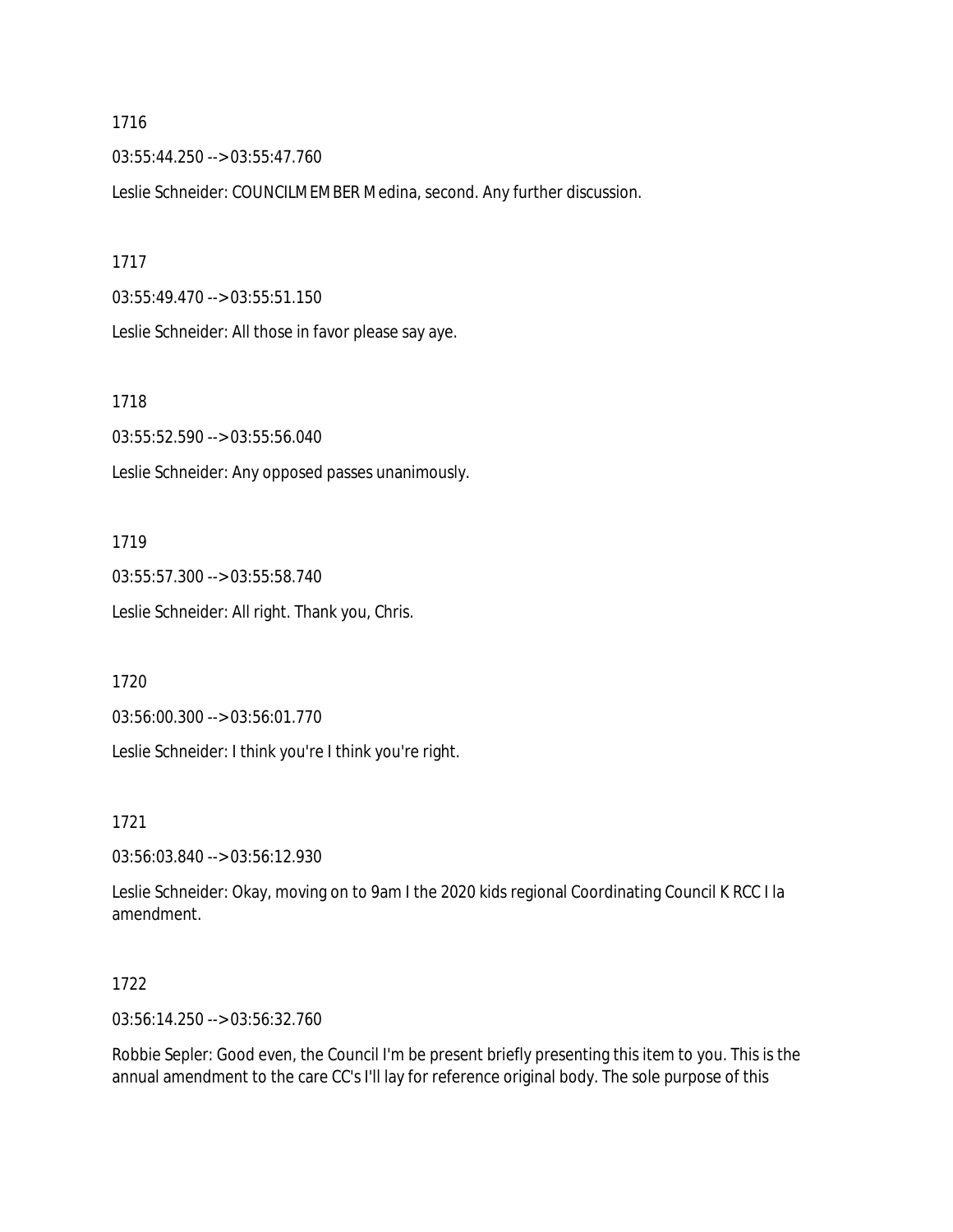amendment, Amendment this year is to add one new member to the executive body from the port of Kingston.

1723

03:56:33.840 --> 03:56:35.160

Robbie Sepler: And that is the extent of it.

# 1724

03:56:40.350 --> 03:56:44.280

Leslie Schneider: Carefully topless. You have your hand up. Is that on purpose. No.

1725

03:56:44.820 --> 03:56:47.070

Kirsten Hytopoulos: No, but I'll make the motion. Since I oh one.

1726

03:56:48.450 --> 03:56:49.080

Leslie Schneider: Sounds good.

# 1727

03:56:49.920 --> 03:56:57.450

Kirsten Hytopoulos: I moved forward the care CC I la amendment for approval with the June 23rd 2020 consent agenda.

# 1728

03:56:59.580 --> 03:57:02.760

Leslie Schneider: COUNCILMEMBER deeds. Second. Any further discussion.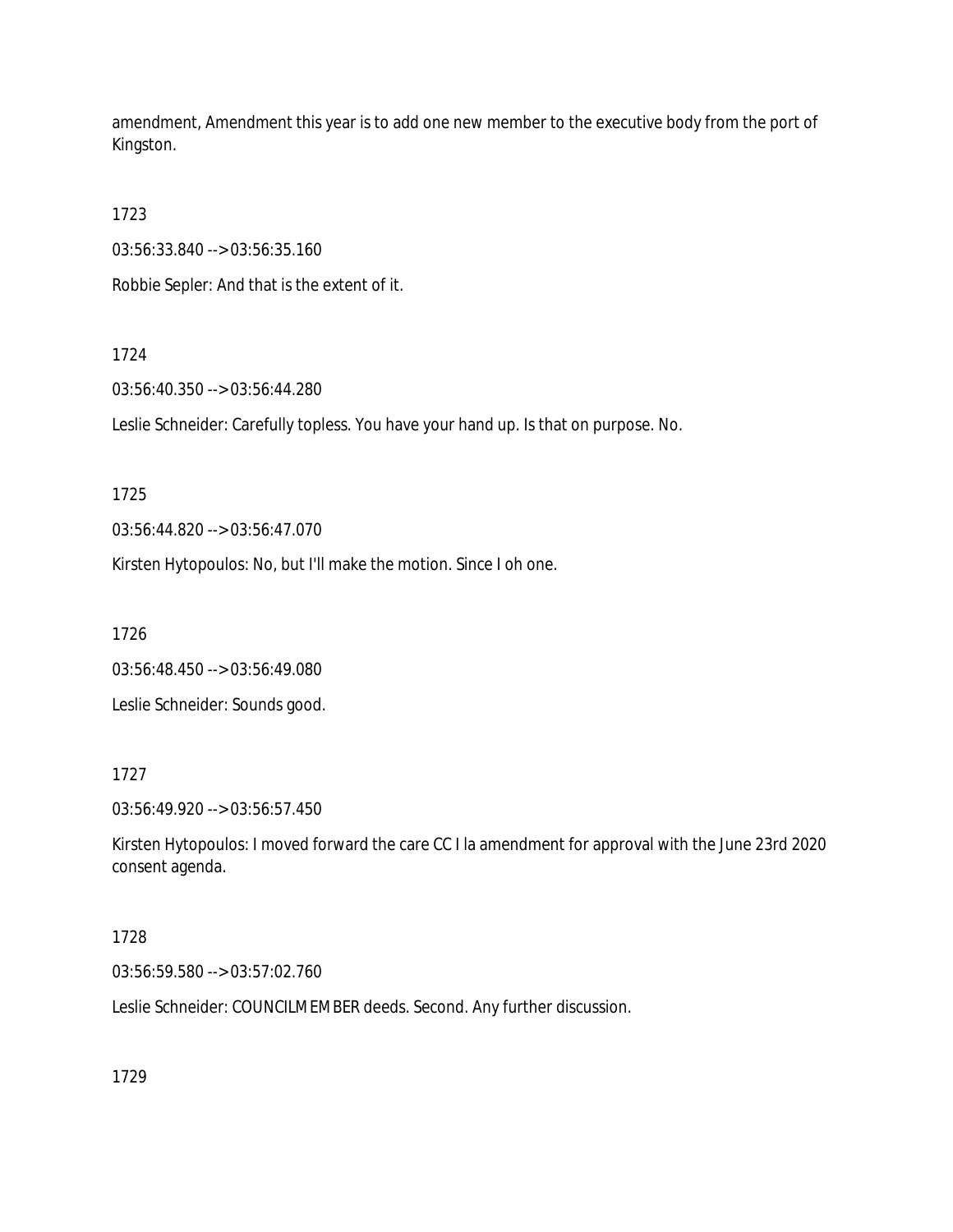03:57:03.930 --> 03:57:06.000

Leslie Schneider: All those in favor please say aye.

1730

03:57:06.630 --> 03:57:12.300

Leslie Schneider: Aye. Any opposed, that passes unanimously. Thank you. Robbie

1731

03:57:14.130 --> 03:57:15.360 Leslie Schneider: All of that waiting around

1732

03:57:17.310 --> 03:57:24.360

Leslie Schneider: Okay. Um so Council, we are on to Council discussion and

1733

03:57:25.470 --> 03:57:28.710

Leslie Schneider: We have two items on here and then we go to the consent agenda.

1734

03:57:31.980 --> 03:57:40.830

Leslie Schneider: I think that item today is going to be a quick one. I think that it can be is not going to be a quick one. So let's just go ahead and get 10 a done and

1735

03:57:41.940 --> 03:57:46.290

Leslie Schneider: Then we can consider what kind of energy, we have for items 10 be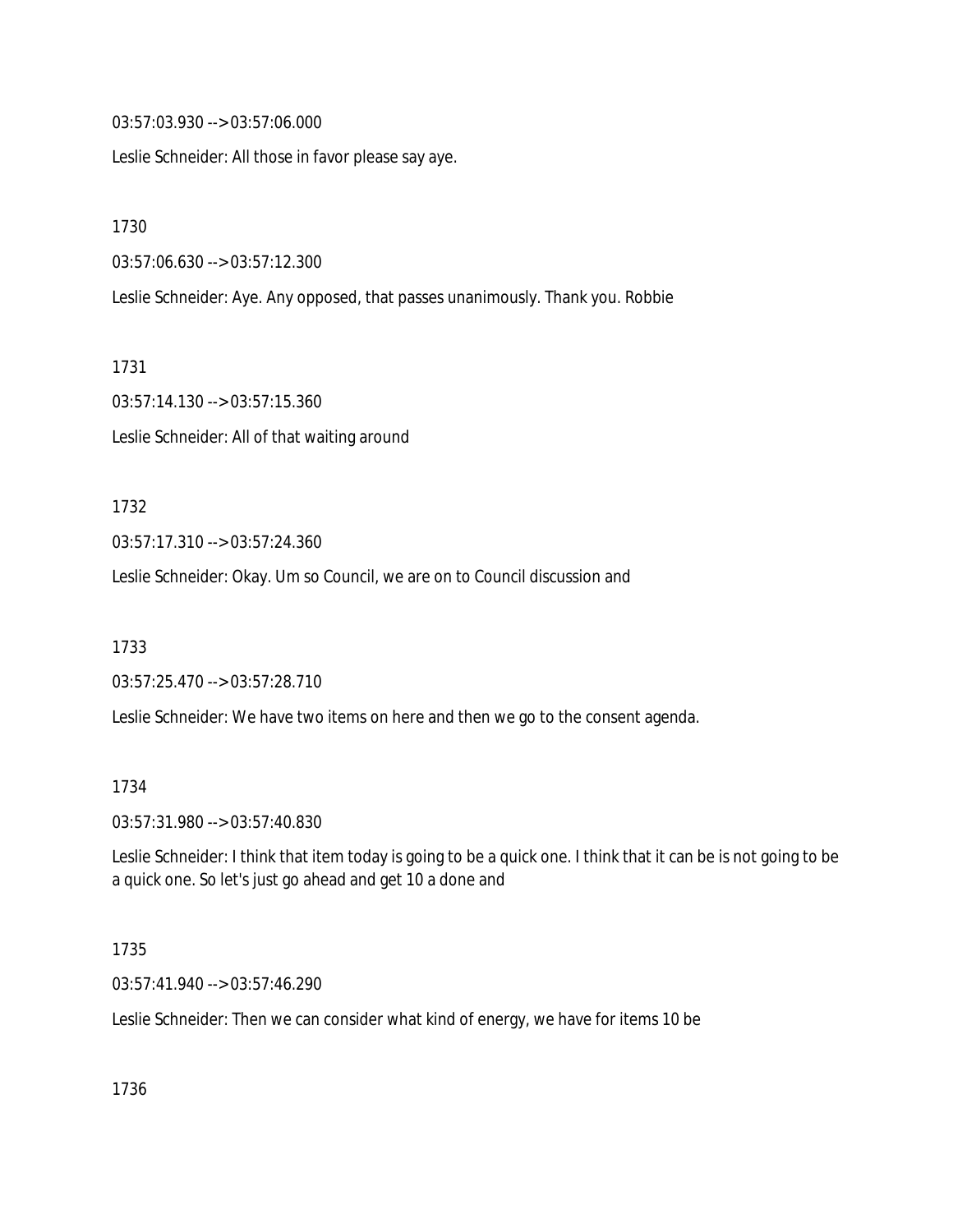03:57:49.380 --> 03:58:04.110

Leslie Schneider: Okay so creation of the Council ad hoc committee to develop a code 19 economic recovery plan and internal discussion of plan. Councilmember deets. Would you like to take the lead on that. Yeah.

1737

03:58:04.140 --> 03:58:20.250

Joe Deets: Sure. Thanks. Thank you. Mary Yeah, I brought this up before and I think you guys graciously allowed us to kind of move forward with this ad hoc committee without actually proving it. So I hopefully you do approve this because we actually started meeting.

1738

03:58:21.510 --> 03:58:36.930

Joe Deets: So the intent of this is to engage with the business community to come to it. I guess what we're doing right now is kind of a needs analysis, it needs analysis is just some things that they can do. We're not making any promises at all.

1739

03:58:38.250 --> 03:58:53.310

Joe Deets: And then the idea would be come up with a plan of what things the city can do to help support our local business community. So this is just, I think the discussion here is just to approve us doing this works. And you know that we're doing it.

1740

03:58:53.850 --> 03:59:00.360

Joe Deets: And that at some point, as soon as possible will be getting back to you so happy to answer any questions.

1741

03:59:03.090 --> 03:59:04.530

Leslie Schneider: Thank you. Councilmember deeds.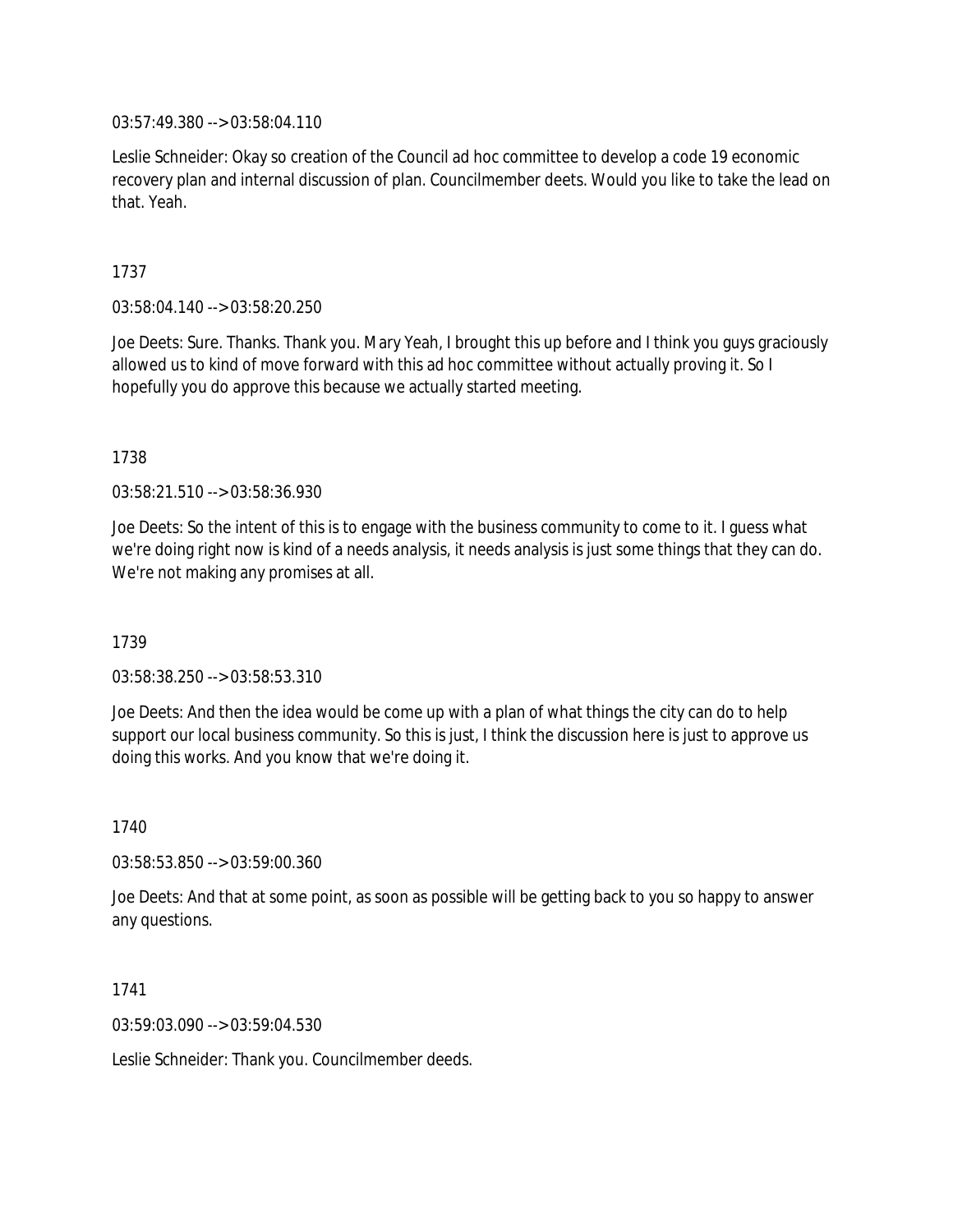03:59:07.350 --> 03:59:08.790

Leslie Schneider: And COUNCILMEMBER car.

1743

03:59:11.310 --> 03:59:22.110

Christy Carr: I was just going to go ahead and make a motion. Thank you. I moved to approve the creation of the Council ad hoc committee to develop a coven 19 Economic Recovery Plan.

1744

03:59:25.410 --> 03:59:26.220

Leslie Schneider: I'm that

1745

03:59:27.300 --> 03:59:33.840

Leslie Schneider: Will go with Deputy Mayor on that one to her. Her second thing and council mayor car was that your

1746

03:59:34.860 --> 03:59:35.910

Leslie Schneider: Was that your first

1747

03:59:38.460 --> 03:59:39.540

Leslie Schneider: Congratulations.

1748

03:59:40.710 --> 03:59:43.680

Leslie Schneider: All right, is there any further discussion.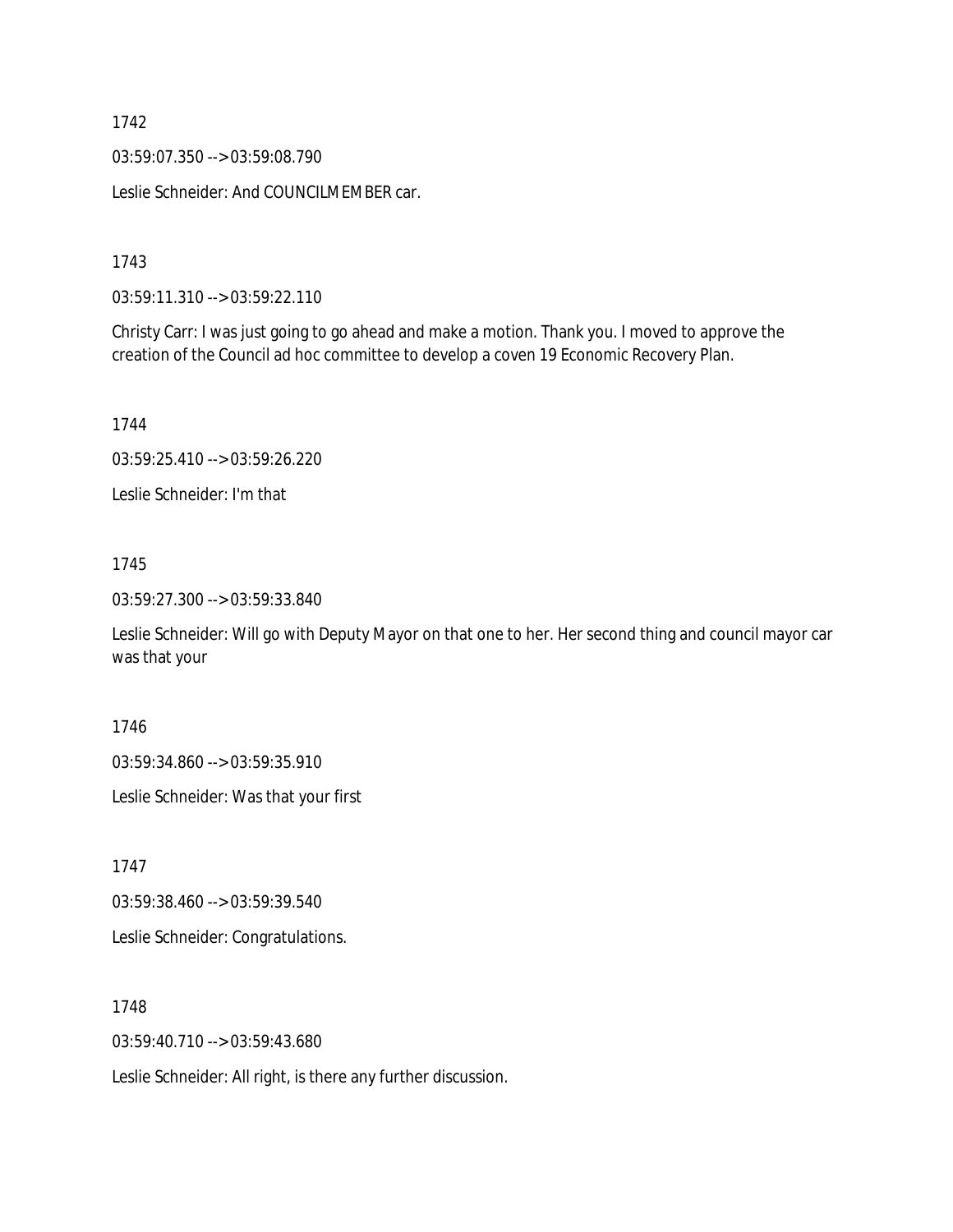03:59:45.480 --> 03:59:48.540

Leslie Schneider: All those in favor, say aye.

1750

03:59:50.310 --> 04:00:00.660

Leslie Schneider: Any opposed, all right, that passes unanimously. Thank you. Thank you. Um, we are on to item 10 be if we so choose. Yes.

1751

04:00:00.870 --> 04:00:09.030

Rasham Nassar: Sorry to interrupt, but I do have, I do have a quick comment or more of a suggestion for the colleagues that are on this ad hoc committee.

1752

04:00:09.270 --> 04:00:19.320

Rasham Nassar: Only taking the lead there. I think it's really important topic topic of interest for our community. But I do want to acknowledge that one request from

1753

04:00:19.950 --> 04:00:29.700

Rasham Nassar: At least a couple community members that I've heard is that we keep in and I know counseling or D side, I trust you, as a liaison for the race equity task force.

1754

04:00:30.180 --> 04:00:40.740

Rasham Nassar: To do this, but to keep in mind on equity. When we look at businesses in terms of developing strategies for how to help support them coming out of the coven pandemic.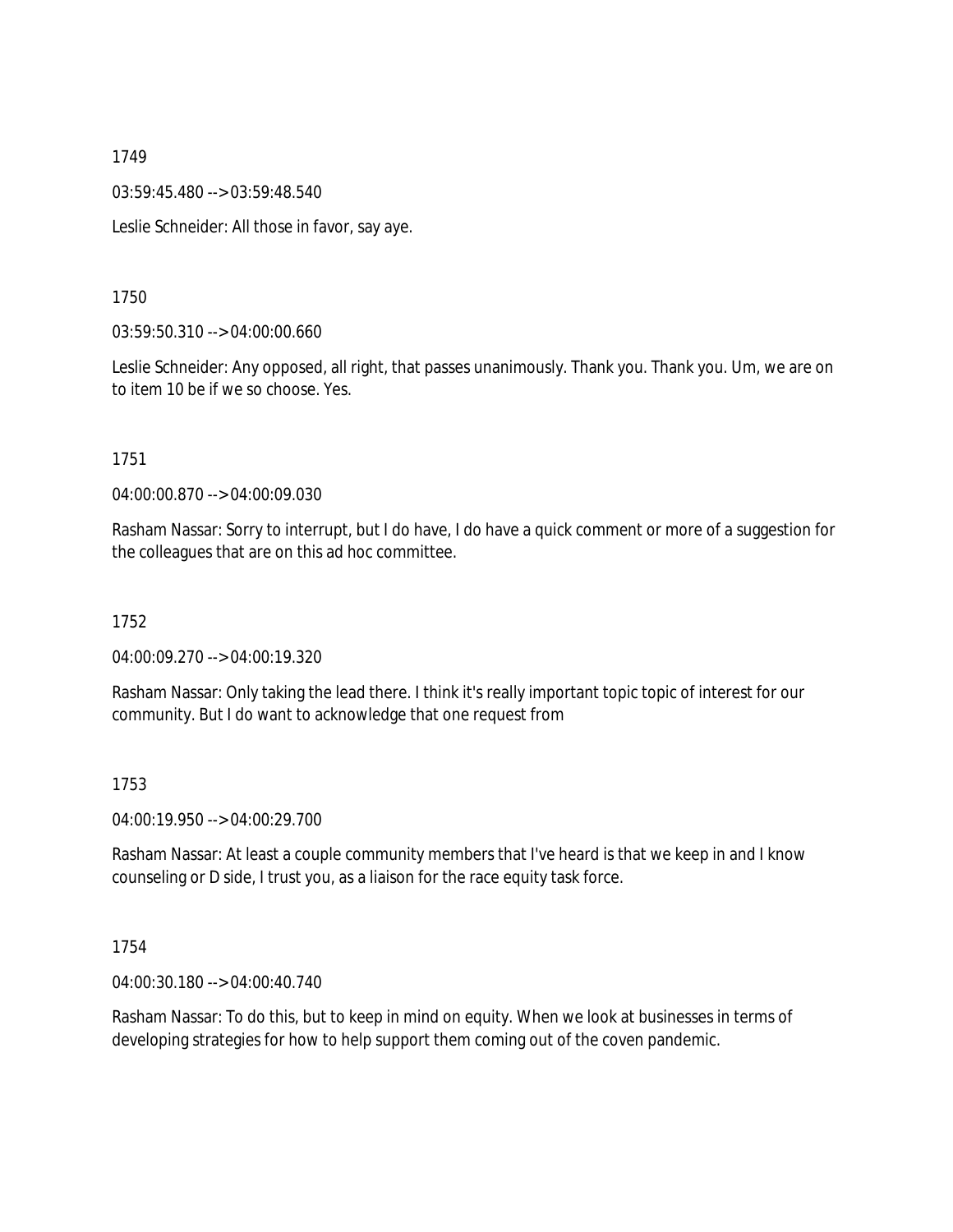04:00:41.790 --> 04:00:53.820

Rasham Nassar: And lead of the uncertainty in the future that we keep that even though we don't have a equity lens per se that we just may just be aware of that. In terms of the approach. So, yeah.

1756

04:00:54.120 --> 04:00:57.930

Joe Deets: Don't thank you for saying that I will definitely keep that in mind.

1757

04:00:59.370 --> 04:01:06.390

Leslie Schneider: Thank you, Deputy Mayor good good comment. Okay, so, um, COUNCILMEMBER topless. I'm going to

## 1758

04:01:08.490 --> 04:01:15.420

Leslie Schneider: See if you want to make any sort of suggestion about your agenda item here.

1759

04:01:17.220 --> 04:01:23.430

Kirsten Hytopoulos: Well, of course. I'd like to believe the changes I've that I've proposed are easy and it'll be easy for us to just give the thumbs up to them.

1760

04:01:23.700 --> 04:01:29.280

Kirsten Hytopoulos: But I know that even if everyone's ultimately on board of them, it's going to take some conversation understand them.

1761

04:01:30.030 --> 04:01:35.730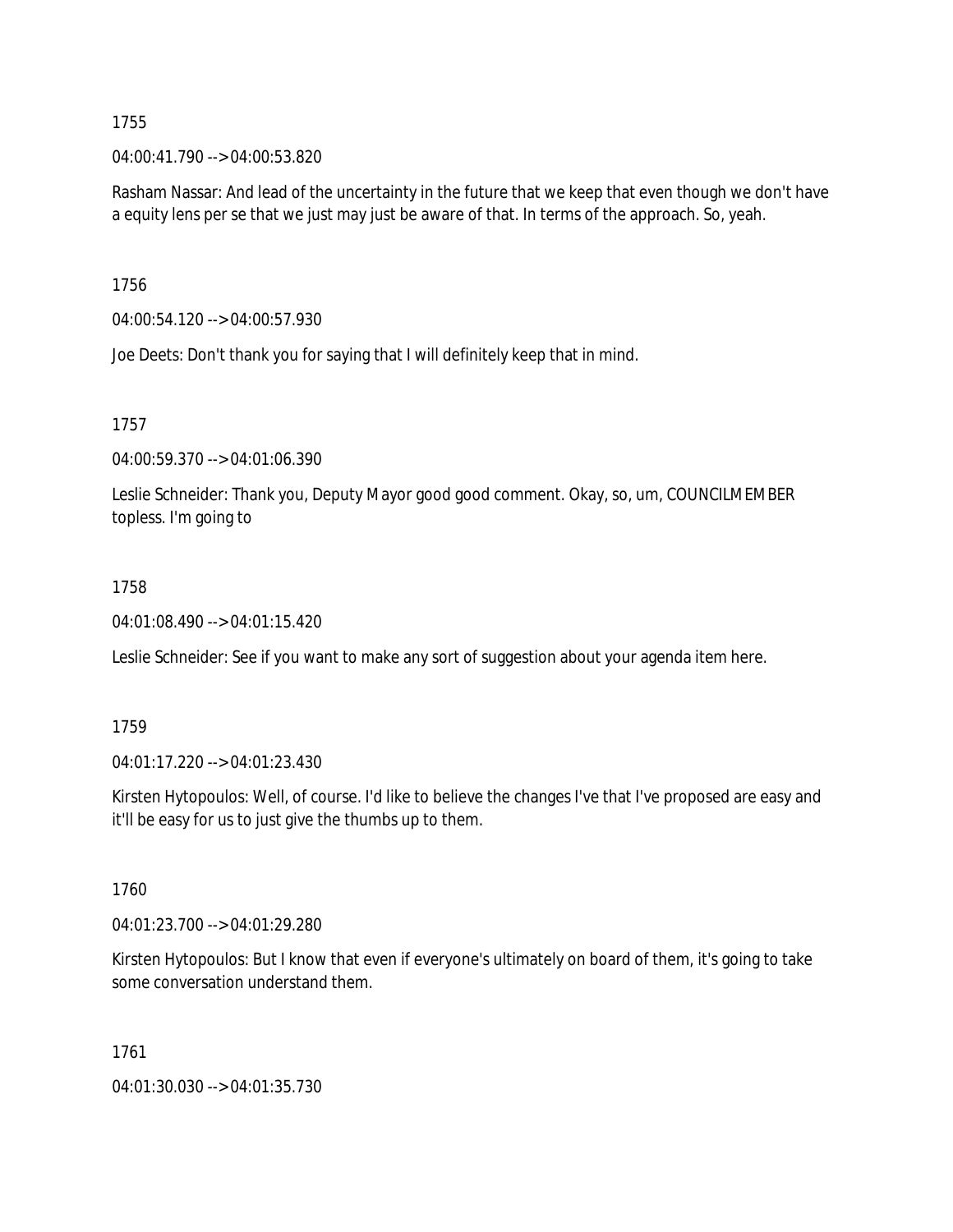Kirsten Hytopoulos: There's no way we can have a full conversation today. I suppose we should either move the entire conversation forward.

1762

04:01:36.690 --> 04:01:43.440

Kirsten Hytopoulos: I could I could kind of the one, one thing that I thought about doing at the beginning of the conversation was trying to highlight what

1763

04:01:43.680 --> 04:01:49.590

Kirsten Hytopoulos: You know, just make a statement about here are. Here's what I've tried to do with what you see with these red lines.

# 1764

04:01:50.190 --> 04:01:58.380

Kirsten Hytopoulos: I could give that now we can come back to the conversation. I think my concern is that everybody so fried. They're not going to benefit from me making that statement.

1765

04:01:58.950 --> 04:02:06.120

Kirsten Hytopoulos: So I'm open to either one. I'm open to either kind of listing the thing about seven points of what I've tried to do

1766

04:02:06.750 --> 04:02:16.230

Kirsten Hytopoulos: Or just move on to bring it back if we bring it back. I want to include I'm going to want to include a clean copy as well as the red lines for those who just don't even want to look at the red lines.

1767

04:02:17.310 --> 04:02:18.930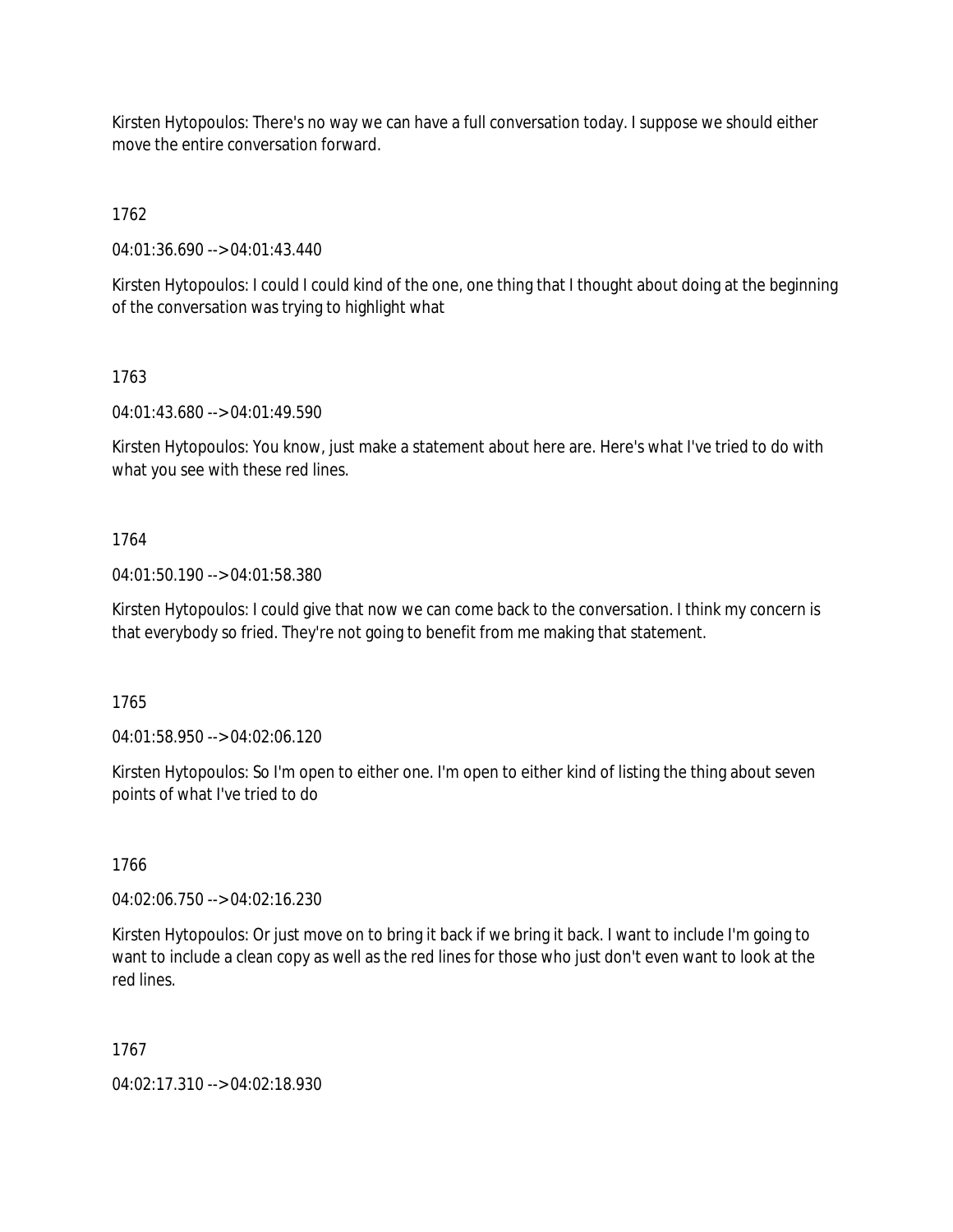Kirsten Hytopoulos: And I could try to come up with

## 1768

04:02:20.070 --> 04:02:24.510

Kirsten Hytopoulos: You know, with a cover sheet trying to explain what I've been doing, but

# 1769

04:02:27.210 --> 04:02:29.940

Leslie Schneider: Getting married, you have a comment to make.

# 1770

04:02:32.820 --> 04:02:40.440

Rasham Nassar: Um, I mean, I guess it's up to the Council how we want to proceed. It is 10 o'clock at night, but I did take the time to read. Councilmember had populaces

# 1771

04:02:40.770 --> 04:02:50.130

Rasham Nassar: Amendment to the ethics program and I largely agree with them. I think it's a good first step. But I think the ethics program itself will need to be discussed.

# 1772

04:02:51.300 --> 04:02:57.870

Rasham Nassar: You know at some other point in the future. And then I know of course with respect to counsel number deeds continued

# 1773

04:02:59.220 --> 04:03:05.460

Rasham Nassar: Raising awareness around the fact that there's a sunset clause in his ordinance, so it necessitates some focus and attention.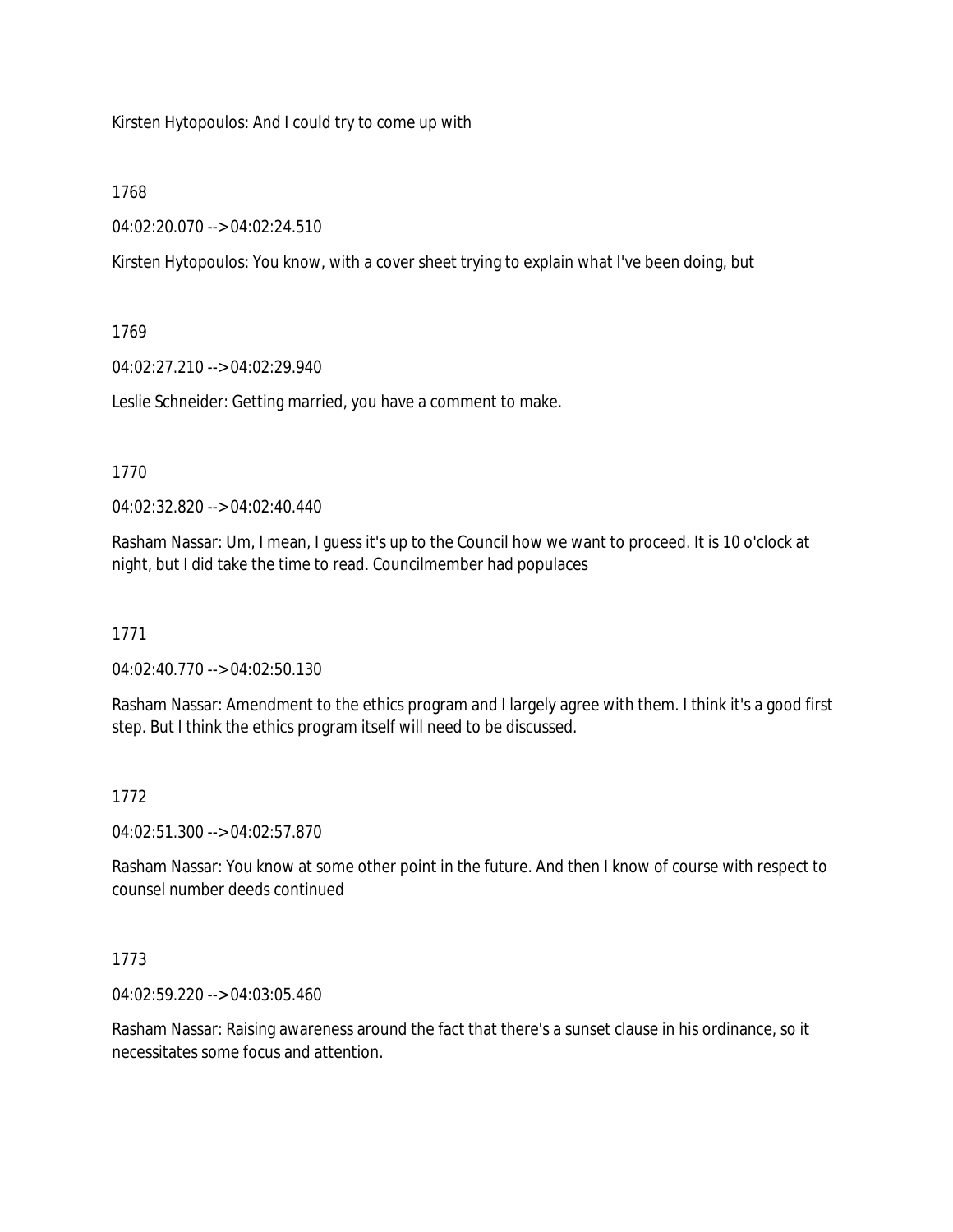04:03:05.970 --> 04:03:20.130

Rasham Nassar: I hate to keep postponing this. I feel like we've done that probably since the first meeting of the year. I think we're we put put this off for about six months now, and of course is as, as was made necessary by virtue of coven but

1775

04:03:21.360 --> 04:03:34.350

Rasham Nassar: I'm happy to move forward with some, some of the changes that counseling topless has proposed, if not all of them. And I would be very happy to hear if it's possible for you to just give a brief overview of what the change is kind of our in the in spirit.

1776

04:03:35.790 --> 04:03:47.100

Rasham Nassar: If that makes council members more comfortable moving forward. Or if we just move this to another meeting and we commit to accomplishing and executing these changes that you've proposed I'd also be favorable to that.

1777

04:03:48.480 --> 04:04:00.300

Leslie Schneider: So I see a couple other hands so apparently we are talking about it. Um, I guess I would like to then put it back to COUNCILMEMBER I topless to be. Are you able to sort of give

1778

04:04:01.200 --> 04:04:07.230

Leslie Schneider: Would you prefer to just hear from your colleagues and then we move the whole thing forward or would you like to frame it up.

1779

04:04:07.950 --> 04:04:19.560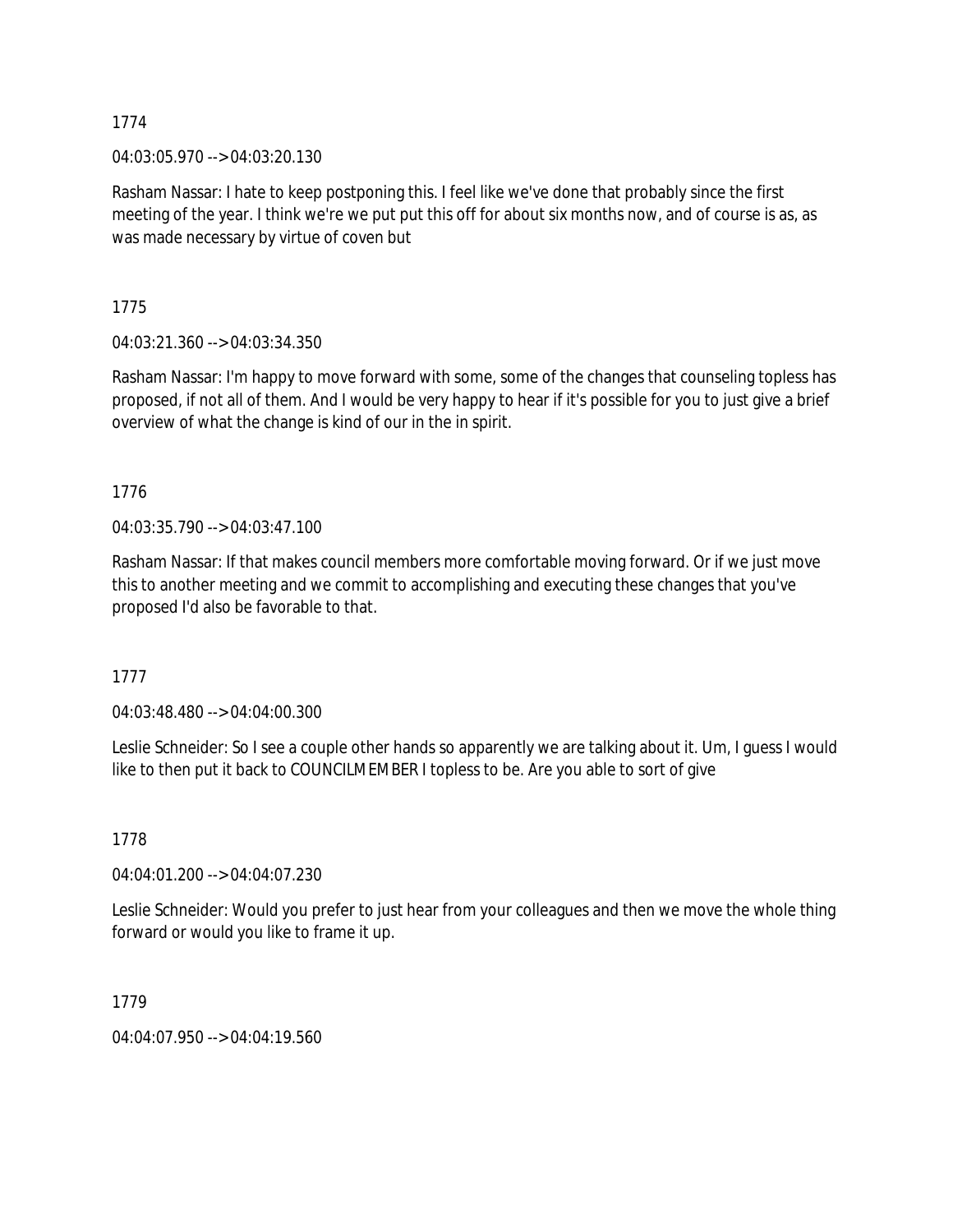Kirsten Hytopoulos: Before hearing from your colleagues and I guess that if we're going to have conversation at all, it might be helpful for people who are haven't read it or don't may not think they're going to read it if they think it's

1780

04:04:20.340 --> 04:04:25.950

Kirsten Hytopoulos: It might be helpful to point out what the changes are without getting into the red lines so that when people

## 1781

04:04:26.670 --> 04:04:40.410

Kirsten Hytopoulos: Were inevitably going to come back and it might tell my colleagues, whether they feel like they need to get in there and really dig deep, or whether they feel like a sounds good. So I'm leaning towards that, I guess, at the moment, if you want to bear with me.

# 1782

04:04:41.940 --> 04:04:53.970

Leslie Schneider: So I'd like to give you the chance to do that because we've got a couple other hands up. So we're talking anyway. Might as well go for it and then just know that when we've had enough, we just move this forward to another agenda.

1783

04:04:55.470 --> 04:04:55.740

Leslie Schneider: Right.

1784

04:04:55.890 --> 04:05:03.150

Kirsten Hytopoulos: So again, I'm not, I'm not suggesting we talk. Beyond this, but I'd love to hear just feedback, right off the cuff about what these changes are

1785

04:05:03.420 --> 04:05:11.910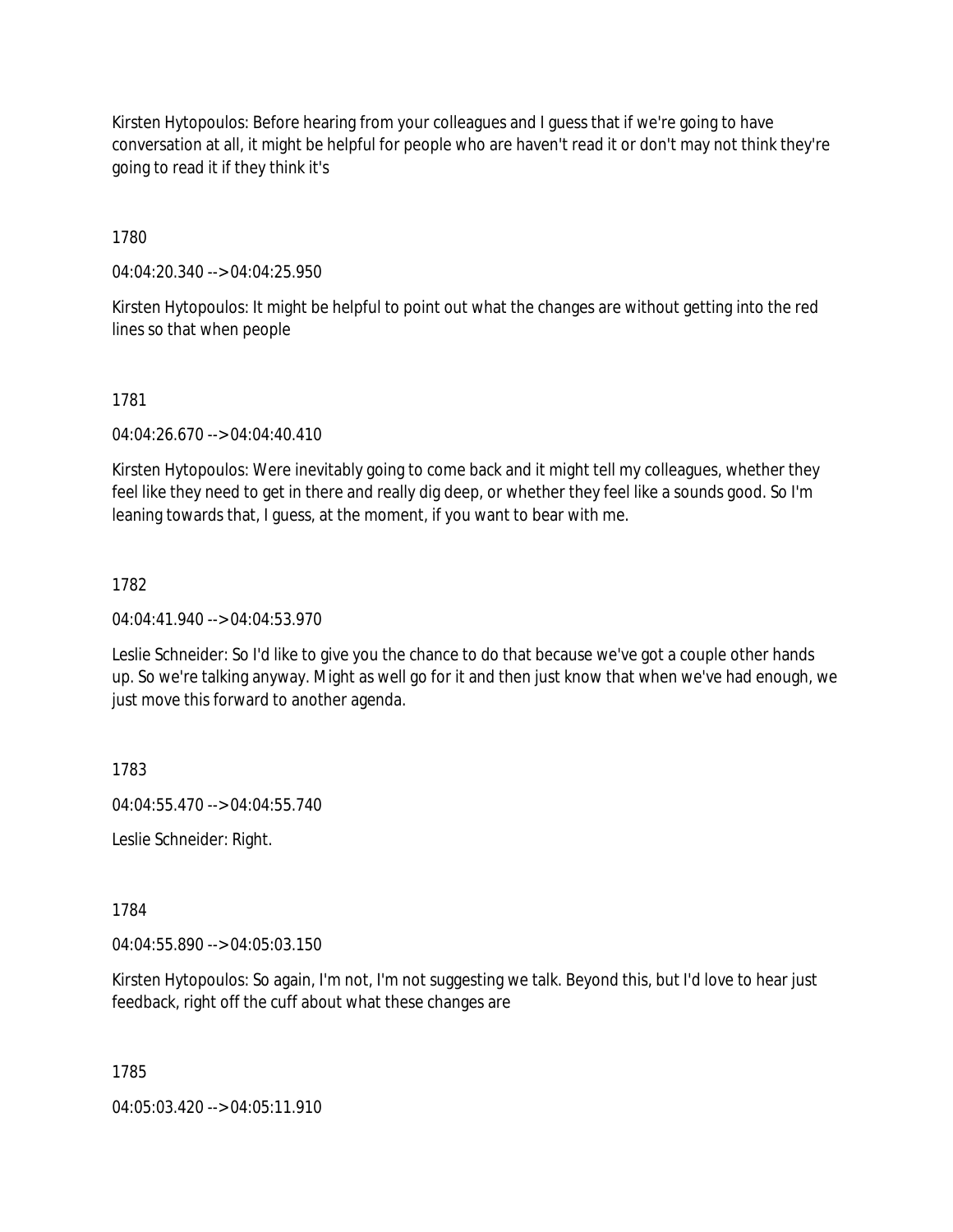Kirsten Hytopoulos: So what my goal was, was to try to bifurcated as much as possible within the same program so we weren't starting from scratch, which is something we might do someday.

1786

04:05:12.360 --> 04:05:21.180

Kirsten Hytopoulos: But to really buy for Kate Article one article two more so than they were so that when you. So, for example, one of the flaws that was remaining was that it was still caught an ethics complaint.

1787

04:05:21.570 --> 04:05:25.470

Kirsten Hytopoulos: To file a code of conduct complaint that might have been the most glaring problem left

## 1788

04:05:25.800 --> 04:05:32.340

Kirsten Hytopoulos: So I've created another section, in a sense, even for the processing of each of these complaints. So you really get the sense

1789

04:05:32.610 --> 04:05:44.400

Kirsten Hytopoulos: As you're going through it. There isn't a code of ethics, there is a code of conduct, there was a process for one, there is a process for the other. So the bifurcation. The clarification between those two things is, is the main theme.

1790

04:05:45.240 --> 04:05:50.550

Kirsten Hytopoulos: The other thing I did was council had had tried to funnel all Article one complaints to mediation.

## 1791

04:05:50.970 --> 04:06:00.330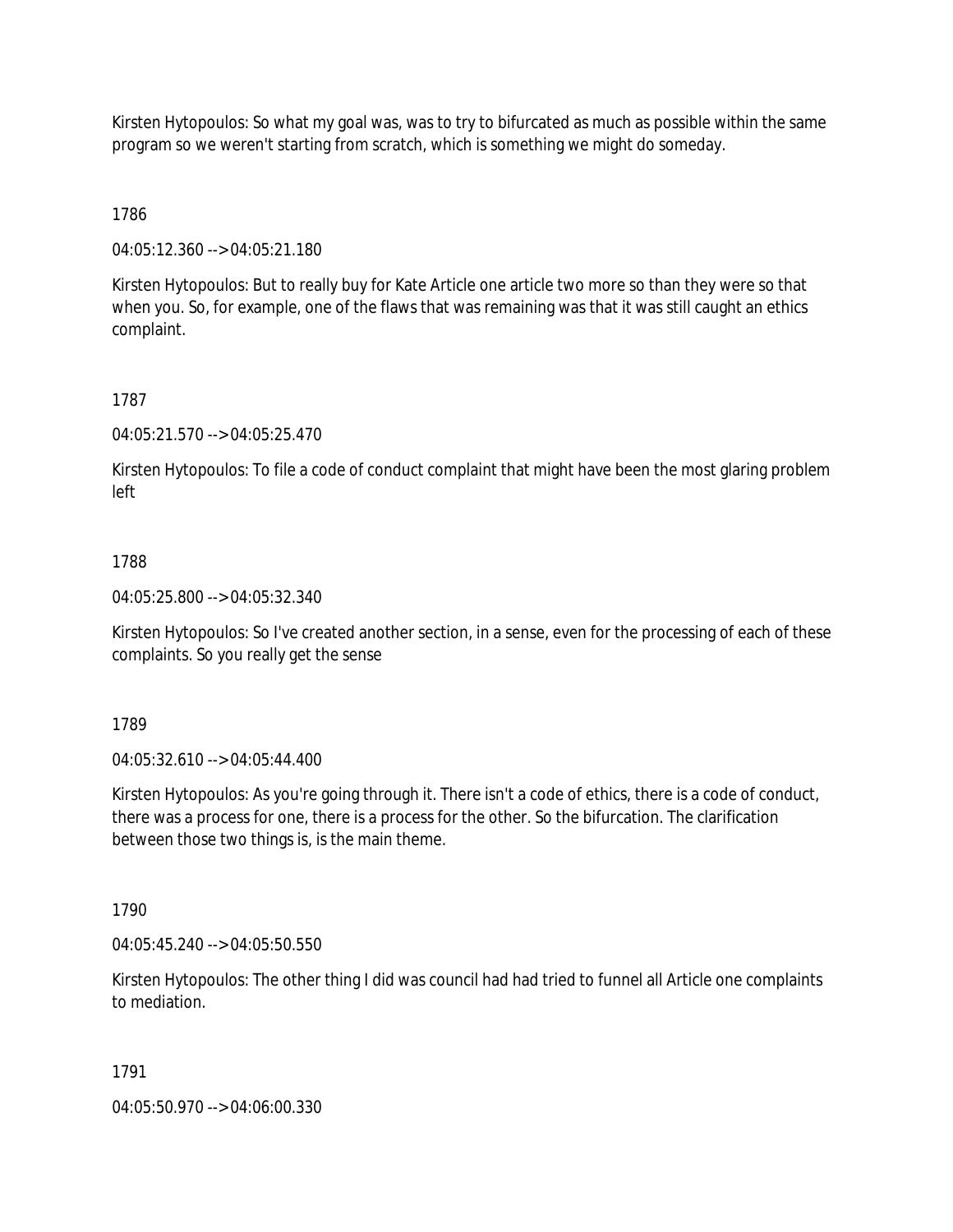Kirsten Hytopoulos: And as a mediator. I will say that just doesn't make sense because some things aren't mediate double if there isn't an identifiable. I hate to say victim, but there are identical parties that are having a conflict.

1792

04:06:00.660 --> 04:06:10.740

Kirsten Hytopoulos: If someone comes in and says Council person so and so's defamed me with making these statements we have now two people who could mediate if someone's complaint for code of conduct is

1793

04:06:11.100 --> 04:06:18.750

Kirsten Hytopoulos: Council person so and so came forward on this subject to the policy subject conversation and wasn't transparent and did this and that.

1794

04:06:19.050 --> 04:06:33.870

Kirsten Hytopoulos: And it's the general community that is the victim of this behavior. There's no mediation really to be had. So I, what I did is I made it so that mediation is a place where it's applicable. That's one track where it's not, it goes to an advisory opinion.

1795

04:06:35.190 --> 04:06:50.460

Kirsten Hytopoulos: I did not suggest, I think, well, no, I did. I also suggested that advisory opinion be anonymous because even as it's written already. This is supposed to be for educational purposes. So the advisory opinion would be anonymous as to the characters involved the parties involved.

1796

04:06:51.930 --> 04:07:04.440

Kirsten Hytopoulos: And then I cleaned up for all all three of these things for the processing for the the ethics boards review of Article one complaints. The ethics boards review of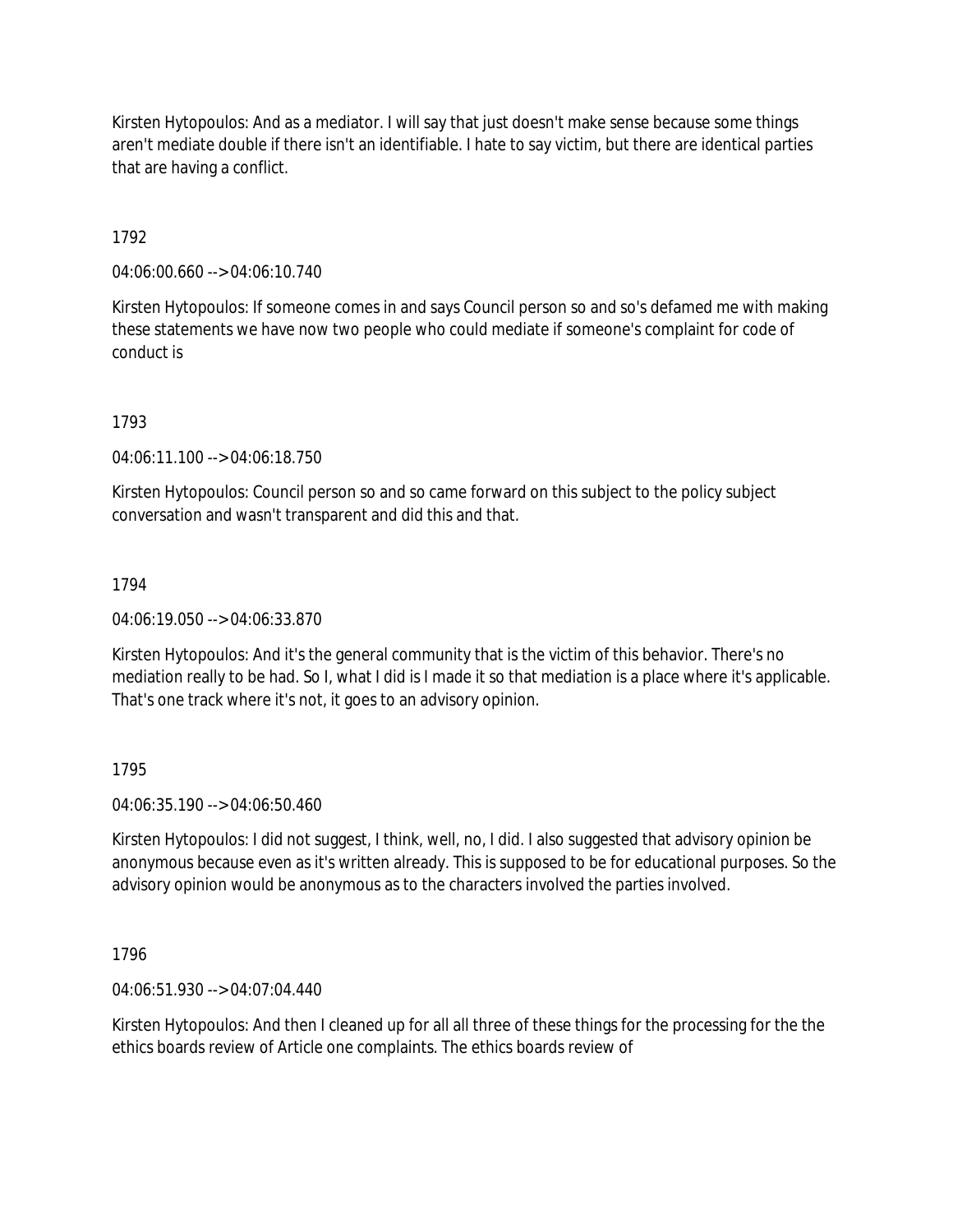04:07:06.090 --> 04:07:17.790

Kirsten Hytopoulos: Ethics complaints and the ethics article to and the hex Texas process that there's a series of dismissals clear dismissals that happened was very vague. What happened if it wasn't coming to a

1798

04:07:18.690 --> 04:07:27.810

Kirsten Hytopoulos: Positive finding. So I've created a series of bases for dismissal. So it's a really clear track you either dismissed. For these reasons, or this happens you dismiss. For these reasons,

1799

04:07:28.080 --> 04:07:39.390

Kirsten Hytopoulos: Same with a hex, it wasn't clear to me what happened if there wasn't a finding. So that's pretty much the cleanup, I think, and I think the last major thing that I did was

1800

04:07:40.530 --> 04:07:54.330

Kirsten Hytopoulos: Was suggest that you think councils put back in. But there's an option to for us or committee members commission members to seek advisory opinions about our own behavior. The behavior of our colleagues or you know us have a commission

1801

04:07:55.500 --> 04:08:10.770

Kirsten Hytopoulos: But it's not anonymous and I've suggested we go back to what that was once long ago in this program and that was anonymous and that's to encourage us to be able to each seek opinions about ourselves or about other other parties without having to create some sort of inflammatory

1802

04:08:12.390 --> 04:08:16.740

Kirsten Hytopoulos: Situation where we may be totally off track. Because again, this is an educational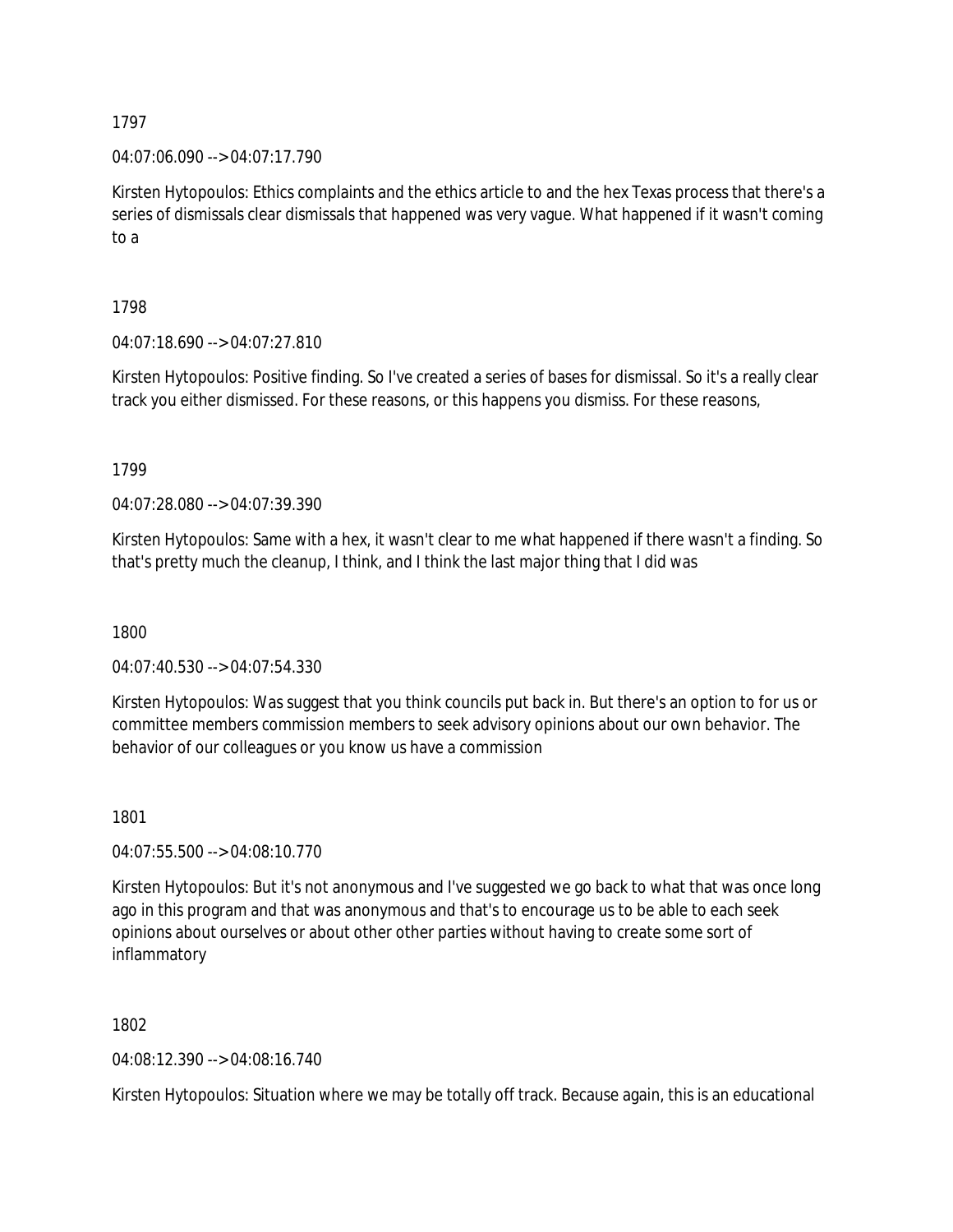04:08:18.120 --> 04:08:21.690

Kirsten Hytopoulos: educational program. And I've had at least one council member former council member say

1804

04:08:21.990 --> 04:08:32.610

Kirsten Hytopoulos: That that person would have liked to have been able to ask a question about the action of somebody else but not start some sort of an accusation publicly. So I see no reason why we shouldn't be looking at anonymous opinions for that.

1805

04:08:33.750 --> 04:08:43.170

Kirsten Hytopoulos: And again, because advise your opinions and I would just throw out there that the fact is, when this program began the first three years. Everything was anonymous. So the complainant and the actor

1806

04:08:44.850 --> 04:08:50.400

Kirsten Hytopoulos: Because, again, the purpose was educational so I hope that covered pretty much what I did.

1807

04:08:52.560 --> 04:09:03.900

Leslie Schneider: Great, thank you for that. Um, so I don't see any other hands. I'm going to take that as a signal that maybe we want to just forward this to the next agenda Deputy Mayor

1808

04:09:08.850 --> 04:09:14.340

Rasham Nassar: Yeah, I'm looking at the packet and it does say just a discussion on Council of our capital is suggestions.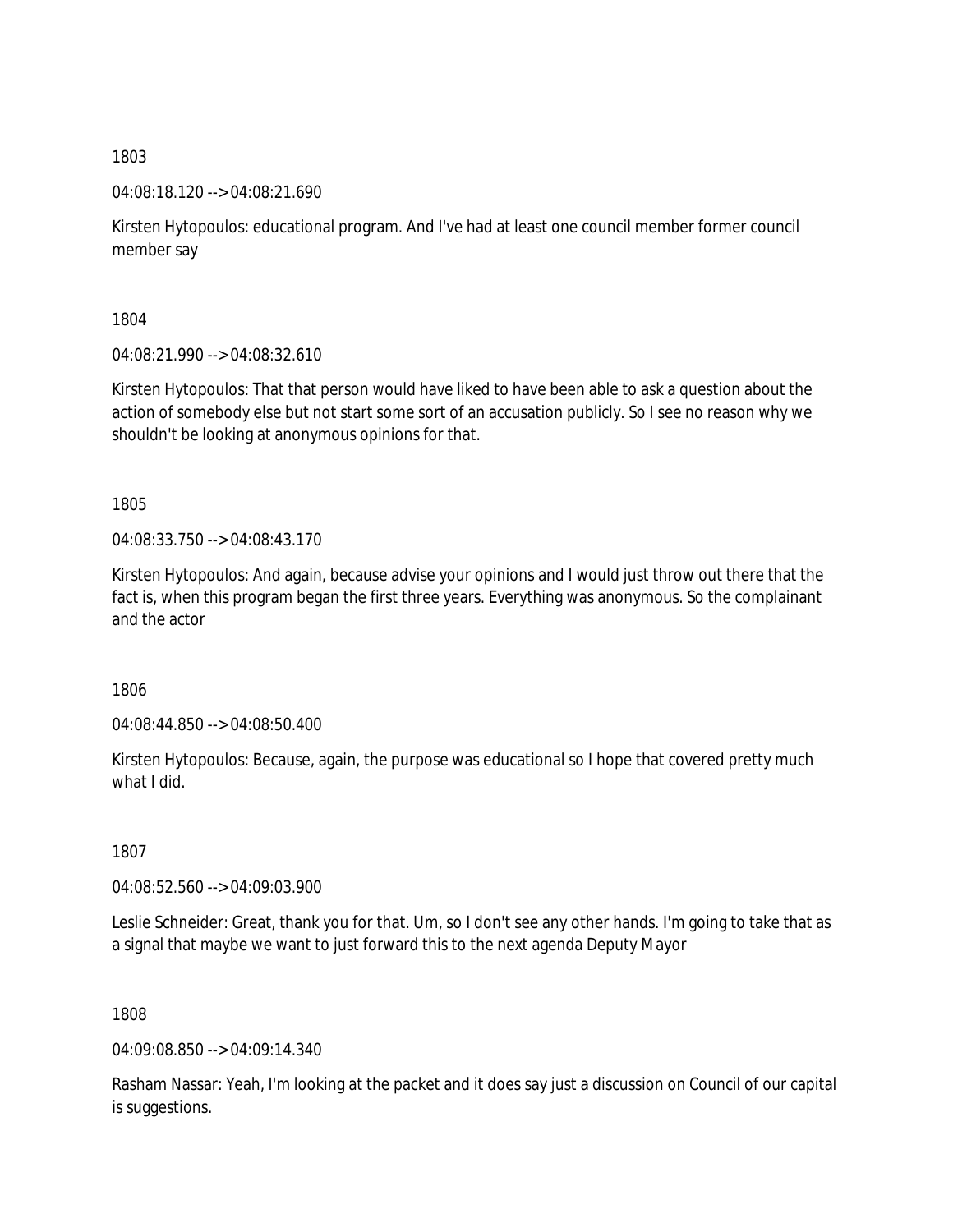04:09:15.540 --> 04:09:24.330

Rasham Nassar: If we are just going to move this to a future agenda, I'd be happy for it to appear with emotion to adopt COUNCILMEMBER had populaces revisions to the ethics program.

1810

04:09:25.200 --> 04:09:30.630

Rasham Nassar: Into I guess that would require an ordinance that deputy City Attorney there.

1811

04:09:31.320 --> 04:09:43.740

Rasham Nassar: And just putting it out there that I don't know that I don't know if that if there's if there's an appetite for putting it on agenda for further discussion or just for adoption, but I'm really grateful to you, council memory topless for taking the work on

1812

04:09:46.650 --> 04:09:48.360

Leslie Schneider: Okay, I'm

1813

04:09:49.590 --> 04:09:50.490

Leslie Schneider: COUNCILMEMBER Medina.

1814

04:09:54.360 --> 04:09:58.140

Kol Medina: I also wanted to thank councilman I talked to us for taking this on and I'm

1815

04:10:00.060 --> 04:10:14.490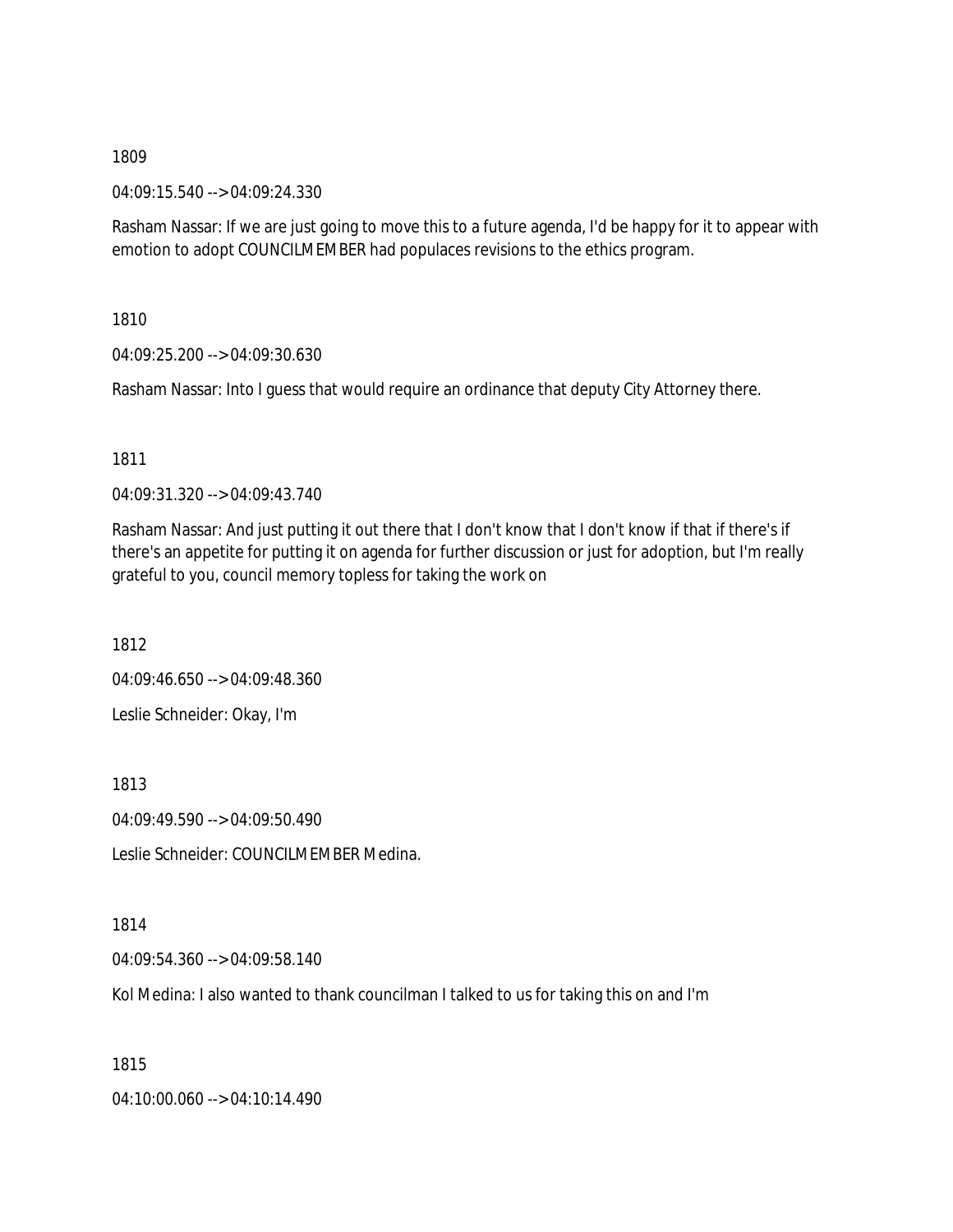Kol Medina: I, I would say, I kind of put this, I agree with pretty much everything that's in there. I don't think it's quite ready though to just bring forward and vote on up or down on because they're actually a couple of things in there that are questions that aren't answered.

1816

04:10:15.570 --> 04:10:22.410

Kol Medina: So there just needs to be a little bit more development of it. But what's in there so far. I would be happy to support

1817

04:10:26.010 --> 04:10:28.110

Leslie Schneider: OK, I see our city attorney.

## 1818

04:10:29.850 --> 04:10:41.700

Joe Levan: And to answer the question about an ordinance the ethics program is adopted through a resolution. So that's, that's how it would be amended and it wasn't set up for the tonight's discussion.

1819

04:10:42.540 --> 04:10:50.820

Joe Levan: To have that resolution ready to go, but it can be for a future meeting. So you could move it to a future meeting and have a resolution be prepared as part of that.

1820

04:10:52.230 --> 04:10:57.030

Joe Levan: I don't know if the deputy city attorney has anything more to say on next. I know you worked on this as well.

1821

04:10:59.010 --> 04:11:08.640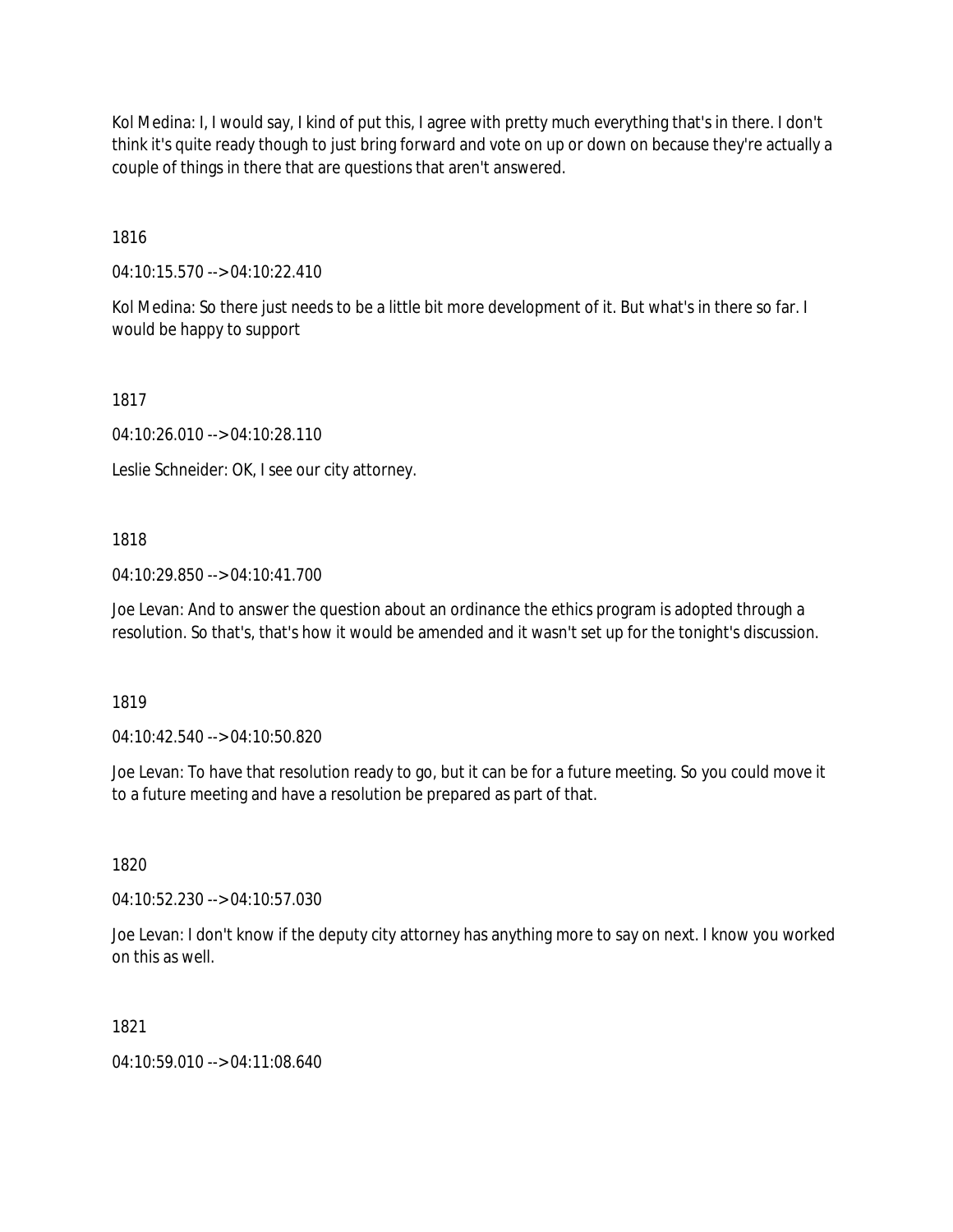Robbie Sepler: Certainly, I think it would be a resolution would be required, but it just as a point to the suggested edits, the Council has much much flexibility and how they create the program.

1822

04:11:08.970 --> 04:11:13.260

Robbie Sepler: And I see no structural issue and the proposed edits that are created.

1823

04:11:13.740 --> 04:11:18.150

Robbie Sepler: However, there's a few discussion points that we need to be stressed out a little bit. For example,

1824

04:11:18.390 --> 04:11:31.440

Robbie Sepler: Anonymity and how that would work in the world of the Public Records Act, that's something that we can talk about a bit further at a future discussion. So what I'm saying is there's there's needs to be some time to talk about this a little more before it's ready to adopt.

1825

04:11:34.830 --> 04:11:35.910

Leslie Schneider: Cancer my toughest

1826

04:11:35.970 --> 04:11:45.960

Kirsten Hytopoulos: And to clarify what I mean by that, of course, anybody could discover what they want. But we wouldn't be we wouldn't be making a point of publishing overly publishing say on the epic sports page.

1827

04:11:46.290 --> 04:11:53.850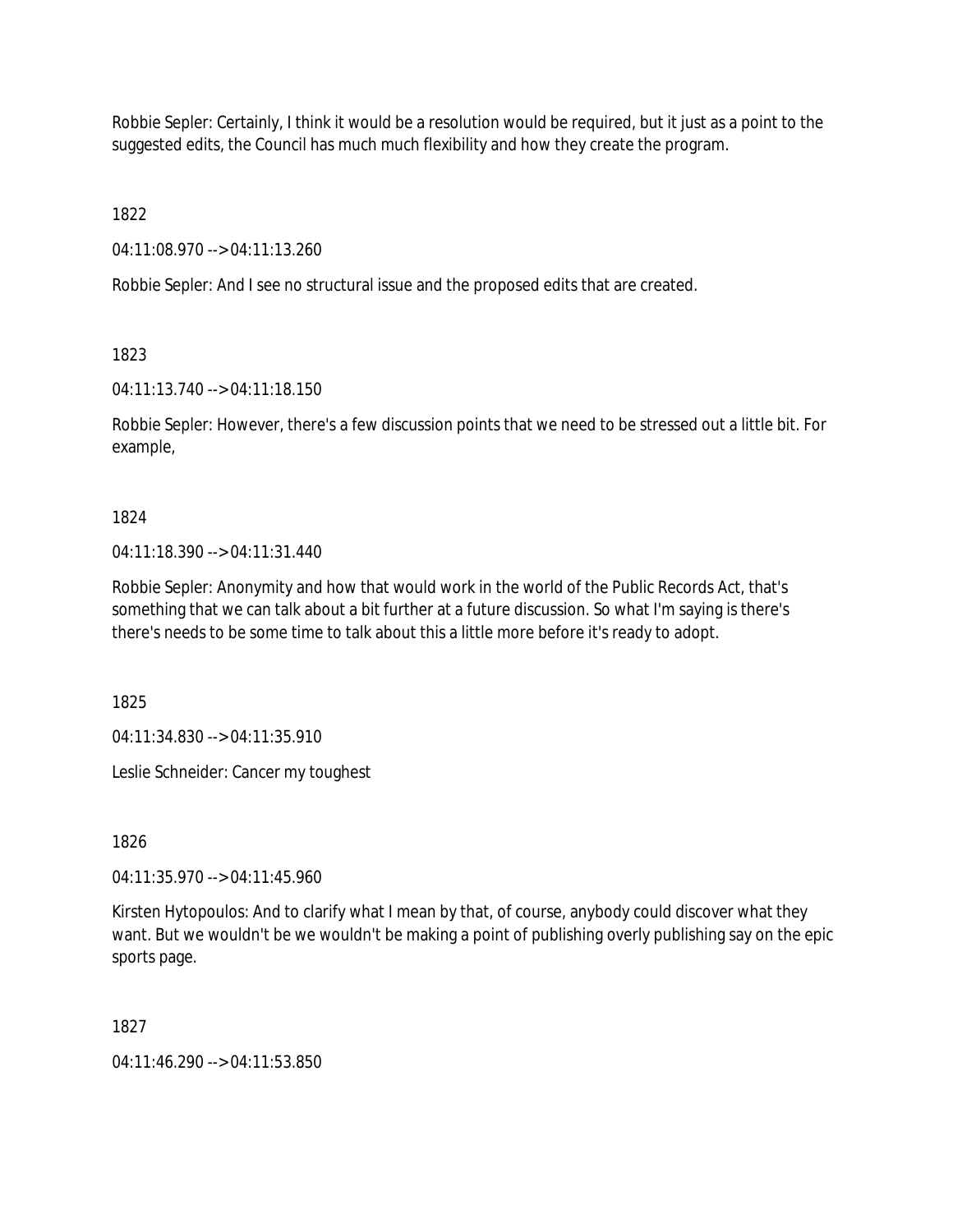Kirsten Hytopoulos: When we talk about an anonymity. It's the contrast to publishing, you know the name the complaint in the full response or the finding

1828

04:11:54.210 --> 04:12:04.680

Kirsten Hytopoulos: So of course, I understand that anybody could find out if they want to, but it would it would avoid us participating, the creation of a public record to be easily found in a Google search.

1829

04:12:07.350 --> 04:12:08.280

Leslie Schneider: COUNCILMEMBER Medina.

1830

04:12:09.450 --> 04:12:16.140

Kol Medina: So I guess what I would encourage counselor. I talk to us to do is to work with the deputy city attorney.

1831

04:12:16.950 --> 04:12:27.960

Kol Medina: To bring this back in the form of resolution that we could approve and in a final draft that doesn't have any questions in there, but that has language run all his questions like,

1832

04:12:28.530 --> 04:12:37.140

Kol Medina: I think you should go ahead and include language saying that it would be anonymous and that doesn't mean we have to prove it that way, but that language is there and then we can decide if you want to change that language or not.

1833

04:12:37.590 --> 04:12:44.970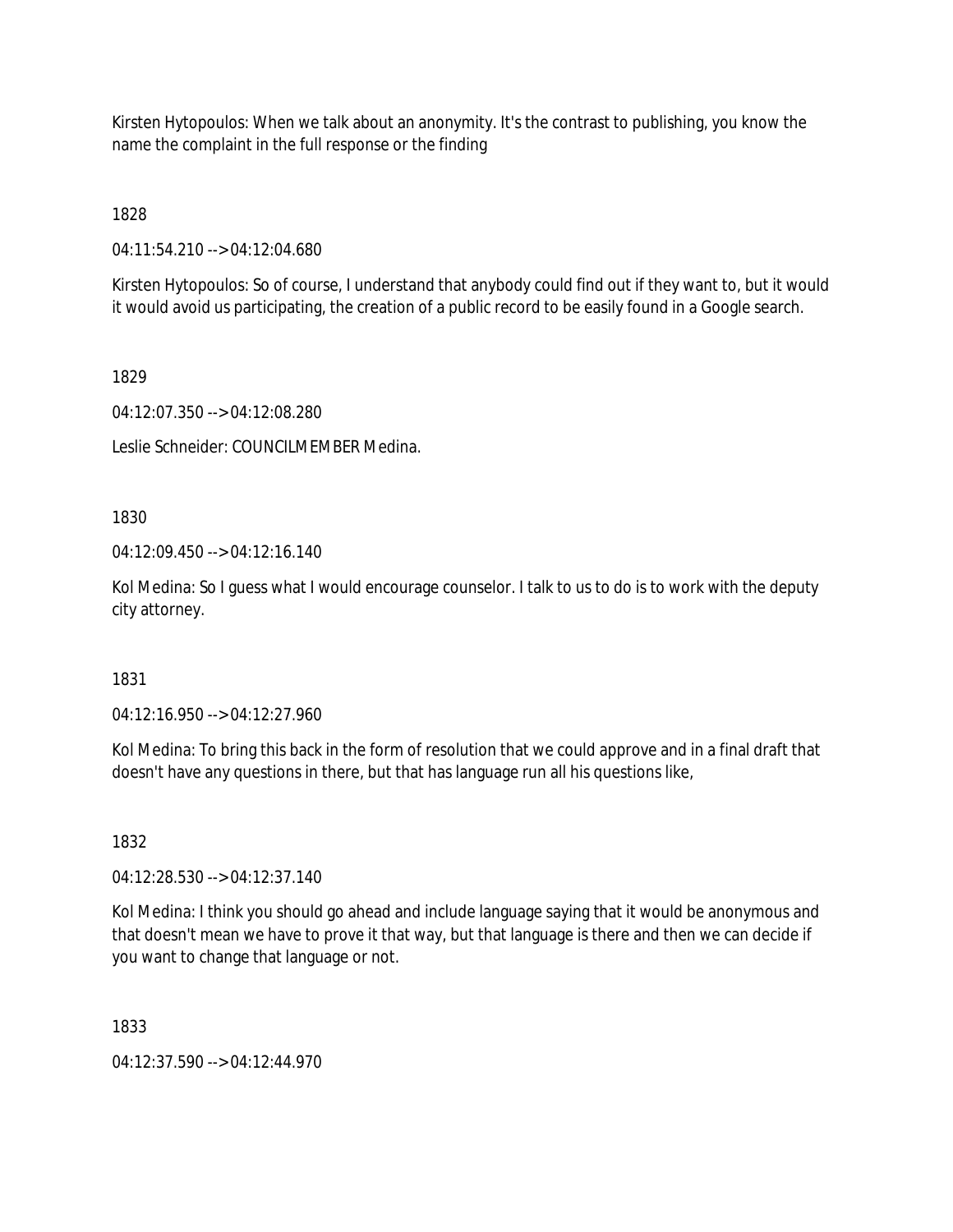Kol Medina: There's some question in there about requirement that the ethics board if they if they determine Someone's broken the law they report it to the authorities.

1834

04:12:45.420 --> 04:12:54.330

Kol Medina: And you point out, well, who are the authorities and so, you know, I just answer those questions. Put some language in there for us to talk about and bring us back something that we could go on.

1835

04:12:57.870 --> 04:13:00.660

Leslie Schneider: That sounds like a wonderful wrap up to this.

1836

04:13:01.950 --> 04:13:11.730

Leslie Schneider: To this item. So, colleagues, we're ready to move on and great. Okay, so we are at the consent agenda.

1837

04:13:14.910 --> 04:13:16.680

Leslie Schneider: With someone like to make a motion.

1838

04:13:17.100 --> 04:13:19.410

Rasham Nassar: To approve the Consent Agenda, as presented

1839

04:13:20.850 --> 04:13:23.040

Leslie Schneider: COUNCILMEMBER deets seconded that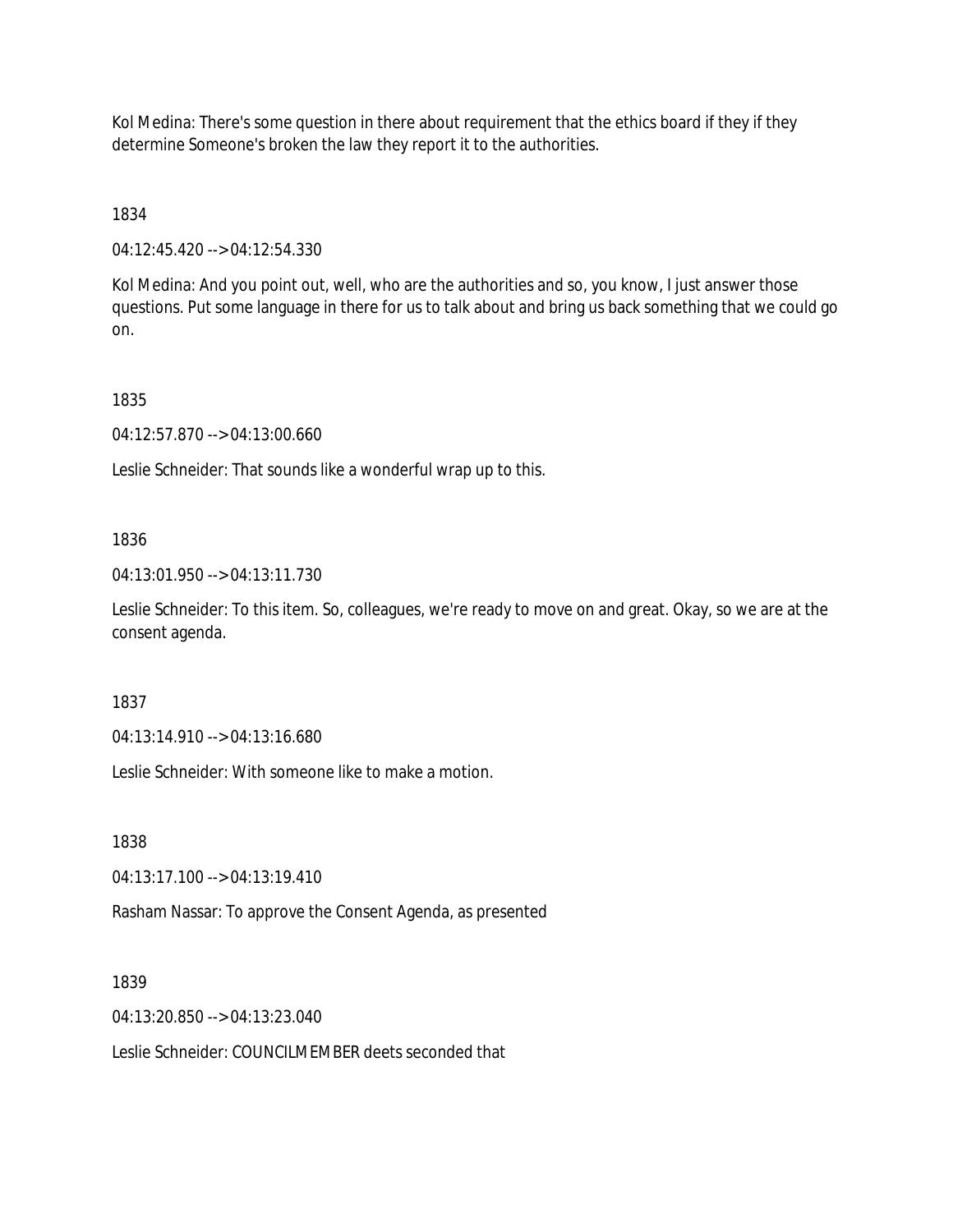1840

04:13:23.100 --> 04:13:27.300

Leslie Schneider: Any discussion. All those in favor please say aye.

1841

04:13:27.870 --> 04:13:30.210

Leslie Schneider: Aye. Any opposed.

1842

04:13:31.260 --> 04:13:36.180

Leslie Schneider: Seeing that passes unanimously and we are on to committee reports.

1843

04:13:42.480 --> 04:13:43.440 Leslie Schneider: I'm not seeing any

1844

04:13:49.980 --> 04:13:53.550

Leslie Schneider: Alright, I'm seeing none, we are moving on to for the good of the order

1845

04:13:56.550 --> 04:13:59.580

Leslie Schneider: Council customer hey topless.

1846

04:14:01.440 --> 04:14:08.790

Kirsten Hytopoulos: I just want to try to make a learning moment of what happened with the mask discussion earlier, and that is that I wanted to point out that last week.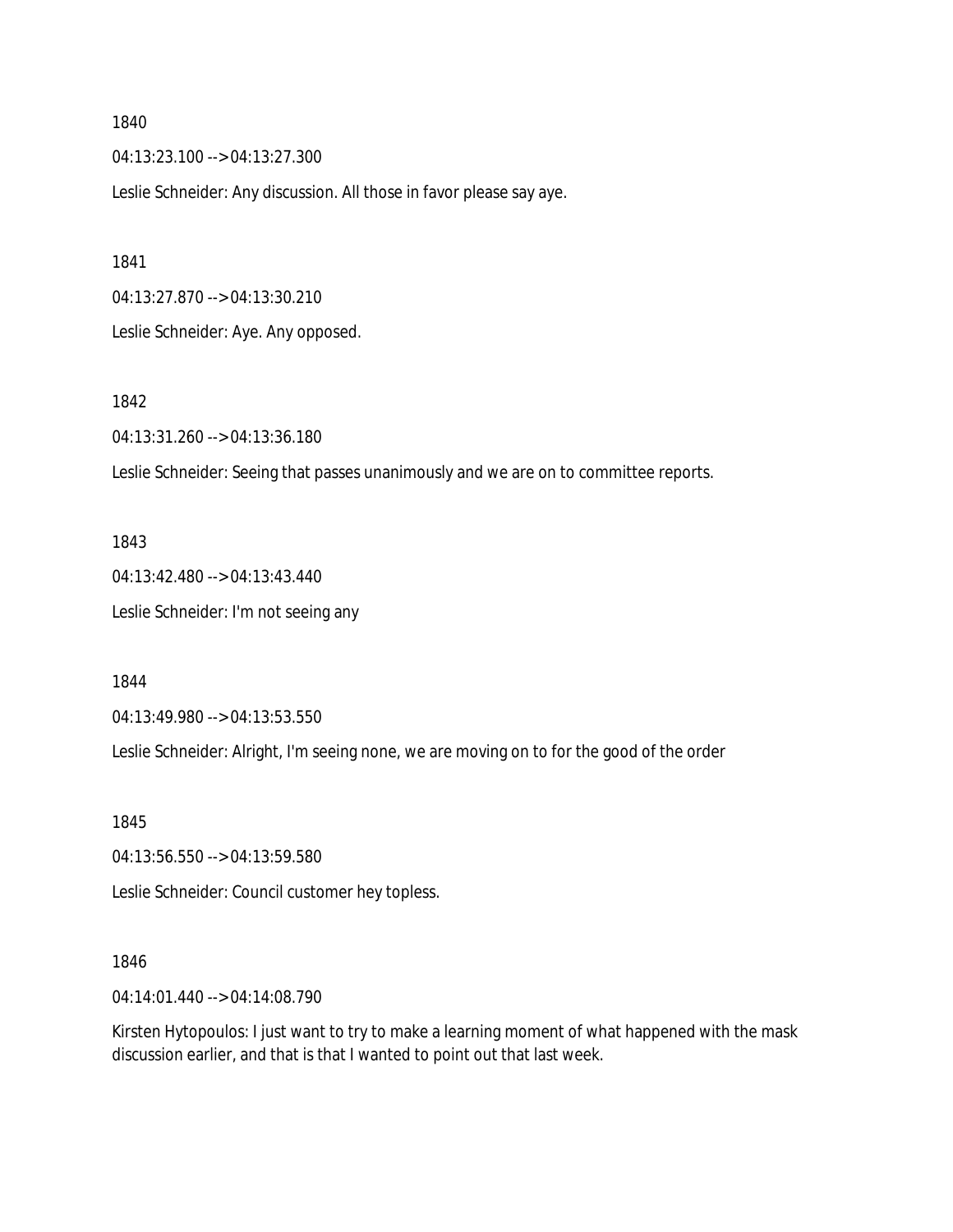1847

04:14:09.690 --> 04:14:17.100

Kirsten Hytopoulos: To to Joe's point about the refining of an ordinance on the Dyess I think it's something between what what you were saying, Joe, and what you were saying Cole.

1848

04:14:17.460 --> 04:14:26.910

Kirsten Hytopoulos: Which is that last week I who had the biggest I think advocate for this ordinance was saying, I think the next step was should have been was for Joe Luanne

1849

04:14:27.390 --> 04:14:33.480

Kirsten Hytopoulos: To identify for us. Our decision points and options and come back to us and then we could have I

# 1850

04:14:33.720 --> 04:14:40.410

Kirsten Hytopoulos: Could have gotten some, you know, decisions and then he could have drafted an ordinance for us. So I just want us to think about that in the future that sometimes in the

1851

04:14:40.770 --> 04:14:47.880

Kirsten Hytopoulos: In the rush to get something done. We still wound up having to kick it down the road because we didn't really approach it in a way that was very tangible

1852

04:14:48.810 --> 04:14:58.230

Kirsten Hytopoulos: And so I hope in the future we'll just take the extra step and and make the decisions that need to be made before the ordinances drafted. So just some feedback.

1853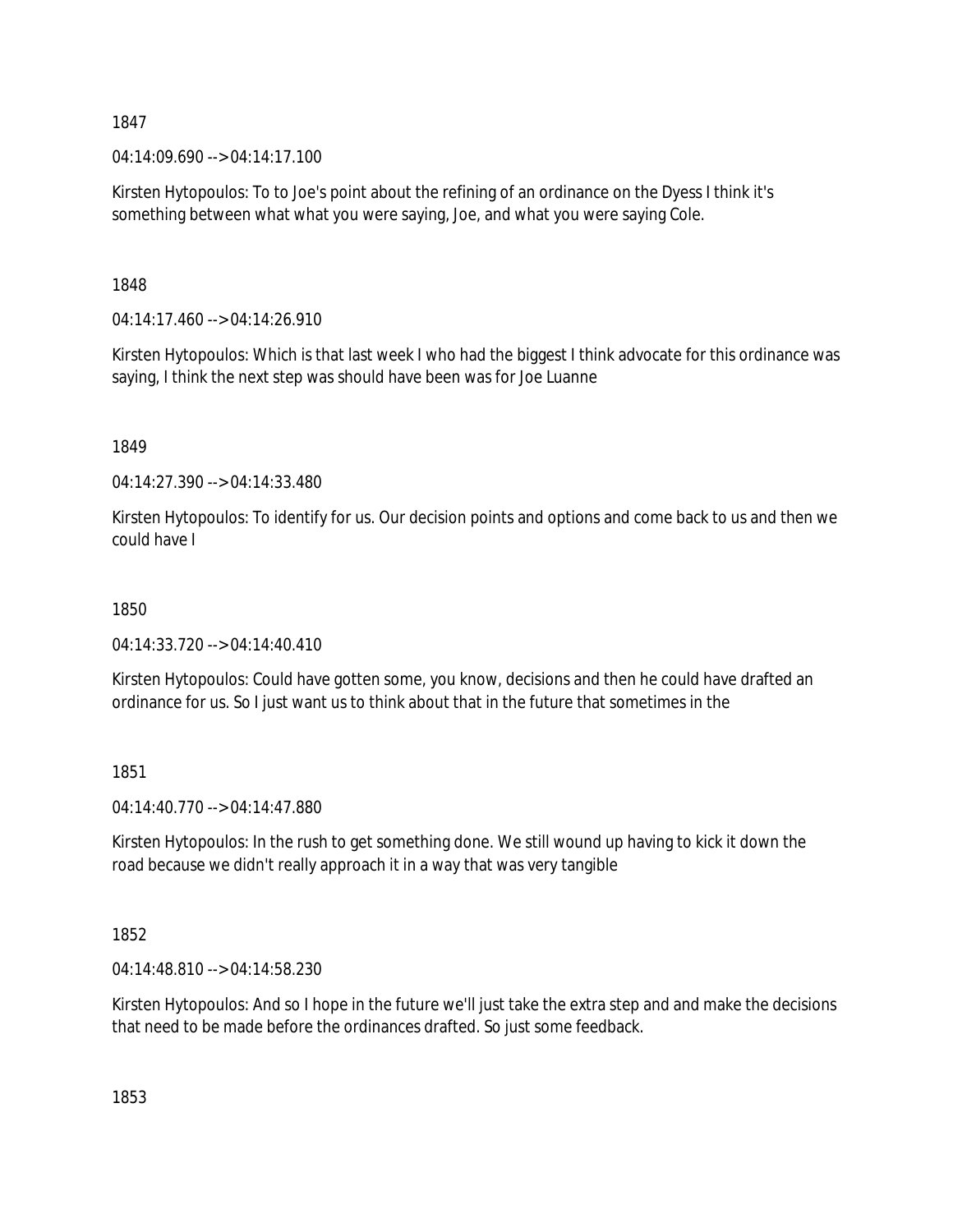04:15:00.210 --> 04:15:03.600

Leslie Schneider: Yeah, I like it. I'm Council Modi's yeah

1854

04:15:04.200 --> 04:15:09.930

Joe Deets: Thank you, Kirsten yeah i i'm sorry i felt a little frustrated and

1855

04:15:11.100 --> 04:15:14.970

Joe Deets: Didn't need to sound snappy. But the important discussion.

### 1856

04:15:16.500 --> 04:15:27.210

Joe Deets: As it turned out, we went and passed the resolution fairly quickly. So I kind of felt like we could have circumvented. A lot of time there. But that's just my opinion. I just want to say

1857

04:15:29.370 --> 04:15:52.020

Joe Deets: For a good of the order. I'm going to be away on July 7 with my family. So Cole inspired me. He was talking about going on a holiday. And so, you know, thinking, way ahead. He'll just a few weeks. So I just FYI will be around on July 7 so just talk real basic stuff. And we'll be good. So

1858 04:15:53.580 --> 04:15:53.970 Joe Deets: That's all.

1859

04:15:55.620 --> 04:15:58.410

Leslie Schneider: Alright, thanks for the heads up on that. Councilmember car.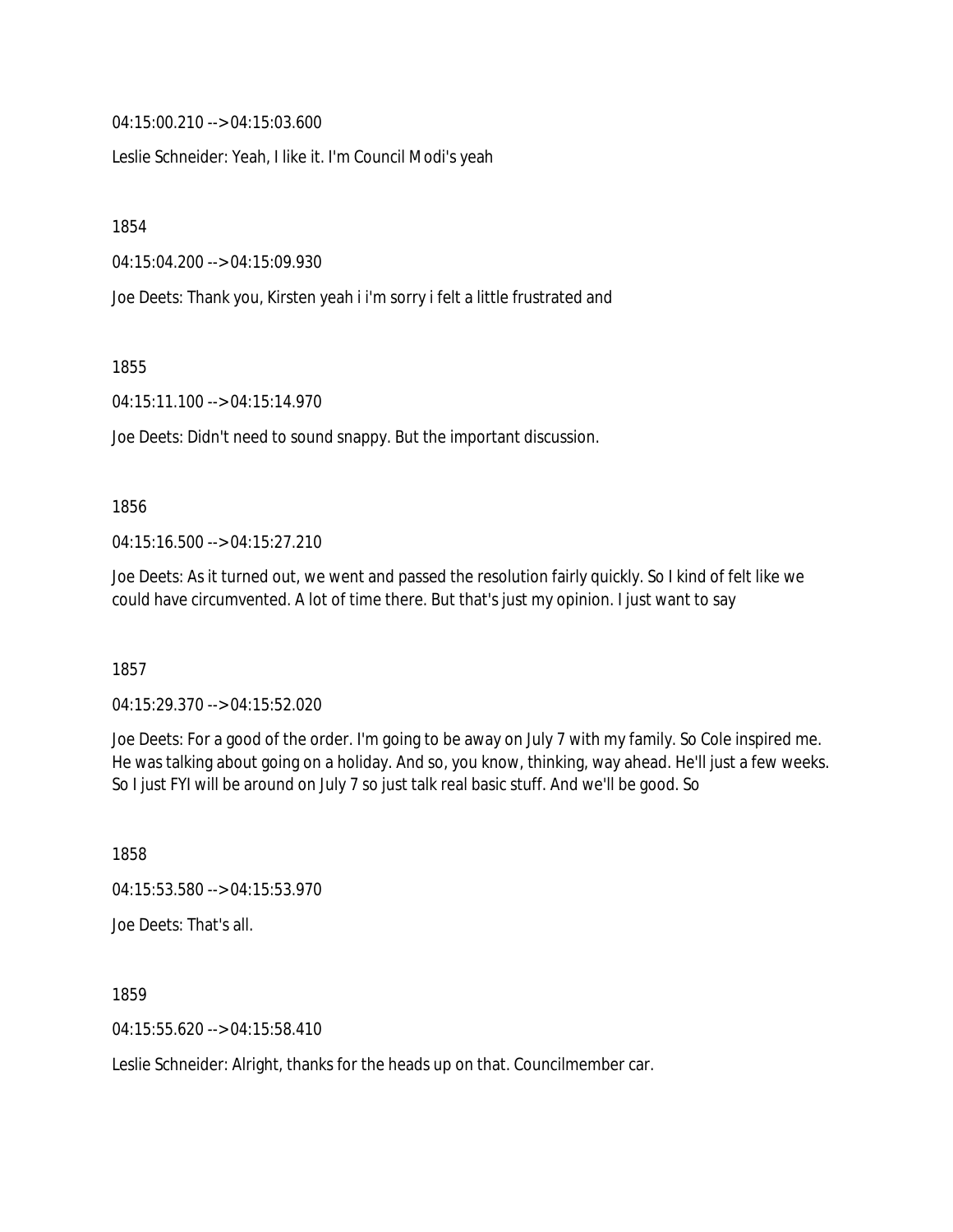1860

04:15:59.790 --> 04:16:10.320

Christy Carr: Thanks. I just really quickly wanted to let the Council know that I submitted a comment to the Department of Ecology related to the net pen agriculture facilities and PDs permit.

1861

04:16:11.010 --> 04:16:17.160

Christy Carr: I did that as an individual, not as a council member and I just wanted to let you know. And I think that at some point.

1862

04:16:18.900 --> 04:16:19.590

Christy Carr: I

1863

04:16:19.890 --> 04:16:27.720

Christy Carr: hope that the Council talks about that that facility and the proposed changes there from a policy perspective.

1864

04:16:31.830 --> 04:16:32.730

Leslie Schneider: Thank you for that.

1865

04:16:33.960 --> 04:16:40.560

Leslie Schneider: I saw the notice on that and I wish that I had enough understanding of the issue to make a smart comment.

1866

04:16:41.790 --> 04:16:48.150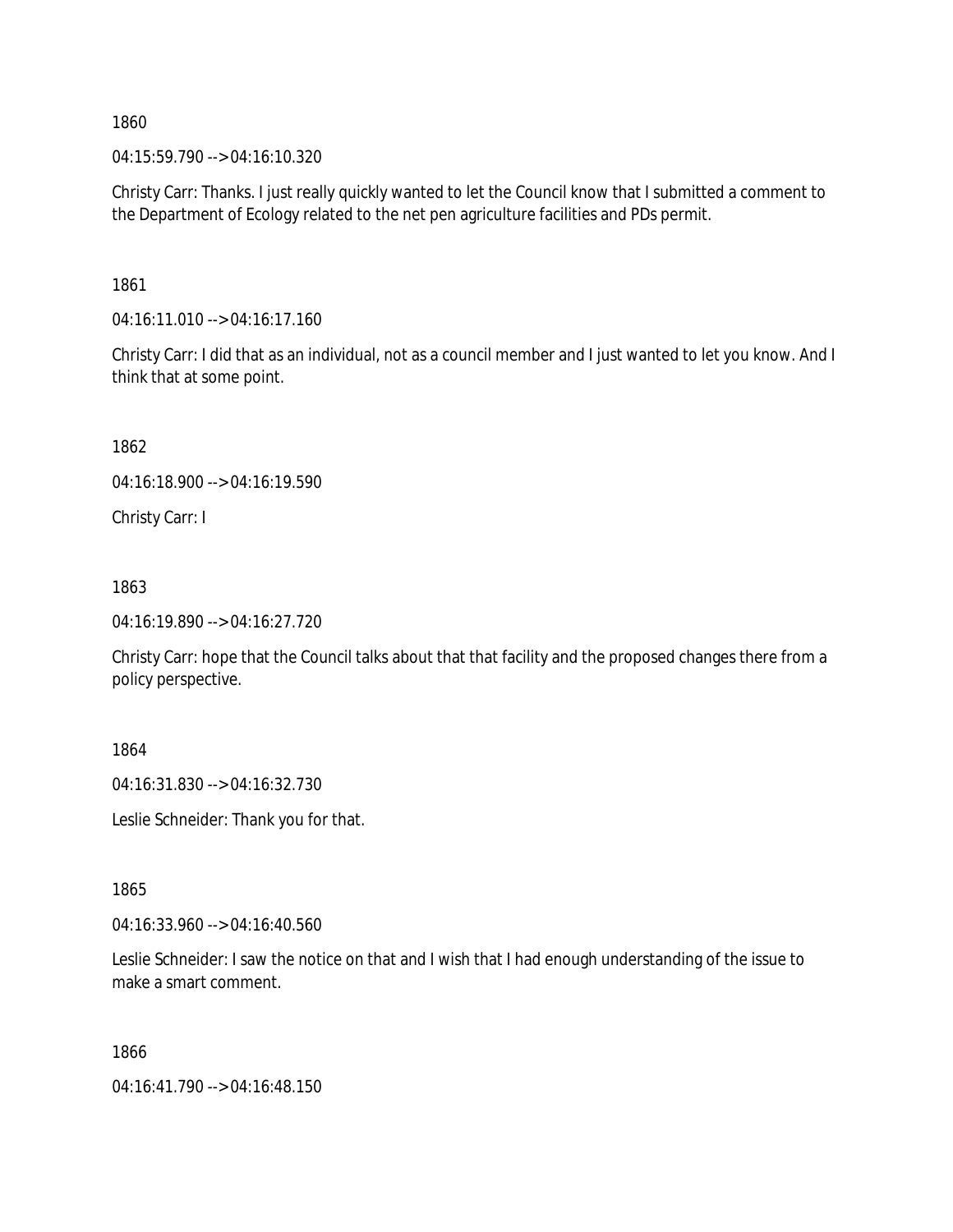Leslie Schneider: So I think that could be a good one to come up in the future councilman Deputy Mayor

# 1867

04:16:48.660 --> 04:16:56.010

Rasham Nassar: Yeah, I just want to encourage COUNCILMEMBER car. First of all, thank you for for being aware of that issue. I've seen some emails come in. It is a topic of

# 1868

04:16:56.340 --> 04:17:08.640

Rasham Nassar: Incredible significance to our community. And I would support you bringing for the recommendation for an agenda item if city manager W city manager have not already planned to do so and

# 1869

04:17:09.870 --> 04:17:15.240

Rasham Nassar: In terms of identifying potential legislative discussions or proposed.

### 1870

04:17:16.740 --> 04:17:21.570

Rasham Nassar: legislative action that Council could take to address some of the concerns that those constituents have written about

### 1871

04:17:23.190 --> 04:17:26.370

Rasham Nassar: So just thanks and keep us informed much appreciated.

1872

04:17:27.240 --> 04:17:27.570

Thanks.